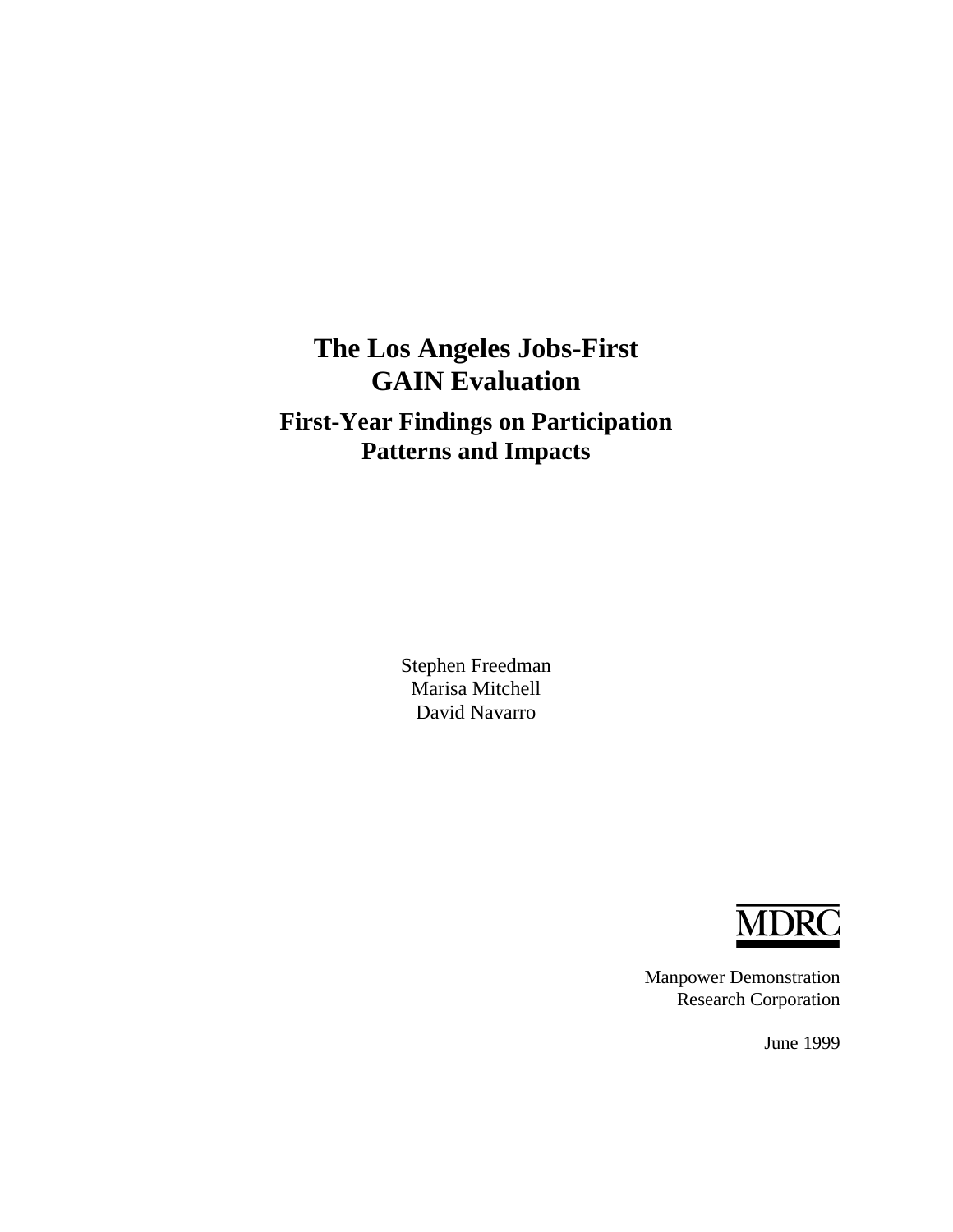**The Manpower Demonstration Research Corporation is conducting the Los Angeles Jobs-First GAIN Evaluation under a contract with the Los Angeles Department of Public Social Services. The U.S. Department of Health and Human Services and the Ford Foundation are providing additional funding for the evaluation.**

Dissemination of MDRC's work is also supported by MDRC's Public Policy Outreach Funders: the Ford Foundation, the Ambrose Monell Foundation, the Alcoa Foundation, and the James Irvine Foundation.

The findings and conclusions in this report do not necessarily represent the official positions or policies of the funders.

 $MDRC^{\circledR}$  is a registered trademark of the Manpower Demonstration Research Corporation.

Copyright © 1999 by the Manpower Demonstration Research Corporation. All rights reserved.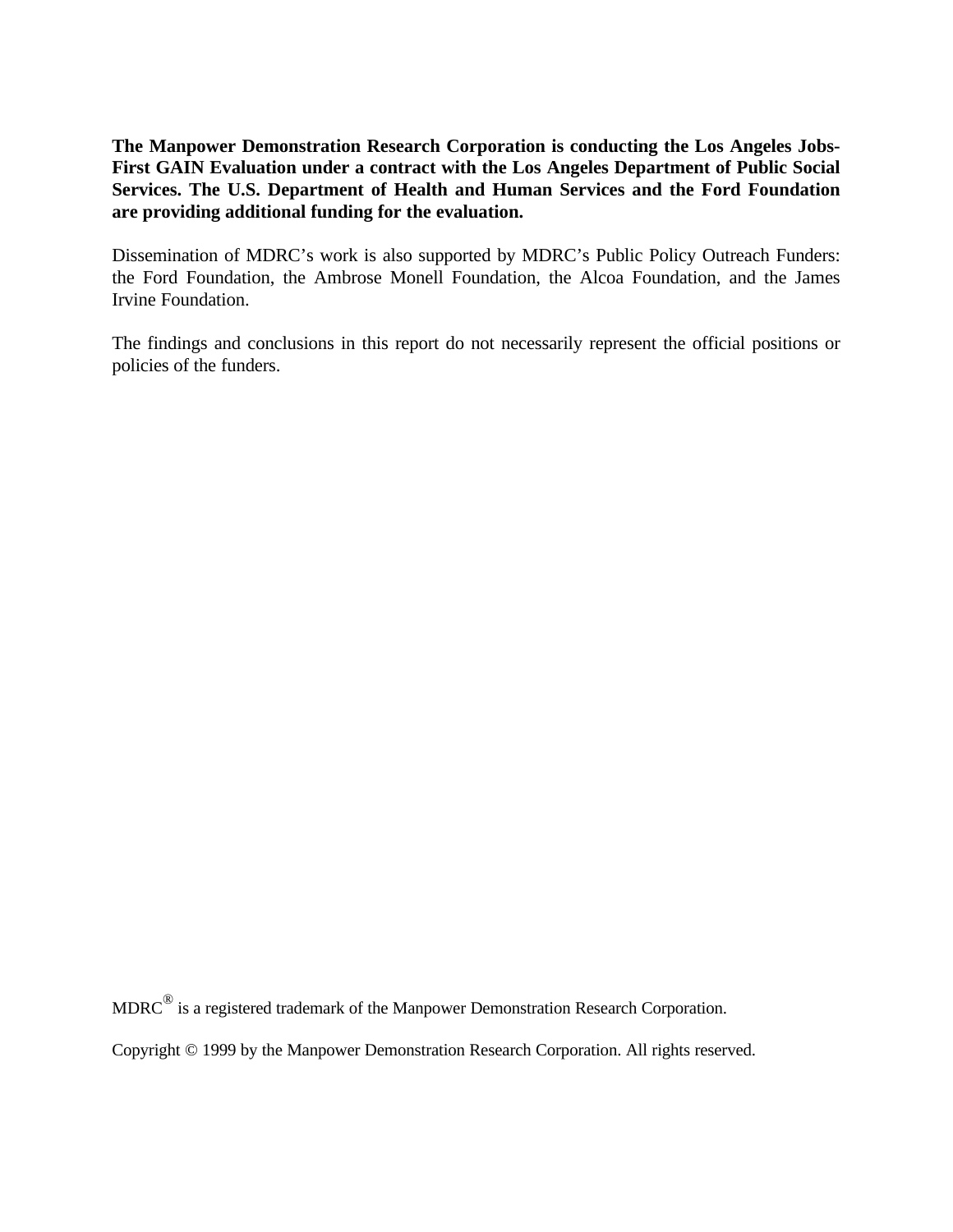# **Contents**

| <b>Preface</b> | <b>Acknowledgments</b> | <b>List of Tables and Figures</b><br><b>Executive Summary</b>               | $\ensuremath{\mathbf{V}}$<br>ix<br>xi<br>$ES-1$ |
|----------------|------------------------|-----------------------------------------------------------------------------|-------------------------------------------------|
| $\mathbf{1}$   |                        | <b>Introduction</b>                                                         | $\mathbf{1}$                                    |
|                | I.                     | The National Importance of Welfare Reform in Los Angeles                    | $\overline{2}$                                  |
|                | П.                     | The Jobs-First GAIN Program Model                                           | 3                                               |
|                | III.                   | An Overview of the Program's History                                        | 6                                               |
|                | IV.<br>V.              | The Program Environment<br>An Overview of the Evaluation                    | $\overline{7}$<br>11                            |
|                | VI.                    | A Comparison of Jobs-First GAIN to Other Welfare-to-Work Programs           | 16                                              |
|                | VII.                   | The Contents of This Report                                                 | 20                                              |
| $\overline{2}$ |                        | <b>Random Assignment, Research Sample, and Data Sources</b>                 | 21                                              |
|                | I.                     | General Background Characteristics of the Research Sample                   | 21                                              |
|                | П.                     | The Enrollment Process and Its Effects on Eligibility for Random            |                                                 |
|                |                        | Assignment and Sample Composition                                           | 22                                              |
|                | III.                   | Random Assignment and Messages to Experimental and Control<br>Group Members | 25                                              |
|                | IV.                    | Baseline Characteristics of the Research Sample                             | 31                                              |
|                | V.                     | Data Sources for This Report                                                | 37                                              |
| 3              |                        | <b>Participation in Employment-Related Activities After Orientation</b>     | 39                                              |
|                | I.                     | <b>Key Questions About Participation</b>                                    | 39                                              |
|                | П.                     | Framework for Interpreting Participation Findings                           | 40                                              |
|                | III.                   | Key Findings About Participation                                            | 42                                              |
|                | IV.<br>V.              | <b>Results for AFDC-FGs</b><br><b>Results for AFDC-Us</b>                   | 43<br>54                                        |
|                |                        |                                                                             |                                                 |
|                |                        | <b>Impacts for AFDC-FGs</b>                                                 | 58                                              |
|                | I.                     | <b>Key Questions About Impacts</b>                                          | 58                                              |
|                | П.                     | Background Information for Interpreting Results                             | 59                                              |
|                | III.<br>IV.            | Summary of Key Findings                                                     | 61<br>62                                        |
|                | V.                     | Impacts on Employment and Earnings<br>Impacts on Public Assistance          | 66                                              |
|                | VI.                    | Impacts on Employment and Welfare Status at the End of Year 1               | 67                                              |
|                | VII.                   | Impacts on Combined Income from Earnings, AFDC/TANF, and                    |                                                 |
|                |                        | Food Stamps                                                                 | 72                                              |
|                |                        | VIII. Comparisons to Previously Evaluated Programs                          | 72                                              |
|                | IX.                    | <b>Subgroup Impacts</b>                                                     | 76                                              |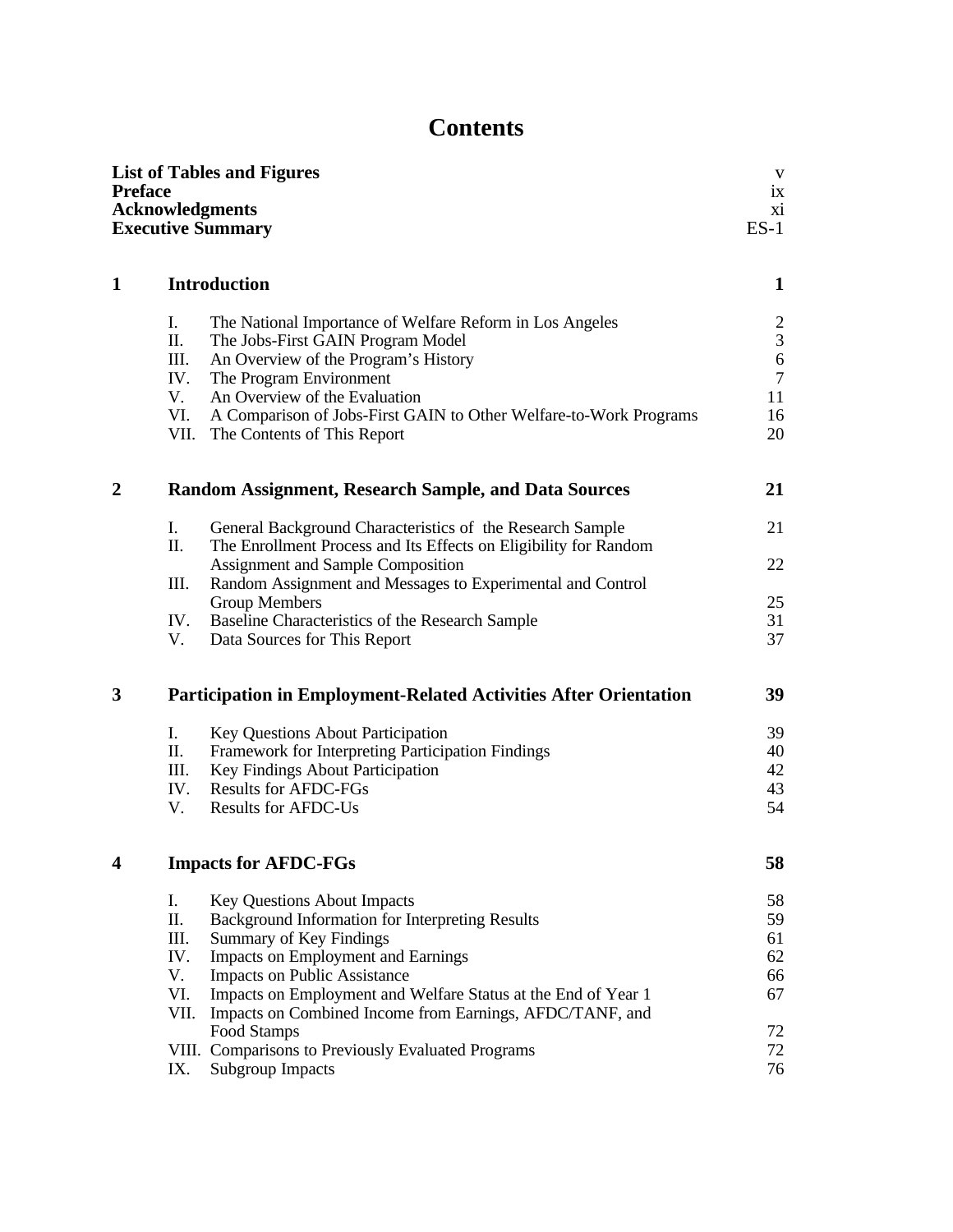# **5 [Impacts for AFDC-Us](#page-137-0) 85**

| I.                | Background Information for Interpreting Results                                                                                          | 85  |
|-------------------|------------------------------------------------------------------------------------------------------------------------------------------|-----|
| П.                | Summary of Key Findings                                                                                                                  | 88  |
| III.              | Impacts on Employment and Earnings for the Full Sample                                                                                   | 88  |
| IV.               | Impacts on Public Assistance for the Full Sample                                                                                         | 93  |
| V.                | Impacts on Employment and Welfare Status After One Year                                                                                  |     |
|                   | for the Full Sample                                                                                                                      | 95  |
| VI.               | Impacts on Combined Income from Earnings, AFDC/TANF, and Food Stamps                                                                     |     |
|                   | for the Full Sample                                                                                                                      | 95  |
| VII.              | Subgroup Impacts                                                                                                                         | 95  |
| Appendix A:       | Supplementary Tables to Chapter 1                                                                                                        | 105 |
| Appendix B:       | Issues for Measuring Background Characteristics of Los Angeles County's<br>Jobs-First-GAIN-Mandatory Caseload and of the Jobs-First GAIN |     |
|                   | Evaluation Sample and Supplementary Tables and Figures to Chapter 2                                                                      | 109 |
| Appendix C:       | Supplementary Tables to Chapter 3                                                                                                        | 133 |
| Appendix D:       | Supplementary Tables to Chapter 4                                                                                                        | 141 |
| <b>References</b> |                                                                                                                                          | 146 |

| <b>Recent Publications on MDRC Projects</b> | 150 |
|---------------------------------------------|-----|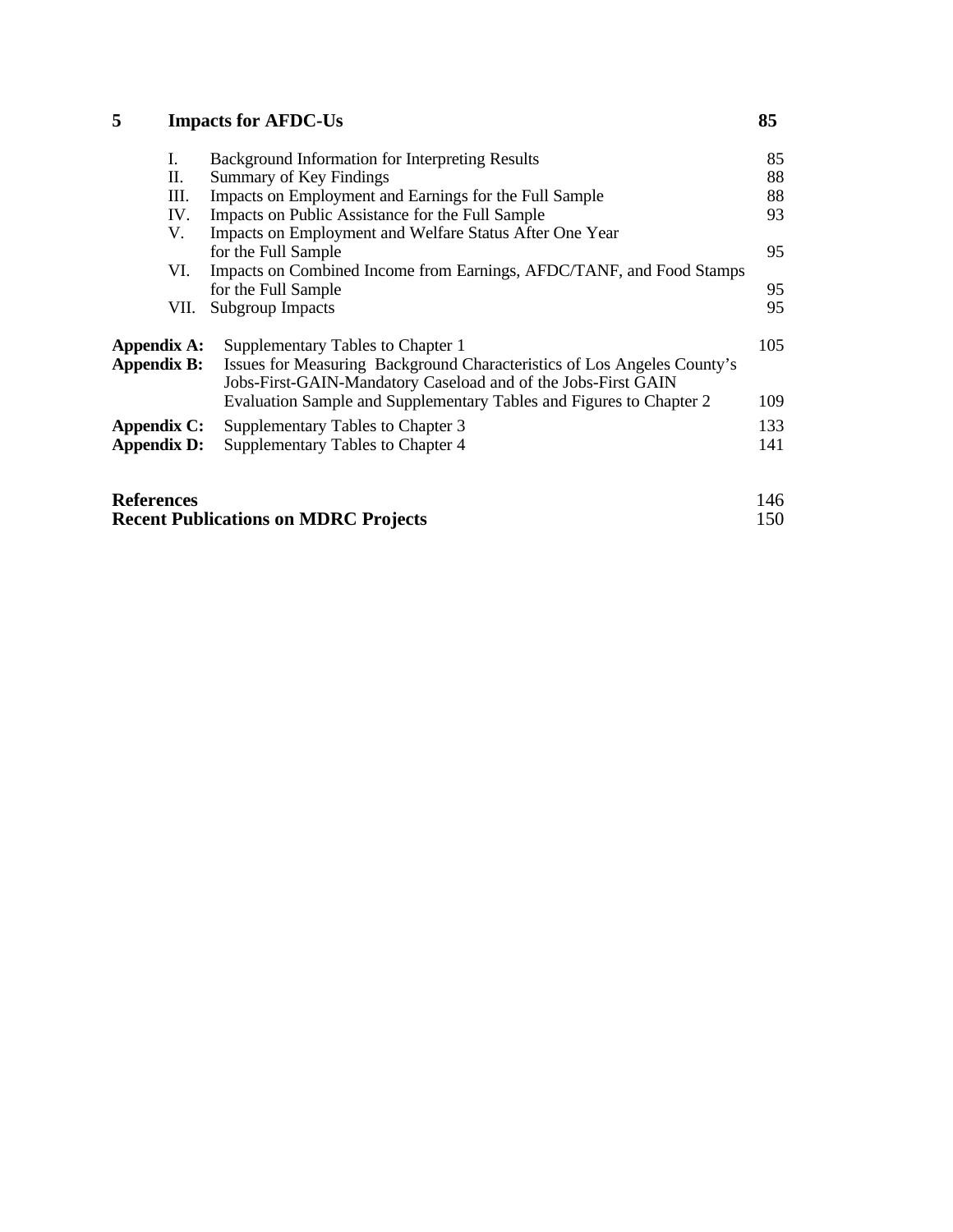# **Tables and Figures**

| <b>Table</b> |                                                                                                                                                |              |
|--------------|------------------------------------------------------------------------------------------------------------------------------------------------|--------------|
| $\mathbf{1}$ | Impacts on Employment, Earnings AFDC/TANF, and Food Stamps, for AFDC-FGs<br>and AFDC-Us in the Full Sample                                     | $ES-14$      |
| 2            | Comparison of Los Angeles Jobs-First GAIN Impacts to Los Angeles GAIN, River-<br>side GAIN, and Riverside LFA Impacts                          | <b>ES-18</b> |
| 3            | Program Impacts on Employment, Earnings, and AFDC/TANF Payments and Re-<br>ceipt for Selected Subgroups of ADFC-FGs                            | <b>ES-20</b> |
| 4            | Program Impacts on Employment, Earnings, and AFDC/TANF Payments and Re-<br>ceipt for Selected Subgroups of ADFC-Us                             | <b>ES-26</b> |
| 1.1          | Characteristics of the Program Environment, Los Angeles County                                                                                 | 9            |
| 1.2          | Key Features of Los Angeles Jobs-First GAIN and of the Three Comparison Pro-<br>grams for This Evaluation                                      | 18           |
| 2.1          | Overview of Sample Sizes, by Assistance Category, Enrollment Status, Period of<br>Random Assignment, and Research Group                        | 29           |
| 2.2          | Demographic Characteristics of the Full Sample                                                                                                 | 32           |
| 3.1          | Rates of Participation and Status Within One Year of Orientation for AFDC-FG<br><b>Experimental Group Members</b>                              | 44           |
| 3.2          | Participation Patterns Within One Year of Orientation for AFDC-FG Experimental<br>Group Members Who Participated in Jobs-First GAIN Activities | 45           |
| 3.3          | Transitions to Nonmandatory Status Within One Year of Orientation for AFDC-FG<br>Experimental Group Members, by Participation Status           | 46           |
| 3.4          | Patterns of Incurring a Sanction Within One Year of Orientation for AFDC-FG Ex-<br>perimental Group Members, by Participation Status           | 51           |
| 3.5          | Rates of Participation and Status Among AFDC-FG Experimental Group Members<br>Within One Year of Follow-Up Period, by Region and Subgroup      | 53           |
| 3.6          | Rates of Participation and Status Within One Year of Orientation for AFDC-U Ex-<br>perimental Group Members                                    | 55           |
| 3.7          | Rates of Participation and Status Among AFDC-U Experimental Group Members<br>Within One Year of Follow-Up Period, by Region and Subgroup       | 57           |
| 4.1          | Impacts on Employment, Earnings, AFDC/TANF, Food Stamps, and Combined<br>Income for AFDC-FGs in the Full Sample                                | 63           |
| 4.2          | Comparison of Los Angeles Jobs-First GAIN Impacts to Los Angeles GAIN, River-                                                                  |              |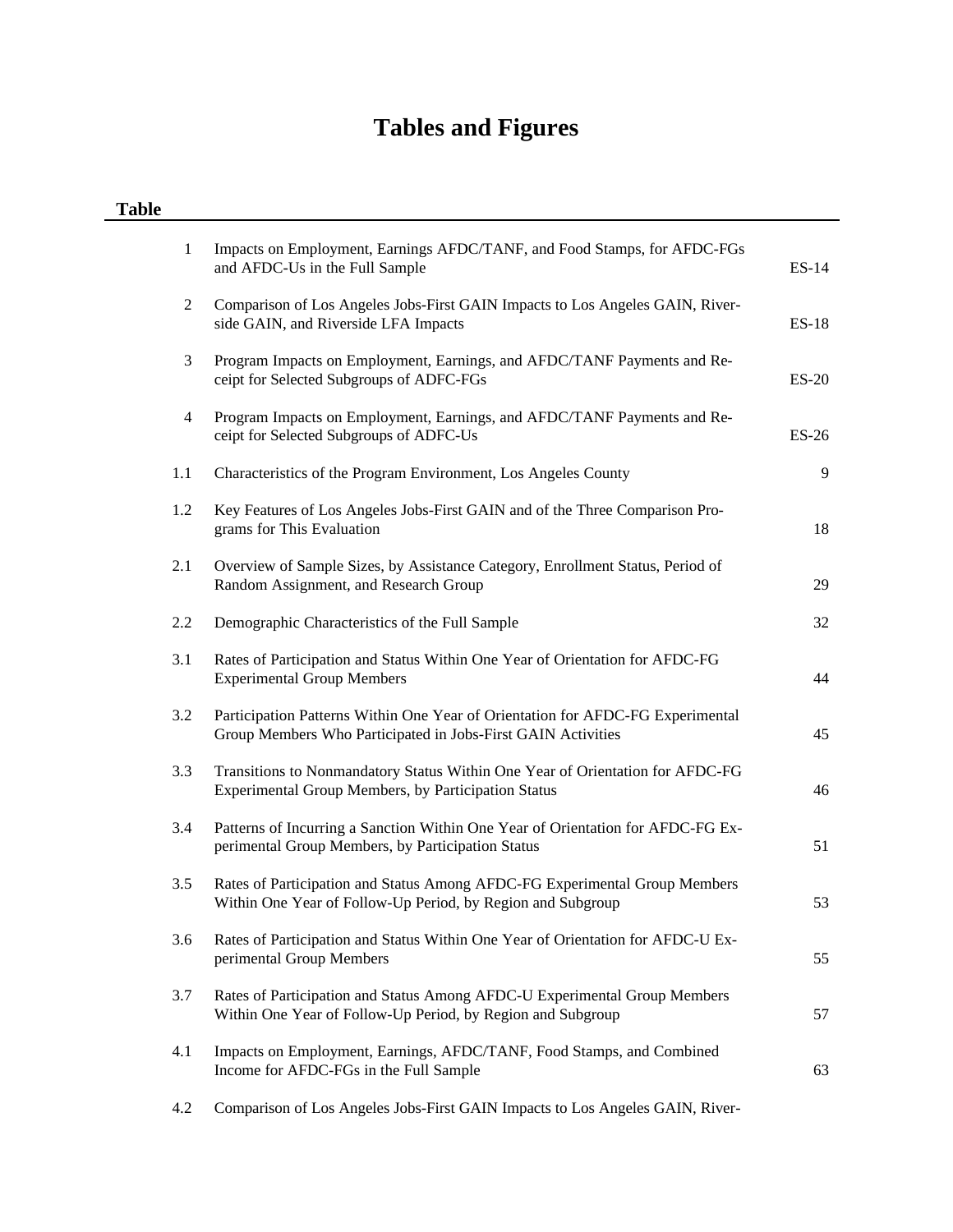|            | side GAIN, and Riverside LFA Impacts (for AFDC-FGs only)                                                                                                                                                                                                       | 73  |
|------------|----------------------------------------------------------------------------------------------------------------------------------------------------------------------------------------------------------------------------------------------------------------|-----|
| 4.3        | Program Impacts on Employment, Earnings, and AFDC/TANF Payments and Re-<br>ceipt for Selected Subgroups of AFDC-FGs                                                                                                                                            | 77  |
| 5.1        | Impacts on Employment, Earnings, AFDC/TANF, Food Stamps, and Combined<br>Income for AFDC-Us in the Full Sample                                                                                                                                                 | 89  |
| 5.2        | Program Impacts on Employment, Earnings, and AFDC/TANF Payments and Re-<br>ceipt for Selected Subgroups of AFDC-Us                                                                                                                                             | 97  |
| A.1        | Selected Unemployment Rates, GAIN Regions, Los Angeles City, and Los Angeles<br>County                                                                                                                                                                         | 106 |
| A.2        | AFDC/TANF and Jobs-First GAIN Caseloads, Los Angeles County                                                                                                                                                                                                    | 107 |
| A.3        | Maximum Monthly Earnings for Retaining Eligibility for Welfare Benefits and<br>Maximum Monthly Earnings for Receiving the Full AFDC/TANF Grant Amount<br>for a Family of Three, Under Work Pays, CalWORKs, and Pre-Work Pays Grant<br><b>Calculation Rules</b> | 108 |
| B.1        | Appointment Type and Selected Characteristics of the Jobs-First-GAIN-Mandatory<br>Caseload in January 1996 and Jobs-First GAIN Evaluation Sample Members                                                                                                       | 111 |
| B.2        | Length of Current Welfare Spell, by Appointment Type                                                                                                                                                                                                           | 121 |
| B.3        | Length of Current Welfare Spell for Members of the Jobs-First-GAIN-Mandatory<br>Caseload and Members of the Jobs-First GAIN Evaluation Sample                                                                                                                  | 123 |
| B.4        | AFDC-FG and AFDC-U Sample Members' Aid Status                                                                                                                                                                                                                  | 123 |
| B.5        | Demographic Characteristics of AFDC-U Sample Members, by Gender                                                                                                                                                                                                | 124 |
| <b>B.6</b> | Background Characteristics of AFDC-FG Sample Members, by GAIN Region                                                                                                                                                                                           | 127 |
| B.7        | Background Characteristics of AFDC-U Sample Members, by GAIN Region                                                                                                                                                                                            | 130 |
| C.1        | Rates of Participation and Status for Los Angeles Jobs-First GAIN, Los Angeles<br>GAIN, Riverside GAIN, and Riverside LFA Programs, for AFDC-FGs and AFDC-<br>Us                                                                                               | 134 |
| C.2        | Reason for First Deferral and for First Deregistration for AFDC-FG Experimental<br>Group Members Who Entered These Statuses Within One Year After Orientation,<br>by Participation Status                                                                      | 135 |
| C.3        | Participation Patterns Within One Year of Orientation for AFDC-U Experimental<br>Group Members Who Participated in Jobs-First GAIN Activities                                                                                                                  | 136 |
| C.4        | Transitions to Nonmandatory Status Within One Year of Orientation for AFDC-U<br>Experimental Group Members, by Participation Status                                                                                                                            | 137 |
| C.5        | Reason for First Deferral and for First Deregistration for AFDC-U Experimental<br>Group Members Who Entered These Statuses Within One Year After Orientation,<br>by Participation Status                                                                       | 138 |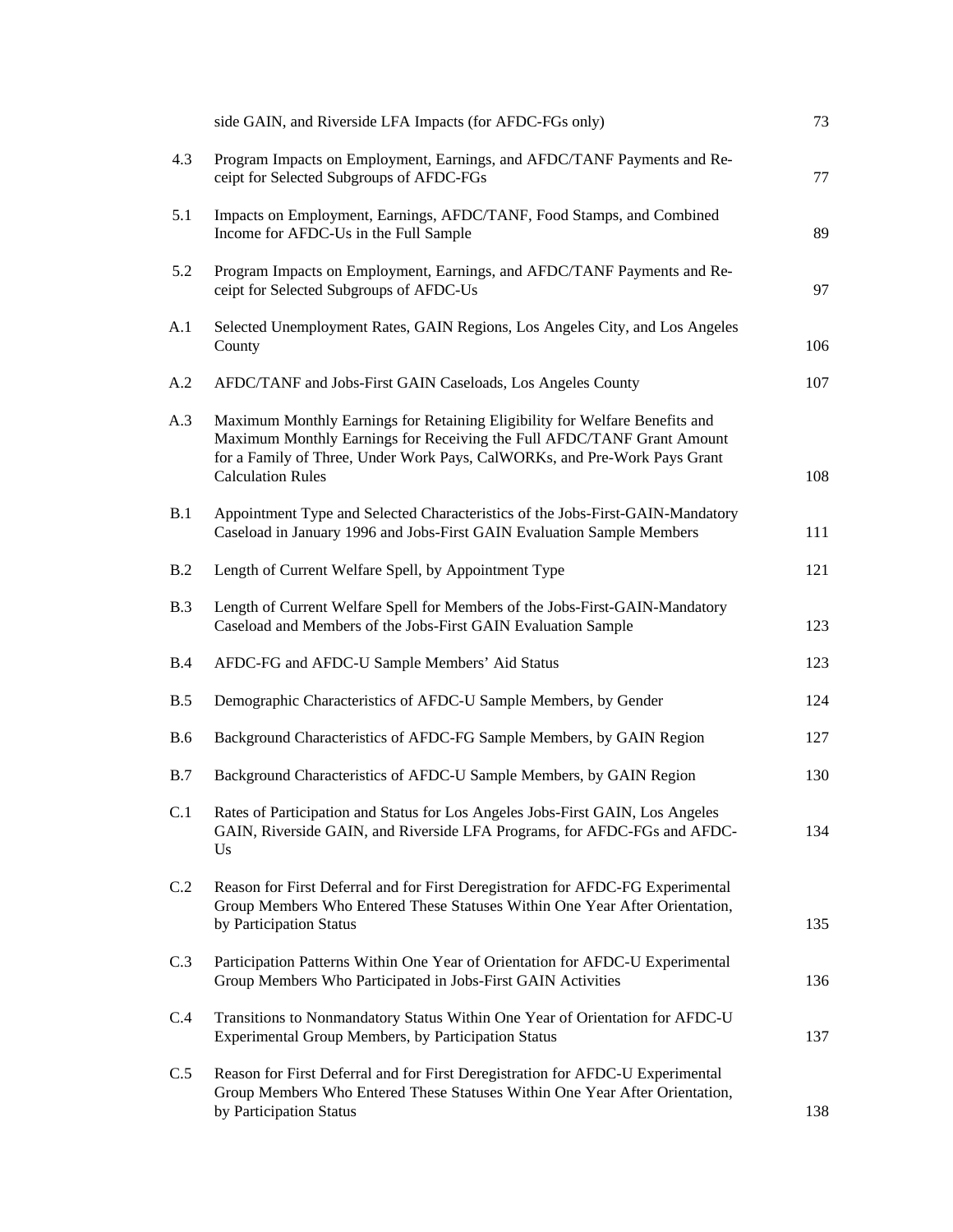| C.6 | Patterns of Incurring a Sanction Within One Year of Orientation for AFDC-U Ex-<br>perimental Group Members, by Participation Status | 139 |
|-----|-------------------------------------------------------------------------------------------------------------------------------------|-----|
| D.1 | Impacts on Employment, Earnings, AFDC/TANF, Food Stamps, and Combined<br>Income for Regular Enrollee AFDC-FGs in the Full Sample    | 142 |
| D.2 | Impacts on Employment, Earnings, AFDC/TANF, Food Stamps, and Combined<br>Income for Early Enrollee AFDC-FGs in the Full Sample      | 144 |

# **Figure**

| $\mathbf{1}$ | Rates of Participation for All AFDC-FGs, All AFDC-Us, and AFDC-U Men and<br>Women                                                                                                | $ES-11$ |
|--------------|----------------------------------------------------------------------------------------------------------------------------------------------------------------------------------|---------|
| 2            | Employment and AFDC/TANF Status at the End of Year 1 for AFDC-FGs                                                                                                                | $ES-16$ |
| 2.1          | Steps Leading from Income Maintenance to Attendance at Jobs-First GAIN Orien-<br>tation and Random Assignment                                                                    | 23      |
| 2.2          | Length of Current Spell on Welfare of All AFDC-FG and AFDC-U Adults Required<br>to Enroll in Jobs-First GAIN in January 1996 and of Jobs-First GAIN Evaluation<br>Sample Members | 26      |
| 4.1          | Quarterly Impacts on Earnings for AFDC-FGs                                                                                                                                       | 68      |
| 4.2          | Quarterly Impacts on AFDC/TANF Payments for AFDC-FGs                                                                                                                             | 69      |
| 4.3          | Employment and AFDC/TANF Status at the End of Year 1 for AFDC-FGs                                                                                                                | 70      |
| 5.1          | Quarterly Impacts on Earnings for AFDC-Us                                                                                                                                        | 92      |
| 5.2          | Quarterly Impacts on AFDC/TANF Payments for AFDC-Us                                                                                                                              | 94      |
| 5.3          | Employment and AFDC/TANF Status at the End of Year 1 for AFDC-Us                                                                                                                 | 96      |
| B.1A         | Number of Assigned and Unassigned Adults Required to Enroll in Jobs-First GAIN<br>in January 1996 and Jobs-First GAIN Evaluation Sample Members, by Appointment<br>Type          | 113     |
| B.1B         | Percentage of Assigned and Unassigned Adults Required to Enroll in Jobs-First<br>GAIN in January 1996 and Jobs-First GAIN Evaluation Sample Members, by Ap-<br>pointment Type    | 115     |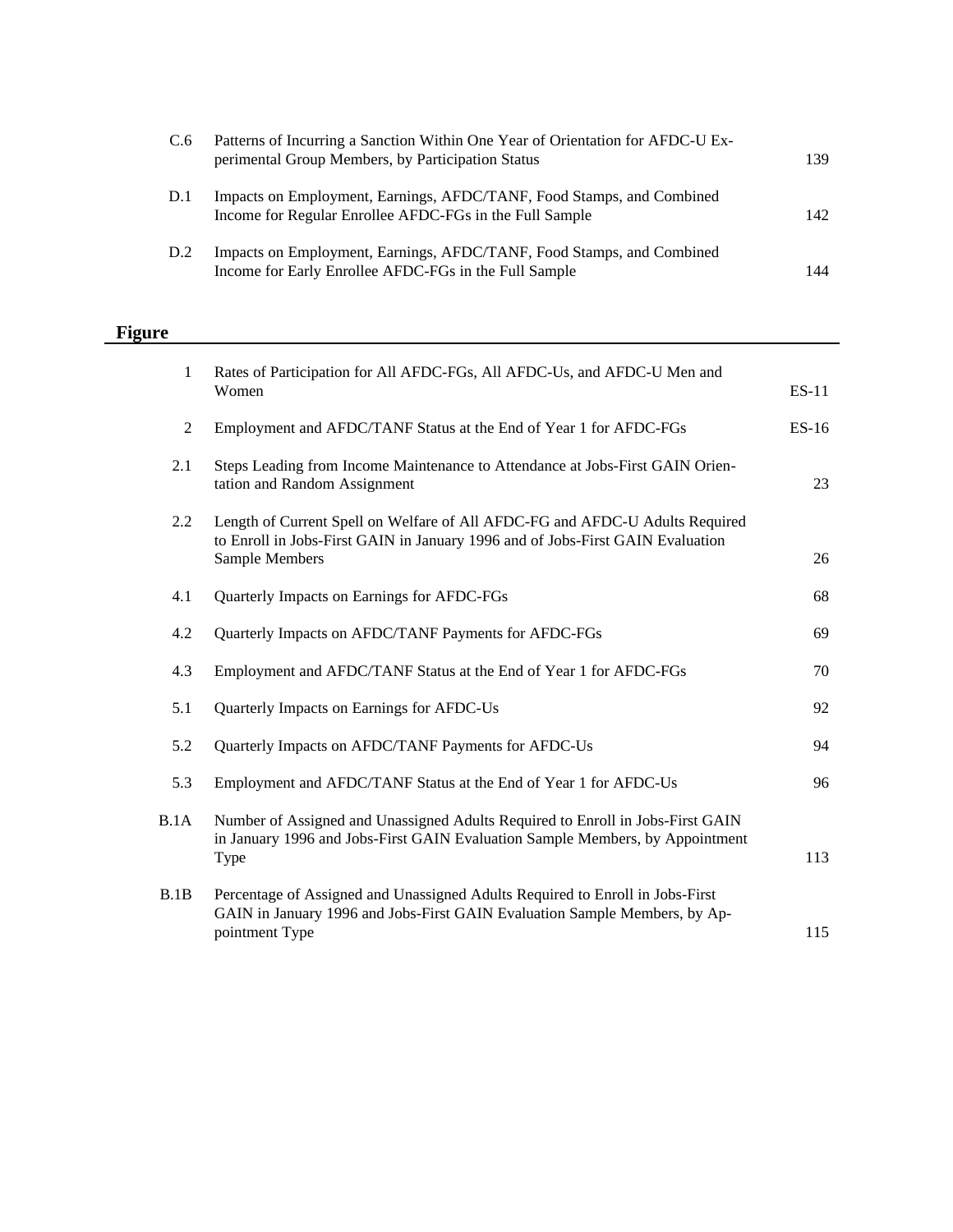# **Preface**

In 1993, administrators of the Los Angeles County Department of Public Social Services (DPSS) began a total overhaul of their welfare-to-work program, GAIN (Greater Avenues for Independence). For the previous five years, GAIN staff had assigned most welfare recipients who entered the program to classes in adult basic education, GED preparation, or English as a Second Language. Evidence from several sources — including an evaluation of the program by MDRC, agency reports on participation and job placements, and discussions with supervisors and staff showed that GAIN's basic education approach was not working as hoped: The program was relatively costly, but helped few additional people attain education credentials or employment.

 DPSS administrators resolved that a program that offered job search assistance as its primary service and encouraged welfare recipients to start working as soon as possible would help greater numbers of welfare recipients achieve self-sufficiency. Consulting with administrators of other programs, including the GAIN program in neighboring Riverside County, and working with administrators in the County Office of Education, DPSS administrators fashioned an innovative, strongly employment-focused program, which they named Jobs-First GAIN.

Launched in 1995, Jobs-First GAIN combined program services and mandates that had worked in other settings and some that were relatively new. Its main features included: (1) an unusually intensive program orientation aimed at motivating new enrollees to find work quickly; (2) high-quality job clubs, whose leaders taught job-finding skills and engaged participants in activities aimed at boosting their self-esteem and motivation to work; (3) job development activities to increase job opportunities and match people with prospective employers; (4) a strong Work First message communicated through written handouts and group presentations, and in individual meetings with program staff; (5) a warning, repeated orally and in writing, that California would impose time limits on welfare eligibility for those who did not work; (6) a concerted effort to teach people that California's relatively generous rules for calculating welfare grants would help them increase their income in the short term by combining work and welfare; and (7) a relatively tough, enforcement-oriented approach to encourage people to complete the activities and find work quickly. Most of the features of Jobs-First GAIN continue under CalWORKs, California's program under the TANF provisions of the 1996 federal welfare reform law.

DPSS administrators contracted with MDRC to evaluate Jobs-First GAIN, using a rigorous random assignment design. The Jobs-First GAIN Evaluation began in 1996 and includes nearly 21,000 single parents and members of two-parent households. The evaluation is jointly funded by DPSS, the U.S. Department of Health and Human Services, and the Ford Foundation. We are grateful for their commitment and support.

The first report from the evaluation described how DPSS restructured its GAIN program, and concluded that it is possible to change a large, urban, basic-education-focused welfare-towork program to a work-focused program. The present report explores whether these changes made a difference. It describes patterns of participation in Jobs-First GAIN and presents estimates of the program's effects on employment, earnings, and welfare receipt during the first year following the date on which people enrolled in Jobs-First GAIN and attended a program orientation.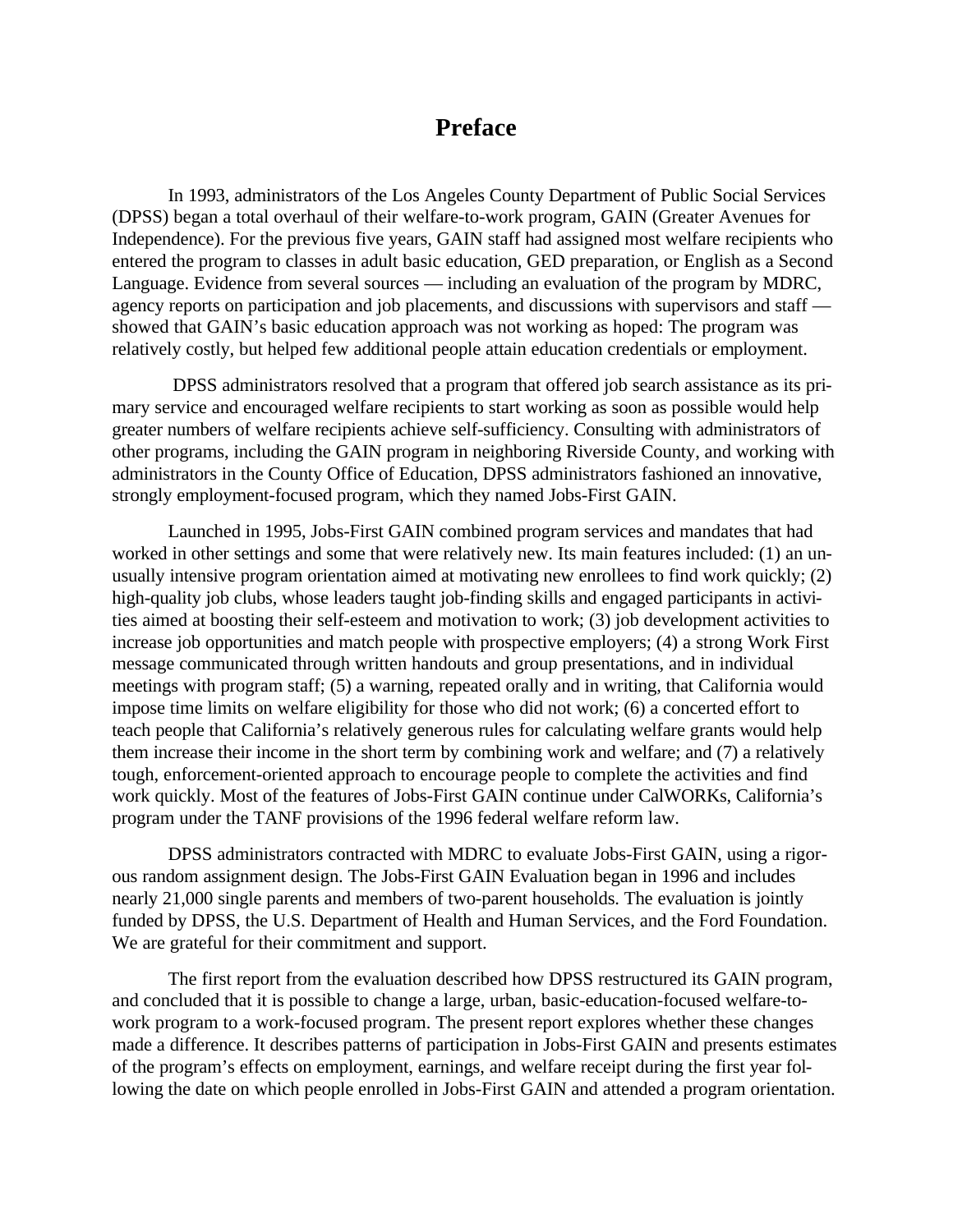The main findings for the first year are that Jobs-First GAIN:

- produced a substantial boost in employment and earnings;
- led to small reductions in the percentage of people receiving welfare and Food Stamps, but larger decreases in expenditures for such assistance;
- helped welfare recipients replace welfare dollars with earnings, though their overall income remained about the same;
- achieved larger employment and earnings gains than the county's previous, basic-education-focused program; and
- produced positive effects for many different types of welfare recipients.

Overall, with more people employed but a substantial percentage still not working, the findings convey a dual message: clear and measurable progress, but, not surprisingly, no simple answers.

A later report will extend the impact analysis to a second year and study a greater range of program effects, including access to medical coverage, use of transitional child care, incidence of food insecurity and hunger, and the well-being of children. The report will also include a benefitcost analysis.

The findings from the Jobs-First GAIN Evaluation have broad significance for welfare reform. Los Angeles County has the largest welfare population of any county in the United States — larger than that of any state except New York and California. Hispanics and African-Americans make up about 80 percent of the county's welfare population. Recent studies of welfare caseloads have shown that minorities and residents of large cities are leaving assistance more slowly than other welfare recipients. If Los Angeles County's program succeeds in moving significant numbers of people from welfare to work and sustains these gains over time, the program can serve as a model for many other large urban areas.

> Judith M. Gueron President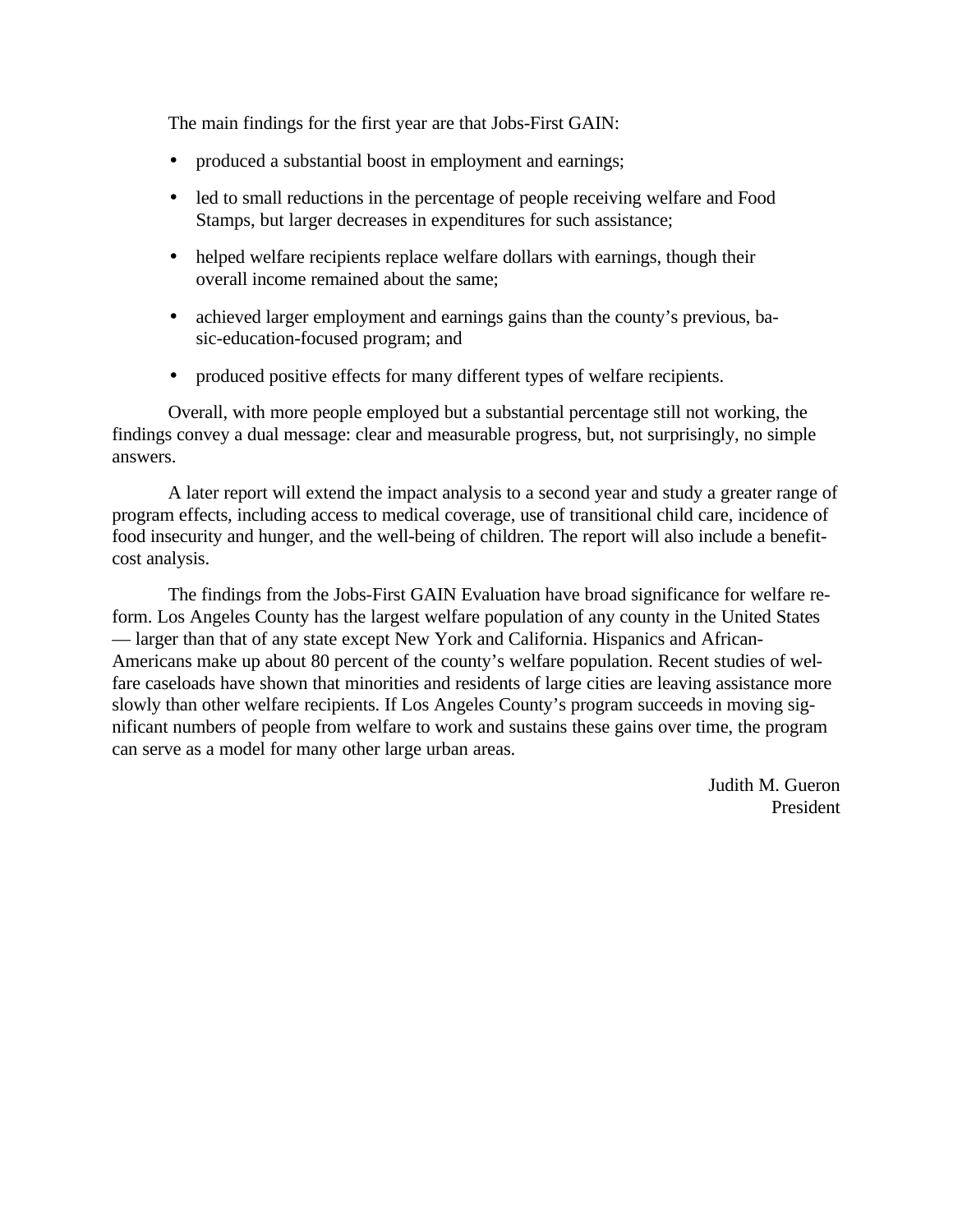# **Acknowledgments**

The authors wish to express their thanks to the many people who have supported and aided the preparation of this report and the Jobs-First GAIN Evaluation overall. We are particularly indebted to Eddy Tanaka, former Director of the Los Angeles County Department of Public Social Services (LA DPSS), and to John Martinelli, former Chief of the GAIN Program Division, who initiated plans and committed agency funds for a rigorous evaluation of DPSS's employment-focused welfare-to-work program. Mr. Martinelli also played an active role in developing the research agenda, facilitated the handling of data requests, and reviewed drafts of earlier reports, research papers, and memos. Their successors, DPSS Director Lynn Bayer and GAIN Chief Eileen Kelly, have maintained a high level of support for the evaluation and have carefully reviewed the findings. MDRC has also been fortunate to work with GAIN Program Managers Pat Knauss and Jackie Mizell-Burt, and with Human Services Administrators Brenda Rosenfeld, Carlos Hernandez, and Norvin Armstrong, who have ably served as liaisons to MDRC. These administrators worked with MDRC staff to implement random assignment, helped us acquire administrative data and published agency reports, provided technical assistance on use and interpretation of these data, patiently answered our many questions about the operation of Jobs-First GAIN, and reviewed earlier drafts of this report.

A number of DPSS Computer Services Division and Electronic Data Systems (EDS) personnel helped design, launch, and monitor the random assignment module on GEARS, DPSS's automated program tracking system: Geoff Cosner, Beverly Marlowe, Herb Orban, Kien Thi, and Alexa Waarbroek. Other DPSS and EDS staff facilitated MDRC's access to and use of DPSS administrative, program tracking, and supportive service payment data: Dan Elias, Virginia Gandara, Tara Chapman, and Ralph Zbrog. MDRC also thanks the administrators and staff of the Jobs-First GAIN district offices for implementing the random assignment design, facilitating our fieldwork and on-site data collection, and providing insights on the philosophy and operation of the program.

Betty High of DPSS merits our special thanks for her patient and time-consuming work in helping MDRC learn how to access and process welfare and Food Stamp payment records and in managing the production and delivery of large monthly payment files. Similarly, Dana Herron of the Information Security Office at the California Employment Development Department (EDD) ably managed MDRC's request for Unemployment Insurance earnings data and monitored production of the files.

The Jobs-First GAIN Evaluation has also received financial support from the U.S. Department of Health and Human Services and the Ford Foundation. We offer special thanks to Howard Rolston at HHS for helping to guide the research agenda and, along with Alan Yaffe, for reviewing earlier drafts.

At MDRC, Daniel Friedlander provided overall guidance to the evaluation, supervised the impact analysis, and offered thoughtful comments on earlier drafts. Judith Gueron and Barbara Goldman also reviewed earlier drafts of this report and improved the quality of the analysis and presentation.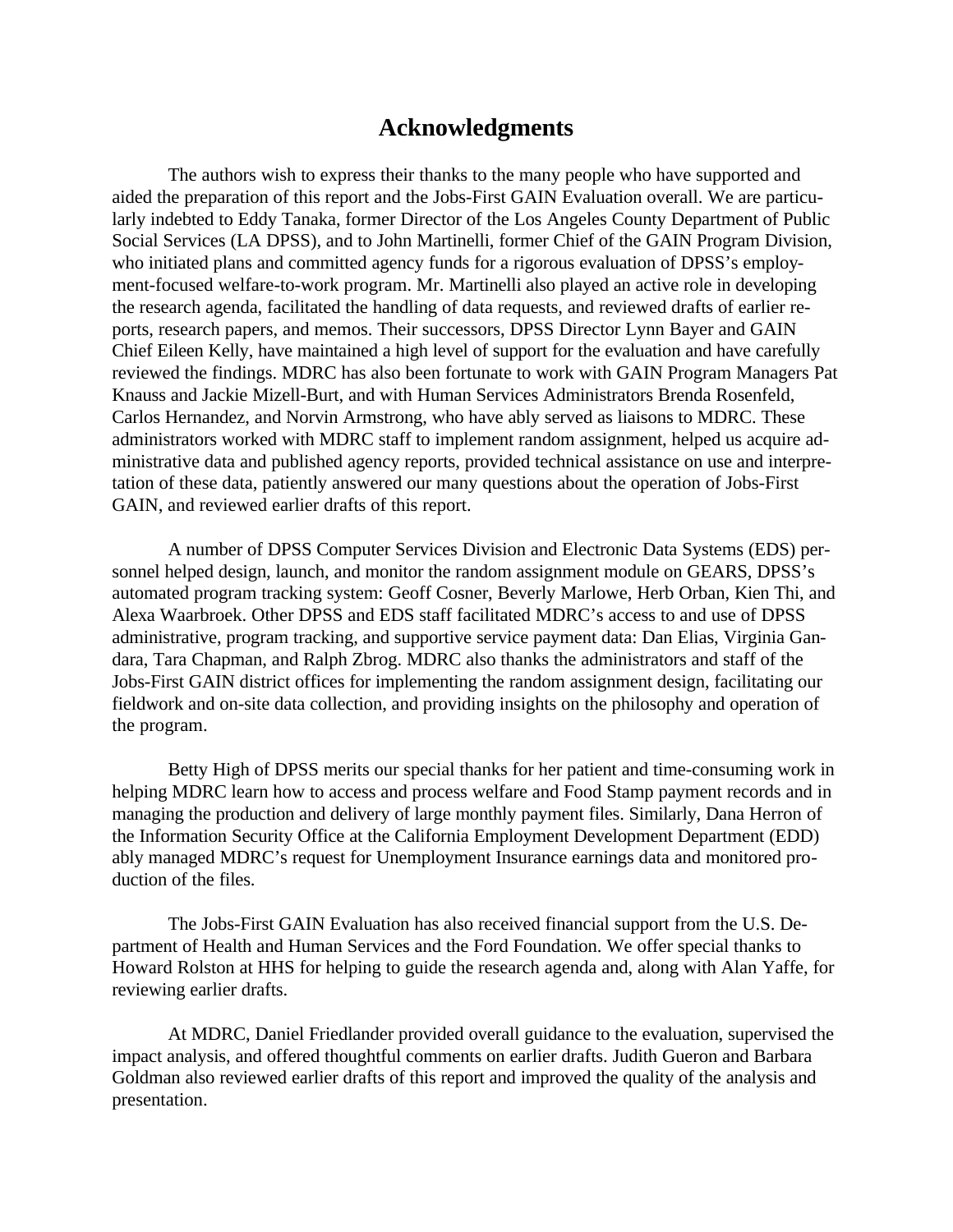John Wallace worked with DPSS administrators to launch the evaluation and has performed important liaison work with county, state, and federal administrators. Evan Weissman conducted most of the initial fieldwork and helped implement the random assignment design.

Joel Gordon designed and monitored the automated random assignment process; oversaw collection of data on sample members' characteristics, program tracking, and supportive service payments; prepared analysis files; and served as a key liaison with DPSS management information administrators, staff, and subcontractors. Margarita Agudelo managed acquisition of welfare and Food Stamp payment records. Debra Romm supervised the design and ongoing processing of the data bases for these records and for Unemployment Insurance earnings records. Natasha Piatnitskaia prepared and processed these data and performed data quality checks. Ngan Yee Lee assisted in several data processing tasks, coordinated data processing schedules, and maintained the data library.

Electra Small prepared the program tracking analysis file and programmed the outcome measures. Diane Singer created tables and figures and assisted in report coordination. Diana Adams-Ciardullo, Carmen Guerra, and Julie O'Brien fact-checked the tables and text. Judith Greissman and Robert Weber edited the report, and Stephanie Cowell did the word processing.

The Authors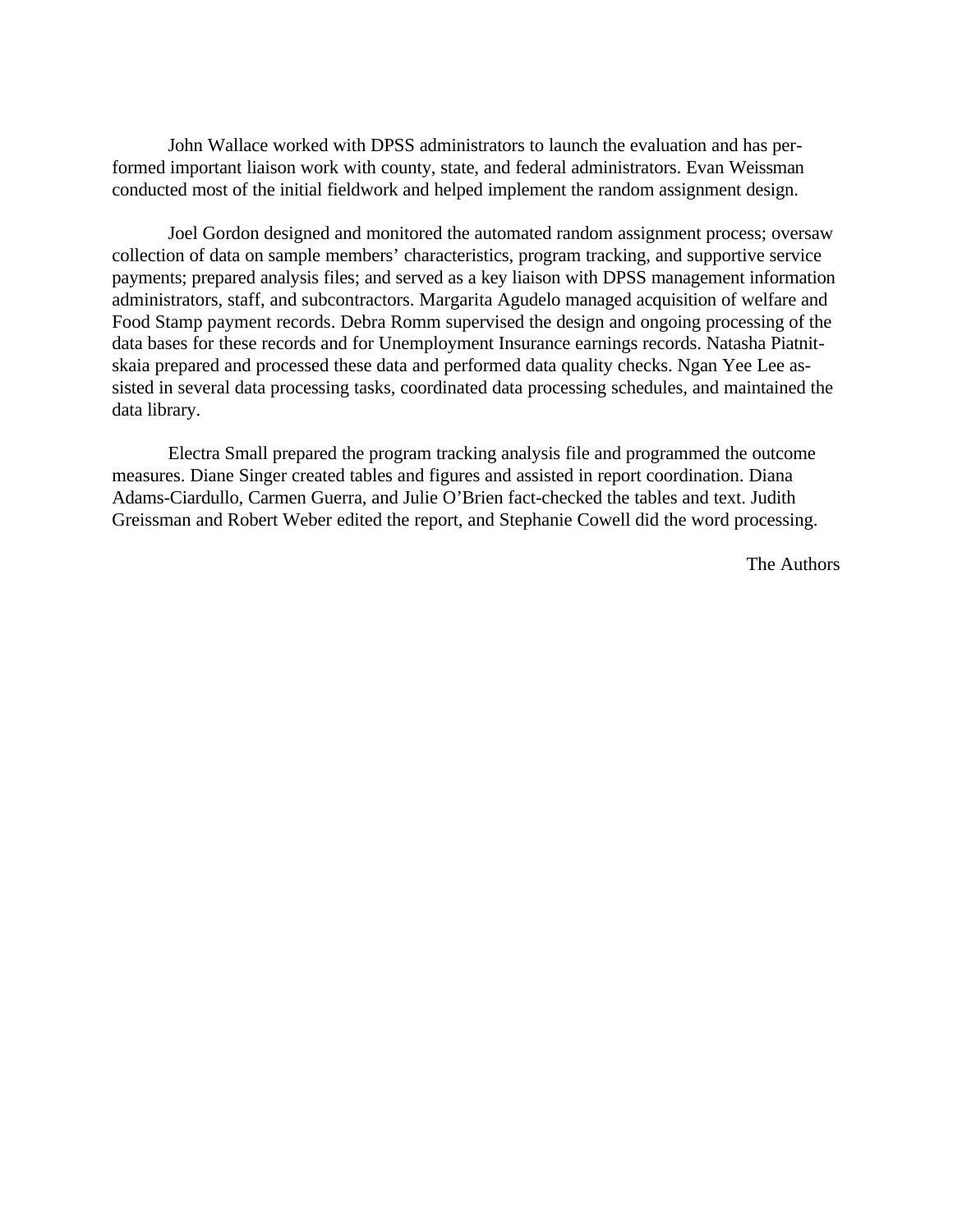# **Executive Summary**

<span id="page-11-0"></span>The Personal Responsibility and Work Opportunity Reconciliation Act of August 1996 ended the Aid to Families with Dependent Children (AFDC) program, the nation's largest cash welfare program. Among its provisions, the law replaced AFDC with block grants to states, called Temporary Assistance for Needy Families (TANF), and created financial incentives for states to run mandatory, work-focused, welfare-to-work programs. The law also placed a five-year limit on the amount of time most families can receive federally funded welfare, and it required states to place increasingly high percentages of welfare recipients into jobs and employment-related activities.

In meeting the new challenges of the federal welfare legislation, state and local administrators and policymakers can benefit from reliable information on the types of welfare-to-work program approaches that can quickly move substantial numbers of people into work and off welfare. This is especially true for programs that operate in large cities, where the remaining caseload, following large declines nationwide, is concentrated. Many of the nation's major urban areas have unemployment rates above the national average, little or no public transportation to connect inner-city residents to available jobs in the suburbs, and large bureaucracies that can be hard to change. Further, Hispanics, African-Americans, and other minority groups make up most of the nation's welfare caseload. Minorities are leaving assistance more slowly than recipients who are white and will likely make up an even larger portion of the welfare population in the coming years. Thus, the success of welfare reform nationally will depend increasingly on how well large, urban welfare-to-work programs help predominantly minority welfare populations find employment and leave assistance.

This report presents first-year participation and impact findings from the evaluation of the Los Angeles Jobs-First GAIN (Greater Avenues for Independence) program, the largest county welfare-to-work program in the nation. Consistent with the philosophy and goals of the 1996 federal welfare reform legislation that created TANF, Los Angeles Jobs-First GAIN emphasizes job search assistance and imparts a strong pro-work message in attempting to move thousands of AFDC/TANF recipients quickly into jobs and, as soon as feasible, off the welfare rolls. This message and emphasis place Jobs-First GAIN in the category of Work First programs, the approach followed by most current state and local welfare-to-work programs. Most of the features of Jobs-First GAIN continue under CalWORKs, California's program under the TANF provisions. Los Angeles inaugurated its CalWORKs program in April 1998, after the follow-up period for this report.

The findings on Jobs-First GAIN have broad significance for welfare reform. Los Angeles County, with a total population of 9.6 million people, has the largest welfare population of any county in the United States (about 700,000 people, in about a quarter of a million cases) roughly one-twelfth of the nation's welfare caseload and larger than that of any state except New York and California. Hispanics and African-Americans make up about 80 percent of the county's welfare population. If Los Angeles County's Work First program succeeds in moving significant numbers of people from welfare to work, the program can serve as a model for many other large urban areas.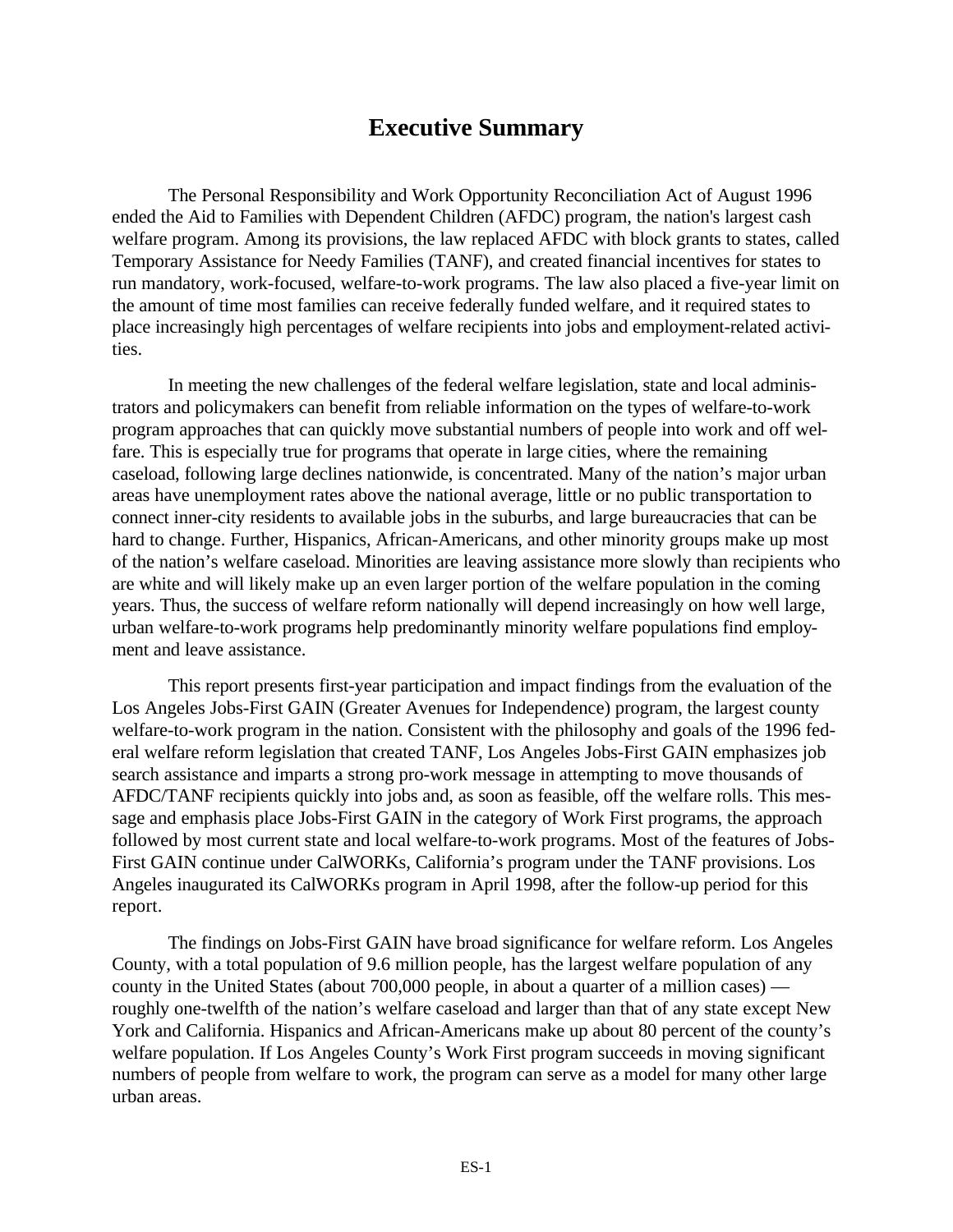The Jobs-First GAIN Evaluation began in 1996 and will continue through December 1999. It is jointly funded by the Los Angeles Department of Public Social Services (DPSS), the U.S. Department of Health and Human Services (HHS), and the Ford Foundation. This report is the latest from the evaluation. The first report, *Changing to a Work First Strategy: Lessons from Los Angeles County's GAIN Program for Welfare Recipients* (1997), described how DPSS restructured its GAIN program services model from a "human capital" development (primarily basic education) approach to a Work First model. The report concluded that it is possible to change a large, urban, education-focused welfare-to-work program to a Work First program.

This report explores whether these changes made a difference. It describes patterns of participation in Jobs-First GAIN and presents estimates of the program's effects on employment, earnings, and welfare receipt during the first year following the date on which people enrolled in Jobs-First GAIN and attended a program orientation.

Central to the evaluation is an experimental design based on random assignment. Nearly 21,000 single parents (AFDC-FGs, or Family Group) and members of two-parent households (AFDC-Us, or Unemployed Parents) who attended a Job-First GAIN orientation from April 1 through September 11, 1996, were randomly assigned to one of two groups: the experimental and control groups. Experimental group members had access to Jobs-First GAIN's program services and Work First message. They were subject to the program's mandatory participation requirements and could incur a sanction (a reduction in their welfare grant) for noncompliance. Control group members were precluded from receiving Jobs-First GAIN services until October 1998, the end of the follow-up period for the evaluation. They remained eligible to receive welfare and Food Stamp payments, however. Control group members could also seek other services in the community and receive child care assistance from DPSS for employment-related programs in which they enrolled on their own initiative.

Finally, both experimental and control group members were eligible for California's rules for calculating welfare grants, called "Work Pays" (described in Section II). Work Pays allowed most welfare recipients who found a job to continue receiving welfare benefits and retain eligibility for Medicaid. Control group members may have been motivated by these rules to look for work on their own initiative or to increase their hours of work. As discussed in Section II, it is likely that fewer control than experimental group members knew about Work Pays.

Experimental designs based on random assignment typically provide the most accurate and reliable findings on effects of welfare-to-work programs. Because people are assigned at random to the experimental or control group, the two groups do not differ systematically on both measured characteristics (such as length of time on welfare) and unmeasured characteristics (such as strength of motivation to get a job). Members of the two groups also face the same labor market conditions. The employment and welfare behavior of control group members represents what would have happened to welfare recipients in the absence of the program. Thus, any subsequent differences found between the two groups can be attributed with confidence to the combination of program services, messages, and participation mandates that only experimental group members experienced. These differences, known in the language of evaluations as program *impacts*, will be discussed later in this summary and are statistically significant unless otherwise noted (that is, they have greater than a 90 percent chance of resulting from the program rather than by chance).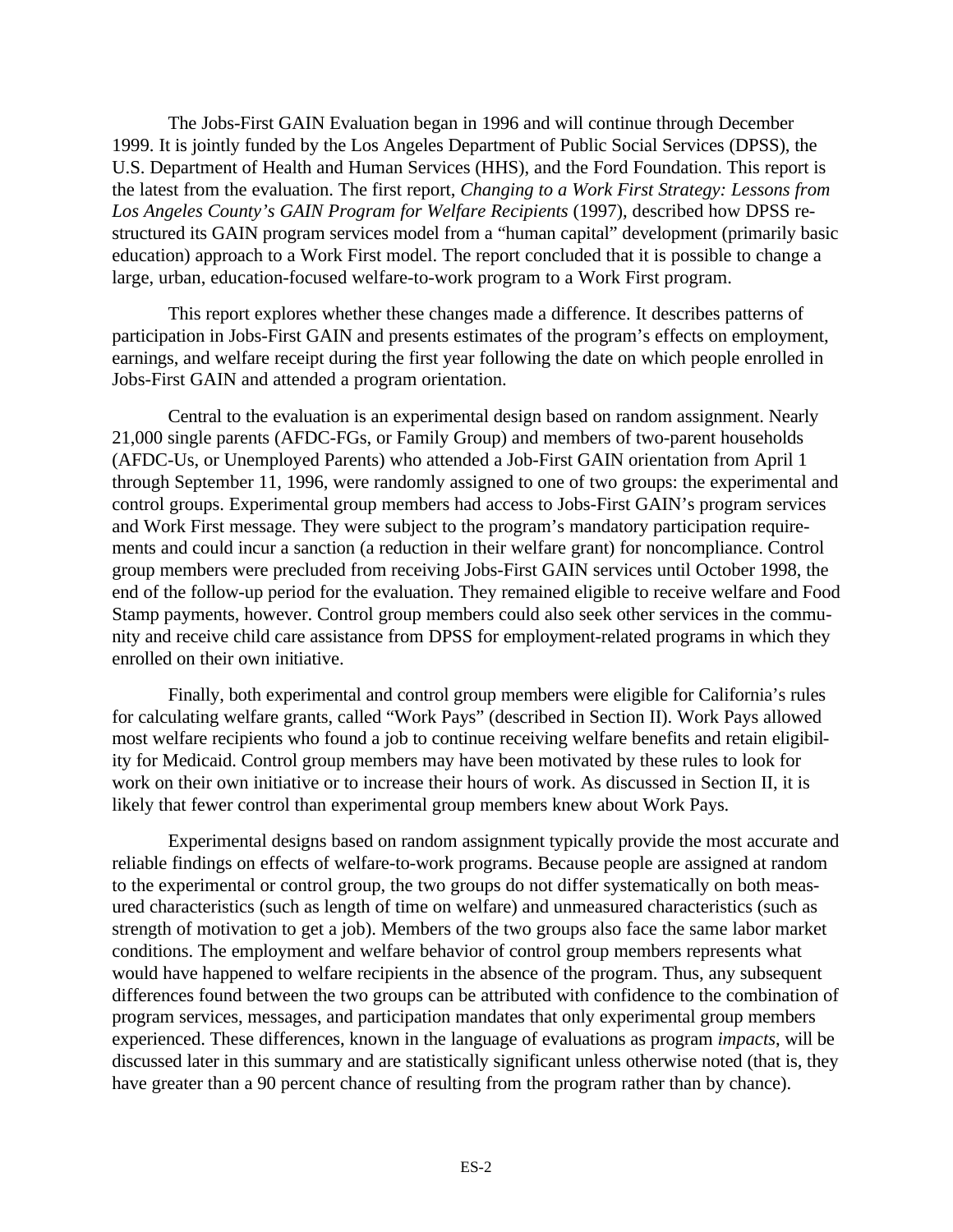# **I. Overview of the Findings**

- **As expected for a Work First program, Jobs-First GAIN produced a substantial initial boost in employment and earnings.** Jobs-First GAIN increased the proportion of single parents (AFDC-FGs) who worked for pay during the first year of follow-up by 11 percentage points above control group levels. This increase is large relative to results from earlier studies of welfareto-work programs. The program raised first-year earnings for AFDC-FGs by an average of \$750 (31 percent) relative to the control group. Jobs-First GAIN also boosted employment levels for members of two-parent families (AFDC-Us) by 12 percentage points and increased their first-year earnings by an average of \$1,082, or 44 percent (compared to the control group's earnings). The AFDC-U sample for this evaluation is nearly evenly divided between men and women. Jobs-First GAIN caused employment and earnings gains for both men and women, with the gains for AFDC-U men averaging \$1,449 per experimental group member (compared to the average earnings for AFDC-U men in the control group). The gains for AFDC-U women were not as large.
- **Jobs-First GAIN produced small reductions in welfare and Food Stamp receipt, but larger decreases in expenditures for public assistance.** At the end of year 1, the vast majority of experimental group members — 78 percent of single parents (AFDC-FGs) and 77 percent of members of two-parent families (AFDC-Us) — still received AFDC/TANF payments, but these proportions were 4 and 5 percentage points lower than control group levels. Jobs-First GAIN reduced welfare outlays in the first year of follow-up, with average savings (relative to the control group) of \$432, or 7 percent, for single parents (AFDC-FGs) and \$667, or 10 percent, for members of two-parent families (AFDC-Us). Jobs-First GAIN produced similar reductions in Food Stamp receipt and payments as in AFDC/TANF for both AFDC-FGs and AFDC-Us.
- **Jobs-First GAIN helped welfare recipients replace welfare dollars with earnings, but their overall income remained about the same.** Earnings gains for single parents (AFDC-FGs) and members of two-parent families (AFDC-Us) were matched by reductions in AFDC/TANF and Food Stamp payments. As a result, Jobs-First GAIN did not increase combined income from these sources during the first year of follow-up.
- **Jobs-First GAIN achieved larger employment and earnings gains than the county's previous, basic-education-focused program.** Welfare administrators changed the program's self-sufficiency approach from emphasizing skill-building to emphasizing rapid entry into jobs. First-year results demonstrate that the current program was more effective in helping welfare recipients find employment. Though successful, Jobs-First GAIN did not achieve as strong results as two previously evaluated Work First programs operated in neighboring Riverside County. The more positive results for the Riverside pro-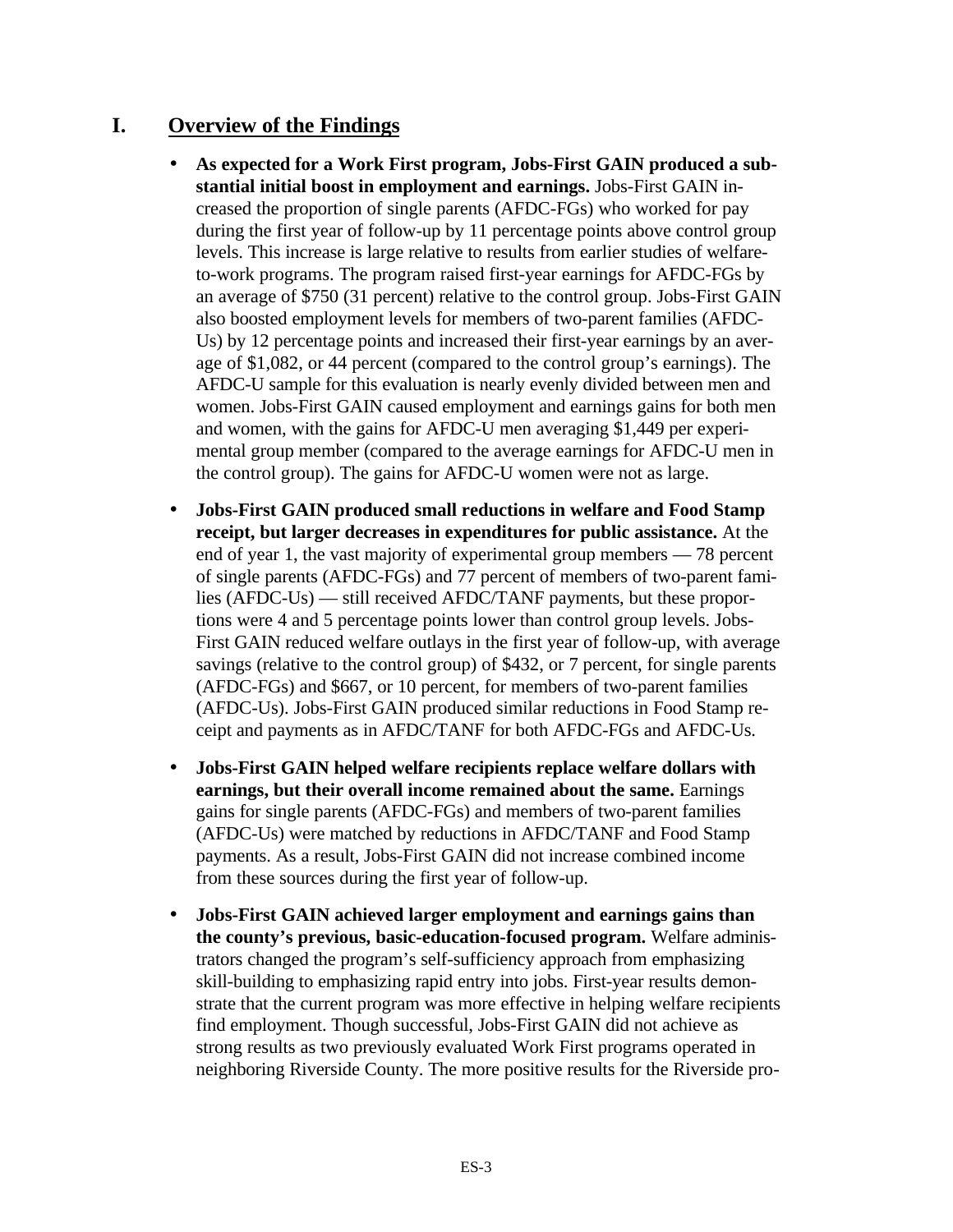grams could have been caused by differences in the program environments, however.

- **Jobs-First GAIN achieved positive effects for many different types of welfare recipients. The degree of consistency achieved by the program is unusual and impressive.** The program increased employment and reduced welfare payments for recipients in the central city and outer regions of Los Angeles County, for different racial and ethnic groups, for recipients with the most serious barriers to employment (no high school diploma or GED — high school equivalency — certificate, no recent work experience, and lengthy prior welfare receipt) as well as for those facing fewer barriers to employment. The program also achieved earnings gains for most of these groups.
- **Jobs-First GAIN also achieved positive results for welfare recipients who volunteered to enter the program early.** Los Angeles County lacked funding to serve all welfare recipients required to participate. The agency developed a waiting list for services but also invited some welfare recipients to enter the program several months or more before their name reached the top of the list. Results of the Jobs-First GAIN Evaluation show that welfare-to-work programs can pay off for recipients who volunteer for services: In year 1, the program increased employment and earnings by 14 percentage points and over \$1,000 respectively and reduced AFDC/TANF payments by 8 percent.

# **II. Key Features of the Los Angeles Program**

In response to the 1996 law, most states and localities are implementing some kind of Work First approach, with the central focus on rapid employment. Los Angeles's version — put in place prior to the federal law — has a number of features that together represent serious investments in the program.

- **Communicating a strong Work First message.** Welfare administrators have stated clearly that the goal of the program is to move people to employment as rapidly as possible. This philosophy is communicated to program enrollees through written handouts and group presentations, and in individual meetings with program staff.
- **Warning enrollees that time-limited welfare is coming and urging them to get a job right away to preserve their eligibility for assistance.** Even before the federal welfare reform legislation was enacted in August 1996, program staff were informing new enrollees that the federal government and the State of California would limit welfare eligibility, possibly to two years, and encouraging them to find work in order to avoid the expected cuts in welfare. As one agency flyer put it:

Everyone will be expected to work. . . . These changes could occur as early as 1996. It is critical that you prepare now for these social changes. Work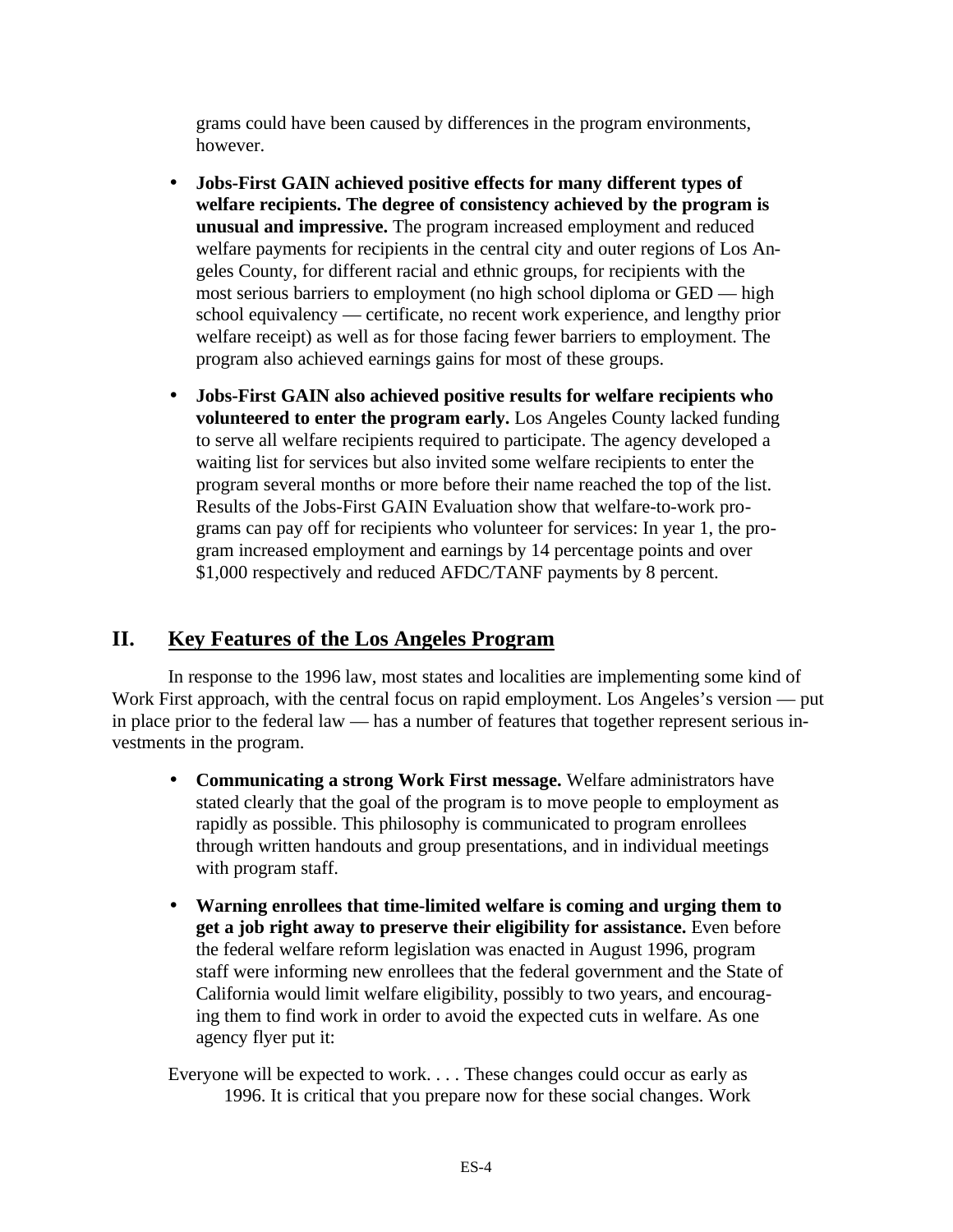experience is the best training. Remember: "WORK IS IN, WELFARE IS OUT."

- The message was repeated during program activities, such as job club (group sessions in which people get assistance in looking for work), and in meetings between enrollees and program staff.
- **Operating an unusually intensive program orientation.** All new enrollees attend a six-hour-long group orientation session, followed by an individual appraisal meeting with a case manager during their first day in the program. In contrast, most other welfare-to-work programs, including some that share Los Angeles County's Work First philosophy, run much shorter orientations. Further, staff in other programs use most of the available time to collect background information on new enrollees and to assign enrollees to their first employment-related activity. Orientation meetings aim to change recipients' perceptions of Jobs-First GAIN, to present them with the Jobs-First program's message, and to increase their self-esteem — particularly with regard to their ability to find work. At the appraisal meetings, case managers convey their expectation that enrollees will be working soon. They also discuss the availability of transitional child care and medical insurance for participants who leave welfare for employment.
- **Providing high-quality job search assistance.** As described below, the vast majority of those who actively participated in Jobs-First GAIN attended job clubs. Well-trained staff from the Los Angeles County Office of Education run these services at 15 Job Centers around the county, and — along with Jobs-First GAIN staff — monitor participants' progress. Jobs-First GAIN's job clubs provide instruction in many of the skills needed to obtain employment, including finding job openings, writing a résumé and job application, and conducting a job interview. Job club participants then conduct up to two weeks of supervised job search, using agency phone banks, job listings, and assistance from program staff. These features are typical of job clubs in many other programs. Jobs-First GAIN's job clubs, however, also feature a strong motivational component. The message and a specially developed curriculum are upbeat, stressing how work can lift self-esteem and that a low-paying first job can lead to a better one in the future. In addition, GAIN job developers aggressively develop linkages to local employers and match enrollees to specific job openings. These efforts go considerably beyond what is traditionally offered in job search activities.

Jobs-First GAIN offered short-term basic education and vocational training classes as well, but assigned few enrollees to these activities. The program also made limited use of unpaid work experience jobs.

• **Using job development activities to support enrollees' job search efforts.** Each Jobs-First GAIN office has job developers who cultivate relationships with local employers and create lists of job positions. Job developers then try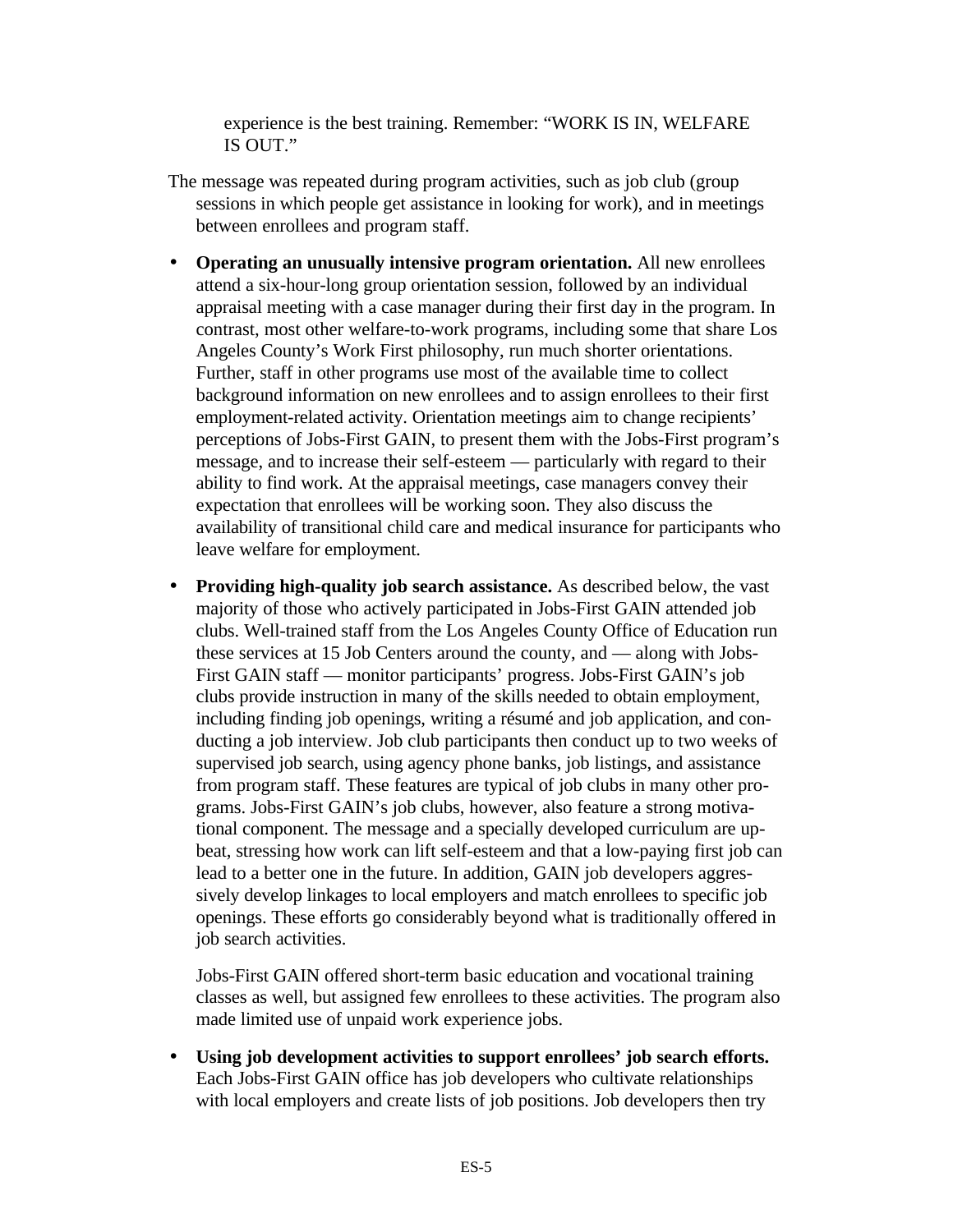to match enrollees to available job openings, based on enrollees' prior experience and interests. Job developers begin working with enrollees during orientation and appraisal, and continue assisting their job search efforts during job club and other program components. Job developers also arrange and host job fairs for clients — weekly "mini" job fairs with one or two employers, plus larger quarterly job fairs with numerous employers. One office even experimented with having its job developers work on a one-on-one basis with program enrollees who had received a financial sanction for noncompliance with program requirements.

- **Demonstrating that work pays.** As noted above, California's "Work Pays" rules for calculating welfare grants allowed many recipients to combine work and welfare. Using waivers granted by the U.S. Department of Health and Human Services, Work Pays increased, above national standards, the amount of earnings that the welfare department "disregarded" (did not count) when calculating welfare grants. As a result, most welfare recipients who combined work and welfare could receive hundreds of dollars per month in income above what they would have received from welfare alone. Work Pays became part of the Jobs-First GAIN strategy for convincing people to find employment as quickly as possible, even if available jobs paid little. Jobs-First GAIN staff made a concerted effort to explain the financial benefits of Work Pays to experimental group members. Staff walked new enrollees through several examples of grant calculations during program orientation motivational sessions and repeated this message during job clubs and other employment-related activities. Control group members were also eligible for Work Pays financial incentives, although they did not receive this message from Jobs-First GAIN staff. Possibly, as a result, fewer control group members may have been motivated to find employment than if they had received this reinforced message.
- **Running a relatively tough, enforcement-oriented program.** Jobs-First GAIN case managers made frequent use of the program's formal enforcement procedures, including threats to reduce welfare grants, to encourage enrollees to participate in program activities or show good cause why they could not. As discussed in the report, the vast majority of program enrollees received at least one warning that they were out of compliance with program rules. About one in five incurred a grant reduction (sanction). Program administrators intended that a "high enforcement" case management approach and a strong pro-employment message would complement the program's high-quality, motivational job clubs. Together, these components of Jobs-First GAIN's approach encouraged enrollees to find work quickly and discouraged them from spending a long time in the program.

### **III. The Research Sample and Program Environment**

The research sample for the evaluation includes 20,731 AFDC-FGs and AFDC-Us, randomly assigned between April 1 and September 11, 1996, when they showed up at a Jobs-First GAIN office for their scheduled program orientation. During the evaluation, DPSS followed the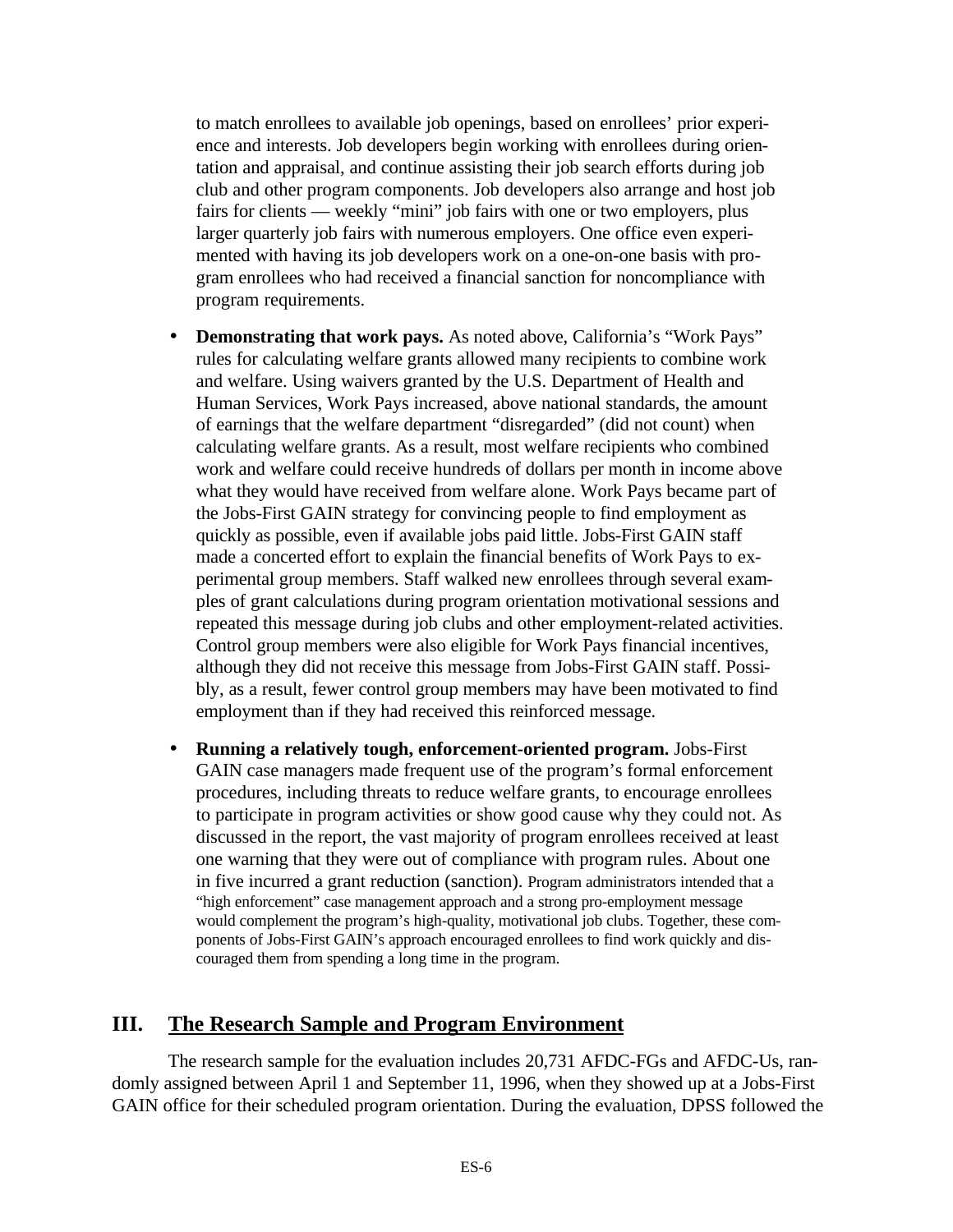eligibility criteria written into the federal Family Support Act of 1988 (FSA) when determining which recipients had to enroll in Jobs-First GAIN. According to the FSA, any single-parent AFDC recipient whose youngest child was age three or over and who did not meet certain exemption criteria was mandated to participate in a welfare-to-work program. Exemption reasons included having a disabling illness, being employed full time (30 hours or more per week), living in a remote area that made program activities inaccessible, or being in at least the second trimester of pregnancy. These eligibility criteria also pertained to members of AFDC-U cases, except that parents of children under three were also required to enroll. Further, DPSS required both parents on an AFDC-U case to enroll in Jobs-First GAIN, an option given to states and localities under the FSA.

DPSS did not have the resources to serve all welfare recipients mandated to participate. The agency therefore implemented a targeting strategy. Prior to the start of the evaluation, DPSS reserved nearly all places in Jobs-First GAIN for people identified by the federal Family Support Act of 1988 as having the greatest risk of remaining on welfare for many years. DPSS gave highest priority to those who had received welfare continuously for at least three years.

Anticipating the start of the evaluation, DPSS decided to change its targeting strategy so that the evaluation could determine the effect of the Jobs-First GAIN approach on a broad cross section of the welfare caseload and on various types of welfare recipients. To do this, DPSS administrators implemented a complex selection and weighting procedure. The resulting sample, which included nearly everyone who came into the program between April and early September 1996, was drawn from specific groups in the caseload and, in very broad terms, appears to reflect the diversity of the mandatory caseload. The sample differs from the full Jobs-First GAIN mandatory caseload in having a substantially smaller percentage of persons experiencing a very long spell — at least five years — on welfare and by not including teen parents and a few other groups.

The sample includes 15,683 single parents (AFDC-FGs) and 5,048 members of two-parent families (AFDC-Us). It includes welfare recipients who inhabit the inner-city neighborhoods of Los Angeles, as well as the outlying suburbs. The sample is large and diverse, by race and ethnicity, by age and family size, and according to several indicators of relative disadvantage in the labor market. Among AFDC-FG sample members, Hispanics form the largest ethnic group (45 percent); about 31 percent are African-Americans; 17 percent are non-Hispanic whites; and 6 percent are Asians. Just over half of all the AFDC-FGs had at least one preschool-age child (under the age of six), for whom child care would have been needed. Nearly 20 percent of AFDC-U sample members are Asians (primarily Indochinese), and about half the AFDC-Us had limited English proficiency. The AFDC-U group also contains a larger percentage of non-Hispanic whites (many of them recent immigrants from Armenia) and a much smaller percentage of African-Americans compared to AFDC-FGs. Further, the AFDC-U sample members had, on average, more children on their cases than did the AFDC-FG sample members (2.4 versus 2.0, respectively).

A large majority of AFDC-FG and AFDC-U sample members faced one or more serious barriers to employment at the time of random assignment: Fewer than half of each group had graduated from high school or received a GED certificate; about 60 percent had not worked for pay in the prior three years; and about 70 percent had received welfare for at least two years. Other members of the research sample faced fewer barriers to employment: About 30 percent of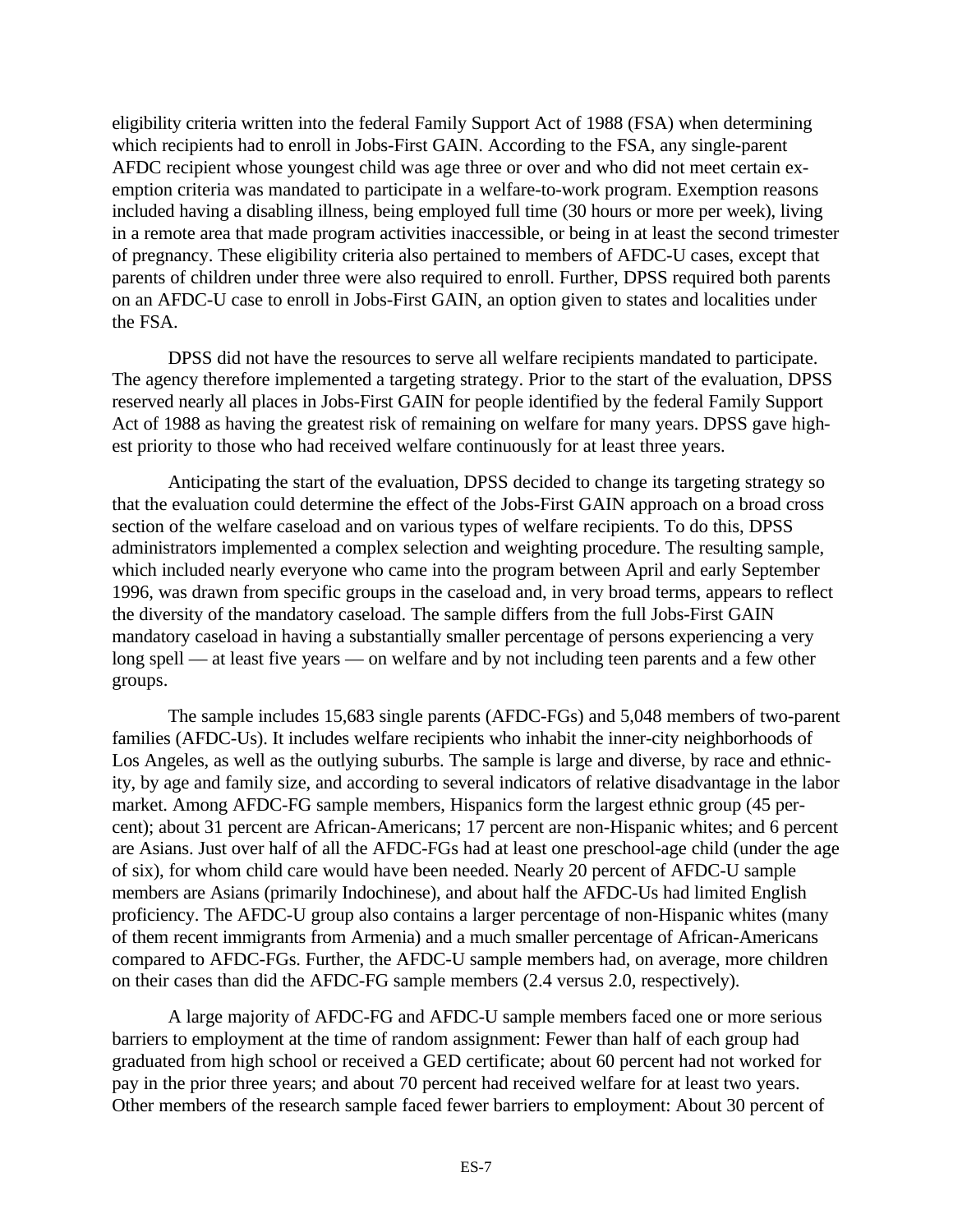AFDC-FGs and AFDC-Us were newly approved applicants for assistance or had received assistance for less than two years, and more than a quarter of each group had worked for pay in the year before random assignment.

A key task of the evaluation is to analyze whether Los Angeles County's Work First approach benefited many types of recipients or primarily certain groups within the caseload. Key subgroups for analysis include:

- inhabitants of different geographic areas of the county;
- members of different racial and ethnic groups;
- people who entered the program with a high school diploma or a GED certificate and nongraduates;
- short- and longer-term welfare recipients;
- those with and without recent work histories:
- persons with multiple barriers to employment (for example, no high school diploma or GED certificate, no recent work history, and long-term welfare receipt);
- among AFDC-FGs, "early" and "regular" enrollees;
- among AFDC-Us, men and women.

The last two comparisons address specific questions on DPSS's strategy for targeting services to particular types of welfare recipients. As discussed above, DPSS lacked funding to serve all welfare recipients mandated to participate in Jobs-First GAIN. In response, DPSS placed recipients on a waiting list, which was ordered according to recipients' length of time on AFDC, as well as other background characteristics. Most enrollees in Jobs-First GAIN entered the program after reaching the top of the waiting list and receiving a notice from DPSS informing them that a place in the program had become available. These persons are called "regular enrollees." Other enrollees asked DPSS to let them enter the program "early," that is, before they reached the top of the waiting list. (Both "early enrollees" and "regular enrollees" were subject to Jobs-First GAIN's mandatory participation requirements and could incur a reduction in their welfare grant — a sanction — for noncompliance.) Including early enrollees in a random assignment study of Jobs-First GAIN allows the evaluation to address a long-standing issue for welfare reform: When funds are scarce, should welfare-to-work programs target recipients who show the highest motivation to participate?

Most previous studies of AFDC-Us in welfare employment programs focused only on household heads (usually men). In contrast, the AFDC-U group in this evaluation consists of both primary wage-earners (usually men) and second parents (usually women). The research design, however, permitted only one adult member of an AFDC-U household to be included in the research sample: the first person to show up for a program orientation during the sample intake period. Nearly half of the AFDC-Us in the sample are women. Thus, the evaluation provides an unusual opportunity to learn about program effects on women in two-parent cases. (What little research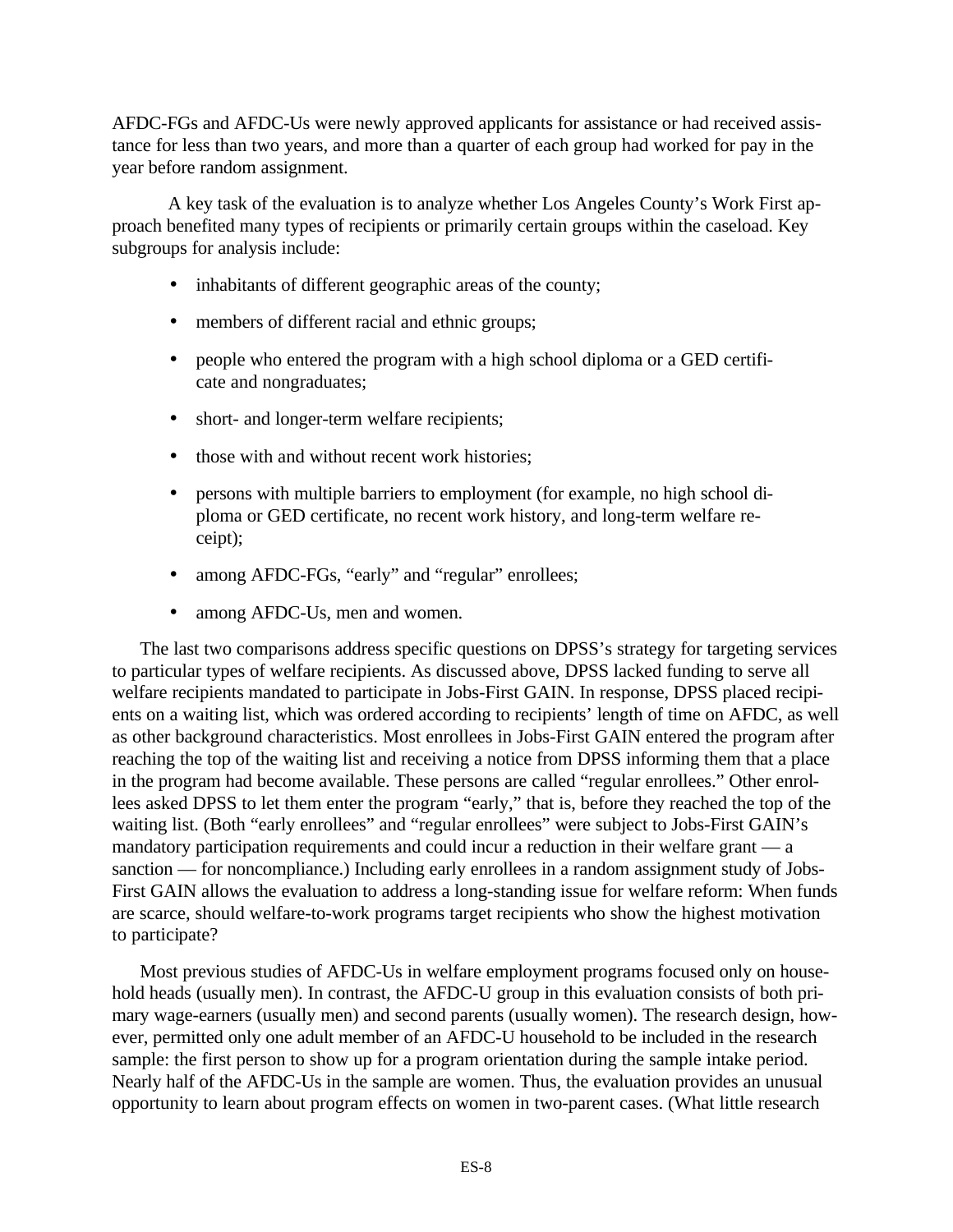exists indicates that female AFDC-U recipients have scant prior earnings, and also have tended not to benefit as much from welfare-to-work programs as their male counterparts.) In addition, the Jobs-First GAIN Evaluation began after California received a federal waiver eliminating regulations that terminated an AFDC-U case if the primary wage-earner worked 100 hours or more in a month. Thus, studying the employment and earnings effects for AFDC-U men (usually the primary wage-earners) will provide needed information on the long-term impact of the elimination of the "100-hour rule."

### **A. Additional Background Information**

Labor market conditions have been improving in Los Angeles County during the evaluation period — employment levels have risen, and unemployment has declined. Still, the county's unemployment rate is higher than the national average. Further, within the county, unemployment rates vary considerably. For example, unemployment rates in South-Central and East Los Angeles — communities where more than 90 percent of the residents are either African-Americans or Hispanics — still hover over 10 percent (3 percentage points above the county average).

County AFDC/TANF caseload numbers followed the trends in employment figures. As of July 1996, Los Angeles County had about 306,000 cases; two years later, the number declined to 245,000. California has reduced grant levels by nearly 7 percent since the evaluation began, although the state's welfare grant levels remain well above the national average.

# **IV. The Policy Context of the Evaluation: Comparing the Effects of Jobs-First GAIN to Those of Other Programs**

Launched in 1988, the original Los Angeles GAIN program, in keeping with statewide directives, placed a strong emphasis on upfront basic education. Working only with long-term welfare recipients, the program assigned most of them to adult basic education (remedial English and math), GED test preparation, or English as a Second Language classes; relatively few were assigned to job search activities.

A large-scale evaluation MDRC conducted of the GAIN program in Los Angeles and five other counties found that Los Angeles GAIN had incurred substantial per capita costs but had produced little gain in participants' earnings and only modest savings in welfare expenditures. Los Angeles GAIN staff voiced frustration over the program's shortcomings: Enrollees were neither completing their education activities nor finding jobs. In contrast, the GAIN program in neighboring Riverside County had achieved unprecedented earnings gains, large reductions in welfare payments, and substantial savings to government budgets. Riverside GAIN used a mixed-services approach. The program assigned a large percentage of people to job club (usually as their first activity), used job development to support their job search efforts, maintained job placement goals for program staff, and communicated a strong and pervasive message that encouraged people to find work as soon as possible. In keeping with statewide directives, Riverside GAIN also offered basic education instruction to welfare recipients determined at program entry to have no high school diploma or GED certificate, limited literacy or math skills, or limited ability to read and speak English. The program discouraged long stays in basic education, however, and transferred participants with poor attendance to job club.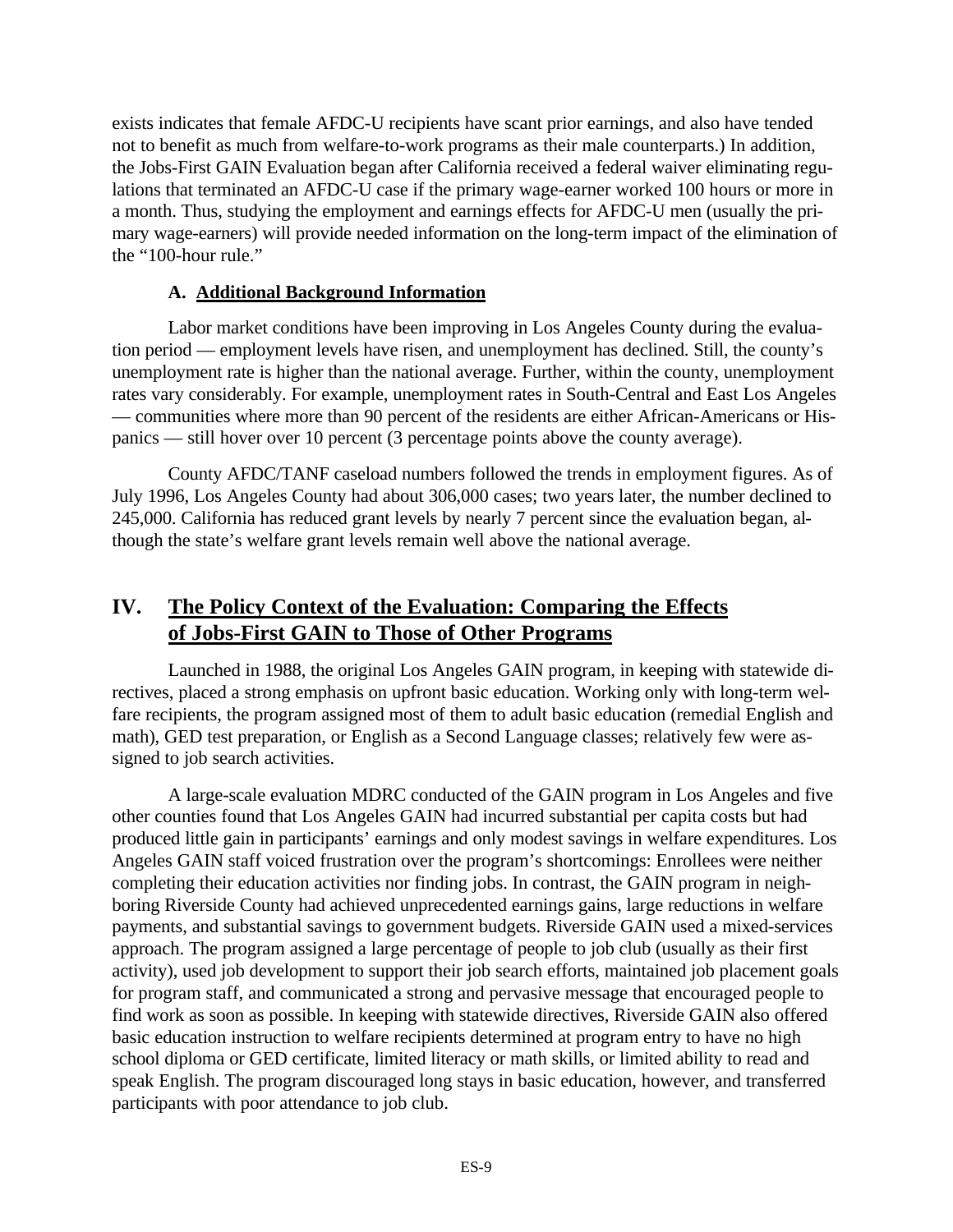DPSS administrators decided to revamp their program along the lines of successful Work First programs such as Riverside's. Administrators adopted most of the prominent features of Riverside GAIN (except its job placement goals for program staff), but put a greater emphasis on building welfare recipients' self-esteem and motivation to find work. DPSS completed this process by the end of 1995, changing the name of its program to Jobs-First GAIN to emphasize the program goal of moving large numbers of recipients rapidly into jobs. That same year, California stopped requiring county welfare-to-work programs to assign any welfare recipients to basic education. This change allowed DPSS to implement a more strongly job-search-oriented program than Riverside GAIN.

A key question for the evaluation is whether Los Angeles County's Work First program did a better job of helping welfare recipients find work and leave welfare than the county's previous, basic-education-focused program. The evaluation also considers whether Jobs-First GAIN attained positive effects similar in magnitude to those achieved by Riverside GAIN during the late 1980s and early 1990s. As discussed above, Riverside GAIN represents a different version of a Work First program because (in accordance with state GAIN rules at the time) it assigned a higher percentage of welfare recipients to basic education. Finally, the evaluation compares program impacts to those achieved by a later version of Riverside's Work First program, called Labor Force Attachment (or LFA). Operated during the early-to-mid 1990s, as part of the National Evaluation of Welfare-to-Work Strategies, the Riverside LFA program, like Jobs-First GAIN, assigned most enrollees to job club and relatively few to education and training. These comparisons are performed with subsamples of AFDC-FGs who share similar background characteristics.

# **V. Findings on Program Implementation and Participation**

### • **Jobs-First GAIN exposed all enrollees to a strong Work First message. The program did not achieve high levels of participation in employmentrelated activities that took place after program orientation.**

This report follows the analytical framework used in previous MDRC studies of participation patterns in welfare-to-work programs. It defines participation as attendance for at least one day at an employment-related activity, but does not count program orientations, appraisals, or other meetings with Jobs-First GAIN staff in calculations of participation levels. This definition of participation assumes that program enrollees who take part in activities such as short-term job clubs or longer-term education and training courses receive the strongest exposure to the program "treatment." For Jobs-First GAIN, however, the distinction between attendance at a program activity and a meeting with program staff is not clear-cut. *All* experimental group members attended a long informational and motivational meeting at orientation during which program staff strongly communicated the program's Work First message. In addition, experimental group members could receive job leads from program staff during orientation or appraisal, or at any time afterwards. Thus, using a more inclusive definition of what constitutes a program activity, one could conclude that 100 percent of experimental group members participated.

Relatively few experimental group members participated in an employment-related activity during the first year after orientation: 38 percent of AFDC-FGs and 30 percent of AFDC-Us (see Figure 1). Nearly all participants in program activities attended job club — a service of-ten em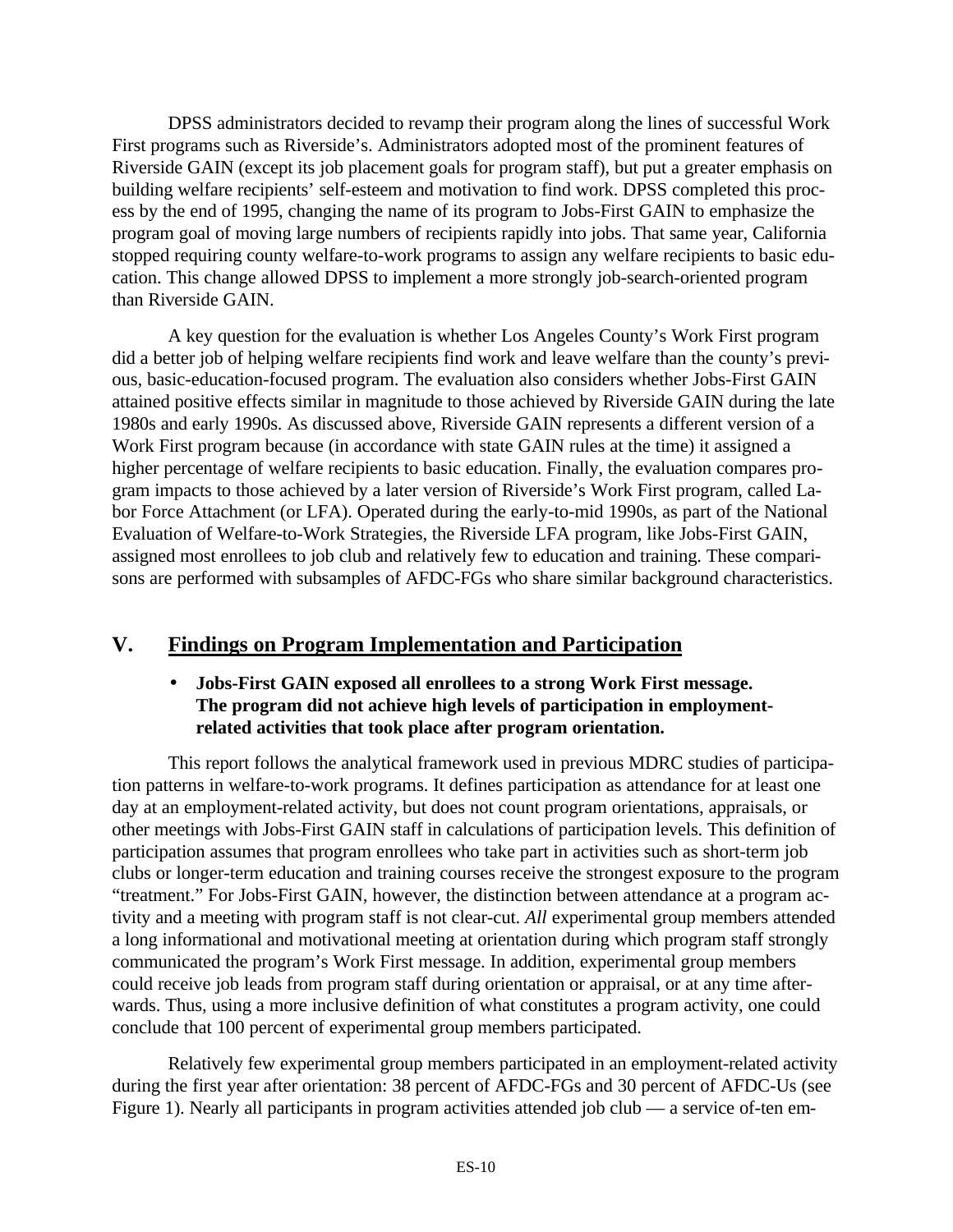phasized in Work First programs. Participation was usually short term. Most participants attended job club only, and most job club attenders took part in only one three-week session.

# • **Participation frequently led to employment.**

About two-thirds of AFDC-FG and AFDC-U experimental group members who partici-





pated in an employment-related activity (hereafter referred to as "participants") found a job during the first year.<sup>1</sup> Employment levels, however, exceeded by a wide margin the rate at which participants exited AFDC/TANF. These findings suggest that most former job club participants were combining work and welfare. The vast majority of AFDC-FG and AFDC-U participants were deregistered from the program during the first year — that is, they became no longer required to participate. About half entered this status because they were employed 30 or more hours per week.

# • **Many nonparticipants also found work or were no longer required to participate in the program.**

As noted above, most experimental group members did not participate in a Jobs-First GAIN activity after orientation. Low participation rates, however, do not mean that the program did not affect people, because even nonparticipants received some exposure to the program's

 $\overline{a}$ <sup>1</sup>Sections VI and VII compare employment levels for all experimentals (participants and nonparticipants) with people in the control group and thus provide a more complete and accurate measure of the program's success.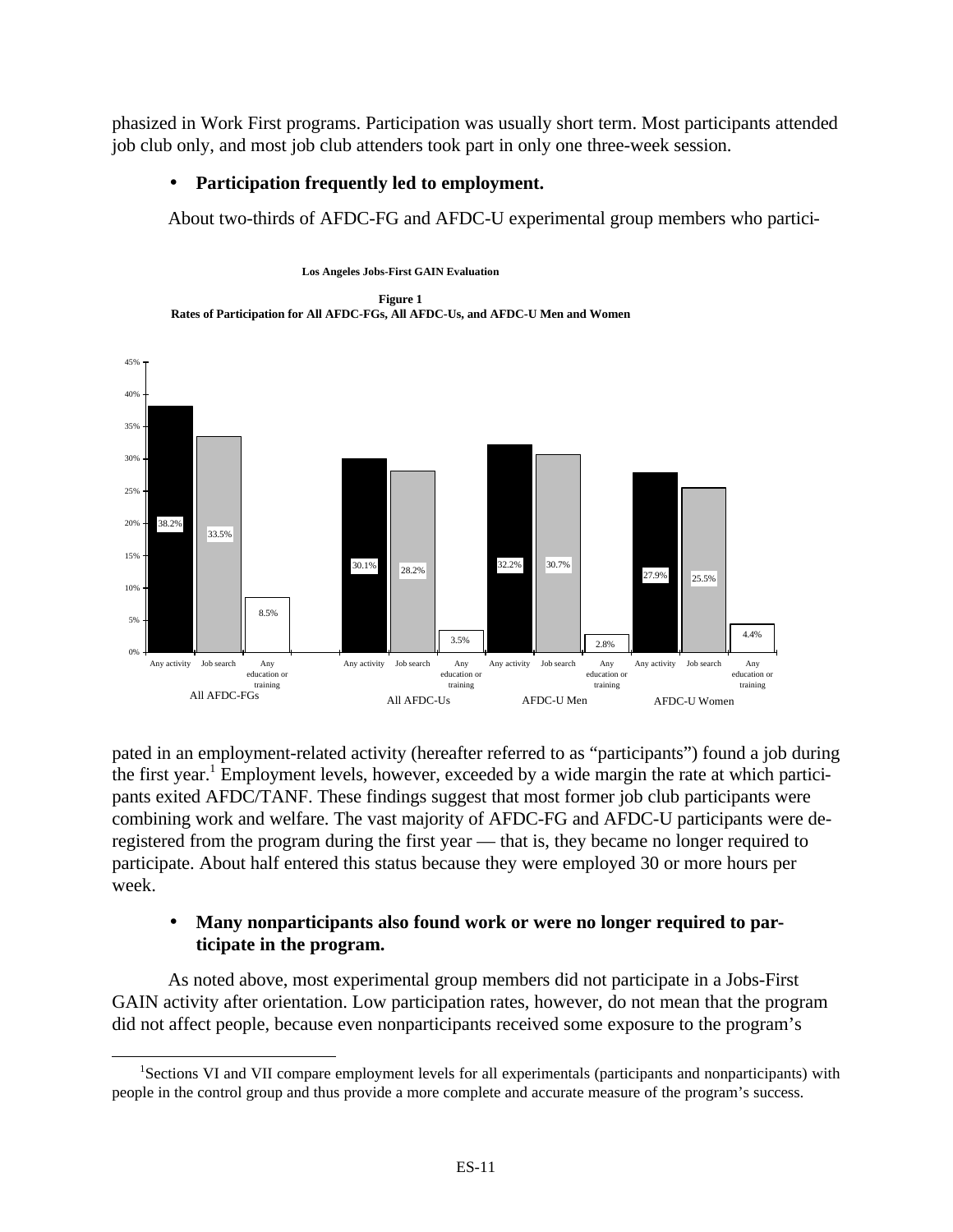Work First message and information on California's Work Pays incentives. In this way, the program may have directly or indirectly encouraged nonparticipants to find a job on their own initiative, contributing to the program's overall effects on employment and welfare receipt. More-over, DPSS administrators have asserted that Jobs-First GAIN's mandatory participation requirements encourage experimental group members who started working before orientation to report their employment to program staff.

Among both AFDC-FGs and AFDC-Us, just under half of the nonparticipants found a job during the first year of follow-up, based on statewide Unemployment Insurance (UI) earnings records. Strikingly, a much higher percentage — more than five out of every six AFDC-FG and AFDC-U nonparticipants — were deregistered by program staff, mostly for reasons other than employment (for example, long-term illness or disability, marriage, birth of a child, or incurring a financial sanction). Jobs-First GAIN staff learned of and reacted to changes in the circumstances of nearly every nonparticipant. Almost no one in the experimental group was "lost in the system."

The findings on employment for nonparticipants suggest that the program's message and mandates may produce positive results beyond those achieved through attendance in job club. It should also be kept in mind, however, that employment levels of nonparticipants fell below those of program participants. Possibly, Jobs-First GAIN could have achieved greater employment overall through additional investments in staffing and development of case management strategies designed to increase participation in job club.

# • **Jobs-First GAIN case managers made extensive use of the program's enforcement procedures, although the process only sometimes resulted in imposition of a financial sanction.**

Jobs-First GAIN staff initiated formal enforcement proceedings for about 70 percent of AFDC-FGs and AFDC-Us during the first year of follow-up. Reasons for commencing the "conciliation" process (as DPSS terms it) include nonattendance at an assigned activity or scheduled meeting with Jobs-First GAIN staff. Some experimental group members also entered conciliation status during their initial appraisal meeting following random assignment, when they refused to accept an assignment to job club.

About 23 percent of AFDC-FGs and 17 percent of AFDC-Us incurred a reduction in their welfare check (a sanction) during the first year of follow-up (compared to fewer than 10 percent in the earlier Los Angeles GAIN and Riverside GAIN programs). These rates are similar to those found for some other employment-focused welfare-to-work programs of the 1990s. Not surprisingly, Jobs-First GAIN staff were particularly likely to impose sanctions on nonparticipants.

### • **Participation levels varied by subgroup.**

As might be expected, early enrollees among the AFDC-FGs (people who asked to enter the program before they were required to do so) were much more likely to participate in employment-related activities than regular enrollees (people who waited until their regularly scheduled assignment to Jobs-First GAIN). Participation levels were the same for AFDC-FGs with and without a high school diploma or a GED certificate at random assignment. Among AFDC-Us, however, experimental group members who had not graduated from high school (or received a GED certificate) recorded higher levels of participation. A larger proportion of AFDC-U men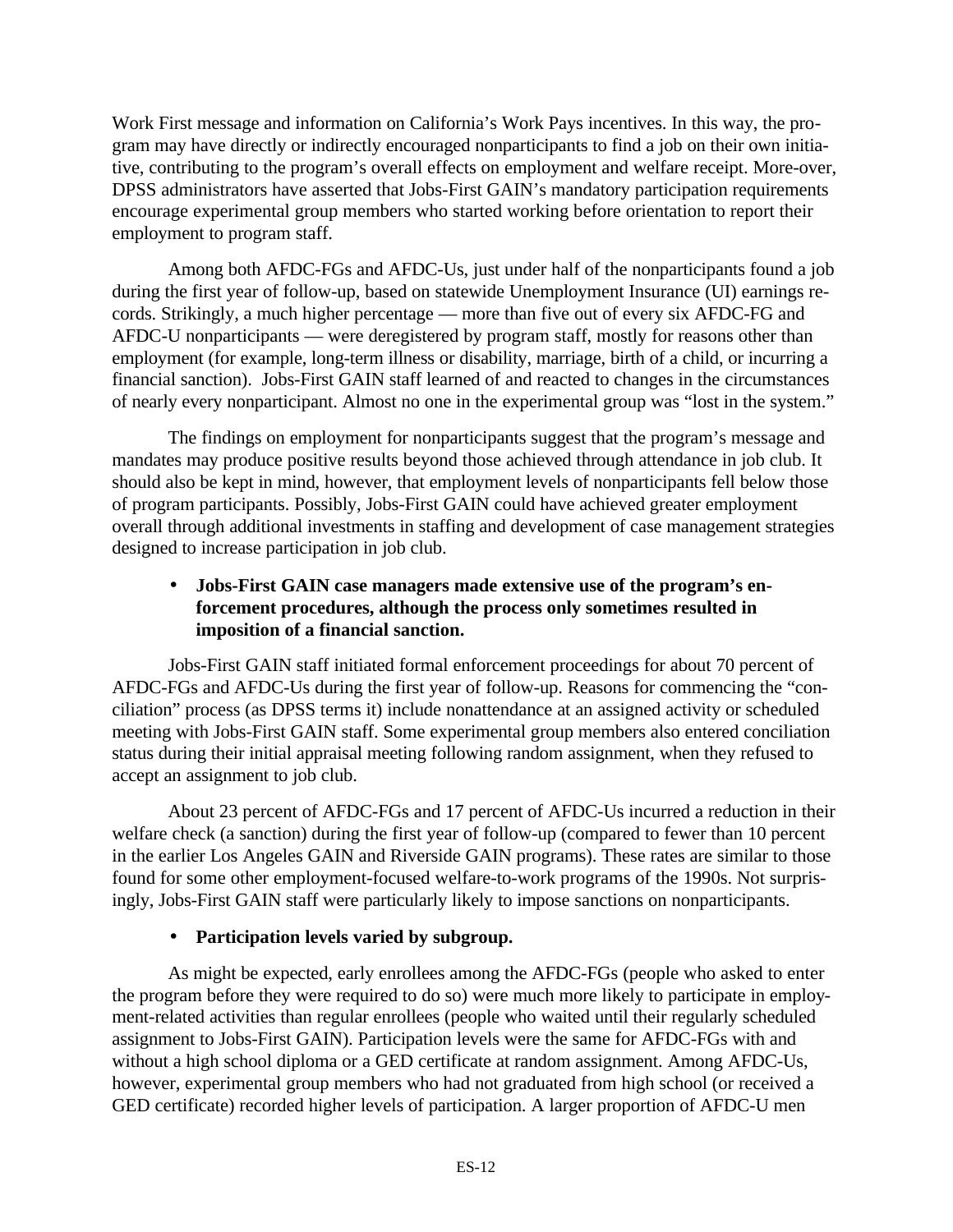than women participated in Jobs-First GAIN. Among both AFDC-FGs and AFDC-Us, participation levels for African-Americans and Hispanics exceeded the rates for whites and Asians.

# **VI. Impact Findings for AFDC-FGs**

The next two sections discuss the effects, or impacts, of Jobs-First GAIN on employment, earnings, and welfare receipt. Impacts were estimated in two steps. First, for each outcome measure, separate averages were calculated for the experimental and control groups. These calculations included all members of each research group, and controlled for differences in members' background characteristics, such as prior educational attainment, that may have affected their chances of finding and keeping a job. Second, the control group average was subtracted from the experimental group average. The difference represents the added value, or *impact,* of Jobs-First GAIN's combination of services, messages, and mandatory participation requirements.

### • **In the first year of follow-up, Jobs-First GAIN produced employment and earnings gains for AFDC-FGs.**

Because of their employment focus, Work First programs are expected to produce gains in employment and earnings early in the follow-up period. Jobs-First GAIN met this expectation. Table 1 shows that 54 percent of AFDC-FG experimental group members worked for pay at some point during year 1, versus 43 percent of control group members — a large increase of 11 percentage points. On average, control group members earned \$2,438 in year 1, whereas experimental group members earned an average of \$3,187 — a gain of \$750, or 31 percent. (These averages include zeros for those not working during year 1.) As expected of a Work First program, the program increased earnings primarily by putting to work recipients who would not have found jobs on their own. Jobs-First GAIN attained only small increases in the number of quarters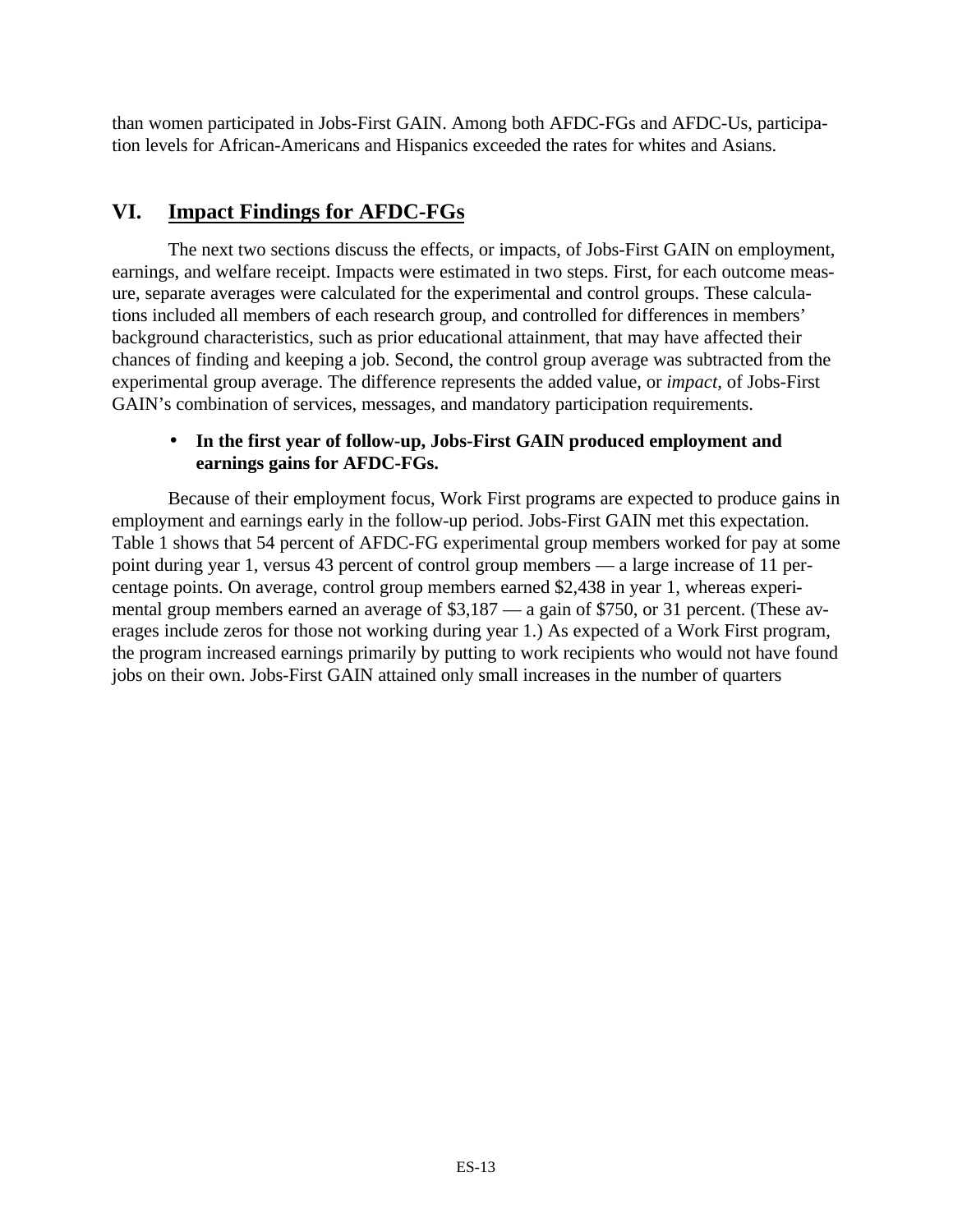#### **Los Angeles Jobs-First GAIN Evaluation**

| <b>Outcome</b>                          | <b>Experimental</b><br><b>Group</b> | <b>Control</b><br>Group | <b>Difference</b><br>(Impact) | Percentage<br>Change $(\% )$ |
|-----------------------------------------|-------------------------------------|-------------------------|-------------------------------|------------------------------|
| <b>AFDC-FGs</b>                         |                                     |                         |                               |                              |
| Ever employed in year $1$ (%)           | 54.2                                | 43.3                    | $10.9$ ***                    | 25.1                         |
| Total earnings in year $1$ (\$)         | 3,187                               | 2,438                   | $750$ ***                     | 30.8                         |
| Received AFDC/TANF in quarter 5 (%)     | 78.2                                | 82.5                    | $-4.3$ ***                    | $-5.2$                       |
| Total AFDC/TANF payments in year 1 (\$) | 5,363                               | 5,795                   | $-432$ ***                    | $-7.5$                       |
| Received Food Stamps in quarter 5 (%)   | 76.4                                | 80.1                    | $-3.8$ ***                    | $-4.7$                       |
| Total Food Stamps in year 1 (\$)        | 2,005                               | 2,179                   | $-174$ ***                    | $-8.0$                       |
| Sample size (total = $15.683$ )         | 11,521                              | 4.162                   |                               |                              |
| <b>AFDC-Us</b>                          |                                     |                         |                               |                              |
| Ever employed in year $1$ (%)           | 53.6                                | 41.6                    | $11.9***$                     | 28.6                         |
| Total earnings in year $1$ (\$)         | 3,538                               | 2,455                   | $1,082$ ***                   | 44.1                         |
| Received AFDC/TANF in quarter 5 (%)     | 77.3                                | 82.7                    | $-5.4$ ***                    | $-6.5$                       |
| Total AFDC/TANF payments in year 1 (\$) | 6,180                               | 6,847                   | $-667$ ***                    | $-9.7$                       |
| Received Food Stamps in quarter 5 (%)   | 77.7                                | 83.3                    | $-5.6$ ***                    | $-6.7$                       |
| Total Food Stamps in year 1 (\$)        | 2,449                               | 2,759                   | $-310$ ***                    | $-11.2$                      |
| Sample size (total = $5,048$ )          | 4,039                               | 1.009                   |                               |                              |

#### **Table 1 Impacts on Employment, Earnings, AFDC/TANF, and Food Stamps, for AFDC-FGs and AFDC-Us in the Full Sample**

NOTES: The quarter of random assignment, quarter 1, may contain some earnings, AFDC/TANF payments, or Food Stamp payments from the period prior to random assignment, so it is excluded from follow-up measures. Thus, year 1 includes quarters 2 through 5.

 Unless shown in italics, dollar averages include zero values for sample members not employed and for sample members not receiving welfare.

 Estimates were regression-adjusted using ordinary least squares, controlling for pre-random assignment characteristics of sample members.

"Percentage change" equals 100 times "difference" divided by "control group."

Rounding may cause slight discrepancies in calculating sums and differences.

 A two-tailed t-test was applied to differences between outcomes for the experimental and control groups. Statistical significance levels are indicated as:  $* = 10$  percent;  $** = 5$  percent; and  $*** = 1$  percent.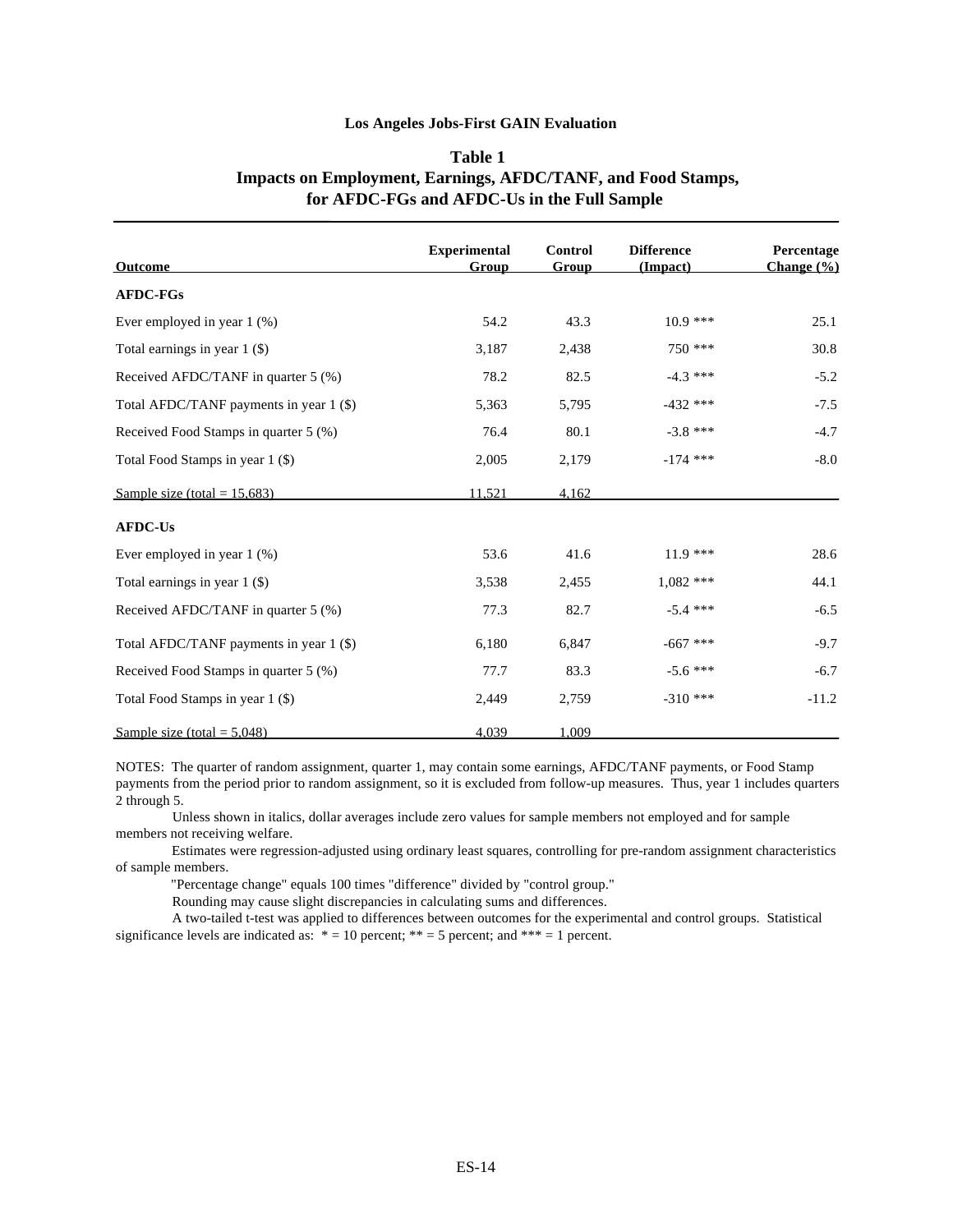of employment or in average earnings per quarter for experimental group members who found a job (not shown in table).

Quarterly employment rates for experimental group members moved up during year 1, but the experimental-control group difference in employment grew somewhat smaller over time. This decrease in impacts occurred because larger numbers of control group members found jobs, a phenomenon known as control group "catch-up." Jobs-First GAIN continued to achieve earnings gains at the end of year 1. Additional follow-up is needed to determine whether impacts will be sustained over the long term. Some previously evaluated Work First programs that produced large gains early on showed diminishing impacts in year 2.

### • **Jobs-First GAIN reduced AFDC/TANF expenditures and receipt in the first year of follow-up.**

During year 1, experimental group members received cash assistance for about half a month less, on average, than control group members (not shown in table). Average welfare payments decreased by \$432, or 7 percent (see Table 1). Percentage reductions in welfare payments grew larger over the course of follow-up, suggesting that the program will continue to produce savings in year 2. While most of the AFDC/TANF savings resulted from reductions in the number of months an individual received welfare, a substantial portion of the savings were accounted for by reduced welfare payment amounts in months when individuals were still receiving welfare. It is likely that California's Work Pays financial incentives, which encouraged people to combine work and welfare in the short term, and Jobs-First GAIN's relatively high sanction rate contributed to this outcome.

A year after random assignment, 83 percent of control group members were still on welfare. Jobs-First GAIN reduced this proportion to 78 percent, an impact of 4 percentage points (see Table 1). These findings, while positive, suggest that DPSS will face a significant challenge in moving large numbers of recipients off assistance after they complete their second year of welfare receipt. Under CalWORKs (California's current welfare program), most recipients who reach a two-year time limit without a job will be required to participate in community service.

## • **At the end of the first year of follow-up, the increase in the percentage working and off AFDC/TANF was small; the great bulk of the employment gain resulted from more people combining work and welfare.**

Figure 2 illustrates how Jobs-First GAIN affected self-sufficiency; it breaks down the experimental and control groups into four categories based on employment and AFDC/TANF status at the end of year 1. As shown, Jobs-First GAIN reduced the proportion of sample members in the most dependent group — those who were jobless and on welfare — by 9 percentage points, from 59 to 50 percent. The program raised employment levels at the end of the first year of follow-up by 7 percentage points, but most of the increase is attributable to experimental group members' combining work and welfare (a gain of 5 percentage points). Jobs-First GAIN only slightly increased the percentage of recipients employed and off cash assistance. California's relatively high welfare grants and Work Pays financial incentives helped produce these results. Earnings for employed experimental group members reduced the size of their welfare grants, but usually did not end their eligibility for assistance.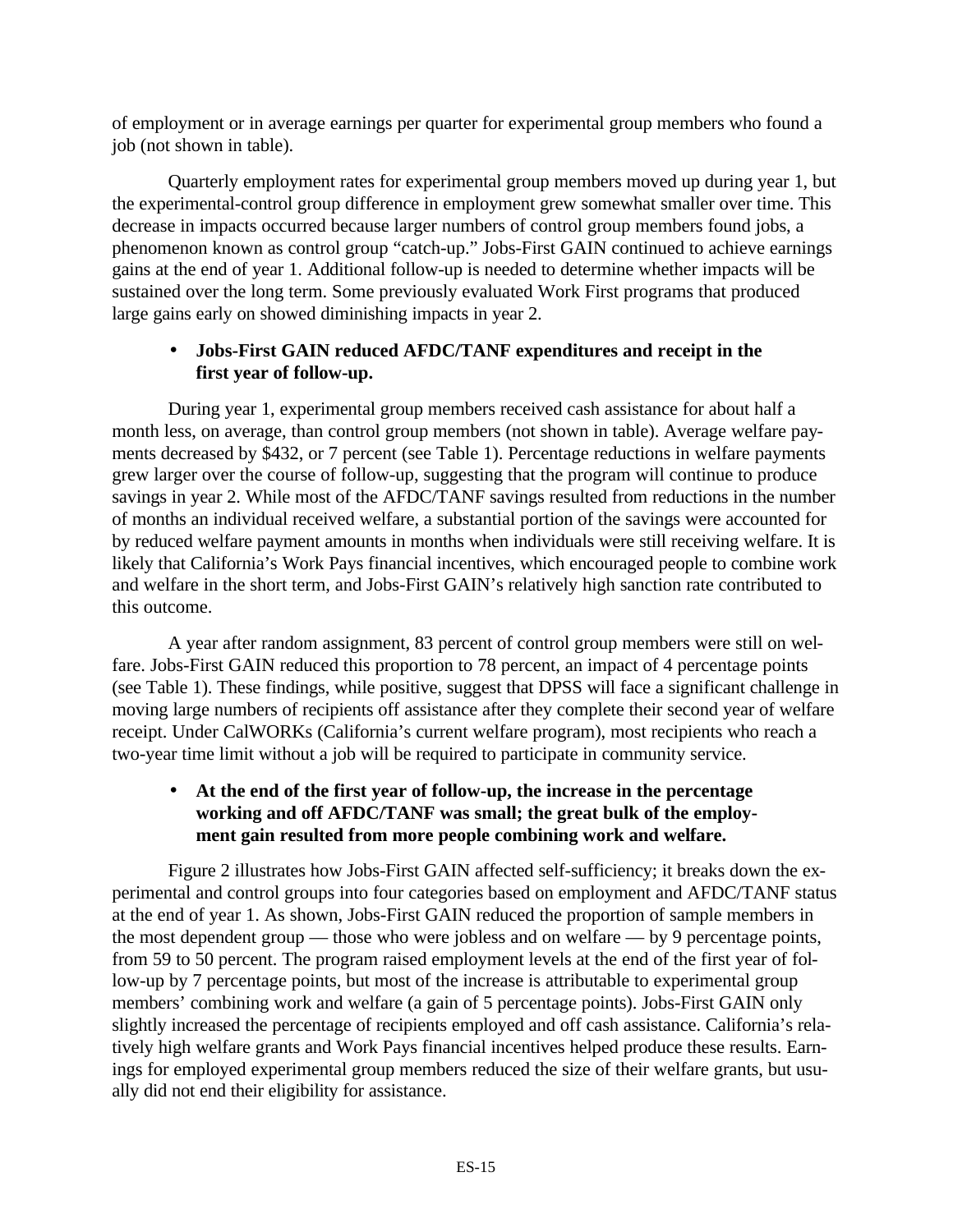**Los Angeles Jobs-First GAIN Evaluation** 

#### **Figure 2**

# **Employment and AFDC/TANF Status at the End of Year 1 For AFDC-FGs**

Employed and off AFDC/TANF Not employed and off AFDC/TANF Employed and on AFDC/TANF Not employed and on AFDC/TANF



NOTES: The bracketed area represents the proportion of sample members on AFDC/TANF at the end of year 1. Estimates were regression-adjusted using ordinary least squares, controlling for pre-random assignment characteristics of sample members.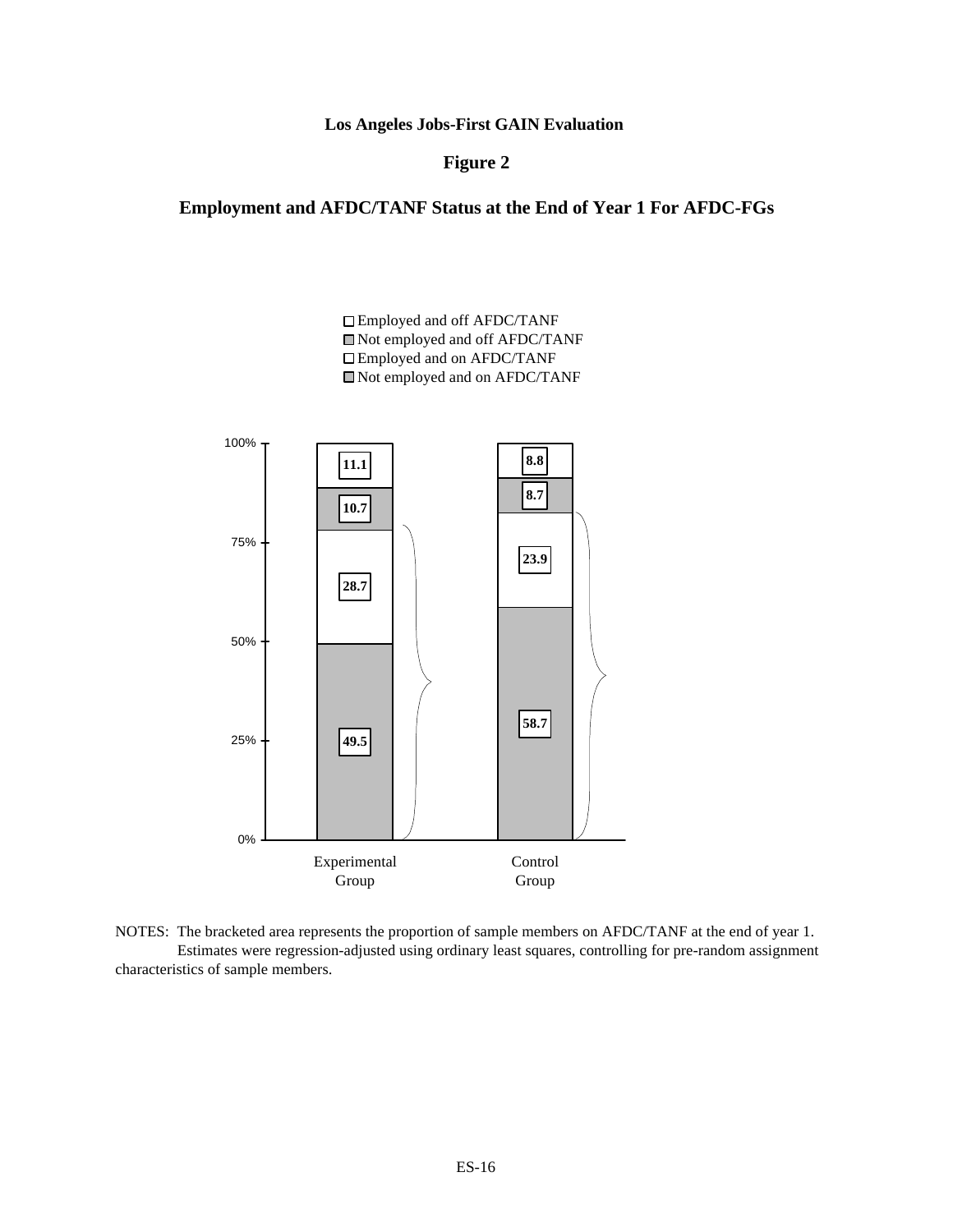### • **The program produced first-year reductions in Food Stamp receipt and expenditures that were similar in magnitude to the reductions in AFDC/TANF.**

In the year following random assignment, control group members received Food Stamps for approximately the same amount of time that they were on welfare: a little over 10 months. Jobs-First GAIN reduced the length of Food Stamp receipt by as much as it reduced the length of AFDC/TANF receipt: about two weeks (results not shown).

Total Food Stamp expenditures for control group members averaged \$2,179 in year 1. (See Table 1.) In comparison, the typical Jobs-First GAIN enrollee received \$2,005 in Food Stamps — a decrease of \$174, or 8 percent (about the same size as the percentage reductions in AFDC/TANF payments).

# • **During year 1, losses in public assistance largely offset earnings gains, so Jobs-First GAIN had little effect on experimental group members' combined income from earnings, AFDC/TANF, and Food Stamps.**

Previous research shows that Work First programs that, like Los Angeles's, assign nearly all enrollees to job search first tend to replace welfare dollars with earnings but leave families with about the same amount of income. Jobs-First GAIN produced such results in year 1. Experimental group members gained \$750 in average earnings during year 1, but lost \$606 in average AFDC and Food Stamp payments. Their net increase in combined income relative to control group members totaled just \$144 (1 percent, not statistically significant) above the control group average of \$10,411.

• **Through its substantial employment gain and moderate earnings increase, Jobs-First GAIN outdid its predecessor, Los Angeles GAIN, which produced little-to-no first-year impacts on these measures. The program did not achieve as strong results as Riverside GAIN and Riverside LFA, but this disparity may have stemmed from differences in program environments.**

Table 2 illustrates how first-year impacts for single parents in Los Angeles's Jobs-First GAIN compare to first-year impacts for single parents in three previously evaluated programs. Each result displayed in the table was calculated in several steps. First, to make results comparable across sites, demographically similar subsamples from each of the comparison programs and from Jobs-First GAIN were selected. Second, for each of these subsamples, experimental-control group differences, or impacts, were estimated on measures of employment, earnings, and welfare expenditures during the first year of follow-up and on welfare receipt at the end of year 1. (All dollar impacts were converted to 1996 dollars.) Next, impacts estimated for each of the three comparison programs were subtracted from the corresponding impacts estimated for Jobs-First GAIN. Table 2 presents these differences. For measures of employment and earnings, a difference greater than zero indicates that Jobs-First GAIN produced a larger increase than the comparison program. For measures of welfare payments and receipt, however, a positive difference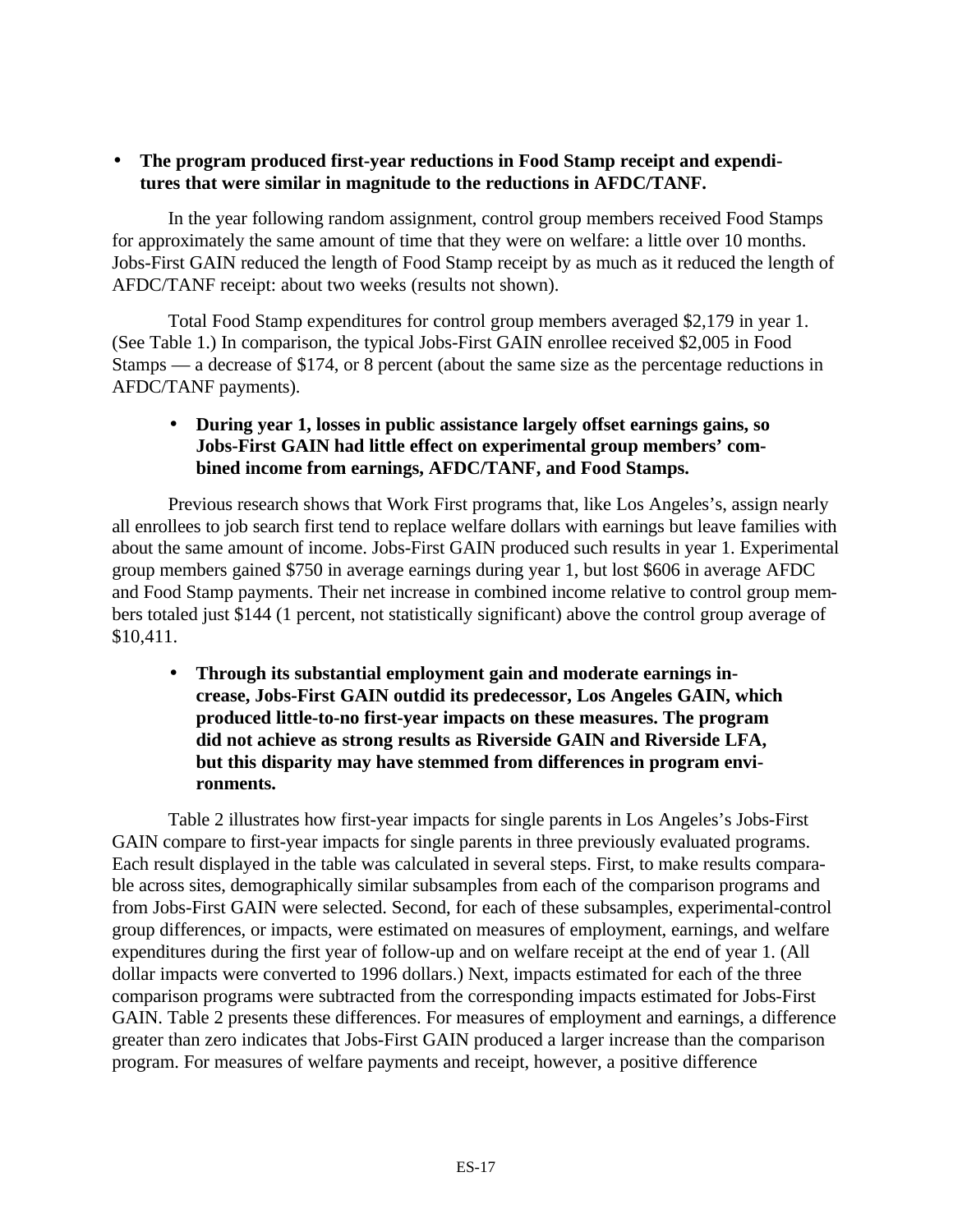#### **Los Angeles Jobs-First GAIN Evaluation**

# **Table 2 Comparison of Los Angeles Jobs-First GAIN Impacts to Los Angeles GAIN, Riverside GAIN, and Riverside LFA Impacts**

|                                  | Difference Between Jobs-First GAIN Impact and Comparison Program Impact |                                                   |                                                                |                                                |  |  |  |  |  |
|----------------------------------|-------------------------------------------------------------------------|---------------------------------------------------|----------------------------------------------------------------|------------------------------------------------|--|--|--|--|--|
|                                  | Ever Employed in<br>Year $1$ $(\%)$                                     | <b>Average Total Earnings</b><br>in Year $1$ (\$) | Average Total<br><b>AFDC/TANF Payments</b><br>in Year $1$ (\$) | Received<br>AFDC/TANF in<br>Quarter $5$ $(\%)$ |  |  |  |  |  |
| <b>LA GAIN Comparison</b>        | $8.6***$                                                                | $761$ ***                                         | $-17$                                                          | $-0.8$                                         |  |  |  |  |  |
| <b>Riverside GAIN Comparison</b> | $-6.2$ ***                                                              | $-548$ **                                         | 441 ***                                                        | 2.8                                            |  |  |  |  |  |
| <b>Riverside LFA Comparison</b>  | $-7.4$ ***                                                              | $-108$                                            | $265$ ***                                                      | 2.2                                            |  |  |  |  |  |

NOTES: The quarter of random assignment, quarter 1, may contain some earnings or AFDC/TANF payments from the period prior to random assignment, so it is excluded from follow-up measures. Thus, year 1 includes quarters 2 through 5.

Dollar averages include zero values for sample members not employed and for sample members not receiving welfare.

Estimates were regression-adjusted using ordinary least squares, controlling for pre-random assignment characteristics of sample members.

Rounding may cause slight discrepancies in calculating differences.

 A two-tailed t-test was applied to differences between impacts for the demographically comparable subsamples. Statistical significance levels are indicated as:  $* = 10$  percent;  $** = 5$  percent; and  $*** = 1$  percent.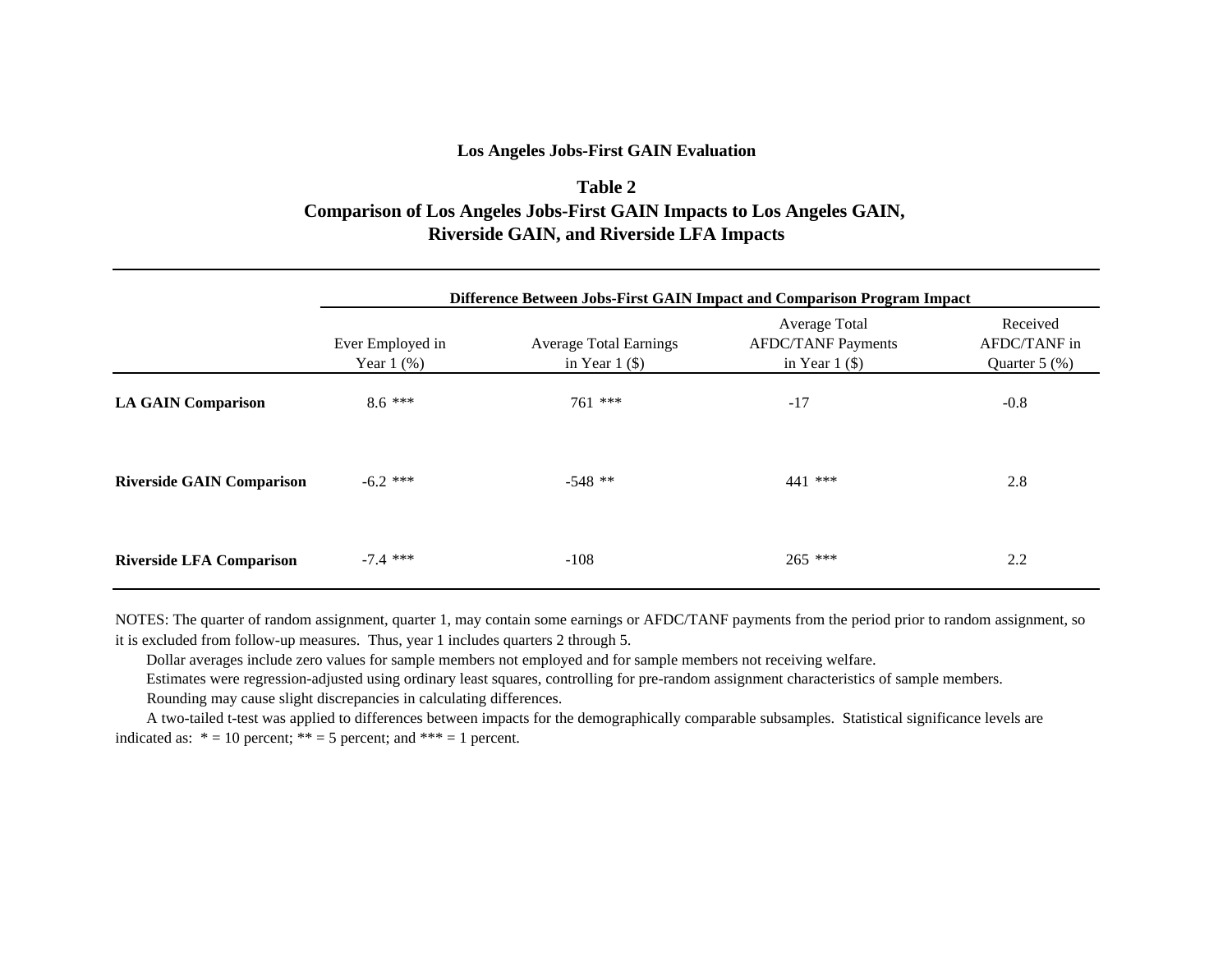conveys a different meaning: that Jobs-First GAIN was less effective than the comparison program because its welfare reduction was smaller. Differences in impacts were tested for statistical significance. In Table 2, stars next to a difference indicate that it achieved statistical significance. Lack of statistical significance means that the impact of Jobs-First GAIN was essentially the same as the impact of the comparison program.

Table 2 shows that the Jobs-First GAIN program was more successful than the original Los Angeles GAIN program. Jobs-First GAIN's first-year employment increase was 9 percentage points larger than that of the earlier program, and its earnings gain was \$761 larger. In contrast, the two programs produced similar impacts on welfare payments and receipt. These results indicate that a Work First program can be more effective than a basic-education-focused program in a major metropolitan area.

Jobs-First GAIN's first-year employment and earnings impacts fell short of Riverside GAIN's unusually strong results by 6 percentage points and \$548, respectively (see Table 2). In addition, Riverside GAIN reduced welfare payments by \$441 more than Jobs-First GAIN. Decreases in the proportion on welfare at the end of year 1 were similar for the two programs.

Like Riverside GAIN, Riverside LFA produced an unusually large impact on employment, which exceeded Jobs-First GAIN's by 7 percentage points. Both programs, however, produced similar increases in average earnings. Riverside LFA was somewhat more effective than Jobs-First GAIN (by \$265) in lowering welfare expenditures. Both programs reduced welfare receipt at the end of year 1 by about the same amount.

It is unclear whether differences between the impacts of Jobs-First GAIN and those of the two Riverside programs resulted from differences in the way the programs were implemented or because of other factors, such as differences in their program environments (Los Angeles County is a large urban center, whereas Riverside County is exurban) or in unobservable characteristics of their sample members.

• **Jobs-First GAIN benefited a broad cross section of the welfare caseload, producing impacts for recipients with the most as well as the fewest barriers to employment, for people of different racial and ethnic backgrounds, and for recipients in all parts of Los Angeles County. Such consistency of impacts is not always found among Work First programs.**

Jobs-First GAIN produced impacts for subgroups that are typically considered the least job ready: the "nongraduates" (those who lacked a high school diploma or a GED certificate when they were randomly assigned to the experimental or control group), those who did not work for pay in the year prior to random assignment, and the "most disadvantaged" recipients. (These subgroups are not mutually exclusive.) The latter subgroup contains nongraduates who did not work in the year prior to random assignment and who had received welfare payments for at least two years cumulatively before random assignment. They face more barriers to employment than any other subgroup examined in this study.

It is particularly important to learn how Jobs-First GAIN affects nongraduates because there has been uncertainty about whether it is worthwhile to encourage recipients with low educational attainment to take a job right away. In Jobs-First GAIN, about 40 percent of nongradu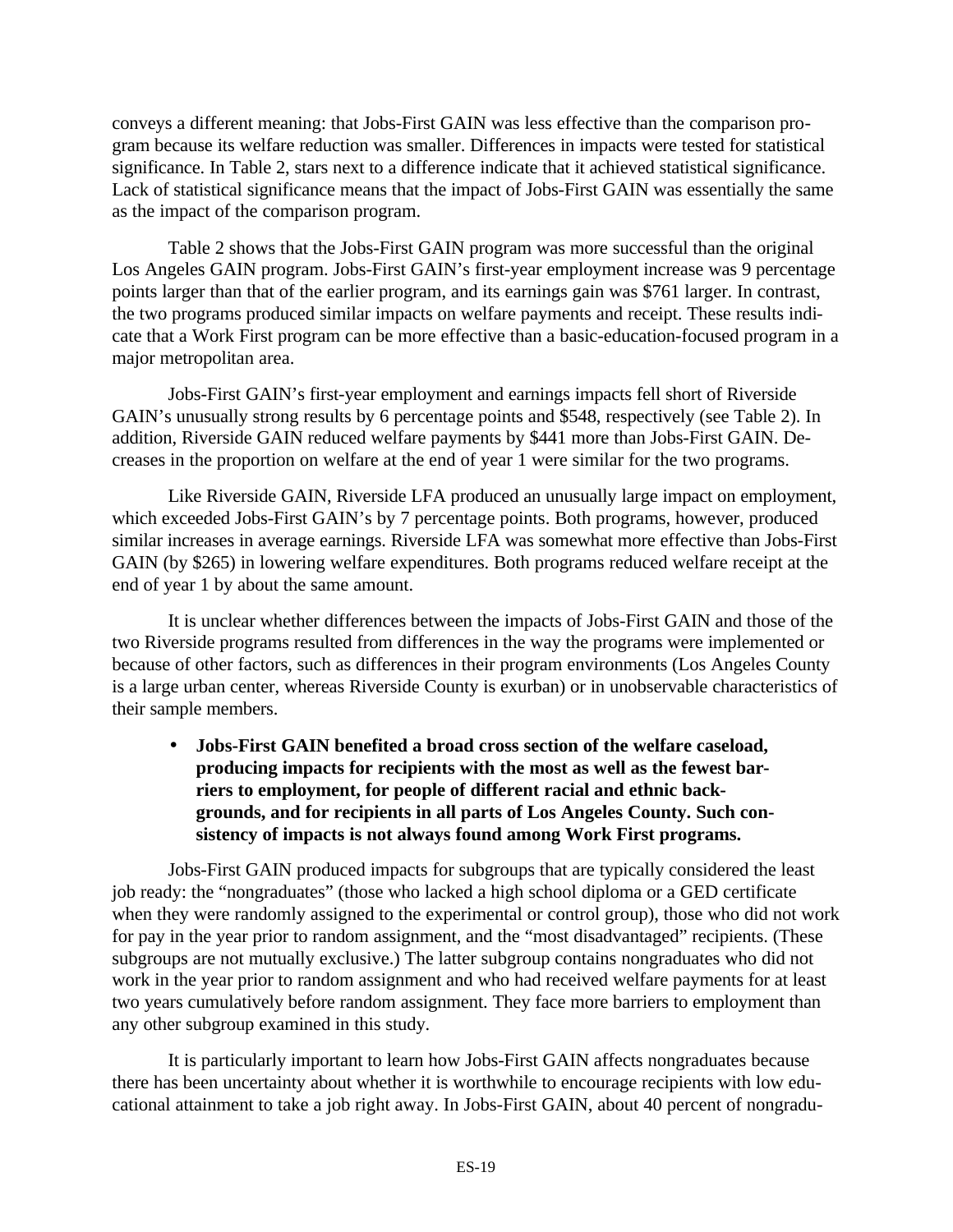ates attended job club, but only 10 percent attended education or training classes. In contrast, in a basic-education-focused program like the previous GAIN program in Los Angeles or in a Work First "mixed services" program like Riverside GAIN, these recipients most likely would have attended an education or training activity first, as opposed to a job search activity. As shown in Table 3, Jobs-First GAIN raised employment and earnings and decreased welfare payments and receipt for this subgroup, demonstrating that job-search-first programs can work for recipients who lack education credentials, and that education and training are not the sole route to success.

Welfare-to-work programs especially need to help recipients who lack recent employment experience because they typically have much more difficulty obtaining a job on their own than do recipients with a recent work history. Table 3 shows that a mere 28 percent of control group members in the Jobs-First GAIN Evaluation who did not work in the year prior to random assignment obtained a job during the first year of follow-up. Jobs-First GAIN produced a large (14 percentage point) increase in employment and raised average earnings by more than \$800 for this subgroup. Reductions in first-year AFDC/TANF payments were moderate.

For the most disadvantaged sample members, Jobs-First GAIN raised employment by a large amount (15 percentage points) and almost doubled average earnings (with a \$784 gain). The program also reduced AFDC/TANF expenditures and receipt by moderate and small amounts, respectively. These results provide convincing evidence that even the most dependent welfare recipients can benefit from a Work First program.

Jobs-First GAIN also benefited recipients facing less serious barriers to employment. Sample members who worked in the year prior to random assignment can be considered the most job ready subgroup. As shown in Table 3, 70 percent of control group members in this subgroup worked in the first year of follow-up, and first-year control group earnings averaged \$4,639. Jobs-First GAIN increased employment and earnings for sample members with recent work experience by 6 percentage points and \$638, respectively. The employment gain was significantly smaller than the gain for recipients who lacked recent work experience, probably because the latter group was less likely to find work without the program's help. Otherwise, impacts for the two subgroups were similar.

As shown in Table 3, the program produced employment and earnings increases for the four main racial/ethnic subgroups in the single-parent sample: whites, African-Americans, Hispanics, and Asians. There were modest reductions in welfare receipt for three of the four subgroups.

### • **Jobs-First GAIN also achieved positive results for welfare recipients who volunteered to enter the program early ("early enrollees"), as well as for those who waited to be called into the program ("regular enrollees").**

In general, first-year impacts for early enrollees did not differ by a statistically significant amount from those for regular enrollees (see Table 3), although trends in quarterly earnings suggest that the program may work better for early enrollees than for regular enrollees in year 2 (not shown in table).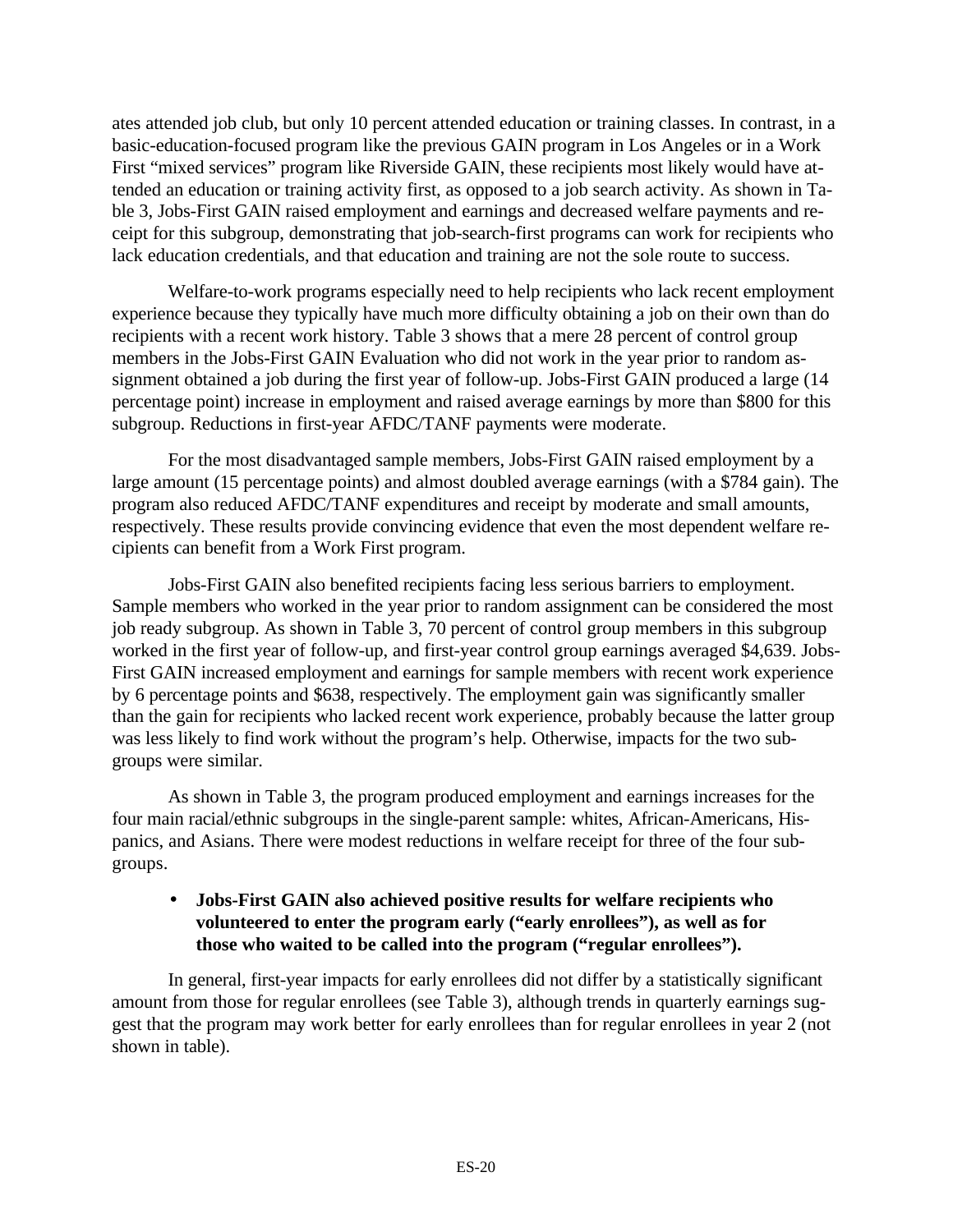### **Los Angeles Jobs-First GAIN Evaluation**

# **Table 3 Program Impacts on Employment, Earnings, and AFDC/TANF Payments and Receipt for Selected Subgroups of AFDC-FGs**

|                                                 |        |                     |       | <b>Ever Employed in Year 1</b> |            | <b>Average Total Earnings in Year 1</b> |       |                    |            |
|-------------------------------------------------|--------|---------------------|-------|--------------------------------|------------|-----------------------------------------|-------|--------------------|------------|
|                                                 |        | Sample Experimental |       | Control Difference             | Percentage | Experimental                            |       | Control Difference | Percentage |
| <b>Region and Subgroup</b>                      | Size   | Group               | Group | (Impact)                       | Change (%) | Group                                   | Group | (Impact)           | Change (%) |
| Full sample                                     | 15,683 | 54.2                | 43.3  | $10.9$ ***                     | 25.1       | 3,187                                   | 2,438 | 750 ***            | 30.8       |
| Regular enrollee                                | 12,441 | 53.0                | 43.0  | $10.0$ ***                     | 23.4       | 3,167                                   | 2,493 | $674$ ***          | 27.0       |
| Early enrollee                                  | 3,242  | 58.6                | 44.5  | $14.1$ ***                     | 31.8       | 3,265                                   | 2,224 | $1,041$ ***        | 46.8       |
| San Fernando Valley (Region 2)                  | 2,843  | 55.4                | 44.8  | $10.6$ ***                     | 23.7       | 3,393                                   | 2,539 | 854 ***            | 33.6       |
| San Gabriel Valley (Region 3)                   | 3,990  | 56.0                | 42.6  | $13.3$ ***                     | 31.2       | 3,247                                   | 2,420 | 827 ***            | 34.2       |
| Central (Region 4)                              | 2,526  | 51.3                | 38.9  | $12.5$ ***                     | 32.0       | 2,717                                   | 1.953 | 765 ***            | 39.2       |
| Southern (Region $5)^a$                         | 3,522  | 53.1                | 46.9  | $6.3***$                       | 13.3       | 3,191                                   | 2,672 | 518 ***            | 19.4       |
| Southeastern (Region 6)                         | 2,802  | 54.4                | 41.3  | $13.2$ ***                     | 31.9       | 3,338                                   | 2,445 | 893 ***            | 36.5       |
| White                                           | 2,715  | 50.1                | 41.9  | $8.2$ ***                      | 19.6       | 3,030                                   | 2,385 | 645 ***            | 27.0       |
| African-American                                | 4,891  | 55.8                | 48.1  | $7.6***$                       | 15.9       | 3,348                                   | 2,698 | $650$ ***          | 24.1       |
| Hispanic                                        | 7,079  | 55.9                | 41.8  | 14.1 ***                       | 33.6       | 3,260                                   | 2,316 | 944 ***            | 40.8       |
| Asian                                           | 872    | 44.8                | 31.1  | $13.7$ ***                     | 44.0       | 2,358                                   | 1,628 | 730 ***            | 44.8       |
| Has a high school diploma or GED                | 7,168  | 59.6                | 49.5  | $10.0$ ***                     | 20.2       | 4,033                                   | 3,253 | 780 ***            | 24.0       |
| Does not have a high school diploma or GED      | 8,515  | 49.6                | 38.0  | $11.7$ ***                     | 30.7       | 2,475                                   | 1,750 | 725 ***            | 41.4       |
| Applicant                                       | 561    | 59.4                | 46.9  | $12.6$ **                      | 26.8       | 3,701                                   | 3,716 | $-15$              | $-0.4$     |
| Short-term recipient                            | 3,699  | 59.0                | 47.9  | $11.2$ ***                     | 23.3       | 4,062                                   | 3,393 | 669 ***            | 19.7       |
| Long-term recipient                             | 11,423 | 52.4                | 41.4  | $10.9$ ***                     | 26.4       | 2,877                                   | 2,067 | $810$ ***          | 39.2       |
| Employed in year prior to random assignment     | 5,704  | 75.8                | 70.1  | $5.7***$                       | 8.1        | 5,277                                   | 4,639 | 638 ***            | 13.8       |
| Not employed in year prior to random assignment | 9,979  | 41.8                | 27.8  | 14.1 ***                       | 50.7       | 1,991                                   | 1,176 | $815$ ***          | 69.3       |
| Most disadvantaged <sup>o</sup>                 | 4,750  | 38.8                | 23.9  | $15.0$ ***                     | 62.7       | 1,590                                   | 806   | 784 ***            | 97.3       |

(continued)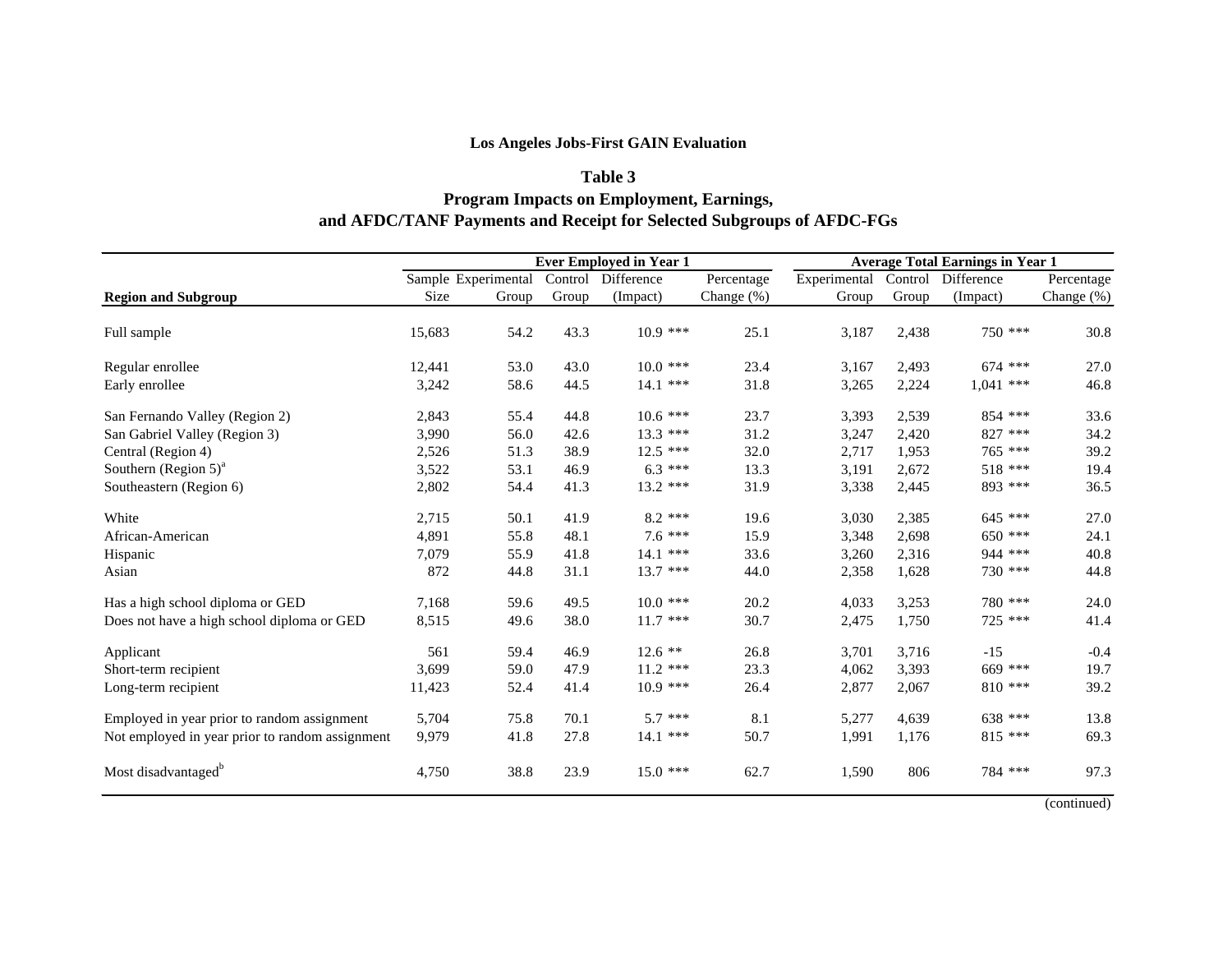# **Table 3 (continued)**

|                                                 |        |                     |       | Average total AFDC/TANF payments in year 1 | Received AFDC/TANF in quarter 5 |              |         |            |               |
|-------------------------------------------------|--------|---------------------|-------|--------------------------------------------|---------------------------------|--------------|---------|------------|---------------|
|                                                 |        | Sample Experimental |       | Control Difference                         | Percentage                      | Experimental | Control | Difference | Percentage    |
| <b>Region and Subgroup</b>                      | Size   | Group               | Group | (Impact)                                   | Change (%)                      | Group        | Group   | (Impact)   | Change $(\%)$ |
| Full sample                                     | 15,683 | 5,363               | 5,795 | $-432$ ***                                 | $-7.5$                          | 78.2         | 82.5    | $-4.3$ *** | $-5.2$        |
| Regular enrollee                                | 12,441 | 5,370               | 5,787 | $-417$ ***                                 | $-7.2$                          | 78.3         | 82.9    | $-4.6$ *** | $-5.6$        |
| Early enrollee                                  | 3,242  | 5,335               | 5,826 | $-490$ ***                                 | $-8.4$                          | 78.0         | 81.2    | $-3.2$     | $-3.9$        |
| San Fernando Valley (Region 2)                  | 2,843  | 5,152               | 5,740 | $-588$ ***                                 | $-10.2$                         | 74.5         | 80.9    | $-6.4$ *** | $-7.9$        |
| San Gabriel Valley (Region 3)                   | 3,990  | 5,296               | 5,663 | $-367$ ***                                 | $-6.5$                          | 76.8         | 81.2    | $-4.4$ *** | $-5.4$        |
| Central (Region 4)                              | 2,526  | 5,525               | 5,962 | $-436$ ***                                 | $-7.3$                          | 82.5         | 85.6    | $-3.1$     | $-3.6$        |
| Southern (Region $5)^a$                         | 3,522  | 5,610               | 5,950 | $-340$ ***                                 | $-5.7$                          | 81.9         | 84.3    | $-2.4$     | $-2.8$        |
| Southeastern (Region 6)                         | 2,802  | 5,211               | 5,699 | $-489$ ***                                 | $-8.6$                          | 75.3         | 80.8    | $-5.5$ *** | $-6.8$        |
| White                                           | 2,715  | 4,944               | 5,335 | $-391$ ***                                 | $-7.3$                          | 72.3         | 77.2    | $-4.9$ **  | $-6.4$        |
| African-American                                | 4,891  | 5,461               | 5,843 | $-381$ ***                                 | $-6.5$                          | 82.1         | 85.8    | $-3.7$ *** | $-4.3$        |
| Hispanic                                        | 7,079  | 5,384               | 5,910 | $-526$ ***                                 | $-8.9$                          | 77.3         | 82.3    | $-5.0$ *** | $-6.0$        |
| Asian                                           | 872    | 5,920               | 6,234 | $-314$ **                                  | $-5.0$                          | 82.0         | 85.2    | $-3.2$     | $-3.7$        |
| Has a high school diploma or GED                | 7,168  | 5,013               | 5,431 | $-419$ ***                                 | $-7.7$                          | 75.1         | 79.6    | $-4.5$ *** | $-5.6$        |
| Does not have a high school diploma or GED      | 8,515  | 5,658               | 6,106 | $-448$ ***                                 | $-7.3$                          | 80.8         | 85.1    | $-4.2$ *** | $-5.0$        |
| Applicant                                       | 561    | 4,517               | 4,585 | $-68$                                      | $-1.5$                          | 64.7         | 65.4    | $-0.7$     | $-1.0$        |
| Short-term recipient                            | 3,699  | 4,596               | 4,981 | $-386$ ***                                 | $-7.7$                          | 67.9         | 72.5    | $-4.6$ **  | $-6.4$        |
| Long-term recipient                             | 11,423 | 5,652               | 6,115 | $-463$ ***                                 | $-7.6$                          | 82.2         | 86.5    | $-4.3$ *** | $-4.9$        |
| Employed in year prior to random assignment     | 5,704  | 4,856               | 5,272 | $-416$ ***                                 | $-7.9$                          | 73.9         | 77.9    | $-4.0$ *** | $-5.1$        |
| Not employed in year prior to random assignment | 9,979  | 5,652               | 6,098 | $-446$ ***                                 | $-7.3$                          | 80.6         | 85.3    | $-4.6$ *** | $-5.4$        |
| Most disadvantaged <sup>b</sup>                 | 4,750  | 6,094               | 6,543 | $-449$ ***                                 | $-6.9$                          | 85.3         | 88.5    | $-3.2$ *** | $-3.7$        |

(continued)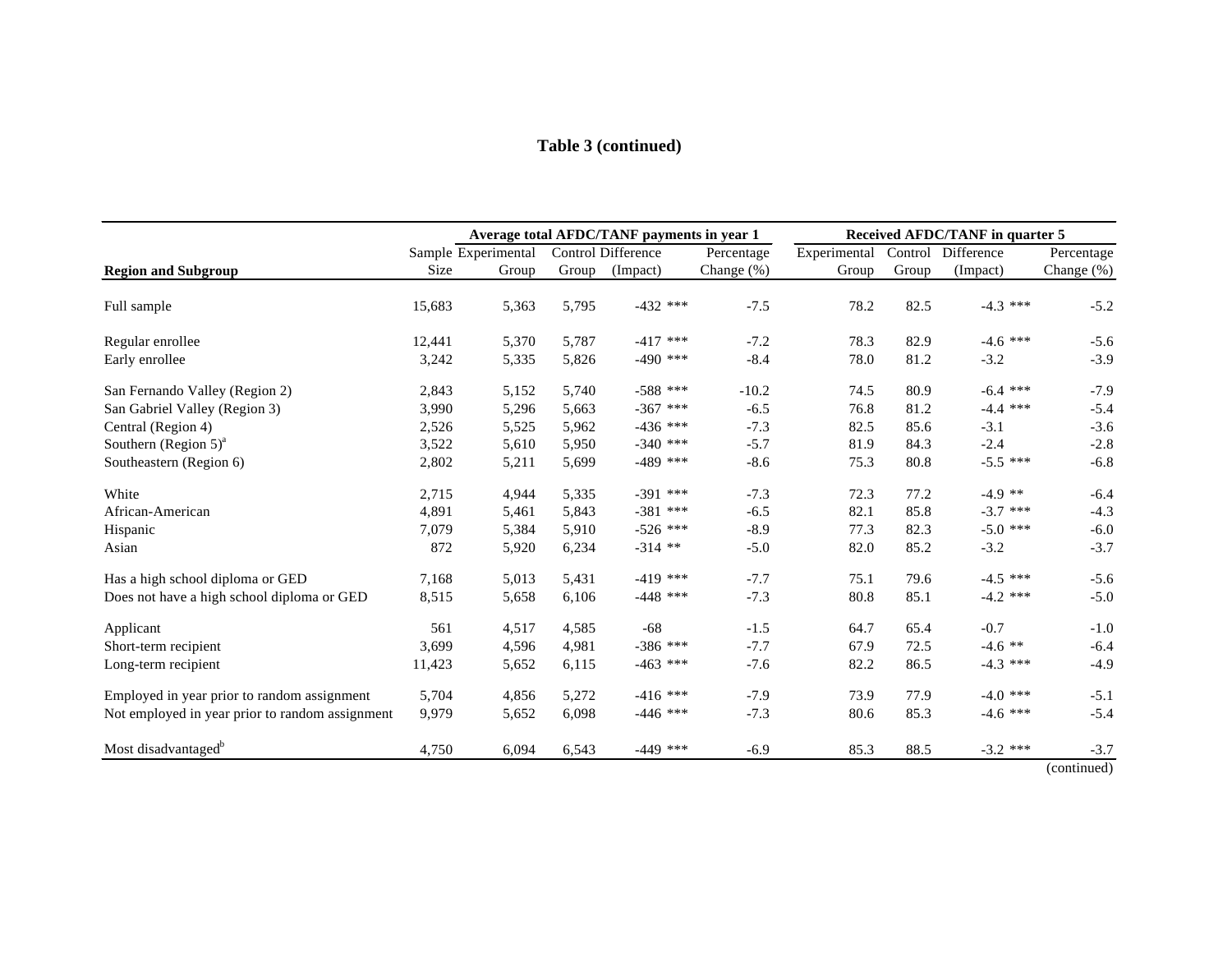#### **Table 3 (continued)**

NOTES: The quarter of random assignment, quarter 1, may contain some earnings or AFDC/TANF payments from the period prior to random assignment, so it is excluded from follow-up measures. Thus, year 1 includes quarters 2 through 5.

Estimates were regression-adjusted using ordinary least squares, controlling for pre-random assignment characteristics of sample members.

"Percentage change" equals 100 times "difference" divided by "control group."

Rounding may cause slight discrepancies in calculating sums and differences.

 A two-tailed t-test was applied to differences between outcomes for the experimental and control groups. Statistical significance levels are indicated as:  $* = 10$  percent;  $** = 5$  percent; and  $*** = 1$  percent.

 The sample sizes of the ethnicity subgroups do not add up to the full sample size because results for Native Americans and Pacific Islanders are not presented. Their sample sizes were too small for reliable estimates.

 The welfare history subgroups (applicants, short-term recipients, and long-term recipients) were defined through a combination of self-reported information and administrative records data.

<sup>a</sup>This region serves the low-income communities of Watts, Compton, and North Long Beach.

<sup>b</sup>The "most disadvantaged" subgroup consists of long-term recipients who did not have a high school diploma or GED certificate at random assignment and who did not work for pay in the year prior to random assignment.

A homogeneity test was applied to variation in impacts across subgroups. Variation in impacts across subgroups was statistically significant as follows:

| Subgroups                                   | Employment | <b>Earnings</b> | <b>AFDC/TANF Payments</b> | <b>AFDC/TANF Receipt O5</b> |
|---------------------------------------------|------------|-----------------|---------------------------|-----------------------------|
| Enrollee status                             | No         | No              | No                        | No                          |
| Region                                      | Yes        | No              | Yes                       | Yes                         |
| Race/ethnicity                              | Yes        | No              | Yes                       | No                          |
| Educational attainment                      | No         | No              | No                        | No                          |
| Welfare history                             | No         | No              | Yes                       | No                          |
| Employed in year prior to random assignment | Yes        | No              | No                        | No                          |
|                                             |            |                 |                           |                             |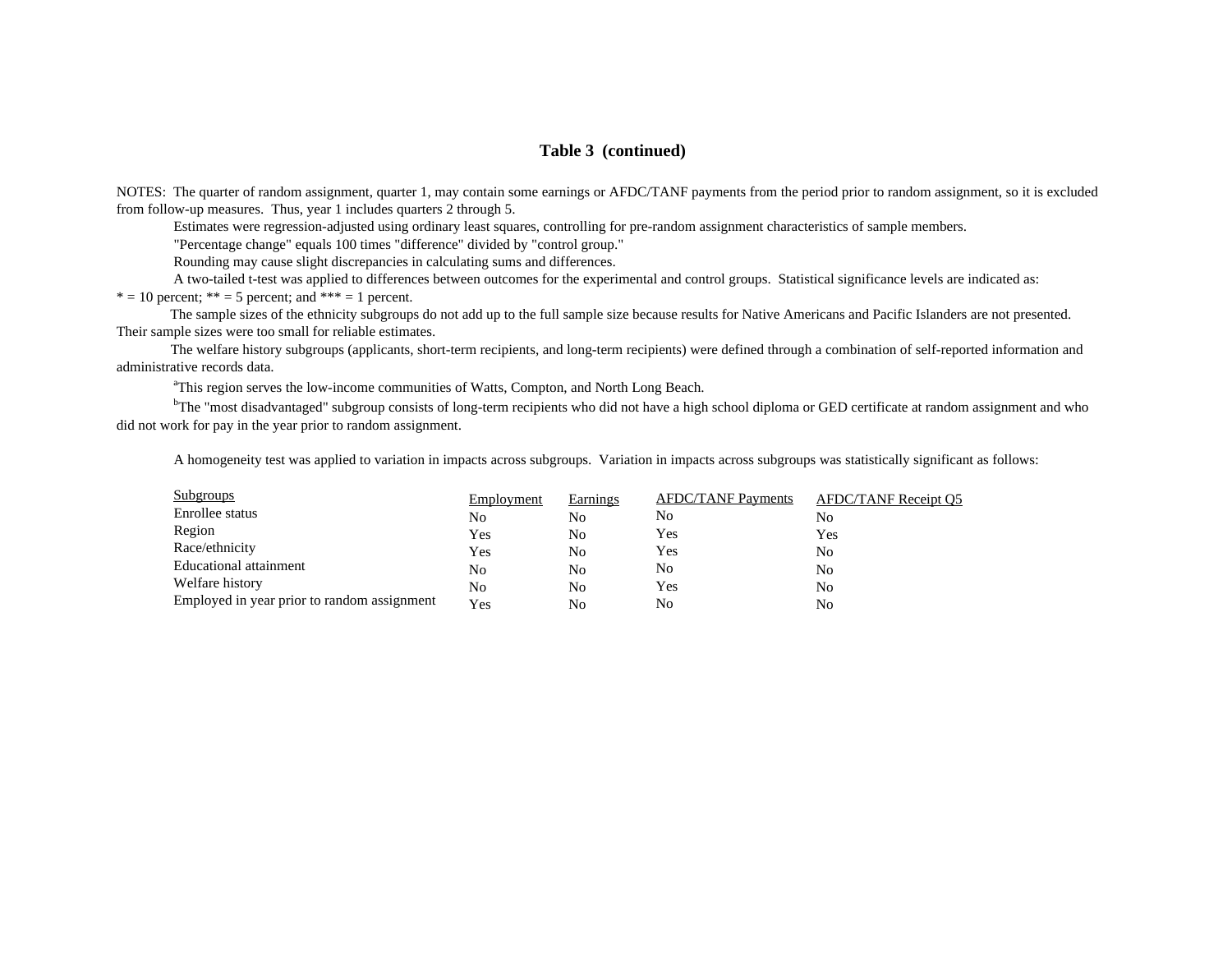# **VII. Impact Findings for AFDC-Us**

# • **Averaged across all AFDC-Us in the sample (both men and women), Jobs-First GAIN produced large first-year impacts on both employment and earnings.**

In the first year of follow-up, 42 percent of control group members in the AFDC-U group worked for pay (see Table 1). The average control group member earned \$2,455 (zeros for people who never worked are averaged into this measure). Jobs-First GAIN produced a 12 percentage point increase in the proportion employed and an earnings gain of \$1,082, or 44 percent. About two-thirds of the earnings gain resulted from the program's help in finding jobs for recipients who would not have worked on their own. The remainder was due equally to a longer duration of employment and higher average earnings for recipients who would have worked anyway. Employment and earnings gains remained substantial throughout the follow-up period and are therefore likely to persist in year 2.

These results gain particular importance in light of TANF's work requirements, which are much stricter for AFDC-Us than for single parents. TANF requires a higher percentage of twoparent families to work or participate in employment-related activities (in 1998, 75 percent of two-parent families versus 30 percent of single parents) and specifies that they work more hours per week in order to be counted as participants (35 versus 20).

# • **Jobs-First GAIN reduced first-year AFDC/TANF and Food Stamp expenditures and receipt for the full sample (both men and women).**

The program decreased the average length of AFDC/TANF receipt for the AFDC-Us by a moderate amount (about 2½ weeks, not shown in tables) and reduced welfare expenditures by \$667, or 10 percent (see Table 1). As was the case for single parents, most of these savings resulted from case closures, but a substantial portion was due to lower average monthly grants for those still on welfare. At the end of year 1, 77 percent of experimental group members versus 83 percent of control group members were on welfare (see Table 1). While Jobs-First GAIN's effect on welfare receipt was promising, these results suggest that the vast majority of program enrollees will still receive assistance at the end of year 2. Jobs-First GAIN also reduced Food Stamp expenditures by \$310, or 11 percent. (See Table 1.)

• **Partly as a result of California's generous earnings disregards, most employed Jobs-First GAIN enrollees still received AFDC/TANF at the end of year 1. Consequently, the program's increase in the percentage employed and off welfare was small. Jobs-First GAIN achieved a substantial reduction in the proportion of AFDC-Us who depended on welfare as their primary source of income, however.**

Jobs-First GAIN lowered the proportion in the least self-sufficient group, those who were jobless and on AFDC/TANF, from 58 to 47 percentage points. The overall employment gain at the end of year 1 resulted partly from the program's small (4 percentage point) impact on employment without welfare (12 percentage points for experimental group members minus 8 percentage points for control group members) and partly from its similar (5 percentage point) impact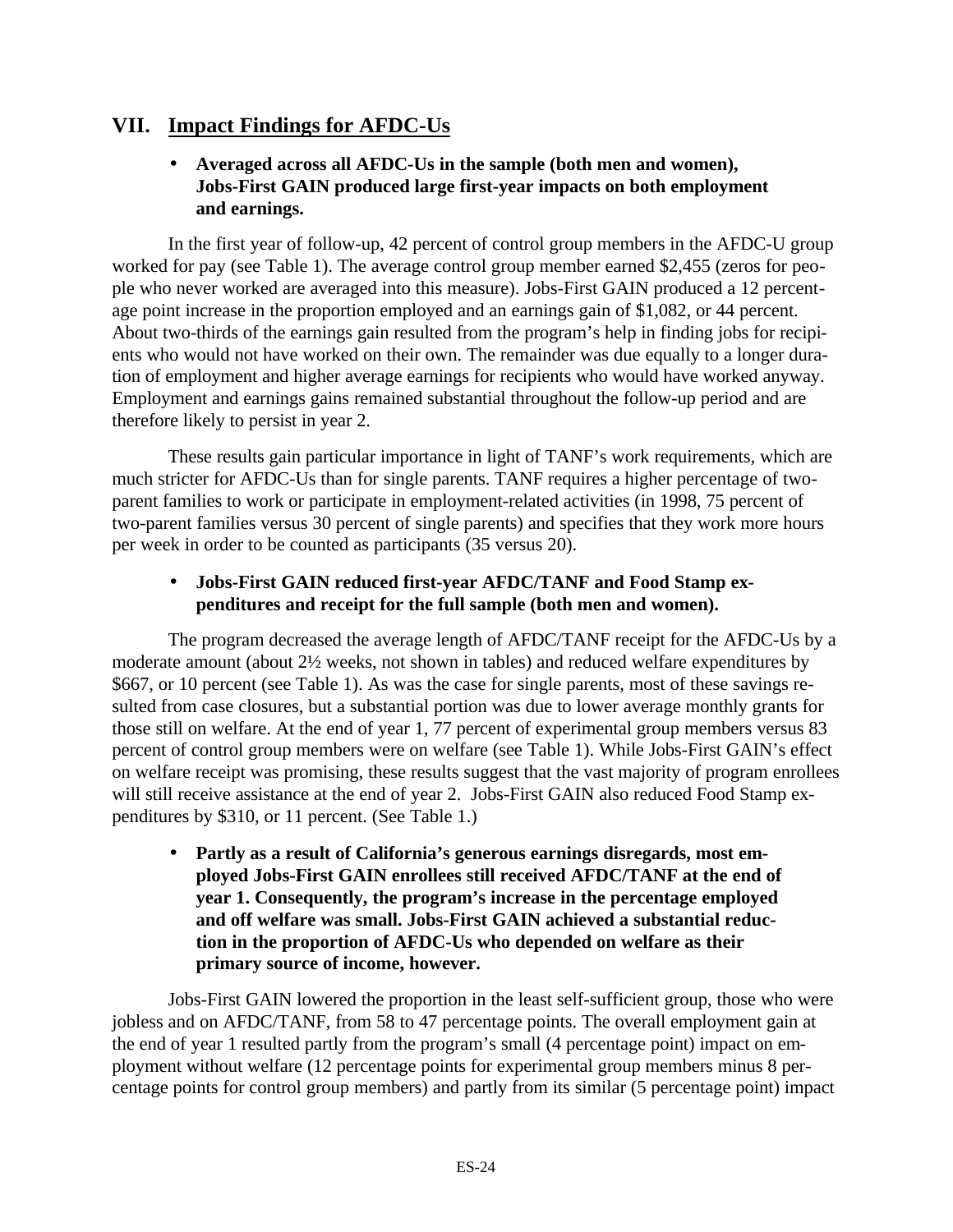on combining work and welfare (30 percentage points minus 25 percentage points). (These results are not shown in tables or figures.)

# • **Earnings gains for the AFDC-U group were matched (but not exceeded) by reductions in AFDC/TANF and Food Stamp payments.**

In the first year of follow-up, Jobs-First GAIN replaced welfare dollars with earnings but did not raise average combined income for members of two-parent families. Both experimental and control group members received about \$12,000 in earnings, AFDC/TANF payments, and Food Stamps. (This measure of income includes earnings only from the sample member, and not from the other parent on the case.) Previously evaluated programs tended to actually reduce overall income for members of two-parent families.

# • **Jobs-First GAIN achieved similarly large increases in employment for male and female AFDC-Us. First-year earnings gains, however, were nearly twice as large for men as for women. Over the course of follow-up, quarterly earnings gains for men and women began to converge.**

As shown in Table 4, more male than female control group members found a job during the first year of follow-up: about one-half versus one-third. This result is not surprising, because more men than women worked before random assignment. Male control group members earned more than twice as much, on average, as their female counterparts: \$3,274 versus \$1,497. (Zero earnings for jobless sample members are averaged into this measure.)

During year 1, Jobs-First GAIN boosted employment by 13 percentage points (to 43 percent) for women and by 11 percentage points (to 63 percent) for men, both representing large increases relative to the control group. Earnings gains were nearly twice as large for men (\$1,449) as for women (\$740), despite the similarity in their employment increases. This is because male experimental group members who worked earned more per quarter (on average) than their control group counterparts, but female experimental group members did not (not shown in tables).

The data suggest that both subgroups will continue to achieve employment and earnings gains in year 2, but impacts for men will probably grow smaller. At the beginning of year 2, the employment gain for men declined to 8 percentage points. Their earnings increases also diminished slightly but remained large (\$281). For women, employment impacts remained large, and earnings gains peaked at \$253, the beginning of year 2, indicating that the women may eventually approach the earnings gains of men.

# • **Jobs-First GAIN reduced first-year AFDC/TANF payments for both men and women. At the end of year 1, the program decreased the proportion of men on welfare by a moderate amount, but it did not decrease AFDC/TANF receipt for women.**

Despite their higher earnings levels, male control group members received more AFDC/TANF dollars, on average, than their female counterparts during year 1: \$7,133 versus \$6,495 (see Table 4). It is unclear why this apparent inconsistency occurred. In addition, they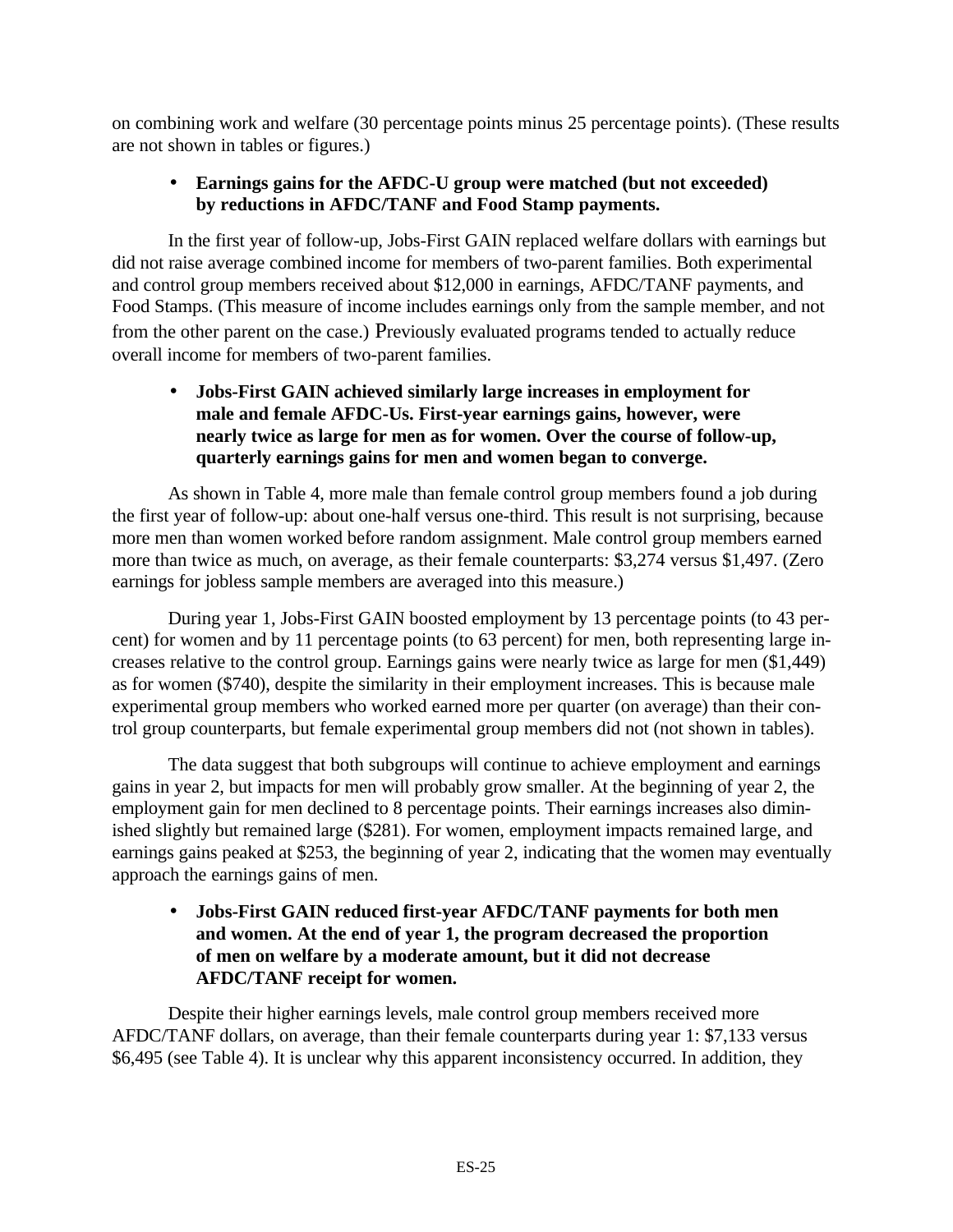### **Los Angeles Jobs-First GAIN Evaluation**

### **Table 4 Program Impacts on Employment, Earnings, and AFDC/TANF Payments and Receipt for Selected Subgroups of AFDC-Us**

|                                                 | <b>Ever Employed in Year 1</b> |                     |       | <b>Average Total Earnings in Year 1</b> |               |              |       |                    |               |
|-------------------------------------------------|--------------------------------|---------------------|-------|-----------------------------------------|---------------|--------------|-------|--------------------|---------------|
|                                                 |                                | Sample Experimental |       | Control Difference                      | Percentage    | Experimental |       | Control Difference | Percentage    |
| <b>Region and Subgroup</b>                      | Size                           | Group               | Group | (Impact)                                | Change $(\%)$ | Group        | Group | (Impact)           | Change $(\%)$ |
| Full sample                                     | 5,048                          | 53.6                | 41.6  | $11.9$ ***                              | 28.6          | 3,538        | 2,455 | $1,082$ ***        | 44.1          |
| San Fernando Valley (Region 2)                  | 1,507                          | 45.8                | 34.2  | $11.7$ ***                              | 34.2          | 2,778        | 2,029 | 749 ***            | 36.9          |
| San Gabriel Valley (Region 3)                   | 1,376                          | 56.9                | 47.2  | $9.7***$                                | 20.5          | 3,701        | 2,624 | $1.077$ ***        | 41.1          |
| Central (Region 4)                              | 591                            | 50.2                | 42.2  | $8.0*$                                  | 19.0          | 3,004        | 2,821 | 182                | 6.5           |
| Southern (Region $5)^a$                         | 611                            | 57.7                | 42.1  | $15.6$ ***                              | 37.1          | 4,205        | 3,007 | $1,198$ **         | 39.8          |
| Southeastern (Region 6)                         | 963                            | 60.6                | 43.8  | $16.7$ ***                              | 38.2          | 4,397        | 2,252 | $2,144$ ***        | 95.2          |
| Female                                          | 2,393                          | 43.2                | 30.5  | $12.7$ ***                              | 41.4          | 2,237        | 1,497 | 740 ***            | 49.5          |
| Male                                            | 2,655                          | 62.9                | 51.9  | $11.0$ ***                              | 21.2          | 4,723        | 3,274 | $1,449$ ***        | 44.2          |
| White                                           | 1,420                          | 42.0                | 32.4  | $9.6***$                                | 29.7          | 2,379        | 2,060 | 319                | 15.5          |
| Hispanic                                        | 2,362                          | 59.3                | 44.4  | $14.9$ ***                              | 33.4          | 4,316        | 2,485 | $1,830$ ***        | 73.7          |
| Asian                                           | 990                            | 53.9                | 47.4  | $6.5$ **                                | 13.8          | 3,083        | 2,428 | 655 **             | 27.0          |
| Has a high school diploma or GED                | 2,044                          | 51.1                | 41.1  | $9.9***$                                | 24.2          | 3,613        | 2,835 | 778 **             | 27.4          |
| Does not have a high school diploma or GED      | 3,004                          | 55.3                | 42.1  | $13.2$ ***                              | 31.4          | 3,482        | 2,226 | $1,256$ ***        | 56.4          |
| Applicant                                       | 142                            | 63.0                | 46.6  | $16.4 * u$                              | 35.3          | 5,855        | 3,843 | $2,013$ $^u$       | 52.4          |
| Short-term recipient                            | 1,454                          | 58.3                | 45.0  | $13.3$ ***                              | 29.7          | 4,514        | 2.877 | $1,637$ ***        | 56.9          |
| Long-term recipient                             | 3,452                          | 51.3                | 39.4  | $11.9***$                               | 30.2          | 3,037        | 2,199 | 838 ***            | 38.1          |
| Employed in year prior to random assignment     | 1,745                          | 80.9                | 73.2  | $7.8***$                                | 10.6          | 6,327        | 4,731 | $1,597$ ***        | 33.8          |
| Not employed in year prior to random assignment | 3,303                          | 39.2                | 24.9  | $14.3$ ***                              | 57.4          | 2,064        | 1,240 | 824 ***            | 66.5          |
| Most disadvantaged <sup>b</sup>                 | 1,499                          | 39.6                | 23.6  | $16.0$ ***                              | 68.1          | 1,950        | 902   | $1,048$ ***        | 116.1         |

(continued)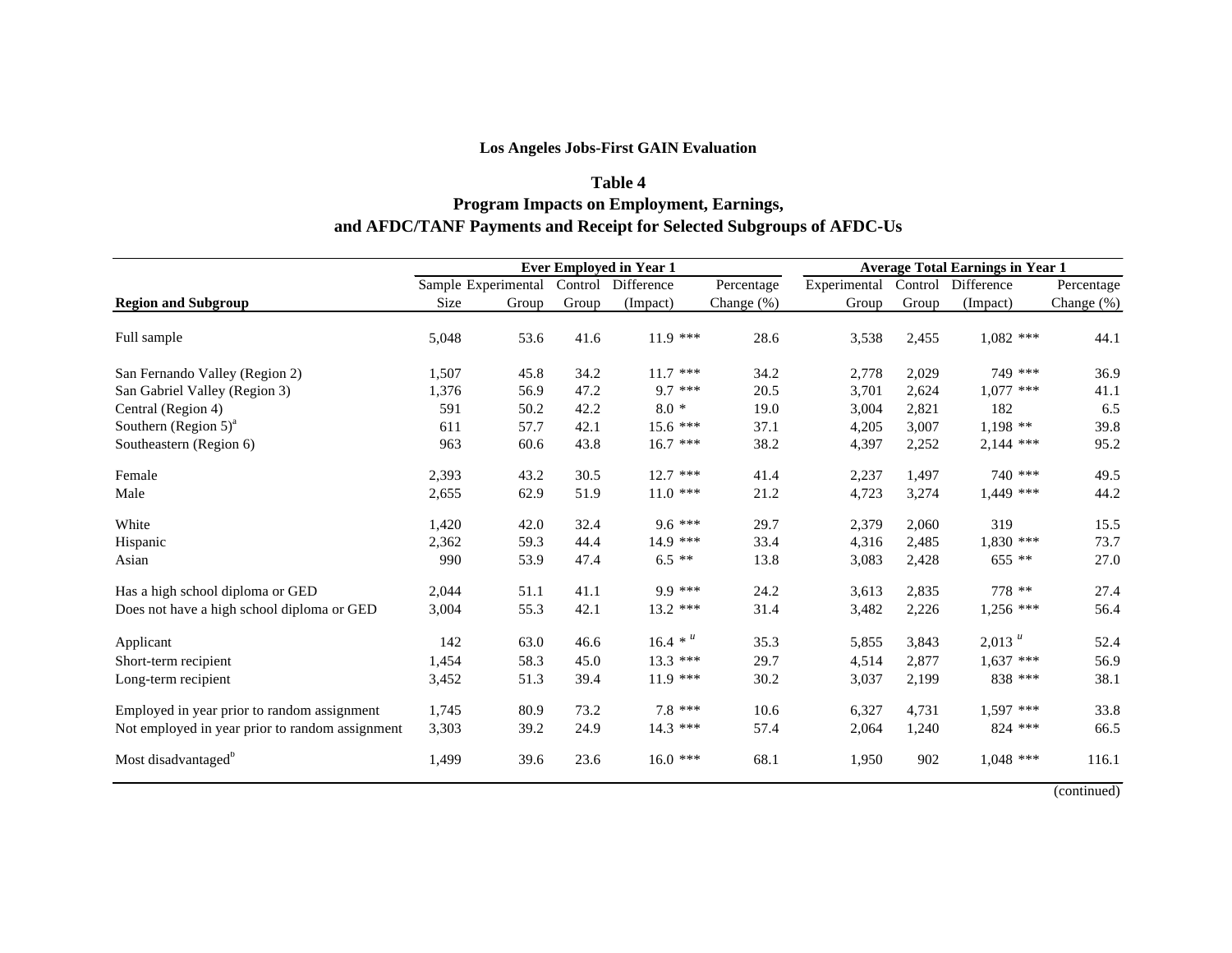### **Table 4 (continued)**

|                                                 | <b>Average Total AFDC/TANF Payments in Year 1</b> |       |         |              | <b>Received AFDC/TANF in Quarter 5</b> |              |         |                      |            |
|-------------------------------------------------|---------------------------------------------------|-------|---------|--------------|----------------------------------------|--------------|---------|----------------------|------------|
|                                                 | Sample Experimental                               |       | Control | Difference   | Percentage                             | Experimental | Control | Difference           | Percentage |
| <b>Region and Subgroup</b>                      | Size                                              | Group | Group   | (Impact)     | Change $(\%)$                          | Group        | Group   | (Impact)             | Change (%) |
| Full sample                                     | 5,048                                             | 6,180 | 6,847   | $-667$ ***   | $-9.7$                                 | 77.3         | 82.7    | $-5.4$ ***           | $-6.5$     |
| San Fernando Valley (Region 2)                  | 1,507                                             | 6,507 | 6,818   | $-311**$     | $-4.6$                                 | 82.3         | 81.6    | 0.7                  | 0.8        |
| San Gabriel Valley (Region 3)                   | 1,376                                             | 6,079 | 6,829   | $-750$ ***   | $-11.0$                                | 76.1         | 81.8    | $-5.8$ **            | $-7.0$     |
| Central (Region 4)                              | 591                                               | 6,631 | 7,036   | $-405$ *     | $-5.8$                                 | 84.3         | 89.0    | $-4.6$               | $-5.2$     |
| Southern $(Region 5)^a$                         | 611                                               | 6,465 | 7,189   | $-723$ ***   | $-10.1$                                | 75.2         | 84.9    | $-9.7$ **            | $-11.4$    |
| Southeastern (Region 6)                         | 963                                               | 5,380 | 6,498   | $-1,117$ *** | $-17.2$                                | 68.7         | 79.1    | $-10.4$ ***          | $-13.1$    |
| Female                                          | 2,393                                             | 6,071 | 6,495   | $-424$ ***   | $-6.5$                                 | 76.7         | 79.7    | $-2.9$               | $-3.7$     |
| Male                                            | 2,655                                             | 6,285 | 7,133   | $-848$ ***   | $-11.9$                                | 77.9         | 85.0    | $-7.0$ ***           | $-8.3$     |
| White                                           | 1,420                                             | 6,599 | 6,965   | $-367**$     | $-5.3$                                 | 83.3         | 85.0    | $-1.7$               | $-2.0$     |
| Hispanic                                        | 2,362                                             | 5,576 | 6,438   | $-863$ ***   | $-13.4$                                | 70.5         | 79.5    | $-9.0$ ***           | $-11.3$    |
| Asian                                           | 990                                               | 7,017 | 7,651   | $-634$ ***   | $-8.3$                                 | 85.8         | 89.5    | $-3.7$               | $-4.1$     |
| Has a high school diploma or GED                | 2,044                                             | 6,122 | 6,590   | $-468$ ***   | $-7.1$                                 | 76.8         | 79.6    | $-2.8$               | $-3.5$     |
| Does not have a high school diploma or GED      | 3,004                                             | 6,225 | 6,994   | $-770$ ***   | $-11.0$                                | 77.7         | 84.5    | $-6.8$ ***           | $-8.0$     |
| Applicant                                       | 142                                               | 4,773 | 5,296   | $-524$ $u$   | $-9.9$                                 | 64.3         | 78.4    | $-14.1$ <sup>u</sup> | $-18.0$    |
| Short-term recipient                            | 1,454                                             | 5,018 | 6,096   | $-1,078$ *** | $-17.7$                                | 63.6         | 73.9    | $-10.3$ ***          | $-14.0$    |
| Long-term recipient                             | 3,452                                             | 6,730 | 7,220   | $-490$ ***   | $-6.8$                                 | 83.7         | 86.3    | $-2.6*$              | $-3.1$     |
| Employed in year prior to random assignment     | 1,745                                             | 5,573 | 6,584   | $-1,011$ *** | $-15.4$                                | 72.5         | 80.2    | $-7.7$ ***           | $-9.6$     |
| Not employed in year prior to random assignment | 3,303                                             | 6,497 | 7,007   | $-510$ ***   | $-7.3$                                 | 79.8         | 84.2    | $-4.4$ ***           | $-5.3$     |
| Most disadvantaged <sup>b</sup>                 | 1,499                                             | 6,880 | 7,543   | $-663$ ***   | $-8.8$                                 | 82.9         | 90.0    | $-7.2$ ***           | $-8.0$     |

(continued)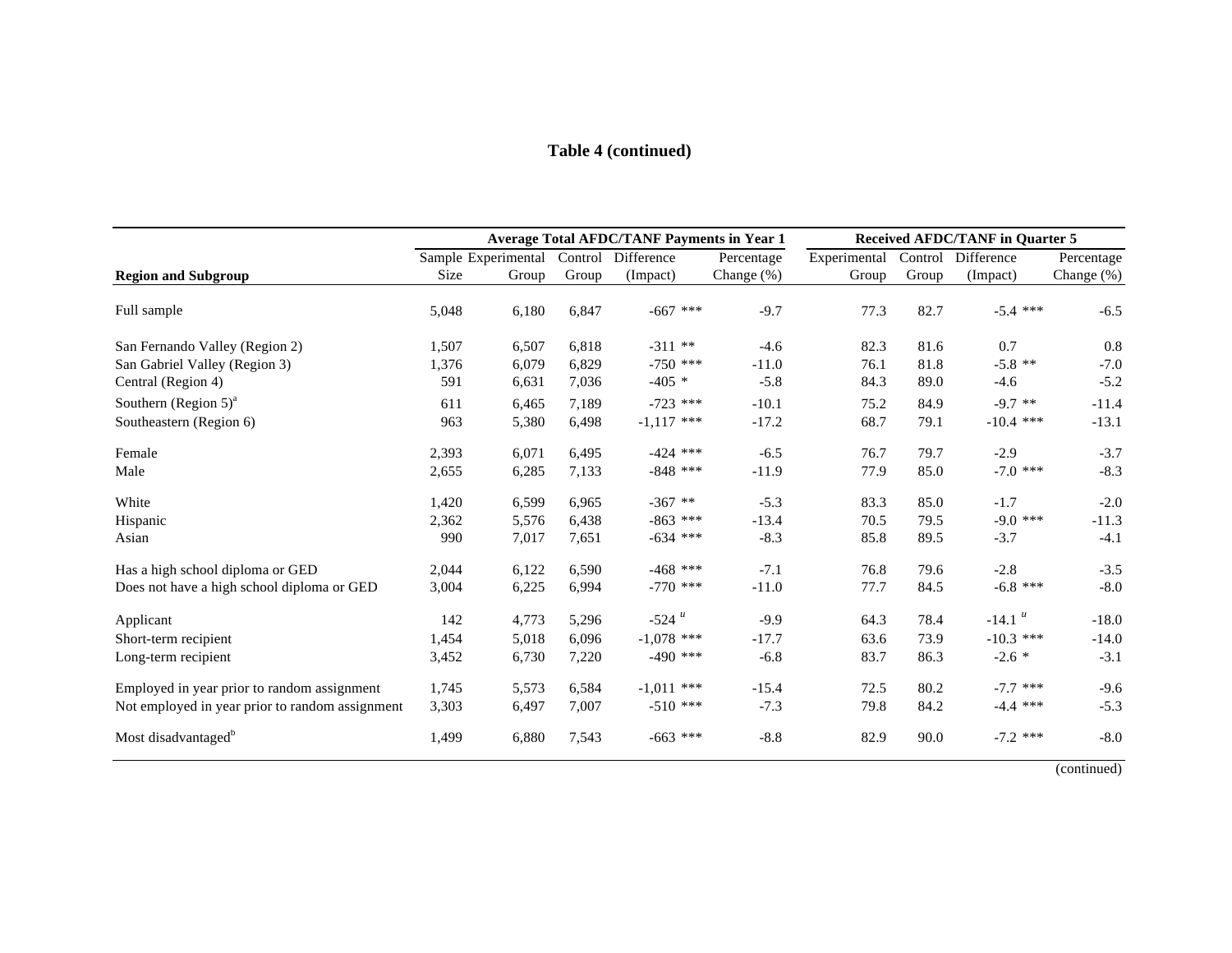#### **Table 4 (continued)**

NOTES: The quarter of random assignment, quarter 1, may contain some earnings or AFDC/TANF payments from the period prior to random assignment, so it is excluded from follow-up measures. Thus, year 1 includes quarters 2 through 5.

Estimates were regression-adjusted using ordinary least squares, controlling for pre-random assignment characteristics of sample members.

"Percentage change" equals 100 times "difference" divided by "control group."

Rounding may cause slight discrepancies in calculating sums and differences.

A two-tailed t-test was applied to differences between outcomes for the experimental and control groups. Statistical significance levels are indicated as:

 $* = 10$  percent;  $** = 5$  percent; and  $*** = 1$  percent.

 The sample sizes for the ethnicity subgroups do not add up to the full sample size because results for African-Americans, Native Americans, and Pacific Islanders are not presented. Their sample sizes were too small for reliable estimates.

 The welfare history subgroups (applicants, short-term recipients, and long-term recipients) were defined through a combination of self-reported information and administrative records data.

<sup>a</sup>This region serves the low-income communities of Watts, Compton, and North Long Beach.

<sup>b</sup>The "most disadvantaged" subgroup consists of long-term recipients who did not have a high school diploma or GED certificate at random assignment and who did not work for pay in the year prior to random assignment.

<sup>u</sup>The symbol "u" indicates that, because of a very small sample size, the impact estimate shown is unreliable.

A homogeneity test was applied to variation in impacts across subgroups. Variation in impacts across subgroups was statistically significant as follows:

| <b>Subgroups</b>                            | Employment | <b>Earnings</b> | <b>AFDC/TANF Payments</b> | <b>AFDC/TANF Receipt O5</b> |
|---------------------------------------------|------------|-----------------|---------------------------|-----------------------------|
| Region                                      | No         | <b>Yes</b>      | Yes                       | Yes                         |
| Gender                                      | No         | Yes             | Yes                       | No                          |
| Race/ethnicity                              | Yes        | Yes             | Yes                       | Yes                         |
| Educational attainment                      | No         | No              | Yes                       | No                          |
| Welfare history                             | No         | No              | Yes                       | Yes                         |
| Employed in year prior to random assignment | Yes        | Yes             | Yes                       | No                          |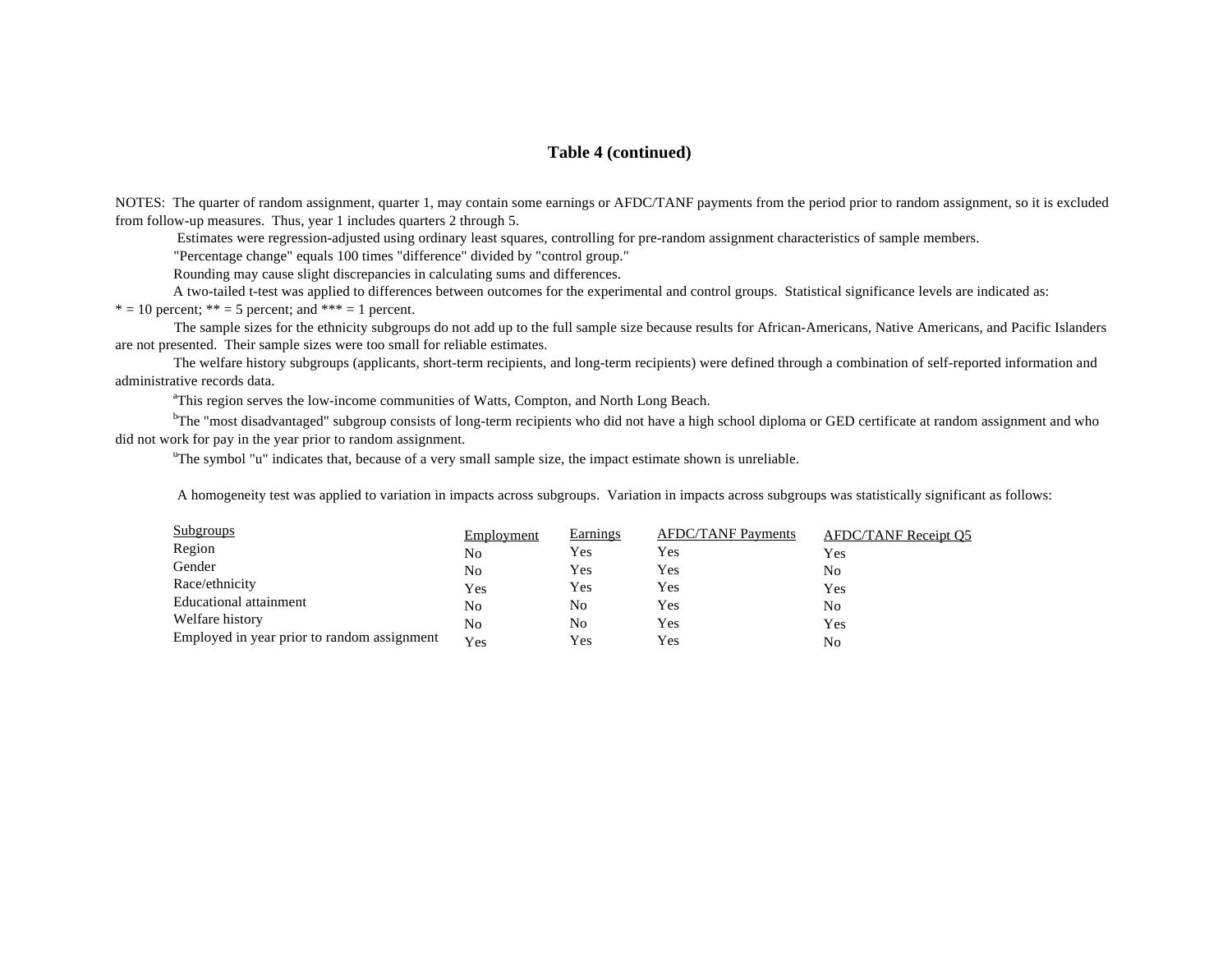were more likely to be on welfare at the end of year 1: 85 percent of men compared to 80 percent of women received cash assistance.

Jobs-First GAIN reduced first-year AFDC/TANF payments by a significantly larger amount for men (\$848, or 12 percent) than for women (\$424, or 7 percent). For both subgroups, the program continued to reduce AFDC/TANF payments at the end of follow-up, indicating that savings will continue into year 2 (not shown in tables). At the end of year 1, Jobs-First GAIN reduced welfare receipt for men only, by 7 percentage points (see Table 4).

### • **As was the case for single parents, the program positively affected many different segments of the AFDC-U caseload.**

As shown in Table 4, AFDC-Us who lacked a high school diploma or a GED certificate achieved large employment and earnings gains — 13 percentage points and \$1,256, respectively — and moderate AFDC/TANF reductions.

Of the control group members who had been jobless for at least a year before random assignment, only one-fourth found employment in the year after random assignment, and their earnings averaged just \$1,240. Jobs-First GAIN produced a large (14 percentage point) employment gain for this group (which exceeds the gain for recipients who worked in the year prior to random assignment) and a moderate earnings increase.

In the first year of follow-up, about one-fourth of the "most disadvantaged" control group members worked for pay. Year 1 earnings and AFDC/TANF payments for control group members in this subgroup averaged about \$900 and \$7,500, respectively. Nine in 10 were still on welfare at the end of year 1. Jobs-First GAIN raised employment by a large amount and more than doubled average earnings. The program also reduced AFDC/TANF expenditures and receipt.

Table 4 shows that Jobs-First GAIN also benefited more job ready sample members. Although almost three-fourths of control group members with recent employment experience worked in the first year of follow-up, the program raised employment levels even further — by 8 percentage points. First-year earnings gains for experimental group members who worked in the year prior to random assignment averaged \$1,597 above the relatively high control group level of \$4,731. Higher earnings on the job made a greater contribution to the overall earnings gain for this subgroup than did job-finding itself.

As shown in Table 4, Jobs-First GAIN produced employment gains and welfare savings for recipients in each of the three main racial/ethnic groups among the AFDC-Us: non-Hispanic whites, Hispanics, and Asians. (There were not enough African-American AFDC-U sample members for reliable analysis.) Hispanics experienced the largest, most consistent impacts. These results appear more impressive in light of the fact that about half of the non-Hispanic whites and Hispanics, and almost three-fourths of the Asians, lacked English proficiency at random assignment. They show that Work First programs can help recipients who have different national origins and languages.

# **VIII. Discussion and Implications of the Findings**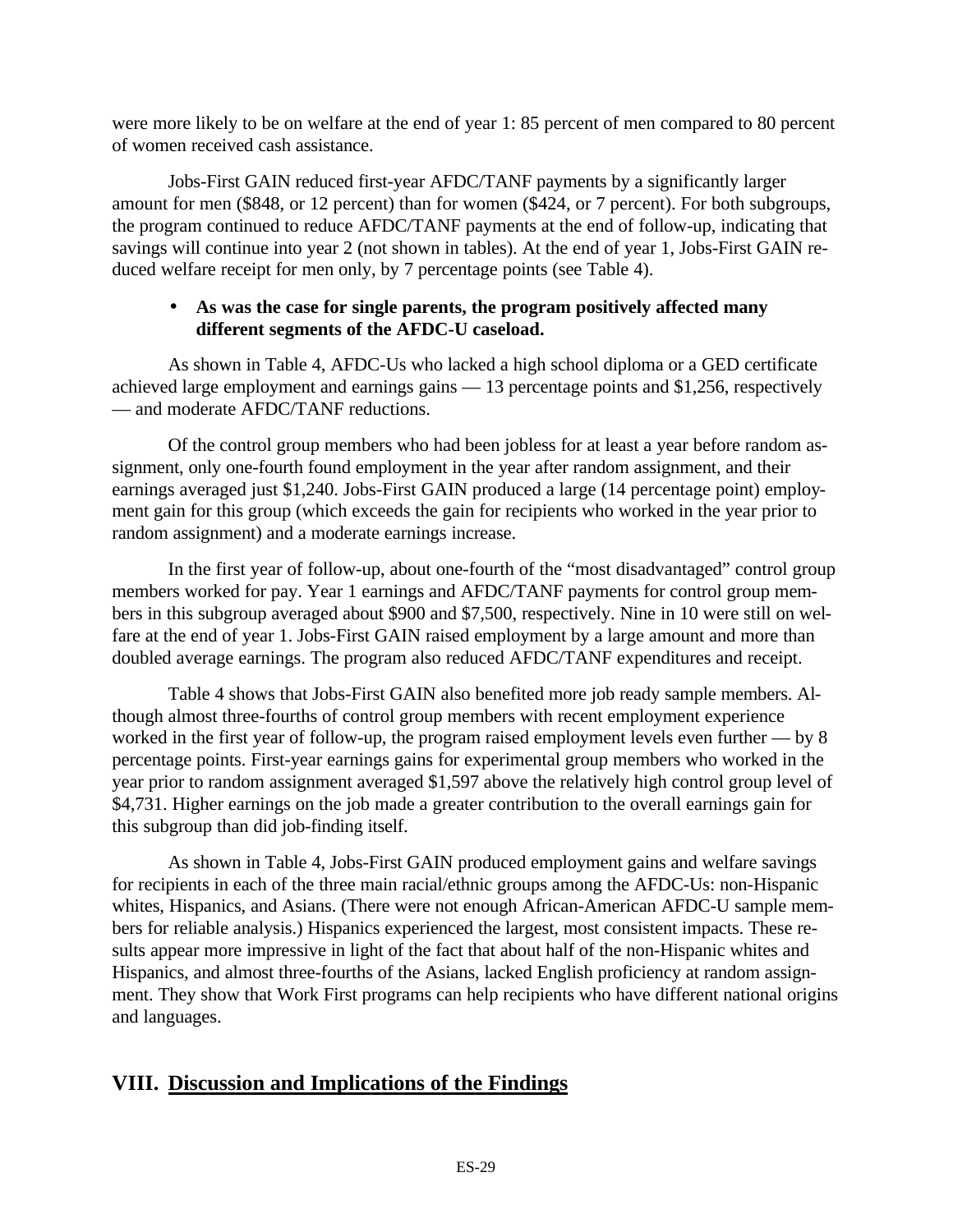The findings presented in this Executive Summary show that, in the short term at least, Los Angeles County's transition from a basic-education-focused welfare-to-work program to a strongly employment-focused program worked. Jobs-First GAIN achieved relatively large firstyear employment gains, a necessary prerequisite for longer-term success. Employment impacts exceeded those for the earlier GAIN program by a wide margin. Even more impressive was the fact that Jobs-First GAIN attained positive effects in a large urban setting, where welfare-to-work programs have traditionally fared poorly. Moreover, the program raised employment levels for many types of welfare recipients, including persons facing relatively serious barriers to employment. It is also interesting to note that Jobs-First GAIN achieved these results while attaining relatively low levels of participation in job club and other employment-related activities. These findings suggest that programs that impart a strong pro-employment message (as Jobs-First GAIN did) may thereby encourage a portion of the caseload to find work who may not have done so on their own initiative.

The first-year findings also point to areas where the program has not yet attained its goals. Notably, the program did better at reducing welfare expenditures than in moving recipients off assistance. This finding may be expected, because the program encouraged enrollees to combine work and welfare in the short term, taking advantage of California's Work Pays financial incentives. At some point, however, the program will need to increase the rate of exits from assistance — otherwise, many adult recipients will eventually begin to encounter lifetime limits on eligibility for assistance. The key issue is whether experimental group members begin advancing to better jobs — offering stable, full-time employment at hourly wages exceeding the state's minimum wage (presently \$5.75) by several dollars — more frequently than their counterparts in the control group. As discussed above, the program has so far boosted average earnings mainly by putting more people to work, but not yet by helping people get better jobs. A final issue concerns recipients' income. During the first year, Jobs-First GAIN increased experimental group members' selfsufficiency by replacing welfare dollars with earnings. It has not, as yet, increased their overall income, at least as measured by earnings, welfare, and Food Stamps. It remains to be seen whether the program can boost incomes and move recipients out of poverty.

# **IX. Future Research**

In late 1999, MDRC will issue its final report on the Jobs-First GAIN Evaluation. This report will include: (1) two-year impact findings on program participation, employment rates, and earnings, as well as on AFDC/TANF and Food Stamp receipt and payments; (2) an expanded study of program impacts and other outcomes — including household composition and income, use of transitional child care and medical services, incidence of food insecurity and hunger, and child well-being; and (3) a benefit-cost analysis, comparing increased program costs to welfare savings (and associated administrative costs) and increased taxes paid by sample members. The analysis will also consider whether sample members were made better off financially as a result of Jobs-First GAIN, that is, whether their gains in earnings, fringe benefits, and the Earned Income Tax Credit exceeded their loss of income from increased taxes and reductions in AFDC/TANF, Food Stamps, and other cash and noncash benefits. MDRC will estimate these effects from automated participation, earnings, and public assistance records for the full sample and from data collected from a survey of selected AFDC-FG sample members.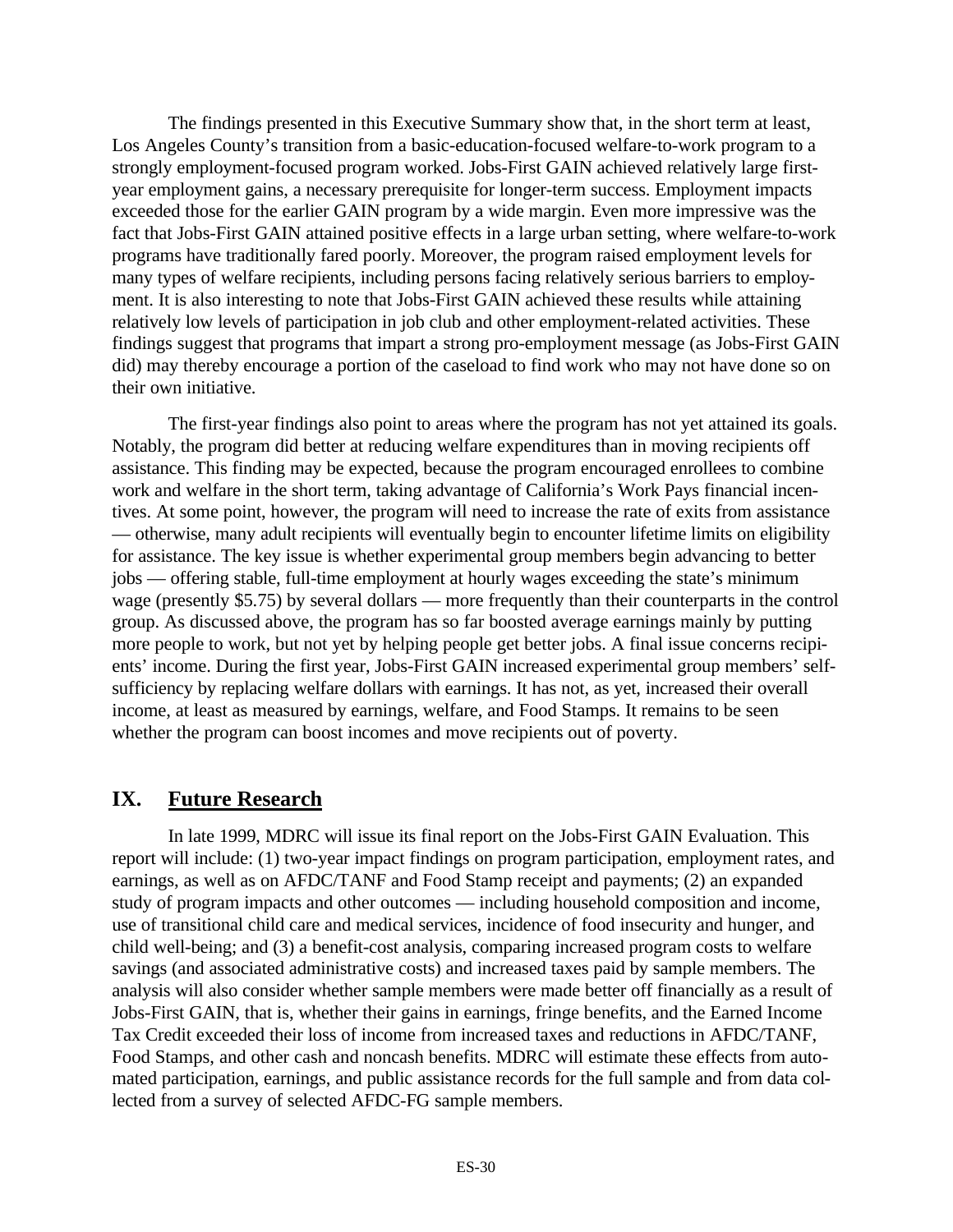### **Chapter 1**

# **Introduction**

The Personal Responsibility and Work Opportunity Reconciliation Act of 1996 ended the 60-year-old Aid to Families with Dependent Children (AFDC) program, the nation's largest cash welfare program. Among its provisions, the law replaced AFDC with block grants to the states, called Temporary Assistance for Needy Families (TANF), and created financial incentives for states to run mandatory, work-focused welfare-to-work programs. While these types of programs are not new, various aspects of the 1996 law increase their importance: Federal funds now may not be used to support most families on welfare for longer than five years (and some states have even shorter welfare time limits); states face financial penalties if they fail to meet TANF-defined "participation standards," which require increasingly large proportions of welfare recipients to be in work or work-related activities; and states must have a plan for how they will require recipients to work after two years of assistance.

In meeting the new challenges of the federal welfare legislation, state and local administrators and policymakers can benefit from reliable information on the types of welfare-to-work program approaches that can quickly move substantial numbers of people into work and off welfare. This challenge will be especially daunting in large cities, where prior studies of welfare-towork programs have shown limited positive effects on employment and earnings.

This report presents first-year participation and impact findings from the evaluation of the Los Angeles Jobs-First GAIN program, the largest county welfare-to-work program in the nation. Consistent with the philosophy and goals of the 1996 federal law, Los Angeles Jobs-First GAIN emphasizes job search assistance and imparts a strong pro-work message in attempting to move thousands of welfare recipients quickly into jobs and off the welfare rolls. Because of this emphasis and message, Jobs-First GAIN — like most other current programs nationwide — is often categorized as a "Work First" program.

As discussed later in this chapter (and in detail in the first evaluation report), Jobs-First GAIN represented a transformation of the county's previous welfare-to-work program (Los Angeles GAIN), which had emphasized basic education as its key service. Because it was not certain that the new program would be effective, county officials decided to have it evaluated. Since the county did not have the resources or capacity to immediately serve everyone who qualified for the program, county officials decided that the strongest research approach could be employed — that used in the earlier, six-county GAIN evaluation (which included Los Angeles GAIN). In this research design (called a "random assignment" study), people targeted for the program are assigned at random to two groups — an "experimental group," which is made subject to the program's requirements and given access to its services, and (for comparison) a "control group," which is neither subject to the requirements nor given access to the program's services (though its members are free to seek other services in the community).

Because people are assigned to the two groups at random, the groups are similar, so any differences between them that emerge later (for example, in their employment rates) must be attributable to the program under study (in this case, Jobs-First GAIN). Although the purpose of a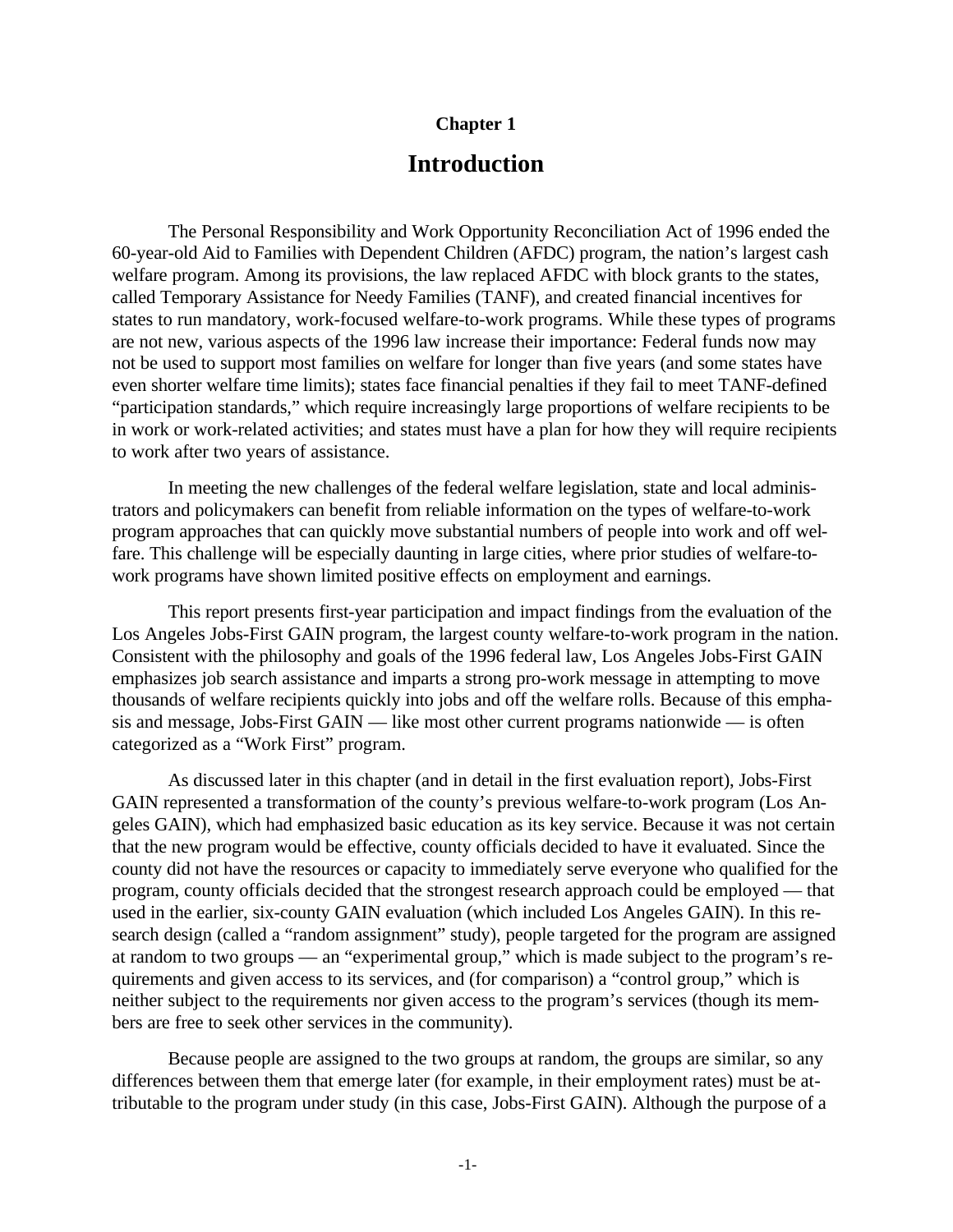random assignment study is to reliably determine what *difference* a program really makes, it also serves the purpose of fairly allocating places in a program that cannot accommodate all those who might want to join it or who are supposed, by law, to do so, since people are assigned to the program by a random process, much like a lottery.

## **I. The National Importance of Welfare Reform in Los Angeles**

The Jobs-First GAIN Evaluation provides an opportunity to study how well a Work First approach succeeds within an urban context, with a predominantly minority welfare population, and on a very large scale. All of these features make this evaluation important to the study of welfare reform. If Los Angeles succeeds in moving significant numbers from welfare to work, the program can serve as a model for other large urban areas.

### **A. The Setting**

Los Angeles County is the most populous in the nation, with a welfare caseload larger than any *state's*, except New York's and California's. Presently, one in 12 U.S. welfare recipients lives in Los Angeles County. Further, the county receives more than 8 percent of all welfare dollars spent nationwide.<sup>1</sup> For these reasons alone, any success achieved by Los Angeles County's welfare-to-work program in moving large numbers of recipients into jobs and off assistance will have broad significance. Moreover, the nation's welfare population has become increasingly concentrated in its largest cities. According to a recent study, as of 1996 most cities had "shares of the state's welfare population that were larger than the cities' share of the state's total population." The same study found that most large cities and urban counties "did not perform as well as their states in moving recipients off the welfare payrolls."<sup>2</sup> Thus, the future success of welfare reform will, to a great extent, depend on whether administrators and staff of large, urban welfareto-work programs, like Los Angeles County's, can design and implement innovative approaches that work.

### **B. The Welfare Caseload**

 $\overline{a}$ 

Hispanics and African-Americans make up about 80 percent of the CalWORKs caseload in Los Angeles County.<sup>3</sup> (CalWORKs is California's current welfare program.) These two groups now make up a majority of the nation's welfare caseload as well. Further, as recent studies have demonstrated, minorities are leaving assistance more slowly than are white recipients. As in Los

<sup>&</sup>lt;sup>1</sup>U.S. Department of Health and Human Services, Administration for Children and Families, AFDC/TANF Flash Report, April 1997; California Department of Social Services, Statistical Services Branch, "AFDC Family Group/Unemployed (FG/U) Statewide Cash Grant Caseload Movement and Expenditures Report," April 1997.

<sup>2</sup>Bruce Katz and Kate Carnevale, *The State of Welfare Caseloads in America's Cities* (Washington, D.C.: Brookings Institution, May 1998), as quoted in Judith Havemann, "Welfare Reform Success Cited in L.A.," *Washington Post,* August 20, 1998, p. A1.

<sup>&</sup>lt;sup>3</sup>Los Angeles County Department of Public Social Services, "DPSS Caseload Characteristics Report, July 1998."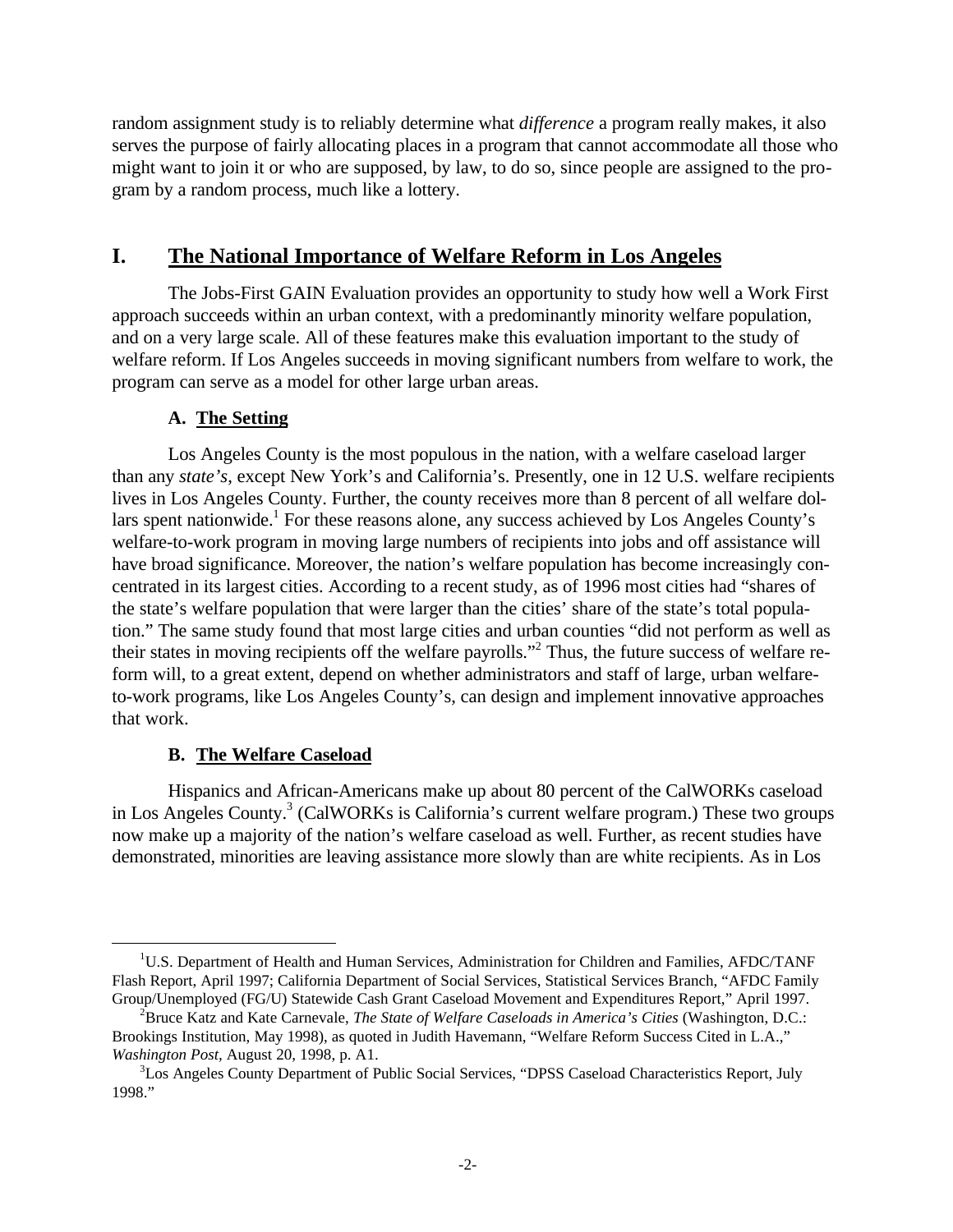Angeles County, the success of welfare reform nationally will depend increasingly on how well programs help minority recipients find employment and leave assistance.<sup>4</sup>

### **C. Operating a Work First Program**

As will be discussed below, Los Angeles County implemented a Work First program on a very large scale. TANF's requirements strongly encourage states to implement a Work First program model. Under TANF, states must place a large percentage (25 percent in 1997, rising to 50 percent in 2002) of their welfare caseload in work or work-related program activities. Further, TANF's five-year limit on most families' eligibility to receive federal dollars for welfare gives states a strong incentive to move recipients off assistance quickly. Prior research has shown that Work First programs can serve large numbers of recipients at relatively modest expense. Further, Work First programs have succeeded in helping some welfare recipients move rapidly into jobs. It is less certain, however, that Work First programs help large numbers of recipients stay employed and achieve self-sufficiency.<sup>5</sup>

# **II. The Jobs-First GAIN Program Model**

Work First programs usually include: (1) a pervasive message, articulated clearly and frequently by program staff, that participants need to find work as soon as possible in order to become economically self-sufficient; (2) upfront job search services as the first program activity for most participants; (3) a job development component with links to local employers; (4) short-term education and training services, used either sequentially or concurrently with additional job search activities by clients; (5) enforcement of the participation mandate through noncompliance and financial sanctioning procedures; and (6) an emphasis on serving a broad cross section of the welfare population with program services. Work First programs can also differ in many ways, however (as illustrated later in this chapter, in Table 1.2).<sup>6</sup>

Several features are central to the Jobs-First GAIN version of a Work First approach:<sup>7</sup>

### • **Communicating a strong Work First message.**

Paramount to the program is the Work First message that any job is a good job and should be taken. According to the Work First philosophy, even a low-wage job can be valuable to a wel-

 $\overline{a}$ 

<sup>4</sup>U.S. House of Representatives, Committee on Ways and Means, *1998 Green Book: Overview of Entitlement Programs* (Washington, D.C.: U.S. Government Printing Office, May 1998); Table 7-19, pp. 440-442; Jason De-Parle, "Shrinking Welfare Rolls Leave Record High Share of Minorities," *New York Times*, July 27, 1998, p. A1.

<sup>&</sup>lt;sup>5</sup>See Bloom, 1997, pp. 36-43, 113.

<sup>&</sup>lt;sup>6</sup>One key difference is whether, like Los Angeles Jobs-First GAIN, the program assigns nearly all enrollees to job search as their first activity — an approach referred to in this report as "Work First, Job Search First" — or instead uses a "Work First, Mixed Services" approach, which allows case managers greater flexibility to refer a portion of the caseload to education and training activities (as exemplified by the Riverside GAIN program of the late 1980s and the Portland JOBS program of the middle 1990s). This distinction figures later in this chapter (and in Chapters 3 and 4), when Jobs-First GAIN is compared to several other programs.

 $7$ Further details are provided in Table 1.2. See the first report from this evaluation (Weissman, 1997) for a thorough discussion of the program and its services.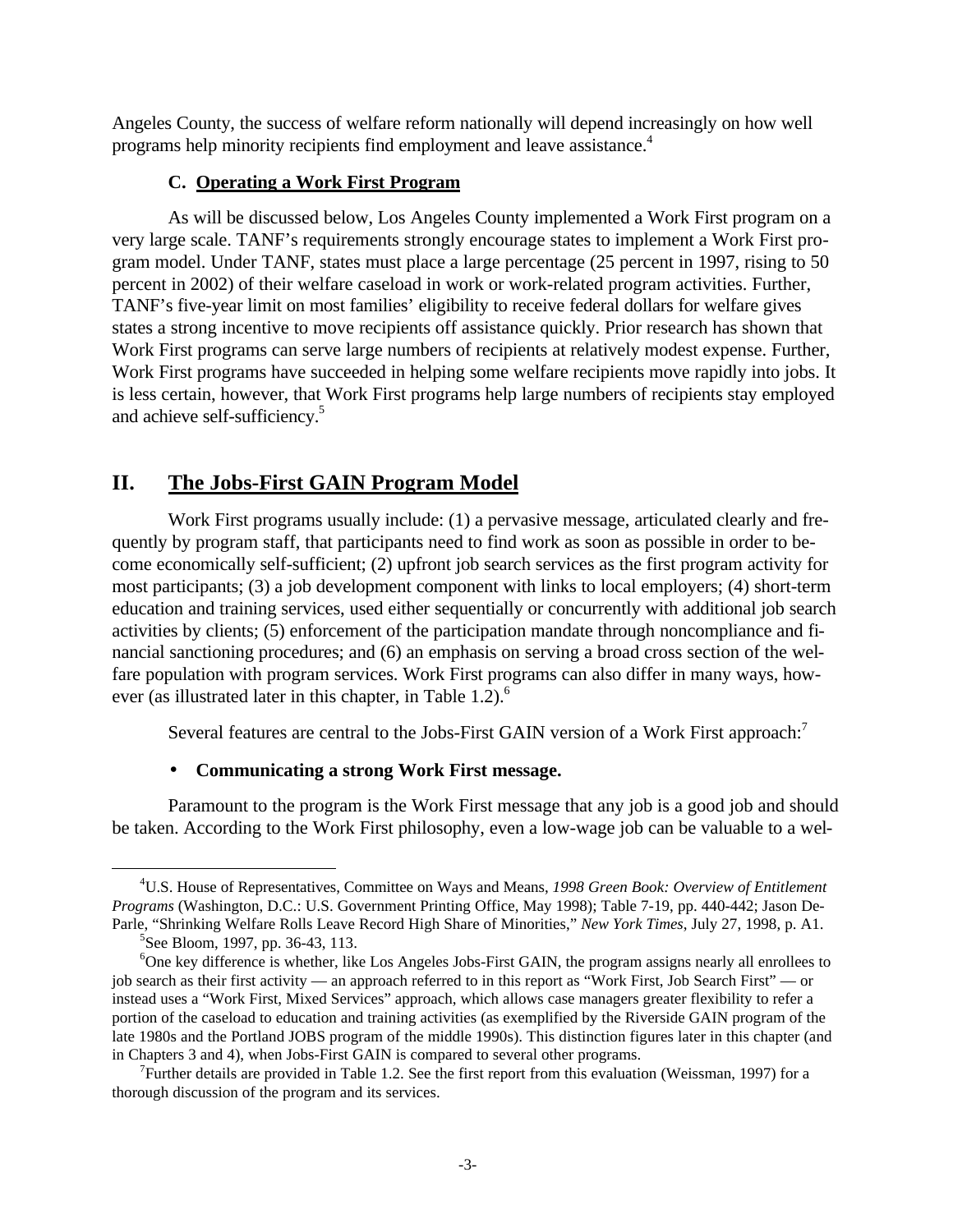fare recipient, because it brings additional income to the family, increases the person's feeling of self-worth, and makes the person a good role model for the children. DPSS line and management staff, as well as service providers, voice this message repeatedly to program enrollees throughout their stay in Jobs-First GAIN. All program components and case management activities reinforce this message.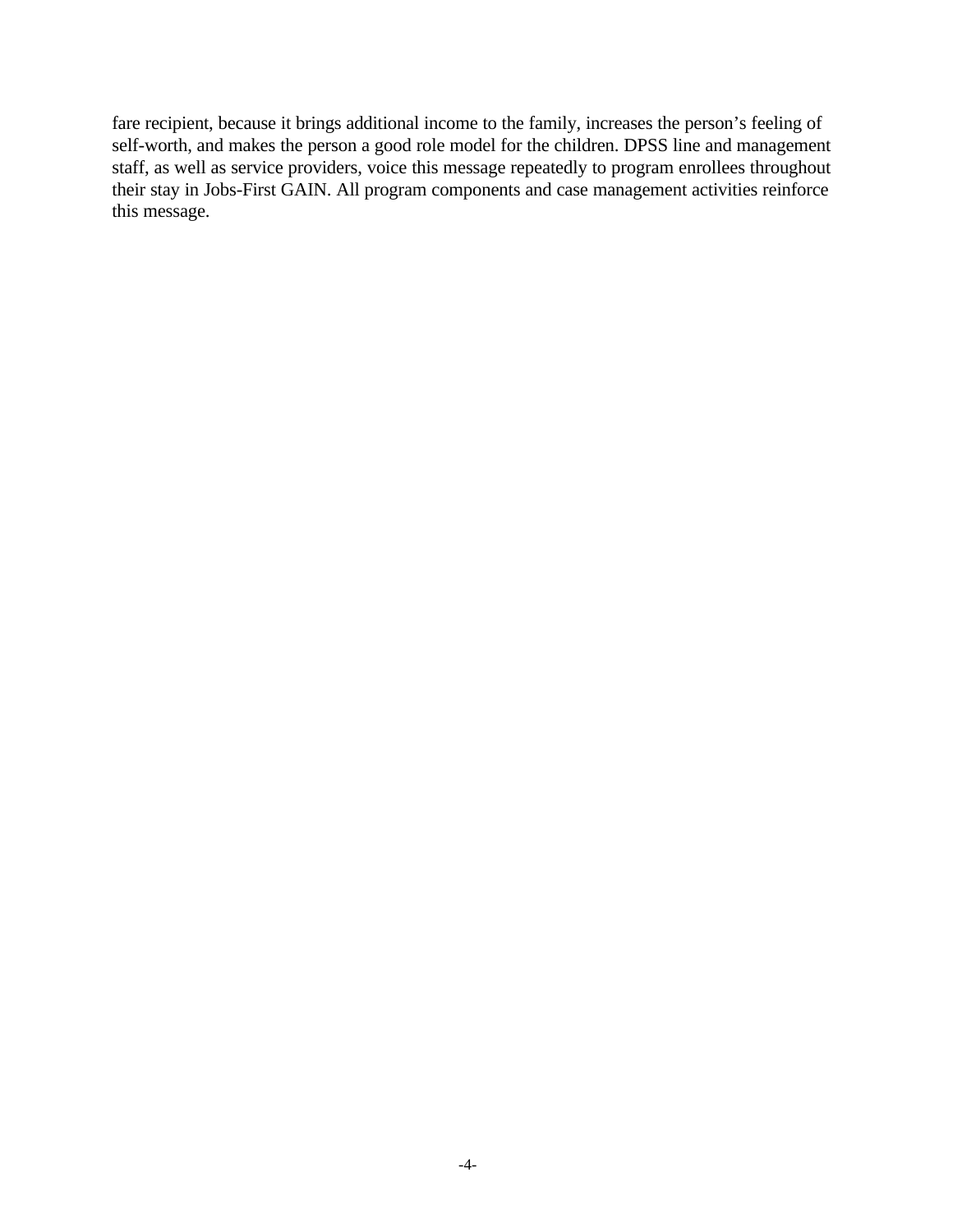### • **Warning enrollees that time-limited welfare is coming and urging them to get a job right away to preserve their eligibility for assistance.**

Even before the federal welfare reform legislation was enacted in August 1996, program staff were informing new enrollees that the federal government and the State of California would limit welfare eligibility, possibly to two years, and encouraging them to find work in order to avoid the expected cuts in welfare. As one agency flyer put it:

> Everyone will be expected to work. . . . These changes could occur as early as 1996. It is critical that you prepare now for these social changes. Work experience is the best training. Remember: "WORK IS IN, WELFARE IS OUT."

This message was repeated during program activities, and in meetings between enrollees and program staff.

### • **Operating an unusually intensive program orientation.**

All new enrollees attend a six-hour-long group orientation session, followed by an individual appraisal meeting with a case manager during their first day in the program. In contrast, most other welfare-to-work programs, including some that share Los Angeles County's Work First philosophy, concentrate on intake and referral functions during orientation. Orientation meetings aim to change recipients' perceptions of Jobs-First GAIN, to present them with the Jobs-First program's message, and to increase their self-esteem — particularly with regard to their ability to find work. At appraisal meetings that follow, case managers convey their expectation that enrollees will be working soon. In particular, case managers stress that California's relatively generous earnings disregards (discussed later in this chapter) will make enrollees financially better off by working, even at minimum wage jobs. Staff demonstrate this point by walking participants through several examples of grant calculations. They also discuss the availability of transitional child care and medical insurance for participants who leave welfare for employment.

### • **Assigning most enrollees to job club first.**

Case managers, with few exceptions, assign most enrollees to job club (group instruction and assistance in finding jobs) as their first activity. Usually, the initial assignment takes place during the appraisal meeting. Jobs-First GAIN offered short-term basic education and vocational training classes as well, but assigned few enrollees to these activities. The program also made limited use of unpaid work experience jobs.

### • **Organizing high-quality job clubs that teach job search skills, boost participants' self-esteem, and increase their motivation to find a job.**

The Los Angeles County Office of Education (LACOE) designed and operates the Jobs-First GAIN job clubs. LACOE crafted an upbeat, highly motivational job club model aimed at getting participants into jobs quickly*.* Further, LACOE staffed the job clubs with workshop leaders experienced in providing placement services to the program. Job club consists of a three-week workshop. In the first week, participants attend classroom sessions, where they complete a host of practical exercises to prepare them for their job search, including sample job applications and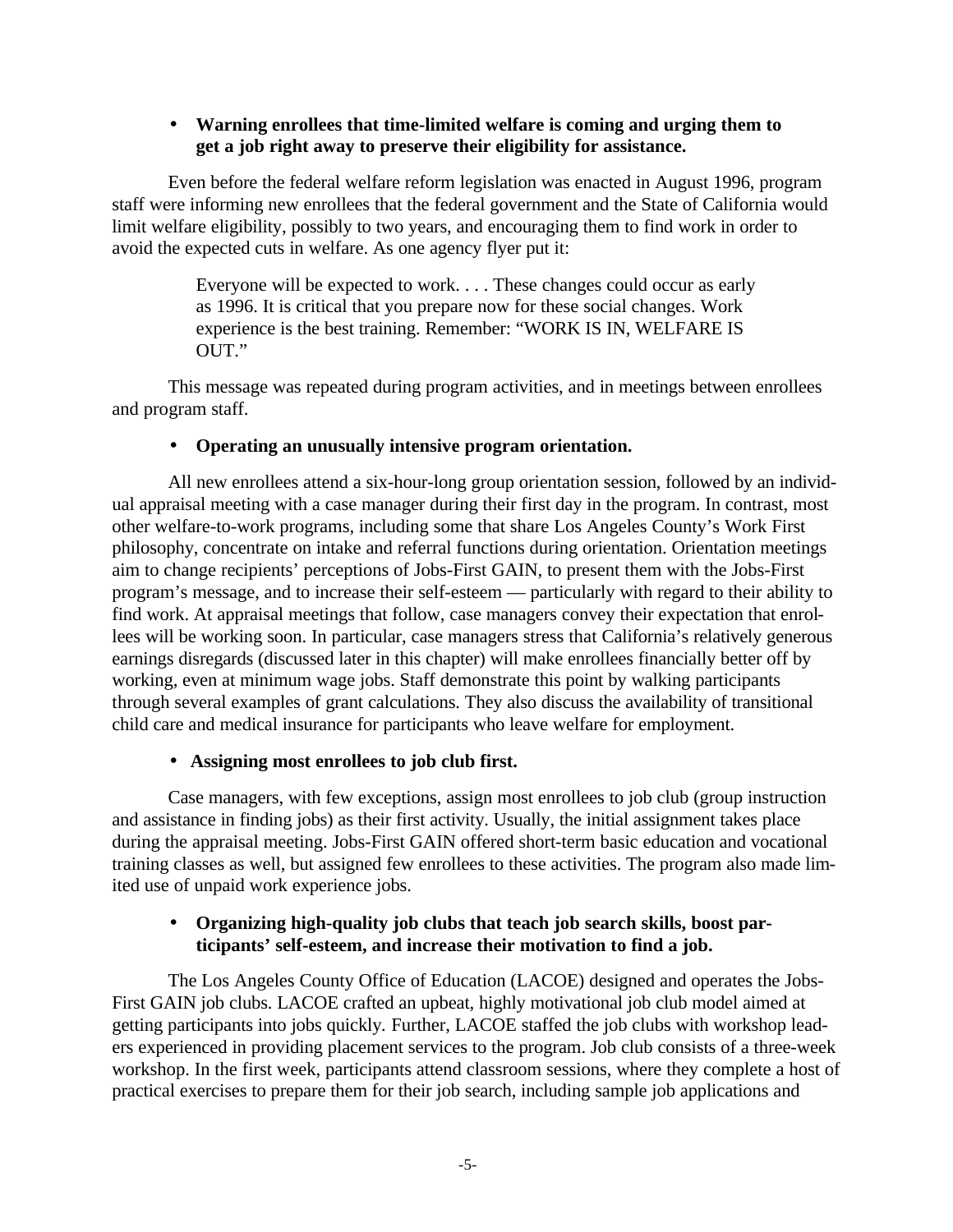practice interviews. Participants are also expected to begin looking for work on their own initiative. Frequently, several participants will find jobs before the five-day workshop has been completed.

Job club facilitators communicate energy and enthusiasm, telling participants that each of them can find a job by the end of the three-week activity. From the first day of job club, participants are encouraged to interact with one another and to speak in front of the group, and the facilitator is constantly calling on people to answer questions or talk about their job-seeking experiences. The goal is for participants to begin to feel comfortable speaking out loud about their skills and job preferences.

Job club staff rarely dwell on the mandatory nature of the activity; rather, they strive to present the services as an opportunity for participants, and they stress the importance of regular attendance if participants expect to find employment. They also frequently remind participants that attending job club is like a job itself, and that getting into the habit of coming to job club on time and dressed appropriately helps them prepare for the world of work. The only difference, staff often tell participants, is that work will pay better than welfare does. To reinforce this message, job club staff, like the orientation workshop leaders and the GAIN case managers, guide participants through a number of grant calculation scenarios. Again, these demonstrations underline that clients will be financially better off by hundreds of dollars per month if they work, even at minimum wage jobs.

With the strong focus on independent job-seeking skills and techniques, there is also a surprising amount of self-esteem-building at job services. Particularly in the workshop component of job club, staff place a high priority on promoting the value of work not only for its economic benefits but also for its potential to have a positive impact on self-esteem.

 After the classroom-based job search workshop, participants begin 10 days of supervised job search at the LACOE job centers. Participants have access to telephones for calling prospective employers, as well as typewriters and a computer for writing résumés and letters. Participants are given a basic script to use in making cold calls to employers, and then each is expected every day — to make at least 50 phone calls, generate at least five leads for job openings, and schedule or go on at least three interviews.

### • **Using job development activities to support enrollees' job search efforts.**

Each Jobs-First GAIN office has DPSS job developers, who cultivate relationships with local employers and create lists of job positions. Job developers then try to match enrollees to available job openings, based on enrollees' prior experience and interests. Job developers begin working with enrollees during orientation and appraisal, and continue assisting their job search efforts during job club and other program components. Job developers also arrange and host job fairs for clients — weekly "mini" job fairs with one or two employers, plus larger quarterly job fairs with numerous employers. One office even experimented with having its job developers work on a one-on-one basis with program enrollees who had received a financial sanction (a reduction in their welfare grant) for noncompliance with program requirements.

Job development has become a more important feature of the Jobs-First GAIN approach over time. During the early part of the evaluation (covered in this report), each GAIN office had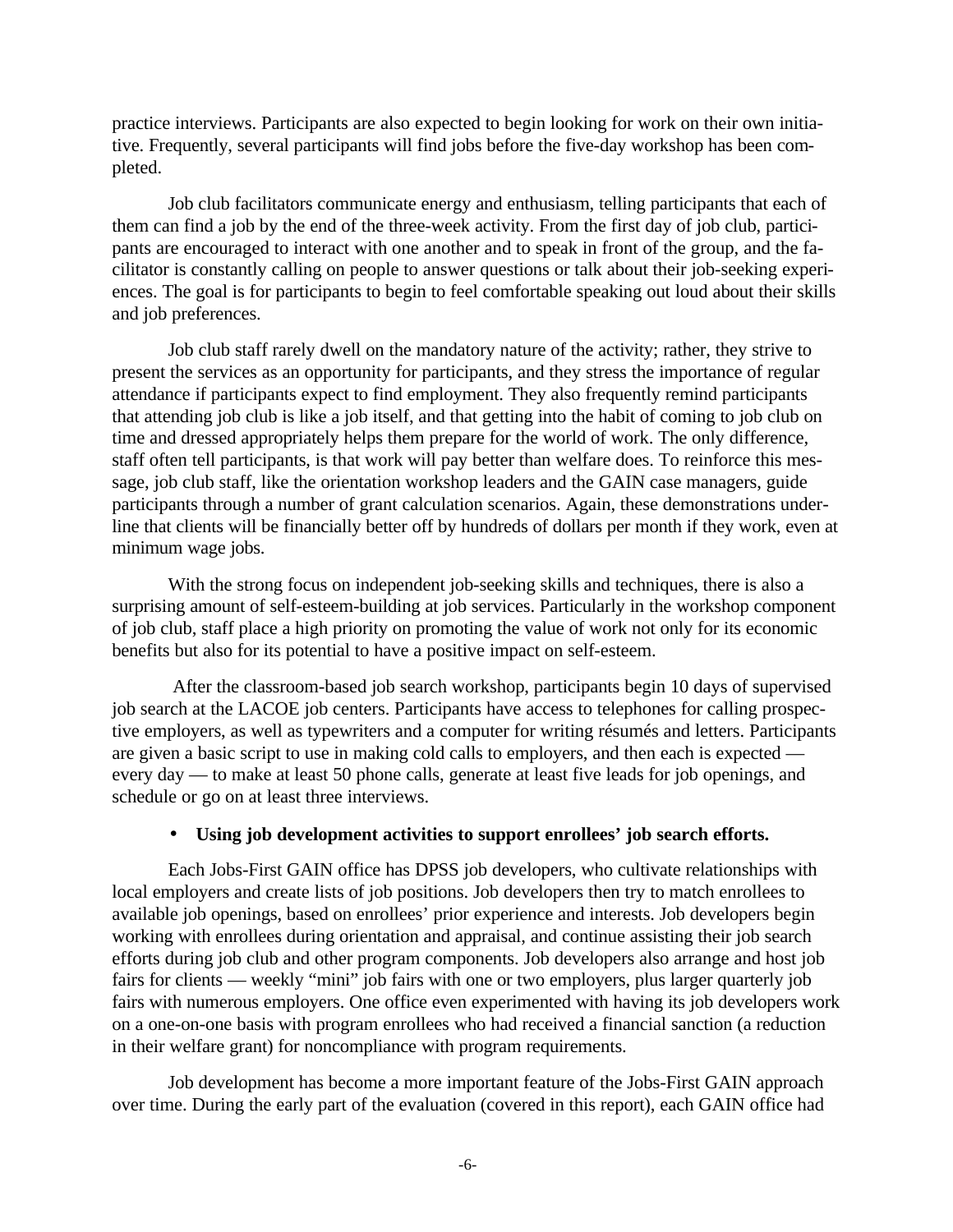hired job developers, but job developers differed in how aggressively they were creating linkages to employers. Currently, job development plays a more prominent role in Jobs-First GAIN. In particular, DPSS markets the program to the business community as providing cost-free screening of prospective employees and promises to send employers people who are qualified and motivated to perform available jobs. $8<sup>8</sup>$ 

# **III. An Overview of the Program's History**

## **A. The Original GAIN Program and Evaluation**

Launched in 1988, the original Los Angeles GAIN program, in keeping with statewide directives, placed a strong emphasis on upfront basic education. Working only with long-term welfare recipients, the program assigned most of them to one or more of the three constituents of basic education: Adult Basic Education (ABE), that is, remedial math or English; preparation for the General Educational Development (GED) test (those who pass earn a GED, or high school equivalency, certificate); or English as a Second Language (ESL) classes. Relatively few were assigned to job search activities.

An evaluation of the GAIN program in Los Angeles and five other counties found that Los Angeles GAIN incurred substantial per capita costs but showed only small earning gains and modest savings in welfare expenditures.<sup>9</sup> Los Angeles GAIN staff voiced frustration over the program's shortcomings: Enrollees were neither completing their education activities nor finding jobs.<sup>10</sup> In contrast, the GAIN program in neighboring Riverside County, which used a mixedservices approach with a strong employment focus, achieved unprecedented earning gains, large reductions in welfare payments, and substantial savings to government budgets.<sup>11</sup>

### **B. Creating Jobs-First GAIN**

In light of these findings, between 1993 and 1995, DPSS undertook an effort to restructure its GAIN program, adapting the practices and policies of Riverside and other successful employment-focused programs. DPSS renamed the program Jobs-First GAIN to underscore its new commitment to the Work First approach.

DPSS also expanded the scale and targeting of the program, bringing several thousand more recipients per month into Jobs-First GAIN than had entered the program in previous years. By minimizing the provision of basic education and expanding job search services, which cost less, DPSS could serve more recipients at the same cost. Illustrative of this point is the fact that program expenditures increased less than 10 percent between 1995 and 1998, while the number of participants rose by more than 20 percent.<sup>12</sup>

 $\overline{a}$ 

<sup>8</sup>Los Angeles County Department of Public Social Services, "Gain Services for Employers" (flyer), April 1998. <sup>9</sup>See Riccio, Friedlander, and Freedman, 1994, Chapters 4, 6, and 7.

<sup>10</sup>Weissman, 1997, p. 17.

 $11$ The Riverside GAIN program is further discussed later in this chapter.

<sup>&</sup>lt;sup>12</sup>Los Angeles County Department of Public Social Services, "GAIN Program Expenditures, FYs 95-96, 96-97, and 97-98."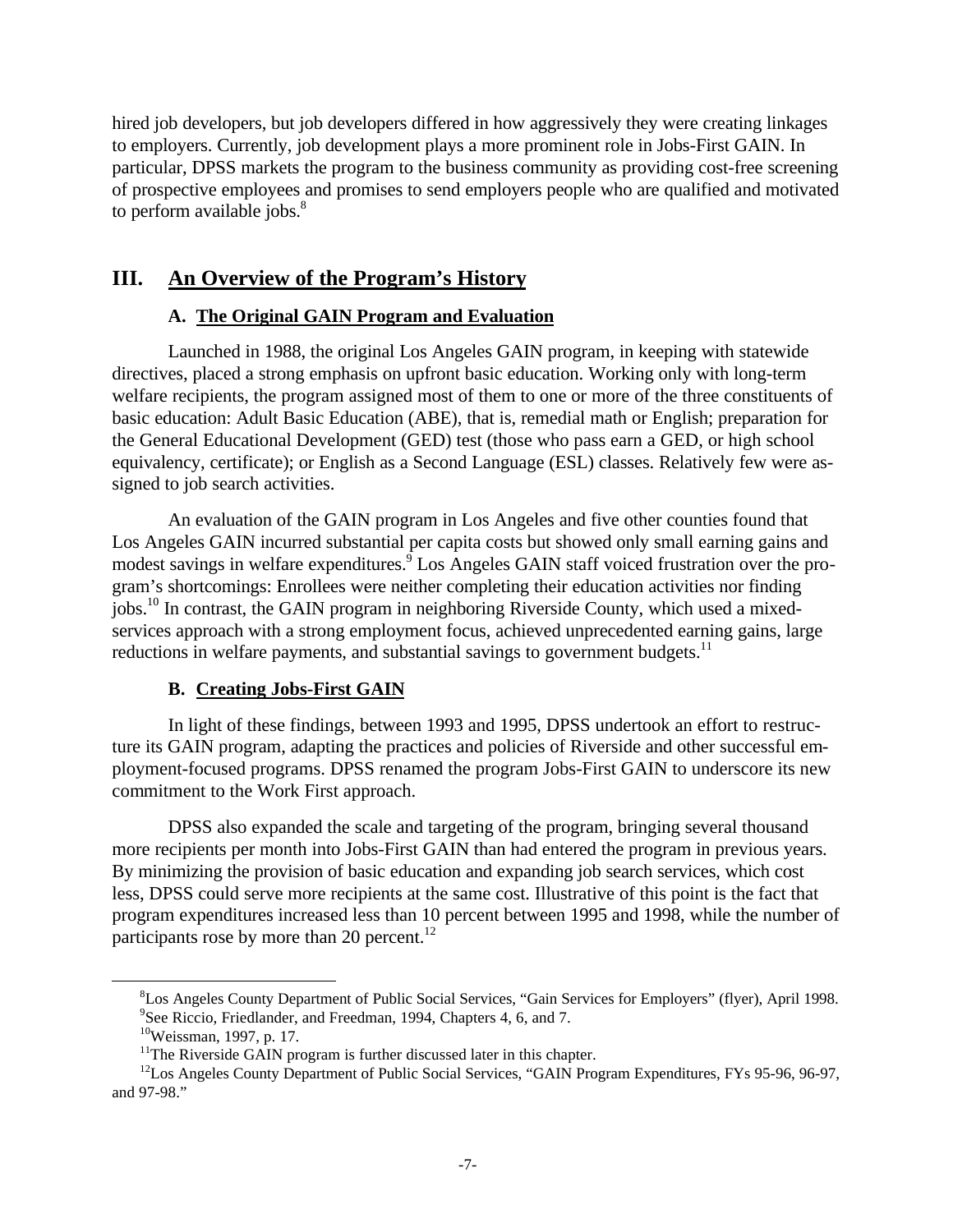#### **C. Recent Program Developments**

Since the start of the evaluation, DPSS has taken further measures to intensify the Work First thrust of Jobs-First GAIN. Anticipating the time-limited welfare benefits required by TANF legislation, DPSS staff stressed to GAIN registrants, throughout their tenure in the program, the need to find jobs immediately, so as to preserve their welfare eligibility for when they might truly need assistance, especially during an economic downturn. To bolster these efforts, DPSS established the GAIN Applicant Program (GAP), an upfront job search program for welfare applicants. DPSS implemented GAP in 11 of the 24 DPSS cash assistance offices in April 1997.<sup>13</sup>

### **D. CalWORKs Implementation**

During the course of 1998, DPSS phased in CalWORKs, the California plan that implemented the 1996 federal welfare reform legislation.<sup>14</sup> These programmatic changes will have only minimal effects on the people included in this study. DPSS did not begin to phase in CalWORKs until April 1998, well after the end of the first year of follow-up covered in this report. Sample members may have responded, however, to the *general* message that time-limited welfare would soon come into being.<sup>15</sup> The final report will examine survey data on the extent to which sample members knew about time-limited welfare.

### **IV. The Program Environment**

<u>.</u>

### **A. County Demographic Characteristics**

With 9.6 million people spread over 4,000 square miles, Los Angeles County is the most populous in the nation. By itself, the City of Los Angeles has 3.7 million residents. The county is ethnically diverse: Approximately 42 percent of the population are Hispanics; Asian-Americans and African-Americans represent about 12 and 10 percent, respectively.<sup>16</sup> The vast majority of the Hispanic population are of Mexican descent, with Salvadorans being the next largest group. Approximately 46 percent of county residents age five or over speak a language other than English at home.<sup>17</sup> with the largest number (32 percent) speaking Spanish; the next most commonly used languages are Chinese, Tagalog, Korean, Japanese, and Vietnamese. Many members of these

 $^{13}$ GAP ended on April 1, 1998, when California's TANF plan, CalWORKs, took effect in Los Angeles. Consequently, DPSS never implemented it in the remaining 13 offices. To preserve the evaluation research design, MDRC and DPSS devised and implemented screening procedures at the program offices to identify and exclude from GAP services control group members among those applying for TANF aid.

<sup>&</sup>lt;sup>14</sup>See Los Angeles County Department of Public Social Services, "Los Angeles County DPSS CalWORKs Implementation Plan: Executive Summary" (draft), 1997, pp. 2-6.

<sup>&</sup>lt;sup>15</sup>Control group members were not eligible for CalWORKs services until after September 1998, the end of follow-up for the evaluation. The final report will examine survey data on the extent to which sample members including the control group — knew about time-limited welfare.

<sup>&</sup>lt;sup>16</sup>Los Angeles County, "County of Los Angeles Statistical Data" (Los Angeles County, CA, Website); California Department of Finance, Demographic Research Unit, "Race/Ethnic Estimates by County," January 1998 (Demographic Research Unit Website).

<sup>17</sup>United Way of Greater Los Angeles, *State of the County Databook, Los Angeles 1996-97,* Table 13, pp. 129- 136.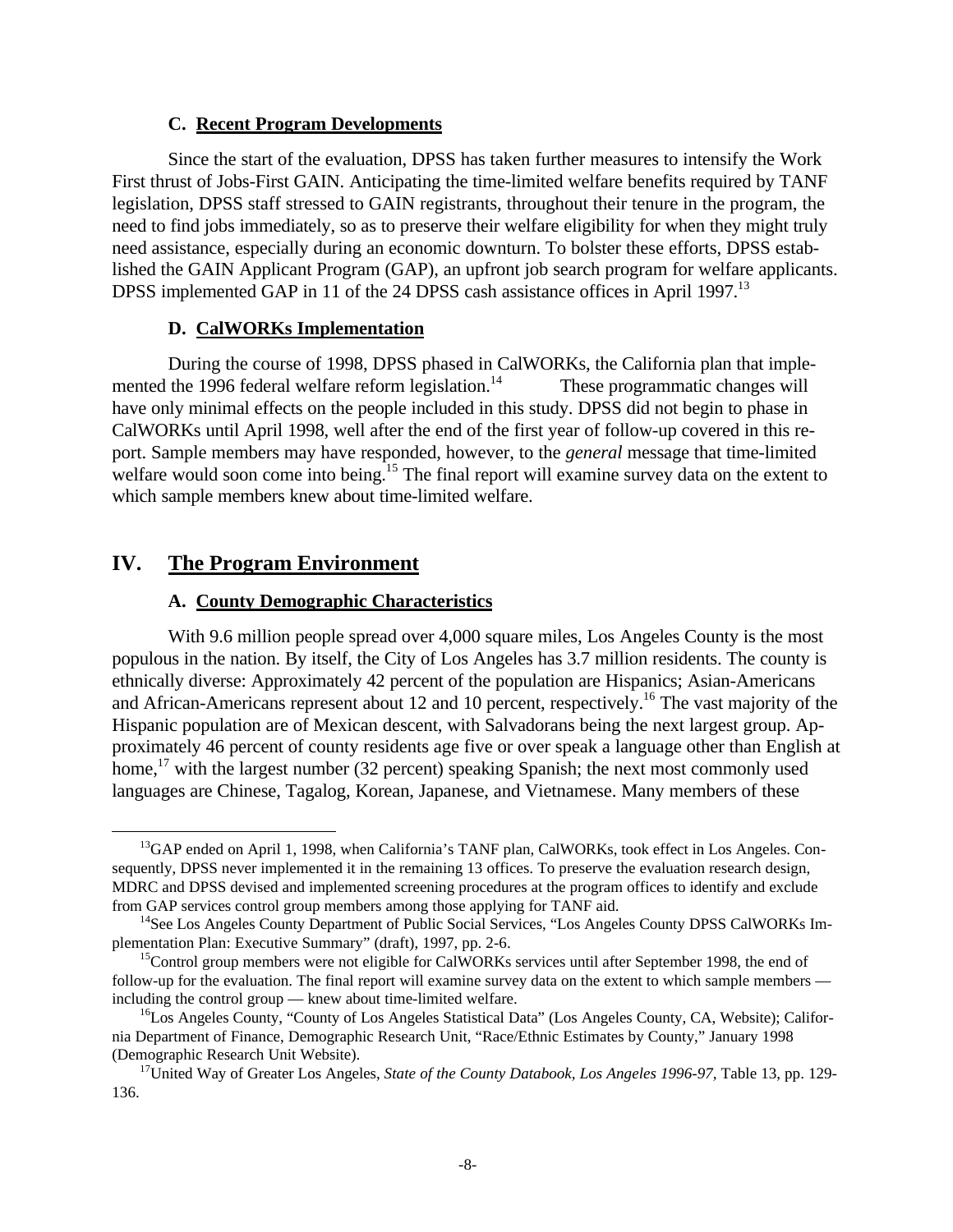groups live in predominantly minority communities, such as South-Central Los Angeles and East Los Angeles, whereas others are spread throughout the county.

### **B. Unemployment Rates and Poverty Levels**

The county unemployment rate grew steadily in the early 1990s, rising from 5.4 percent in April 1990 to a high of 10.8 percent in July 1992, but then, as shown in Table 1.1, it dipped to 8.3 percent in April 1996. Since then, the rate has continued to drop, falling to 7.0 percent in July 1998 — somewhat above the national average of 4.5 percent. Employment numbers have reflected this trend, growing from slightly fewer than 4 million working residents in April 1996 to more than 4.3 million by July 1998, a 9 percent increase.<sup>18</sup>

The county poverty rate grew rapidly during the early-to-mid 1990s, but then began to decline. In 1995, 24 percent of county residents lived below the federal poverty line, up dramatically from 15 percent in 1990. This increase was fueled by both the county's slow recovery from the recession of the early 1990s and the continuing instability in the low-skills, entry-level labor market. In addition, the 1990 poverty estimates were revised in 1994 to compensate for the undercounting of poor county residents, which greatly expanded their official numbers.<sup>19</sup> Over onethird of the children were in poverty.<sup>20</sup> More recently, however, the poverty rate began to decrease, falling to 18 percent in 1997.<sup>21</sup>

To a greater extent than in most U.S. urban areas, the poor are spread across the county. There are pockets of poverty not only in the City of Los Angeles but also in many of the outlying suburban communities. Further, although the overall county economy has significantly improved over the last several years, local community unemployment rates vary considerably. African-Americans and Hispanics make up the great majority of people living in poverty. For example, unemployment rates in South-Central and East Los Angeles — communities where more than 90 percent of the residents are either African-Americans or Hispanics — still hover over 10 percent. $^{22}$ 

### **C. AFDC/TANF Caseloads and Grant Levels**

 $\overline{a}$ 

County AFDC/TANF caseload numbers have followed the trends in employment figures. As shown in Table 1.1 and Appendix Table A.2, the AFDC caseload totaled about 306,000 cases in July 1996. The number has since fallen steadily to its current level of roughly 245,000 cases yet still makes up about one-third of the entire California caseload.

<sup>&</sup>lt;sup>18</sup>California Employment Development Department's Labor Market Information Division, "Civilian Labor Force, Employment, and Unemployment" (California Employment Development Department Website).

<sup>19</sup>United Way of Greater Los Angeles, *State of the County Databook, Los Angeles 1996-97*, Table 96, p. 359.

<sup>&</sup>lt;sup>20</sup>U.S. Census Bureau, "County Estimates for People Under Age 18 in Poverty for California: 1993," Table D93-06 (U.S. Census Bureau Website).

 $^{21}$ U.S. Census Bureau, "Percentage of People in Poverty, by State: 1995, 1996, and 1997" (U.S. Census Bureau Website).

<sup>&</sup>lt;sup>22</sup>California Employment Development Department's Labor Market Information Division, "Labor Force Data for Sub-County Areas (Los Angeles County), July 1998" (California Employment Development Department Website).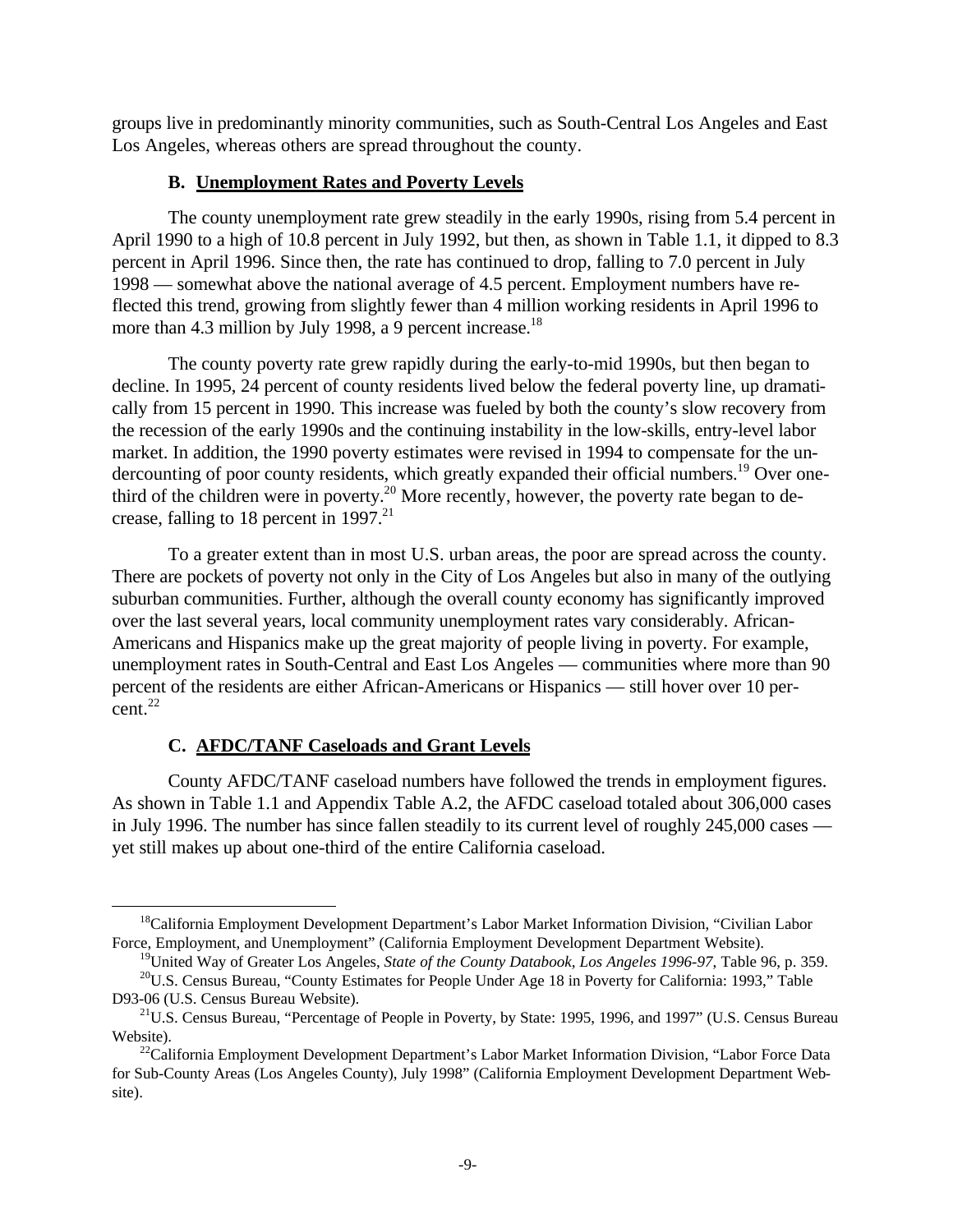AFDC/TANF grant levels declined nearly 7 percent throughout the course of the study (see Table 1.1). The maximum aid payment (MAP) in California for a family of three in April 1996 was \$607. The state reduced the MAP level in July 1996 to \$594 and again in July 1997 to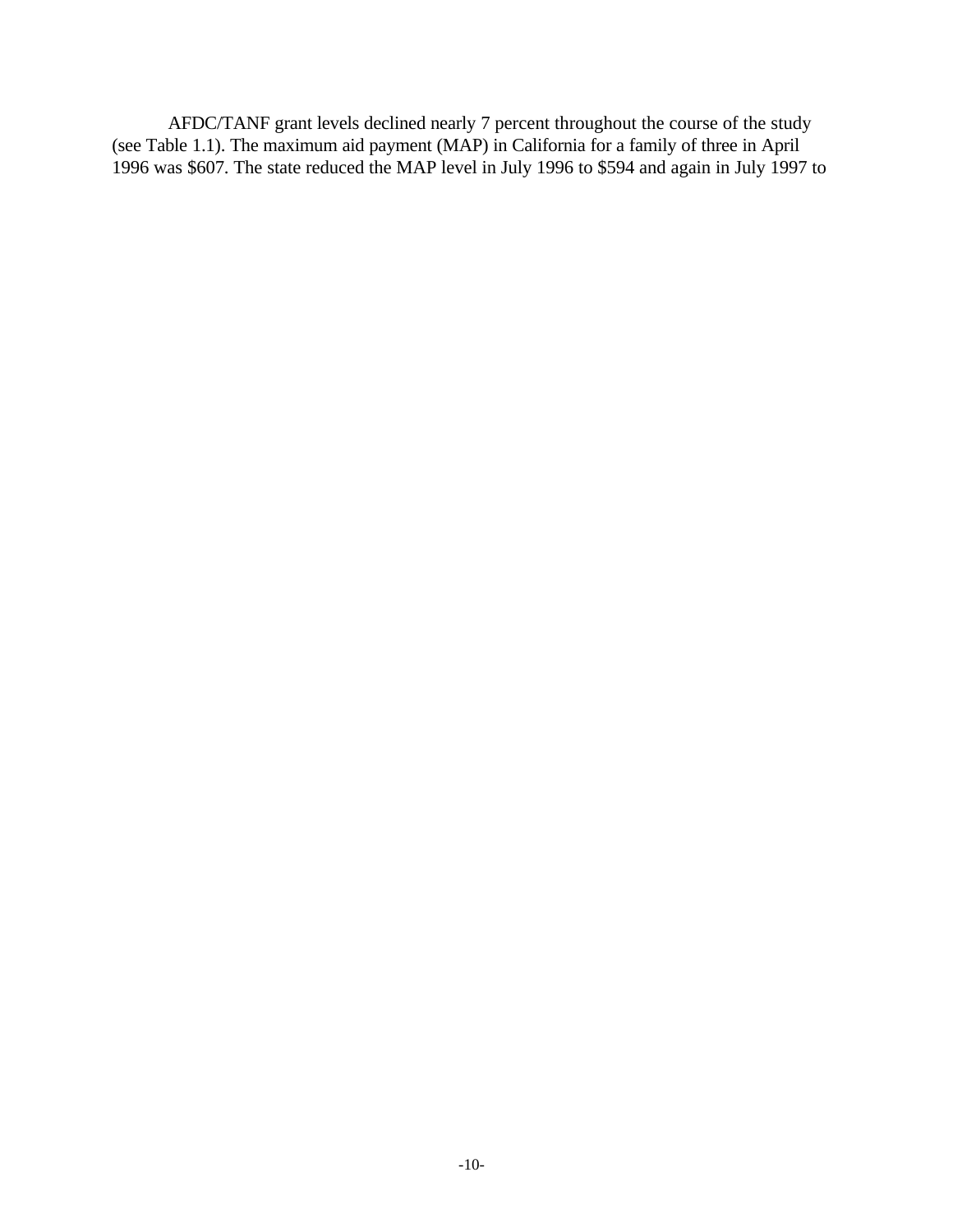# **Los Angeles Jobs-First GAIN Evaluation**

# **Table 1.1**

## **Characteristics of the Program Environment, Los Angeles County**

| Characteristic                                                 |              |
|----------------------------------------------------------------|--------------|
| Population, 1990 <sup>a</sup>                                  | 8,863,052    |
| Population, 1996                                               | 9,603,300    |
| Population growth, 1990-96 (%)                                 | 8.4          |
| AFDC caseload <sup>b</sup>                                     |              |
| <b>July 1996</b>                                               | 306,330      |
| <b>July 1997</b>                                               | 274,716      |
| <b>July 1998</b>                                               | 244,569      |
| Jobs-First GAIN caseload                                       |              |
| <b>July 1996</b>                                               | 33,720       |
| <b>July 1997</b>                                               | 41,467       |
| <b>July 1998</b>                                               | 62,547       |
| Total DPSS expenditures for Jobs-First GAIN                    |              |
| FY 95/96                                                       | \$58,809,460 |
| FY 96/97                                                       | \$63,300,738 |
| FY 97/98                                                       | \$63,267,072 |
| AFDC grant level for a family of three $(\text{\$})^c$         |              |
| $9/1/93 - 6/30/96$                                             | 607          |
| $7/1/96 - 6/30/97$                                             | 594          |
| $7/1/97$ - Present                                             | 565          |
| Food Stamp benefit level for a family of three $(\text{\$})^d$ |              |
| $10/1/95 - 9/30/96$                                            | 246          |
| 10/1/96 - 9/30/97                                              | 251          |
| $10/1/97 - 9/30/98$                                            | 267          |
| Minimum wage (\$)                                              |              |
| 10/1/96                                                        | 4.75         |
| 3/1/97                                                         | 5.00         |
| 9/1/97                                                         | 5.15         |
| 3/1/98                                                         | 5.75         |
| Unemployment rate $(\%)^e$                                     |              |
| 1996                                                           | 8.2          |
| 1997                                                           | 6.8          |
| <b>July 1998</b>                                               | 7.0          |
| Employment growth, 1996-98 $(\%)^f$                            | 8.7          |
|                                                                | (continued)  |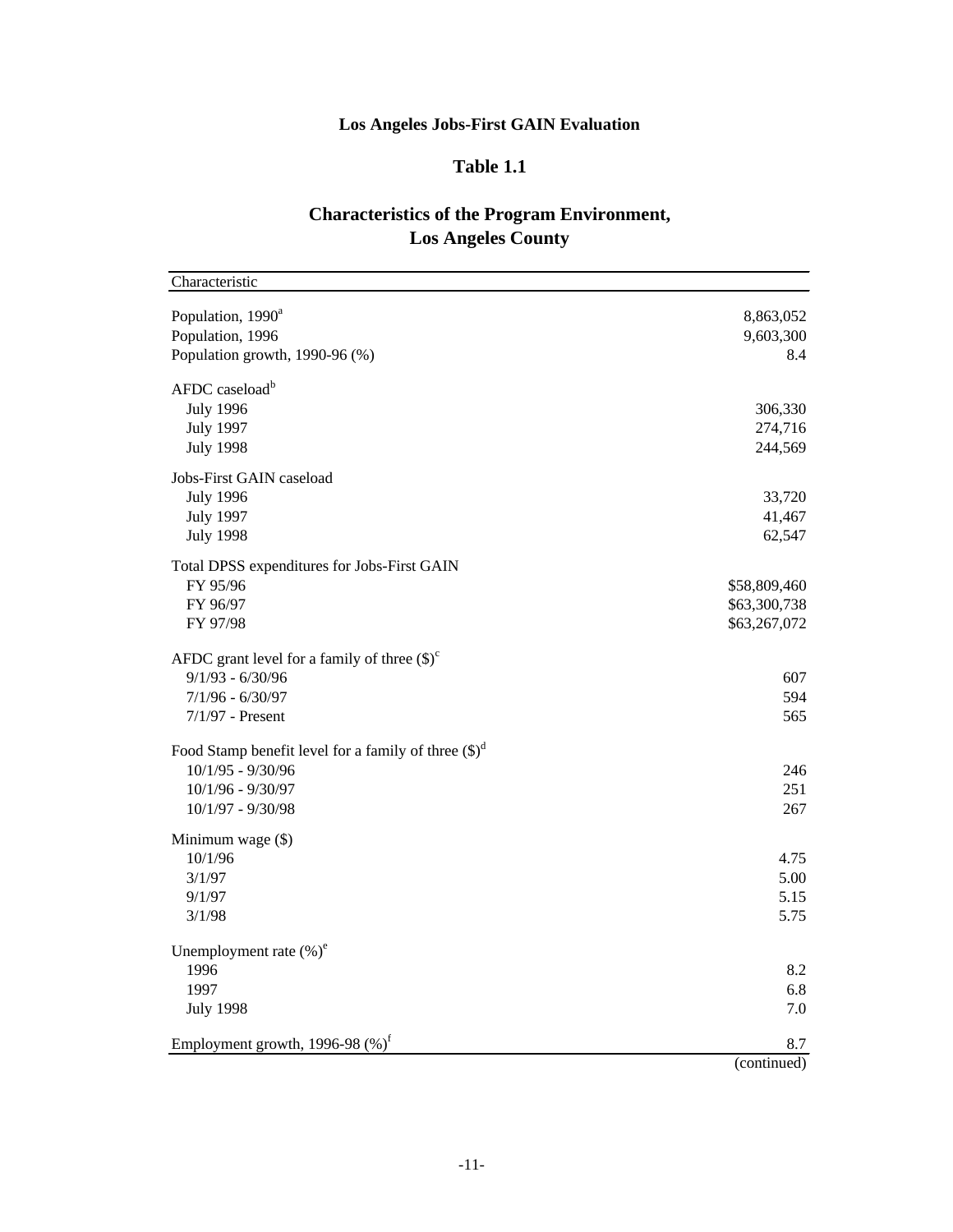#### **Table 1.1 (continued)**

SOURCES: Published reports from the U.S. Bureau of the Census; California Department of Social Services, Employment Development Department, Los Angeles County Department of Public Social Services.

NOTES:

<sup>a</sup>Data are for Los Angeles County.

<sup>b</sup>AFDC caseload figures are for single- and two-parent cases. Caseload figures refer to a monthly average.  ${}^{\text{c}}$ AFDC grant levels are based upon the maximum aid payment.

<sup>d</sup>Food Stamp allotments are based upon the AFDC maximum aid payment.

<sup>e</sup>Data for 1996 and 1997 are annual averages; July 1998 is a monthly average.

<sup>f</sup>Employment growth is calculated by: 100 x (number employed in July 1998 minus number employed in April 1996) / (number employed in April 1996). Employment totals for both dates were seasonally adjusted.

\$565.<sup>23</sup> Higher Food Stamp payments partly offset the loss of welfare income for most recipients. Overall, a family of three who relied on welfare and Food Stamps as their sole source of income experienced a 2 1/2 percent decrease in combined income during the period covered by this report.<sup>24</sup>

### **D. AFDC/TANF Grant Calculations**

During the follow-up period covered by this report, California used a set of welfare eligibility and grant payment regulations, known as "Work Pays," that increased the amount of money clients could earn and still remain on AFDC. The State of California implemented Work Pays in a series of steps starting in December 1992. Most important, Work Pays extended the "\$30 and 1/3" earned income disregard to all months in which a client worked, rather than just the first four months. Under this rule, the welfare department (after subtracting the first \$90 of a recipient's monthly wages to help defray her work-related expenses) would also deduct ("disregard") the next \$30 of earnings, plus one-third of the rest.<sup>25</sup> For the following eight months, only the \$30 portion would be deducted. In addition, the state deducted the first \$50 of any child support payments it received for the client in a month, and up to an additional \$175 per child in monthly child care expenses.

 $\overline{a}$ 

<sup>&</sup>lt;sup>23</sup>California Department of Social Services, Statistical Service Branch, "AFDC Family Group Unemployed Statewide Cash Grant Caseload Movement and Expenditures Report," undated.

 $^{24}$ California Department of Social Services, Information Services Bureau, "Public Assistance Facts and Figures: January 1998" (California Department of Social Services Website). According to the formula used to calculate Food Stamp payments, a reduction of \$1 in welfare payments results in a 30 cent increase in Food Stamps for families with no other income sources. In addition, the federal government increased maximum Food Stamp payments slightly in October 1996 and again in October 1997.

<sup>&</sup>lt;sup>25</sup>Weissman, 1997, p. 47.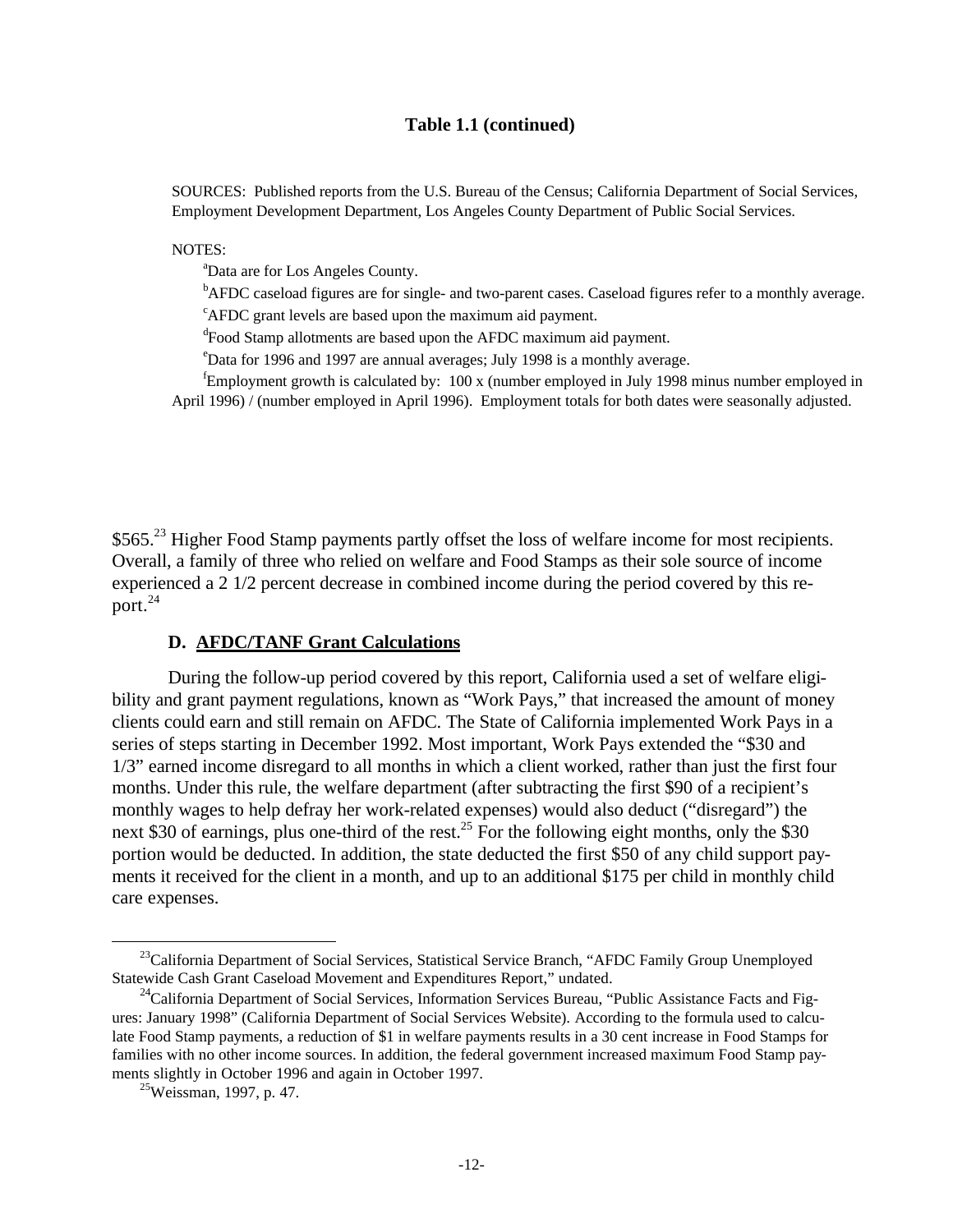Before Work Pays, any remaining earnings, after all disregards were applied, were subtracted dollar for dollar from the MAP, with the client's receiving the balance (if any) as a reduced monthly welfare check. Under Work Pays, the welfare agency set a higher minimum monthly income level for each household size, called the "Basic Need Standard." The recipient's earnings were subtracted from this higher standard of need, rather than from the MAP. In effect, this process functioned as an additional income disregard, because it did not count additional earnings before reducing grant levels, allowing working clients to keep more of their earnings.<sup>26</sup>

Data in Appendix Table A.3 demonstrate how Work Pays grant calculation methods increase recipients' income from earnings and public assistance. As shown in the table, in October 1996 (the midpoint of the follow-up period for this report), a mother with two children could earn up to \$1,221 per month (or \$7.04 per hour for a 40-hour work week) before losing her welfare (and Medicaid) eligibility. In contrast, without Work Pays (using grant calculation guidelines adopted by most states before TANF), the same welfare recipient would lose her eligibility if she earned more than \$1,010 per month (or \$5.83 per hour for a 40-hour work week), during her first four months of employment. After month 4, monthly earnings above \$713 would terminate the person's welfare eligibility.

Work Pays also increased the maximum amount a person could earn and still remain on Medicaid — a crucial incentive for clients to begin working in entry-level jobs that do not provide medical benefits.

# **V. An Overview of the Evaluation**

The Jobs-First GAIN Evaluation began in 1996 and is scheduled to continue through the end of 1999. It is jointly funded by the Los Angeles Department of Public Social Services (DPSS), the U.S. Department of Health and Human Services (HHS), and the Ford Foundation. The evaluation involves nearly 21,000 welfare recipients who entered the program between April and September 1996. It includes single parents (AFDC-FGs, or Family Group) — the great majority of whom are women — and members of two-parent households (AFDC-Us, or Unemployed Parents).

### **A. The Research Design**

 $\overline{a}$ 

Central to the evaluation is an experimental design, whereby those entering the program were assigned, at random, to the "experimental group" or — for comparison — the "control group." Those assigned to the experimental group were given access to Jobs-First GAIN's program services, including the initial orientation session, and its Work First message. They were subject to the program's mandatory participation requirements and could incur a sanction (a reduction in their welfare grant) for noncompliance. Control group members did not attend the sixhour information and motivational meeting during orientation and were precluded from receiving other Jobs-First GAIN services. They remained eligible to receive AFDC/TANF payments, how-

<sup>&</sup>lt;sup>26</sup>This change is referred to as "fill-the-gap" budgeting because it was intended to fill the gap between the family's basic needs and its income from welfare.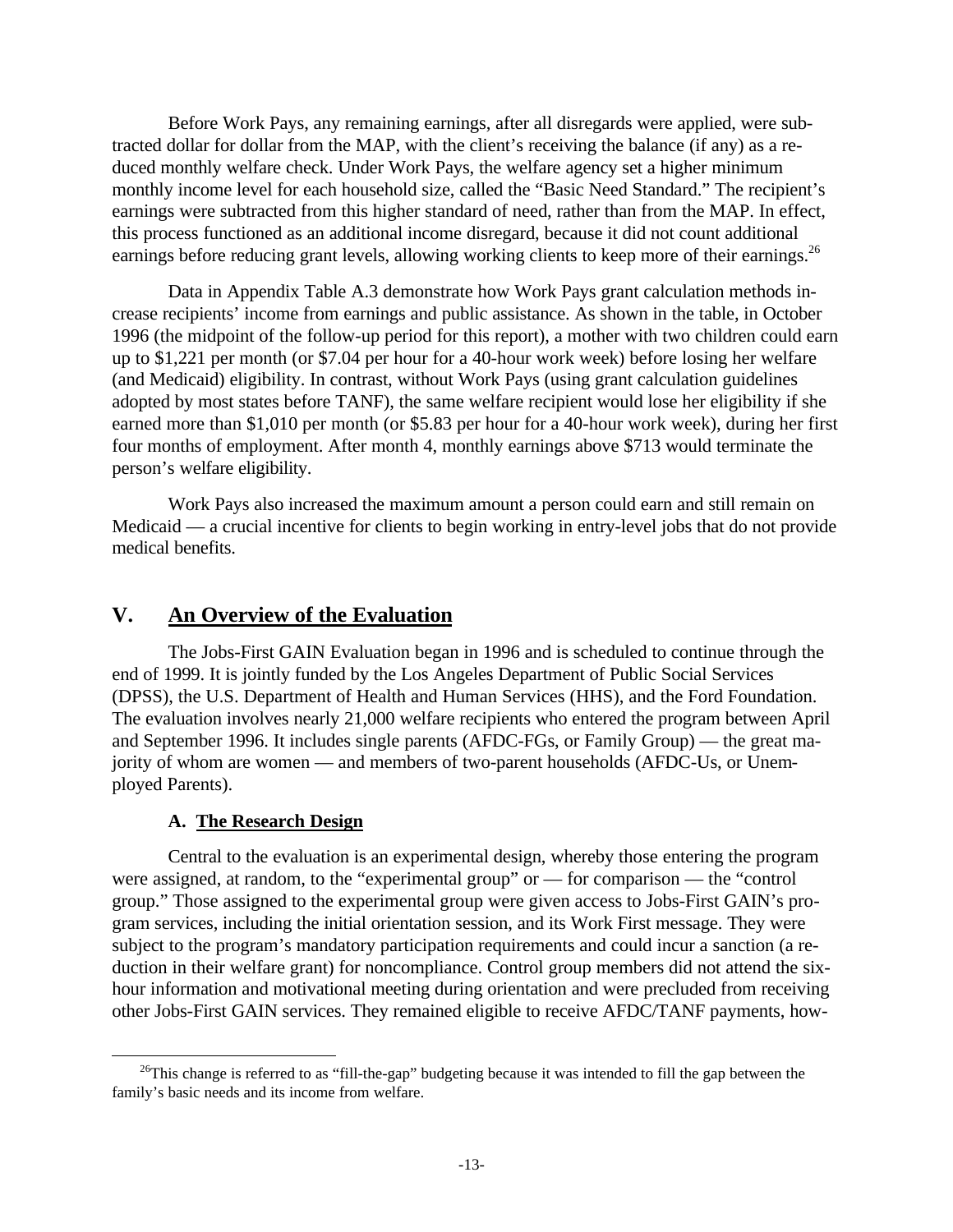ever. Control group members could also seek other services in the community and receive child care assistance from DPSS for employment-related programs in which they enrolled on their own initiative.

Results for control group members represent the outcomes that welfare recipients would be expected to achieve in the absence of Jobs-First GAIN. Experimental-control group differences in outcome measures represent the effects, or *impacts,* of Jobs-First GAIN — that is, the extra value associated with access to Jobs-First GAIN services and exposure to its Work First message and mandatory participation requirements.

The evaluation analyzes program implementation; use of program services; impacts on employment, earnings, and AFDC/TANF and Food Stamp receipt; and program benefits and costs. Program effects will be estimated over a two-year follow-up period, starting with each sample member's date of random assignment.

## **B. Research Questions for This Report**

This report is the third of five planned analyses of the program's implementation and effects.<sup>27</sup> It expands upon the previous (1998) analysis by presenting impact findings on employment and earnings for a full year of follow-up, analyzing program effects on a larger number of outcomes, reporting on participation patterns and impacts for key subgroups, and comparing the short-term impacts of Jobs-First GAIN to those for several other welfare-to-work programs. The report addresses the following questions:

## **Participation**

<u>.</u>

**1.** Did a substantial portion of experimental group members participate in employment-related services during the first year following their program orientation?

**2.** What can be learned about experimental group members who did not participate in Jobs-First GAIN activities during year 1? What changes in their employment, welfare eligibility, or personal circumstances might explain their nonparticipation?

**3.** Did the vast majority of Jobs-First GAIN participants attend job clubs, as intended by program administrators? To what extent were education and training services used instead of or in combination with job search?

**4.** Jobs-First GAIN was intended as a short-term program, leading to a job. How long did sample members participate? How many participants in program activities found employment during year 1?

**5.** How often did case managers enforce the program's mandatory participation requirement? What portion of the sample incurred a reduction in their grant amount (a sanction) for noncompliance?

 $^{27}$ The first report (Weissman, 1997) described how DPSS restructured its GAIN program services model from a human capital development approach to a Work First model. It was followed by a paper (Freedman, Mitchell, and Navarro, 1998) that discussed preliminary findings on participation patterns and first-year impacts. A paper summarizing the program's two-year impacts and the evaluation's final report are both scheduled for later in 1999.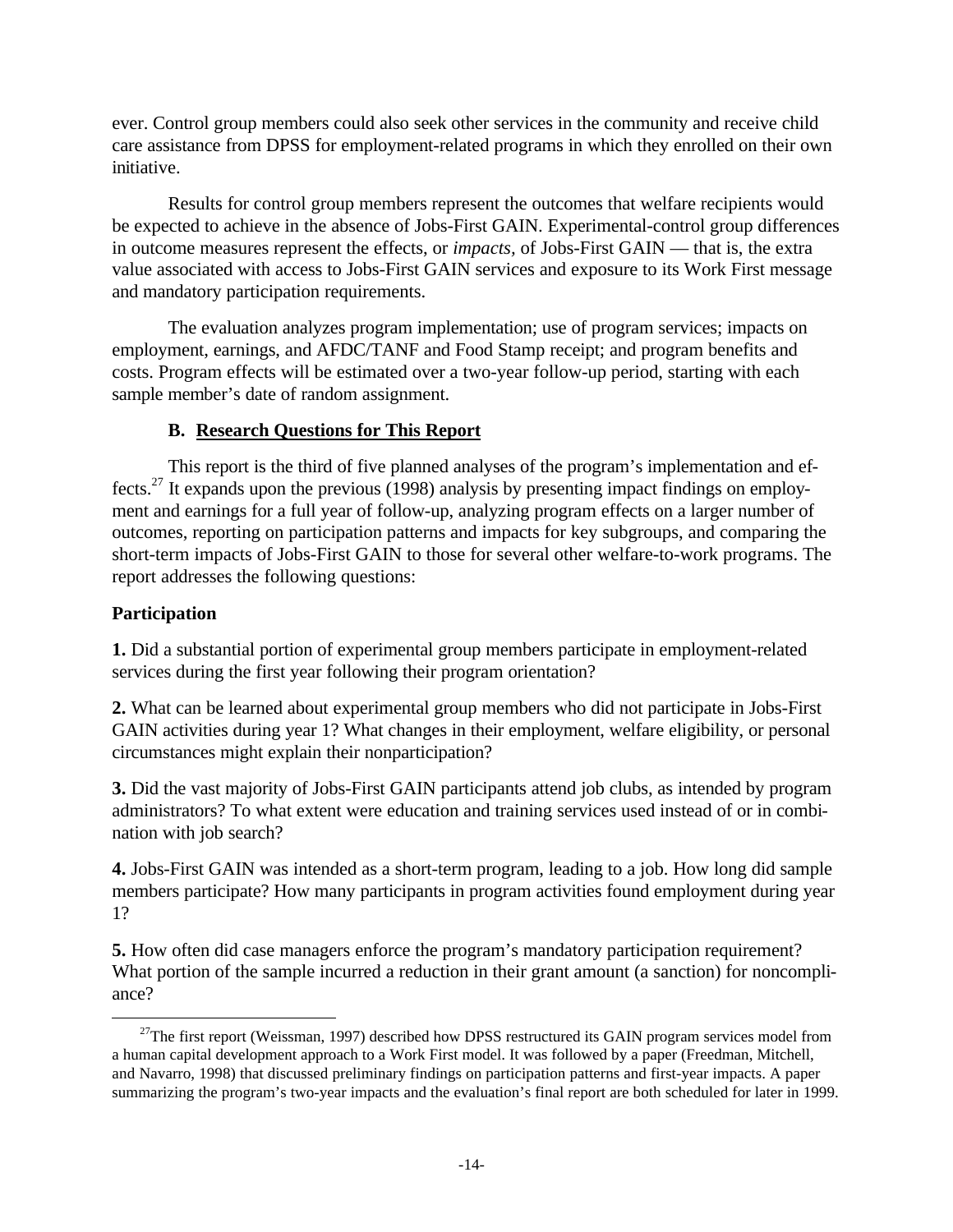### **Impacts for the Full Sample**

**6.** Did Jobs-First GAIN produce an initial boost in employment and earnings, a result expected of employment-focused programs?

**7.** To what extent did Jobs-First GAIN reduce dependence on welfare and Food Stamp benefits?

**8.** Were short-term employment and earnings gains and welfare reductions larger for Jobs-First GAIN than for the earlier, basic-education-focused Los Angeles GAIN program and for other employment-focused programs?

### **Impacts for Key Subgroups**

<u>.</u>

The evaluation of the earlier Los Angeles GAIN program showed that its basic education focus produced little or no earnings gain for most types of welfare recipients. The Jobs-First GAIN Evaluation also examines "What works best for whom?" by analyzing data for key subgroups of the caseload. Of particular concern is whether the program's strong employment focus benefits the most disadvantaged part of the caseload, including those with the longest time on welfare.

**9.** Did Jobs-First GAIN produce consistent employment and earnings gains and welfare reductions for sample members living in the central city and for sample members living in Los Angeles County's outer ring of cities and towns?

 Advocates of a Work First approach believe that it can increase employment levels and reduce welfare receipt in a variety of settings and among different welfare populations. Critics of this approach assert that programs emphasizing job search assistance may not work in many central cities, partly because the available jobs are often in the outer suburbs and many employers are inaccessible by public transportation. An important way to test this assertion is to estimate program impacts separately for each of the five GAIN administrative regions. Regions encompass unique labor markets, transportation networks, and distinct communities, defined by race/ ethnicity and socioeconomic status.<sup>28</sup> For instance, the San Fernando Valley (Region 2) and San Gabriel Valley (Region 3) in the northern sections of Los Angeles County contain many of the newer suburbs and tend to be more prosperous than the older communities in the central and southern portions of the county. South-Central Los Angeles, a group of poor and historically African-American communities (and now home to a rapidly growing Hispanic population), spans two regions: Central (Region 4) and Southern (Region 5). The Southern Region also serves the low-income communities of Watts, Compton, and North Long Beach. East Los Angeles, which contains the largest concentration of Hispanics in the county, falls primarily within the boundaries of Southeastern (Region 6).

The evaluation of Los Angeles DPSS's earlier, basic-education-focused GAIN program showed that impacts varied by region. Although the Los Angeles GAIN program as a whole did not have positive impacts through three years of follow-up, San Fernando Valley sample members (Region 2) achieved moderate earnings gains and relatively large reductions in AFDC receipt. In contrast,

<sup>&</sup>lt;sup>28</sup>See Chapter 2 and Appendix Tables B.6 and B.7 for a discussion of the background characteristics of sample members by region.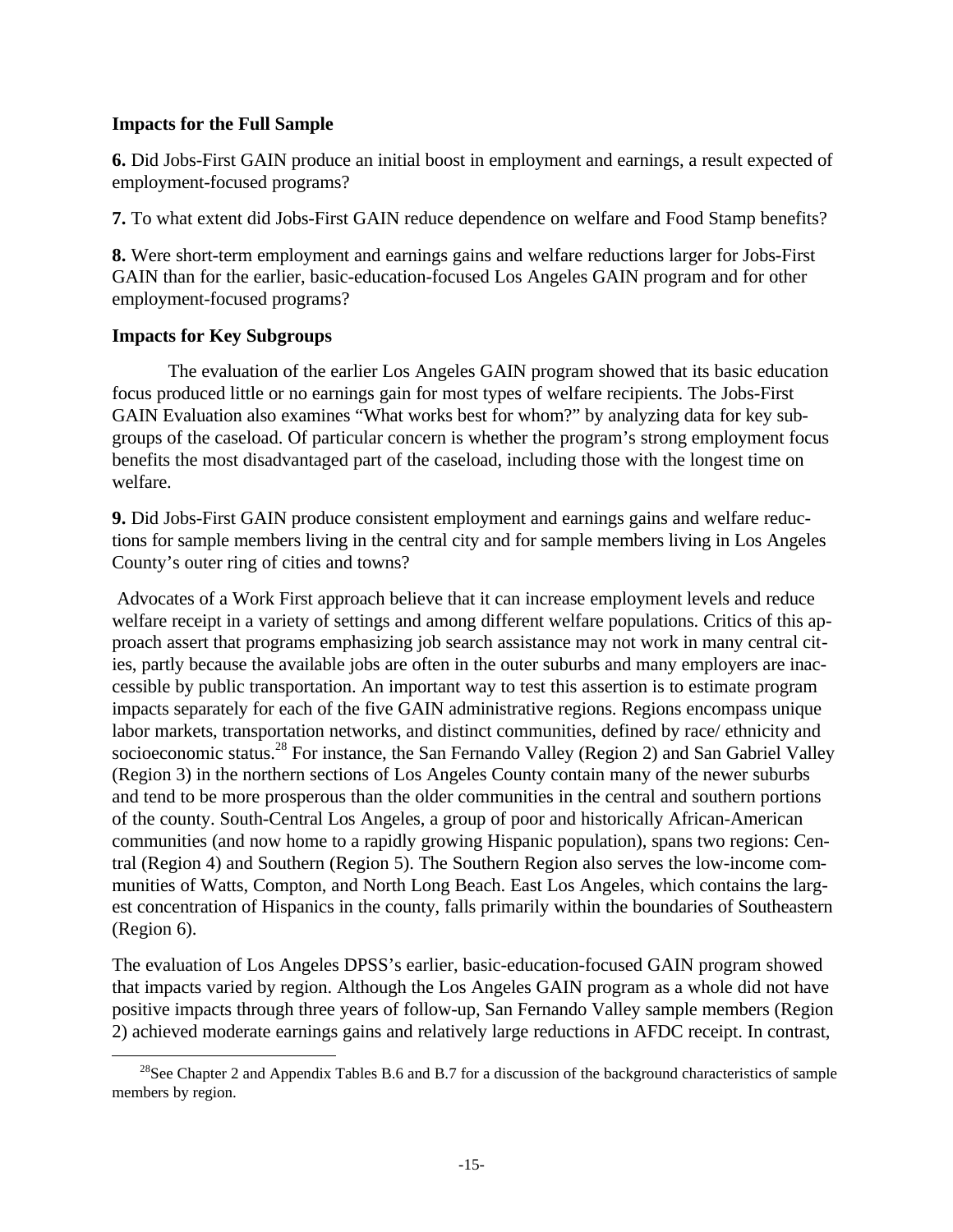sample members from Southern (Region 5) experienced welfare reductions but no change in earnings.<sup>29</sup>

**10.** Did Jobs-First GAIN produce consistent employment and earnings gains and welfare reductions among different racial/ethnic groups in the research sample?

For a number of reasons, impacts on employment and welfare receipt may vary across racial/ethnic groups. For example, anecdotal evidence indicates that Hispanics and Asians often use familial and neighborhood networks to find jobs not generally known to the wider population in the community, as well as to make child care and transportation arrangements once they become employed. On the other hand, lack of English proficiency may hinder some members of these groups from finding jobs elsewhere in the county. Discrimination against specific racial and ethnic groups may also affect program impacts in less tangible ways.

**11.** Did Jobs-First GAIN produce consistent employment and earnings gains for "early enrollees" and for "regular enrollees"?

As discussed in Chapter 2, DPSS lacked funding to serve all welfare recipients mandated to participate in Jobs-First GAIN. In response, DPSS placed recipients on a waiting list, which was ordered according to recipients' length of time on AFDC as well as other background characteristics. Most enrollees in Jobs-First GAIN entered the program after waiting to receive a notice from DPSS informing them that a place in the program had become available. These persons are referred to in the evaluation as "regular enrollees." Other enrollees asked DPSS to let them enter the program "early," that is, before they reached the top of the waiting list. Including these "early enrollees" in a random assignment analysis of Jobs-First GAIN allows the evaluation to address a long-standing issue for welfare reform: When funds are scarce, should welfare-to-work programs target recipients who show the highest motivation to participate? Proponents of this strategy assert that highly motivated enrollees will complete their job preparation quickly, derive the greatest benefit from their training, and require little additional expenditure of staff time for monitoring and enforcement. Alternatively, it may be hypothesized that many early enrollees would soon find work on their own initiative and that programs would achieve more positive effects by serving recipients more reluctant to participate and in greater danger of remaining on assistance for a long time.

**12.** Did the program also produce consistent effects for subgroups defined by other background characteristics that would likely affect sample members' chances of finding a job, such as their educational attainment, prior employment, and length of time on welfare?

Another ongoing issue for welfare reform concerns whether programs emphasizing job search can benefit welfare recipients who face serious barriers to employment because they lack education credentials and have scant work histories. One view asserts that Work First programs can help even difficult-to-employ recipients find jobs, albeit low-paying ones, and that recipients can gain skills and work experience on the job that eventually lead to higher-paying, more stable employment. An opposing view states that many of the more disadvantaged welfare recipients may ini-

<u>.</u>

 $^{29}$ Riccio, Friedlander, and Freedman, 1994, Table 8.2.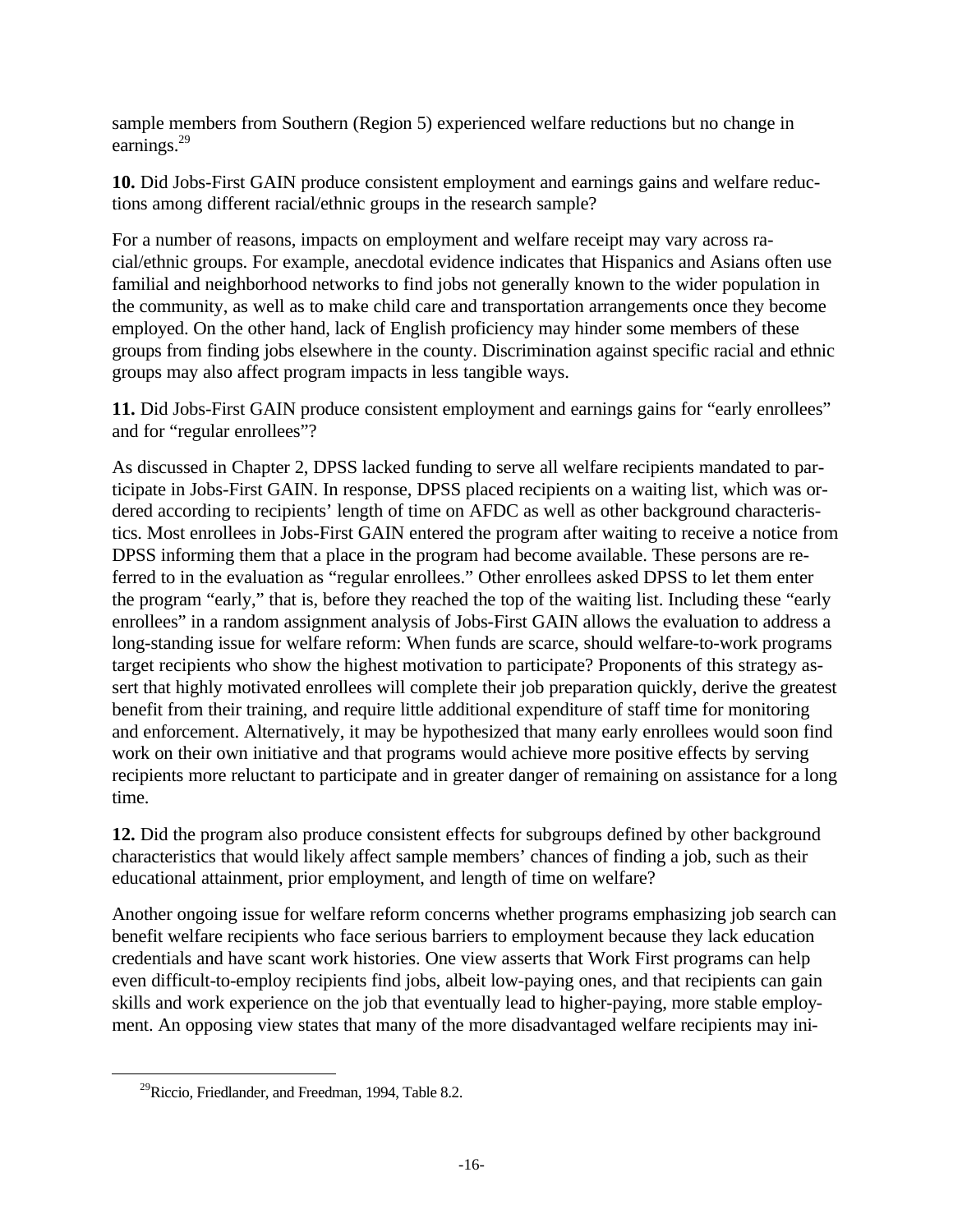tially find work with the help of Work First programs, but will likely lose their jobs and return to welfare soon after.

In addition, further research is needed to determine whether Work First programs benefit welfare recipients with a high school diploma and a recent work history — those with the best chance of finding work in the near future. Work First programs may help such recipients find work sooner than they could have on their own initiative (or perhaps to find a better job sooner). On the other hand, within a year or two, those recipients who are relatively job ready might achieve similar employment levels with little or no assistance from a welfare-to-work program.

**13.** Does Jobs-First GAIN benefit both AFDC-FG (single-parent) families and AFDC-U (twoparent) families?

AFDC-Us differ in background characteristics from AFDC-FGs and may experience different job opportunities and problems in finding and keeping jobs.<sup>30</sup> In contrast to the AFDC-FGs, who are mostly women, the AFDC-U part of the research sample is nearly evenly split between men and women, contains a large percentage of non-English speakers, and averages more children per family; it also includes a higher percentage of families with children under three years of age.

Male sample members were usually the primary wage-earners, the persons who had worked for pay long enough to qualify the family for AFDC-U benefits. In general, AFDC-U men constitute a job-ready population, although many of its members lack a high school diploma or a GED certificate and may be limited to jobs that do not require proficiency in English. Thus, AFDC-Us represent one of the key subgroups for testing whether a Work First program can increase employment and earnings among those welfare recipients who are most likely to find employment on their own initiative. Equally important, the Jobs-First GAIN Evaluation is one of the first to test the effects of a welfare-to-work program for AFDC-Us that took place after the termination of the "100-hour rule." This federal regulation required the welfare department to close an AFDC-U case if the principal wage-earner worked more than 100 hours in a month, irrespective of how much he earned. It is possible that a Work First program such as Los Angeles's will produce larger effects than those found in previously evaluated welfare-to-work programs for AFDC-U men, because enrollees can now seek full-time jobs without risking immediate closure of their case. On the other hand, the end of the 100-hour rule may also encourage control group members to seek out full-time work on their own initiative, limiting the program's impacts (by definition, the difference between how the control and experimental groups fare).

AFDC-U women in the research sample include a large percentage of "second parents," the adult member on the case who lacked sufficient work history to qualify the family for AFDC-U benefits. Most likely, many AFDC-U women worked part time or intermittently or remained at home as full-time caregivers. TANF regulations require many second parents to participate in employment-related activities. Yet, few previous evaluations of welfare-to-work programs for twoparent families have studied their effects on women or, more broadly, second parents. The Los Angeles Jobs-First GAIN Evaluation is one of the first to test whether a Work First approach can increase employment and reduce dependence for this relatively disadvantaged subgroup.

<u>.</u>

 $30$ See Chapter 2 for a discussion of the background characteristics of these two subgroups.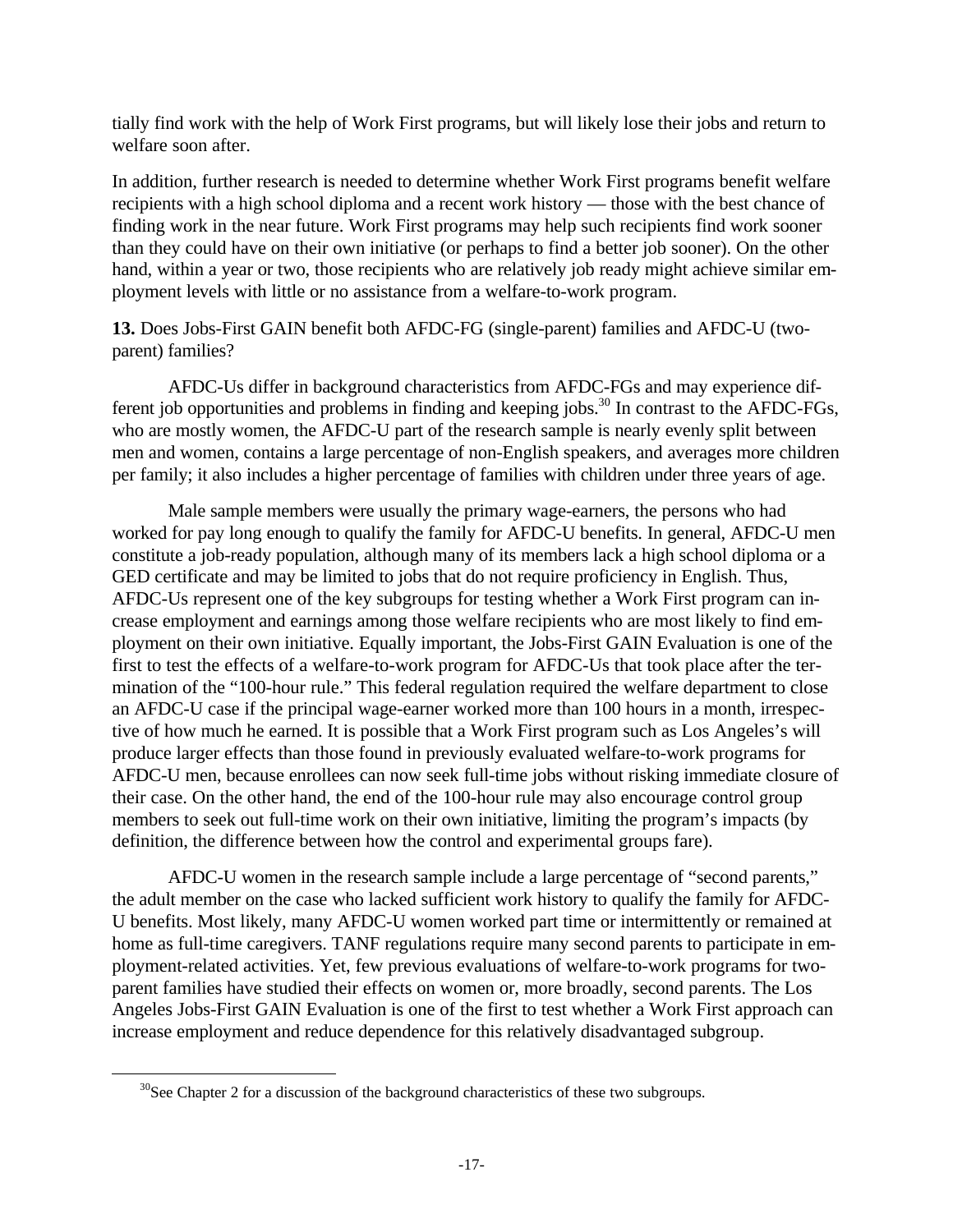The evaluation's final report, to be completed in late 1999, will include: (1) two-year impact findings on program participation, employment rates, earnings, and AFDC/TANF and Food Stamp receipt and payments; (2) an expanded study of program impacts and other outcomes such as household composition and income, use of transitional child care and medical services, incidence of food insecurity and hunger, and child well-being measures; and (3) a benefit-cost analysis, comparing increased program costs to welfare savings (and associated administrative costs) and increased taxes paid by sample members. The analysis will also consider whether sample members were made better off financially as a result of Jobs-First GAIN, that is, whether their gains in earnings, fringe benefits, and Earned Income Tax Credits exceeded their loss of income from increased taxes and reductions in AFDC/TANF, Food Stamps, and other cash and noncash benefits. MDRC will estimate these effects using automated participation, earnings, and public assistance records for the full research sample and data collected from a survey of a random subset of AFDC-FG sample members.

# **VI. A Comparison of Jobs-First GAIN to Other Welfare-to-Work Programs**

A key task of the evaluation is to compare the effects of Jobs-First GAIN to those attained by three previously evaluated welfare-to-work programs (see Table 1.2).<sup>31</sup>

## • **Los Angeles GAIN, the county's basic-education-focused program, operated for long-term recipients**<sup>32</sup> **during the late 1980s and early 1990s.**

Most enrollees who participated in a GAIN employment-related activity attended classes in Adult Basic Education, English as a Second Language, or, less often, GED preparation. Relatively few participated in job search, unpaid work experience, or occupational skills training. The program's emphasis on basic education conformed to statewide requirements to provide these services to welfare recipients who had not attained a high school diploma or a GED certificate, or who scored below minimum levels on reading or math tests administered at program entry, or who were not proficient in English. Nearly everyone brought into Los Angeles GAIN during the late 1980s and early 1990s — eight in 10 AFDC-FGs and more than 90 percent of AFDC-Us met at least one of these three criteria for needing basic education.

Among AFDC-FGs, Los Angeles GAIN reduced welfare expenditures to some extent, but did not raise earnings. The program had more positive effects for AFDC-Us, although earnings gains were still small, averaging less than \$300 per year per enrollee. Other evaluations of welfare-to-work programs that emphasized basic education for single-parent enrollees with low educational attainment showed inconsistent results. Some programs produced effects similar to those of Los Angeles GAIN; others achieved larger earnings increases, but often with scant welfare

 $\overline{a}$ 

<sup>&</sup>lt;sup>31</sup>For an evaluation of Los Angeles and Riverside GAIN, see Riccio, Friedlander, and Freedman, 1994, especially Tables 4.1 and 6.1. For an evaluation of Riverside LFA, see Hamilton et al., 1997, especially Table 9.4.

 $32$ Los Angeles GAIN enrolled welfare recipients who had received assistance continuously for at least three years.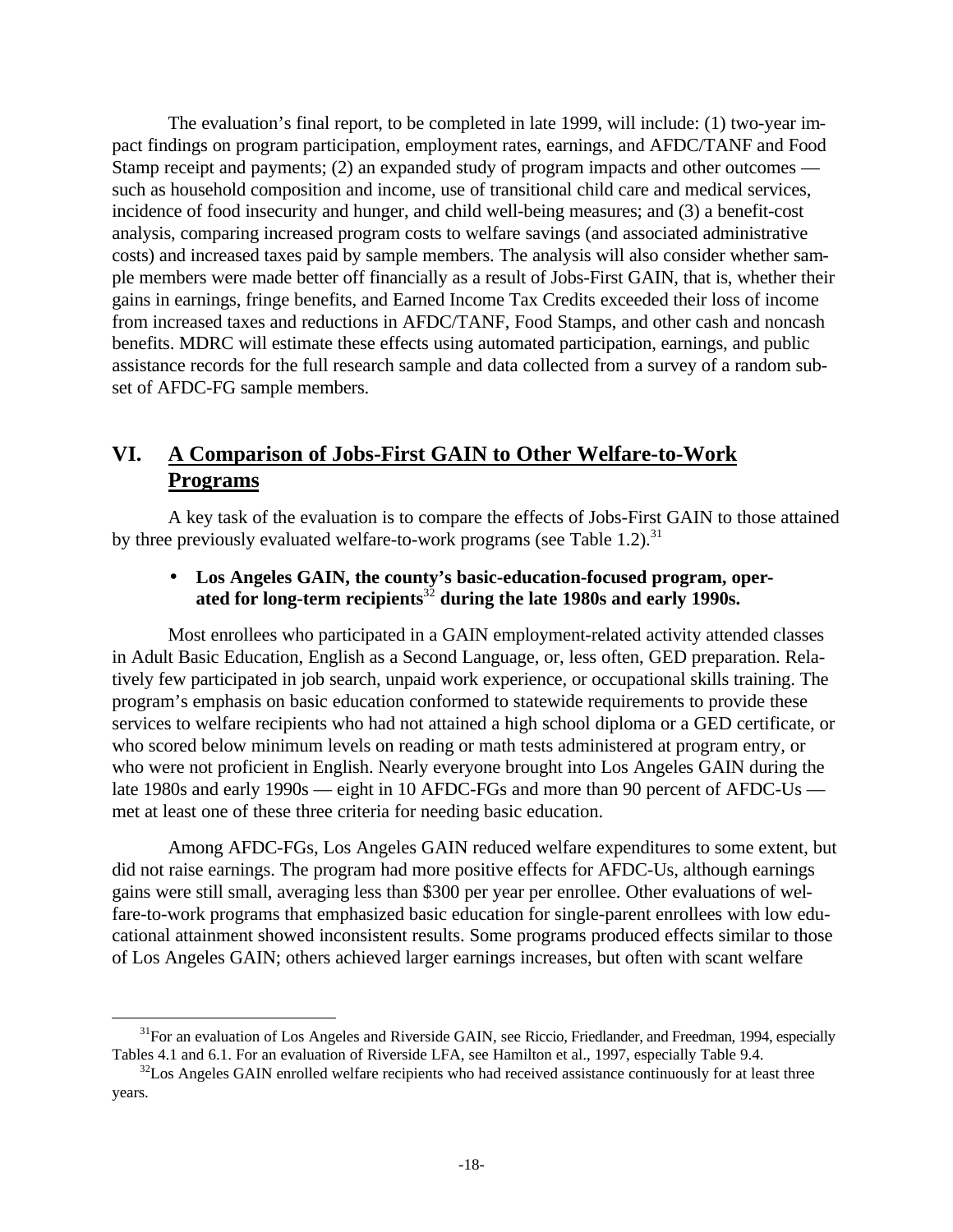savings. Several education-focused programs that provided occupational skills training for high school graduates and GED recipients also produced more positive results.<sup>33</sup>

## • **Riverside County GAIN, the county's Work First, Mixed Services program, operated in a neighboring county during the same years as Los Angeles GAIN.**

The Riverside GAIN program offered job search services to a large segment of the caseload, employed job developers to help move enrollees quickly into jobs, issued job placement goals for program staff, and encouraged enrollees to find work as soon as possible. All of these program features are consistent with a strong Work First approach. In keeping with statewide directives, however, Riverside GAIN also offered basic education instruction as a first activity to enrollees determined to need it. Because of this combination of services, Riverside GAIN is sometimes referred to as a "mixed services" program. Riverside's GAIN program achieved unprecedented employment and earnings increases and welfare savings.

## • **The Riverside GAIN Labor Force Attachment (LFA) program, the county's Work First, Job Search First program, operated in the early-tomid 1990s. Virtually all enrollees were placed immediately into job search activities.**

As part of a national evaluation of welfare-to-work programs operated in the late 1980s and early 1990s — the National Evaluation of Welfare-to-Work Strategies — Riverside County welfare administrators ran two versions of the GAIN program simultaneously to determine which approach worked better for their welfare clientele. The first version used a Human Capital Development (HCD) program model, whereby participants received education and training services to upgrade their skills prior to seeking work. The objective was to prepare people for jobs that offered sufficient wages and benefits to get them off and keep them off welfare. The second version of GAIN employed a Labor Force Attachment (LFA) program model. LFA placed clients immediately in job search activities (even those who had not graduated from high school or attained a GED certificate or who were determined to have limited literacy or math skills), emphasizing quick exposure to and entry into the labor market as the best route to earnings increases, job advancement, and self-sufficiency. Recent evaluations of Riverside LFA have found that the program produced larger earnings gains and welfare savings than many education-focused programs, including both Riverside HCD and Los Angeles GAIN. Its effects, however, were not as large as those attained by the previous employment-focused, mixed-services Riverside GAIN program.

As discussed in the first report on the Jobs-First GAIN Evaluation (Weissman, 1997),

 $\overline{a}$ 

 $33$ Basic education programs for welfare recipients with low educational attainment that, like Los Angeles GAIN, did not increase earnings include the GAIN program in Alameda County and the Human Capital Development (HCD) programs in Atlanta, Georgia; Grand Rapids, Michigan; and Riverside, California. Positive effects on earnings were found for the GAIN programs in Butte and Tulare Counties. Unlike Los Angeles GAIN, the Grand Rapids and Riverside HCD programs and Butte County GAIN achieved large welfare savings. Occupational-skillsoriented programs for high school graduates and GED recipients that increased earnings include Alameda County GAIN and Atlanta and Grand Rapids HCD. Of these three programs, only Atlanta HCD reduced AFDC payments by a statistically significant amount. See Riccio, Friedlander, and Freedman, 1994, Tables 2.8, 4.4, and 4.5; and Hamilton et al., 1997, Tables 5.1 and 11.1.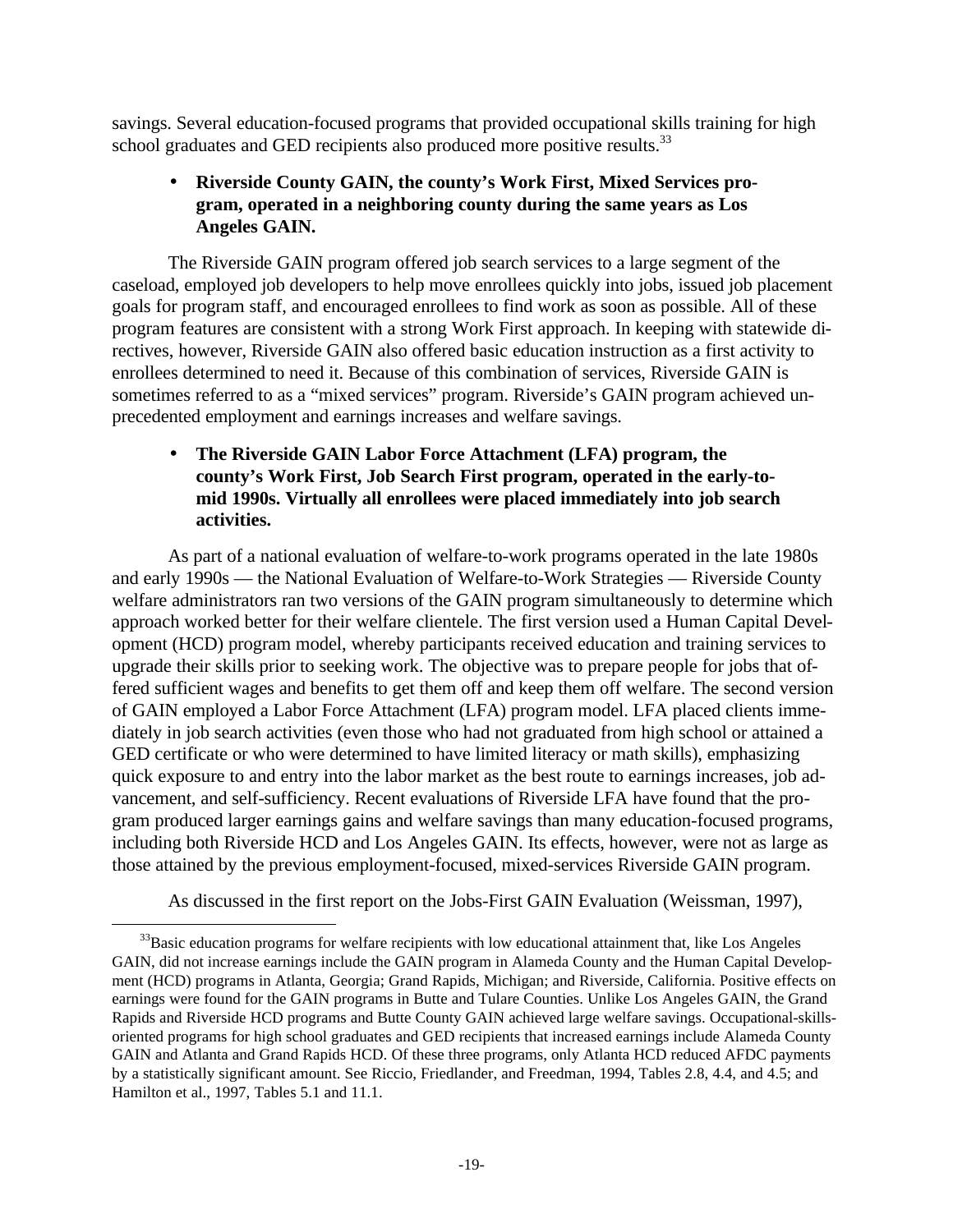DPSS administrators consulted with their counterparts in Riverside County when creating Jobs-First GAIN during the mid-1990s. Sharing Riverside's growing commitment to the Work First approach, DPSS administrators adapted several features of the Riverside LFA program (some, such as the use of job developers and encouragement of quick entry into the job market, were also present in Riverside GAIN). Other features, including Riverside's strong emphasis on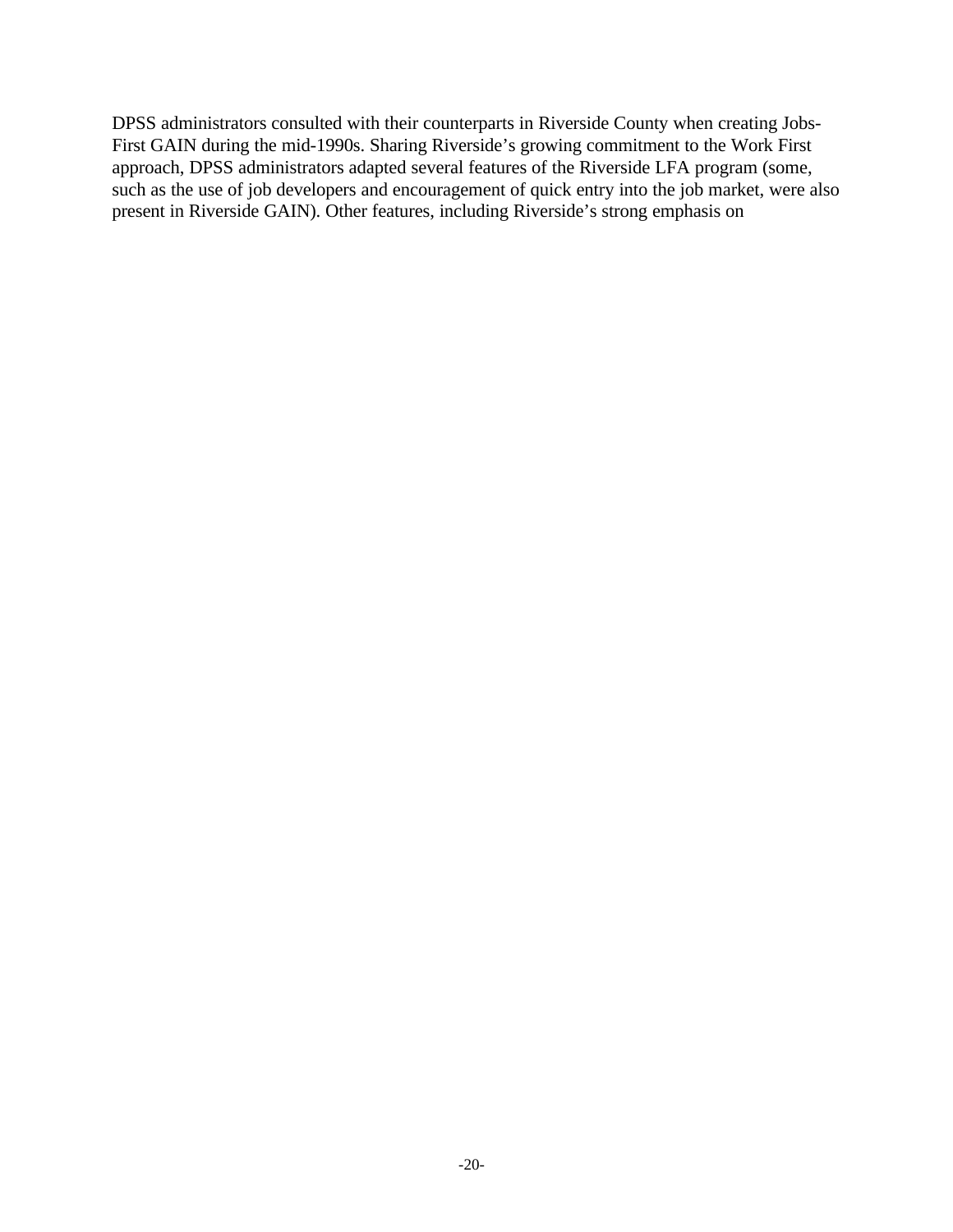#### **Los Angeles Jobs-First GAIN Evaluation**

#### **Table 1.2**

#### **Key Features of Los Angeles Jobs-First GAIN and of the Three Comparison Programs for This Evaluation**

| <b>Program Features</b>    | Los Angeles Jobs-First GAIN                                                                                                         | Los Angeles GAIN                                                                                 | Riverside GAIN                                                                                                                                                                      | Riverside Labor Force Attachment                                                                                                                                                   |
|----------------------------|-------------------------------------------------------------------------------------------------------------------------------------|--------------------------------------------------------------------------------------------------|-------------------------------------------------------------------------------------------------------------------------------------------------------------------------------------|------------------------------------------------------------------------------------------------------------------------------------------------------------------------------------|
| Dates of random assignment | Apr 1996 - Sept 1996                                                                                                                | July 1989 - Mar 1990                                                                             | Aug 1988 - Mar 1990                                                                                                                                                                 | June 1991 - June 1993                                                                                                                                                              |
| Program approach           | Work-first, job-search first                                                                                                        | Basic-education-oriented                                                                         | Work-first, mixed services                                                                                                                                                          | Work-first, job-search first                                                                                                                                                       |
| Typical first activity     | Job club                                                                                                                            | Adult Basic Education or<br>English as a Second Language;<br>some assigned to GED<br>preparation | Job club for enrollees<br>determined not to need basic<br>education; job club or basic<br>education for enrollees<br>determined to need basic<br>education                          | Job club                                                                                                                                                                           |
| Later activities           | Vocational skills assessment.<br>followed by additional job<br>club, basic education,<br>vocational training, or work<br>experience | Vocational skills assessment.<br>vocational training, or work<br>experience                      | Vocational skills assessment.<br>followed by 90-day job search,<br>basic education, vocational<br>training, post-secondary<br>education, work experience, or<br>on-the-job training | Vocational skills assessment.<br>followed by 90-day job search,<br>basic education, vocational<br>training, postsecondary education,<br>work experience, or on-the-job<br>training |

(continued)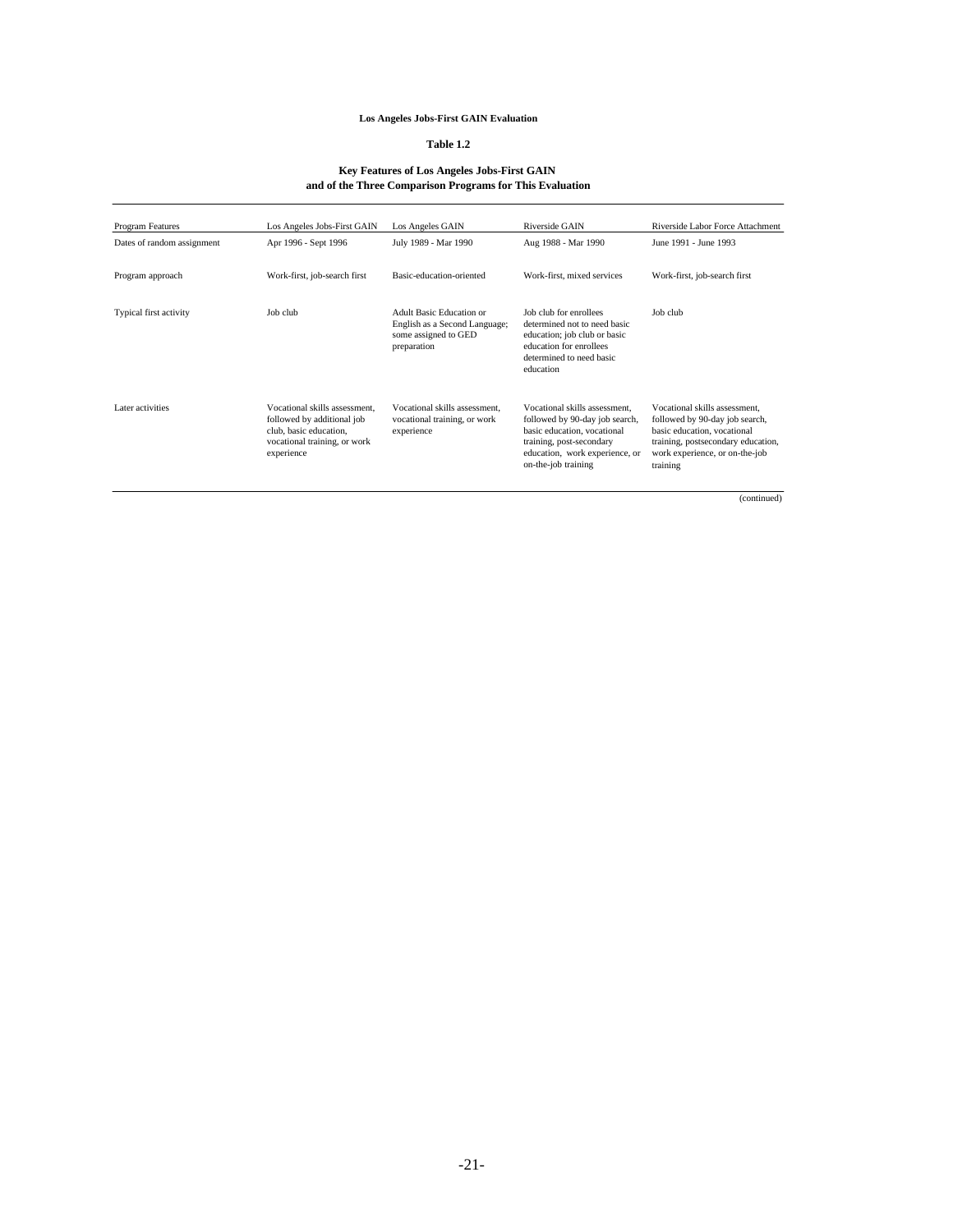#### **Table 1.2 (continued)**

| Program Features                                                                                                                    | Los Angeles Jobs-First GAIN                                                                                                                                                                                                              | Los Angeles GAIN                                                                | Riverside GAIN                                                                                                                                                             | Riverside Labor Force Attachment                                                                                                                                       |
|-------------------------------------------------------------------------------------------------------------------------------------|------------------------------------------------------------------------------------------------------------------------------------------------------------------------------------------------------------------------------------------|---------------------------------------------------------------------------------|----------------------------------------------------------------------------------------------------------------------------------------------------------------------------|------------------------------------------------------------------------------------------------------------------------------------------------------------------------|
| Other program features                                                                                                              | (1) 6-hour-long motivational<br>meeting during program<br>orientation; (2) job<br>development; (3) strong<br>message to begin work<br>quickly, even at low-paying<br>$iobs$ ; (4) strong<br>encouragement to combine<br>work and welfare |                                                                                 | $(1)$ Job development; $(2)$ case<br>managers expected to meet<br>monthly job placement goals;<br>(3) strong message to begin<br>work quickly, even at low-<br>paying jobs | $(1)$ Job development; $(2)$ case<br>managers expected to meet<br>monthly job placement goals; (3)<br>strong message to begin work<br>quickly, even at low-paying jobs |
| Level of enforcement of mandatory<br>participation requirements /<br>willingness to impose financial<br>sanctions for noncompliance | high<br>high                                                                                                                                                                                                                             | high $/$ low                                                                    | high / low                                                                                                                                                                 | high $/$ low                                                                                                                                                           |
| Sample composition                                                                                                                  | AFDC-FG and AFDC-U<br>newly approved applicants,<br>short-term and long-term<br>recipients                                                                                                                                               | AFDC-FG and AFDC-U<br>recipients with at least 3 years<br>of continuous receipt | AFDC-FG and AFDC-U newly<br>approved applicants, short-term<br>and long-term recipients                                                                                    | AFDC-FG and AFDC-U newly<br>approved applicants, short-term<br>and long-term recipients                                                                                |
| Age of youngest child                                                                                                               | 3                                                                                                                                                                                                                                        | 6                                                                               | 6                                                                                                                                                                          | 3                                                                                                                                                                      |
| Percentage determined to need basic<br>education                                                                                    | AFDC-FG 54.3%<br>AFDC-U 59.5%                                                                                                                                                                                                            | AFDC-FG 80.6%<br>AFDC-U 92.2%                                                   | AFDC-FG 60.3%<br>AFDC-U 66.6%                                                                                                                                              | AFDC-FG 46.5%<br>AFDC-U 55.7%                                                                                                                                          |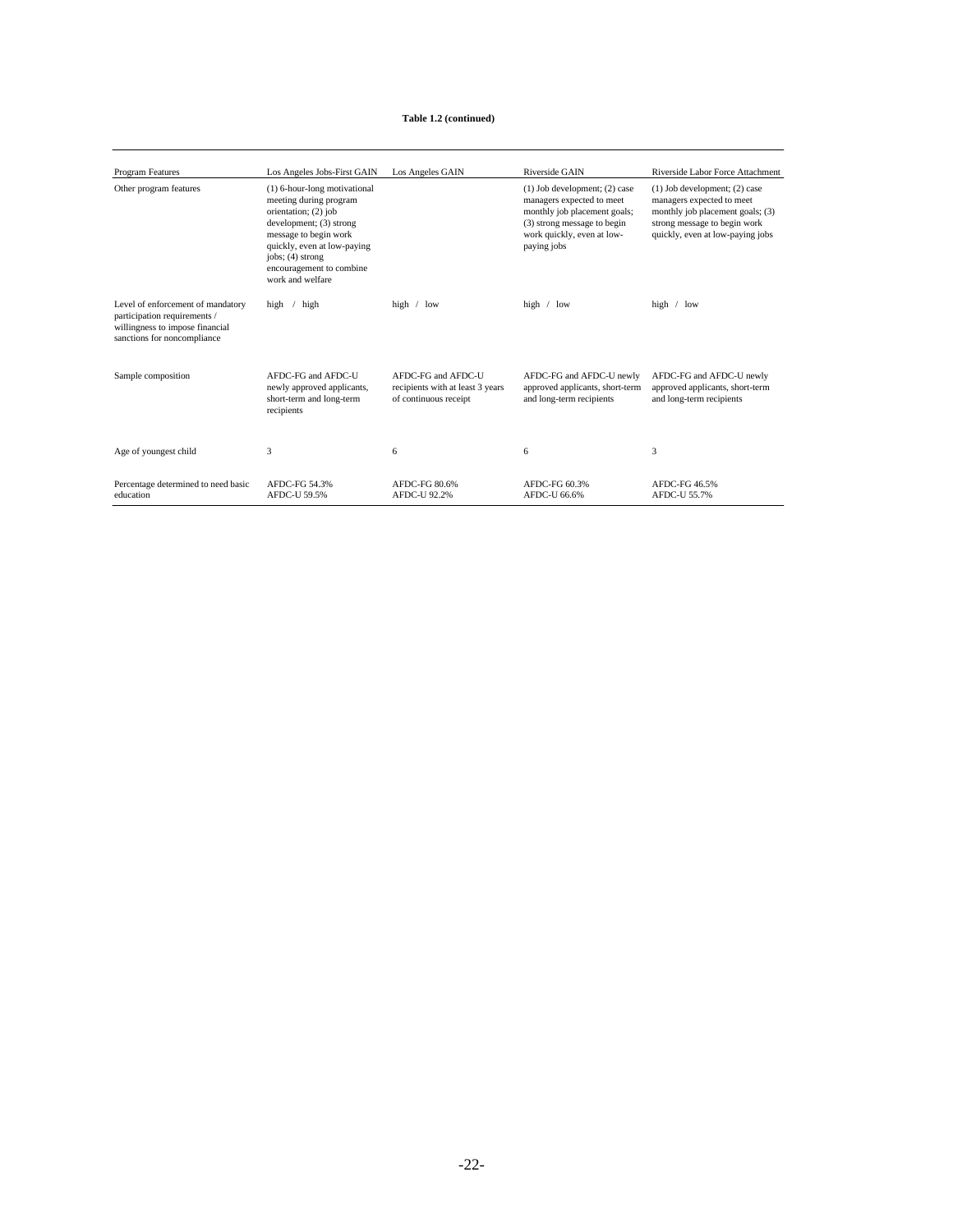placement goals for program staff, were not incorporated into Jobs-First GAIN.

The similarities between the two county programs in welfare-to-work approach, their operation under the same statewide welfare regulations, and their adjacent location make comparisons between Los Angeles Jobs-First GAIN and Riverside LFA particularly meaningful.

### **VII. The Contents of This Report**

Chapter 2 describes the research design of the Jobs-First GAIN Evaluation, the demographic characteristics of the research sample, and the data sources used in this report. Chapter 3 examines sample members' use of program services, including the proportion of eligible sample members who participated, their lengths of stay in the program, and the "paths" they took through it. The chapter also examines the extent to which the program's formal enforcement procedures were used. Chapter 4 discusses first-year program impacts on the employment rates, earnings, and AFDC/TANF and Food Stamp receipt for single-parent (AFDC-FG) sample members, including the impacts for key subgroups. These results are then compared to those achieved by the earlier Los Angeles GAIN program and several other employment-focused welfare-to-work programs. Finally, Chapter 5 presents the first-year impacts for two-parent (AFDC-U) sample members.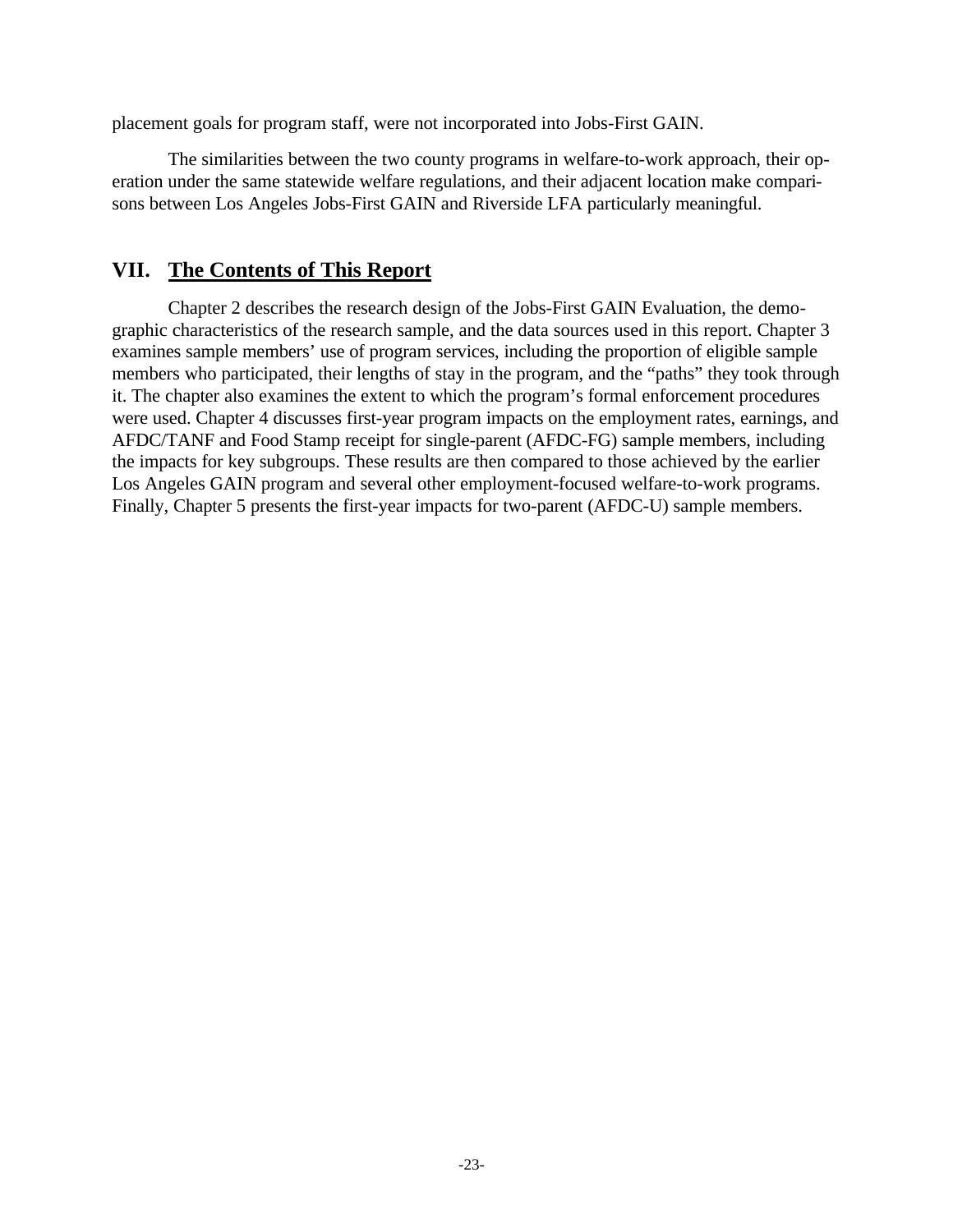### **Chapter 2**

# **Random Assignment, Research Sample, and Data Sources**

This chapter explains how Los Angeles's Department of Public Social Services (DPSS) and MDRC implemented the research design for the Jobs-First GAIN Evaluation. It also describes the background characteristics of the research sample and lists the primary data sources for the report. The key issues addressed include:

- What types of welfare recipients were randomly assigned to the research sample? Which groups were excluded from the research?
- To what extent can results for the single-parent (AFDC-FG, or Family Group) and two-parent (AFDC-U, or Unemployed Parent) case groups be generalized to other members of Los Angeles County's caseload who were required to participate in Jobs-First GAIN?
- What are the background characteristics of key subgroups within the research sample?

## **I. General Background Characteristics of the Research Sample**

The research sample includes 20,731 AFDC-FGs and AFDC-Us, randomly assigned between April 1 and September 11, 1996, when they showed up at a Jobs-First GAIN office for their scheduled program orientation. DPSS did not have the resources to serve all welfare recipients mandated to participate. The agency therefore implemented a targeting strategy. Prior to the start of the evaluation, DPSS reserved nearly all places in Jobs-First GAIN to persons identified by the federal Family Support Act of 1988 (FSA) as having the greatest risk of remaining on welfare for many years. DPSS gave highest priority to persons who had received welfare continuously for at least three years.

Anticipating the start of the evaluation, DPSS decided to change its targeting strategy so that the evaluation could determine the effect of the Jobs-First GAIN approach on a broad cross section of the welfare caseload and on various types of welfare recipients. To do this, DPSS administrators implemented a complex selection and weighting procedure. The resulting sample, which included nearly everyone who came into the program between April and early September, 1996, was drawn from specific groups in the caseload and in very broad terms appears to reflect the diversity of the mandatory caseload. The sample differs from the full Jobs-First-GAIN- mandatory caseload in having a substantially smaller percentage of persons experiencing a very long spell — at least five years — on welfare and by not including teen parents and a small number of other groups.

The sample is large and diverse, by race and ethnicity, by age and family size, and according to several indicators of relative disadvantage in the labor market. A large majority of AFDC-FG and AFDC-U sample members faced one or more serious barriers to employment at the time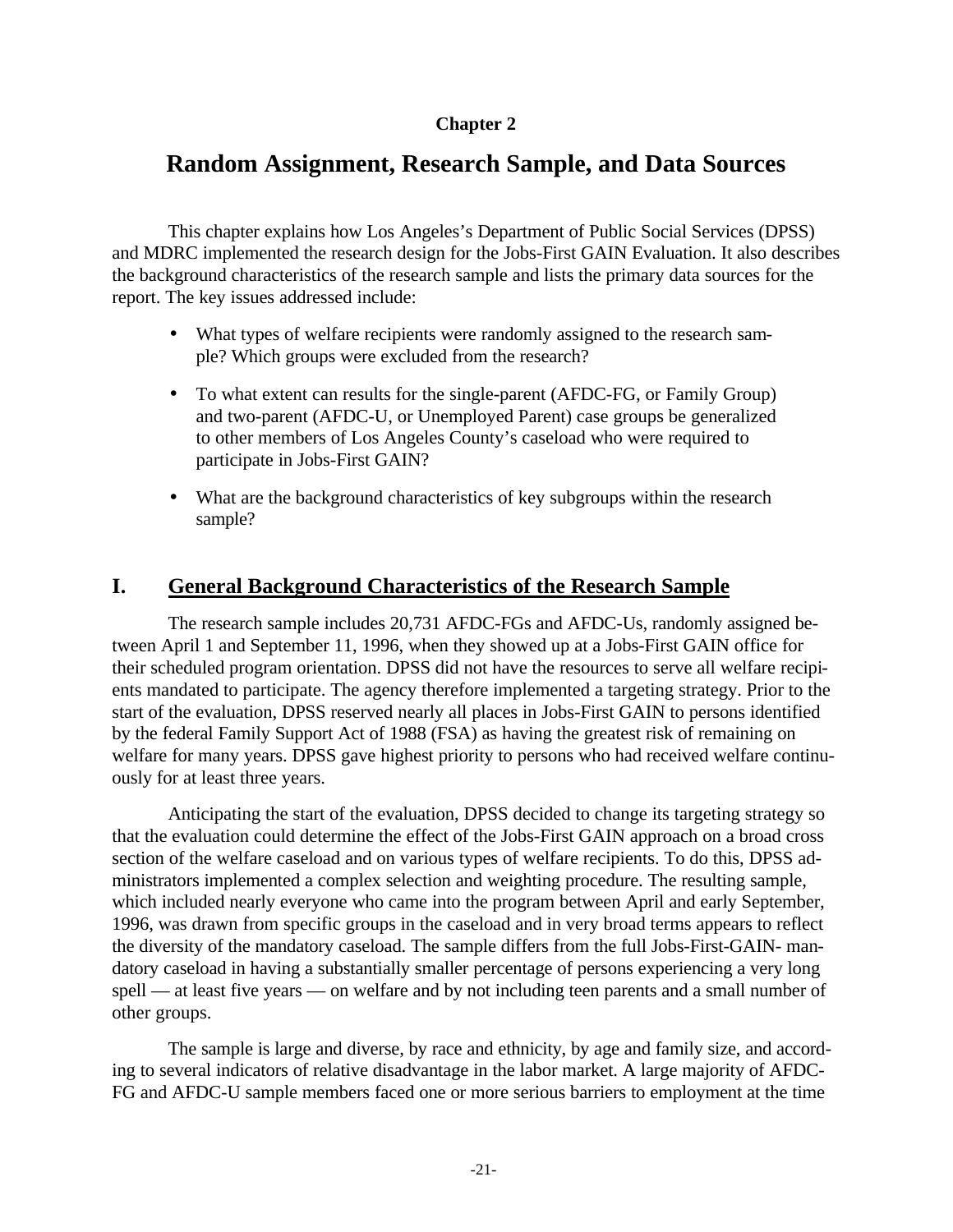of random assignment: Fewer than half of the AFDC-FGs and AFDC-Us had graduated from school or received a GED (high school equivalency) certificate; six in 10 had not worked for pay in the past three years; and about 70 percent of each group had received welfare for at least two years. Other members of the research sample faced fewer barriers to employment: About 30 percent of AFDC-FGs and AFDC-Us were newly approved applicants for assistance or had received assistance for less than two years, and more than a quarter of each group worked for pay in the year before random assignment.

# **II. The Enrollment Process and Its Effect on Eligibility for Random Assignment and Sample Composition**

The next two sections describe how the 20,731 AFDC-FGs and AFDC-Us enrolled in Jobs-First GAIN were randomly assigned to the experimental and control groups. (This process is depicted in Figure 2.1. See also Appendix B for a more detailed technical discussion.) These sections also consider how each step in the random assignment process affected the make-up of the research sample and the extent to which the findings may be generalized to all recipients required to participate in the program. The analysis begins by describing how Los Angeles DPSS chose welfare recipients for referral to Jobs-First GAIN from among a much larger caseload of recipients required to participate in the program. Next, the chapter describes how random assignment took place on the day recipients showed up at a Jobs-First GAIN office to enroll in the program and attend their program orientation.

### **A. Referring Welfare Recipients to Jobs-First GAIN**

-

The first step toward enrollment in Jobs-First GAIN was a routine meeting between the welfare recipient and her income maintenance  $(IM)$  worker, who was responsible for the financial aspects of each case, including AFDC, Food Stamps, and Medicaid (boxes 1a and 1b in Figure 2.1). At this meeting, which occurred when the individual first applied for welfare or when continuing eligibility for AFDC was being determined (usually every six months), the IM worker was responsible for assessing whether the individual was required to enroll in the program (boxes 2a and 2b).

During the evaluation, IM staff have followed the eligibility criteria written into the FSA when determining which recipients had to enroll in Jobs-First GAIN. According to the FSA, any single-parent AFDC recipient whose youngest child was age three or over and who did not meet certain exemption criteria was mandated to participate in a welfare-to-work program. Exemption reasons included having a disabling illness, being employed full time (30 hours or more per week), living in a remote area that made program activities inaccessible, or being in at least the second trimester of pregnancy. These eligibility criteria also pertained to members of AFDC-U cases, except that parents of children under three were also required to enroll. Further, FSA regulations mandated that both parents on the case enroll in the program.

<sup>&</sup>lt;sup>1</sup> Feminine pronouns are used in this report because the great majority of sample members — and welfare recipients overall — are women.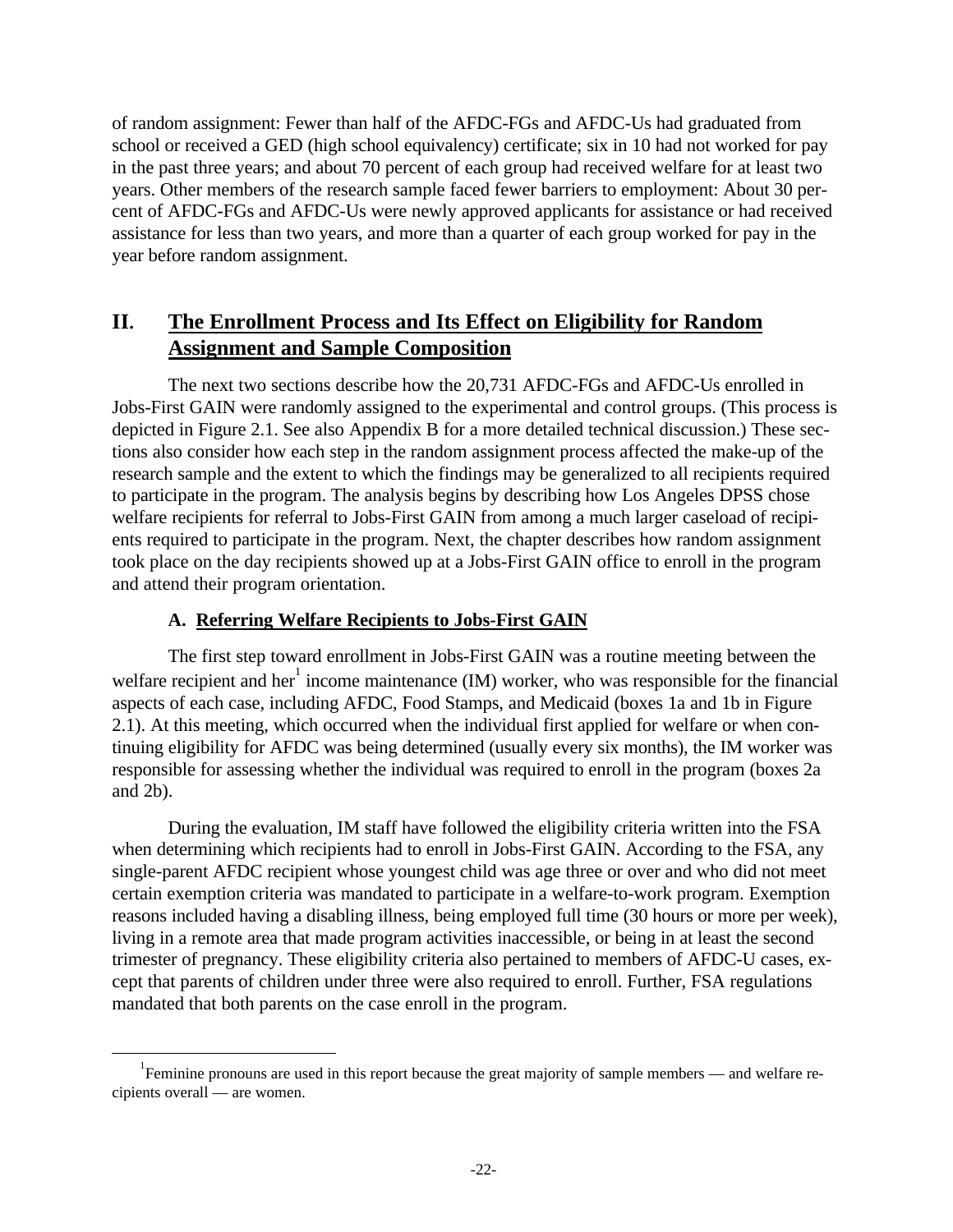Welfare recipients whom IM staff exempted could volunteer for Jobs-First GAIN, but they were not randomly assigned, and were not included in the sample evaluated in this report. In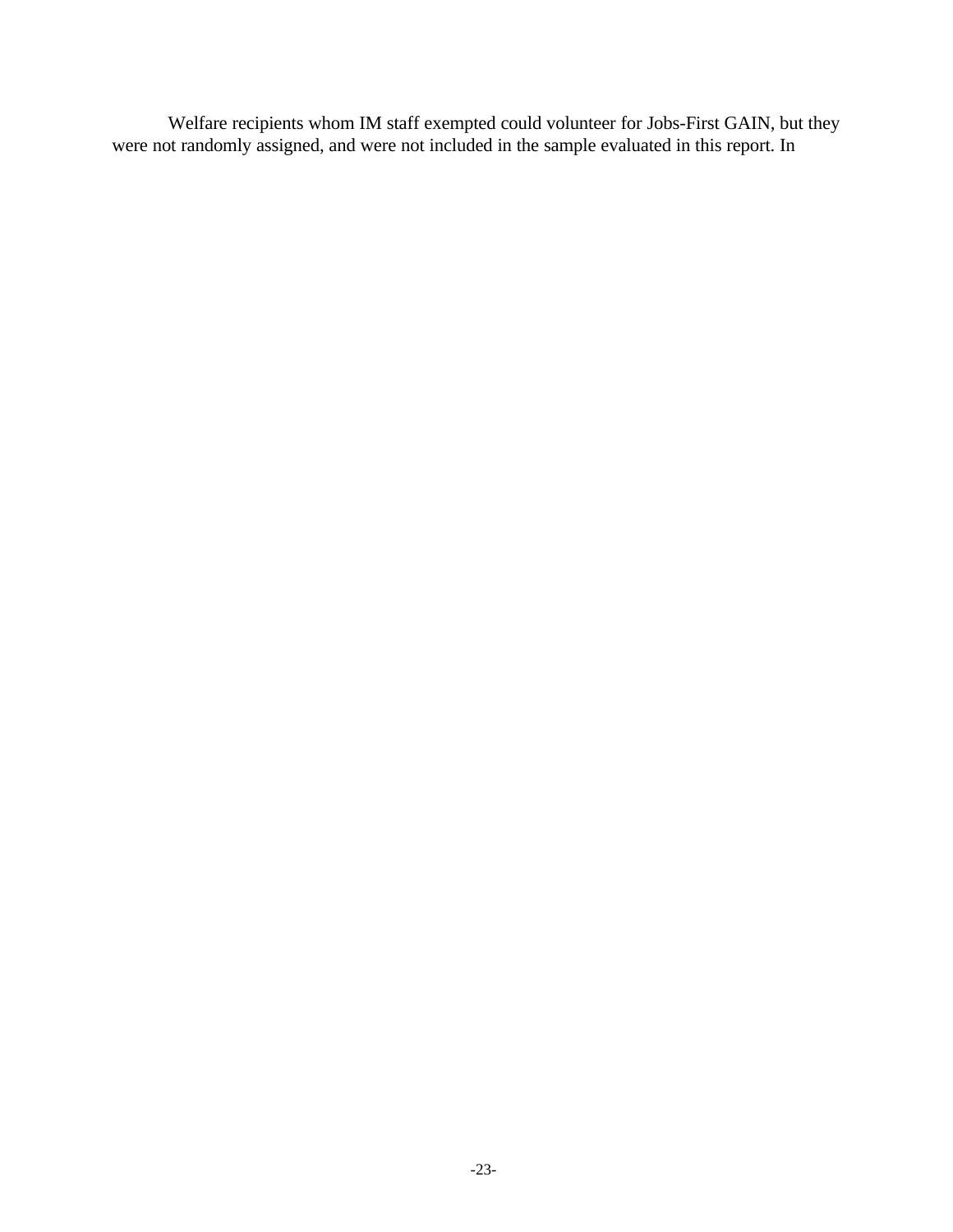#### **Los Angeles Jobs-First GAIN Figure 2.1 Steps Leading from Income Maintenance to Attendance at Jobs-First GAIN Orientation and Random Assignment**

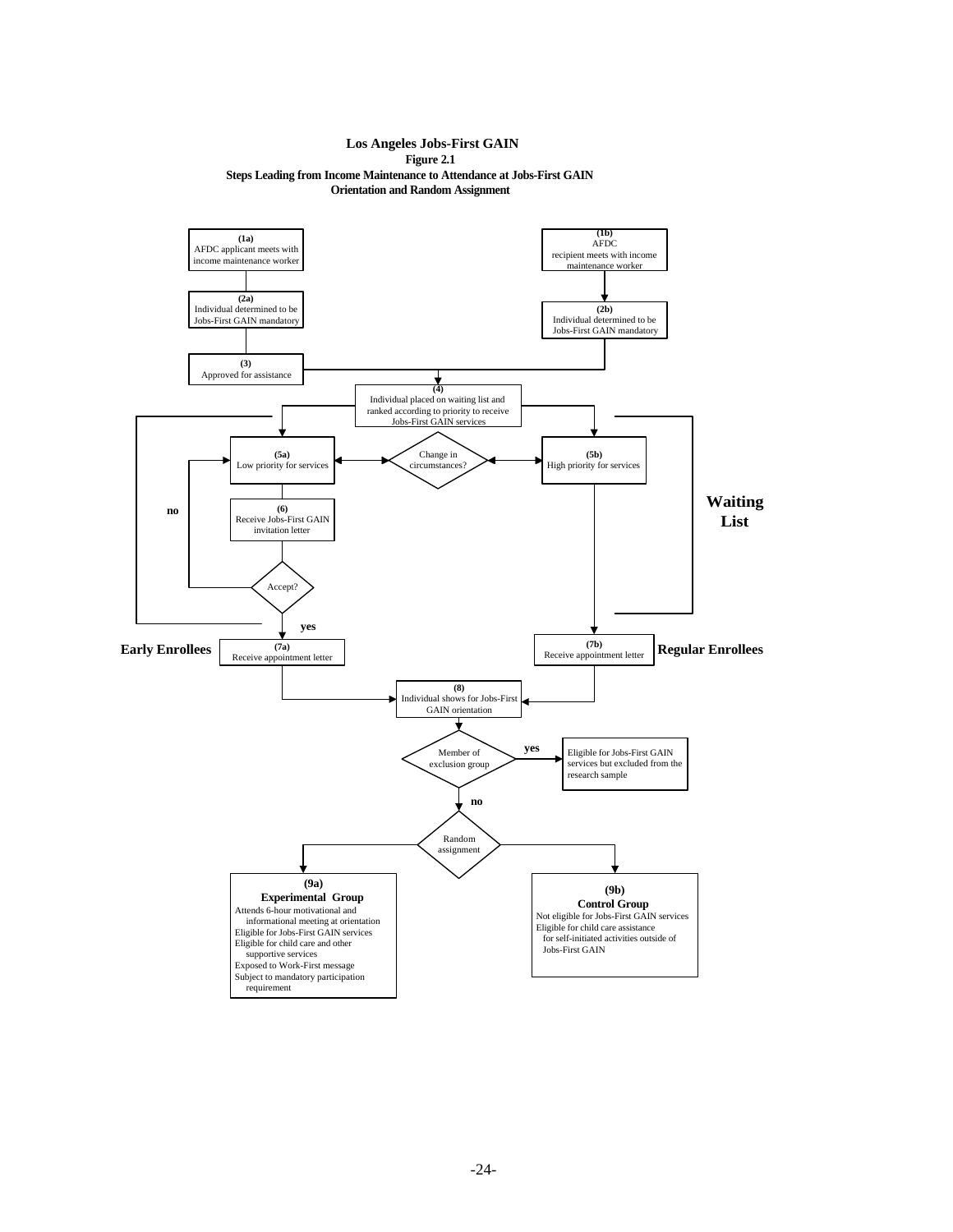addition, during the sample intake period, applicants for welfare determined to be eligible to participate were not assigned to the program until IM staff approved their request for assistance (box  $3$ ).

During the random assignment period (and for many years previously), DPSS received funding to serve only a portion of its Jobs-First-GAIN-mandatory caseload. For instance, in January 1996, three months before the start of random assignment, DPSS staff had determined that about 115,000 adult recipients were required to participate in Jobs-First GAIN and had referred 34,000 (about 29 percent) to the program.<sup>3</sup> Welfare recipients required to enroll in Jobs-First GAIN were placed on a waiting list (depicted in boxes 4, 5a, and 5b), maintained by DPSS's automated welfare eligibility and payment system (IBPS), and received a referral to Jobs-First GAIN as places in the program became available.

Orientation waiting lists have important ramifications for the characteristics of individuals enrolling in welfare-to-work programs. When a waiting list is in place, some welfare recipients find jobs and leave welfare before they are scheduled for an orientation. In this case, those who end up attending orientations may be more disadvantaged (for example, they are less likely to have had prior work experience or more likely to have lower education levels) than is the case when all individuals are immediately scheduled for a program orientation.

### **B. Setting Priorities for Services**

 $\overline{a}$ 

The make-up of the research sample was affected still further by decisions made by DPSS administrators concerning which welfare populations to serve first. Each recipient placed on the waiting list was designated with an "Appointment Type," a grouping used to determine her place in the queue. Recipients' age, duration of welfare receipt, previous experience with welfare-towork programs operated by DPSS, and other background characteristics determined their Appointment Type.<sup>4</sup> (See Appendix B for further details.) Persons with the same Appointment Type were also ranked, usually according to the date they began their current welfare spell. Each day, IBPS generated appointment letters to those at the top of the waiting list, based on the number of places made available from current enrollees' leaving the program or from additional infusions of funds. Appointment letters specified the location, date, and time of the orientation meeting, offered transportation assistance, and informed recipients that they could incur a financial sanction for failure to attend.

 $2^2$ As noted in Chapter 1, DPSS ran the GAP (job search) program for applicants from April 1997 through March 1998. Experimental group members who left welfare and then reapplied for assistance were eligible for this component, but control group members were not.

<sup>&</sup>lt;sup>3</sup>Los Angeles County Department of Public Social Services, GEARS [the program's automated tracking system], "Assigned and Unassigned Participants Production Report," January 1996. The total number of eligible recipients was just under 132,000 and included teenage parents enrolled in the Cal-Learn program and recipients exempted from participation but volunteering to enroll.

The words "assigned" (used by DPSS) and "referred" (used in this report) are equivalent. They describe the process of giving a welfare recipient an appointment to attend a Jobs-First GAIN orientation. "Random assignment" describes the process of placing each recipient in the experimental or control group, which occurred at the start of a Jobs-First GAIN orientation.

<sup>&</sup>lt;sup>4</sup>IBPS automatically updated a recipient's Appointment Type as her circumstances changed and reassigned her place on the waiting list accordingly.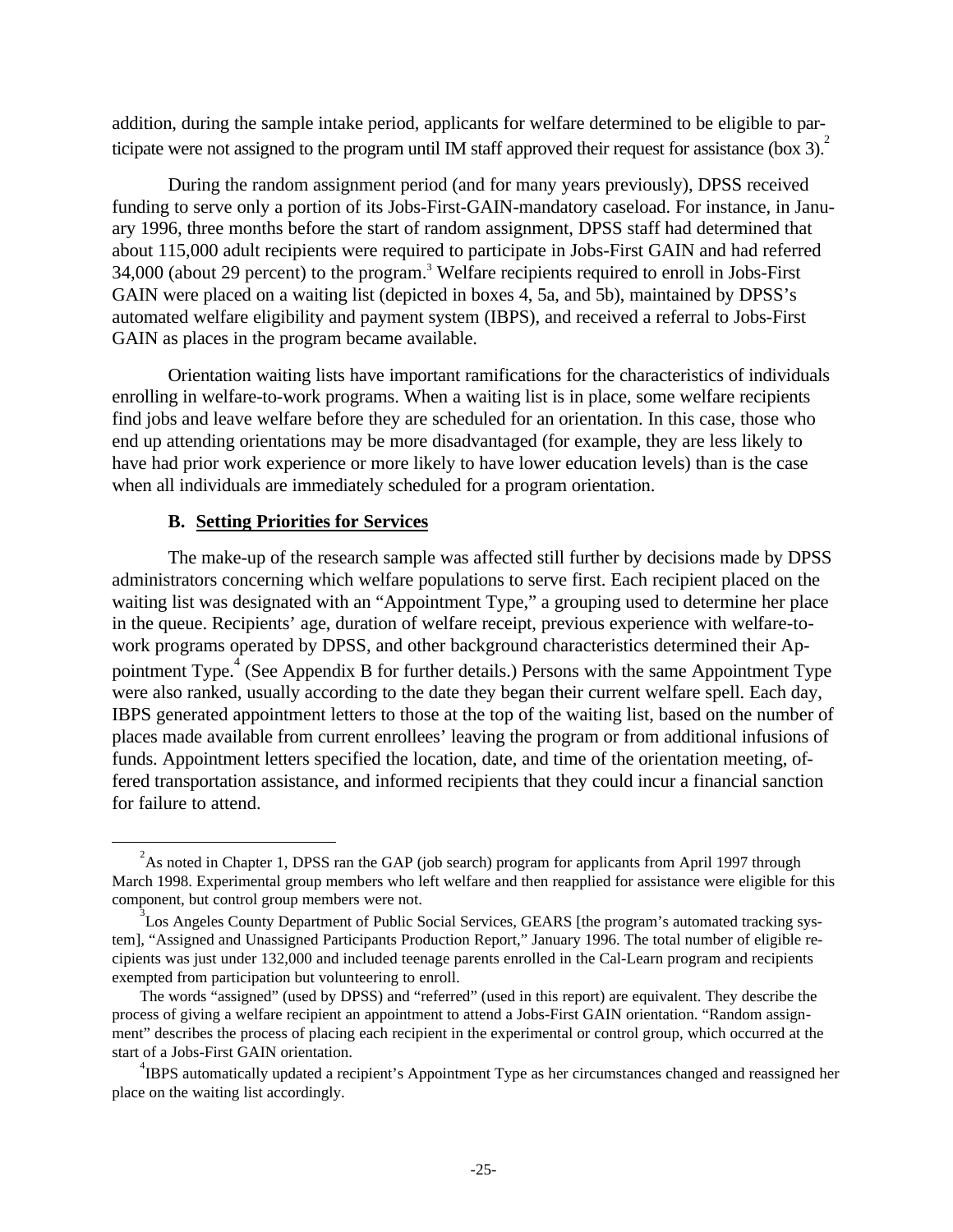FSA regulations mandated welfare-to-work programs to spend at least 55 percent of program funds on members of certain "target" groups, whose members were judged to be at greatest risk of long-term dependence. Target groups included: (1) persons who had received welfare for at least three of the previous five years, (2) persons under age 24 who had not graduated from high school or received a GED certificate, (3) persons under age 24 with limited work experience, and (4) parents whose youngest child was at least 16 years old**.**

As mentioned above, prior to the start of random assignment, DPSS had reserved nearly all places in Jobs-First GAIN for members of these FSA target groups, in particular persons who had received welfare for at least three of the previous five years. In actuality, most welfare recipients had received assistance continuously for at least five years before DPSS referred them to the program. Further, the agency invited only FSA target group members to enter the program early — that is, before they reached the top of the waiting list. As discussed in Chapter 1, persons responding to these "volunteer mailers" became what the evaluation calls "early enrollees." (See Appendix B for further details.)

DPSS administrators then changed the agency's targeting strategy to permit the evaluation to study Jobs-First GAIN's effects on a broader cross section of the welfare caseload. DPSS referred to JOBS-First GAIN more people who had received welfare continuously for less than three years than had been referred to the earlier GAIN program. As shown in the right-hand pie chart of Figure 2.2, these recipients make up nearly a third of the evaluation sample (AFDC-FGs and AFDC-Us combined). None of these individuals were members of FSA target groups.

DPSS also changed its referral procedures for persons who were currently experiencing a longer spell on welfare. Very long-term recipients — those on welfare continuously for at least five years — were given a lower priority for services and had little chance of entering the research sample. They make up nearly 14 percent of the evaluation sample, as shown in Figure 2.2. Instead, DPSS moved to the top of the waiting list persons who had received welfare continuously for between three and five years. These recipients constitute about 53 percent of the evaluation sample. (See Figure 2.2.) They, like the relatively small group of very long-term recipients in the sample, were FSA target group members, because their lengthy spell on welfare made them at risk of remaining on assistance for a very long time.

DPSS continued to reserve places in the program for early enrollees. As before, the agency gave preference to early enrollees who were also members of FSA target groups, especially those who had received welfare for at least three of the previous five years (see Appendix B). Early enrollees make up about 20 percent of the research sample (as shown in Appendix Figure B.1b). In Figure 2.2, they are included with other persons receiving welfare for that amount of time. MDRC and DPSS agreed to identify early enrollees as a distinct subgroup for analysis and to randomly assign a small portion of its members to the control group.

# **III. Random Assignment and Messages to Experimental and Control Group Members**

### **A. The Purpose and Process of Random Assignment**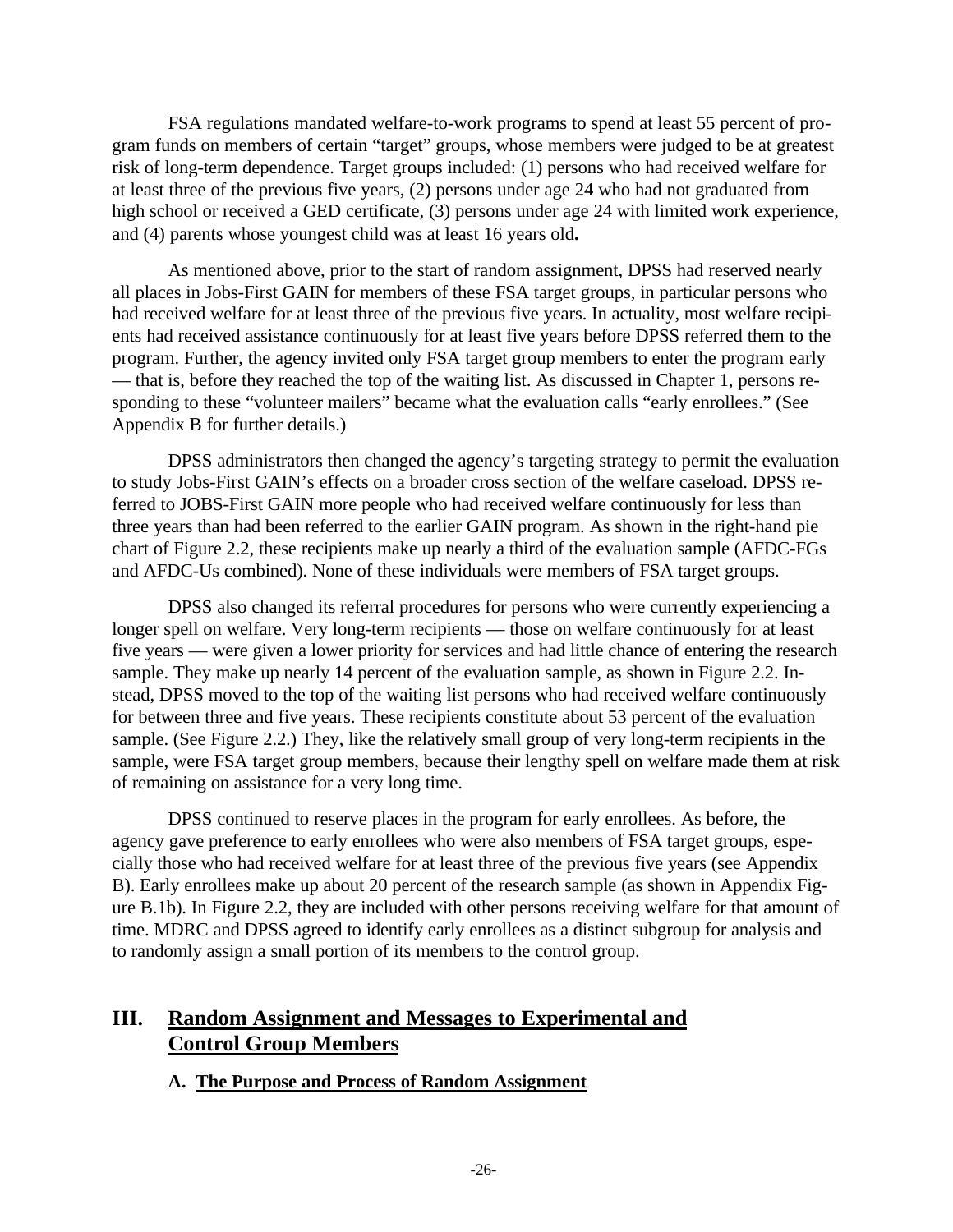Nearly all welfare recipients who attended a Jobs-First GAIN orientation from April 1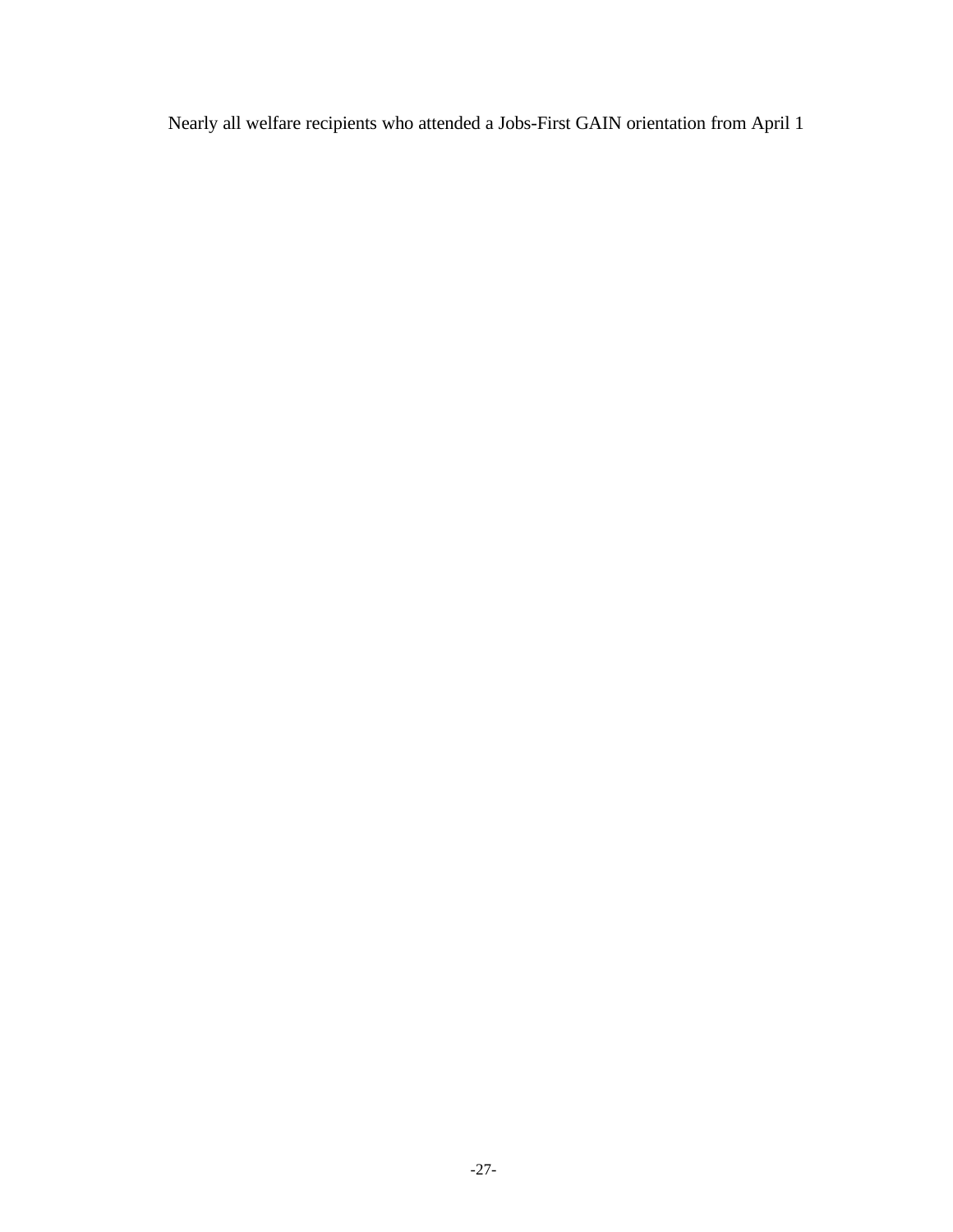#### **Los Angeles Jobs-First GAIN Evaluation**





SOURCE: MDRC calculations from LA DPSS GEARS "Assigned and Unassigned Participants Production Report," January 1996, and from GAIN Employment Activity and Reporting System (GEARS) and LA DPSS Integrated Benefit Payment System AFDC/TANF records.

NOTE: County caseload totals exclude 17,466 welfare recipients with Appointment Types that made them ineligible for the Jobs-First GAIN Evaluation sample.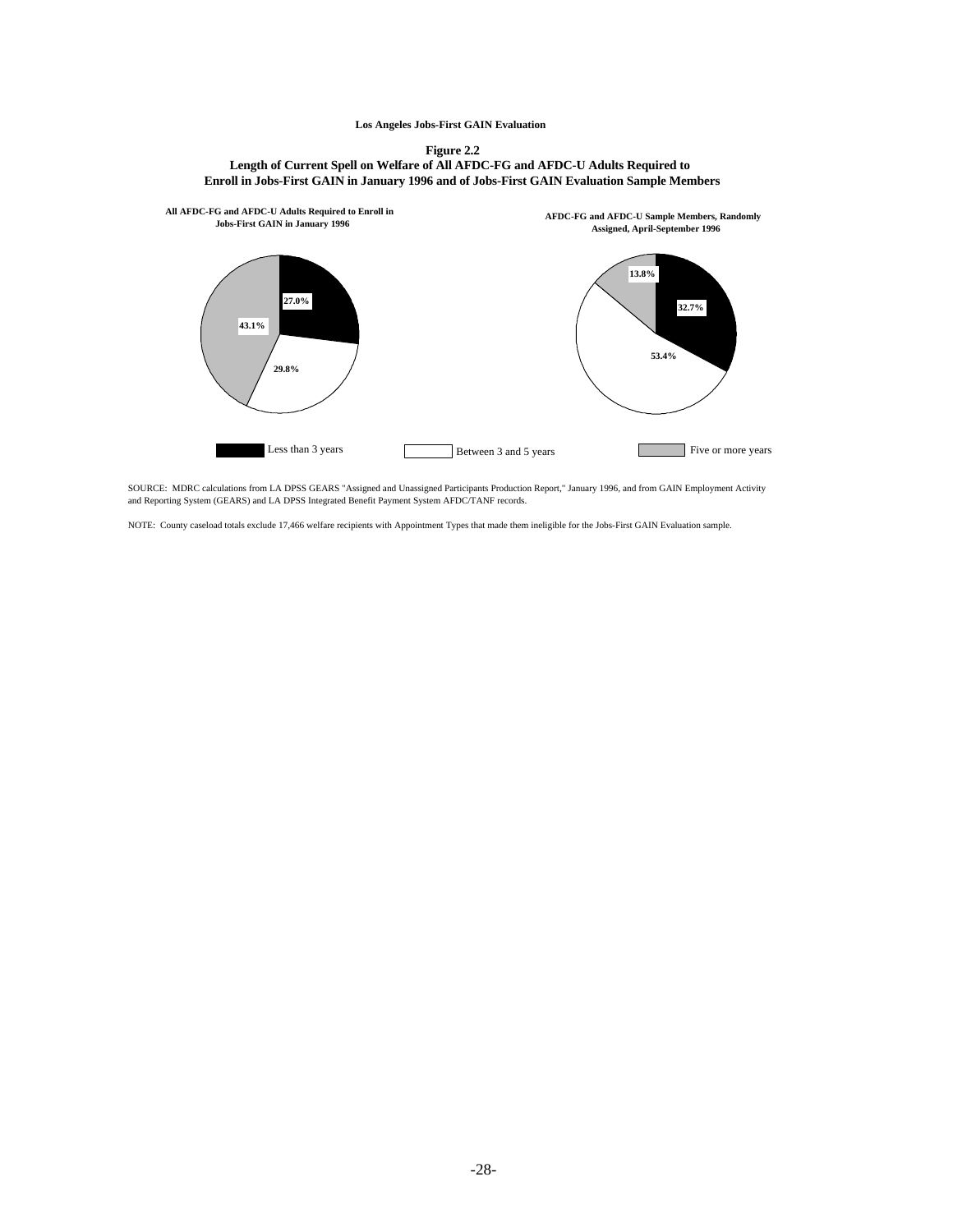through September 11, 1996, were randomly assigned to the experimental or control group.<sup>5</sup> As discussed in Chapter 1, experimental group members had access to Jobs-First GAIN's program services, including the initial orientation session, and its Work First message. They were subject to the program's mandatory participation requirements and could incur a sanction (a reduction in their welfare grant) for noncompliance. Control group members were required to leave the orientation as soon as they were randomly assigned to that group, and so did not attend the heart of the session: the six-hour group orientation. They were also precluded from receiving other Jobs-First GAIN services until October 1998, the end of the follow-up period for the evaluation. They remained eligible to receive welfare and Food Stamp payments, however. Control group members could also seek other services in the community and receive child care assistance from DPSS for employment-related programs in which they enrolled on their own initiative.

Experimental designs based on random assignment are often credited with providing the most accurate and reliable findings on effects of welfare-to-work programs. Prior research on welfare dynamics shows that many welfare recipients find jobs and leave welfare without any assistance from a welfare-to-work program and that many subsequently return to the rolls. <sup>6</sup> Without a random assignment research design, it is especially difficult to determine the extent to which a program increases (or decreases) the rate at which welfare recipients take jobs and leave the welfare rolls *above and beyond what they would have done on their own*. The employment and welfare behavior of control group members represent what would have happened to Jobs-First-GAIN-mandatory welfare recipients in the absence of the program. Critically, random assignment assures that members of the experimental and control groups do not differ systematically on both measurable (such as age or employment status) and unmeasurable characteristics (such as motivation). Members of the two groups also face the same labor market conditions. Thus, any subsequent differences found between the two group can be attributed with confidence to the combination of program services, messages, and participation mandates that only experimental group members experienced.

Random assignment is also a fair way to allocate places within a welfare-to-work program, when, as occurred in Los Angeles, the welfare agency lacks funding to serve all persons eligible for services. In a random assignment experiment, the program makes places available to welfare recipients through a process resembling a lottery system, instead of by a more arbitrary method.

As suggested above, random assignment occurred early in the orientation meeting, before welfare recipients began active participation in the program and encountered the program's strong Work First message. (See Figure 2.1, boxes 8, 9a, and 9b.) Orientation attenders met with a Jobs-First GAIN staff member to complete the first two sections of a three-part questionnaire on background characteristics. Staff persons entered the information directly into the Jobs-First GAIN

 $\overline{a}$ 

<sup>&</sup>lt;sup>5</sup> Persons attending an orientation who were not randomly assigned included: welfare recipients younger than 19 years of age, persons exempt from mandatory participation requirements who volunteered to enroll in the program, additional members of a welfare case that already included a sample member, and sample members from the evaluation of the earlier Los Angeles GAIN program. All these individuals received Jobs-First GAIN services but were not part of the research.

<sup>6</sup> See Rangarajan, Schochet, and Chu, 1998.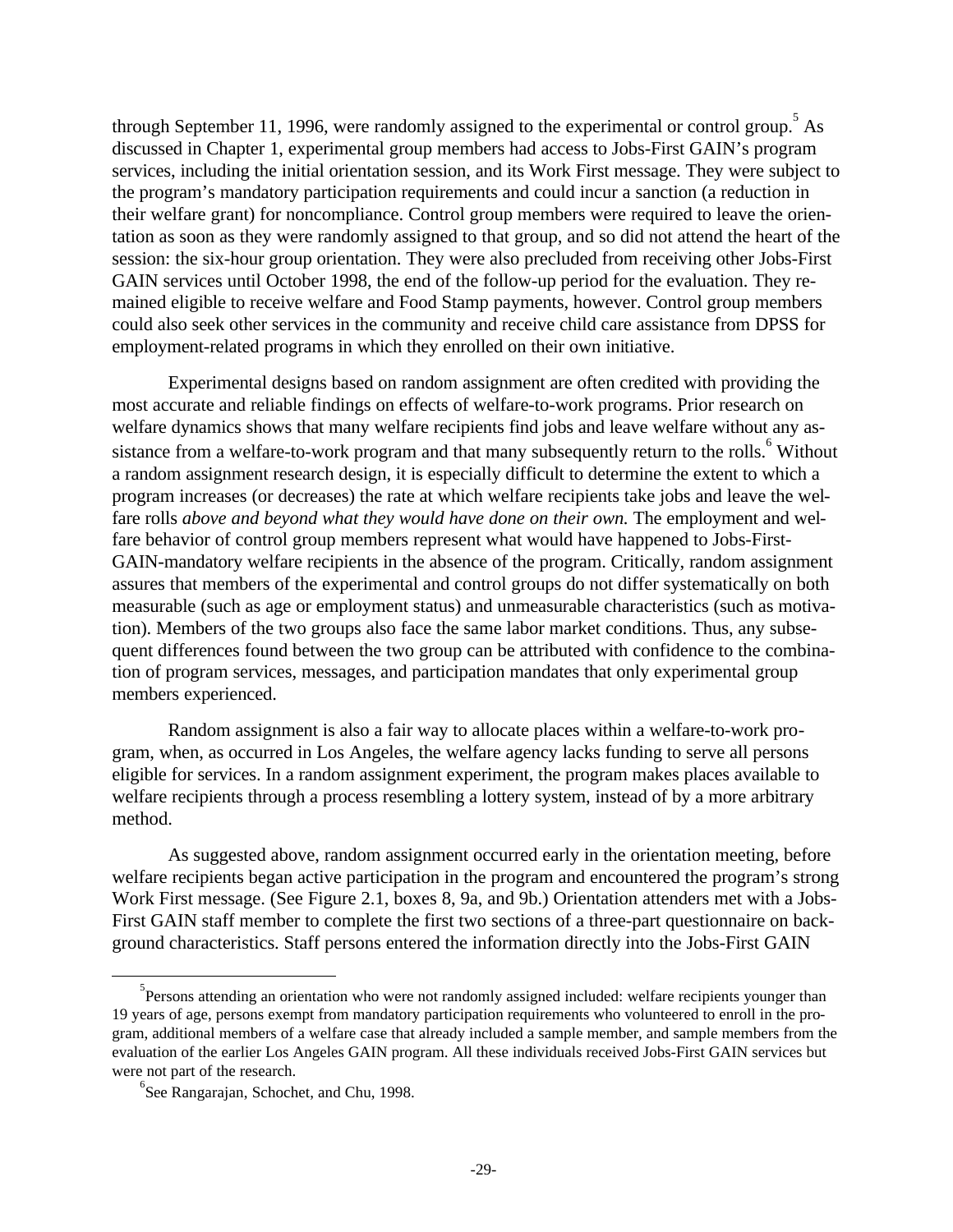automated tracking system, called GEARS. Completion of the second section of the questionnaire prompted GEARS to run a program developed by MDRC that randomly assigned the enrollee to the experimental or control group.

Table 2.1 displays the number of experimental and control group members by assistance category (AFDC-FG or AFDC-U), enrollee subgroup (regular or early), and research group (experimental or control). The table also shows the sampling ratio — the percentage of AFDC-FGs and AFDC-Us randomly assigned to the experimental or control group. The table shows sample sizes for the full sample and for sample members randomly assigned from April through June 1996, whose earnings and welfare payments are tracked for an additional three months.

As shown in Table 2.1, nearly three-quarters of the AFDC-FGs entered the experimental group, and one-quarter became control group members. The ratios differed for regular and early enrollees among the AFDC-FGs: Among the regular enrollees, 31 percent were assigned to the control group, as opposed to only 11 percent of the early enrollees. The participation and impact analyses that follow weight outcome and impact measures to adjust for these differences in random assignment ratios.<sup>7</sup> About 20 percent of the AFDC-Us were randomly assigned to the control group. This ratio applied to both regular and early enrollees.

# **B. Next Steps After Random Assignment**

 $\overline{a}$ 

Immediately after being randomly assigned to the control group, control group members left the orientation session and attended a special presentation by Jobs-First GAIN staff. There they were told about the Jobs-First GAIN Evaluation, and that their random assignment status precluded them from receiving GAIN services for two years. The staff also explained that control group members could enroll in alternative employment-related services in their community and apply for child care assistance from DPSS. They were then sent home.

As discussed in Chapter 1, members of the experimental group continued their orientation to the program by attending a six-hour orientation meeting designed to boost their self-esteem and promote the program's Work First message. Experimental group members completed their orientation to the program by participating in an appraisal meeting with a Jobs-First GAIN case manager. During the appraisal meeting, case managers and experimental group members completed the third section of the questionnaire, which concerned possible barriers to participation. Case managers inquired whether the experimental group member was currently working at least 30 hours per week or had experienced a change in her situation, such as an illness or injury, that prevented her from participating in a Jobs-First GAIN activity. Experimental group members found to be in one of these situations received a long-term exemption from the program's participation requirements (a "deregistration") or a short-term exemption (a "deferral"). Experimental group members determined to have no barriers to participation received their first assignment to a Jobs-First GAIN activity; child care, transportation, and other assistance was also made available.

 $\alpha$ <sup>7</sup>Without weighting, the experimental group has a higher proportion of early enrollees and a lower proportion of regular enrollees compared to the control group. To compensate, separate estimates are calculated for early enrollees and regular enrollees. These estimates are then weighted by the proportion of early and regular enrollees in the combined sample of experimental and control group members.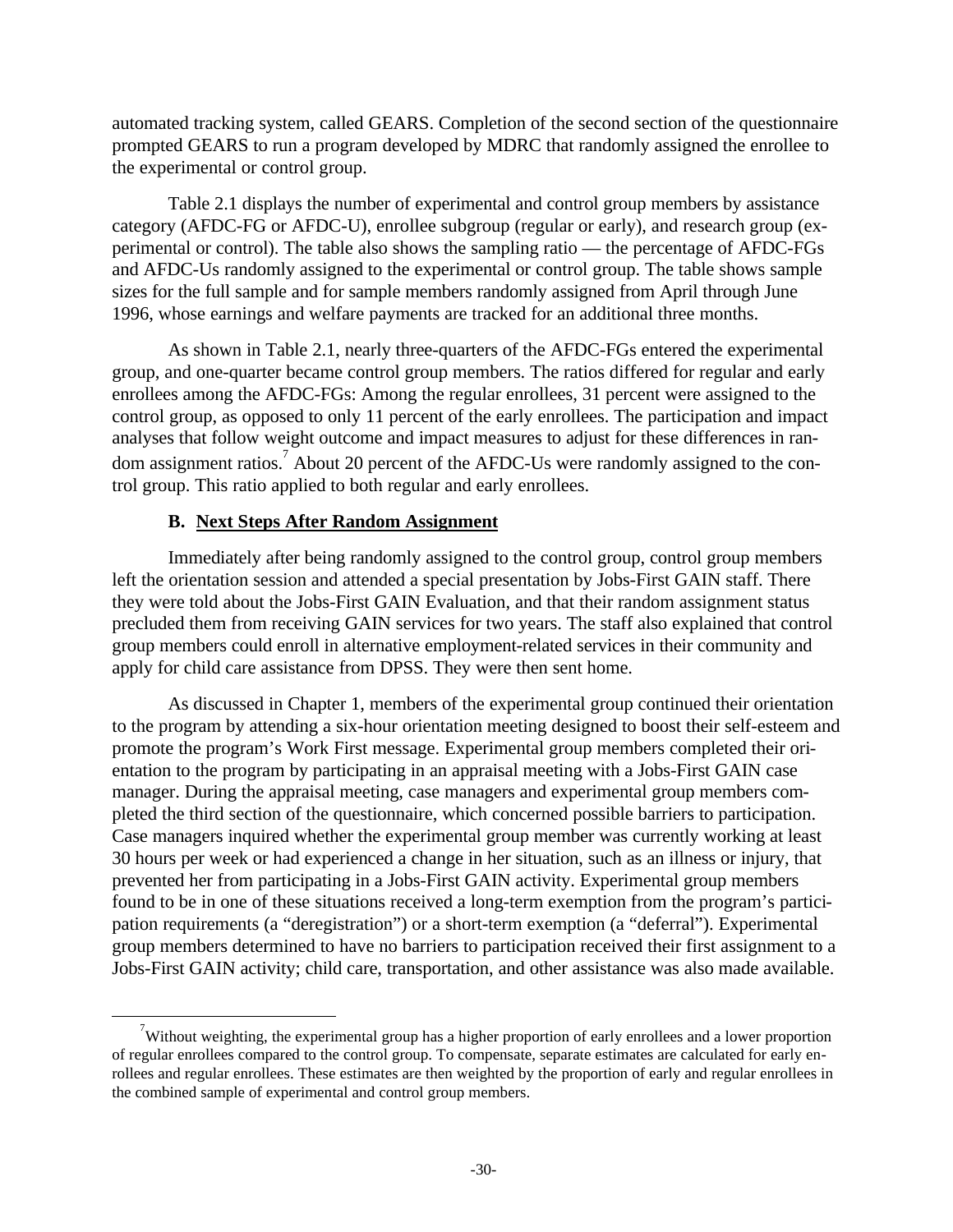During the appraisal, case managers also asked whether experimental group members had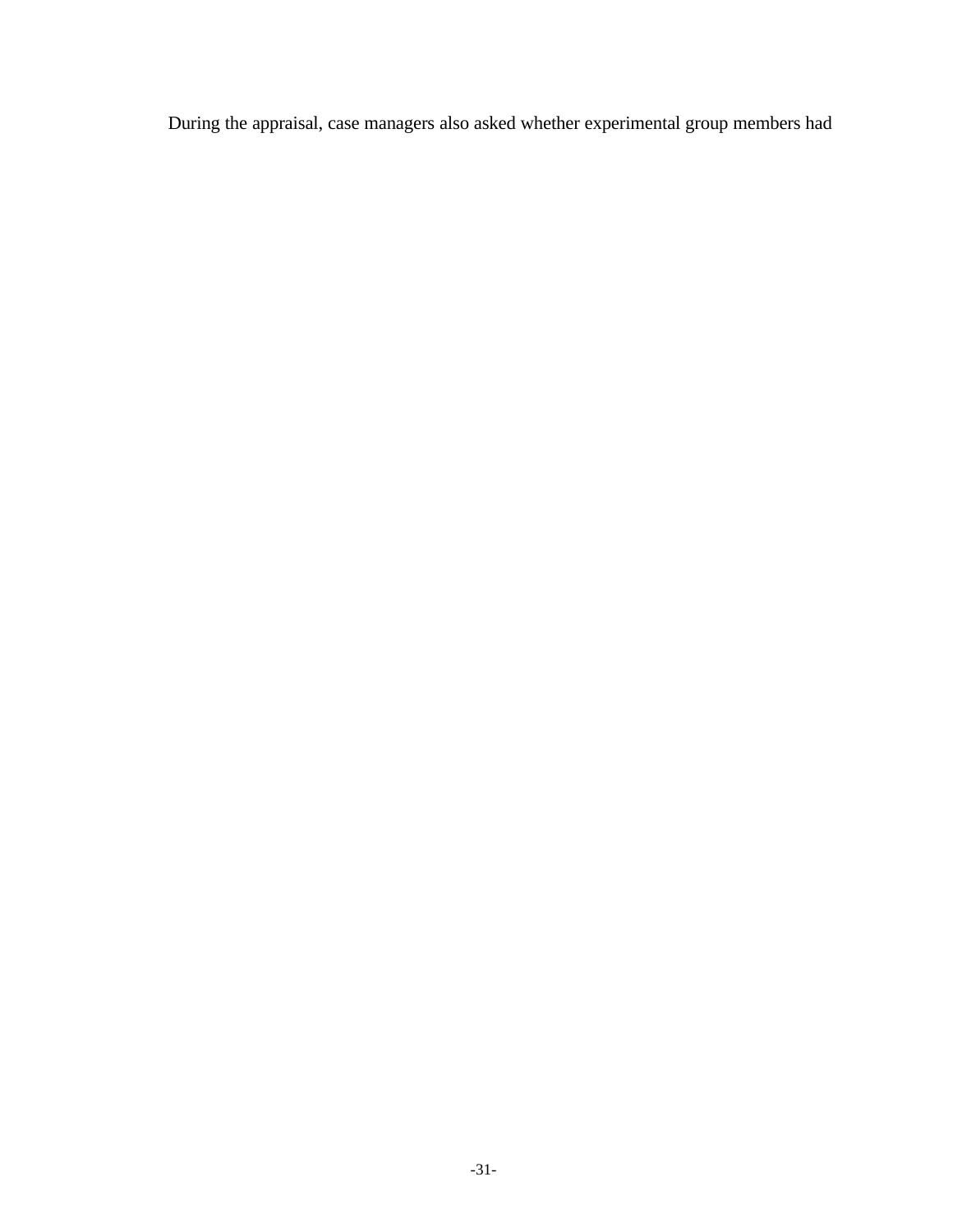### **Table 2.1**

### **Overview of Sample Sizes, by Assistance Category, Enrollment Status, Period of Random Assignment, and Research Group**

|                          | <b>Experimental</b> | <b>Control</b> |              |
|--------------------------|---------------------|----------------|--------------|
|                          | Group               | Group          | <b>Total</b> |
| <b>Full Sample</b>       |                     |                |              |
| AFDC-FGs                 | 11,521              | 4,162          | 15,683       |
| Percent                  | 73.5                | 26.5           |              |
| Regular enrollees        | 8,620               | 3,821          | 12,441       |
| Percent                  | 69.3                | 30.7           |              |
| Early enrollees          | 2,901               | 341            | 3,242        |
| Percent                  | 89.5                | 10.5           |              |
| $AFDC-Us^a$              | 4,039               | 1,009          | 5,048        |
| Percent                  | 80.0                | 20.0           |              |
| Total                    | 15,560              | 5,171          | 20,731       |
| <b>April-June Cohort</b> |                     |                |              |
| AFDC-FGs                 | 6,540               | 2,253          | 8,793        |
| Percent                  | 74.4                | 25.6           |              |
| Regular enrollees        | 4,779               | 2,013          | 6,792        |
| Percent                  | 70.4                | 29.6           |              |
| Early enrollees          | 1,761               | 240            | 2,001        |
| Percent                  | 88.0                | 12.0           |              |
| $AFDC-Us^a$              | 2,264               | 571            | 2,835        |
| Percent                  | 79.9                | 20.1           |              |
| Total                    | 8,804               | 2,824          | 11,628       |

SOURCE: MDRC calculations using data from the GAIN Employment Activity and Reporting System (GEARS).

NOTE: <sup>a</sup>Regular and early enrollees combined.

already begun attending an employment-related activity (often, vocational training courses) on their own initiative. Case managers could allow experimental group members to continue participating in their "self-initiated program" as their first Jobs-First GAIN activity (and provide them with child care and other assistance), if case managers determined that the activity met the Work First goals of the program. If not, the case manager could grant the experimental group member a deferral from Jobs-First GAIN's participation requirements for up to six months or until the end of the current quarter or semester. Experimental group members deferred for participating in an "unapproved self-initiated program" were not eligible for payments for child care or other supports for participation, however.

Sometimes, case managers terminated an appraisal meeting without assigning the experi-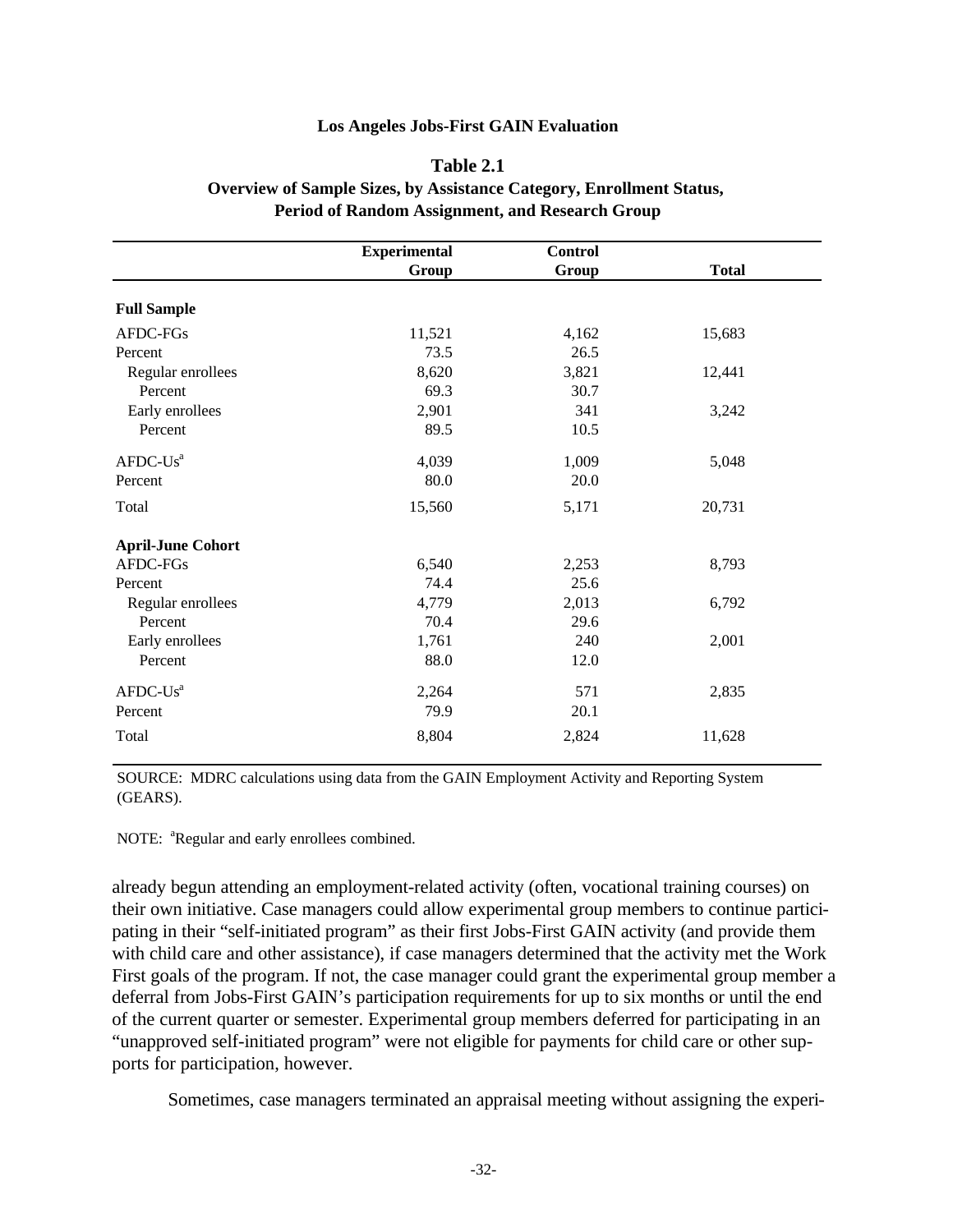mental group member to a program activity or granting her a deferral or deregistration from the program's mandatory participation requirements. For instance, the experimental group member may have claimed to be no longer mandated to participate but lacked the necessary documents (such as a pay stub or a letter from a doctor) to verify her status. In this situation, the case manager could send the experimental group member home and reschedule her for a new appraisal at a later date.

LA DPSS's practice of determining mandatory status at appraisal — that is, *after* random assignment and then only for experimental group members — causes the participation and impact estimates to be somewhat conservative, "diluting" program effects because the sample retains some experimental group members who never received program services and had only limited exposure to the program's Work First message and participation mandates. Participation, employment, and welfare outcomes for these experimental group members must still be averaged in with those of the other experimental group members to preserve the experimental design.<sup>8</sup>

### **C. Random Assignment of AFDC-Us**

 $\overline{a}$ 

DPSS mandated that both adult members of AFDC-U cases enroll in Jobs-First GAIN. (Previously, only the primary wage-earner, usually the father, had to participate.) Sometimes, the primary wage-earner showed up first at the Jobs-First GAIN office; sometimes, the second parent did. About 10 percent of the time, both adults in an AFDC-U case entered the program between April and September 1996 (the period in which random assignment took place). For the evaluation, whichever person enrolled in Jobs-First GAIN first during these months was randomly assigned to the experimental or control group.<sup>9</sup> The other parent in the case automatically received the same research group status as the sample member, but was excluded from the research sample.

The evaluation collected earnings data for the sample member only. As discussed in Chapter 5, this restriction adds a small amount of uncertainty to findings on program effects on employment, earnings, and combined income from earnings and public assistance for AFDC-Us. For instance, the program may have directly or indirectly helped the other parent on the case find employment. AFDC/TANF and Food Stamp payments are collected for the entire case, however, and estimates of welfare and Food Stamp savings presented in this report capture the program's effect on both parents.<sup>10</sup> In addition, the report presents separate estimates of program impacts for men (usually, the primary wage-earner) and women (usually, the second parent), which can sug-

 $^{8}$ Ideally, sample members determined by program staff to be no longer mandatory would be excluded from the research. This strategy could not be implemented, however, because this information was collected only for experimental group members. (Control group members did not attend appraisal meetings.) Excluding only experimental group members from the research sample would have biased the results because the two research groups would then likely have differed in background characteristics, both measured and unmeasured.

 $^{9}$ This procedure also applied to AFDC-FGs, some of whom had another person on the case enter the program during the months of random assignment. A search for program tracking information on the other AFDC-U parent showed that about 7 percent of AFDC-U households had a second parent who participated in employment-related activities during the one**-**year follow-up period for this report.

<sup>&</sup>lt;sup>10</sup>A high incidence of both parents' working could be inferred by a large reduction in AFDC and Food Stamp receipt, however.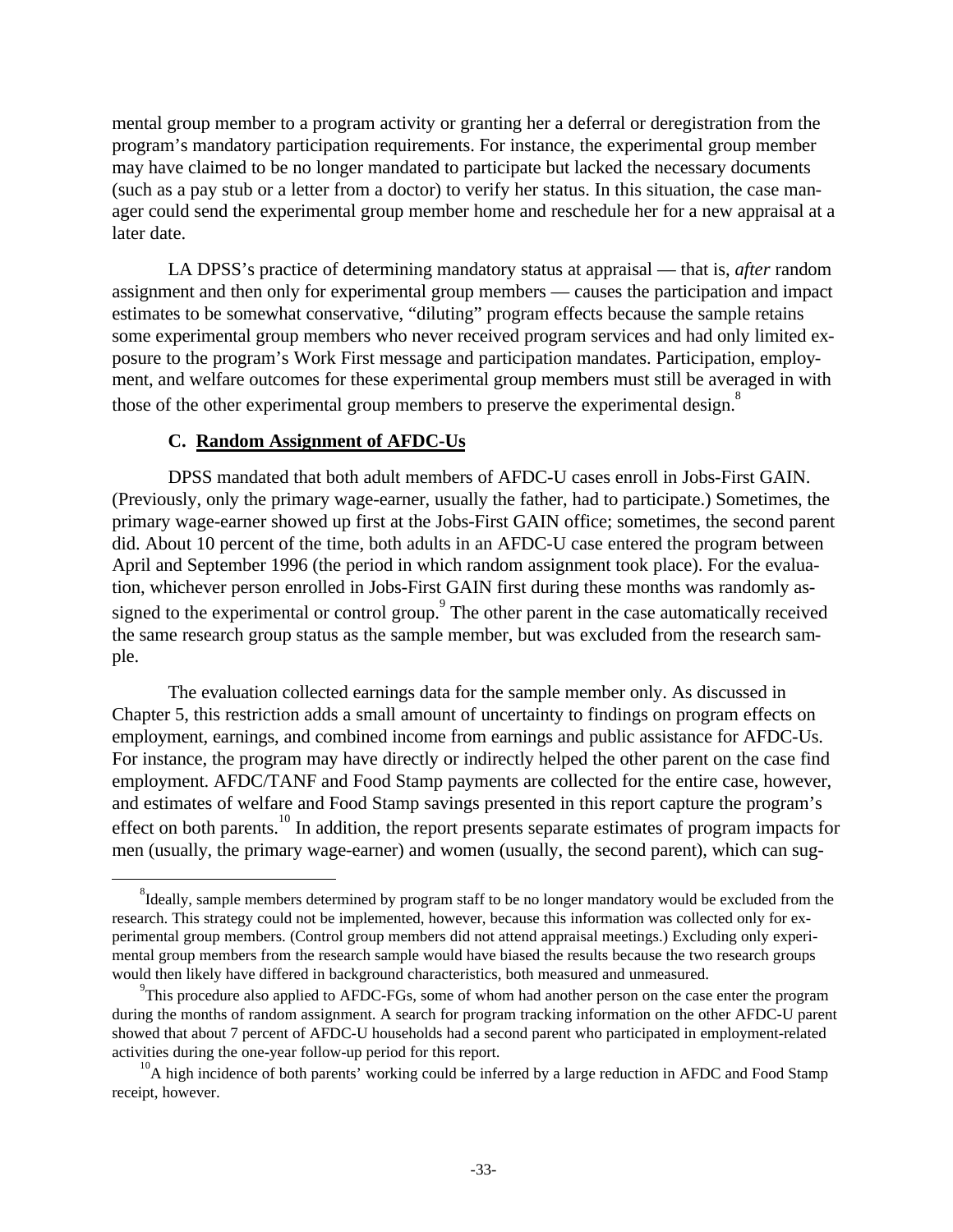gest whether the program model can be effective in helping each parent find employment.

# **IV. Baseline Characteristics of the Research Sample**

This section presents "baseline" demographic characteristics of the AFDC-FGs and AFDC-Us in the research sample, that is, characteristics measured at the time sample members entered the evaluation. The AFDC-FGs and AFDC-Us were drawn from throughout the metropolitan area: from central-city neighborhoods such as Florence and Watts to suburban neighborhoods in the San Fernando and San Gabriel Valleys. All sample members were at least 19 years old at random assignment. The AFDC-FG sample includes parents of children aged three and over, whereas AFDC-Us could include parents of younger children.<sup>1</sup>

# **A. Characteristics of the AFDC-FGs**

-

As discussed above, only a relatively small portion of recipients with extremely long spells of welfare receipt were assigned to Jobs-First GAIN during the random assignment period. Nonetheless, as shown in Table 2.2, most Jobs-First GAIN AFDC-FGs faced one or more serious barriers to employment. Over half lacked a high school diploma or GED certificate at random assignment, credentials that employers often desire and that are necessary for entry into many job training programs. Recent work experience was uncommon: 64 percent had not worked for pay in the year prior to random assignment,<sup>12</sup> and 62 percent reported to DPSS that they had remained jobless during the three years before random assignment. About 14 percent of the AFDC-FG sample had received less than an eighth-grade education, and 20 percent were not proficient in English. Nearly three-quarters (73 percent) had received AFDC, on their own or their spouse's case, for at least two years cumulatively during their adult life. In this evaluation, these people are considered "long-term recipients." (See Appendix B for further discussion of how these subgroups were defined.) Around 30 percent of sample members fell into the "more disadvantaged recipient" category, which includes long-term recipients who had neither worked in the year prior to random assignment nor obtained a high school diploma or GED certificate.

Hispanics form the largest ethnic group (45 percent) among AFDC-FG sample members. About 31 percent of the sample are African-American, and 17 percent are non-Hispanic whites. Asians make up a much smaller proportion of the sample (6 percent). Just over half of all AFDC-FGs had at least one preschool-age child (under the age of six) for whom child care would be needed while the sample member worked or participated in employment-related activities.

# **B. Differences in Characteristics of AFDC-FG Early and Regular Enrollees**

AFDC-FG early enrollees were slightly more disadvantaged than regular enrollees in terms of educational attainment and prior employment experience, but less disadvantaged in terms of prior AFDC receipt. (See Table 2.2.) A smaller proportion of early enrollees than regular enrollees had earned a high school diploma or GED certificate. On average, early enrollees were

<sup>&</sup>lt;sup>11</sup>During sample intake, a single parent with a child under three was not Jobs-First GAIN mandatory. According to Table 2.2, however, 9 percent of the AFDC-FG sample had a child under three at the time of random assignment. The cause of this inconsistency is unclear.

 $12$ <sup>12</sup>This percentage was calculated with statewide Unemployment Insurance wage records. (See Table 4.3 for sample sizes.) As shown in Table 2.2, 73 percent of AFDC-FGs reported that they had not worked for pay during the year before random assignment.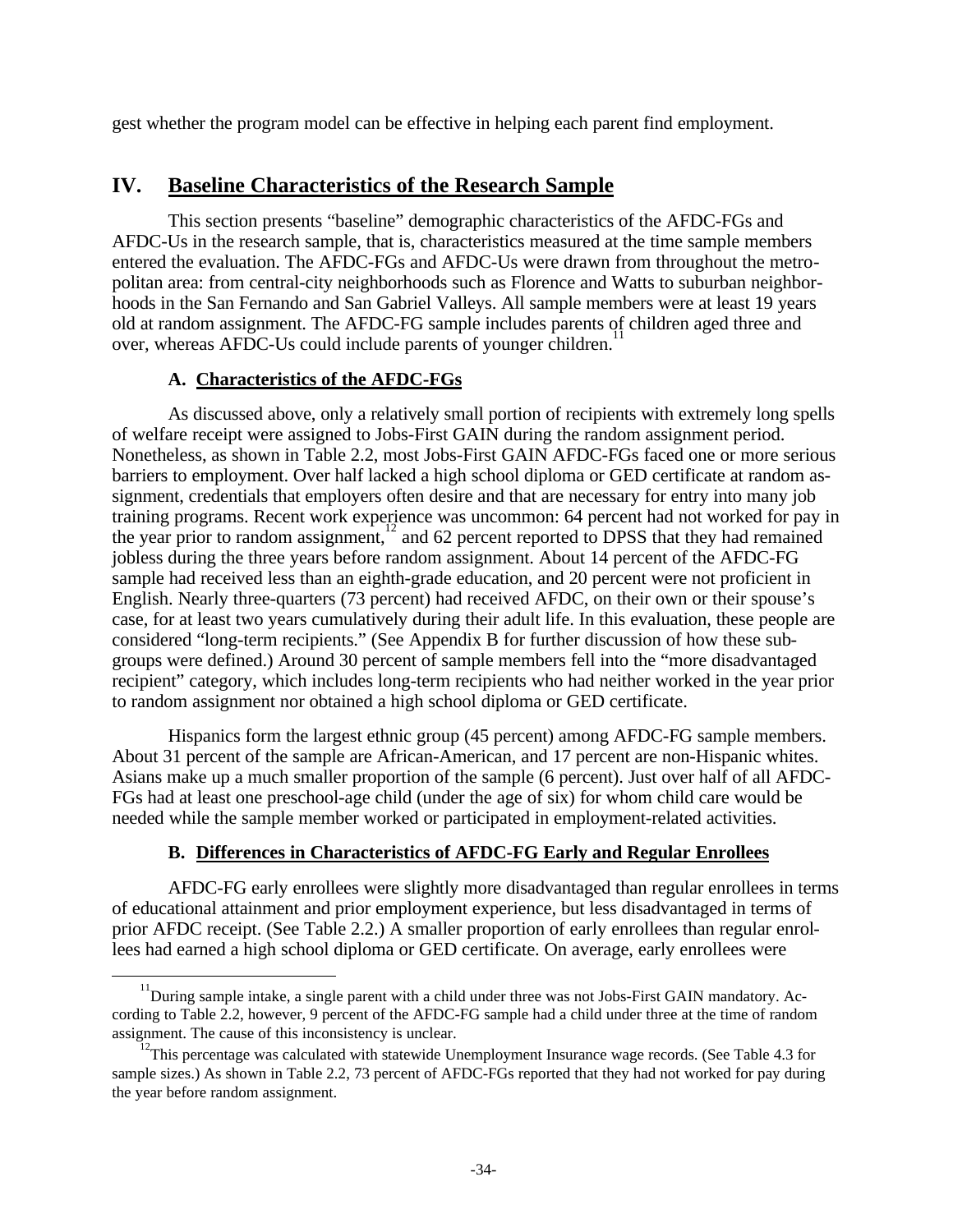slightly younger and more likely to be parents of preschool-age children. In addition, Hispanics and African-Americans make up a larger percentage of the early enrollees, whereas fewer whites and Asians are included.

## **Los Angeles Jobs-First GAIN Evaluation**

### **Table 2.2**

## **Demographic Characteristics of the Full Sample**

|                                                                  | <b>AFDC-FGs</b> |                      |                    |                |
|------------------------------------------------------------------|-----------------|----------------------|--------------------|----------------|
| <b>Characteristic</b>                                            | All             | Regular<br>Enrollees | Early<br>Enrollees | <b>AFDC-Us</b> |
| Random assignment quarter (%)                                    |                 |                      |                    |                |
| April-June of 1996                                               | 56.1            | 54.6                 | 61.7               | 56.2           |
| July-September of 1996                                           | 43.9            | 45.4                 | 38.3               | 43.8           |
| Female (%)                                                       | 92.8            | 92.3                 | 94.9               | 47.4           |
| Aid status <sup>a</sup> $(\%)$                                   |                 |                      |                    |                |
| Applicant                                                        | 3.6             | 3.5                  | 3.9                | 2.8            |
| Short-term recipient                                             | 23.6            | 22.9                 | 26.1               | 28.8           |
| Long-term recipient (received AFDC for at least 2 years)         | 72.8            | 73.6                 | 70.0               | 68.4           |
| 5 years or more but less than 10 years                           | 15.6            | 16.2                 | 13.3               | 14.0           |
| 10 years or more                                                 | 7.8             | 7.4                  | 9.3                | 2.4            |
| Less disadvantaged recipient <sup><math>\degree</math></sup> (%) | 42.5            | 43.2                 | 39.9               | 38.7           |
| Most disadvantaged recipient <sup>c</sup> $(\% )$                | 30.3            | 30.3                 | 30.1               | 29.7           |
| On AFDC as a child (%)                                           |                 |                      |                    |                |
| Yes                                                              | 25.4            | 24.3                 | 29.7               | 13.1           |
| N <sub>0</sub>                                                   | 74.3            | 75.4                 | 70.1               | 86.8           |
| Don't know                                                       | 0.3             | 0.3                  | 0.2                | 0.1            |
| Long-term, 2nd-generation recipient (%)                          | 17.1            | 16.3                 | 19.9               | 6.5            |
| Likely to receive an exemption $(%)$                             | 18.7            | 20.0                 | 13.5               | 20.3           |
| Previous employment (%)                                          |                 |                      |                    |                |
| Employed within past year                                        | 27.1            | 27.7                 | 24.8               | 29.4           |
| Employed within past 2 years                                     | 34.6            | 35.1                 | 32.9               | 36.6           |
| Employed within past 3 years                                     | 38.2            | 38.5                 | 37.2               | 40.1           |
| Current employment (%)                                           |                 |                      |                    |                |
| Not employed                                                     | 90.5            | 89.5                 | 94.3               | 86.3           |
| Employed                                                         | 9.5             | 10.5                 | 5.7                | 13.7           |
| Employed 1-14 hours per week                                     | 1.2             | 1.2                  | 1.2                | 1.3            |
| Employed 15-29 hours per week                                    | 4.2             | 4.6                  | 2.3                | 8.5            |
| Employed 30 or more hours per week                               | 4.1             | 4.6                  | 2.3                | 3.9            |
| Highest degree/diploma earned (%)                                |                 |                      |                    |                |
| <b>GED</b>                                                       | 5.1             | 5.1                  | 5.0                | 2.7            |
| High school diploma                                              | 35.7            | 36.6                 | 32.3               | 30.9           |
| Technical/AA/2-year college degree                               | 3.7             | 3.8                  | 3.0                | 3.5            |
| 4-year (or more) college degree<br>None of the above             | 1.3<br>54.3     | 1.3<br>53.2          | 1.2<br>58.5        | 3.4<br>59.5    |
|                                                                  |                 |                      |                    |                |
| Has a high school diploma or GED (%)                             | 45.7            | 46.8                 | 41.6               | 40.5           |

(continued)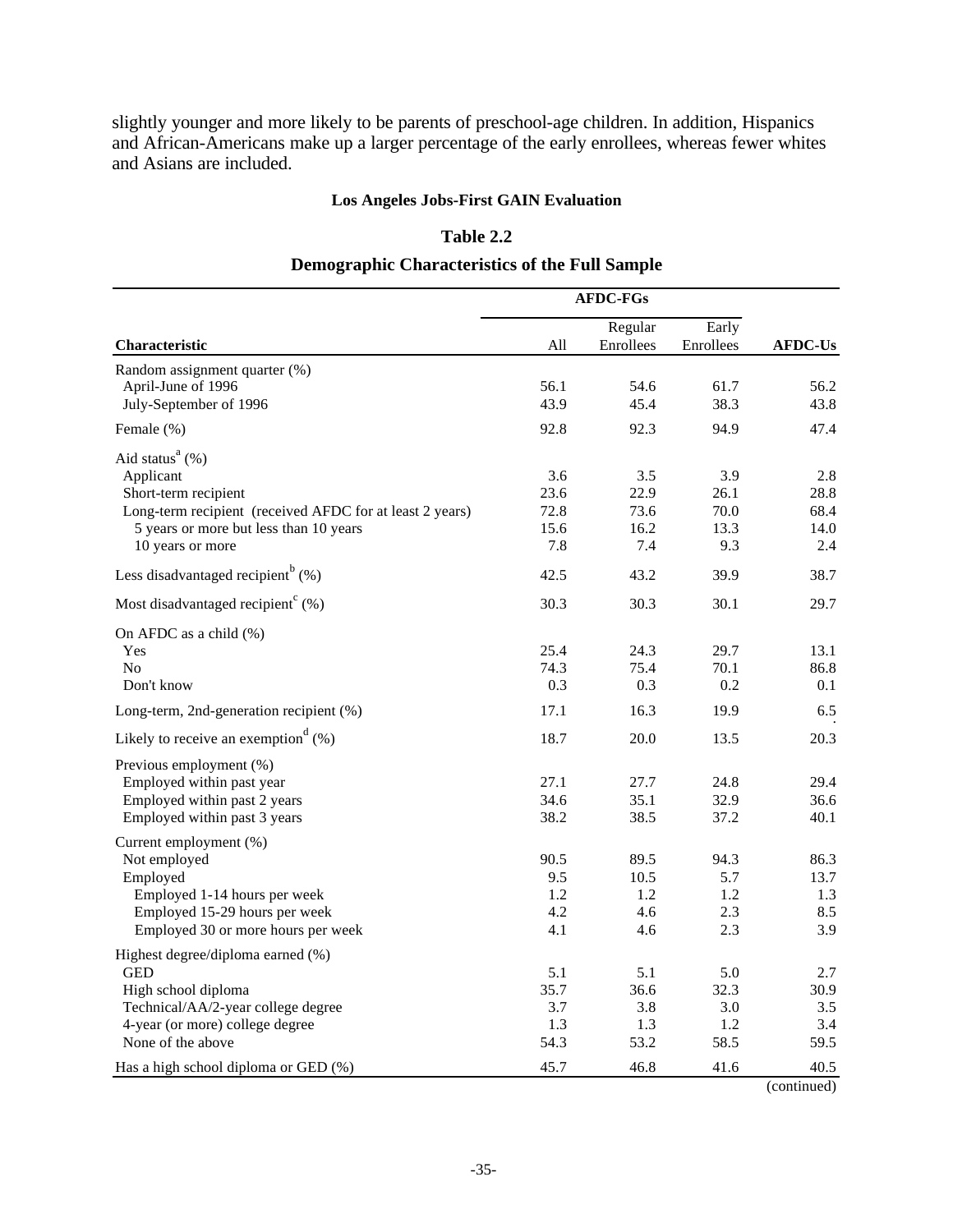|                                                          |              | <b>AFDC-FGs</b> |             |                |
|----------------------------------------------------------|--------------|-----------------|-------------|----------------|
|                                                          |              | Regular         | Early       |                |
| Characteristic                                           | All          | Enrollees       | Enrollees   | <b>AFDC-Us</b> |
| Highest grade completed in school (%)                    |              |                 |             |                |
| Less than 8th                                            | 13.8         | 13.6            | 14.7        | 27.4           |
| 8th                                                      | 2.9          | 2.8             | 3.3         | 4.0            |
| 9th                                                      | 6.1          | 5.9             | 7.0         | 6.2            |
| 10th                                                     | 9.8          | 9.7             | 10.3        | 10.9           |
| 11th                                                     | 19.2         | 18.8            | 20.7        | 10.6           |
| 12th                                                     | 36.6         | 37.3            | 34.0        | 30.4           |
| Post high school                                         | 11.2         | 11.6            | 9.7         | 9.7            |
| No formal schooling                                      | 0.4          | 0.4             | 0.3         | 0.8            |
| Average highest grade completed in school                | 10.8         | 10.9            | 10.6        | 10.3           |
| Currently in a school or training program (%)            | 13.5         | 13.0            | 15.6        | 7.7            |
| Ethnicity (%)                                            |              |                 |             |                |
| White, non-Hispanic                                      | 17.3         | 18.7            | 12.1        | 28.1           |
| Hispanic<br>African-American <sup>e</sup>                | 45.2         | 43.8            | 50.3        | 46.8           |
|                                                          | 31.2         | 30.2            | 34.9        | 5.3            |
| Asian/Pacific Islander<br>Native American/Alaskan native | 6.1<br>0.3   | 7.0<br>0.3      | 2.6<br>0.2  | 19.6<br>0.1    |
|                                                          |              |                 |             |                |
| Limited English proficiency (%)                          | 20.3         | 19.5            | 23.0        | 51.7           |
| Age $(\% )$                                              |              |                 |             |                |
| Less than 25                                             | 17.1         | 16.1            | 20.8        | 10.7           |
| 25-34<br>35-44                                           | 40.8         | 41.3            | 39.1        | 31.6           |
| 45 or older                                              | 31.5<br>10.6 | 31.8<br>10.8    | 30.4<br>9.7 | 40.7<br>17.0   |
| 30 or older                                              | 63.1         | 63.8            |             |                |
|                                                          | 33.2         | 33.4            | 60.0        | 76.4           |
| Average age (years)                                      |              |                 | 32.5        | 36.2           |
| Parent under 24, no high school diploma (%)              | 8.1          | 7.3             | 11.3        | 5.5            |
| Marital status (%)<br>Never married                      | 43.0         | 42.8            | 43.8        | 9.1            |
| Married, living with spouse                              | 6.8          | 7.0             | 5.8         | 87.8           |
| Separated                                                | 34.3         | 34.0            | 35.6        | 2.5            |
| Divorced                                                 | 14.1         | 14.3            | 13.1        | 0.6            |
| Widowed                                                  | 1.8          | 1.9             | 1.7         | $0.0\,$        |
| Has at least one child in the following age groups (%)   |              |                 |             |                |
| Less than 6                                              | 53.3         | 52.3            | 56.9        | 59.4           |
| $6 - 11$                                                 | 54.7         | 55.2            | 52.8        | 57.0           |
| $12 - 18$                                                | 38.8         | 39.2            | 37.6        | 44.4           |
| Age of youngest child (%)                                |              |                 |             |                |
| Less than 3                                              | 9.3          | 7.7             | 15.1        | 33.0           |
| $3 - 5$                                                  | 44.0         | 44.6            | 41.8        | 26.5           |
| 6 or older                                               | 46.7         | 47.7            | 43.1        | 40.6           |

# **Table 2.2 (continued)**

(continued)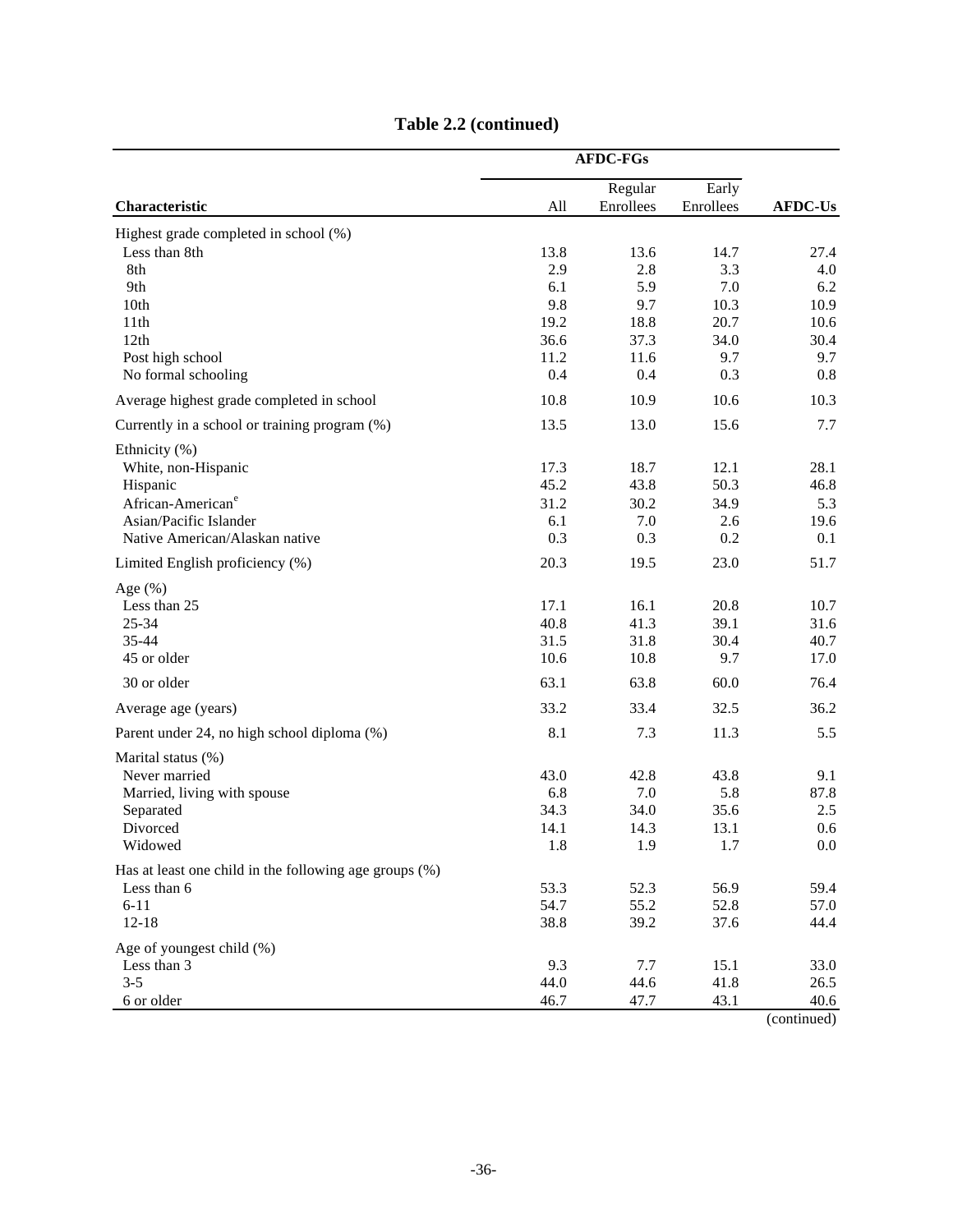|                            | <b>AFDC-FGs</b> |           |           |                |  |
|----------------------------|-----------------|-----------|-----------|----------------|--|
|                            |                 | Regular   | Early     |                |  |
| <b>Characteristic</b>      | All             | Enrollees | Enrollees | <b>AFDC-Us</b> |  |
| Number of children (%)     |                 |           |           |                |  |
| None                       | 0.0             | 0.0       | 0.0       | 0.0            |  |
|                            | 43.0            | 43.1      | 42.7      | 23.2           |  |
| $\overline{c}$             | 30.1            | 29.8      | 31.2      | 36.9           |  |
| 3 or more                  | 26.9            | 27.1      | 26.1      | 39.9           |  |
| Average number of children | 2.0             | 2.0       | 2.0       | 2.4            |  |
| Current housing status (%) |                 |           |           |                |  |
| Public                     | 5.5             | 5.5       | 5.5       | 3.6            |  |
| Subsidized                 | 9.3             | 8.9       | 11.0      | 6.4            |  |
| Emergency                  | 0.4             | 0.4       | 0.7       | 0.1            |  |
| Other                      | 84.8            | 85.3      | 82.8      | 89.9           |  |
| Research sample status (%) |                 |           |           |                |  |
| Experimental               | 73.5            | 69.3      | 89.5      | 80.0           |  |
| Control                    | 26.5            | 30.7      | 10.5      | 20.0           |  |
| Sample size                | 15,683          | 12,441    | 3,242     | 5,048          |  |

### **Table 2.2 (continued)**

SOURCE: MDRC calculations using data from the GAIN Employment Activity and Reporting System (GEARS).

NOTES: Sample members with missing data were excluded from the calculations of percentages and means.

<sup>a</sup>The "Applicant" category includes sample members who reported never having received AFDC on their own or a spouse's case. "Short-term recipients" reported having received AFDC on their own or a spouse's case for one month to less than two years at any time prior to random assignment. "Long-term recipients" reported having received AFDC on their own or a spouse's case for two years or more at any time prior to random assignment.

<sup>b</sup>A "less disadvantaged" sample member is a long-term recipient who had a high school diploma or GED certificate at random assignment and/or who worked for pay during the year prior to random assignment.

<sup>c</sup>A "most disadvantaged" sample member is a long-term recipient who did not have a high school diploma or GED certificate at random assignment and who did not work for pay during the year prior to random assignment.

 $\rm^4$ During orientation, but prior to random assignment, GAIN case managers identified sample members whose circumstances made them likely to be exempted from participation in GAIN. Recommendations for actual exemptions were made during appraisal meetings that followed random assignment, but only for experimental group members.

<sup>e</sup>Los Angeles does not distinguish between non-Hispanic and Hispanic African-Americans.

### **C. Characteristics of the ADFC-Us**

As shown in Table 2.2, women make up 47 percent of the AFDC-U part of the sample, whereas more than 90 percent of AFDC-FGs are women. The percentage of sample members without recent work experience is similar among both groups. AFDC-Us are less disadvantaged than AFDC-FGs in terms of length of prior welfare receipt, yet slightly more disadvantaged in terms of educational attainment. Notably, nearly 20 percent of AFDC-Us are Asians (primarily Indochinese), and about half the AFDC-U sample had limited English proficiency. The AFDC-Us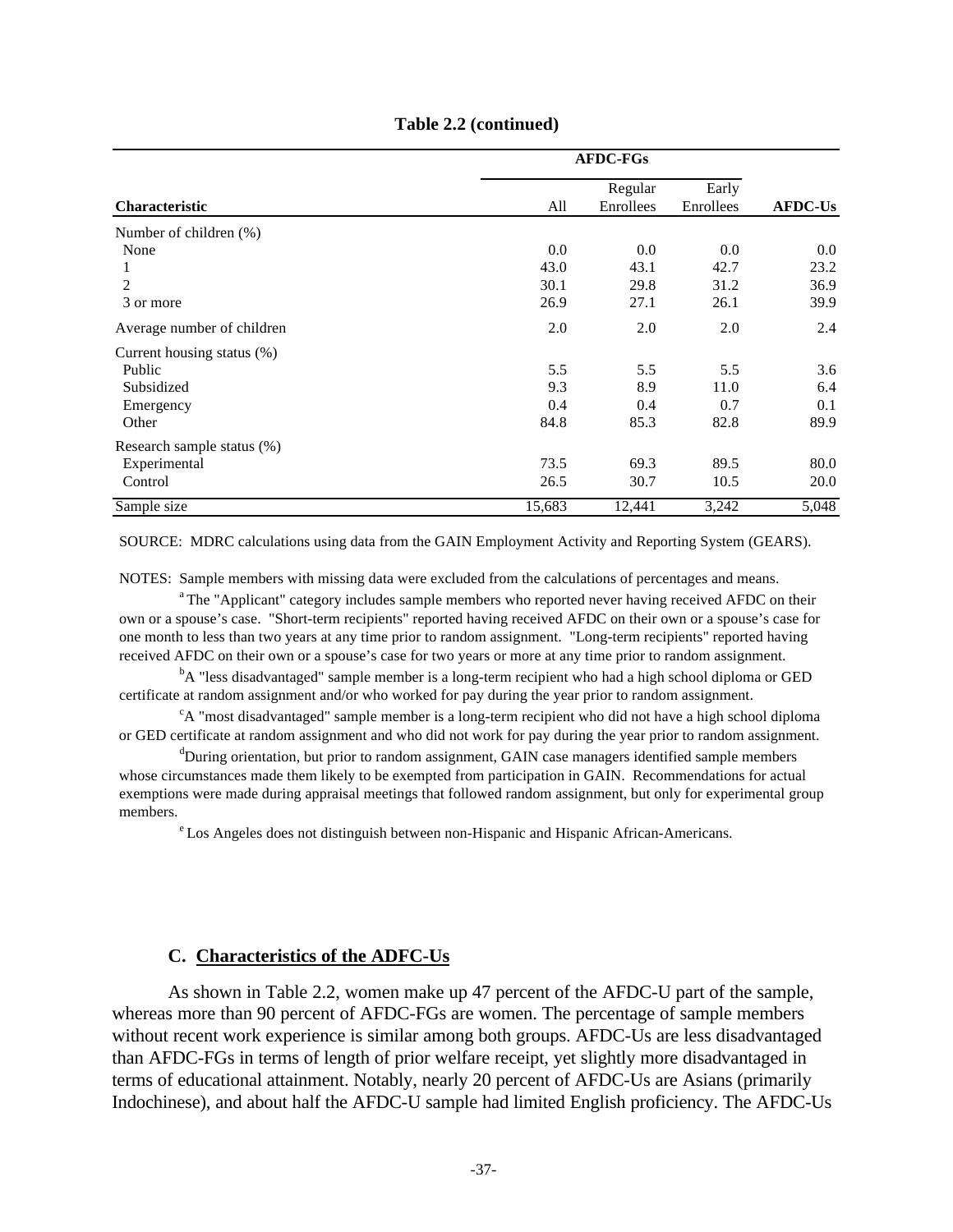also include a larger percentage of whites (many of whom were recent immigrants from Armenia) and a much smaller percentage of African-Americans compared to AFDC-FGs. Further, the AFDC-Us have, on average, a greater number of children on their cases than the AFDC-FG sample members (2.4 versus 2.0, respectively).

### **D. Differences in Background Characteristics Among AFDC-U Women and Men**

The most striking difference between women and men in the AFDC-U part of the sample is their level of employment experience. (See Appendix Table B.5.) Whereas more than half of the men reported working for pay during the three years preceding random assignment, just over a quarter of the women were employed in that period. In addition, men were more than twice as likely as women to hold a job at random assignment (19 percent of men compared to 8 percent of women worked). Male and female AFDC-Us had similar percentages of short- and long-term welfare recipients. On the other hand, fewer men than women earned a high school diploma or GED certificate (37 percent versus 44 percent), and slightly more lacked English proficiency (53 percent versus 50 percent).

There are fewer whites (25 percent versus 32 percent) and more Asians (22 percent versus 17 percent) among men than women. Otherwise, the ethnic make-up of the two subgroups is very similar. Male AFDC-Us tend to be older than their female counterparts, averaging 38 years of age versus 35 for the women. Also, more men had very young children: 39 percent of men versus 26 percent of women had a child under three years old.<sup>13</sup>

# **E. Differences in Background Characteristics Across GAIN Regions**

As discussed in Chapter 1, Los Angeles County includes dozens of communities defined by race, ethnic origin, or socioeconomic status. Further, the county encompasses many local labor markets, some providing more opportunities for entry-level work than others. Appendix Table B.6, which displays background characteristics of the AFDC-FG part of the sample by GAIN administrative region, highlights these differences. As shown, Hispanics make up a majority of the sample in the Southeastern and San Gabriel Valley Regions and around four in 10 sample members in the San Fernando Valley and Central Regions. African-Americans constitute 59 and 55 percent of sample members in the Southern and Central Regions of the county, respectively, but fewer than 20 percent of the sample elsewhere. Finally, about 37 percent of sample members in the San Fernando Valley Region are white, but elsewhere whites make up from 5 to 19 percent of the sample.

AFDC-FG sample members also differ by region in other background characteristics that may have affected their chances of finding employment and leaving welfare. For instance, the percentage of sample members with limited English proficiency varied from 10 percent (in Southern) to 30 percent (in Southeastern). Similar differences occurred in the percentage with no high school diploma or GED certificate at random assignment (from 44 percent in Southern to 64 per-

 $\overline{a}$ 

<sup>&</sup>lt;sup>13</sup>Not shown in Table B.5, early enrollees make up about 16 percent of the AFDC-U sample. Three-fourths of AFDC-U early enrollees are men; women make up the majority of AFDC-U regular enrollees.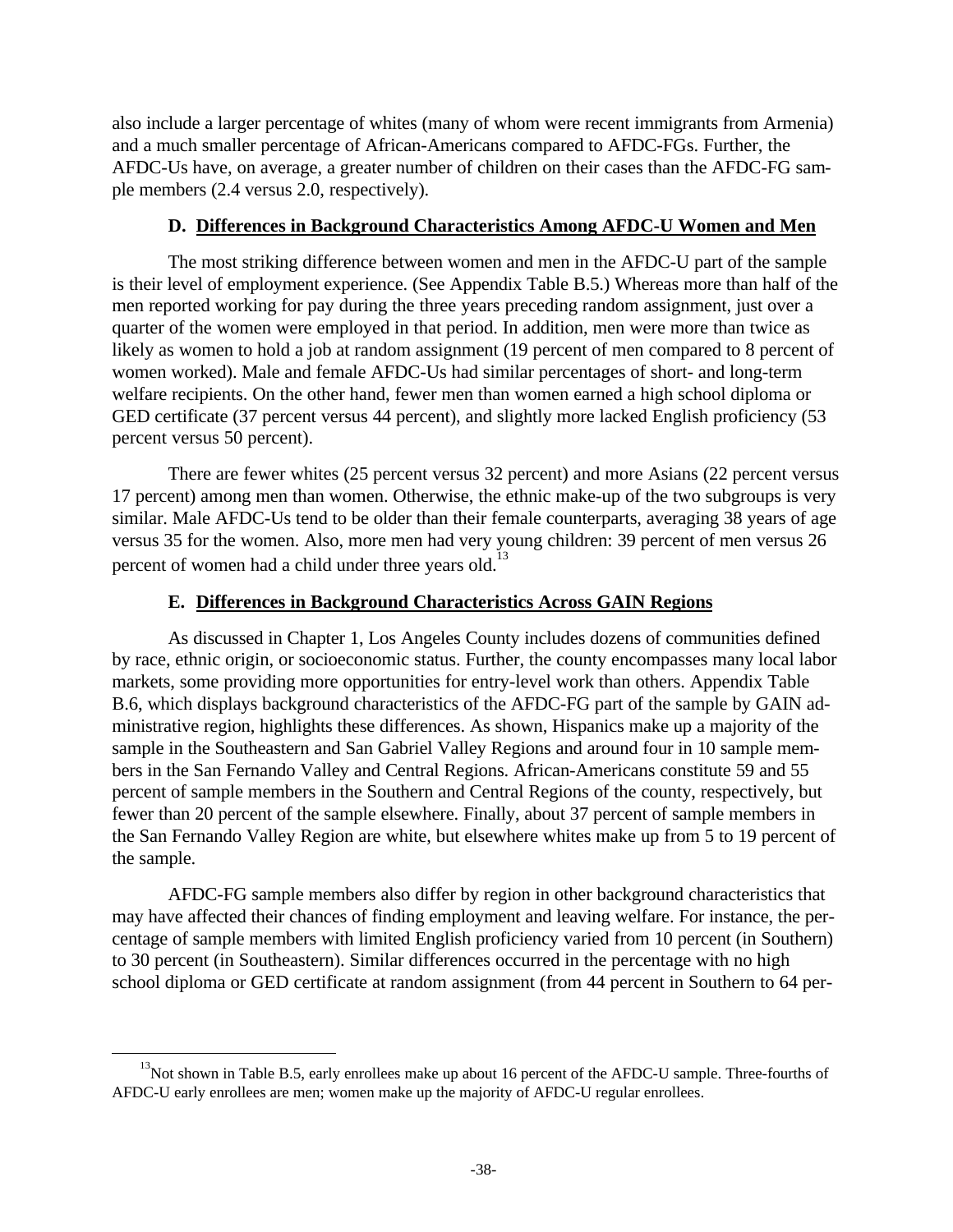cent in Southeastern) and in the percentage of long-term recipients (from 69 percent in San Gabriel Valley and Southeastern to 77 percent in Southern).<sup>14</sup>

The AFDC-U part of the sample also differs across regions in background characteristics. (See Appendix Table B.7.) In two regions — San Gabriel Valley and Southern — Hispanics, along with Asians and Pacific Islanders, are the predominant ethnic groups. Whites make up the majority of sample members in the San Fernando Valley Region, whereas nearly all AFDC-U sample members in the Southeastern Region are of Hispanic origin. Hispanics also make up the largest ethnic/racial group in the Central Region — just under 50 percent. As with AFDC-FGs, sample members differ dramatically by region in English proficiency, educational attainment, and length of prior welfare receipt.

# **F. AFDC-FG Comparison Samples**

As described in Chapter 1, the impact analysis for AFDC-FGs will include comparisons of the effects of Jobs-First GAIN to effects attained by the earlier, education-focused Los Angeles GAIN program. The two research samples differed greatly in background characteristics, however. In particular, the AFDC-FGs for the earlier GAIN evaluation were limited to long-term welfare recipients with children age six and over, whereas the Jobs-First GAIN sample includes newly approved applicants and short-term recipients, as well as parents of children five years old or younger. The analysis will therefore include direct comparisons of impacts for a subgroup of AFDC-FGs in both samples that shared the following background characteristics:

- at least 19 years old at random assignment;
- youngest child age six or older;
- not currently working 30 or more hours per week;
- received AFDC for at least three years cumulatively as an adult.

Riverside GAIN evaluation sample members, randomly assigned from August 1988 through March 1990, resembled the Jobs-First GAIN sample more closely in background characteristics. Much as in Jobs-First GAIN, sample members in Riverside included newly approved applicants and short-term recipients, as well as long-term recipients. On the other hand, Riverside's sample contained teen parents, but excluded parents of children younger than six years old — the opposite of Jobs-First GAIN. Therefore, criteria for selecting the comparison samples for these two programs differed somewhat from criteria used to select the comparison samples for the current and earlier versions of GAIN in Los Angeles County:

- at least 19 years old at random assignment;
- youngest child age six or older;

-

• not currently working 30 or more hours per week.

<sup>&</sup>lt;sup>14</sup>Riccio, Friedlander, and Freedman, 1994, Table 8.2, displays three-year earnings gains and welfare savings by region for AFDC-FG sample members in the earlier Los Angeles GAIN evaluation. As shown, Los Angeles's earlier, education-focused program achieved earnings increases for experimental group members living in the San Fernando Valley and San Gabriel Valley Regions, but did not increase earnings for sample members elsewhere in the county.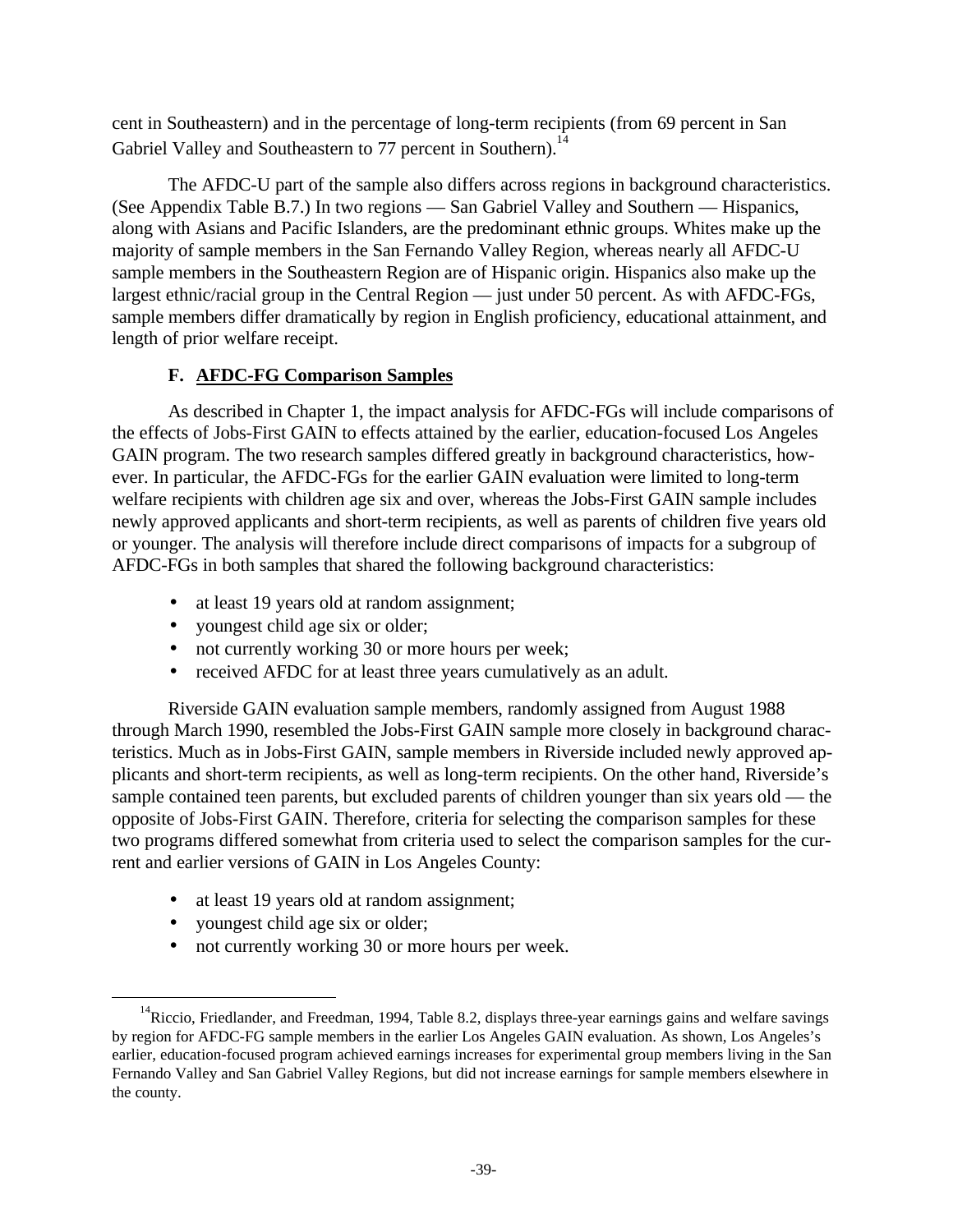The Riverside Labor Force Attachment (LFA) program evaluation sample, randomly assigned from June 1991 to June 1993, resembled Jobs-First GAIN's most closely in background characteristics. In particular, both samples included sample members with different lengths of prior welfare receipt and included parents of children between three and five years old. The comparison samples for these two programs share the following characteristics:

- at least 19 years old at random assignment;
- youngest children age three or older;
- not currently working 30 or more hours per week.

The impact analysis in this report will not include comparisons of impacts for AFDC-Us because the differences between the Jobs-First GAIN and earlier Los Angeles GAIN program samples are too extreme. In particular, nearly six in 10 AFDC-U sample members for the earlier evaluation were of Indochinese origin, compared to fewer than 15 percent of the Jobs-First GAIN sample. In addition, AFDC-U impact results are not yet available for the Riverside LFA program.

# **V. Data Sources for This Report**

 $\overline{a}$ 

# **A. GEARS Automated Appraisal and Program Tracking Records**

Background characteristics of sample members were recorded by Jobs-First GAIN staff during orientation and appraisal meetings and were entered in the GAIN Employment Activity and Reporting System (GEARS). Data are available for all sample members and are used to divide the sample into key subgroups. Most information is self-reported by sample members, including educational attainment status and length of prior welfare receipt, although some data in GEARS, such as the sample member's date of birth and Appointment Type, were transferred automatically from the LA DPSS automated welfare eligibility and payment system, the Integrated Benefit Payment System (IBPS).

GEARS also supplied data on experimental group members' use of Jobs-First GAIN program services, the frequency in which they entered nonmandatory statuses (deferrals and deregistrations), and their likelihood of encountering the program's use of formal enforcement procedures, including financial sanctions. Twelve months of follow-up data were available for all experimental group members, depending on their date of random assignment.<sup>15</sup> GEARS records used by MDRC permitted estimation of experimental group members' length of stay in program activities, as well as the number of months in which they incurred a financial sanction. GEARS data, like those of other automated tracking systems used in previous evaluations of welfare-towork programs, do not permit an estimation of length of stay in nonmandatory statuses. (This finding is based on a comparison of GEARS status records with comparable information from casefile records of a "quality control" subsample and from conversations with DPSS administrators.) Further, MDRC did not collect records of appraisal meetings that occurred after random assignment. Therefore, it was not possible to estimate several measures of program coverage: for

<sup>&</sup>lt;sup>15</sup>A later report will include program tracking information collected from survey interviews for a subsample of experimental and control group members.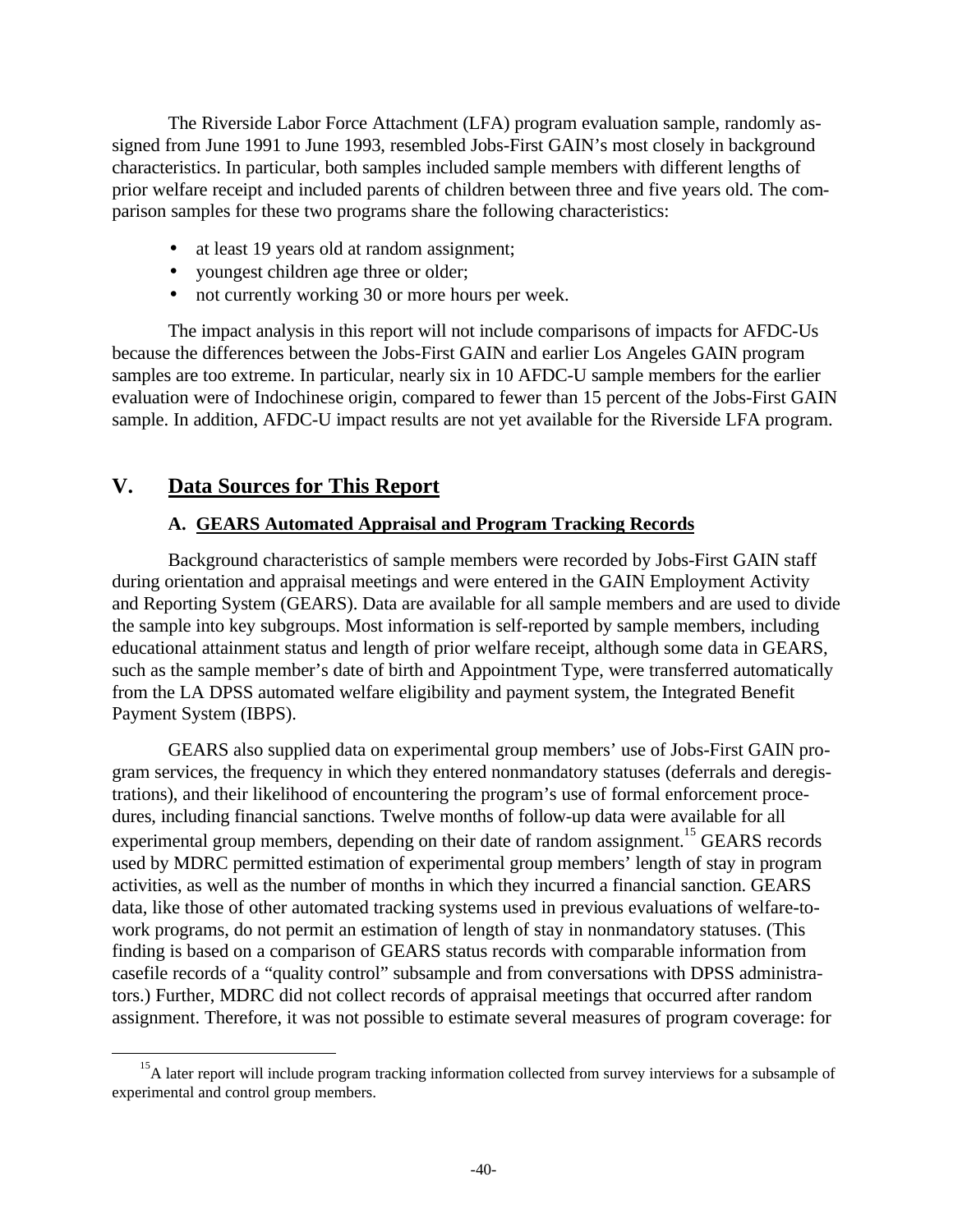example, months of participation as a percentage of total months in the follow-up period in which each sample member was eligible to participate in Jobs-First GAIN.

# **B. Statewide Unemployment Insurance Earnings Records Data**

Employment and earnings impacts were computed using automated statewide Unemployment Insurance (UI) records data from the California Employment Development Department (EDD). Five quarters of follow-up data were available for all sample members. UI earnings are recorded statewide and can provide reasonably accurate and unbiased measures of employment, including earnings that sample members obtained within California, but outside of Los Angeles County. These data are not available for out-of-state earnings or for jobs that are not usually covered by the UI system, such as self-employment, domestic service, or informal child care, work that may have been "off the books," or work for employers who do not report earnings.<sup>16</sup>

# **C. Automated AFDC/TANF and Food Stamp Payment Records**

Impacts on the receipt of AFDC/TANF and Food Stamps were calculated using automated payment records from LA DPSS's IBPS. Fifteen months of follow-up data are available for all sample members. Presently, California's counties maintain separate payment systems. The analysis misses payments for those who move to other counties in the state and receive welfare or Food Stamps. It is unlikely, however, that a higher percentage of experimental or control group members moved out of Los Angeles County.

# **D. Statewide and County Reports and Fieldwork and Interviews with Administrators and Staff**

The description of Jobs-First GAIN and discussion of changes in program services and scale reported in Chapter 1 were based on site visits and observations of program operations, discussions with program administrators and staff, agency memos and directives supplied by DPSS, and calculations from tables in agency reports.

 $\overline{a}$ 

<sup>&</sup>lt;sup>16</sup>Some earnings missed by the UI system may be captured by self-reported earnings and employment recorded on the Two-Year Client Survey.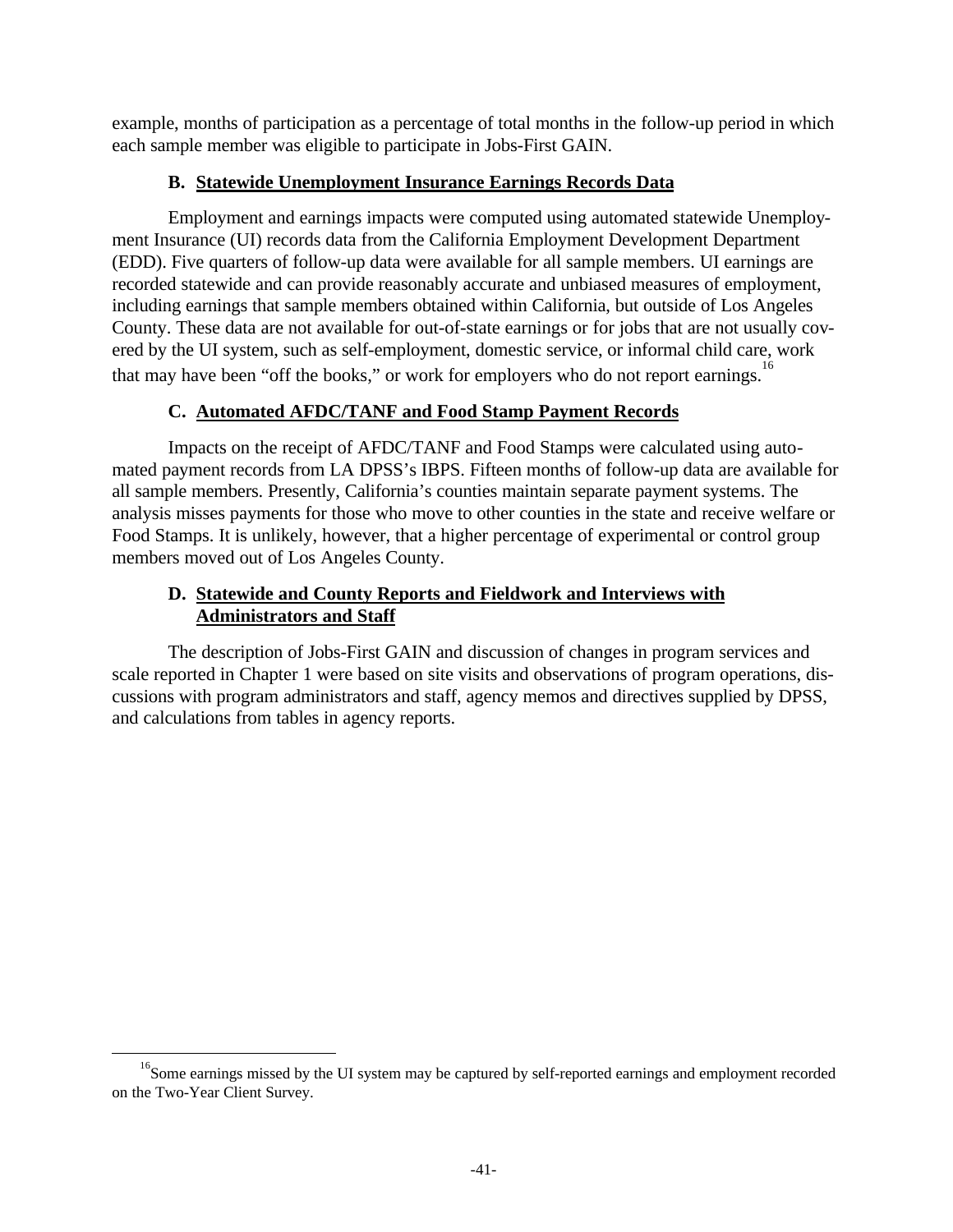# **Chapter 3**

# **Participation in Employment-Related Activities After Orientation**

This chapter analyzes the use of program services by experimental group members during their first year after random assignment. As discussed in Chapter 1, the Jobs-First GAIN program ran high-quality job clubs, supported by job development activities, as well as short-term education and training for persons who completed job club without finding employment. These activities made up a key component of the Jobs-First GAIN approach for promoting rapid entry in the labor market. The chapter also looks at experimental group members who never participated in an employment-related activity. It examines how often these sample members found employment on their own, left welfare, or experienced other changes in circumstances that precluded their further involvement in the program. The chapter then explores the extent to which program staff used formal enforcement procedures, especially financial sanctions (reductions in welfare grants), to enforce mandatory participation requirements. Finally, the chapter compares levels of participation for subgroups within the Jobs-First GAIN research sample.

# **I. Key Questions About Participation**

- Did most experimental group members participate in job club or another employment-related activity during the first year following their orientation meeting and appraisal?
- Regarding experimental group members who did not participate, what changes in their employment, welfare eligibility, or personal circumstances might explain their nonparticipation?
- Was job club the initial activity of the vast majority of program participants, as intended? To what extent were education and training services used instead of or in combination with job search?
- Jobs-First GAIN was intended to be a short-term program leading to a job. How long did sample members participate? What percentage of program participants found employment during year 1? What percentage were still participating in employment-related activities at the end of year 1?
- To what extent did case managers enforce the program's mandatory participation requirement? What portion of the sample incurred a reduction in their grant amount (a sanction) for noncompliance?
- To what extent did participation patterns vary for key subgroups in the research samples?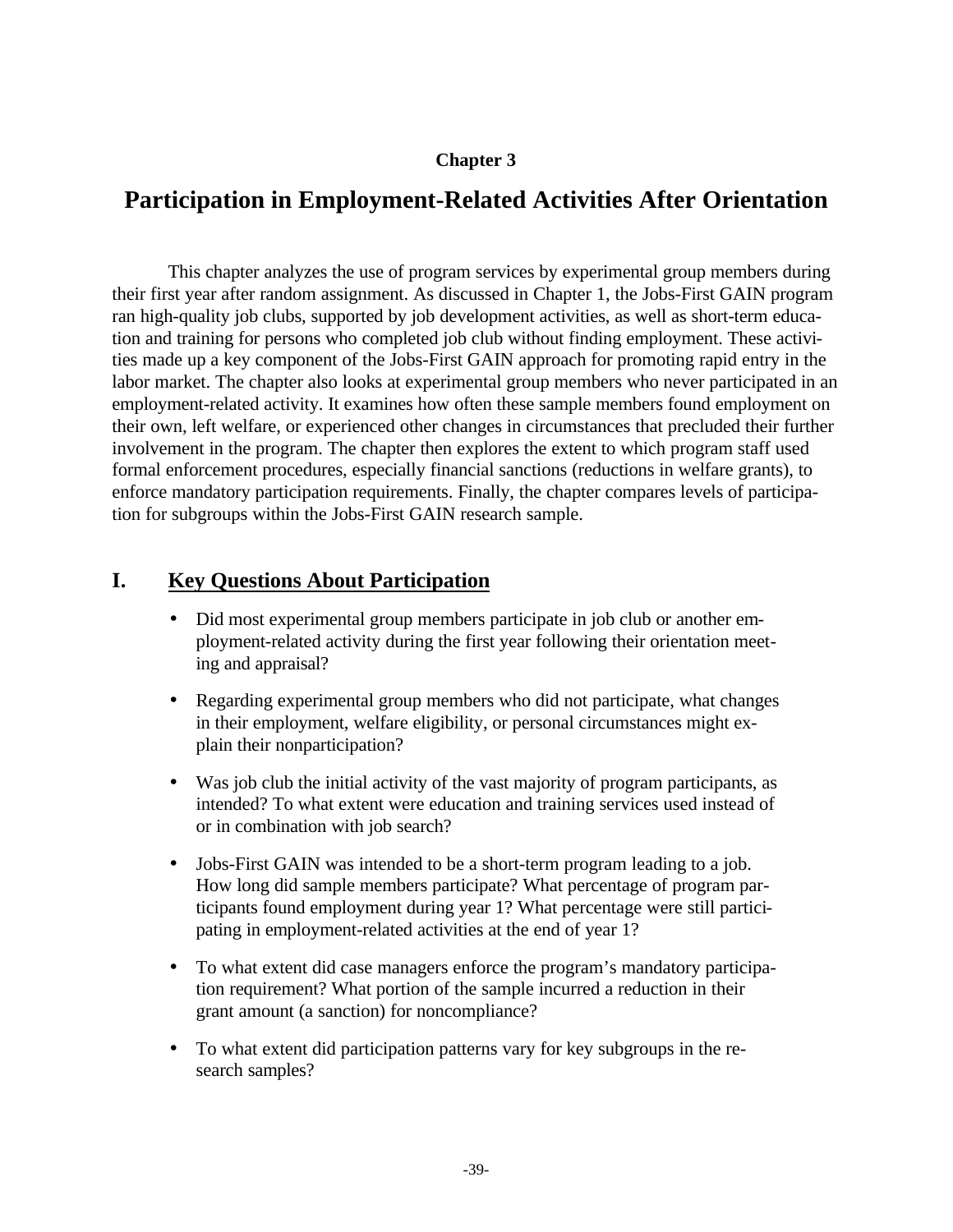# **II. Framework for Interpreting Participation Findings**

# **A. Alternative Definitions of Participation**

This chapter follows the analytical framework of previous MDRC studies of participation patterns in welfare-to-work programs. It defines participation as attendance for at least one day at an employment-related activity, but calculations of participation levels do not count program orientations, appraisals, or other meetings with Jobs-First GAIN staff. This definition assumes that enrollees who take part in activities such as short-term job clubs or longer-term education and training courses receive the strongest exposure to the program "treatment." For Jobs-First GAIN, however, the distinction between attendance at a program activity and a meeting with program staff is not clear-cut. As discussed in the previous chapters, *all* experimental group members attended a long informational and motivational meeting at orientation, during which staff strongly communicated the program's Work First message. In addition, experimental group members could receive job leads from staff during orientation, during appraisal, or at any time afterwards. Thus, a more inclusive definition of what constitutes a program activity leads to the conclusion that 100 percent of experimental group members participated.<sup>2</sup>

### **B. Other Components of Treatment**

-1

Participation in employment-related activities represented only one of several ways in which enrollees experienced the Jobs-First GAIN treatment. Equally important, program administrators and staff communicated a strong Work First message to all persons entering the program. This message had

•  $\bullet$  is a set of the contract of the contract of the contract of the contract of the contract of the contract of the contract of the contract of the contract of the contract of the contract of the contract of the contract

• boosts self-esteem and can eventually lead to a higherpaying and more desirable job.

Working will make almost every welfare recipient better off financially because of Califo -

ssion during pro gram orientation. Staff repeated these ideas during appraisals and similar one-on-one meetings, during program activities such as job club, and in informational handouts.

group members who did not participate in program activities and did not show good cause for nonparticipation. Jobs-First GAIN staff frequently issued warnings to experimental group members who were not complying with

relatively large portion of the caseload. Administrators intended that a "high enforcement" case management ap-

strong program treatment. Most participants attended for considerably longer than one day, however.

This definition of participation does not measure duration or intensity of attendance in program activities.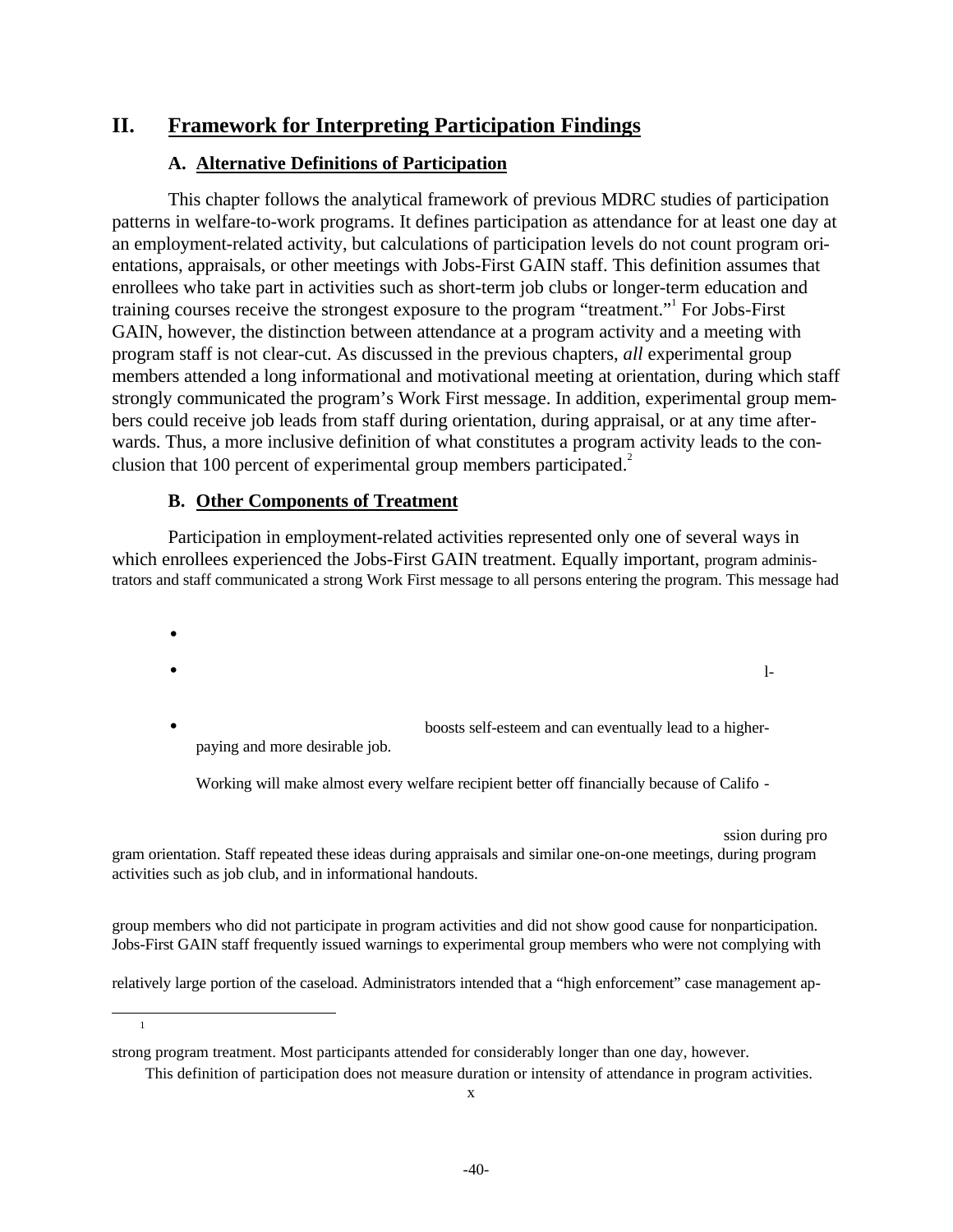proach and a strong pro-employment message would complement the program's high-quality, motivational job

discouraged them from spending a long time in the program.

### **C. What Can Be Learned from Studying Participation**

Analyzing attendance at employment-related activities is useful for testing how successfully Jobs-First GAIN administrators and staff implemented the program's Work First strategy. For instance, it would be expected that staff would assign a large percentage of experimental group members to job club as their first activity and that most of those assigned would participate for at least one day. It would also be expected that relatively few experimental group members would be assigned to longer-term education and training activities.

Analysis of participation patterns for experimental group members also provides a context for interpreting program effects on employment and welfare receipt, as discussed in the following chapters. It would be expected that Work First programs that attain high levels of participation in job search would likely move large numbers of enrollees into the labor market right away and produce an immediate impact on employment levels. On the other hand, job club leaders in Work First programs like Jobs-First GAIN often encourage participants to seek out entry-level jobs that may not pay more than welfare nor provide health benefits. Therefore, for programs that boost participation in job clubs, short-term increases in participants' earnings may be limited by unstable employment or by low wages.<sup>3</sup>

It is also important to learn what happened to experimental group members who did not participate in Jobs-First GAIN activities — in particular, whether they started working or left welfare during the follow-up. Jobs-First GAIN's program message, Work Pays incentives, mandatory participation requirements, and formal enforcement procedures may encourage nonparticipants to get a job faster than they otherwise would or to keep a job that they had already started prior to orientation. In this way, the experiences of nonparticipants could help Jobs-First GAIN improve earnings and reduce welfare grants for the entire sample. Alternatively, the program's participation mandates could convince some enrollees to leave welfare without employment or to incur a grant reduction (sanction) rather than comply. Another possibility is that many nonparticipants could have attended employment activities but that the program lost track of them or staff did not make a strong effort to get them to participate. These outcomes for nonparticipants could diminish the positive effects of the program.

### **D. Measurement Issues**

ı

As discussed in Chapter 2, indicators of participation and program status are calculated from automated tracking records of the Jobs-First GAIN Employment Activity and Reporting System (GEARS). Additional information on employment and welfare receipt come from state and county administrative records. Data are available for all experimental group members in the sample. GEARS records can be used to calculate length of stay in program activities and length of stay in sanctions, but they are less reliable for estimating the length of time that experimental

<sup>&</sup>lt;sup>3</sup>Los Angeles's version of CalWORKs now offers enrollees access to vocational training, counseling, and other services after enrollees find work. These changes occurred after the follow-up for this report, however.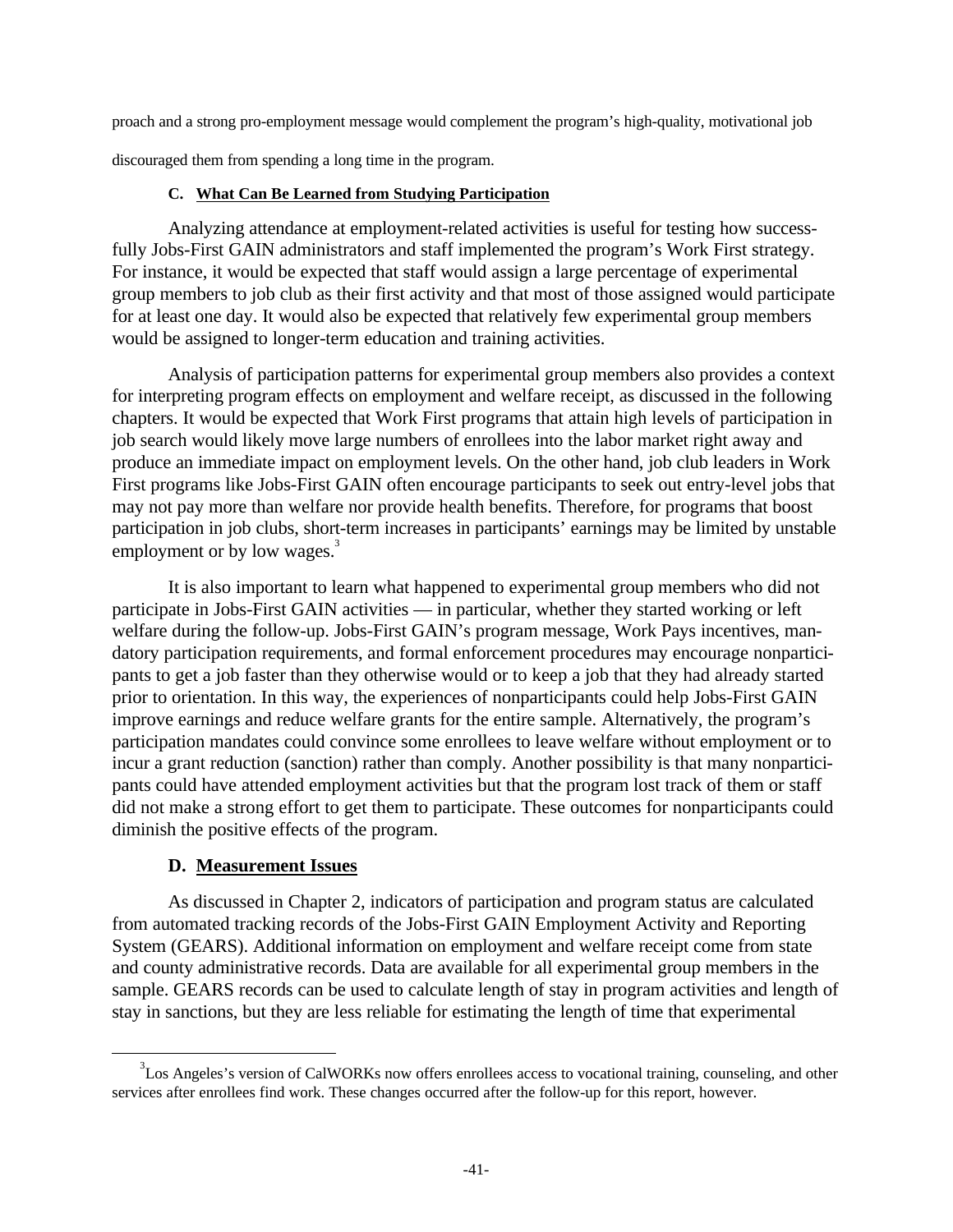from mandatory participation re $44$ 

ı

The participation rates presented in this chapter include both program-referred activities approved, self-initiated activities. Some measures presented apply only to experimental group

these individuals will be referred to as *participants.* members who never participated in a Jobs-First GAIN activity; these are the *non-participants*

Findings for AFDC-FGs represent weighted averages of participation levels estimated for 5

# **III Key Findings About Participation**

- Relatively few experimental group members participated in an employmentrelated activity during the first year after orientation: 38 percent of AFDC-FGs and 30 percent of AFDC-Us.
- Nearly all participants in program activities attended job club, demonstrating the Work First character of the program.
- Participation was usually short term. Nearly all participants attended job club only, and most job club attenders took part in only one three-week session.
- Among both AFDC-FGs and AFDC-Us, two-thirds of participants in program activities found work during year 1.
- Nearly half of AFDC-FGs and AFDC-Us who did not participate in an employment-related activity found a job during year 1; about a quarter of nonparticipants left welfare. More generally, close to 100 percent of nonparticipants received a temporary or long-term exemption (a deferral or deregistration) from Jobs-First GAIN.
- Jobs-First GAIN case managers initiated formal enforcement procedures on a large majority of AFDC-FG and AFDC-U experimental group members. Most often, the process did not lead to imposition of a financial sanction (grant reduction), however. Sanction rates (23 percent for AFDC-FGs and 17 percent for AFDC-Us) are in the middle range of rates recorded by employmentfocused programs in the 1990s but higher than levels recorded by welfare-towork programs evaluated during the 1980s.

<sup>&</sup>lt;sup>4</sup>The Two-Year Client Survey will provide information on use of program services for control group members and for participation outside of Jobs-First GAIN for experimental group members.

<sup>&</sup>lt;sup>5</sup>As noted in Chapter 2, a smaller percentage of early enrollees than regular enrollees were randomly assigned to the control group. To compensate, results for early and regular enrollees are weighted according to the proportion they represent of the combined sample of experimental and control group members.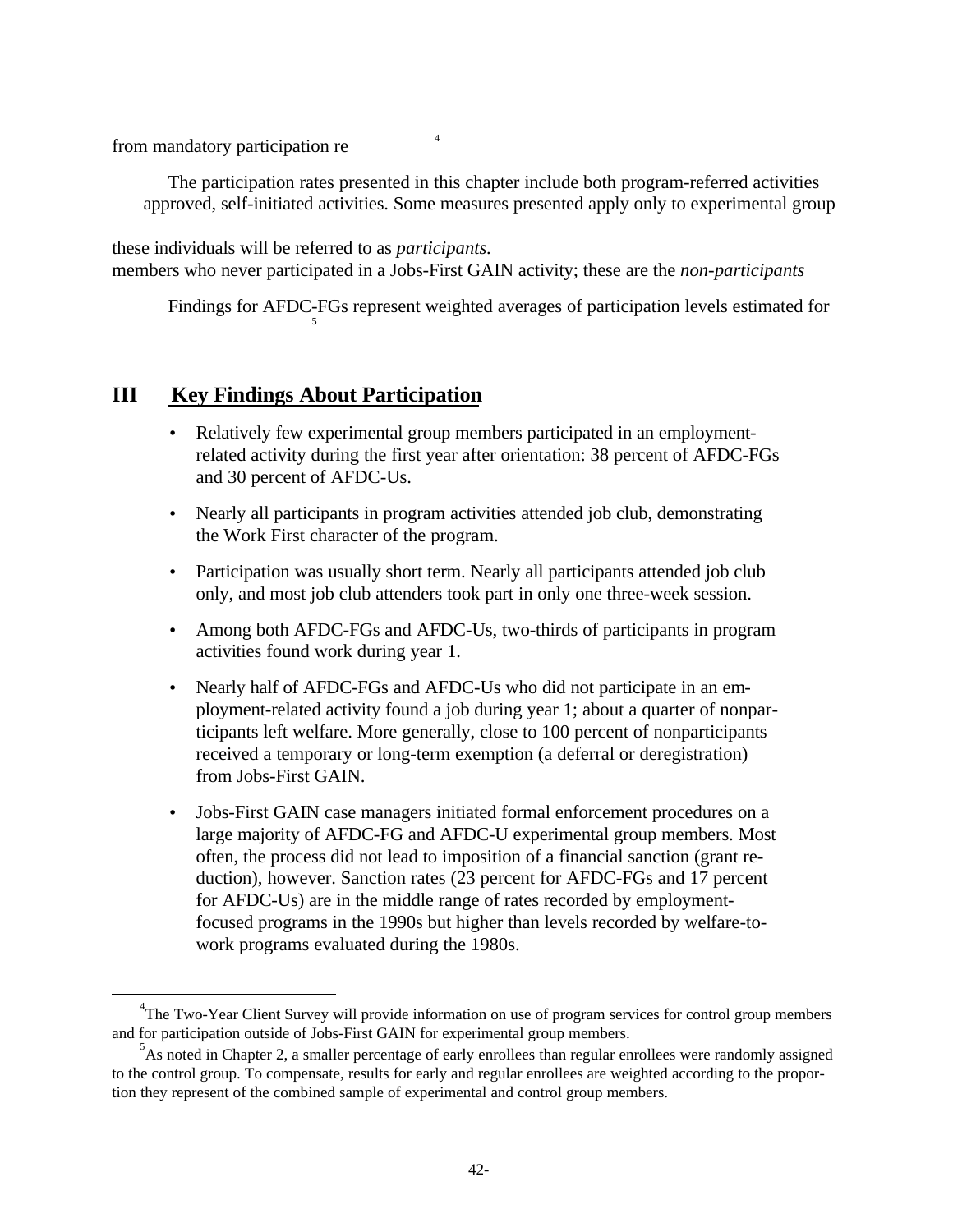• Participation levels among AFDC-FGs and AFDC-Us varied by region and by race and ethnicity. Participation was greatest among African-Americans and Hispanics and in regions where most African-Americans and Hispanics lived. Among AFDC-FGs, early enrollees were more likely to participate than regular enrollees, but participation levels were the same for sample members with a high school diploma or GED certificate at random assignment and for nongraduates. Among AFDC-Us, men recorded higher levels of participation than women. In addition, AFDC-Us without a high school diploma a GED certificate at random assignment were more likely to participate than AFDC-Us who had attained one of these education credentials.

# **IV. Results for AFDC-FGs**

ı

As shown in Table 3.1, in the first year of follow-up, 55 percent of AFDC-FGs were assigned to a job search, education, or training activity, and 38 percent participated in an activity for at least one day. Participation levels in Jobs-First GAIN are low compared to the rates of the earlier, education-focused Los Angeles GAIN program (51 percent) and to the rates of the employment-focused Riverside GAIN program (60 percent). The Riverside Labor Force Attachment (LFA) program, however, engaged a similar proportion of recipients (44 percent) in work-related activities. (See Appendix Table C.1 for these and other comparisons.) $^6$ 

The participation patterns displayed in Table 3.1 demonstrate the Work First orientation of the program. The largest percentage of experimental group members, about a third, attended job search activities, usually job club. In contrast, only about 9 percent participated in basic education or vocational training.<sup>7</sup> Los Angeles DPSS did not assign Jobs-First GAIN enrollees to postsecondary education courses.

Data in Table 3.2 provide additional information on use of program services for the nearly four in 10 experimental group members who attended a Jobs-First GAIN activity. As expected for a Work First program, nearly 90 percent of AFDC-FG participants attended a job club during the first year of follow-up, whereas just over a fifth of these sample members participated in an education or training course. More than 80 percent of job club participants attended only one spell of job club, and nearly as many took part in job club as their only activity in the program.

Most AFDC-FG participants remained in Jobs-First activities for a relatively short time. As shown in Table 3.2, nearly two-thirds of participants attended for two months or less out of the 12 months of follow-up. Further, fewer than one in six participants (or about 6 percent of the entire experimental group) were still participating at the end of year 1.

<sup>6</sup> These estimates include all sample members for whom participation data were collected. The estimates *do not* control for sample members' background characteristics.

 $^7$ Basic education activities include English as a Second Language (ESL), Adult Basic Education (ABE), GED preparation, and high school. About half of all experimental group members were assigned to job club, but only 4 percent were assigned to basic education activities. These results are not shown in tables.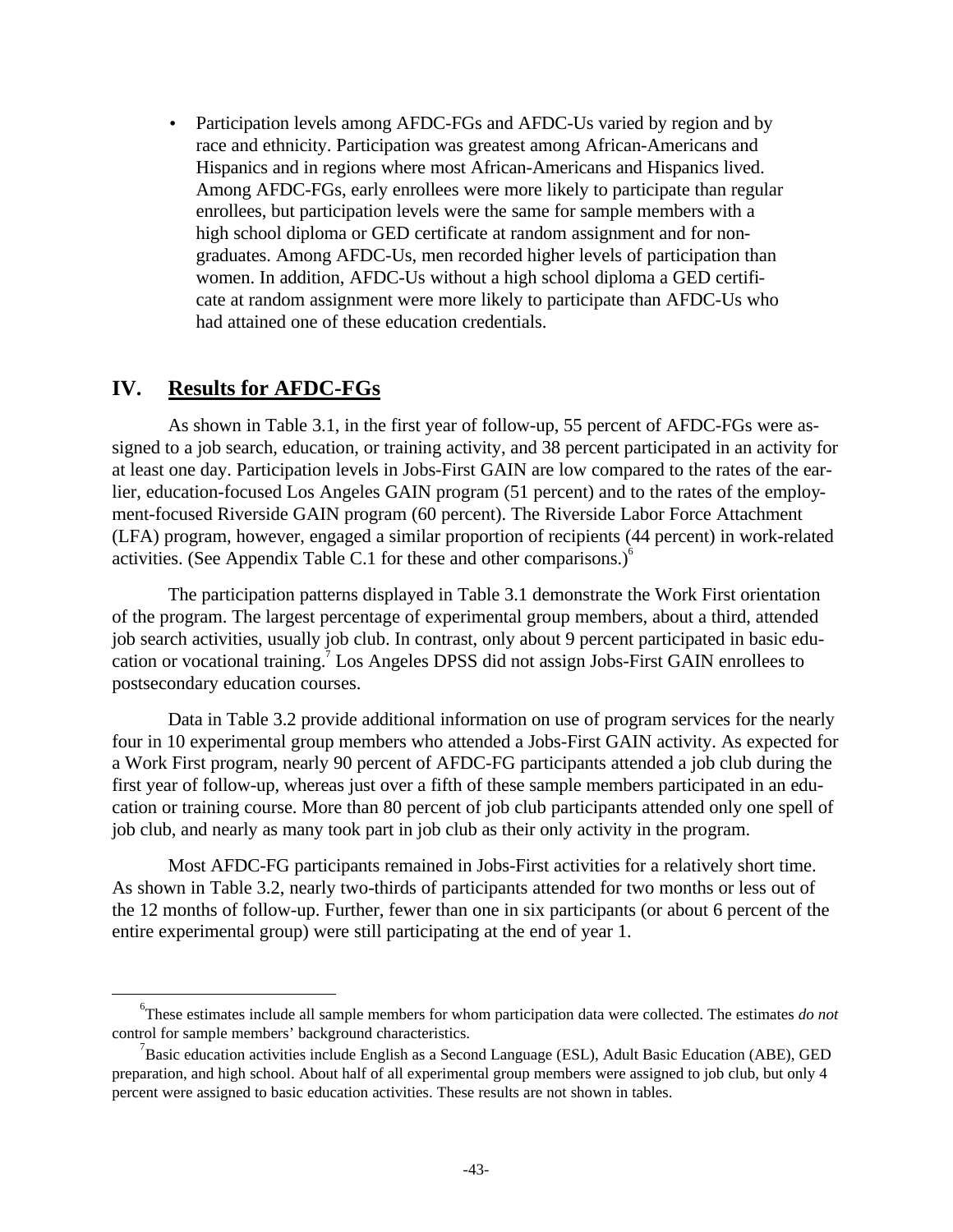#### **Table 3.1**

| for AFDC-FG Experimental Group Members |      |                                    |                           |  |  |
|----------------------------------------|------|------------------------------------|---------------------------|--|--|
| <b>Participation Status (%)</b>        | All  | <b>Regular</b><br><b>Enrollees</b> | Early<br><b>Enrollees</b> |  |  |
| Assigned to any activity <sup>a</sup>  | 54.5 | 50.5                               | 69.8                      |  |  |
| Ever participated in: <sup>"</sup>     |      |                                    |                           |  |  |
| Any activity <sup>c</sup>              | 38.2 | 34.2                               | 53.9                      |  |  |
| Job search                             | 33.5 | 30.4                               | 45.4                      |  |  |
| Any education or training              | 8.5  | 6.7                                | 15.5                      |  |  |
| Basic education                        | 3.6  | 2.5                                | 7.5                       |  |  |
| <b>ESL</b>                             | 1.0  | 0.7                                | 2.0                       |  |  |
| ABE                                    | 0.8  | 0.6                                | 1.4                       |  |  |
| <b>GED</b>                             | 1.4  | 0.9                                | 3.1                       |  |  |
| High school                            | 0.5  | 0.3                                | 1.1                       |  |  |
| Vocational training                    | 5.8  | 4.7                                | 9.7                       |  |  |
| Work experience                        | 1.9  | 1.6                                | 3.0                       |  |  |

### **Rates of Participation and Status Within One Year of Orientation for AFDC-FG Experimental Group Members**

SOURCE: MDRC calculations using data from the GAIN Employment Activity and Reporting System (GEARS).

On-the-job training  $\begin{array}{cccc} 0.0 & 0.0 & 0.1 \\ 0.85855 & 0.85855 & 0.0 \\ 0.0 & 0.0 & 0.1 \\ 0.0 & 0.0 & 0.1 \end{array}$ 

For employment 39.7 39.3 41.3<br>
For sanction 27.0 26.4 29.0 For sanction 27.0 26.4 29.0<br>
For other reason 32.6 32.5 32.8

**In conciliation 11.7** 71.6 71.8 Sanctioned 22.8 23.1 21.3 **Deferred for any reason** 26.3 27.4 22.4 22.4

**Sample size** 11,521 8,620 2,901

82.6 81.8 86.0

7.4 8.0 5.3

NOTES:

Assessment

For other reason

For unapproved SIT<sup>e</sup>

**Deregistered for any reason<sup>d</sup>**

<sup>a</sup>The assignment rate includes assignment to all activities listed below, except assessment.

<sup>b</sup>Participation rates include participation for at least one day in either a program-referred or approved self-initiated activity.

<sup>c</sup>"Any activity" includes all activities listed below, except assessment.

<sup>d</sup>Subcategory percentages do not add to the category percentage, because recipients could have been deregistered more than once during the follow-up period.

<sup>e</sup>A SIT is a self-initiated activity (literally, "self-initiated training").

### **A. Participants' Employment or Transition to Nonmandatory Status**

The first panel in the second column of Table 3.3 displays the frequency with which AFDC-FG participants entered employment (as recorded by statewide Unemployment Insurance records), left welfare, or were determined by program staff to have entered a temporary or longer-term nonmandatory status. Most notably, over 60 percent of AFDC-FG participants found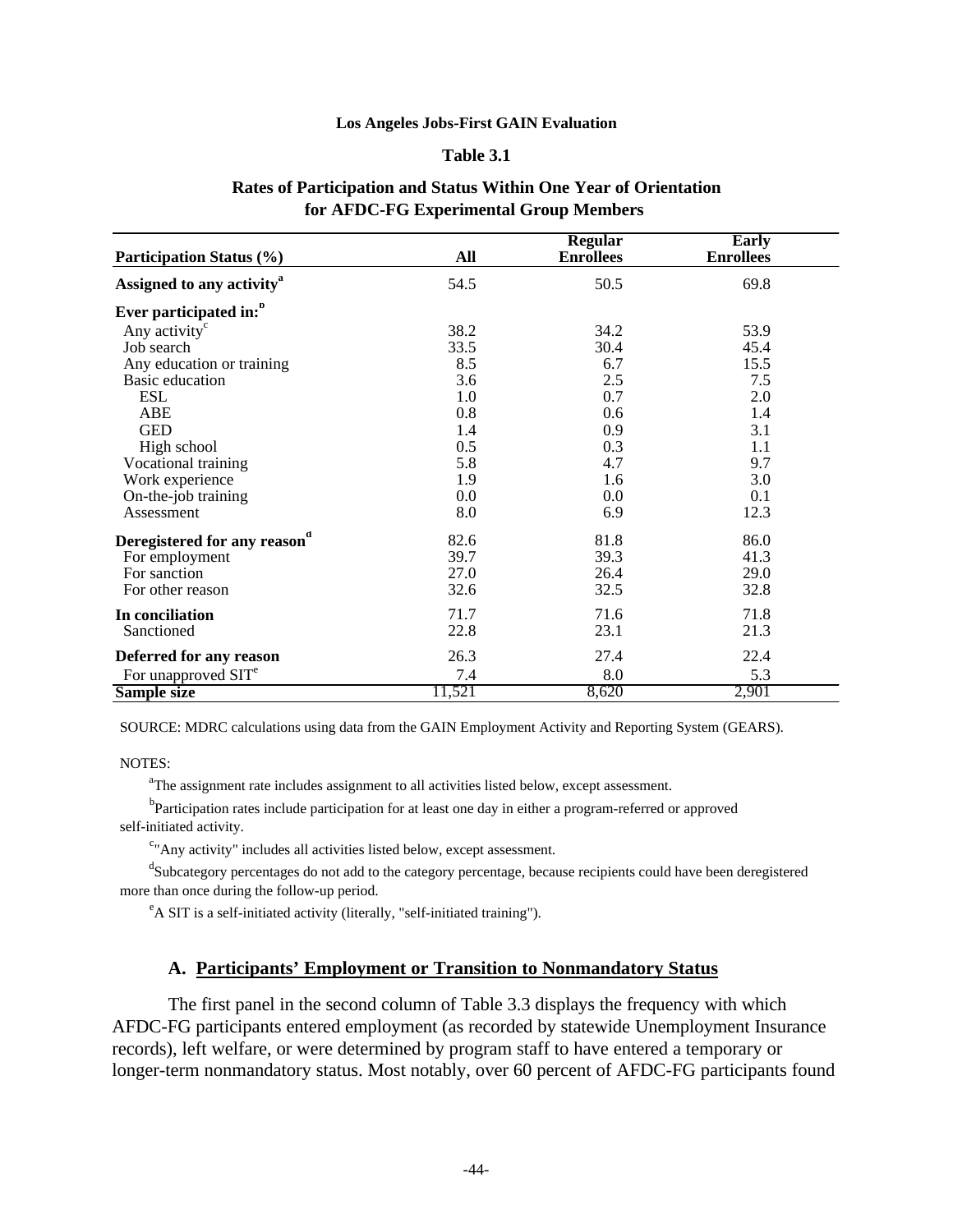### **Table 3.2**

| <b>Activity Measure</b>                                                       |       |  |
|-------------------------------------------------------------------------------|-------|--|
| Participated in job search (%)                                                | 87.5  |  |
| One spell                                                                     | 83.3  |  |
| Two or more spells                                                            | 16.7  |  |
| Participated in $(\%)^a$                                                      |       |  |
| Job search only                                                               | 77.1  |  |
| Education and training only                                                   | 11.9  |  |
| Job search and education and training                                         | 10.4  |  |
| Average number of months in which<br>individuals participated in a Jobs-First |       |  |
| GAIN activity <sup>b</sup>                                                    | 3.3   |  |
| Number of months in which there was                                           |       |  |
| participation $(\%)^c$                                                        |       |  |
| 1                                                                             | 34.8  |  |
| 2                                                                             | 28.9  |  |
| 3                                                                             | 8.9   |  |
| $4$ to 6                                                                      | 10.8  |  |
| 7 to 12                                                                       | 16.4  |  |
| Still participating at the end of year 1 (%)                                  | 15.6  |  |
| Sample size                                                                   | 4,509 |  |

### **Participation Patterns Within One Year of Orientation for AFDC-FG Experimental Group Members Who Participated in Jobs-First GAIN Activities**

SOURCE: MDRC calculations using data from the GAIN Employment Activity and Reporting System (GEARS).

NOTES: Full sample means and percentages are weighted averages of results for regular and early enrollees.

 Measure = (regular enrollee result x percent of experimental and control group regular enrollees in the AFDC-FG sample) + (early enrollee result x percent of experimental and control group early enrollees in the AFDC-FG

sample).

<sup>a</sup>The percentage of participants who only participated in work experience or on-the-job training is not shown in the table.

<sup>b</sup>Participants with missing data were excluded from the calculation of the mean.

<sup>c</sup>Subcategory percentages do not sum to 100 percent because of missing data.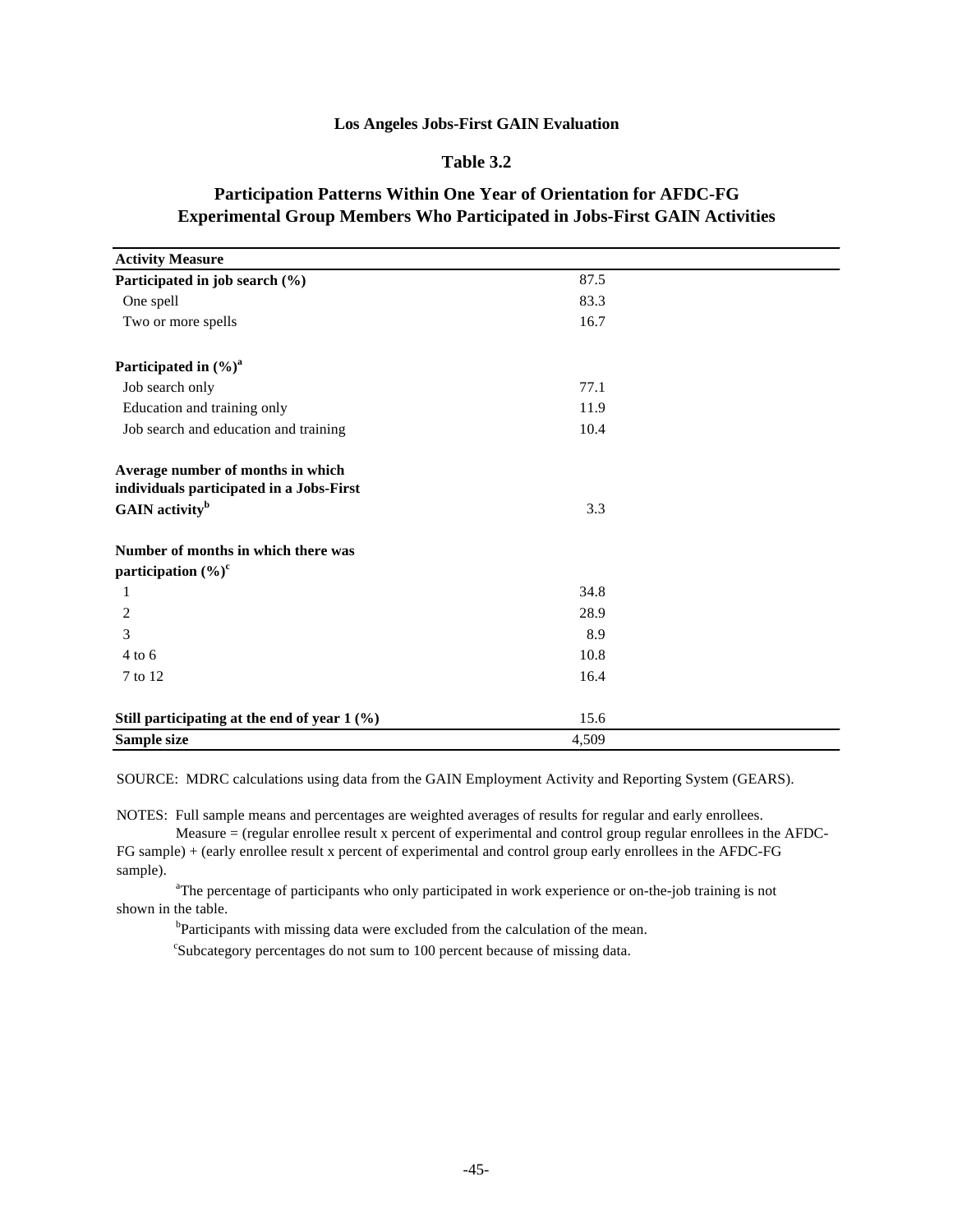#### **Table 3.3**

### **Transitions to Nonmandatory Status Within One Year of Orientation for AFDC-FG Experimental Group Members, by Participation Status**

| <b>Nonmandatory Status</b>                                                  | All    | Participated<br>in Jobs-First<br><b>GAIN</b><br><b>Activities</b> | Did Not<br>Participate<br>in Jobs-<br><b>First GAIN</b><br><b>Activities</b> |
|-----------------------------------------------------------------------------|--------|-------------------------------------------------------------------|------------------------------------------------------------------------------|
| Percentage in status                                                        |        |                                                                   |                                                                              |
| Any nonmandatory status <sup>a</sup>                                        | 96.5   | 92.4                                                              | 99.0                                                                         |
| Off AFDC/TANF                                                               | 23.9   | 19.5                                                              | 26.6                                                                         |
| Employed <sup>b</sup>                                                       | 54.0   | 64.4                                                              | 47.5                                                                         |
| Deregistered                                                                | 82.6   | 78.9                                                              | 84.9                                                                         |
| For employment <sup>c</sup>                                                 | 39.7   | 53.1                                                              | 31.4                                                                         |
| Sanctioned                                                                  | 22.8   | 18.6                                                              | 25.3                                                                         |
| Deferred                                                                    | 26.3   | 21.3                                                              | 29.4                                                                         |
| Average number of months<br>to start of nonmandatory<br>status <sup>d</sup> |        |                                                                   |                                                                              |
| Any nonmandatory status                                                     | 1.2    | 1.8                                                               | 0.9                                                                          |
| Off AFDC/TANF                                                               | 5.8    | 6.4                                                               | 5.6                                                                          |
| Employed <sup>b</sup>                                                       | 1.9    | 1.8                                                               | 1.9                                                                          |
| Deregistered                                                                | 3.0    | 4.8                                                               | 2.3                                                                          |
| For employment <sup>c</sup>                                                 | 3.0    | 3.5                                                               | 2.5                                                                          |
| Sanctioned                                                                  | 5.4    | 6.1                                                               | 5.1                                                                          |
| Deferred                                                                    | 2.1    | 2.9                                                               | 1.8                                                                          |
| Sample size                                                                 | 11,521 | 4,509                                                             | 7,012                                                                        |

SOURCE: MDRC calculations using data from the GAIN Employment Activity Reporting System (GEARS), California Employment Department Unemployment Insurance earnings records, and LA DPSS Integrated Benefit Payment System AFDC/TANF payment records.

NOTES: Full sample means and percentages are weighted averages of results for regular and early enrollees.

 Measure = (regular enrollee result x percent of experimental and control group regular enrollees in the AFDC-FG sample) + (early enrollee result x percent of experimental and control group early enrollees in the AFDC-FG sample).

<sup>a</sup>Subcategory percentages do not add to category percentages because sample members could enter more than one nonmandatory status.

<sup>b</sup>Calculated from automated UI earnings records. Some employment may not have been known to Jobs-First GAIN staff.

<sup>c</sup>Calculated from GEARS program tracking records. All employment was known to Jobs-First GAIN staff.

 $\alpha$ <sup>d</sup>Only sample members who entered a particular nonmandatory status were included in the calculation.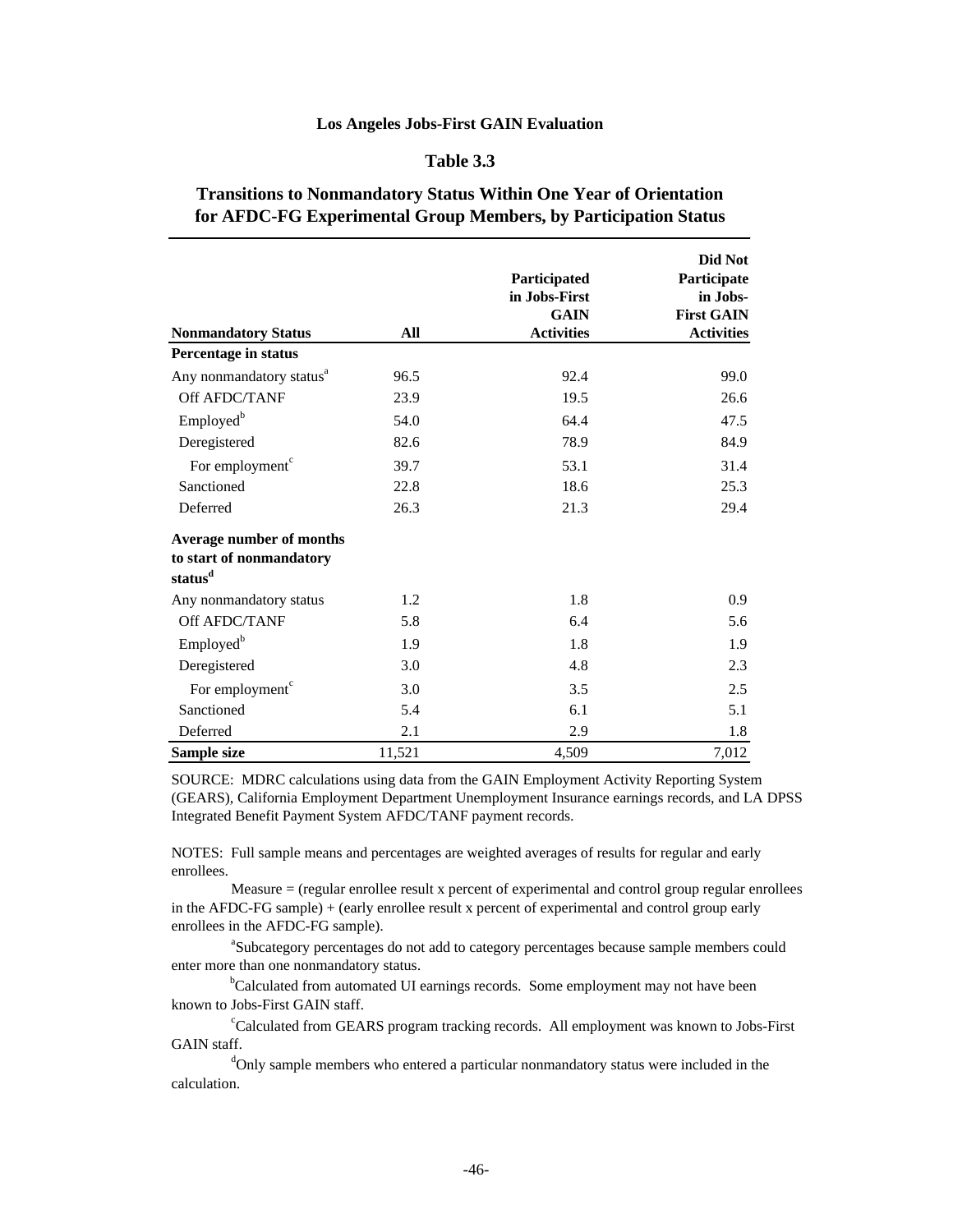a job during the first year, an indication that the program's job club curriculum and job development efforts were paying off. As shown, employment levels exceeded the rate by which participants exited from AFDC/TANF by a wide margin (64 percent and 20 percent, respectively) — an indication that earnings levels at initial jobs were relatively low and that most former job club participants were combining work and welfare. The vast majority (nearly 80 percent) of AFDC- FG participants were deregistered from the program during the first year; that is, they were no longer required to participate. Most entered this status because of employment at 30 or more hours per week.<sup>8</sup>

### **B. Nonparticipants' Employment or Transition to Nonmandatory Status**

As discussed above, most experimental group members did not participate in a Jobs-First GAIN activity. Low participation rates do not necessarily indicate that the program was unsuccessful. As discussed earlier, even nonparticipants received some exposure to the program's Work First message and information on DPSS's Work Pays incentives. In this way, the program may have directly or indirectly encouraged nonparticipants to find a job on their own initiative. If so, these outcomes contributed to the program's overall effects on employment and welfare receipt. For these reasons, it is important to measure the percentage of nonparticipants who found work during the first year after orientation.

 An additional issue concerns program "coverage," here defined as the extent to which Jobs-First GAIN enrollees either participated, received a financial sanction for nonparticipation, or entered a nonmandatory status during the follow-up. High coverage rates suggest that staff were fulfilling at least the minimum case management requirements for a successful program that is, learning of and reacting to the change in circumstances in an enrollee's life that prevented her from participating in an employment-related activity. A low coverage rate indicates that staff were not monitoring enrollees well.<sup>9</sup>

As shown in the third column of Table 3.3, just under half of the nonparticipant group found a job during the first year of follow-up, based on statewide UI earnings records. Strikingly, a much higher percentage — more than five out of every six AFDC-FG nonparticipants — were deregistered by program staff, but most for reasons other than employment. Nearly 30 percent of nonparticipants received a temporary exemption (deferral) from the program's participation requirements, sometimes in advance of receiving a longer-term deregistration. Thus, Jobs-First GAIN staff learned of and reacted to changes of circumstances for nearly every nonparticipant. Almost no one in the experimental group was "lost in the system."

ı

 $8<sup>8</sup>$ As shown, the percentage receiving a deregistration for employment (as recorded on GEARS) was lower than the percentage who entered employment (as recorded on the statewide Unemployment Insurance system). Most likely, the difference occurred because some experimental group members found work, then stopped contacting their Jobs-First GAIN case manager. In addition, some employment recorded on the UI system was probably part time and would not have resulted in a deregistration for employment.

<sup>&</sup>lt;sup>9</sup> A much better indicator of program coverage (used in Hamilton et al., 1997, pp. 121-124) is to calculate what proportion of the total months in which each enrollee was mandated to participate in a program activity (that is, was not deregistered) was deferred for employment or was in sanction status. GEARS data do not support estimation of this measure.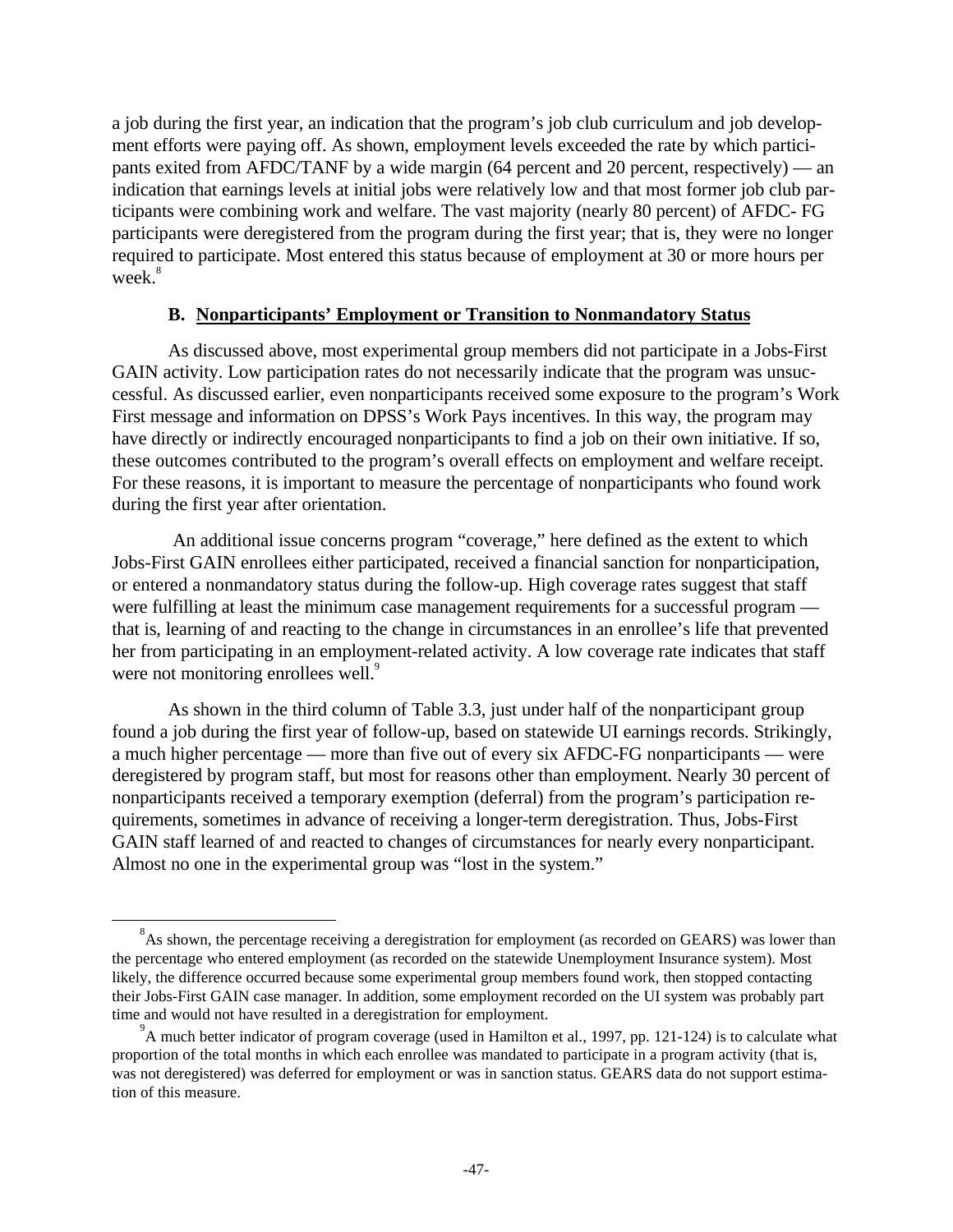The low Jobs-First GAIN assignment and participation rates resulted in part from the large number of exemptions from program participation that were granted to experimental group members. As discussed in Chapter 2, some experimental group members received exemptions (recommendations to end mandatory participation status) during their initial appraisal meetings, when case managers determined that they no longer met the criteria to be considered mandatory for the program. Immediately following random assignment, Jobs-First GAIN case managers recommended exemptions for 13 percent of experimental group members (not shown in tables). They later deregistered virtually all these individuals from the program.<sup>10</sup>

The findings on employment for nonparticipants suggest that the program's message and mandates may produce positive results beyond those achieved through attendance in job club. Further, the high rate of transition of nonparticipants to a nonmandatory status indicates that program staff were monitoring and reacting to changes in enrollees' circumstances. It should also be kept in mind, however, that at the same time, employment levels for nonparticipants fell below those of program participants. Possibly, Jobs-First GAIN could have achieved greater employment overall through additional investment in staffing and development of case management strategies designed to increase participation in job club.<sup>11</sup>

### **C. Temporary Deferrals from Mandatory Participation**

Under California regulations in effect prior to April 1, 1998, welfare recipients with certain barriers to participation were temporarily excused, or deferred, from Jobs-First GAIN's participation requirements. Common reasons for granting deferrals included medically verified illness and "severe family crisis." Originally, recipients who were employed part time were also deferred; a state law passed in late 1995, however, required these recipients to participate in Jobs-First GAIN until they found full-time employment. $^{12}$ 

Mainly as a result of this change in policy, the Jobs-First GAIN deferral rate is lower than the deferral rates of previously evaluated GAIN programs. As shown in Table 3.1 and Appendix Table C.2, about one-fourth of AFDC-FGs were deferred from participation in Jobs-First GAIN during the first year of follow-up. The earlier, six-county GAIN evaluation, however, found that almost half of all single parents in Los Angeles and Riverside received deferrals (enrollees in these programs could be deferred for as little as 15 hours per week of employment). Rates of deferral were somewhat higher for nonparticipants (29 percent) than for participants in Jobs-First GAIN activities (21 percent).

ı

 $10$ While Income Maintenance (IM) workers attempted to screen out nonmandatory recipients before making referrals to Jobs-First GAIN, a recipient's status could change from mandatory to nonmandatory between her meeting with an IM worker and her appraisal with a Jobs-First GAIN case manager. To avoid costly modifications to GEARS, Jobs-First GAIN administrators decided that exemptions would be granted after random assignment, rather than before.

It is certain that the control group contains a similar proportion who no longer met Jobs-First-GAINmandatory criteria at the time of random assignment. These persons could not be identified, however, because control group members did not attend appraisal meetings with Jobs-First GAIN staff.

<sup>&</sup>lt;sup>11</sup>Participants and nonparticipants may also differ in measured and nonmeasured background characteristics that might have affected their chances of finding employment.

 $12$ Weissman, 1997, p. 67.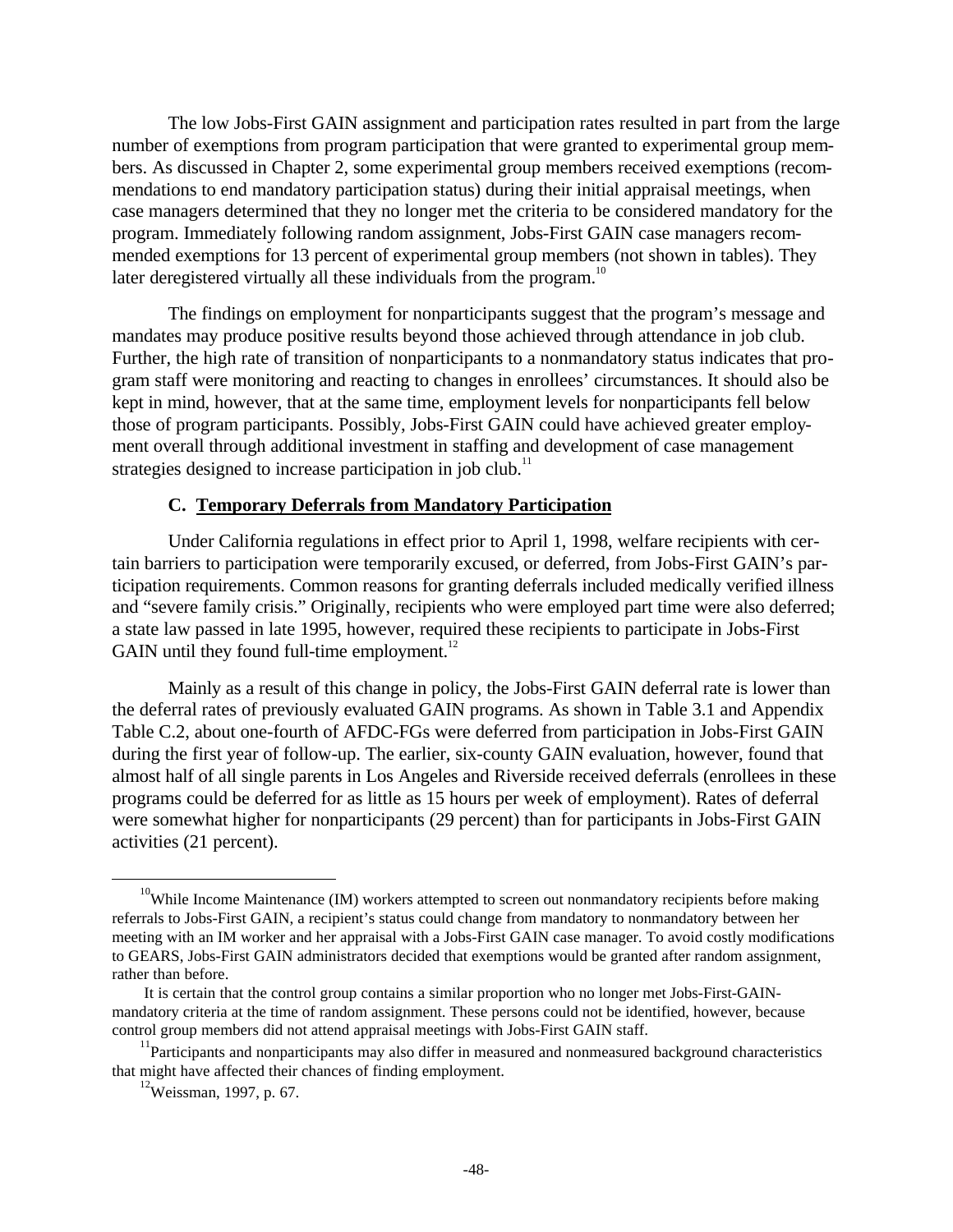Appendix Table C.2 displays the most common reasons why AFDC-FGs received their first deferral. As shown, the pattern varies somewhat for participants and nonparticipants. No single reason accounts for more than a third of all deferrals, but Jobs-First GAIN case managers most often deferred nonparticipants because they were attending an education or training program on their own initiative at the time of random assignment. Such activities are known in the Jobs-First GAIN office as "unapproved SITs" (self-initiated training).<sup>13</sup> Case managers granted these deferrals to allow enrollees time to complete their unapproved SIT before receiving assignment to job club or to another approved activity. These experimental group members did not complete this process during the first year of follow-up, however. Illness, severe family crisis, and lack of child care constitute the other most common reasons for which nonparticipants received a temporary deferral from the program's mandatory participation requirement. These problems also most commonly resulted in deferrals for members of the experimental group who participated in a Jobs-First GAIN activity.

### **D. Formal Enforcement Procedures and Sanctioning**

An experimental group member who failed to attend her assigned activity received a notice outlining the sanction (a reduction in her grant amount) that would be applied if the problem continued. If she did not comply at that point, a conciliation process was initiated, providing her with another notice and opportunity to resolve the problem and avoid a sanction. If the experimental group member continued to fail to comply, her welfare grant was reduced.<sup>14</sup> The first instance of a sanction remained in effect until she met with program staff and resolved her noncompliance with participation requirements. A second sanction lasted a minimum of three months, and subsequent sanctions lasted at least six months. Experimental group members who incurred a second or third sanction could not resume participation until the sanction period ended.

Data from Table 3.1 demonstrate that Jobs-First GAIN case managers used formal enforcement procedures very often, although the process only sometimes resulted in imposition of a financial sanction. As shown, 72 percent of experimental group members entered the conciliation process during year 1, because they did not show up for an assigned activity or for a scheduled meeting with Jobs-First GAIN staff or because they stopped attending a program activity without good cause. The proportion ever in conciliation exceeds the proportion ever assigned to an activity, because it includes conciliation for failure to show up for deferral reviews or for scheduled appraisal meetings for enrollees reassigned to the program following a deregistration. Some experimental group members also entered conciliation status during their initial appraisal meeting following random assignment, when they refused to accept an assignment to job club.

Table 3.4 provides more detailed information about imposition of financial sanctions for noncompliance. A little more than one in five AFDC-FGs incurred a reduction in their welfare check (a sanction) during the first year of follow-up. The sanction rate for Jobs-First GAIN exceeds the level of sanctioning for the earlier Los Angeles GAIN and Riverside GAIN programs

ı

<sup>&</sup>lt;sup>13</sup>The participation rates presented above do not include unapproved SITs, so the actual rate of overall participation was slightly higher than 38 percent. Case managers did not track participation in unapproved SITs, except during scheduled deferral review meetings with enrollees.

 $14$ Weissman, 1997, p. 66.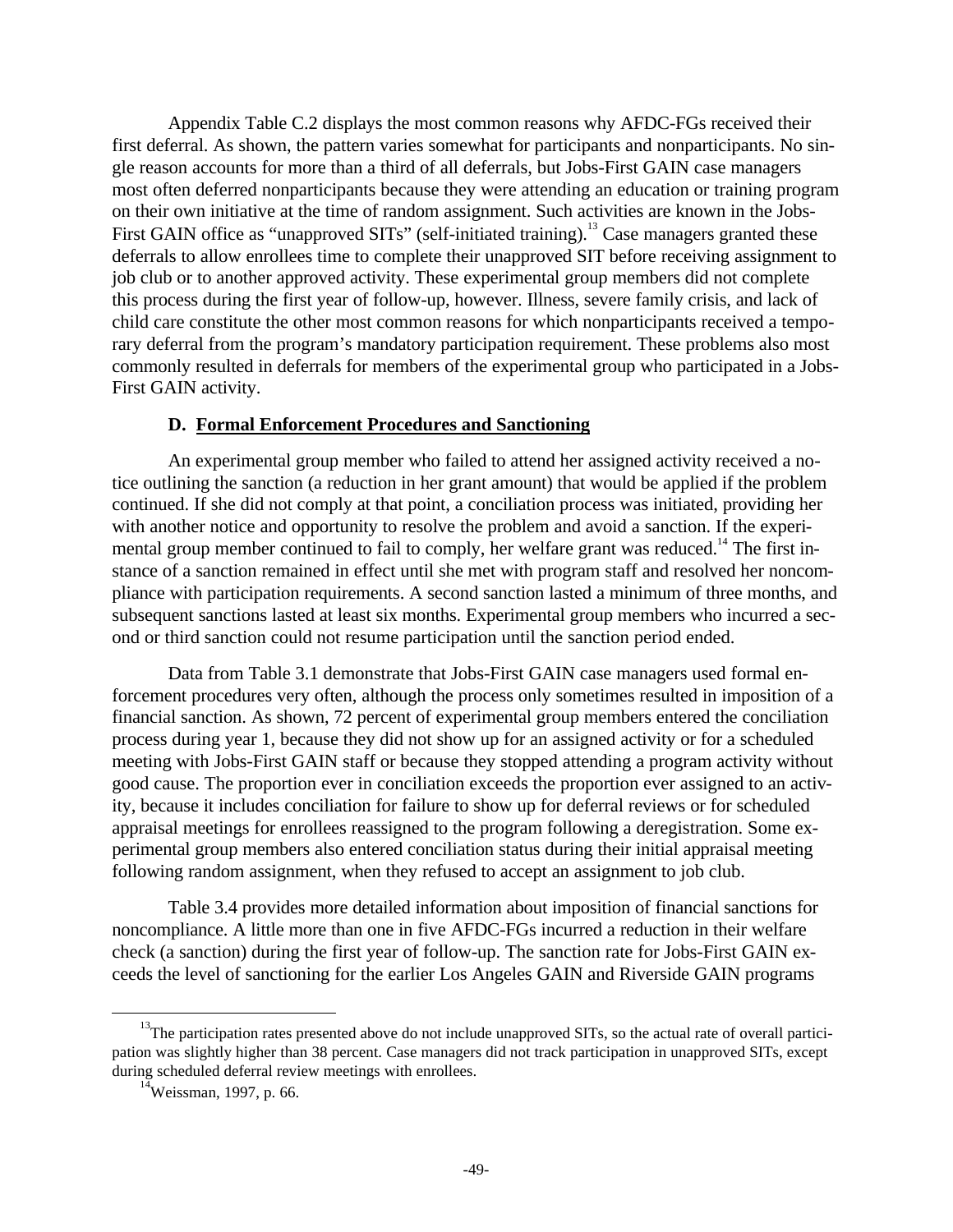(less than 10 percent). Some employment-focused welfare-to-work programs operating in the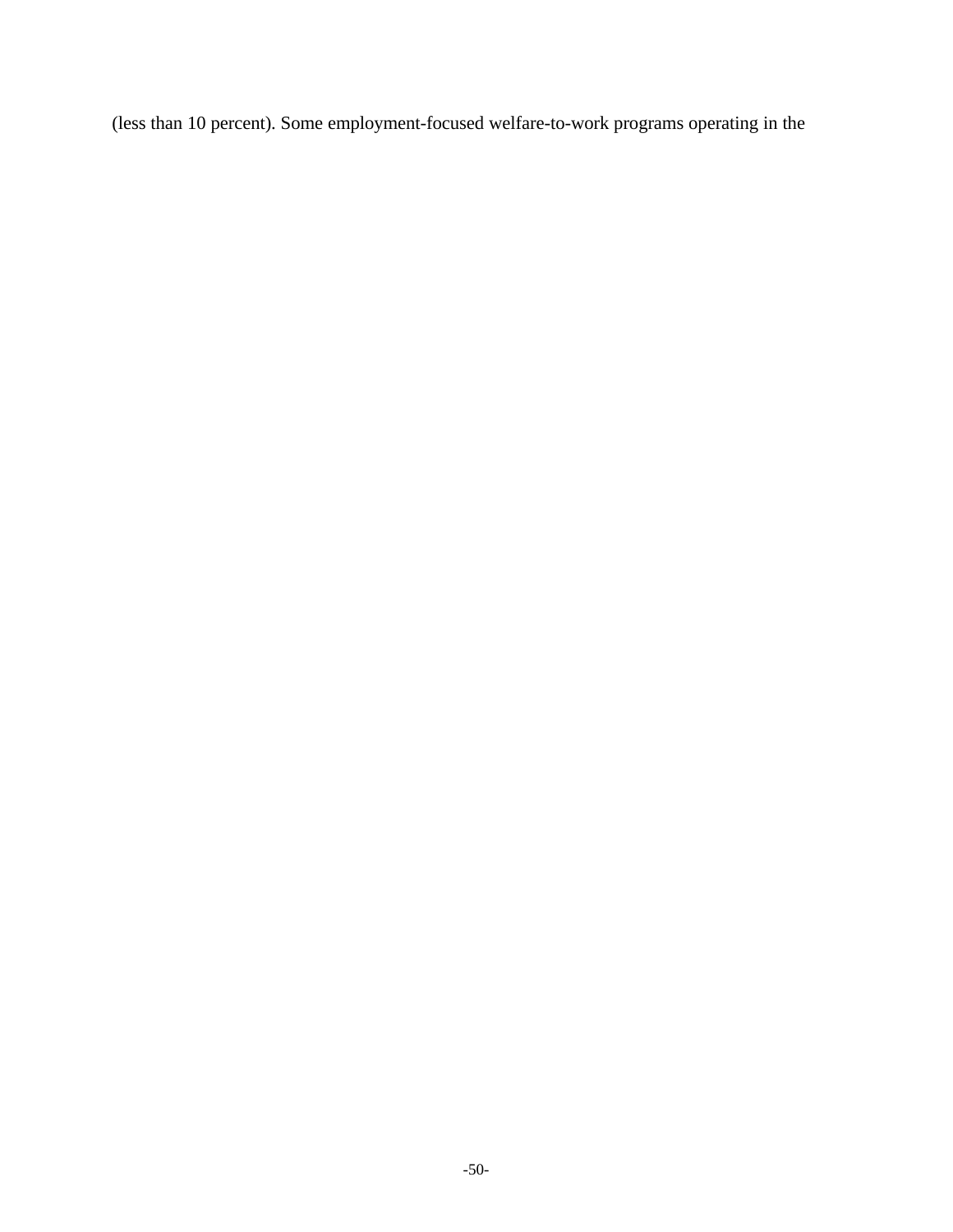1990s, however, sanctioned comparably large proportions.15,16 As might be expected, Jobs-First GAIN staff imposed sanctions more frequently on nonparticipants (25 percent) than on sample members who participated in a Jobs-First GAIN activity (19 percent).

The remaining data on sanctioning in Table 3.4 concern only those sample members who incurred a sanction during the first year of follow-up. The most striking finding from this table is that sanctions lasted a relatively short time, a little over two months on average. Over half of sanction spells ended after one month, and only one in 10 experimental group members who incurred a sanction during year 1 remained in sanction status at the end of the year.<sup>17</sup>

Program administrators and staff sometimes describe sanctioning as a last step in convincing enrollees to participate in mandated employment-related activities. Findings displayed in the bottom panel of Table 3.4 show that relatively few experimental group members attended a Jobs-First GAIN activity following a sanction: about 27 percent of participants and 9 percent of all experimental group members who incurred a sanction. Welfare exits were also uncommon. More frequently, experimental group members began working or entered a nonmandatory status after incurring a loss of welfare dollars.<sup>18</sup>

### **E. Participation Patterns for Key Subgroups**

ı

**1. Regular and Early Enrollees.** As discussed in the previous chapters, early enrollees asked DPSS to enroll them in Jobs-First GAIN before they reached the top of the waiting list for services, whereas regular enrollees waited until DPSS required them to enter the program. It would be expected, therefore, that a higher percentage of early enrollees would participate in employment-related activities. Participation patterns for these two subgroups confirm this hypothesis. As shown in Table 3.1, rates of assignment and participation for early enrollees exceeded levels for regular enrollees by a wide margin. In the first year of follow-up, program staff referred 70 percent of early enrollees to a Jobs-First GAIN activity, compared to 51 percent of regular enrollees. The overall participation levels of early and regular enrollees (54 and 34 percent, respectively) reflect the differences in assignment rates. More early enrollees than regular enrollees participated in every specific type of activity: 45 percent versus 30 percent went to job search, and 15

<sup>&</sup>lt;sup>15</sup>Sanction rates over a two-year follow-up ranged from 9 percent for the Riverside LFA program to 42 percent for the Grand Rapids, Michigan, LFA program. The Atlanta, Georgia, LFA program and the employment-focused program in Portland, Oregon, each sanctioned about 20 percent of enrollees. See Hamilton et al., 1997, Table 5.3, p. 115; and Scrivener et al., 1998, Table 3.3, p. 54.

<sup>&</sup>lt;sup>16</sup>The sanction rate presented in this report differs from the sanction measure presented in Freedman, Mitchell, and Navarro (1998). The previous Working Paper included deregistrations due to sanction, some of which were recorded when the case manager entered a request to Income Maintenance to impose a sanction when the next welfare check was issued. The more conservative measure chosen for this report uses only records of actual sanction starts, from GEARS noncompliance records.

<sup>&</sup>lt;sup>17</sup>The length of a sanction spell was truncated by the end of follow-up for those still sanctioned. Sanction spells were considered to have ended when an experimental group member stopped receiving welfare payments.

<sup>&</sup>lt;sup>18</sup>Employment starts were recorded from statewide UI earnings records. For this analysis, the first day of the quarter of employment was compared to the start date of the sanction (recorded from GEARS). Employment was considered to have begun after a sanction if it occurred during a quarter following the sanction start. Possibly, some experimental group members began working and stopped contacting their Jobs-First GAIN case manager, thereby incurring a financial sanction.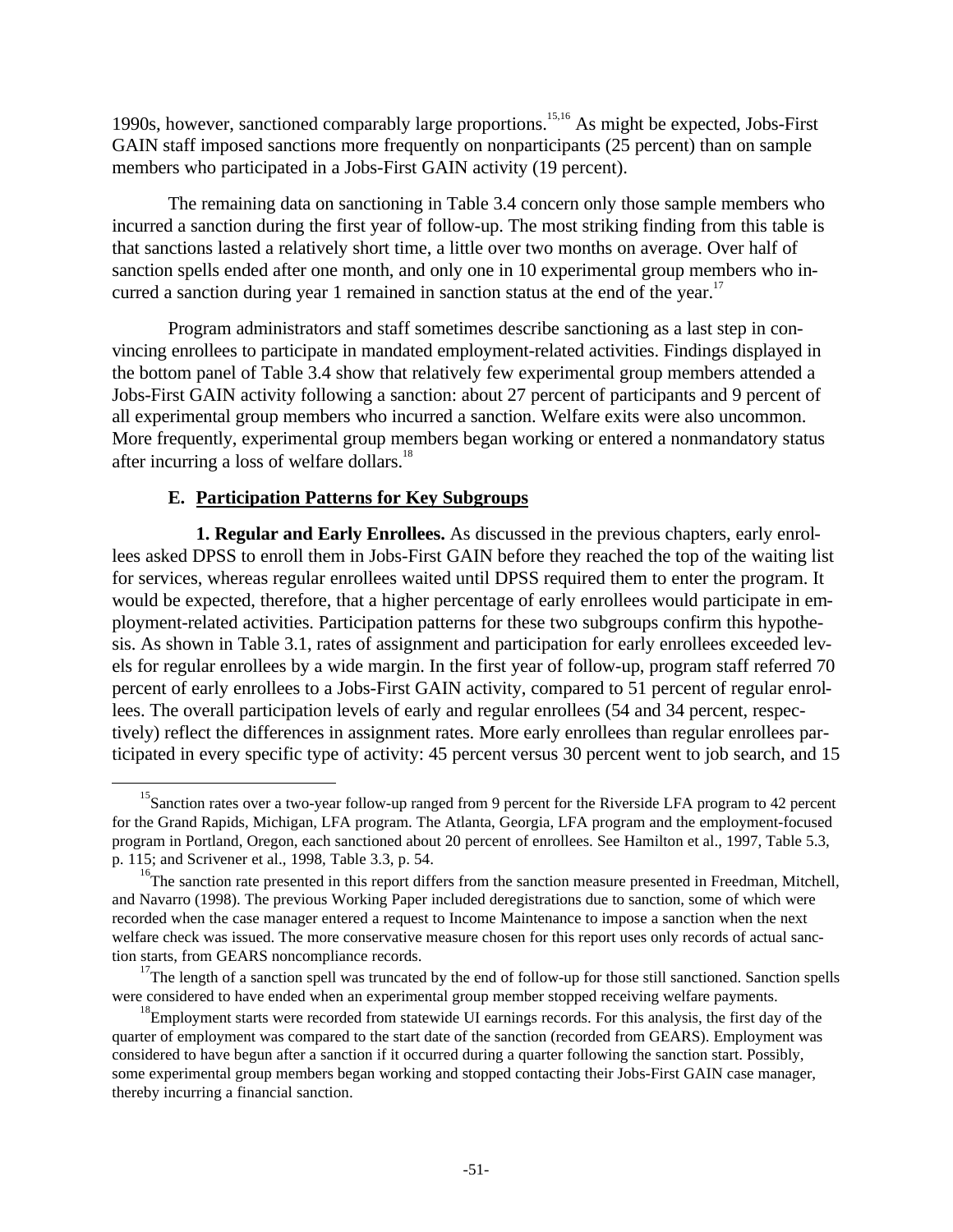percent versus 7 percent attended an education or training activity. These differences most likely reflect the greater motivation to participate on the part of the early enrollees.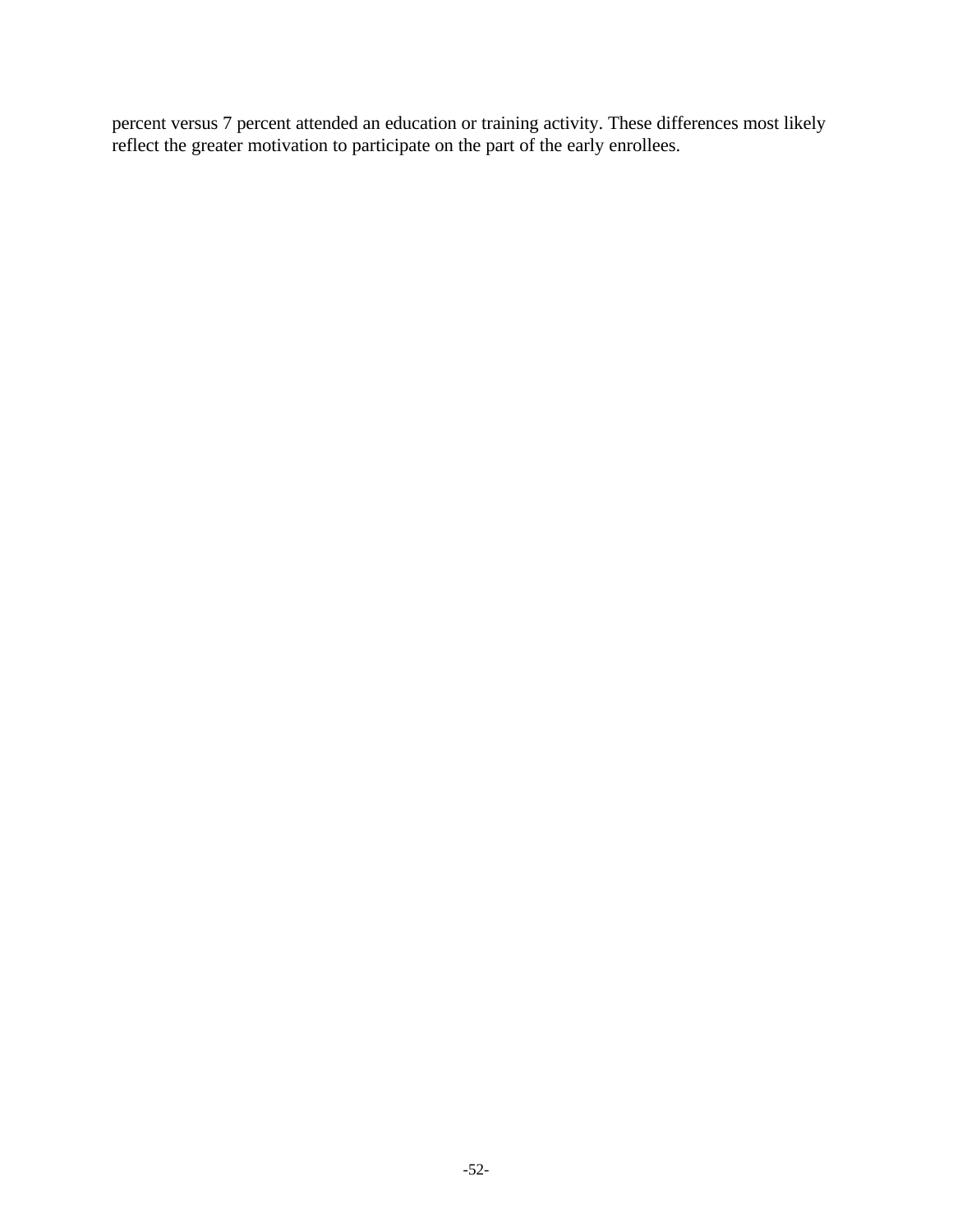$\setminus$ 

#### **Table 3.4**

### **Patterns of Incurring a Sanction Within One Year of Orientation for AFDC-FG Experimental Group Members, by Participation Status**

|                                                    |        | Participated<br>in Jobs-First<br><b>GAIN</b> | Did Not<br>Participate in<br>Jobs-First<br><b>GAIN</b> |
|----------------------------------------------------|--------|----------------------------------------------|--------------------------------------------------------|
| <b>Sanction Status</b>                             | All    | <b>Activities</b>                            | <b>Activities</b>                                      |
| Sanctioned (%)                                     | 22.8   | 18.6                                         | 25.3                                                   |
| For individuals who incurred a sanction            |        |                                              |                                                        |
| Average number of months to start of sanction      | 5.4    | 6.1                                          | 5.1                                                    |
| Average number of months in sanction status        | 2.3    | 2.0                                          | 2.4                                                    |
| Number of months in sanction status (%)            |        |                                              |                                                        |
| 1                                                  | 54.9   | 59.3                                         | 52.8                                                   |
| $2$ to $3$                                         | 19.4   | 20.1                                         | 19.1                                                   |
| $4$ to $6$                                         | 22.5   | 18.8                                         | 24.2                                                   |
| 7 to 12                                            | 3.3    | 1.9                                          | 3.9                                                    |
| Status following first sanction $(\%)^a$           |        |                                              |                                                        |
| Remained in sanction status until end of follow-up | 10.0   | 10.1                                         | 9.9                                                    |
| Participated in Jobs-First GAIN activity           | 8.5    | 27.1                                         | 0.0                                                    |
| Off AFDC/TANF                                      | 15.5   | 11.1                                         | 17.4                                                   |
| Employed <sup>b</sup>                              | 40.7   | 44.9                                         | 38.9                                                   |
| Deregistered                                       | 24.1   | 25.9                                         | 23.2                                                   |
| Deferred                                           | 8.3    | 7.2                                          | 8.8                                                    |
| Other <sup>c</sup>                                 | 25.6   | 20.2                                         | 28.0                                                   |
| Sample size                                        | 11,521 | 4,509                                        | 7,012                                                  |

SOURCE: MDRC calculations using data from the GAIN Employment Activity Reporting System (GEARS), California Employment Department Unemployment Insurance earnings records, and LA DPSS Integrated Benefit Payment System AFDC/TANF payment records.

NOTES: Full sample means and percentages are weighted averages of results for regular and early enrollees. Measure = (regular enrollee result x percent of experimental and control group regular enrollees in the AFDC-

FG sample) + (early enrollee result x percent of experimental and control group early enrollees in the AFDC-FG sample).

<sup>a</sup>Subcategory percentages do not add to the category percentage because sample members who could enter more than one status after their first sanction.

<sup>b</sup>Calculated from automated UI earnings records. Some employment may not have been known to Jobs-First GAIN staff.

c Includes awaiting assignment to or start of next program activity and return to conciliation status.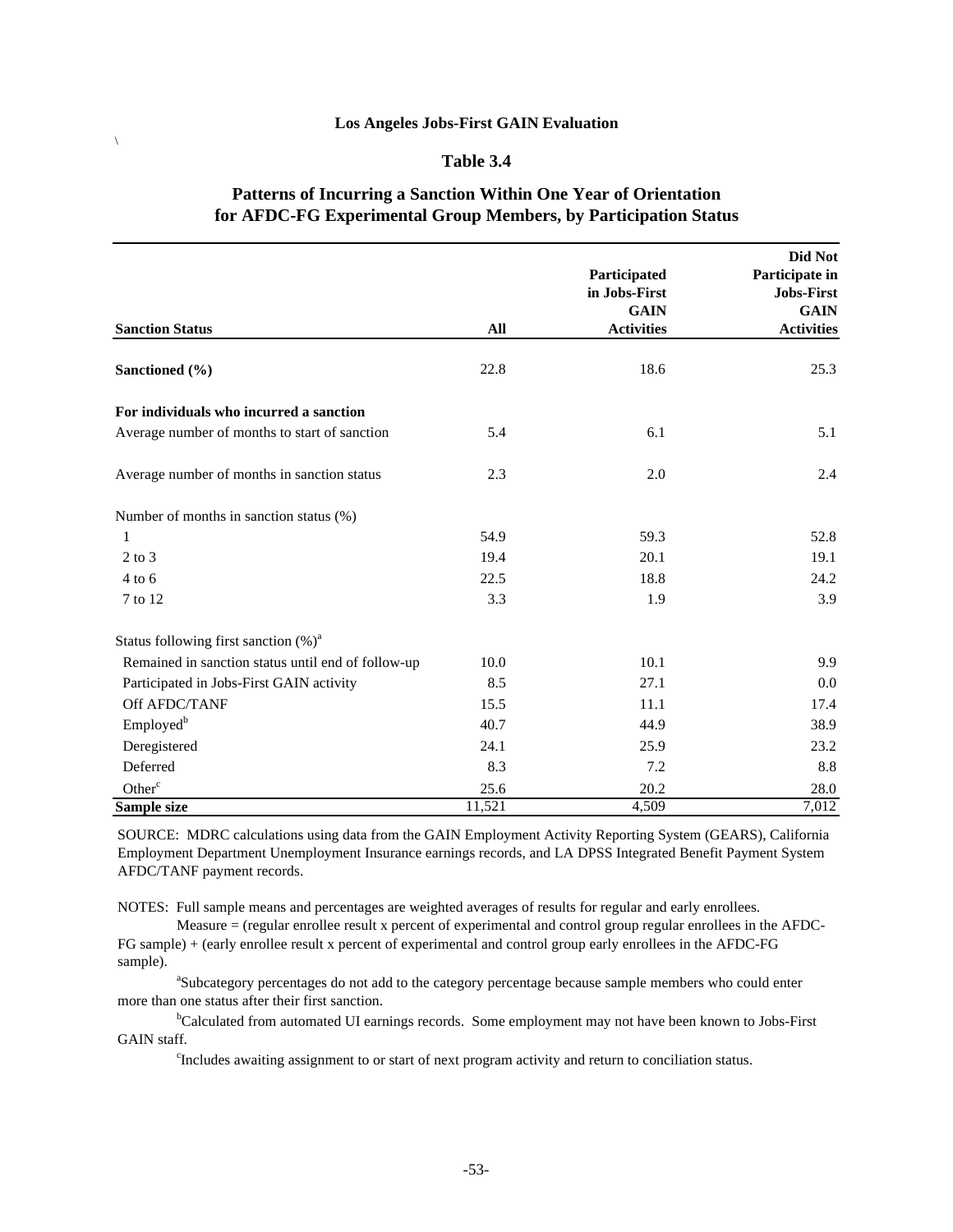Deferral rates were slightly lower for early enrollees (22 percent versus 27 percent), probably because early enrollees would not have agreed to enter the program sooner than necessary had they suffered from an illness or experienced another barrier to participation. Surprisingly, the same percentage of early and regular enrollees entered the conciliation process (72 percent), and similar proportions incurred a grant sanction  $(21 \text{ and } 23 \text{ percent}, \text{respectively})$ .<sup>19</sup>

**2. Educational Attainment.** As shown in Table 3.5, participation levels for high school graduates and GED recipients closely matched those for nongraduates: Nearly 40 percent of experimental group members in each subgroup participated in job club, compared to less than 10 percent who attended an education or training class. The consistency of these results demonstrates once again the Work First focus of Jobs-First GAIN. In contrast, experimental group members without a high school degree or GED certificate in the earlier evaluation of Los Angeles GAIN were five times more likely to attend basic education classes than job clubs.<sup>20</sup>

**3. GAIN Region and Racial/Ethnic Group.** Participation levels varied by race and ethnicity and by GAIN region. (Findings for these two types of subgroups are related in that members of particular racial and ethnic groups were concentrated in particular regions in the county. See Chapter 2.) For instance, nearly half of experimental group members in the Central and Southeastern Regions took part in a job search GAIN activity, mostly in job club, compared to around 30 percent in the outlying northern regions of San Fernando Valley and San Gabriel Valley. Similarly, participation levels were highest among experimental group members who were African-American or Hispanic, but markedly lower among whites and Asians. DPSS operated job clubs in Armenian and in Vietnamese and other Southeast Asian languages, so it is not immediately clear why these differences occurred.

# **F. Comparison of Participation Patterns to Other Programs'**

-

As shown in Appendix Table C.1, participation patterns for AFDC-FGs most closely resemble rates for members of the Riverside Labor Force Attachment (LFA) program. In both programs, overall participation levels were low. Further, the vast majority of sample members who participated in employment-related activities attended job club. Fewer than 10 percent of sample members in either program attended an education or training activity. In contrast, Riverside's earlier GAIN program, whose success inspired creation of Jobs-First GAIN, made far greater use of education and training activities.

<sup>&</sup>lt;sup>19</sup>One of the reasons early enrollees received as many sanctions for noncompliance as regular enrollees despite having volunteered to participate may have been because they were not aware of what they were volunteering for. Welfare recipients often expected that Jobs-First GAIN's primary purpose was to provide them with education and training (see Weissman, 1997, p. 42). Also, some early enrollees may have signed up for the program with the hope of obtaining child care assistance while continuing self-initiated education or training activities.

<sup>&</sup>lt;sup>20</sup>See Riccio et al., 1994, Table C.5, p. 312. As shown, a similar percentage of high school graduates and GED recipients participated in job club or in education or training.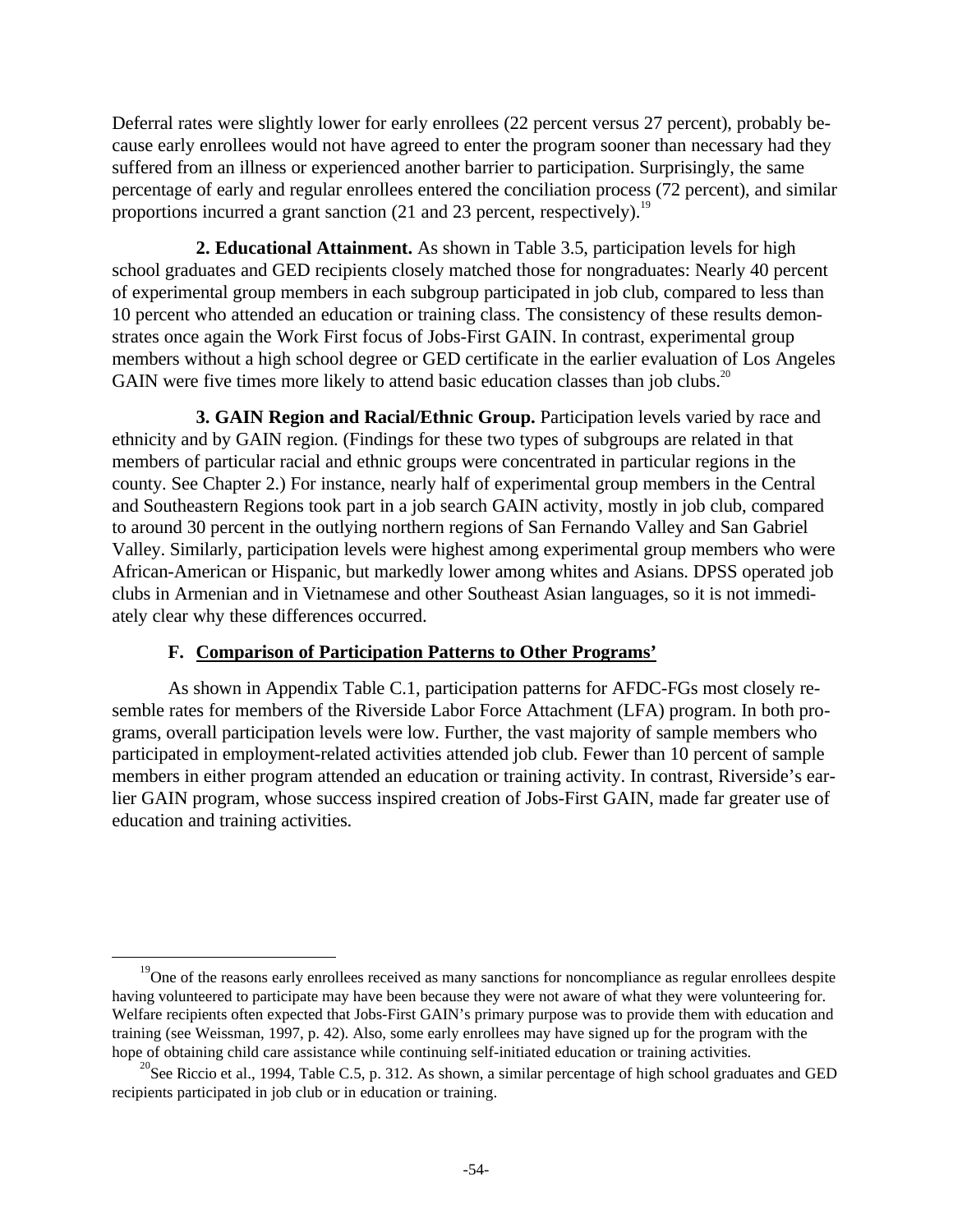#### **Table 3.5 Rates of Participation and Status Among AFDC-FG Experimental Group Members Within One Year of Follow-Up Period, by Region and Subgroup**

|                                            | Participated (%) |          |      |                   |                |                  |
|--------------------------------------------|------------------|----------|------|-------------------|----------------|------------------|
|                                            | Sample           | Any      | Job  | Any Education and |                |                  |
| <b>Region and Subgroup</b>                 | <b>Size</b>      | Activity | Club | Training          | Sanctioned (%) | Deregistered (%) |
|                                            |                  |          |      |                   |                |                  |
| San Fernando Valley (Region 2)             | 2,021            | 29.2     | 27.5 | 4.0               | 18.7           | 83.5             |
| San Gabriel Valley (Region 3)              | 2.847            | 32.9     | 30.0 | 6.3               | 19.1           | 83.4             |
| Central (Region 4)                         | 1,962            | 48.2     | 41.0 | 12.5              | 27.2           | 80.7             |
| Southern (Region 5) $a$                    | 2,538            | 37.4     | 32.2 | 8.3               | 25.0           | 82.4             |
| Southeastern (Region 6)                    | 2,153            | 47.0     | 39.3 | 12.9              | 25.3           | 82.8             |
| Has a high school diploma or GED           | 5.232            | 37.0     | 31.9 | 8.0               | 22.1           | 81.3             |
| Does not have a high school diploma or GED | 6,289            | 39.3     | 34.8 | 9.0               | 23.3           | 83.8             |
| White                                      | 1.977            | 28.1     | 25.4 | 5.3               | 22.2           | 82.0             |
| African-American                           | 3,606            | 42.1     | 36.3 | 9.6               | 27.2           | 82.6             |
| Hispanic                                   | 5,235            | 42.1     | 36.9 | 9.7               | 21.5           | 82.7             |
| Asian                                      | 671              | 19.1     | 16.6 | 3.7               | 10.6           | 83.7             |

SOURCE: MDRC calculations using data from the GAIN Employment Activity and Reporting System (GEARS) and LA DPSS Integrated Benefit Payment System AFDC/TANF payment records.

NOTES: Full sample means and percentages are weighted averages of results for regular and early enrollees.<br>Measure = (regular enrollee result x percent of experimental and control group regular enrollees in the AFDC-FG sam

a This region serves the low-income communities of Watts, Compton, and North Long Beach.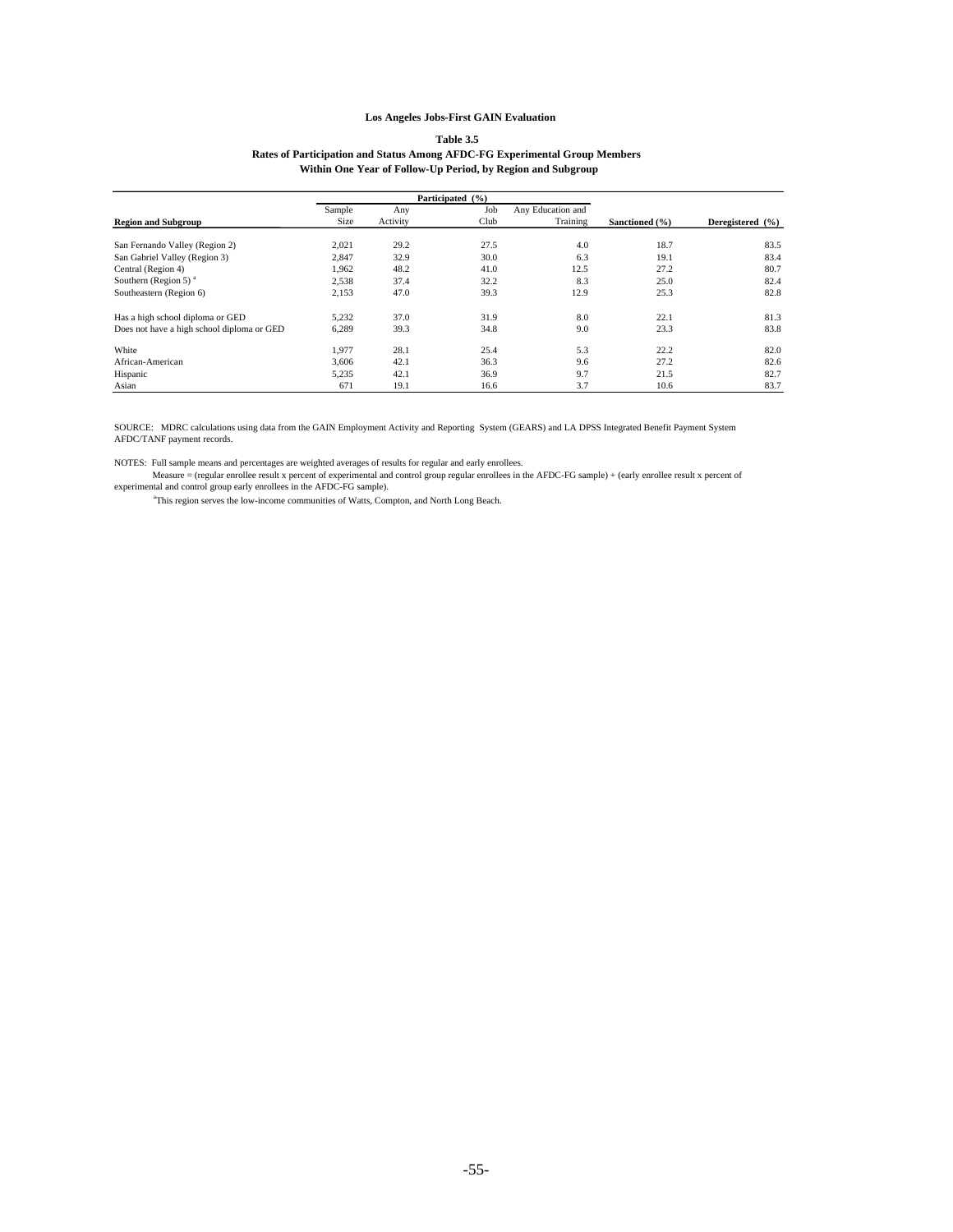# **V. Results for AFDC-Us**

ı

### **A. Rates of Assignment and Participation**

In general, members of two-parent families (AFDC-Us) show similar patterns of participation and status as those described above for single parents: Relatively few AFDC-Us participated in Jobs-First GAIN activities, most participants attended one spell of job club, and very few AFDC-Us were still participating at the end of year 1. (See Table 3.6 and Appendix Table C.3.) Specifically, Jobs-First GAIN case managers assigned 45 percent of AFDC-Us to a program activity — a lower assignment rate than for AFDC-FGs (55 percent). Just under a third (30 percent) of AFDC-Us participated in an activity for at least one day. This rate is slightly lower than the rate for the earlier, education-focused Los Angeles GAIN (36 percent) and less than half the rate of Riverside GAIN (66 percent).<sup>21</sup> The largest percentage of AFDC-Us attended job club (28 percent), and almost all participants (93 percent) attended job search first. Only about 4 percent of AFDC-Us attended any of the education or training activities, including basic education.<sup>22</sup>

As was true for AFDC-FGs, the low rates of assignment and participation for AFDC-Us can be partly explained by their high rate of exemptions during their initial appraisal meetings: 18 percent were recommended for an exemption right at that time, and most of these recipients were eventually deregistered from the program (not shown in tables).

AFDC-Us also displayed a similar pattern of transition to employment or to a nonmandatory status. As shown in Appendix Table C.4, two-thirds of participants in Jobs-First GAIN activities (that is, in job club) found employment, a notable success for the program, but nearly half of the larger portion of nonparticipants also worked for pay during year 1. As with AFDC-FGs, most AFDC-U experimental group members remained on welfare during year 1, even if they were working for pay. Nonetheless, a very high percentage of experimental group members (about 85 percent of both participants and nonparticipants) changed to long-term nonmandatory status that is, they were deregistered. In comparison, a lot fewer AFDC-Us (just 34 percent) were deregistered from the education-focused Los Angeles GAIN program, whereas a similar proportion (80 percent) left Riverside GAIN. (See Appendix Table C.1.) The rate of deregistration for employment was particularly high for program participants (66 percent), possibly because Jobs-First GAIN's Work Pays incentives increased the benefits of reporting earned income to DPSS. At some point in the follow-up period, case managers temporarily excused 38 percent of AFDC-Us from participation in Jobs-First GAIN. In comparison, 70 percent of the Los Angeles GAIN sample and 42 percent of the Riverside GAIN sample were deferred.

Jobs-First GAIN case managers initiated formal enforcement procedures very frequently for AFDC-Us, but they imposed financial sanctions much less often. More than two-thirds (68 percent) of AFDC-Us encountered the conciliation process in year 1. (See Table 3.6.) On the other hand, only about one in six AFDC-Us received a sanction for noncompliance, a somewhat smaller percentage than for AFDC-FGs. As shown in Appendix Table C.6, AFDC-Us who in-

 $2^{1}$ Participation findings for AFDC-Us in the Riverside LFA program are not available at this time.

<sup>&</sup>lt;sup>22</sup>Case managers assigned 43 percent of AFDC-Us to job search activities and just 2 percent to basic education. These results are not shown in tables.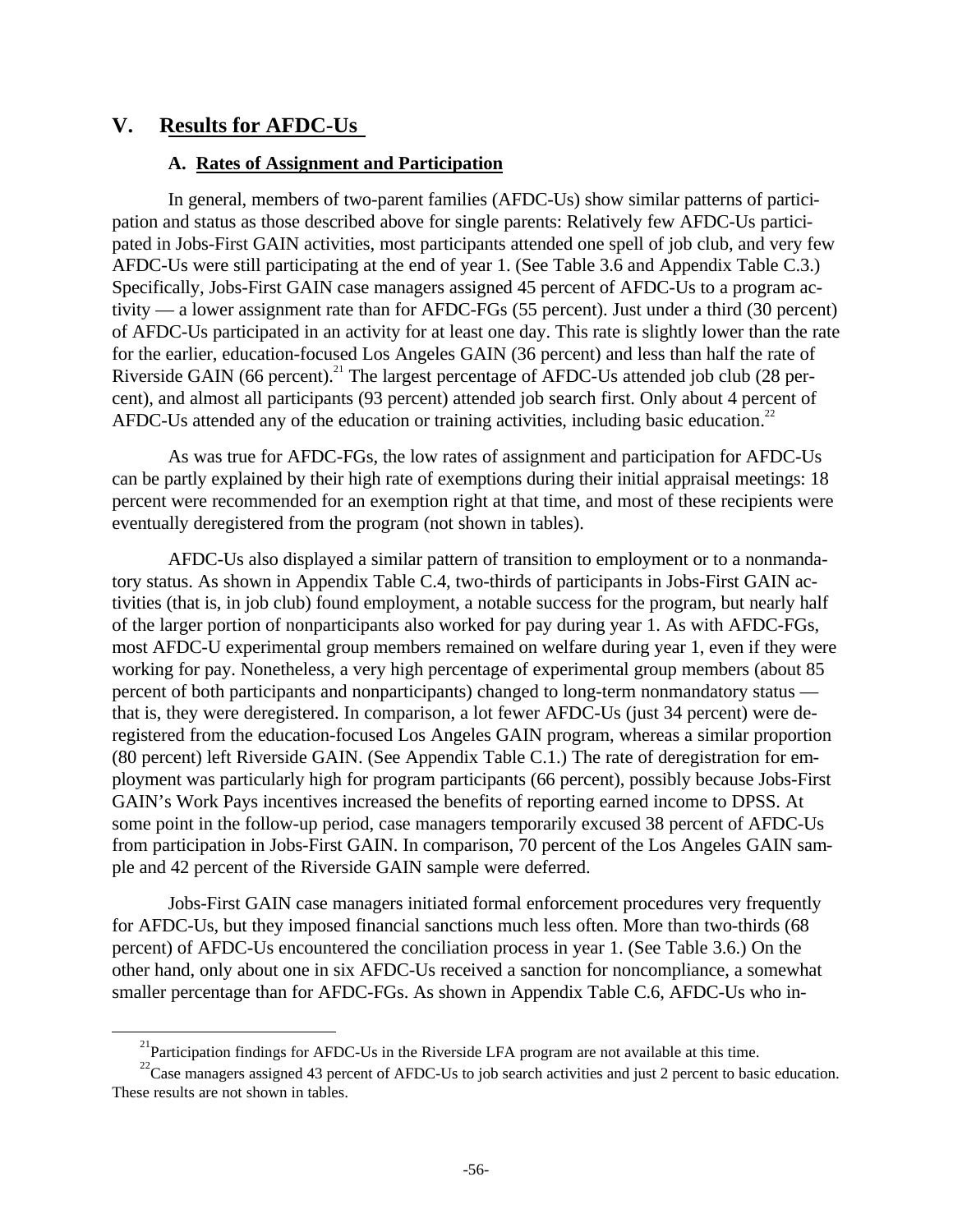### **Table 3.6**

# **Rates of Participation and Status Within One Year of Orientation for AFDC-U Experimental Group Members**

| <b>Participation Status (%)</b>       | All   |
|---------------------------------------|-------|
| Assigned to any activity <sup>a</sup> | 45.0  |
| Ever participated in: <sup>b</sup>    |       |
| Any activity <sup>c</sup>             | 30.1  |
| Job search                            | 28.2  |
| Any education or training             | 3.5   |
| Basic education                       | 1.9   |
| ESL                                   | 1.0   |
| ABE                                   | 0.2   |
| <b>GED</b>                            | 0.4   |
| High school                           | 0.2   |
| Vocational training                   | 1.9   |
| Work experience                       | 2.1   |
| On-the-job training                   | 0.0   |
| Assessment                            | 3.0   |
| Deregistered for any reasond          | 85.4  |
| For employment                        | 48.9  |
| For sanction                          | 20.5  |
| For other reason                      | 39.9  |
| In conciliation                       | 67.9  |
| Sanctioned                            | 16.7  |
| Deferred for any reason               | 38.1  |
| For unapproved SIT <sup>e</sup>       | 5.5   |
| Sample size                           | 4,039 |

SOURCE: MDRC calculations using data from the GAIN Employment Activity and Reporting System (GEARS).

#### NOTES:

<sup>a</sup>The assignment rate includes assignment to all activities listed below, except assessment.

<sup>b</sup>Participation rates include participation for at least one day in either a program-referred or approved self-initiated activity.

<sup>c</sup>"Any activity" includes all activities listed below, except assessment.

<sup>d</sup>Subcategory percentages do not add to the category percentage, because recipients could have been deregistered more than once during the follow-up period.

<sup>e</sup>A SIT is a self-initiated activity (literally, "self-initiated training").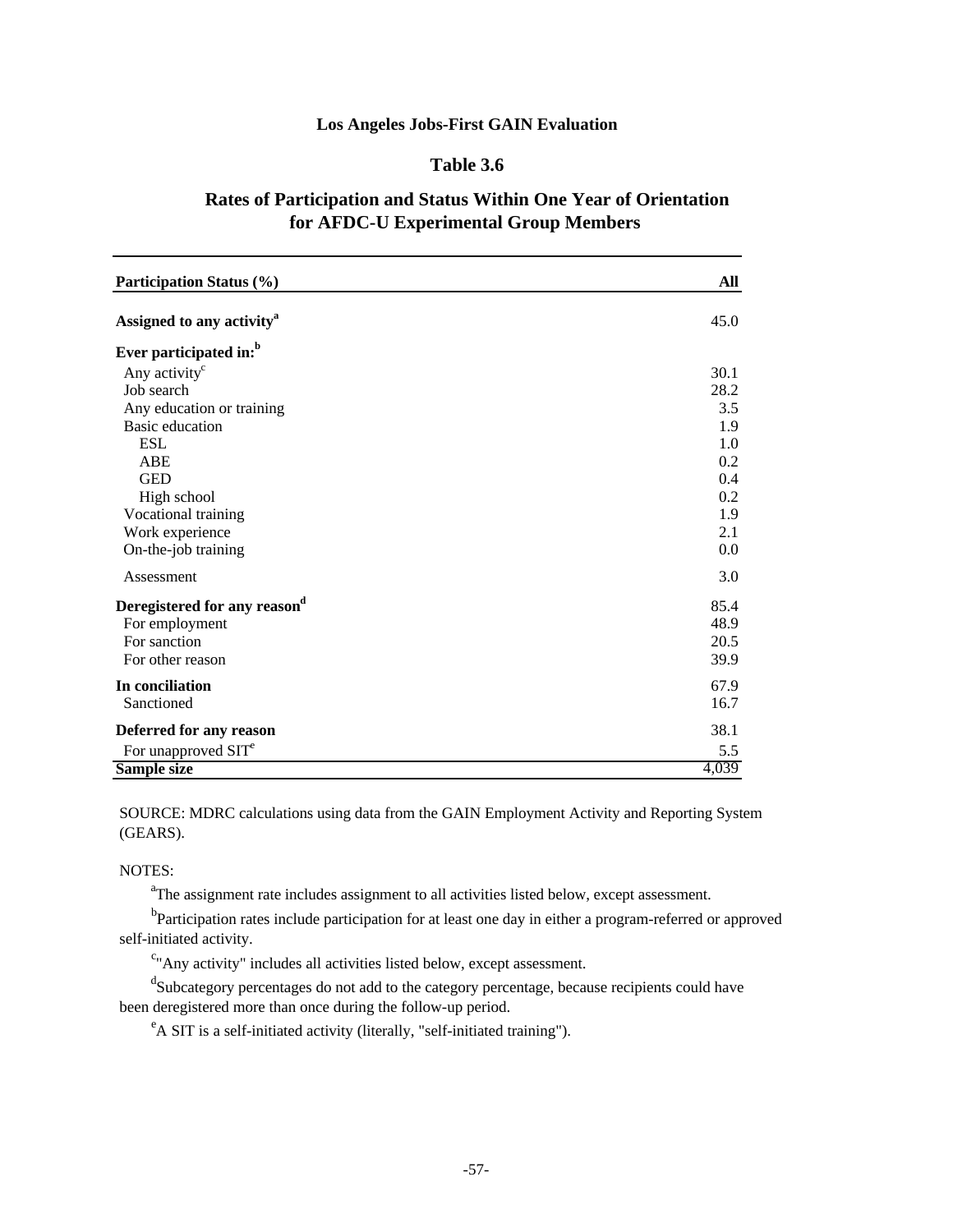curred a sanction tended to stay in sanction status for a month or two before finding work or entering another nonmandatory status. Fewer than 10 percent of sanctioned AFDC-Us remained in this status at the end of year 1.

Thus, as with AFDC-FGs, relatively few members of the AFDC-U experimental group participated in Jobs-First GAIN activities, but almost all AFDC-Us were monitored, at least minimally, by Jobs-First GAIN case managers. Further, case managers implemented and recorded decisions concerning the eligibility for program services of nearly every AFDC-U. Almost no one was "lost in the system."

## **B. Results for Subgroups**

As discussed in Chapter 2, the AFDC-U sample is relatively evenly divided between males and females. AFDC-U fathers possess longer work histories than AFDC-U mothers in the sample, and would therefore be expected to have fewer difficulties finding employment after random assignment. Possibly their differences in this and other background characteristics would affect the experiences of male and female AFDC-Us in Jobs-First GAIN — that is, in their likelihood of attending job club or in the frequency by which they incurred a sanction or changed to nonmandatory status (were deregistered). As shown in Table 3.7, male AFDC-Us had somewhat more contact with the program, but the differences in patterns of participation and program statuses were not large. Participation levels for male AFDC-Us (32 percent) slightly exceeded the rate for females (28 percent), but a higher percentage of males than females incurred a sanction (19 percent versus 14 percent). In addition, deregistration rates were higher for males.

Subgroups defined by level of educational attainment, by race and ethnicity, and by GAIN region showed greater variation in levels of participation and frequency of incurring a sanction (see Table 3.7). For instance, about a third of AFDC-Us who entered Jobs-First GAIN without a high school diploma or GED certificate attended job club, compared to just 23 percent of high school graduates and GED recipients. A more dramatic difference in participation levels occurred among the four largest racial and ethnic subgroups among AFDC-Us. Specifically, participation levels for Hispanics and African-Americans were two to three times higher than the participation rates for whites or for first- or second-generation immigrants from Vietnam, Cambodia, or another Asian country. African-Americans and Hispanics were also much more likely to incur a financial sanction during the first year of follow-up. Similarly, AFDC-Us from the San Fernando Valley Region, 60 percent of whom are white, participated in a Jobs-First GAIN activity much less often than sample members residing elsewhere in the county. In contrast, AFDC-Us from the Southeastern Region, nearly all of whom are Hispanic, recorded the highest levels of participation among AFDC-Us.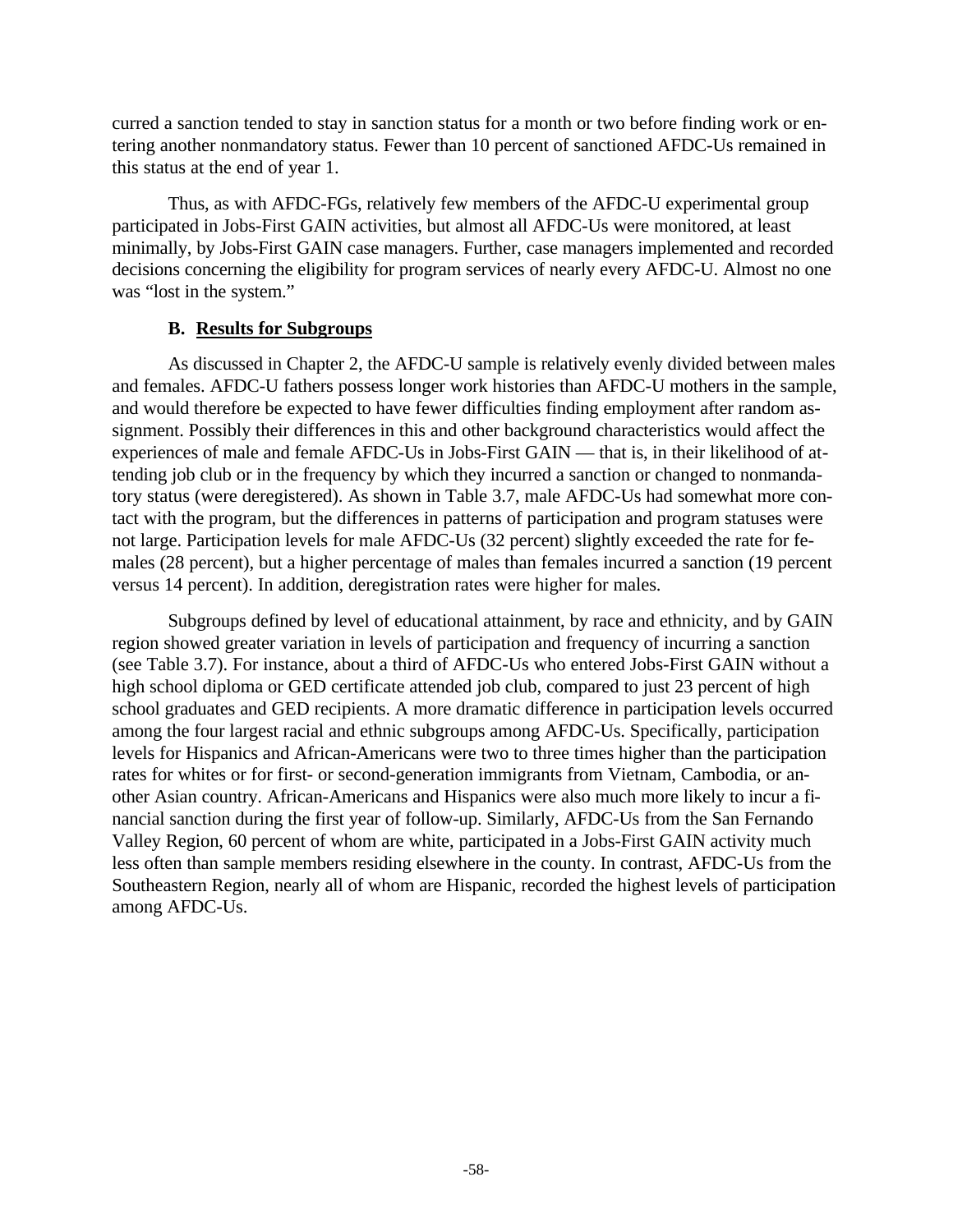### **Table 3.7 Rates of Participation and Status Among AFDC-U Experimental Group Members Within One Year of Follow-Up Period, by Region and Subgroup**

|                                            | Participated (%) |          |      |                   |                |                  |
|--------------------------------------------|------------------|----------|------|-------------------|----------------|------------------|
|                                            | Sample           | Any      | Job  | Any Education and |                |                  |
| <b>Region and Subgroup</b>                 | <b>Size</b>      | Activity | Club | Training          | Sanctioned (%) | Deregistered (%) |
| San Fernando Valley (Region 2)             | 1,209            | 18.7     | 17.6 | 1.3               | 13.6           | 82.8             |
| San Gabriel Valley (Region 3)              | 1,095            | 29.6     | 28.4 | 2.3               | 14.2           | 88.1             |
| Central (Region 4)                         | 472              | 29.2     | 26.3 | 4.9               | 19.3           | 85.0             |
| Southern $(Region 5)^a$                    | 481              | 32.8     | 30.8 | 4.8               | 19.5           | 86.5             |
| Southeastern (Region 6)                    | 782              | 47.3     | 43.9 | 7.2               | 21.9           | 85.3             |
| Has a high school diploma or GED           | 1,650            | 24.5     | 22.7 | 3.0               | 15.9           | 83.0             |
| Does not have a high school diploma or GED | 2,389            | 34.0     | 32.0 | 3.9               | 17.3           | 87.1             |
| White                                      | 1,149            | 14.1     | 13.0 | 1.7               | 13.4           | 82.9             |
| African-American                           | 212              | 38.2     | 37.3 | 5.7               | 25.9           | 78.8             |
| Hispanic                                   | 1.906            | 42.8     | 40.3 | 4.8               | 20.3           | 86.5             |
| Asian                                      | 766              | 20.5     | 18.5 | 2.5               | 10.4           | 88.4             |
| Male                                       | 2,118            | 32.2     | 30.7 | 2.8               | 19.3           | 89.0             |
| Female                                     | 1,921            | 27.9     | 25.5 | 4.4               | 13.8           | 81.5             |

SOURCE: MDRC calculations using data from the GAIN Employment Activity and Reporting System (GEARS) and LA DPSS Integrated Benefit Payment System AFDC/TANF payment records.

NOTE: <sup>a</sup>This region serves the low-income communities of Watts, Compton, and North Long Beach.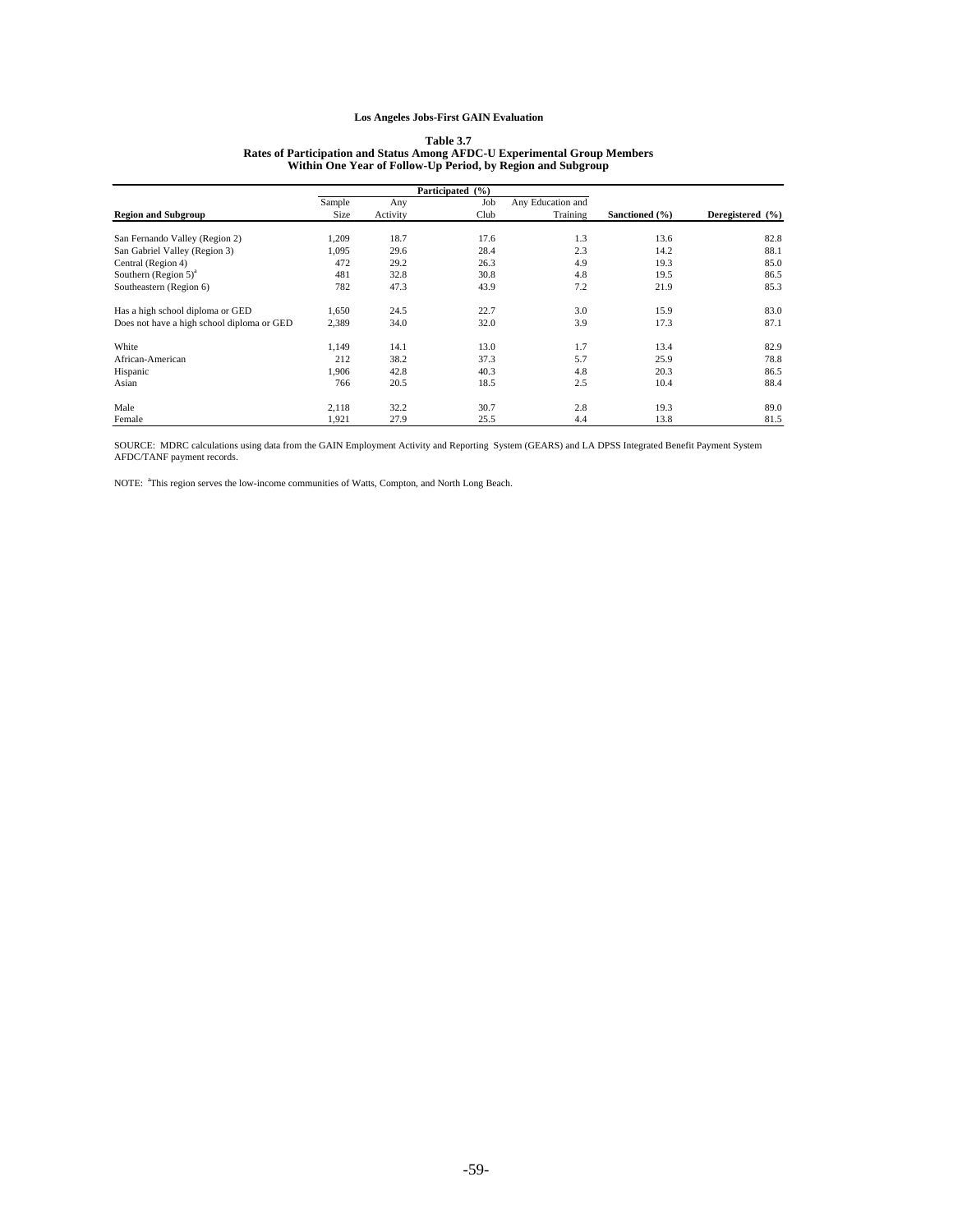# **Chapter 4**

# **Impacts for AFDC-FGs**

This chapter describes the impact of Jobs-First GAIN on single parents' (AFDC-FGs') employment, average earnings, and welfare and Food Stamp payments, as well on the combined income from these three sources. As mentioned previously, sample members were randomly assigned to either an experimental or a control group. Results for control group members represent the outcomes that welfare recipients would be expected to achieve in the absence of Jobs-First GAIN. Experimental-control group differences in outcome measures represent the *impacts* of Jobs-First GAIN — that is, the extra value associated with access to Jobs-First GAIN services and exposure to its Work First message and participation requirements. Welfare received after random assignment will be referred to as AFDC/TANF, because California received its first TANF block grant in the last quarter of 1997, which falls at the end of the follow-up period.

# **I. Key Questions About Impacts**

- Did Jobs-First GAIN meet the expectations for Work First programs by producing large initial boosts in employment and earnings?
- Did Jobs-First GAIN reduce AFDC/TANF and Food Stamp receipt and payments?
- Did Jobs-First GAIN help experimental group members become more selfsufficient by the end of year 1? Did it increase their likelihood of working without welfare or of combining work and welfare?
- Did Jobs-First GAIN make experimental group members better off financially during year 1, or were their earnings gains offset by public assistance reductions?
- Was Jobs-First GAIN more effective than the previous, education-focused Los Angeles GAIN program of the late 1980s and early 1990s in increasing employment and earnings and reducing welfare receipt? How did the program's accomplishments compare to those of Riverside GAIN and Riverside LFA, two earlier versions of Work First programs?
- Did impacts differ for sample members who entered Jobs-First GAIN before they were required to enroll (early enrollees) and for sample members who waited until they were called into the program (regular enrollees)?
- Were impacts limited to certain groups within the welfare population, or did they occur for a variety of recipients, including those with the most severe barriers to employment?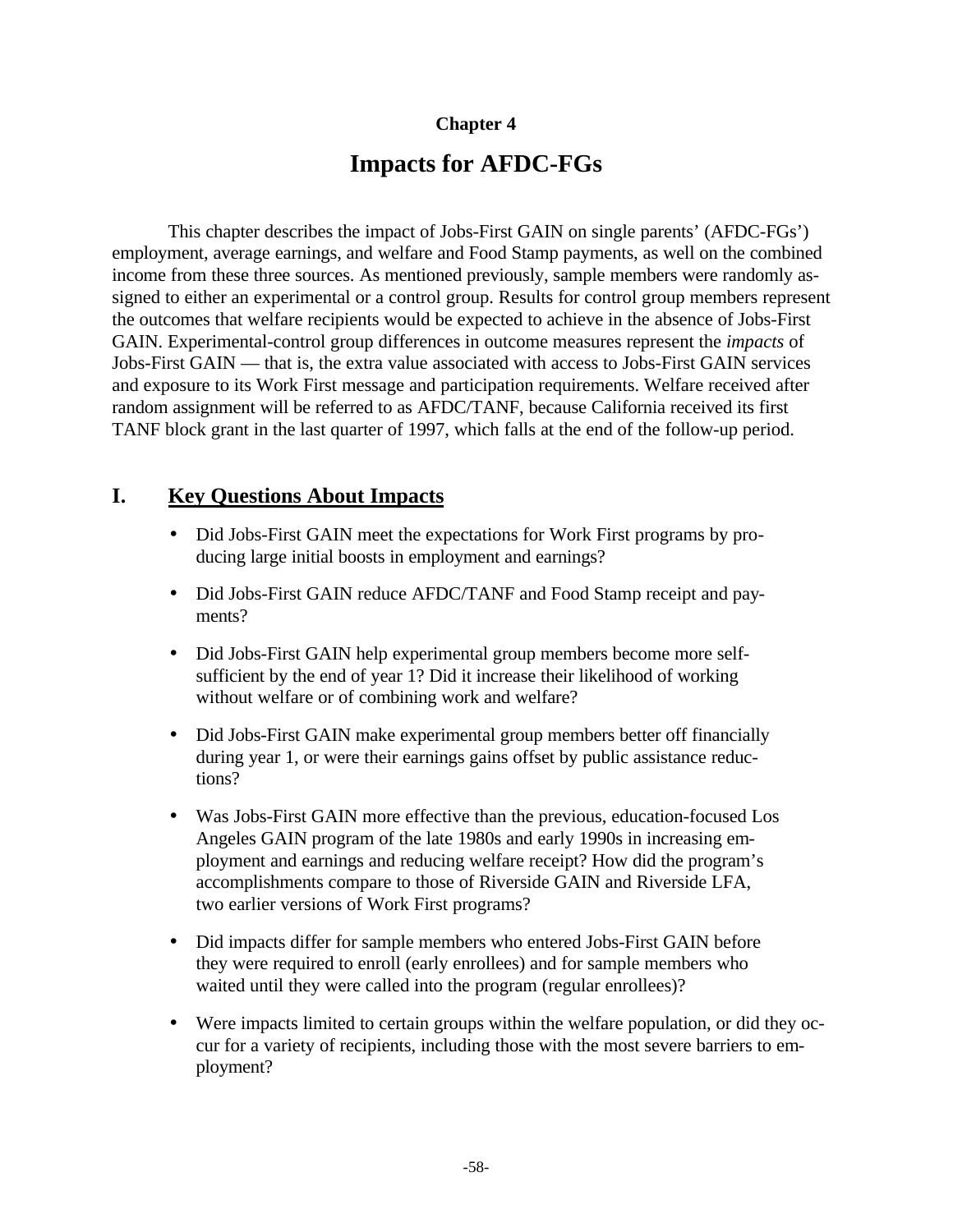# **II. Background Information for Interpreting Results**

## **A. Possible Effects of Jobs-First GAIN**

Work First programs — whether they take a job-search-first approach, as in Los Angeles Jobs-First GAIN, or provide mixed services — are expected to produce large gains in employment and earnings (averaged across all sample members) early in the follow-up period. Prior research on Work First programs has shown that these increases are a precondition for longer-term success. All Work First programs that achieved employment and earnings gains over several years produced gains in year 1; Work First programs with little-to-no employment and earnings increases in year 1 did not produce large gains in later years.<sup>1</sup>

It is expected that Los Angeles Jobs-First GAIN will increase employment and earnings in three main ways. The program's heavy reliance on job club and supervised job search activities should result in employment for a portion of recipients who would have remained jobless without the program. In addition, Jobs-First GAIN should help sample members who would have eventually gotten work on their own to find a job sooner. Finally, Jobs-First GAIN may help recipients obtain better jobs — longer-lasting and higher-paying jobs — than they would have obtained without the program. Considering that experimental group members were encouraged to accept almost any job at first and later work their way up to better employment, program effects on job quality may not occur until the second year of follow-up.

Jobs-First GAIN may positively affect even those recipients who do not participate in program activities. For instance, enrollees who only experience a Work First message may increase their job-seeking effort. The threat of a grant sanction may also encourage non-participants to find a job.

It is also possible for Jobs-First GAIN to affect welfare recipients negatively. Job search activities may not work for subgroups typically considered the least job ready. These individuals might have benefited more from education or training instead. In addition, the program may have a negative effect on job retention by encouraging people to accept lower-quality jobs than they would have accepted on their own. Lastly, sanction-oriented programs like Jobs-First GAIN could send welfare recipients further into poverty by reducing their AFDC/TANF grants before they find employment.

Employment and earnings gains are usually accompanied by AFDC/TANF reductions; however, in states that set high maximum grant levels and offer generous earnings disregards, like California, employment and earnings may increase without a corresponding decrease in welfare receipt. The reverse could also occur: Tough, sanction-oriented programs like Jobs-First GAIN could decrease welfare receipt without increasing employment and earnings.

Effects of employment and earnings gains on Food Stamp receipt are also difficult to predict. The value of a recipient's earnings and welfare benefits helps determine how much she re-

 $\overline{a}$ 

<sup>&</sup>lt;sup>1</sup>Virginia's job-search-first program in the 1980s and Florida's Project Independence of the early 1990s are examples of programs with little-to-no employment and earnings gains in year 1 and in subsequent years. See Friedlander and Burtless, 1995, Table 4.2; and Kemple et al., 1995, Table 5.1.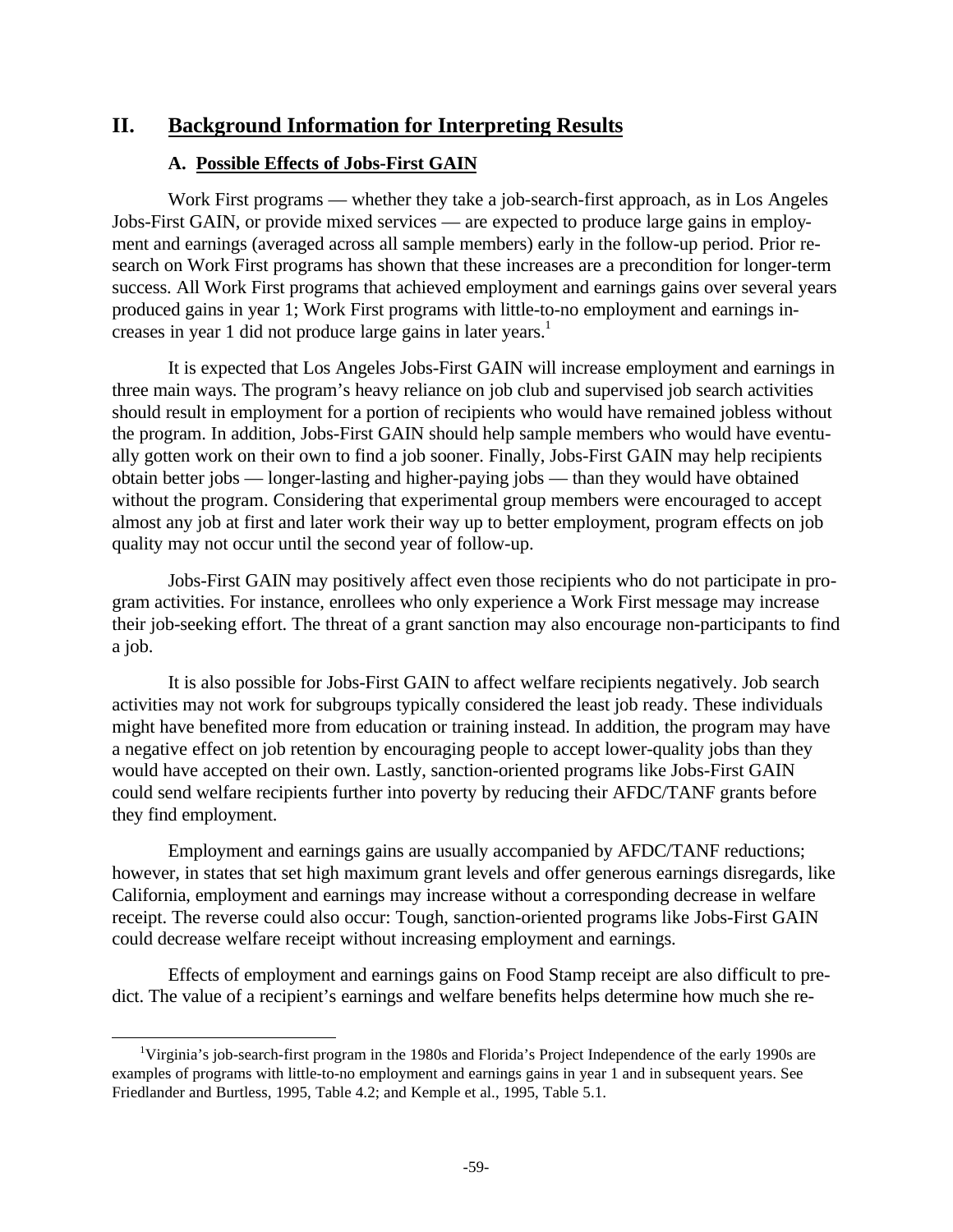ceives in Food Stamps, so the combination of earnings gains and welfare reductions may "cancel out" and result in little or no change to Food Stamp grants. On the other hand, a former welfare recipient may experience a decrease in (or complete loss of) Food Stamps if combined income from earnings and AFDC/TANF increases.

Previous research shows that Work First, job-search-first programs, like Jobs-First GAIN, typically do not make working families better off financially. Their benefit reductions largely, if not entirely, offset their earnings gains.<sup>2</sup> Mixed-services programs, on the other hand, tend to affect income more positively.<sup>3</sup> California's generous earnings disregards increase the likelihood of a positive impact on combined income by enabling people to supplement earnings with a welfare check, but they do not guarantee it.

### **B. Methods of Estimating Program Effects**

 $\overline{a}$ 

In this and the following chapter, Jobs-First GAIN's effects are estimated from quarterly unemployment insurance (UI) earnings records from the California Employment Development Department.<sup>4</sup> The data used to calculate impacts on public assistance came from the Los Angeles Department of Public Social Services Integrated Benefit Payment System (IBPS).

UI earnings are recorded statewide and provide reasonably accurate and unbiased measures of employment, including earnings that sample members obtained both within and outside Los Angeles County. These data, however, are not available for out-of-state earnings or for jobs that are not usually covered by the UI system, such as self-employment, domestic service, or informal child care — work which may have been "off the books"— or for employers who do not report earnings. Some earnings missed by the UI system may be captured by self-reported earnings and employment recorded on the Two-Year Client Survey. Survey results will be presented in future reports.

UI earnings data are collected by calendar quarter: January through March, April through June, July through September, and October through December. For the research, the quarter during which a sample member is randomly assigned is designated quarter 1. The first follow-up year (referred to as year 1) covers quarters 2 through 5, the second year (year 2) covers quarters 6 through 9, and so forth. Monthly AFDC/TANF and Food Stamp payments were grouped into quarters and years covering the same time periods as earnings quarters and years.

One year plus one quarter (through quarter 6) of follow-up data are available for all 20,731 sample members. An early cohort, randomly assigned between April and June 1996 and composing 56 percent of the full sample, has follow-up data through the first half of year 2 (through quarter 7). This cohort will be referred to from here on as the April-June cohort. Under

 $2^2$ For example, over two years of follow-up, enrollees in the Grand Rapids and Riverside Labor Force Attachment programs lost about as much in AFDC as they gained in earnings. See Hamilton et al., 1997, Table 11.1.

<sup>&</sup>lt;sup>3</sup>In year 3, Portland JOBS raised combined income from earnings, AFDC, and Food Stamps, and Riverside GAIN increased earnings by almost twice as much as it reduced AFDC payments (impacts on Food Stamp payments were not available). See Scrivener et al., 1998, p. 101; and Riccio et al., 1994, Table 4.1.

<sup>&</sup>lt;sup>4</sup>Impacts on employment and earnings in this report may differ slightly from those in Freedman et al., 1998, because more recent UI earnings records were analyzed in this report.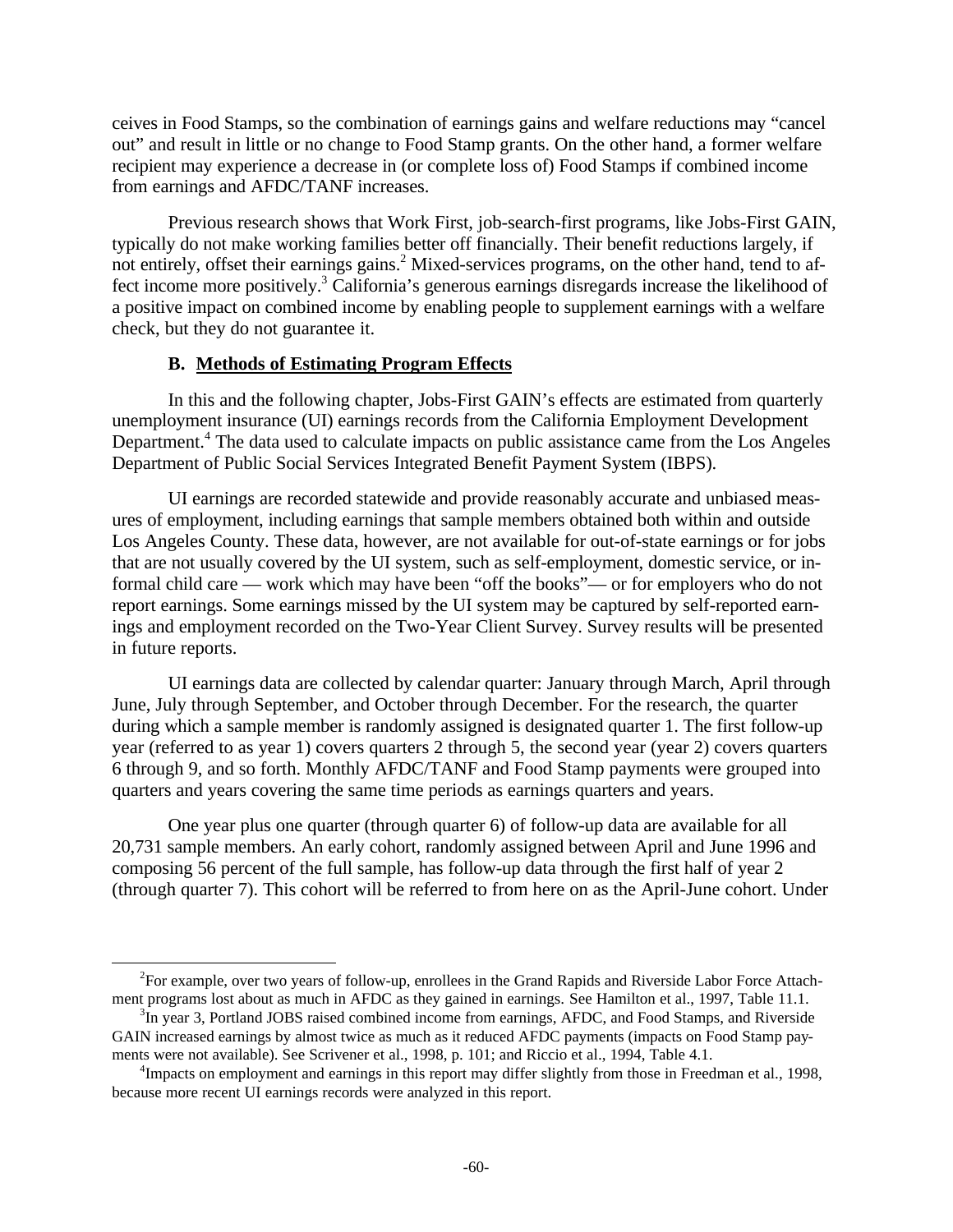the assumption that its experience will be similar to that of the rest of the sample,<sup>5</sup> the April-June cohort will be used on occasion to examine patterns of impacts over time and probable program effects for the full sample in the second year of follow-up.

All impact estimates are regression-adjusted for differences in sample members' baseline characteristics, prior earnings and employment, and prior AFDC and Food Stamp receipt. Regression-adjustment improves the precision of the estimates and reduces their sensitivity to prerandom assignment differences that occur by chance between research groups. Impacts for the entire AFDC-FG sample are weighted averages of the corresponding impacts for regular enrollees and early enrollees.<sup>6</sup> The weights compensate for differences in sampling ratios between the two subgroups and recreate the proportions of regular and early enrollees in the total AFDC-FG sample (see Table 2.1). Differences between the experimental and control groups are considered statistically significant if there is less than a 10 percent probability that they could have occurred by chance. All impact estimates discussed in the text are statistically significant unless otherwise indicated. Rounding may cause slight discrepancies in the calculations of experimental-control group differences reported below.

For this analysis, a *large* impact on employment is defined as a statistically significant experimental-control group difference in employment levels of 10 percentage points or more; *moderate* impacts fall within the 5 to less than 10 percentage point range; and *small* impacts fall below 5 percentage points. *Large* earnings gains are considered to be in excess of \$900 per year.

Similarly, reductions in months of public assistance receipt or in total expenditures of 10 percent or more are considered *large; moderate* reductions range from 5 to less than 10 percent; and *small* reductions fall below 5 percent. A similar standard is applied to percentage point differences in levels of AFDC/TANF and Food Stamp receipt: Impacts of 10 percentage points or more are considered *large;* 5 to less than 10 percentage point differences are considered *moderate;* and reductions of less than 5 percentage points are described as *small.*<sup>7</sup>

The benchmarks described above are based on ranges of impact findings from previous experimental evaluations of welfare-to-work programs.

## **III. Summary of Key Findings**

 $\overline{a}$ 

• In the first year of follow-up, Jobs-First GAIN produced a large employment gain and a moderate earnings gain for AFDC-FGs. Experimental group members earned \$750 more, on average, than control group members. Quarterly

 $5$ This assumption is based on the fact that first-year results for the April-June cohort are similar to first-year results for the full sample.

<sup>&</sup>lt;sup>6</sup>The AFDC-FG impact equals the regular enrollee impact times the proportion of regular enrollees in the AFDC-FG sample *plus* the early enrollee impact times the proportion of early enrollees in the AFDC-FG sample.

 $7$ To make comparisons to results of other programs more meaningful, reductions in public assistance dollars or month of receipt should be converted to a uniform measure that is less sensitive to site variations in maximum grant levels or in sample member characteristics. One such measure, the *percentage change* in public assistance dollars or months of receipt (a program's impact divided by the control group mean), will be presented throughout this section.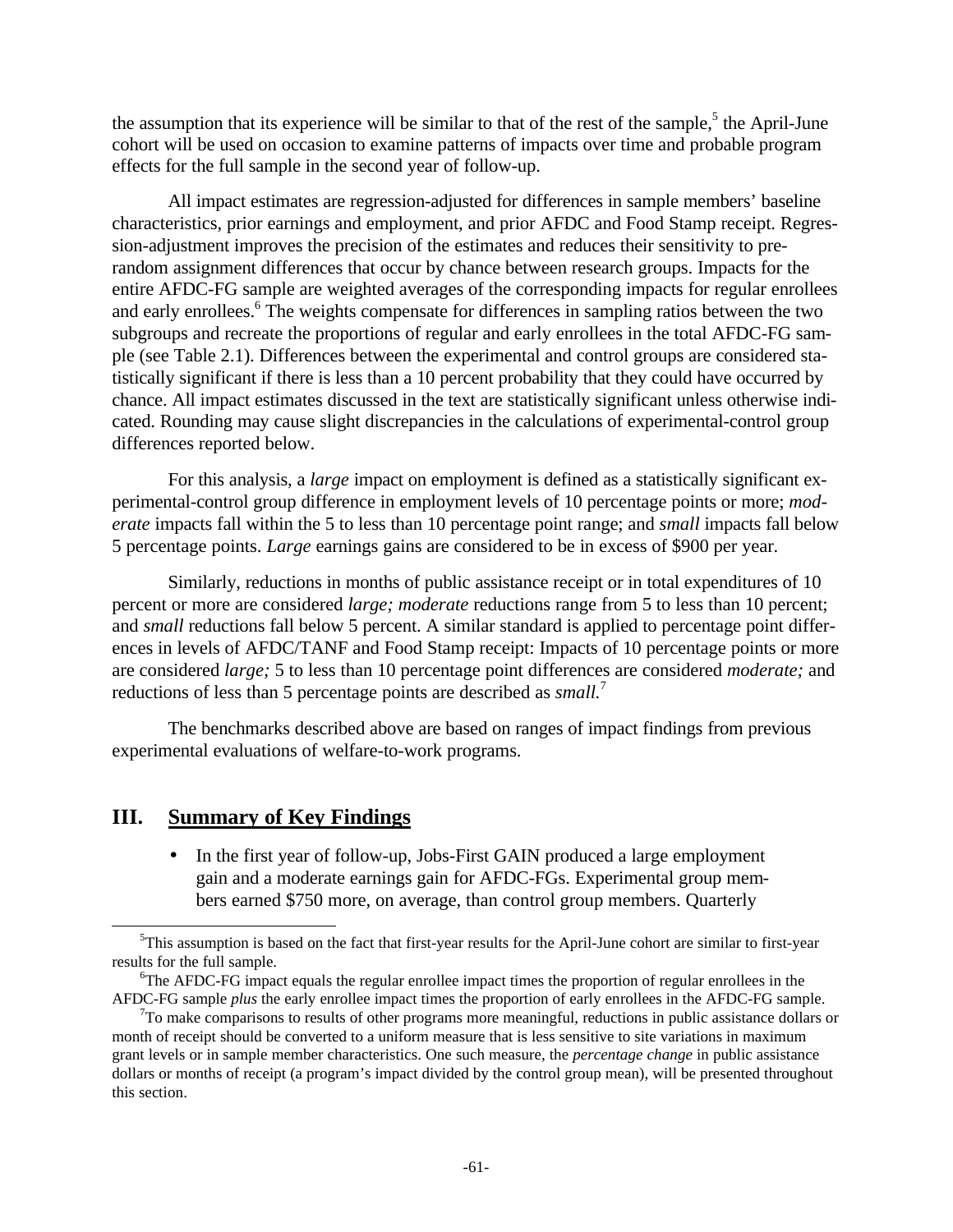employment impacts declined over time to moderate levels but remained statistically significant at the end of follow-up.

- In year 1, Jobs-First GAIN reduced AFDC/TANF expenditures and receipt by moderate amounts. Experimental group members were on cash assistance about half a month less, on average, than control group members. Average welfare payments decreased by \$432, or 7 percent. A substantial portion of these savings reflect the lower average monthly grants for those still on assistance. (Reductions in average monthly grants can result from more experimental than control group members combining work and welfare and/or receiving sanctions.)
- At the end of year 1, the increase in the percentage working and off AFDC/TANF was modest; the great bulk of the employment gain resulted from more people combining work and welfare.
- Jobs-First GAIN also produced first-year reductions in Food Stamp receipt and expenditures. Food stamp savings will likely continue in year 2.
- During year 1, losses in public assistance largely offset earnings gains, so Jobs-First GAIN had little effect on experimental group members' combined income from earnings, AFDC/TANF, and Food Stamps.
- Through its substantial employment gain and moderate earnings increase, Jobs-First GAIN outdid its predecessor, Los Angeles GAIN, which produced littleto-no first-year impacts on these measures. The program did not achieve as strong results as Riverside GAIN and Riverside LFA, but this disparity may have stemmed from differences in program environments or in *unobservable* characteristics of sample members. (The comparisons controlled for differences in *observed* characteristics.)
- Jobs-First GAIN produced positive impacts in all five of its regions and for many different types of welfare recipients, including those who are typically considered the least job ready. Similar impacts were found for regular enrollees (those who waited until they were called into the program) and early enrollees (those who initially volunteered for the program).

# **IV. Impacts on Employment and Earnings**

As expected, Jobs-First GAIN boosted employment levels during the first year of followup. Table 4.1 shows that 54 percent of AFDC-FG experimental group members worked for pay at some point during year 1, versus 43 percent of control group members — a large increase of 11 percentage points. This gain represents the program's effect on job finding, the extent to which it helped find work for sample members who would not have done so on their own. Los Angeles County's falling unemployment rate (see Chapter 1) may have contributed to this substantial effect by increasing the chances that job search activities would lead to employment.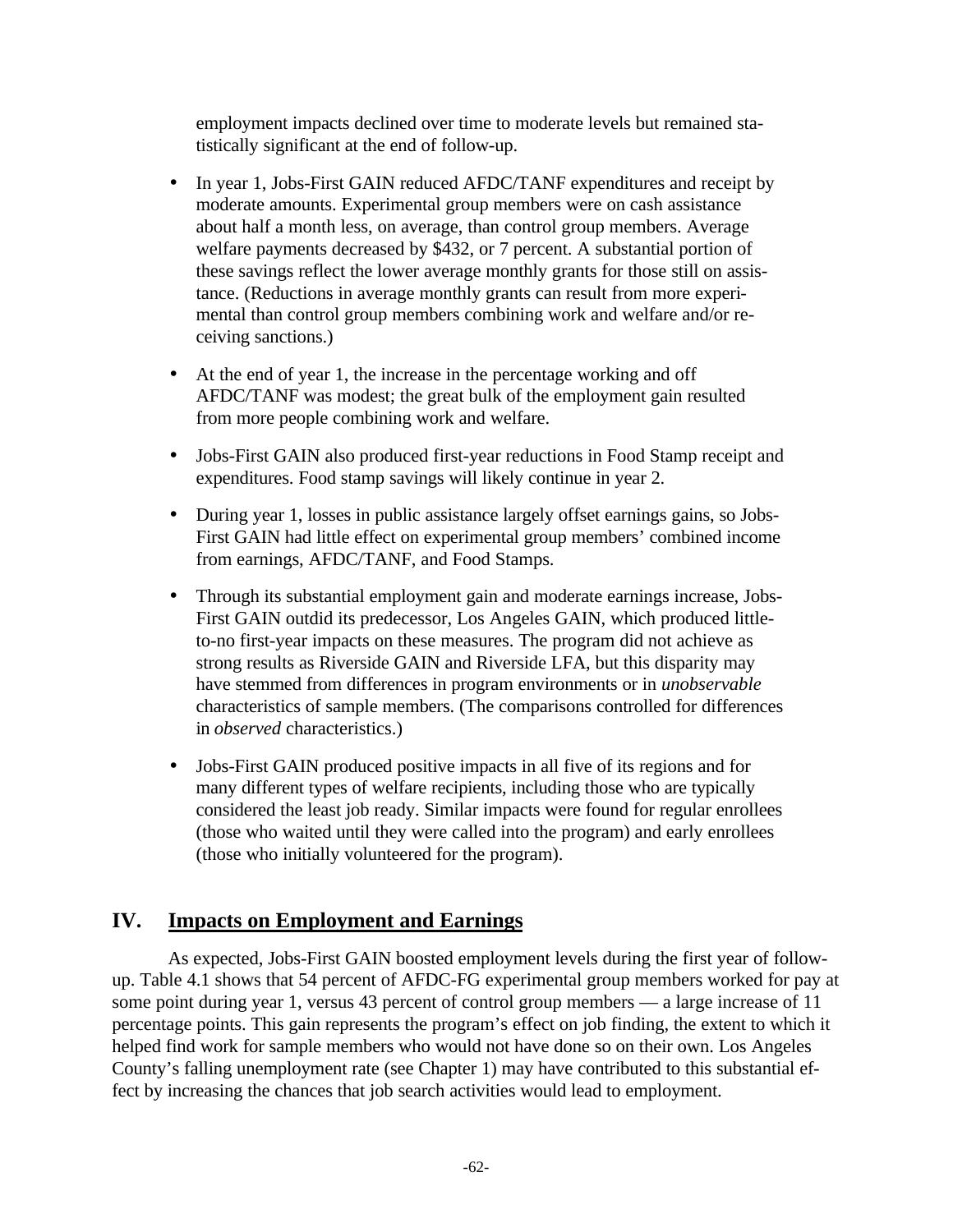Jobs-First GAIN also enabled experimental group members to find a job sooner and stay employed longer than they would have on their own initiative, although these effects were relatively small. As shown in Table 4.1, control group members who worked in year 1 typically began their first job toward the end of quarter 2 (quarter 2.77) and worked for about eight months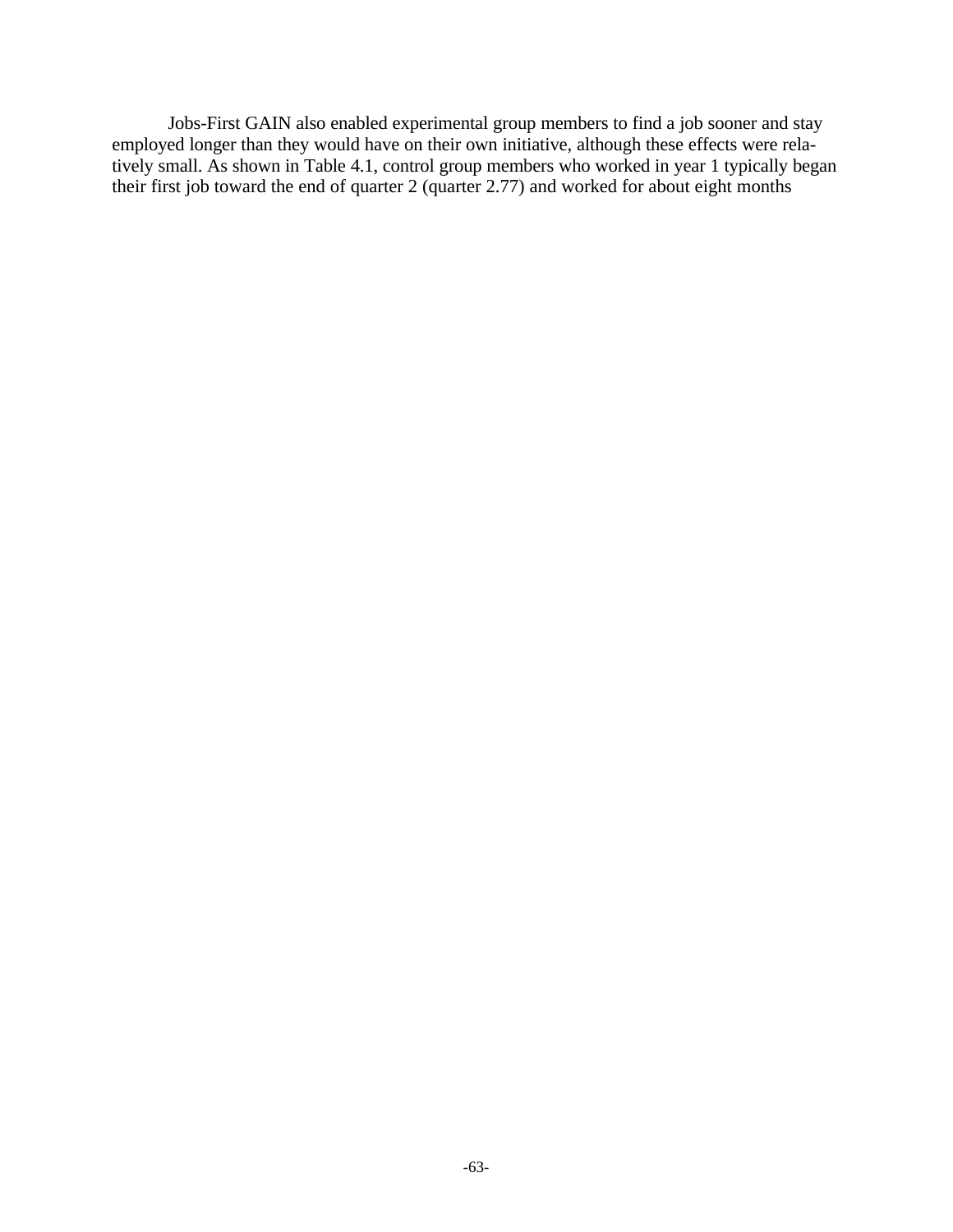### **Los Angeles Jobs-First GAIN Evaluation**

|                                               | Experimental | Control | Difference           | Percentage |
|-----------------------------------------------|--------------|---------|----------------------|------------|
| Outcome                                       | Group        | Group   | (Impact)             | Change (%) |
| Employed Q2 to $5(\%)$                        | 54.2         | 43.3    | $10.9$ ***           | 25.1       |
| Q2                                            | 35.5         | 25.1    | $10.4$ ***           | 41.7       |
| Q <sub>3</sub>                                | 37.4         | 28.2    | $9.2***$             | 32.5       |
| Q4                                            | 38.3         | 30.5    | $7.8***$             | 25.5       |
| Q <sub>5</sub>                                | 39.8         | 32.6    | $7.2$ ***            | 22.0       |
| Q <sub>6</sub>                                | 41.7         | 34.9    | $6.8$ ***            | 19.6       |
| Quarters employed Q2 to 5                     | 1.51         | 1.16    | $0.35$ ***           | 29.7       |
| Earnings Q2 to 5 (\$)                         | 3,187        | 2,438   | 750 ***              | 30.8       |
| Q <sub>2</sub>                                | 614          | 446     | $168$ ***            | 37.6       |
| Q <sub>3</sub>                                | 776          | 552     | 224 ***              | 40.6       |
| Q <sub>4</sub>                                | 845          | 660     | $185$ ***            | 28.1       |
| Q <sub>5</sub>                                | 952          | 780     | $172$ ***            | 22.1       |
| Q <sub>6</sub>                                | 1,075        | 864     | $210$ ***            | 24.3       |
| If ever employed in year 1                    |              |         |                      |            |
| Quarters employed                             | 2.79         | 2.69    | $0.10^{-a}$          | 3.6        |
| Quarter of first employment                   | 2.62         | 2.77    | $-0.15$ <sup>a</sup> | $-5.4$     |
| Quarters in first employment spell            | 2.69         | 2.60    | 0.09 <sup>a</sup>    | 3.6        |
| Average earnings per quarter employed $(\$\)$ |              |         |                      |            |
| O2 to 5                                       | 2,110        | 2,093   | $17\ ^a$             | 0.8        |
| Ever received AFDC/TANF Q2 to 5 (%)           | 97.6         | 97.9    | $-0.3$               | $-0.4$     |
| Months received AFDC/TANF Q2 to 5             | 9.98         | 10.46   | $-0.48$ ***          | $-4.6$     |
| Received AFDC/TANF (%)                        |              |         |                      |            |
| Q2                                            | 97.2         | 97.6    | $-0.4$               | $-0.4$     |
| Q <sub>3</sub>                                | 90.2         | 92.7    | $-2.5$ ***           | $-2.7$     |
| Q <sub>4</sub>                                | 83.6         | 88.1    | $-4.6$ ***           | $-5.2$     |
| Q <sub>5</sub>                                | 78.2         | 82.5    | $-4.3$ ***           | $-5.2$     |
| Q <sub>6</sub>                                | 73.4         | 77.9    | $-4.5$ ***           | $-5.8$     |
| AFDC/TANF amount $Q2$ to 5 (\$)               | 5,363        | 5,795   | $-432$ ***           | $-7.5$     |
| Q2                                            | 1,573        | 1,620   | $-47$ ***            | $-2.9$     |
| Q <sub>3</sub>                                | 1,395        | 1,505   | $-111$ ***           | $-7.4$     |
| Q4                                            | 1,244        | 1,387   | $-143$ ***           | $-10.3$    |
| Q <sub>5</sub>                                | 1,152        | 1,283   | $-131$ ***           | $-10.2$    |
| Q <sub>6</sub>                                | 1,063        | 1,188   | $-125$ ***           | $-10.5$    |

### **Table 4.1 Impacts on Employment, Earnings, AFDC/TANF, Food Stamps, and Combined Income for AFDC-FGs in the Full Sample**

(continued)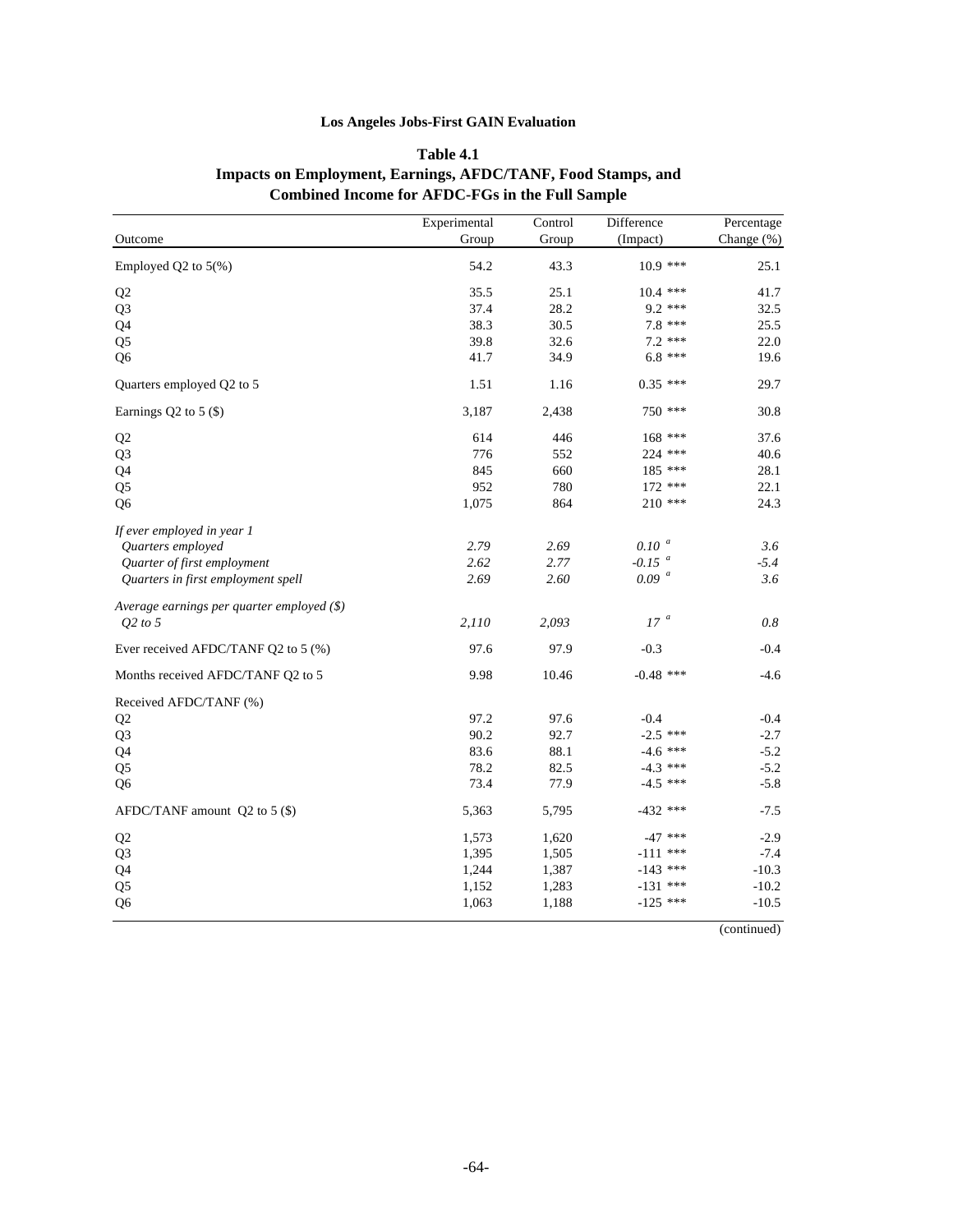#### **Table 4.1 (continued)**

| Outcome                                   | Experimental<br>Group | Control<br>Group | Difference<br>(Impact) | Percentage<br>Change $(\%)$ |
|-------------------------------------------|-----------------------|------------------|------------------------|-----------------------------|
|                                           |                       |                  |                        |                             |
| Ever received Food Stamps Q2 to 5 (%)     | 94.0                  | 94.2             | $-0.2$                 | $-0.2$                      |
| Months received Food Stamps Q2 to 5       | 9.71                  | 10.13            | $-0.42$ ***            | $-4.1$                      |
| Received Food Stamps (%)                  |                       |                  |                        |                             |
| Q <sub>2</sub>                            | 92.9                  | 93.2             | $-0.3$                 | $-0.3$                      |
| Q <sub>3</sub>                            | 86.7                  | 89.0             | $-2.3$ ***             | $-2.6$                      |
| Q4                                        | 81.0                  | 85.1             | $-4.1$ ***             | $-4.8$                      |
| Q <sub>5</sub>                            | 76.4                  | 80.1             | $-3.8$ ***             | $-4.7$                      |
| Q <sub>6</sub>                            | 72.0                  | 76.1             | $-4.2$ ***             | $-5.5$                      |
| Food Stamps amount Q2 to $5$ (\$)         | 2,005                 | 2,179            | $-174$ ***             | $-8.0$                      |
| Q <sub>2</sub>                            | 557                   | 575              | $-19$ ***              | $-3.2$                      |
| Q <sub>3</sub>                            | 516                   | 558              | $-42$ ***              | $-7.5$                      |
| Q4                                        | 485                   | 545              | $-59$ ***              | $-10.9$                     |
| Q <sub>5</sub>                            | 447                   | 501              | $-54$ ***              | $-10.7$                     |
| Q <sub>6</sub>                            | 411                   | 461              | $-51$ ***              | $-11.0$                     |
| Average combined income Q2 to 5 $(S)^{b}$ | 10,555                | 10,411           | 144                    | 1.4                         |
| Sample size (total = $15,683$ )           | 11,521                | 4,162            |                        |                             |

SOURCE: MDRC calculations from California Employment Development Department Unemployment Insurance earnings records and LA DPSS Integrated Benefit Payment System AFDC/TANF and Food Stamp payment records.

NOTES: The quarter of random assignment, quarter 1, may contain some earnings, AFDC/TANF payments, or Food Stamp payments from the period prior to random assignment, so it is excluded from follow-up measures. Thus, year 1 includes quarters 2 through 5.

 Impacts for all AFDC-FGs are weighted averages of impacts for regular enrollees and early enrollees: AFDC-FG impact = (regular enrollee impact x percent of regular enrollees in AFDC-FG sample) + (early enrollee impact x percent of early enrollees in AFDC-FG sample).

 Unless shown in italics, dollar averages include zero values for sample members not employed and for sample members not receiving welfare. Estimates were regression-adjusted using ordinary least squares, controlling for prerandom assignment characteristics of sample members.

 Italicized estimates cover only periods of employment. Differences between experimental group members and control group members for such "conditional" estimates are not true experimental comparisons.

"Percentage change" equals 100 times "difference" divided by "control group."

Rounding may cause slight discrepancies in calculating sums and differences.

A two-tailed t-test was applied to differences between outcomes for the experimental and control groups.

Statistical significance levels are indicated as:  $* = 10$  percent;  $** = 5$  percent; and  $*** = 1$  percent.

<sup>a</sup>Not a true experimental comparison; statistical tests were not performed.

b"Combined income" is income from earnings, AFDC/TANF, and Food Stamps.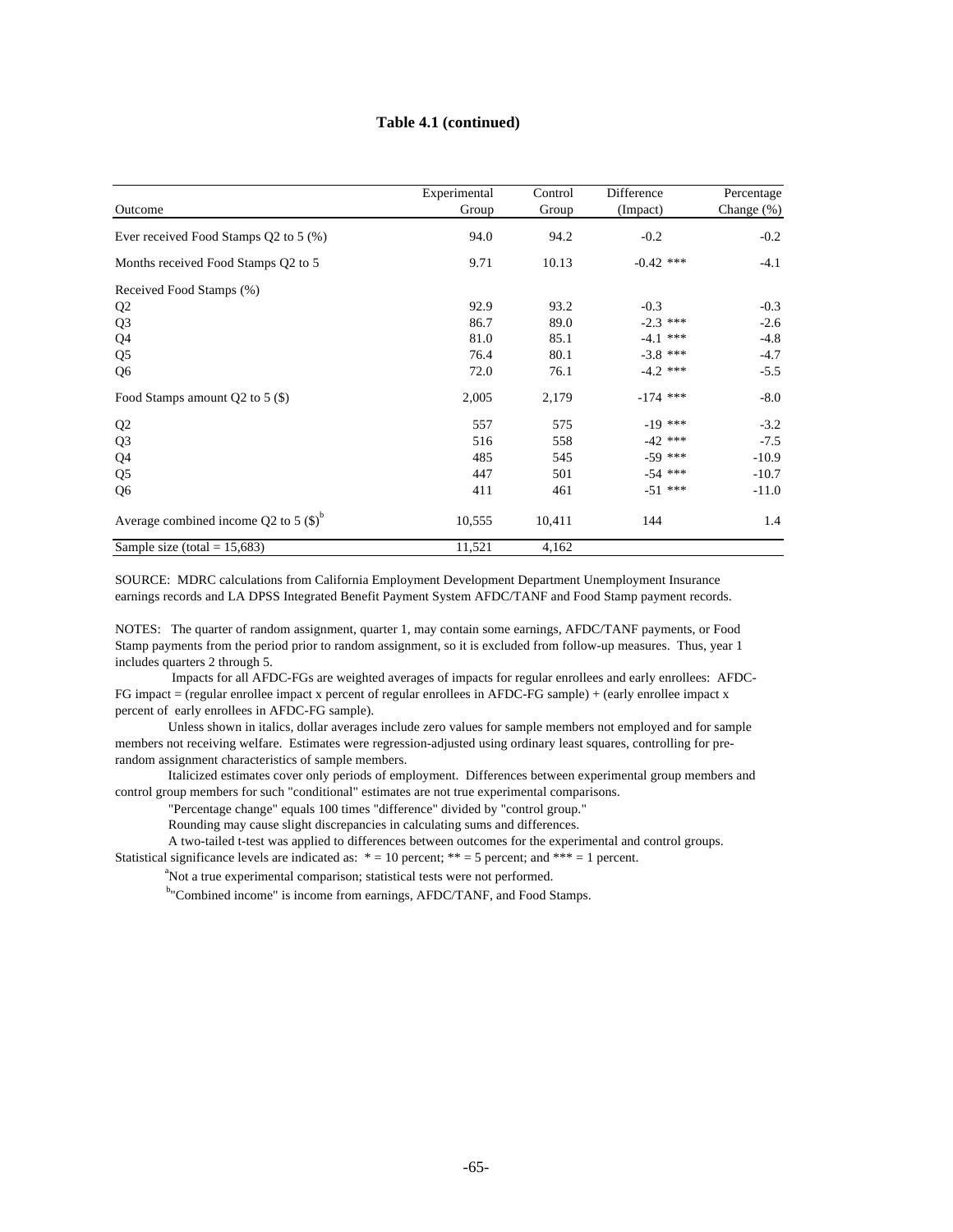$(2.69$  quarters) thereafter. $8$  In comparison, employed experimental group members started working about two weeks (.15 quarter) sooner and remained employed about a week (.10 quarter) longer. (These comparisons are nonexperimental, because employed experimental group members may differ from employed control group members in observed and unobservable pre-random assignment characteristics.)

Jobs-First GAIN raised AFDC-FGs' average total earnings by a moderate amount during the first year of follow-up. As shown in Table 4.1, the typical control group member earned \$2,438 in year 1, whereas experimental group members earned \$3,187 — a gain of \$750. (These averages include zeros for those not working during year 1.) Earnings gains may occur for a number of reasons: (1) because a higher percentage of experimental group members found employment (the effect on job-finding); (2) because employed experimental group members worked more quarters on average than employed control group members (the effect on employment duration); or (3) because employed experimental group members earned more on average for each quarter they worked. The last measure is the most direct indicator of a program's improvement of job quality. As would be expected for a Work First program, the vast majority (82 percent) of Jobs-First GAIN's first-year earnings impact was due to increased job-finding.<sup>9</sup> Longer employment duration, as measured by the average number of quarters of employment for those employed, contributed a small portion (about 12 percent) of the impact. Employed experimental group members earned little more per quarter than employed control group members in the short term (just \$17 on average; see Table 4.1), so the contribution of higher earnings on the job was negligible.<sup>10</sup>

Year 1 is too soon to expect Jobs-First GAIN to raise earnings on the job by a large amount, because experimental group members have not had much of a chance to work their way up to higher-paying positions. In the second year of follow-up, however, higher earnings on the job should play a greater roll in the program's overall earnings gains. The fact that employed experimental group members did not earn *less* than their control group counterparts in year 1 is a positive finding: Work First programs could potentially lower average earnings on the job in the short term by putting to work a more disadvantaged subset of the welfare population who would not have found jobs on their own and by encouraging recipients to accept lower-paying jobs than

 $\overline{a}$ 

<sup>&</sup>lt;sup>8</sup>The number of months is approximate, because UI earnings data do not indicate in which months of the quarter sample members worked. Averaging measures of quarters across sample members results in fractions of quarters, which are converted into months.

 $\rm{P}$ The relative contribution of each effect to the total earnings impact is determined by dividing the percentage change of the effect by the percentage change in the earnings impact. For example, the relative contribution of jobfinding equals 25 percent divided by 31 percent, or 82 percent (rounding causes a discrepancy in this calculation).

 $10$ Differences between employed experimental and control group members are nonexperimental comparisons, because employed experimental group members may differ from employed control group members in observed and unobservable pre-random assignment characteristics. As a consequence, any differences observed during the follow-up period may be caused by preexisting differences rather than by the program. Nevertheless, a positive difference in number of quarters employed would suggest that the program helped employed sample members work more during the follow-up period, either because they found work sooner or because they found jobs that lasted longer. Similarly, a positive difference between the average earnings per quarter for employed experimental group members and employed control group members would suggest that the program helped sample members find jobs with higher hourly wages, longer weekly hours, or more weeks of employment in a quarter — all indications of better job quality (a forthcoming report will rely on survey responses to more precisely measure program effects on job quality).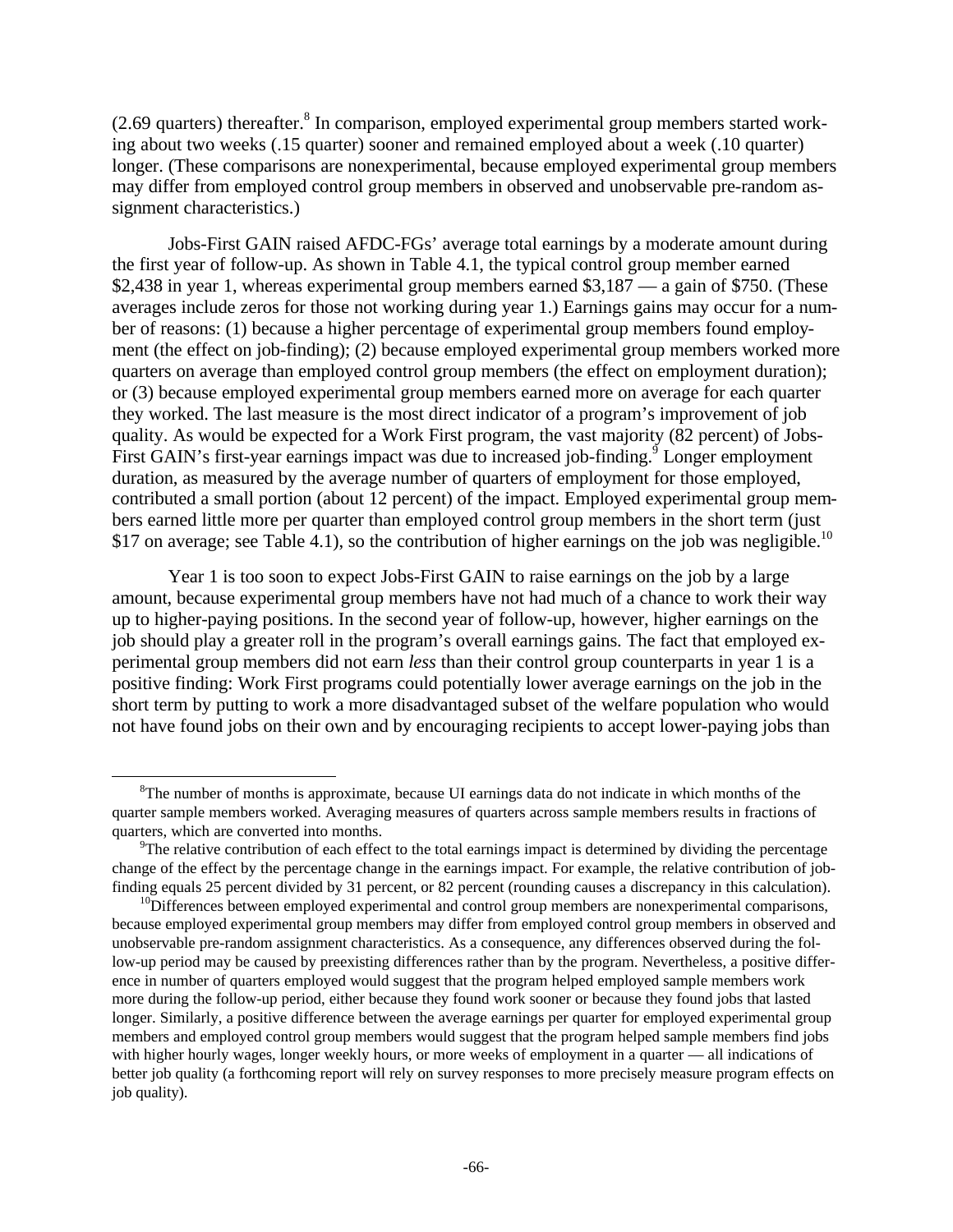they might have been willing to accept on their own (through the philosophy that any job is a good job).

Employment gains declined over time from large to moderate levels but remained statistically significant at the end of follow-up. The 10 percentage point impact at the beginning of year 1 shrank to 7 percentage points at the beginning of year 2 (quarter 6). This decline resulted from control group members' finding jobs at a faster rate than experimental group members over the course of follow-up (this phenomenon is known as control group "catch-up"), as opposed to the latter group's losing jobs. Experimental group members in the April-June cohort achieved a 7 percentage point employment increase in quarter 7.

Despite the decline in employment impacts, earnings gains remained relatively stable over time (see Figure 4.1). This pattern indicates that in quarter 6, experimental group members earned \$210 more, on average, than control group members. For recipients in the April-June cohort, Jobs-First GAIN raised quarter 7 earnings by a large amount, \$251.

By boosting employment and earnings immediately, Jobs-First GAIN met the expectations for Work First programs. Additional follow-up is needed, however, to determine whether these impacts will be sustained over the long term. For some previously evaluated employment-focused programs, such as Riverside GAIN, large initial gains persisted into the second year of follow-up. For others, including the Riverside LFA program, they grew much smaller as control group members found jobs on their own.<sup>11</sup> Future MDRC reports will rely on longer-term follow-up data to demonstrate into which pattern Jobs-First GAIN falls.

# **V. Impacts on Public Assistance**

 $\overline{a}$ 

## **A. AFDC/TANF Receipt and Payments**

During the first year of follow-up, control group members in the full sample received cash assistance for an average of 10 and a half months. (See Table 4.1.) Total first-year AFDC/TANF payments averaged \$5,795 per control group member. Jobs-First GAIN lowered the average length of time on welfare by half a month, a moderate reduction of 5 percent relative to the control group. For each experimental member, the program saved \$432 (7 percent) in welfare payments.

A welfare-to-work program can reduce AFDC/TANF expenditures by decreasing the number of months that recipients remain on welfare (discussed above) or by reducing average monthly grants for those still on welfare. In Jobs-First GAIN, 62 percent of the AFDC/TANF savings resulted from reductions in average months of receipt, and 38 percent is attributable to lower monthly grants.<sup>12</sup> This ratio is similar to the ratios of other job-search-first programs evaluated in the  $1990s$ <sup>13</sup>

<sup>&</sup>lt;sup>11</sup>The Grand Rapids Labor Force Attachment (LFA) program is another example of this phenomenon. See Hamilton et al., 1997, Chapter 9.

<sup>&</sup>lt;sup>12</sup>The percentage of AFDC/TANF savings attributable to reductions in grant amounts can be calculated using the following formula. The average monthly payment amount for controls multiplied by the reduction in number of (continued)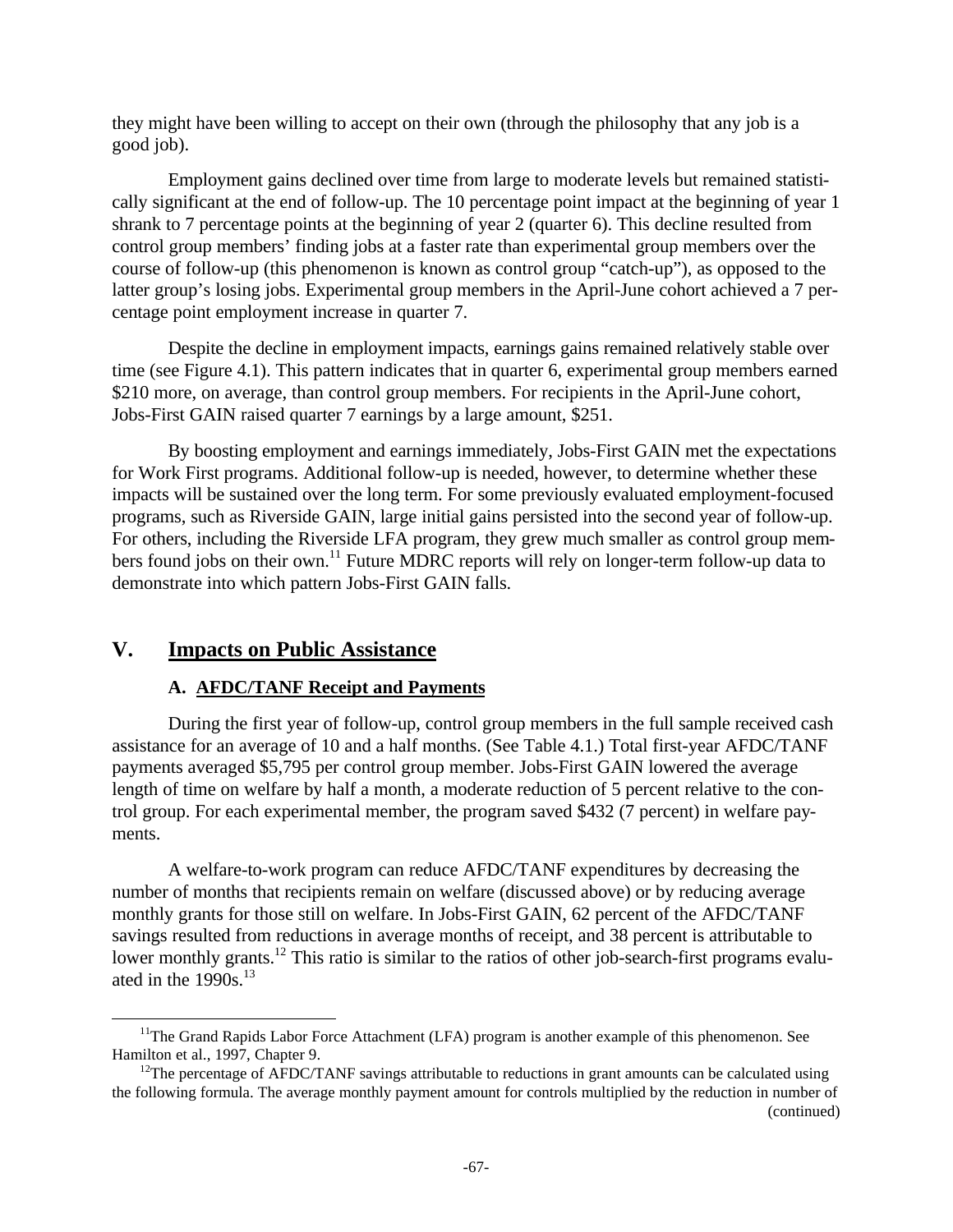As shown in Figure 4.2, quarterly impacts on AFDC/TANF payments were very similar for recipients in the full sample and in the April-June cohort. They grew larger over time and were large and statistically significant at the end of follow-up. These findings suggest that Jobs-First GAIN will continue to produce welfare savings at least through the end of year 2.

A year after random assignment (in quarter 5), 83 percent of control group members were still on welfare. Jobs-First GAIN reduced this proportion to 78 percent, a small impact of 4 percentage points. These findings, while positive, suggest that DPSS will face a significant challenge in moving large numbers of recipients off assistance after they complete their second year of welfare receipt.

### **B. Food Stamp Receipt and Payments**

In the year following random assignment, control group members in the full sample received Food Stamps for approximately the same amount of time that they were on welfare: a little over 10 months. Jobs-First GAIN reduced the length of Food Stamp receipt by as much as it reduced the length of AFDC/TANF receipt: about two weeks.

Total Food Stamp expenditures for control group members averaged \$2,179 in year 1. In comparison, the typical Jobs-First GAIN enrollee received \$2,005 in Food Stamps, a decrease of \$174, or 8 percent (around the same size as percent reductions in AFDC/TANF payments).

For the April-June cohort and full sample, quarterly impacts on Food Stamp payments grew throughout most of the follow-up and remained strong and statistically significant at the end. Therefore, the Food Stamp reductions should persist beyond the current follow-up period.

In quarter 5, over three-fourths of April-June cohort control group members received Food Stamps — about the same proportion who received AFDC/TANF. Jobs-First GAIN lowered Food Stamp receipt by a small amount: 4 percentage points.

# **VI. Impacts on Employment and Welfare Status at the End of Year 1**

-

All welfare-to work programs aim to increase their enrollees' ability to support themselves; however, there are varying degrees of self-sufficiency that welfare recipients can attain.

months of AFDC/TANF indicates what the AFDC/TANF savings would have been if average monthly payment amounts were the same for experimental and control group members who remained on welfare. In Jobs-First GAIN, this calculation (\$554 times .48 month) yields \$266, which represents 62 percent of the \$432 first-year AFDC/TANF savings. The remainder of the impact on first-year AFDC/TANF payments may have come from reductions in grants imposed by sanctions or from employment while still on welfare. Alternatively, the overall reduction in months of receipt may have fallen primarily on cases with above-average monthly grant amounts. Decompositions of this sort are only approximations, since they ignore interactions between grant level and case closure.

 $13$ In studying effects of the labor force attachment approaches in Grand Rapids and Riverside, researchers found that about 60 percent of AFDC savings were associated with experimental group members' spending fewer months on AFDC (Hamilton et al., 1997).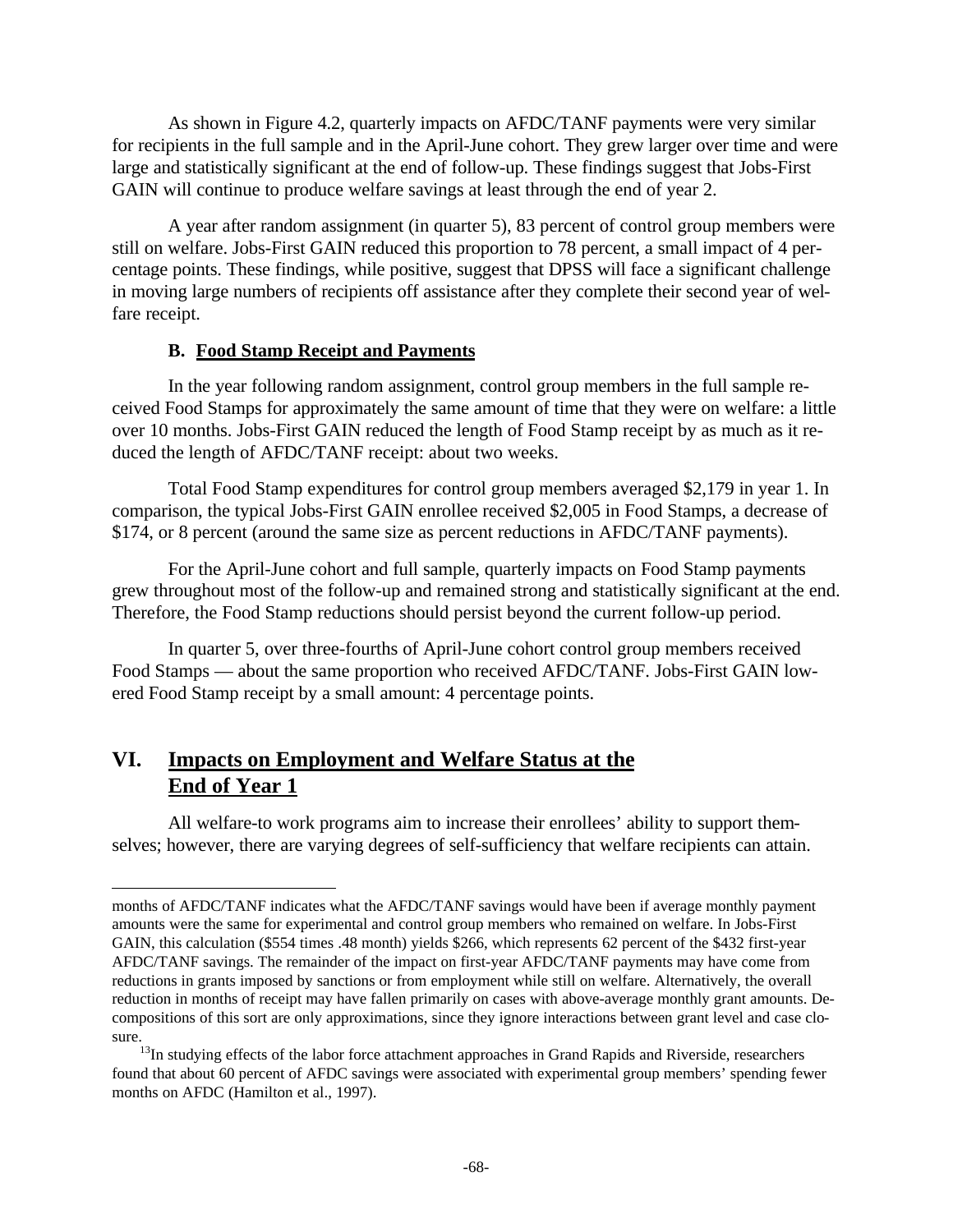Figure 4.3 illustrates how Jobs-First GAIN affected self-sufficiency by breaking down the experimental and control groups into four categories that are based on employment and AFDC/TANF status at the end of year 1. These categories can be thought of as forming a self-sufficiency continuum. Sample members who were jobless and on AFDC/TANF can be considered the most dependent. Those who combined work and welfare were less dependent than this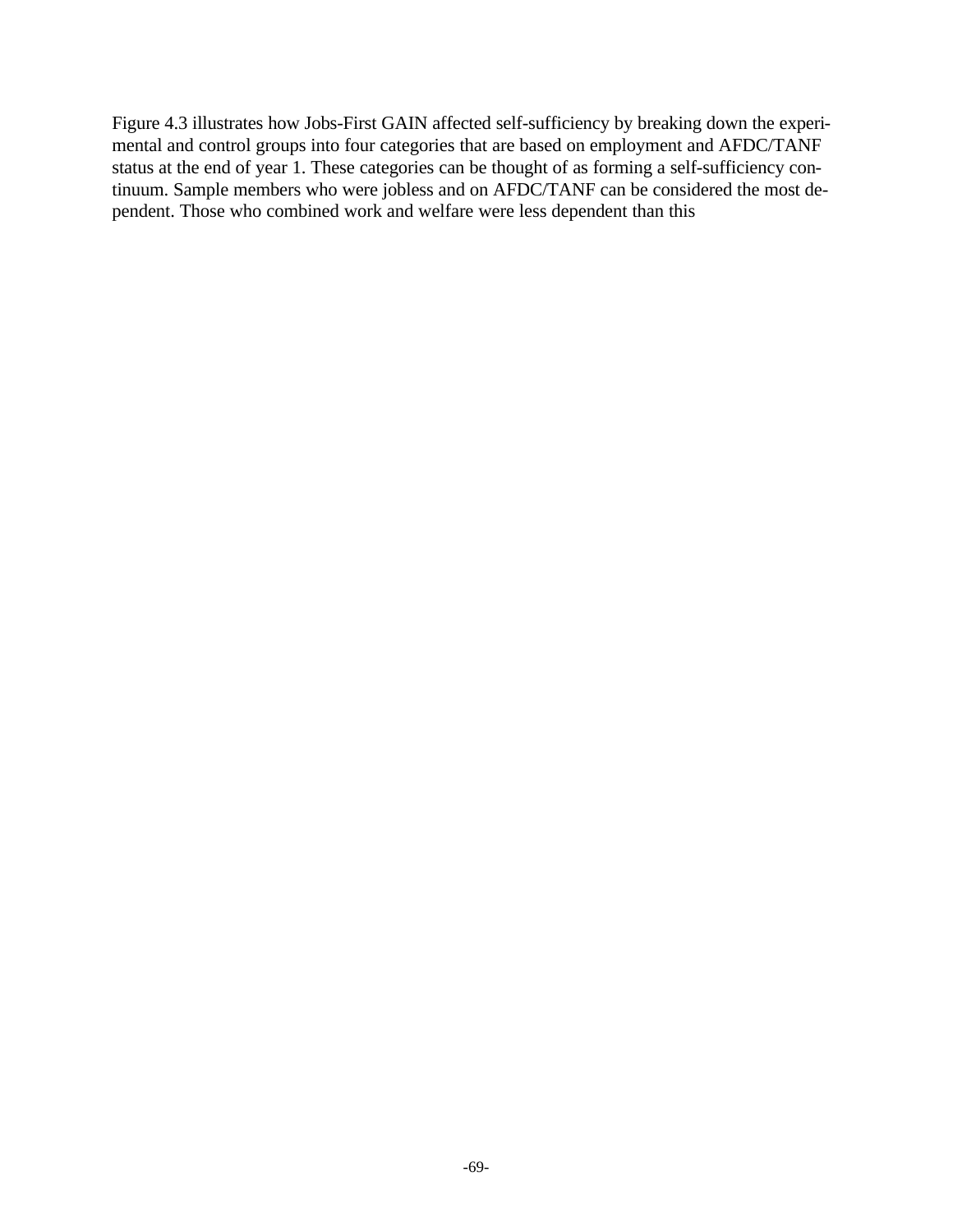#### **Los Angeles Jobs-First GAIN Evaluation**

**Figure 4.1 Quarterly Impacts on Earnings for AFDC-FGs**



SOURCE: MDRC calculations from California Employment Development Department Unemployment Insurance earnings records.

NOTES: The quarter of random assignment, quarter 1, may contain some earnings or AFDC/TANF payments from the period prior to random assignment, so it is excluded<br>from follow-up measures. Thus, year 1 includes quarters 2 th

The April-June cohort contains sample members randomly assigned between April and June 1996.

 Impacts for all AFDC-FGs are weighted averages of impacts for regular enrollees and early enrollees: AFDC-FG impact = (regular enrollee impact x percent of regular enrollees in AFDC-FG sample) + (early enrollee impact x percent of early enrollees in AFDC-FG sample).<br>Estimates were regression-adjusted using ordinary least squares, controlling for pre-random assignment characteristics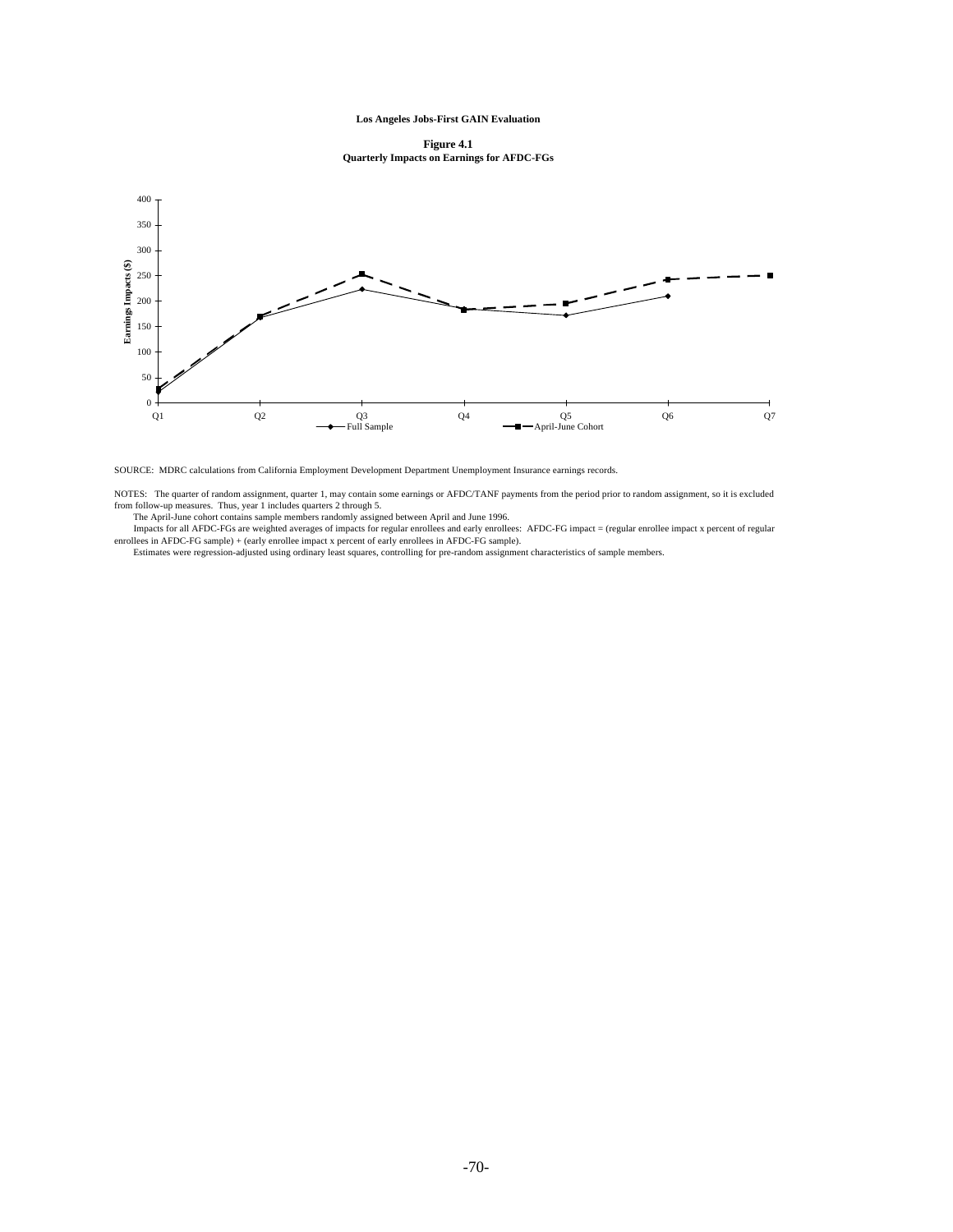**Los Angeles Jobs-First GAIN Evaluation** 

**Figure 4.2 Quarterly Impacts on AFDC/TANF Payments for AFDC-FGs**



SOURCE: MDRC calculations from LA DPSS Integrated Benefit Payment System AFDC/TANF payment records.

NOTES: The quarter of random assignment, quarter 1, may contain some AFDC/TANF payments from the period prior to random assignment, so it is excluded from

follow-up measures. Thus, year 1 includes quarters 2 through 5.<br>The April-June cohort contains sample members randomly assigned between April and June 1996.<br>Impacts for regular enrollees and early enrollees: AFDC-FG impact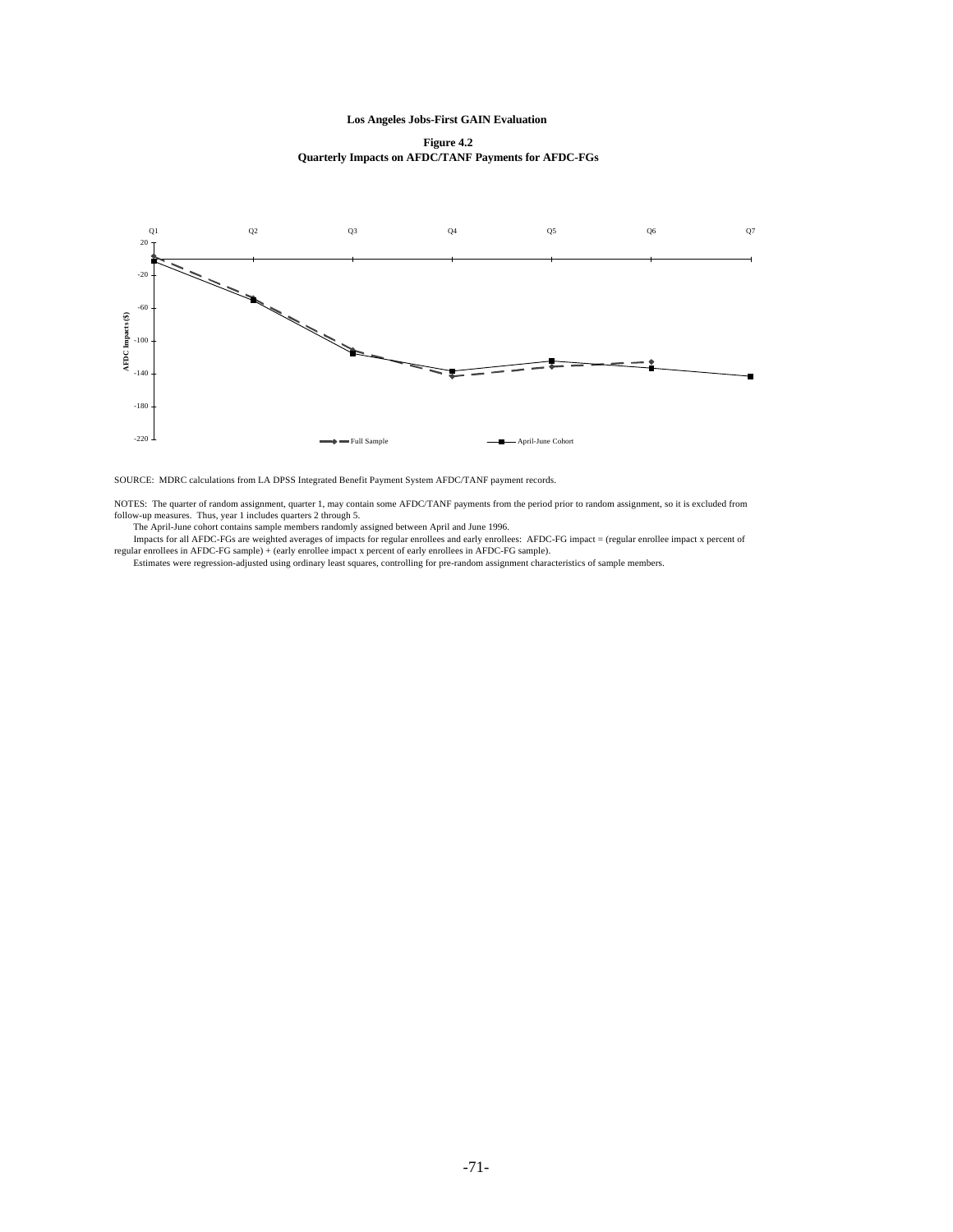**Los Angeles Jobs-First GAIN Evaluation** 

### **Figure 4.3**

### **Employment and AFDC/TANF Status at the End of Year 1 for AFDC-FGs**



SOURCE: MDRC calculations from California Employment Development Department Unemployment Insurance earnings records and LA DPSS Integrated Benefit Payment System AFDC/TANF payment records.

NOTES: The bracketed area represents the proportion of sample members on AFDC/TANF at the end of year 1. Estimates were regression-adjusted using ordinary least squares, controlling for pre-random assignment characteristics of sample members.

Rounding may cause slight discrepancies in calculating sums and differences.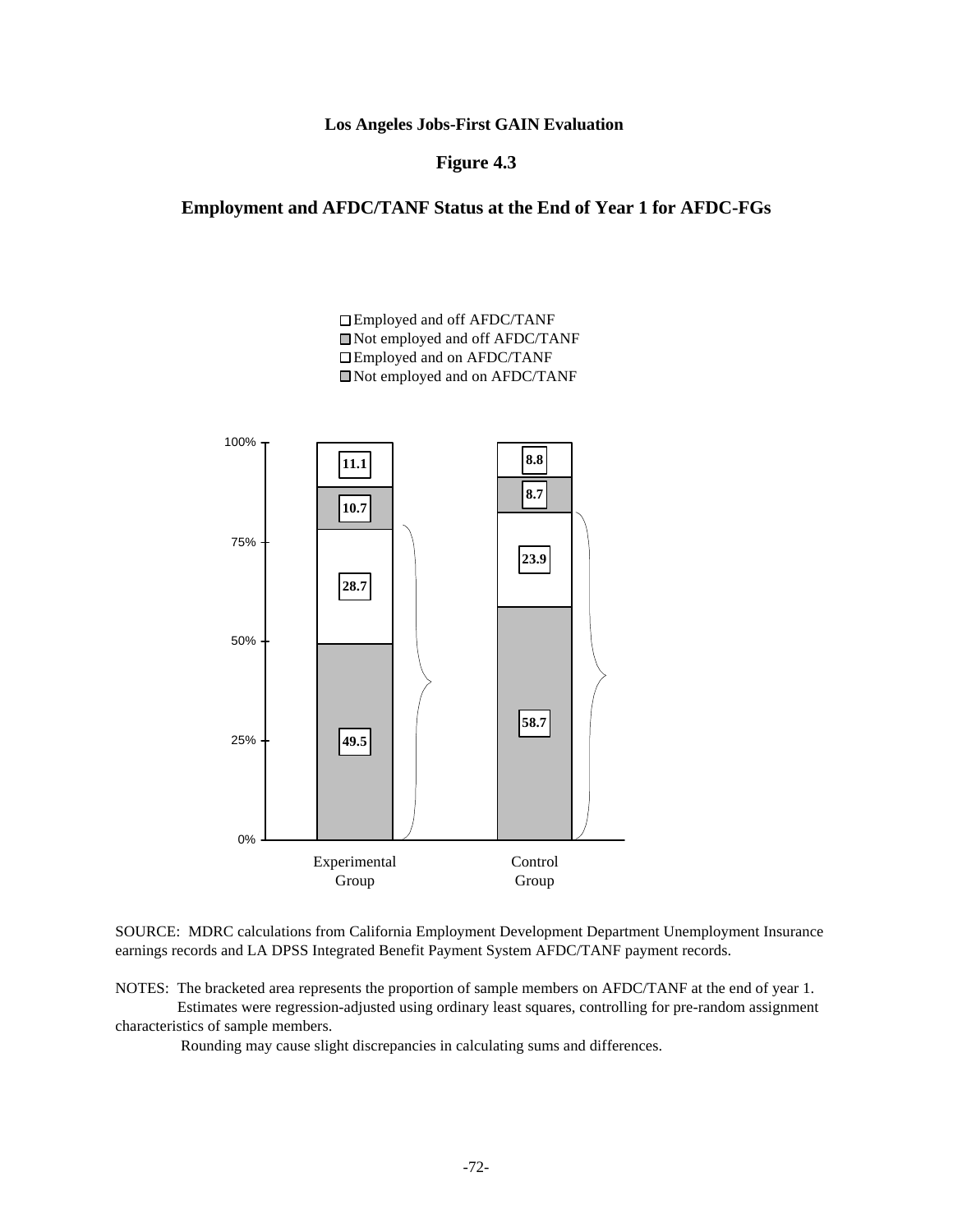first group, because they did not rely entirely on taxpayer money. Sample members who supported themselves through their own earnings and received no welfare payments can be considered the most self-sufficient.

The group that contains sample members who lacked both a job and a welfare check in quarter 5 is somewhat harder to place on the continuum. Although these individuals are more selfsufficient than the first two groups in the sense that they no longer depended on cash assistance, it is unknown with what income source, if any, they replaced their welfare dollars. They could have left welfare only to become desperately poor and uninsured, in which case they would have relied on other forms of public assistance for survival. On the other hand, they could have made up for lost AFDC/TANF dollars with income from a family member or other non-government source.<sup>14</sup>

A more complete exploration of program effects on self-sufficiency would include additional income sources and consider other key measures, such as the percentage working full time at jobs that provided health insurance, the percentage with earnings above \$10,000 per year, the percentage with income above poverty levels, and the percentage of income from earnings. These measures are more important for an analysis of impacts in year 2, when experimental group members have had time to complete program activities, find a job, and work their way up to more stable and higher-paying employment.

Program effects on self-sufficiency are expected to be more modest in the first year than in the second. During year 1, many experimental group members will remain on AFDC/TANF for a while as they participate in program activities. Even those who stop participating after finding a job are likely to stay on welfare, because California's high maximum aid payment and generous earnings disregards make it easier to do so. As noted in Chapter 1, a mother with two children could earn up to \$1,221 per month (\$7.04 per hour for a 40-hour work week) before losing her welfare eligibility. Considering that, in addition to encouraging work, the generous earnings disregards create the unwelcome effect of bringing recipients closer to time limits (by keeping them on AFDC/TANF longer); it is hoped that individuals who combine work and welfare at first would eventually move to better employment that allows them to leave welfare and become more self-sufficient.

Figure 4.3 shows that Jobs-First GAIN reduced the proportion of recipients in the most dependent group and increased the proportions in the other three, more self-sufficient groups. As expected for year 1, however, the program's increase in the percentage working and off welfare was very small. In quarter 5, 50 percent of experimental group members versus 59 percent of control group members were jobless and on AFDC/TANF, a decrease of 9 percentage points. The program raised the percentage combining work and welfare by a moderate amount, from 24 to 29 percent, and the percentage working and off welfare by just 2 percentage points (11 minus 9 percentage points). These findings indicate that, as expected, the program's overall employment gain in quarter 5 resulted mainly from more people combining work and welfare, and less

 $\overline{a}$ 

<sup>&</sup>lt;sup>14</sup>Some of the "not employed and off AFDC/TANF" sample members could have received earnings in quarter 9 that were not reported to the state unemployment insurance office (and hence were not captured by administrative records data). Using self-reported data from the Two-Year Client Survey, the next report in this evaluation will explore the issue of earnings from "off-the-books" jobs.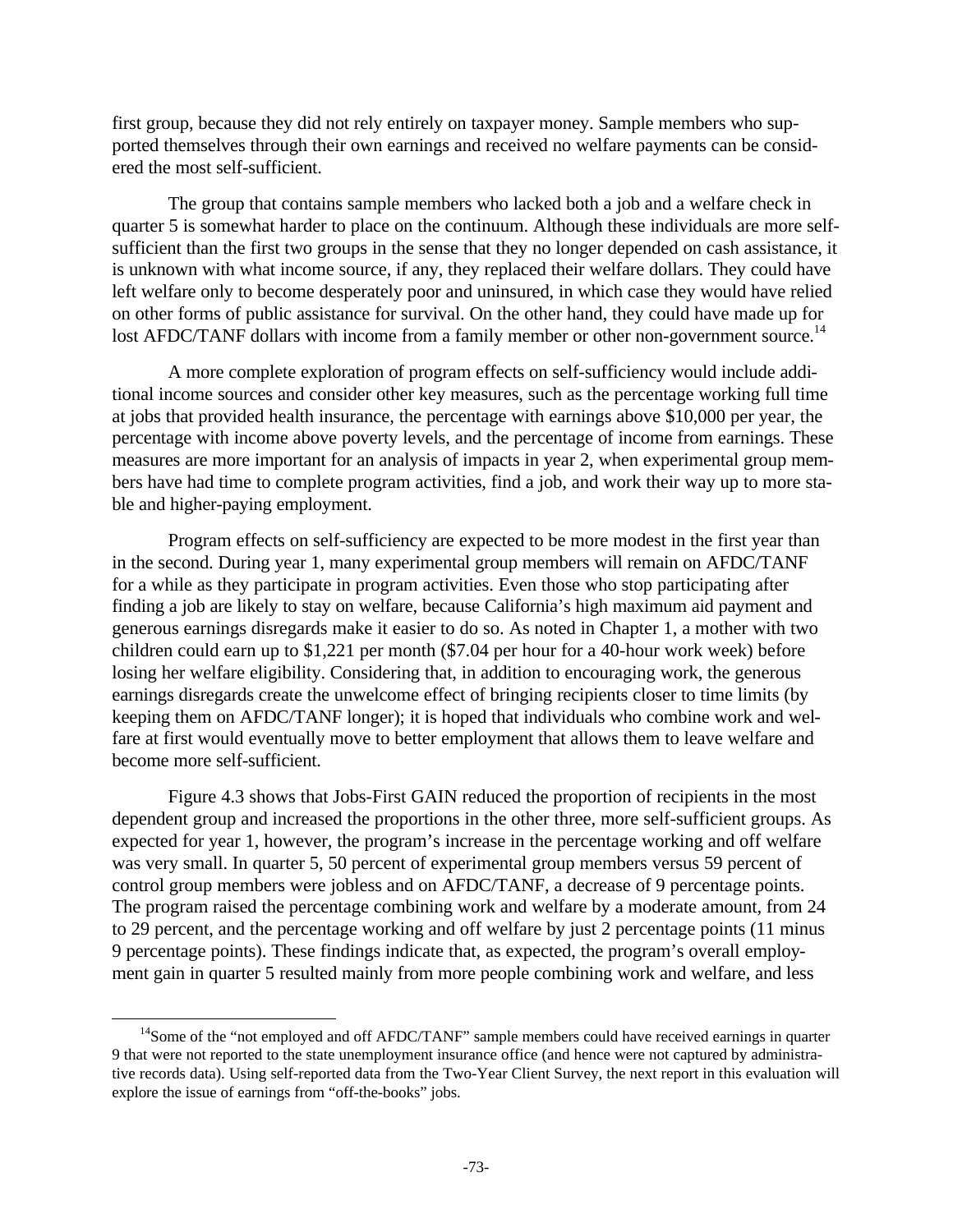from more people finding jobs and leaving cash assistance.<sup>15</sup> The slight rise  $(2 \text{ percentage points})$ in the proportion who lacked both a job and a welfare check may reflect the program's capacity — through participation mandates and threats of grant sanctions — to deter people from the rolls even before they have found employment.<sup>16</sup>

The vast majority of *employed* experimental and control group members —72 percent and 73 percent, respectively — received AFDC/TANF at the end of year 1 (not shown). These results may not be surprising in light of the fact that members of both research groups could benefit from the generous Work Pays disregards.

# **VII. Impacts on Combined Income from Earnings, AFDC/TANF, and Food Stamps**

On average, Jobs-First GAIN did not make welfare recipients better off financially in the short term. During year 1, losses in public assistance for Jobs-First GAIN enrollees largely offset their earnings increases. (See Table 4.1.) Experimental group members gained \$750 in average earnings, yet they lost \$606 in average AFDC and Food Stamp payments. Therefore, their net increase in combined income relative to control group members totaled just \$144 (1 percent, not statistically significant) above the control group mean of \$10,411.

## **VIII. Comparisons to Previously Evaluated Programs**

 $\overline{a}$ 

Table 4.2 compares first-year impacts for single parents in Los Angeles Jobs-First GAIN to first-year impacts for single parents in three previously evaluated programs (see Chapter 1 for more details on these programs):

• Los Angeles GAIN, the county's *education-focused* program that preceded Jobs-First GAIN, operated during the late 1980s and early 1990s.

 $15$ The following formula calculates the percent contribution of the increase in the percentage combining work and welfare to the overall employment impact: 5 percent (the impact on the percentage combining work and welfare) divided by 7 percent (the overall employment impact) equals 71 percent.

 $^{16}$ Other reasons for exiting AFDC/TANF without employment include the following: moving out of state, receiving income from another source such as Supplemental Security Income, living with someone who has income, or obtaining an "off-the-books" job (UI records include only earnings reported to the government).

Very few experimental and control group members who were jobless and off AFDC/TANF in quarter 5 received Food Stamps.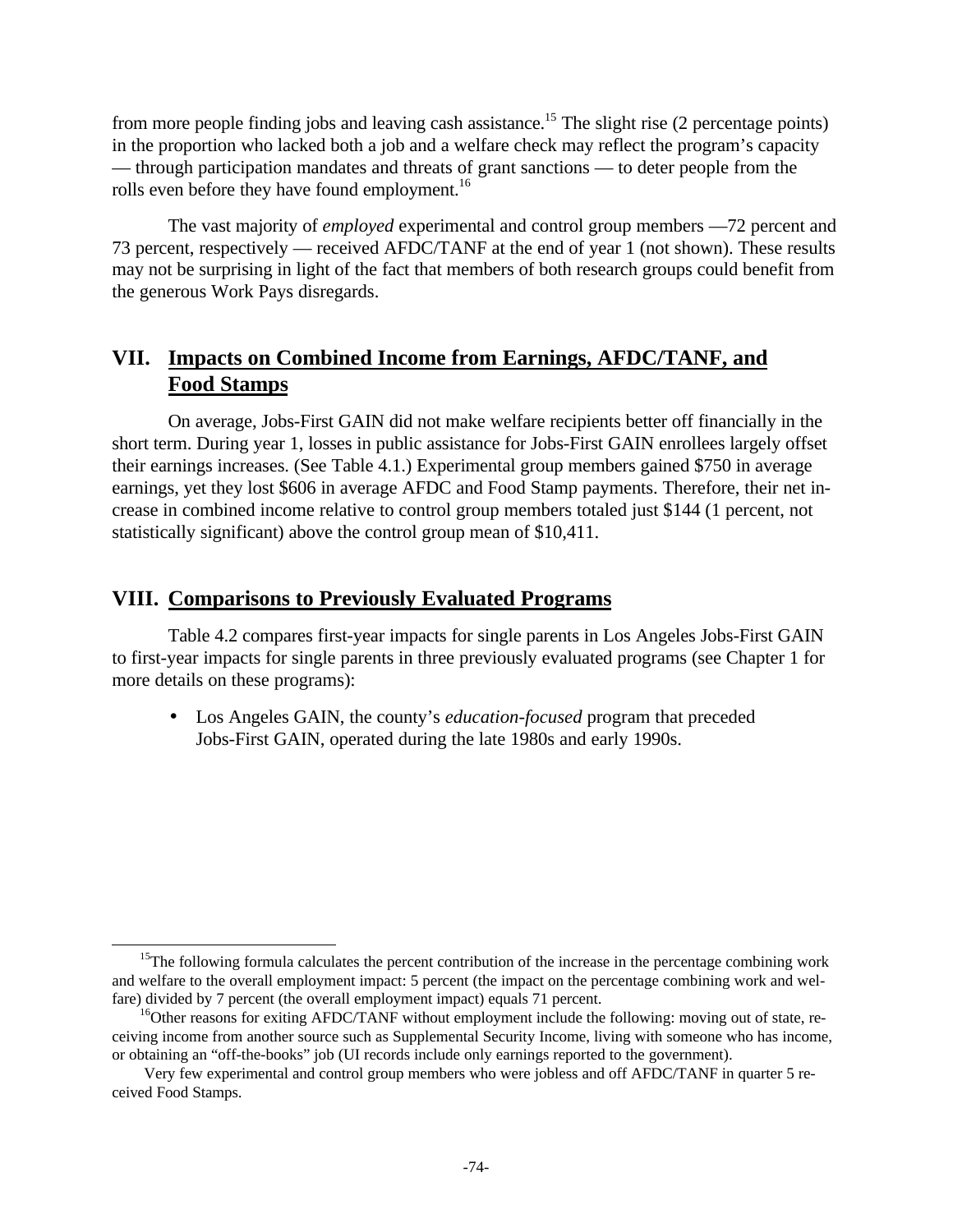- Riverside County GAIN, a Work First, *mixed-services* program, operated in a neighboring county during the same years as Los Angeles GAIN.
- Riverside County Labor Force Attachment (LFA), a Work First, *job-searchfirst* program, operated in the early-to-mid 1990s. (This program superseded Riverside County GAIN.)

Each panel in the table compares results for Jobs-First GAIN to those for a different prior evaluation. Within each panel, results are presented for the full research samples and for subsam-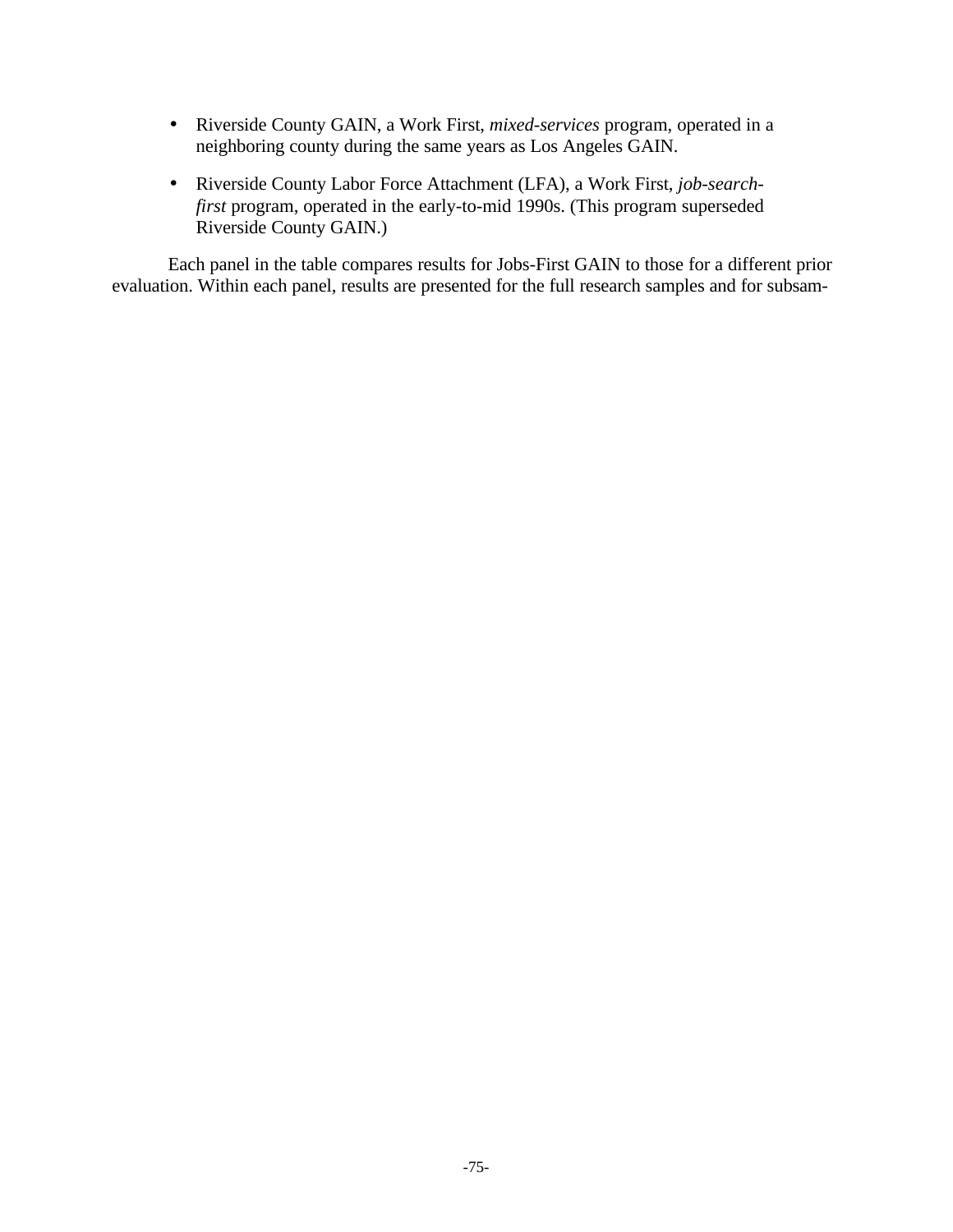### **Los Angeles Jobs-First GAIN Evaluation**

#### **Table 4.2**

### **Comparison of Los Angeles Jobs-First GAIN Impacts to Los Angeles GAIN, Riverside GAIN, and Riverside LFA Impacts (for AFDC-FGs only)**

|                                         |                                      |                        |                | <b>Ever Employed in Year 1</b>              |                           |                | <b>Average Total Earnings in</b><br>Year 1 |                       | <b>Average Total AFDC/TANF</b><br><b>Payments in Year 1</b> |                       |                           | <b>Received AFDC/TANF</b><br>in Quarter 5 |                       |                           |
|-----------------------------------------|--------------------------------------|------------------------|----------------|---------------------------------------------|---------------------------|----------------|--------------------------------------------|-----------------------|-------------------------------------------------------------|-----------------------|---------------------------|-------------------------------------------|-----------------------|---------------------------|
|                                         | Jobs-First<br>GAIN<br>Sample<br>Size | Program<br>Sample Size | GAIN<br>Impact | Comparison Jobs-First Comparison<br>Program | Impact Difference         | GAIN<br>Impact | Jobs-First Comparison<br>Program           | Impact Difference     | Jobs-First<br><b>GAIN</b><br>Impact                         | Comparison<br>Program | Impact Difference         | Jobs-First<br><b>GAIN</b><br>Impact       | Comparison<br>Program | Impact Difference         |
| <b>LA GAIN Comparison</b>               |                                      |                        |                |                                             |                           |                |                                            |                       |                                                             |                       |                           |                                           |                       |                           |
| Demographically<br>comparable subsample | 3,012                                | 3,882                  | 11.5           | 2.9                                         | $8.6***$                  | 792            |                                            | 31 761 ***            | $-453$<br>$(-7.8%$                                          | $-436$<br>$(-5.1\%)$  | $-17$                     | $-5.1$                                    |                       | $-4.2 -0.8$               |
| Full sample                             | 15.683                               | 4.396                  | 10.9           | 2.1                                         | 8.8 <sup>a</sup>          | 750            |                                            | $-4$ 754 <sup>a</sup> | $-432$<br>$(-7.5\%)$                                        | $(-4.5%)$             | $-328 - 104$ <sup>a</sup> | $-4.3$                                    |                       | $-3.1 - 1.2$ <sup>a</sup> |
| <b>Riverside GAIN Comparison</b>        |                                      |                        |                |                                             |                           |                |                                            |                       |                                                             |                       |                           |                                           |                       |                           |
| Demographically<br>comparable subsample | 5.643                                | 4.398                  | 11.2           |                                             | $17.4 -6.2$ ***           | 731            |                                            | $1280 - 548$ **       | $-447$<br>$(-8.2\%)$                                        | $-888$<br>$(-13.2\%)$ | 441 ***                   | $-4.7$                                    |                       | $-7.5$ 2.8                |
| Full sample                             | 15.683                               | 5,508                  | 10.9           |                                             | $18.0 - 7.1$ <sup>a</sup> | 750            |                                            | 920 -170 $a$          | $-432$<br>$(-7.5%)$                                         | $-695$<br>$(-12.3%)$  | 263 <sup>a</sup>          | $-4.3$                                    | $-7.2$                | 2.9 <sup>a</sup>          |
| <b>Riverside LFA Comparison</b>         |                                      |                        |                |                                             |                           |                |                                            |                       |                                                             |                       |                           |                                           |                       |                           |
| Demographically<br>comparable subsample | 10.934                               | 7.332                  | 10.8           |                                             | $18.2 - 7.4$ ***          | 731            |                                            | 839 -108              | $-454$<br>$(-7.8%$                                          | $-719$<br>$(-11.9%)$  | $265$ ***                 | $-5.0$                                    |                       | $-7.2$ 2.2                |
| Full sample                             | 15.683                               | 6.726                  | 10.9           |                                             | $16.5 - 5.6$ <sup>a</sup> | 750            | 719                                        | 31 <sup>a</sup>       | $-432$<br>$(-7.5%)$                                         | $-598$<br>$(-11.0\%)$ | 166 <sup>a</sup>          | $-4.3$                                    |                       | $-6.7$ 2.4 <sup>a</sup>   |
|                                         |                                      |                        |                |                                             |                           |                |                                            |                       |                                                             |                       |                           |                                           |                       | (continued)               |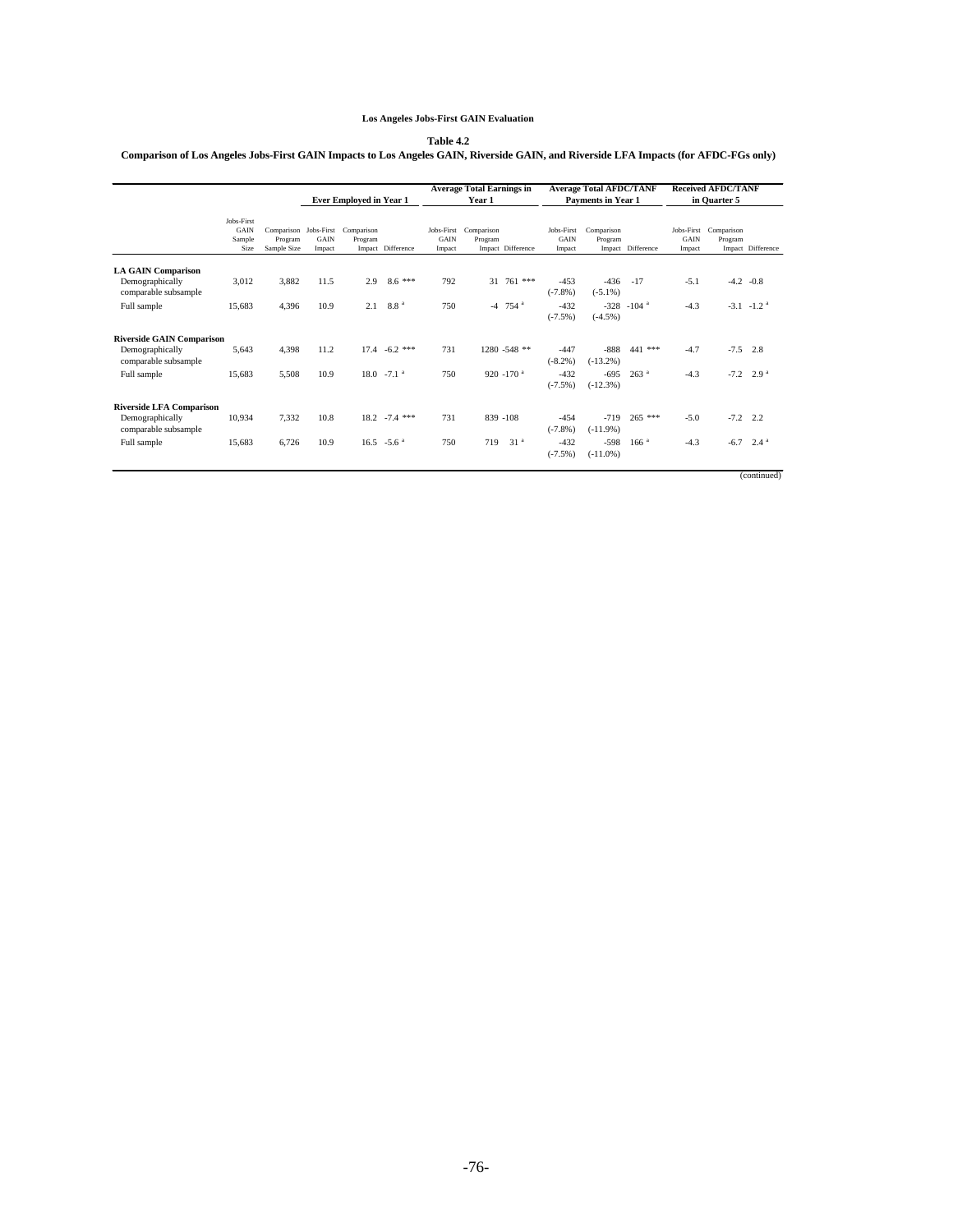#### **Table 4.2 (continued)**

SOURCE: MDRC calculations from California Employment Development Department Unemployment Insurance earnings records and from county AFDC/TANF records.

NOTES: The quarter of random assignment, quarter 1, may contain some earnings or AFDC/TANF payments from the period prior to random assignment, so it is excluded from follow-<br>up measures. Thus, year 1 includes quarters 2 t

Jobs-First GAIN full sample AFDC-FG impacts are weighted averages of impacts for regular enrollees and early enrollees: AFDC-FG impact = (regular enrollee impact x percent of regular enrollees in AFDC-FG sample) + (early e

Dollar averages include zero values for sample members not employed and for sample members not receiving welfare.

Estimates were regression-adjusted using ordinary least squares, controlling for pre-random assignment characteristics of sample members.<br>A two-diled t-test was applied to differences in calculating differences.<br>A two-dil

<sup>a</sup>Differences between impacts for the full samples were not tested for statistical significance, because the impacts are not directly comparable. They mainly serve as context for understanding differences between impacts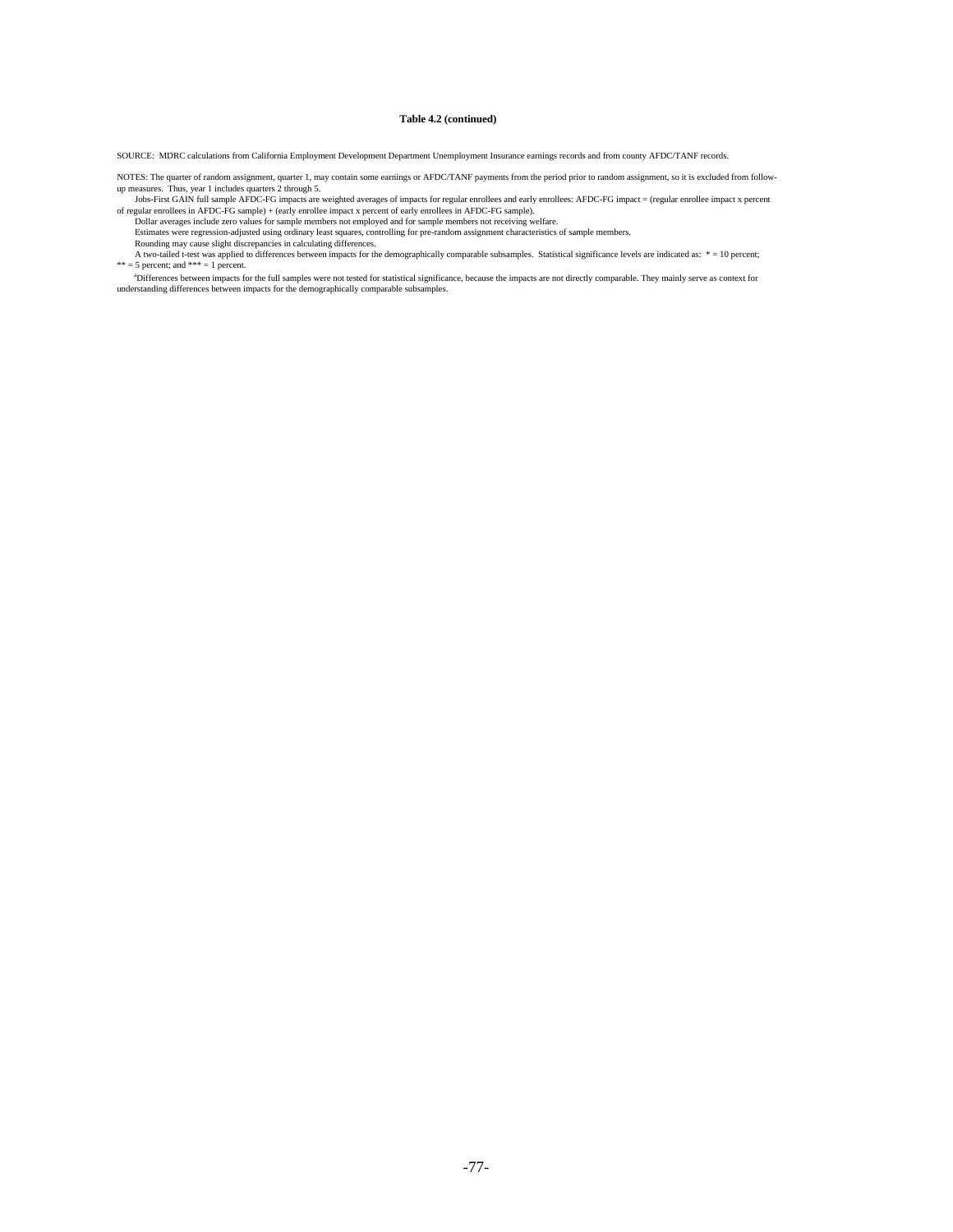ples that are more demographically comparable. For example, the top panel compares Jobs-First GAIN to Los Angeles GAIN. The second row of the panel shows that Jobs-First GAIN increased first-year employment for the full sample by 11 percentage points (see the row entitled "Full sample" and the column labeled "Jobs-First GAIN Impact"). It also shows that the previous Los Angeles GAIN program produced a much smaller experimental-control group difference in this measure for the full sample: 2 percentage points (see the column labeled "Comparison Program Impact"). The "Difference" column calculates the difference between these two impacts, which is 9 percentage points. It would be premature to conclude, simply based on this difference, that the Jobs-First GAIN model is better at increasing employment than the earlier Los Angeles GAIN model, because the full research samples differ demographically from each other. For instance, the Jobs-First GAIN program included recently approved applicants and short-term recipients, whereas Los Angeles GAIN enrolled only long-term welfare recipients.

For cross program comparisons to be more reliable, results for subsamples with similar demographic characteristics should be compared. See Chapter 2 for a description of how demographically comparable subsamples were chosen for each comparison.<sup>17</sup> Within the Los Angeles GAIN comparison, employment impacts for the demographically comparable subsamples were 12 and 3 percentage points, and the difference between the impacts was still 9 percentage points (see Table 4.2). The three stars indicate that this difference was statistically significant at the 1 percent level.<sup>18</sup> Thus, it can be more confidently concluded that Jobs-First GAIN was more effective than its predecessor in raising employment.

Table 4.2 also presents impacts on first-year earnings and AFDC/TANF payments and on welfare receipt in the last quarter of year 1. Beneath the dollar impacts on AFDC/TANF payments, in parentheses, are the percentage reductions in this measure relative to control group levels. For the subsample comparisons, the earnings and welfare payment impacts of the previously evaluated programs have been converted to 1996 dollars to increase the comparability of results (the full sample numbers are not inflation-adjusted). Despite inflation adjustment and controlling for differences in demographic characteristics, the subsample comparisons still have some limitations. They do not, for instance, control for differences in local labor market conditions or for changes over time in unemployment rates or in maximum welfare grant amounts.

The following sections describe results of the demographically comparable subsamples in detail. They indicate that Los Angeles Jobs-First GAIN reached its goal of improving upon the county's previous welfare-to-work program and demonstrating that a Work First program could be more effective than an education-focused program in a major metropolitan area. Jobs-First GAIN was not as effective as the Riverside GAIN or Riverside LFA programs. It is unclear, however, whether this disparity resulted from differences in the way the programs were implemented or from other factors, such as differences in their program environments (while Los Angeles

 $\overline{a}$ 

 $17$ Few early enrollee control group members met the criteria to be included in comparisons to the GAIN programs in Los Angeles and Riverside (just 69 and 142, respectively). Early enrollees were therefore excluded from all impact estimates for the Jobs-First GAIN demographically comparable subsamples displayed in Table 4.2. This decision is more problematic for comparisons to the Riverside LFA program, because most early enrollee control group members could be included. Impacts of the Jobs-First GAIN subsample were estimated a second time with early enrollees added. The results were similar to those displayed in the table.

<sup>&</sup>lt;sup>18</sup>Statistical significance tests were performed through a two-tailed t-test.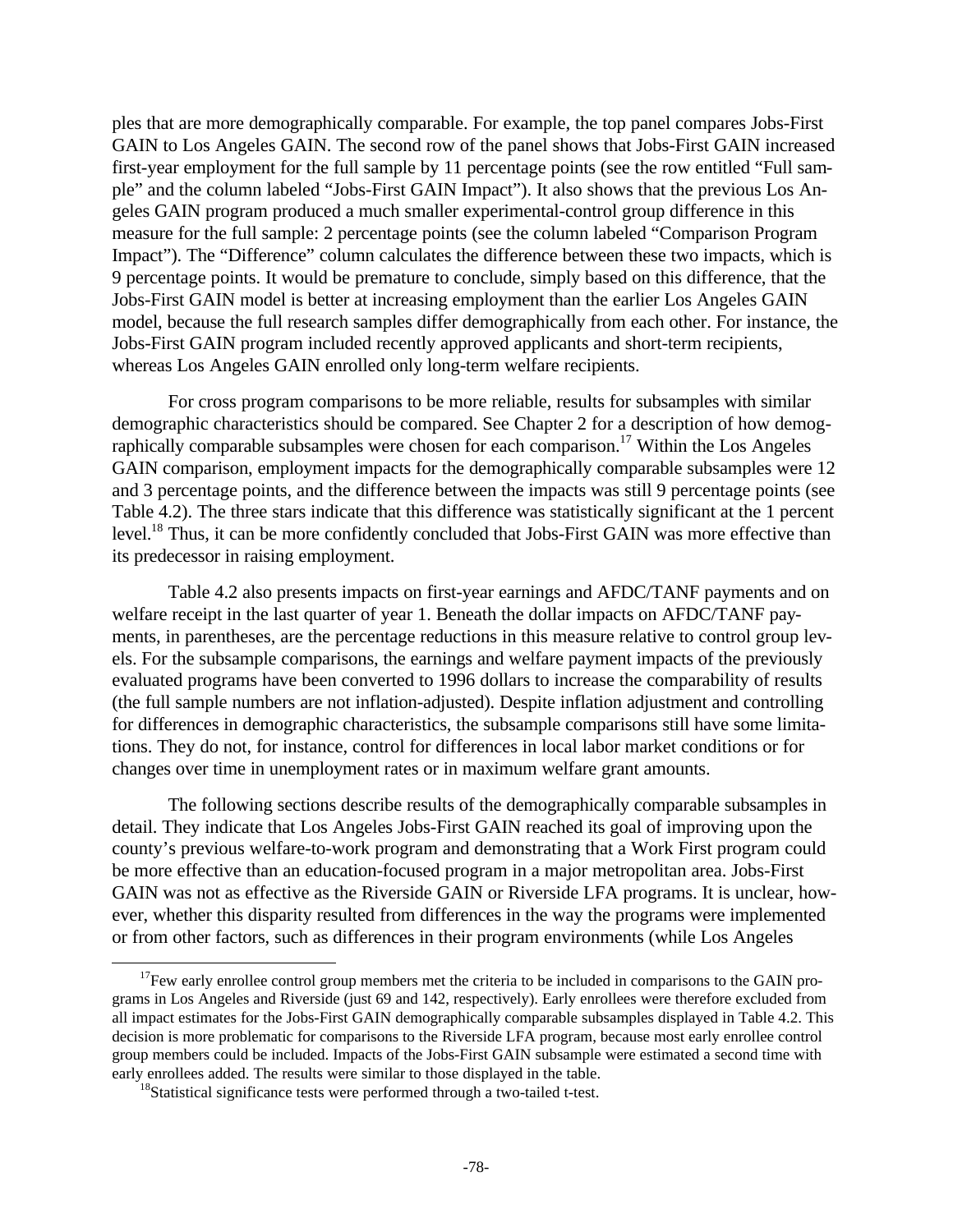County is a large urban center, Riverside County is exurban) or in unobservable sample member characteristics.

# **A. Los Angeles GAIN**

 Los Angeles GAIN reduced first-year employment only slightly and did not raise earnings by a statistically significant amount (see Table 4.2). In comparison, Jobs-First GAIN led to a large increase in employment (11 percent, as noted above) and a moderate increase in earnings (\$792). Welfare reductions for the two programs were similar: Savings in AFDC/TANF dollars were moderate (8 percent for Jobs-First GAIN and 5 percent for its predecessor), and decreases in receipt were small (5 percentage points and 4 percentage points, respectively).

## **B. Riverside GAIN**

Jobs-First GAIN's first-year employment and earnings impacts fell short of Riverside GAIN's unusually strong results. In year 1, enrollees in Riverside GAIN experienced a 17 percentage point employment increase and earned \$1,280 more than members of the control group. These impacts are 6 percentage points and \$548 higher than the corresponding Jobs-First GAIN impacts. Riverside GAIN also reduced AFDC/TANF payments by about \$441 more than Jobs-First GAIN. Its percent reduction in welfare dollars was large (13 percent), whereas Jobs-First GAIN's was moderate (8 percent). Decreases in the percentage on welfare at the end of year 1 were similar for the two programs.

## **C. Riverside LFA**

Like Riverside GAIN, Riverside LFA produced an unusually large impact on employment (18 percentage points) in the first year of follow-up. Thus, it increased employment more than Jobs-First GAIN did. The two programs affected average earnings similarly, however, raising them by a moderate amount. Riverside LFA was slightly more effective than Jobs-First GAIN (12 percent versus 8 percent) in lowering welfare expenditures. Both programs moderately reduced receipt of AFDC/TANF at the end of year 1.

# **IX. Subgroup Impacts**

-

Jobs-First GAIN benefited a broad cross section of the welfare caseload, producing impacts for both early and regular enrollees, for recipients in all parts of Los Angeles County, for recipients of all racial and ethnic backgrounds, and for recipients with the least as well as the most barriers to employment. Such consistency of impacts is not always found among experimentally evaluated Work First programs.<sup>19</sup> Most of the results discussed below are shown in Table 4.3.

(continued)

<sup>&</sup>lt;sup>19</sup>For example, the Grand Rapids LFA program did not increase year 2 earnings for sample members who had a high school diploma or GED certificate at random assignment, and the Atlanta LFA program did not increase year 2 earnings for sample members who lacked these credentials. See Hamilton et al., 1997, Table 9.7.

Like Jobs-First GAIN, the Riverside GAIN program of the late 1980s and the Portland (Oregon) JOBS program of the mid-1990s produced substantial impacts for a variety of subgroups. Both of these programs were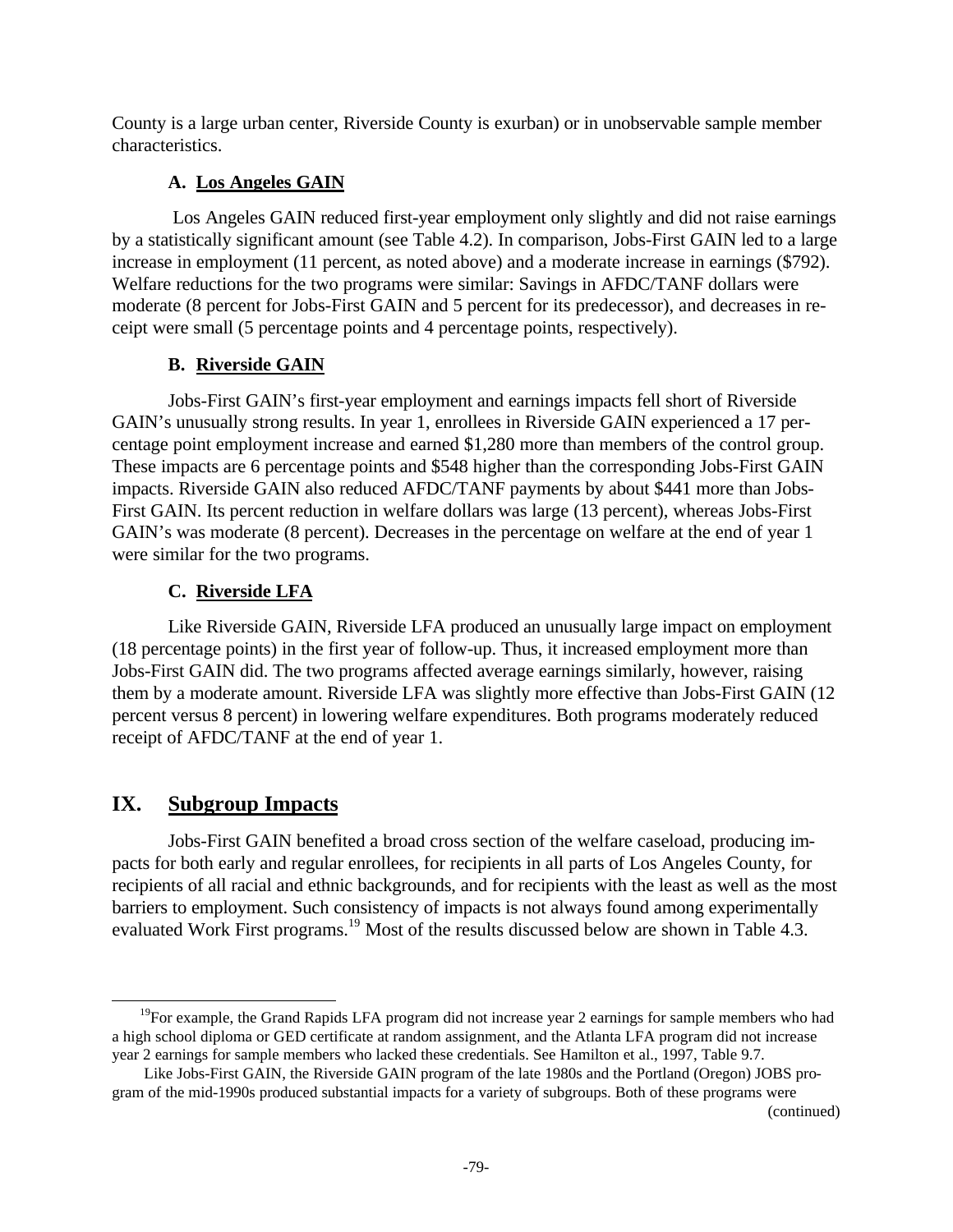### **Los Angeles Jobs-First GAIN Evaluation**

#### **Table 4.3 Program Impacts on Employment, Earnings, and AFDC/TANF Payments and Receipt for Selected Subgroups of AFDC-FGs**

|                                                 |        |                     |       | <b>Ever Employed in Year 1</b> | <b>Average Total Earnings in Year 1</b> |              |       |                    |               |
|-------------------------------------------------|--------|---------------------|-------|--------------------------------|-----------------------------------------|--------------|-------|--------------------|---------------|
|                                                 |        | Sample Experimental |       | Control Difference             | Percentage                              | Experimental |       | Control Difference | Percentage    |
| <b>Region and Subgroup</b>                      | Size   | Group               | Group | (Impact)                       | Change (%)                              | Group        | Group | (Impact)           | Change $(\%)$ |
| Regular enrollee                                | 12,441 | 53.0                | 43.0  | $10.0***$                      | 23.4                                    | 3,167        | 2,493 | $674$ ***          | 27.0          |
| Early enrollee                                  | 3,242  | 58.6                | 44.5  | $14.1$ ***<br>XXX              | 31.8                                    | 3,265        | 2.224 | $1.041$ ***        | 46.8          |
| San Fernando Valley (Region 2)                  | 2,843  | 55.4                | 44.8  | $10.6***$                      | 23.7                                    | 3,393        | 2,539 | 854 ***            | 33.6          |
| San Gabriel Valley (Region 3)                   | 3,990  | 56.0                | 42.6  | $13.3***$                      | 31.2                                    | 3,247        | 2,420 | 827 ***            | 34.2          |
| Central (Region 4)                              | 2,526  | 51.3                | 38.9  | $12.5***$                      | 32.0                                    | 2.717        | 1.953 | 765 ***            | 39.2          |
| Southern (Region $5^{\circ}$ ) <sup>a</sup>     | 3,522  | 53.1                | 46.9  | $6.3***$                       | 13.3                                    | 3,191        | 2,672 | 518 ***            | 19.4          |
| Southeastern (Region 6)                         | 2,802  | 54.4                | 41.3  | $13.2$ ***                     | 31.9                                    | 3,338        | 2,445 | 893 ***            | 36.5          |
|                                                 |        |                     |       | <b>XXX</b>                     |                                         |              |       |                    |               |
| White                                           | 2,715  | 50.1                | 41.9  | $8.2***$                       | 19.6                                    | 3,030        | 2.385 | $645$ ***          | 27.0          |
| African-American                                | 4,891  | 55.8                | 48.1  | $7.6***$                       | 15.9                                    | 3,348        | 2.698 | 650 ***            | 24.1          |
| Hispanic                                        | 7,079  | 55.9                | 41.8  | 14.1 ***                       | 33.6                                    | 3,260        | 2,316 | 944 ***            | 40.8          |
| Asian <sup>b</sup>                              | 872    | 44.8                | 31.1  | $13.7***$                      | 44.0                                    | 2,358        | 1.628 | 730 ***            | 44.8          |
| Has a high school diploma or GED                | 7,168  | 59.6                | 49.5  | $10.0***$                      | 20.2                                    | 4,033        | 3.253 | 780 ***            | 24.0          |
| Does not have a high school diploma or GED      | 8,515  | 49.6                | 38.0  | $11.7***$                      | 30.7                                    | 2,475        | 1.750 | 725 ***            | 41.4          |
| Applicant                                       | 561    | 59.4                | 46.9  | $12.6$ **                      | 26.8                                    | 3,701        | 3.716 | $-15$              | $-0.4$        |
| Short-term recipient                            | 3,699  | 59.0                | 47.9  | $11.2$ ***                     | 23.3                                    | 4,062        | 3,393 | 669 ***            | 19.7          |
| Long-term recipient                             | 11,423 | 52.4                | 41.4  | $10.9***$<br><b>XXX</b>        | 26.4                                    | 2,877        | 2,067 | $810$ ***          | 39.2          |
| Employed in year prior to random assignment     | 5,704  | 75.8                | 70.1  | $5.7***$                       | 8.1                                     | 5,277        | 4.639 | 638 ***            | 13.8          |
| Not employed in year prior to random assignment | 9,979  | 41.8                | 27.8  | $14.1$ ***                     | 50.7                                    | 1,991        | 1,176 | 815 ***            | 69.3          |
| Most disadvantaged <sup>c</sup>                 | 4,750  | 38.8                | 23.9  | $15.0***$                      | 62.7                                    | 1,590        | 806   | 784 ***            | 97.3          |
|                                                 |        |                     |       |                                |                                         |              |       |                    | (continued)   |

-

mixed-services programs. See Riccio et al., 1994, Chapter 4, Section VII; and Scrivener et al., 1998, Chapter 5, Section IX.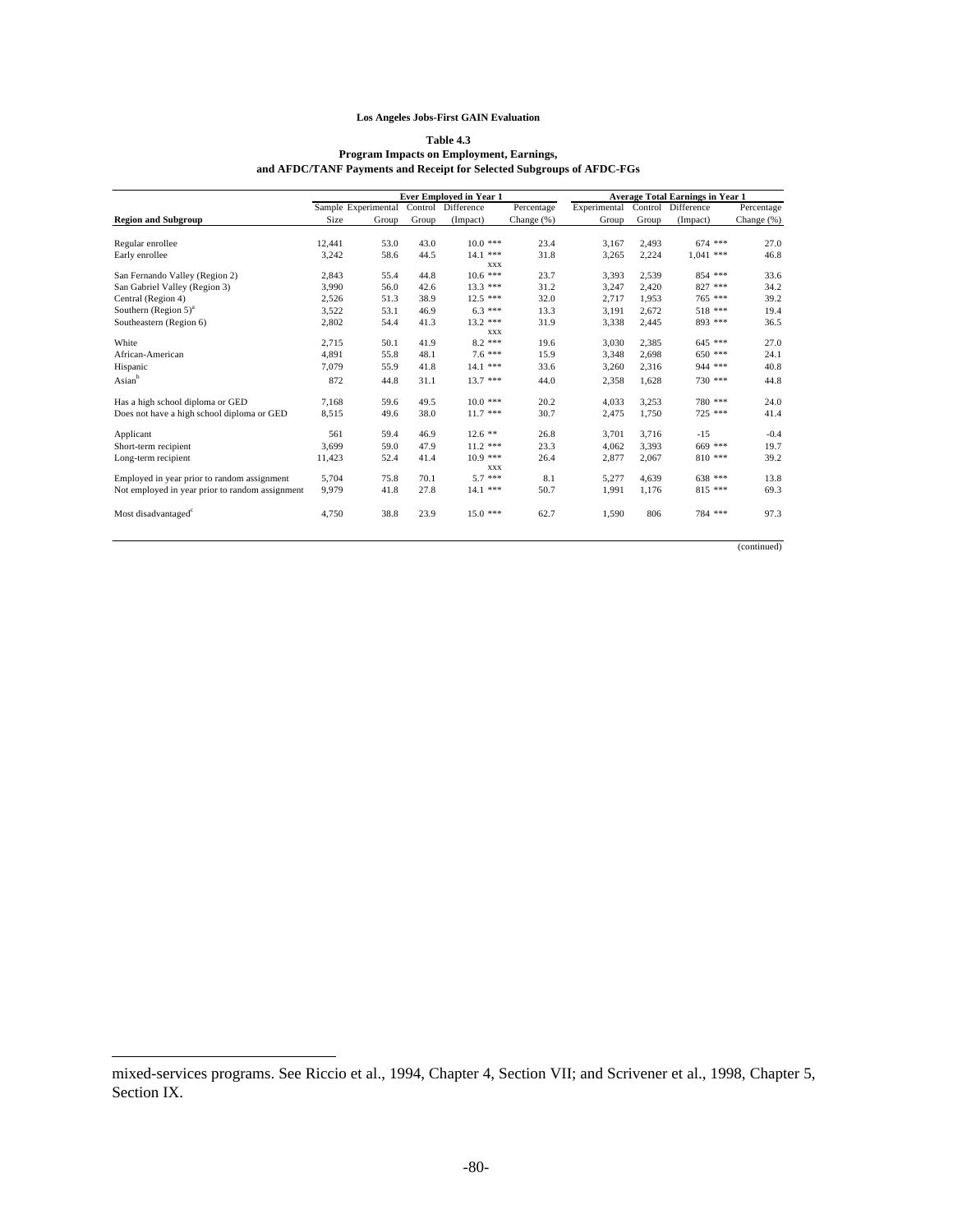### **Table 4.3 (continued)**

|                                                 |                     |       |       | <b>Average Total AFDC/TANF Payments in Year 1</b> | Received AFDC/TANF in Quarter 5 |              |       |                    |                       |
|-------------------------------------------------|---------------------|-------|-------|---------------------------------------------------|---------------------------------|--------------|-------|--------------------|-----------------------|
|                                                 | Sample Experimental |       |       | Control Difference                                | Percentage                      | Experimental |       | Control Difference | Percentage            |
| <b>Region and Subgroup</b>                      | Size                | Group | Group | (Impact)                                          | Change (%)                      | Group        | Group | (Impact)           | Change (%)            |
|                                                 |                     |       |       |                                                   |                                 |              |       |                    |                       |
| Regular enrollee                                | 12,441              | 5,370 | 5,787 | $-417$ ***                                        | $-7.2$                          | 78.3         | 82.9  | $-4.6$ ***         | $-5.6$                |
| Early enrollee                                  | 3,242               | 5,335 | 5,826 | $-490$ ***                                        | $-8.4$                          | 78.0         | 81.2  | $-3.2$             | $-3.9$                |
|                                                 |                     |       |       | <b>XX</b>                                         |                                 |              |       | X                  |                       |
| San Fernando Valley (Region 2)                  | 2,843               | 5,152 | 5,740 | $-588$ ***                                        | $-10.2$                         | 74.5         | 80.9  | $-6.4$ ***         | $-7.9$                |
| San Gabriel Valley (Region 3)                   | 3,990               | 5,296 | 5.663 | $-367$ ***                                        | $-6.5$                          | 76.8         | 81.2  | $-4.4$ ***         | $-5.4$                |
| Central (Region 4)                              | 2,526               | 5,525 | 5,962 | $-436$ ***                                        | $-7.3$                          | 82.5         | 85.6  | $-3.1$             | $-3.6$                |
| Southern $(Region 5)^a$                         | 3,522               | 5,610 | 5.950 | $-340$ ***                                        | $-5.7$                          | 81.9         | 84.3  | $-2.4$             | $-2.8$                |
| Southeastern (Region 6)                         | 2,802               | 5,211 | 5,699 | $-489$ ***                                        | $-8.6$                          | 75.3         | 80.8  | $-5.5$ ***         | $-6.8$                |
|                                                 |                     |       |       | <b>XX</b>                                         |                                 |              |       |                    |                       |
| White                                           | 2,715               | 4,944 | 5,335 | $-391$ ***                                        | $-7.3$                          | 72.3         | 77.2  | $-4.9$ **          | $-6.4$                |
| African-American                                | 4,891               | 5,461 | 5.843 | $-381$ ***                                        | $-6.5$                          | 82.1         | 85.8  | $-3.7$ ***         | $-4.3$                |
| Hispanic                                        | 7,079               | 5,384 | 5,910 | $-526$ ***                                        | $-8.9$                          | 77.3         | 82.3  | $-5.0$ ***         | $-6.0$                |
| Asian <sup>b</sup>                              | 872                 | 5,920 | 6.234 | $-314$ **                                         | $-5.0$                          | 82.0         | 85.2  | $-3.2$             | $-3.7$                |
| Has a high school diploma or GED                | 7.168               | 5.013 | 5.431 | $-419$ ***                                        | $-7.7$                          | 75.1         | 79.6  | $-4.5$ ***         | $-5.6$                |
| Does not have a high school diploma or GED      | 8,515               | 5,658 | 6,106 | $-448$ ***                                        | $-7.3$                          | 80.8         | 85.1  | $-4.2$ ***         | $-5.0$                |
|                                                 |                     |       |       | X                                                 |                                 |              |       |                    |                       |
| Applicant                                       | 561                 | 4,517 | 4,585 | $-68$                                             | $-1.5$                          | 64.7         | 65.4  | $-0.7$             | $-1.0$                |
| Short-term recipient                            | 3,699               | 4,596 | 4,981 | $-386$ ***                                        | $-7.7$                          | 67.9         | 72.5  | $-4.6$ **          | $-6.4$                |
| Long-term recipient                             | 11,423              | 5,652 | 6.115 | $-463$ ***                                        | $-7.6$                          | 82.2         | 86.5  | $-4.3$ ***         | $-4.9$                |
| Employed in year prior to random assignment     | 5,704               | 4,856 | 5.272 | $-416$ ***                                        | $-7.9$                          | 73.9         | 77.9  | $-4.0$ ***         | $-5.1$                |
| Not employed in year prior to random assignment | 9,979               | 5,652 | 6.098 | $-446$ ***                                        | $-7.3$                          | 80.6         | 85.3  | $-4.6$ ***         | $-5.4$                |
| Most disadvantaged <sup>c</sup>                 | 4,750               | 6.094 | 6,543 | $-449$ ***                                        | $-6.9$                          | 85.3         | 88.5  | $-3.2$ ***         | $-3.7$<br>(continued) |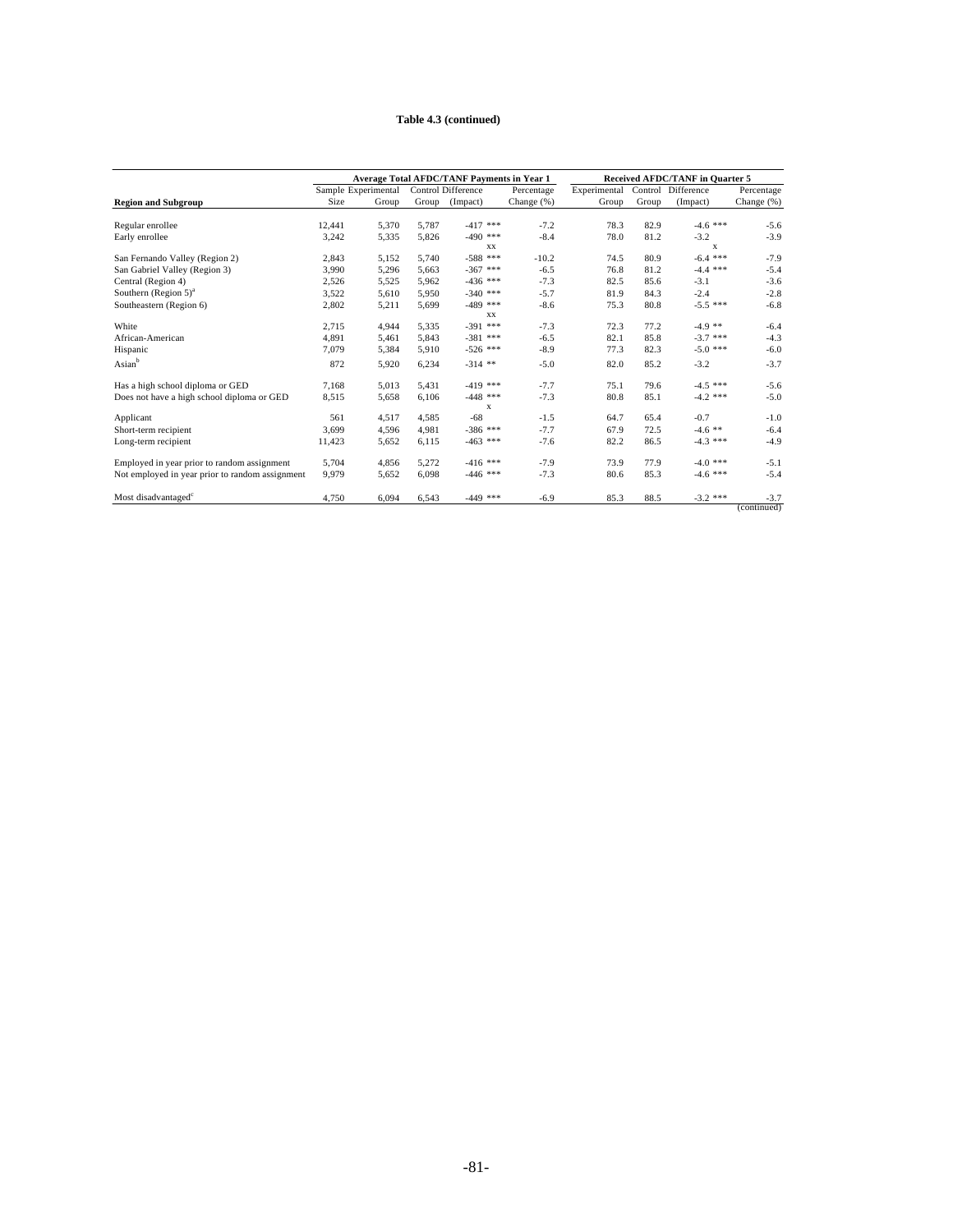#### **Table 4.3 (continued)**

SOURCE: MDRC calculations from California Employment Development Department Unemployment Insurance earnings records and LA DPSS Integrated Benefit Payment System AFDC/TANF payment records.

NOTES: The quarter of random assignment, quarter 1, may contain some earnings or AFDC/TANF payments from the period prior to random assignment, so it is excluded from follow-up measures. Thus, year 1 includes quarters 2 through 5.

Impacts for AFDC-FG subgroups are weighted averages of impacts for regular enrollees and early enrollees in the subgroup: AFDC-FG impact = (regular enrollee x percent of regular enrollees in AFDC-FG subgroup) + (early enro

"Percentage change" equals 100 times "difference" divided by "control group." Rounding may cause slight discrepancies in calculating sums and differences.

A two-tailed t-test was applied to differences between outcomes for the experimental and control groups. Statistical significance levels are indicated as: \* = 10 percent; \*\* = 5 percent; and \*\*\* = 1 percent.

 A homogeneity test was applied to variation in impacts across subgroups. Statistical significance levels are indicated above the set of subgroups to which they apply as:  $x = 10$  percent;  $xx = 5$  percent; and  $xxx = 1$  percent. Zero "x"s means variation in impacts did not achieve statistical significance.

The sample size of the ethnicity subgroups do not add up to the full sample size, because results for Native Americans and Pacific Islanders are not presented. Their sample sizes were too small for reliable estimates.

 The welfare history subgroups (applicants, short-term recipients, and long-term recipients) were defined through a combination of self-reported information and administrative records data. See Appendix B for more details.

<sup>a</sup>This region serves the low-income communities of Watts, Compton, and North Long Beach.

<sup>b</sup>The Asian subgroup only contains regular enrollees, because the sample size of early enrollees was very small.

c The "most disadvantaged" subgroup consists of long-term recipients who did not have a high school diploma or GED certificate at random assignment and who did not work for pay in the year prior to random assignment.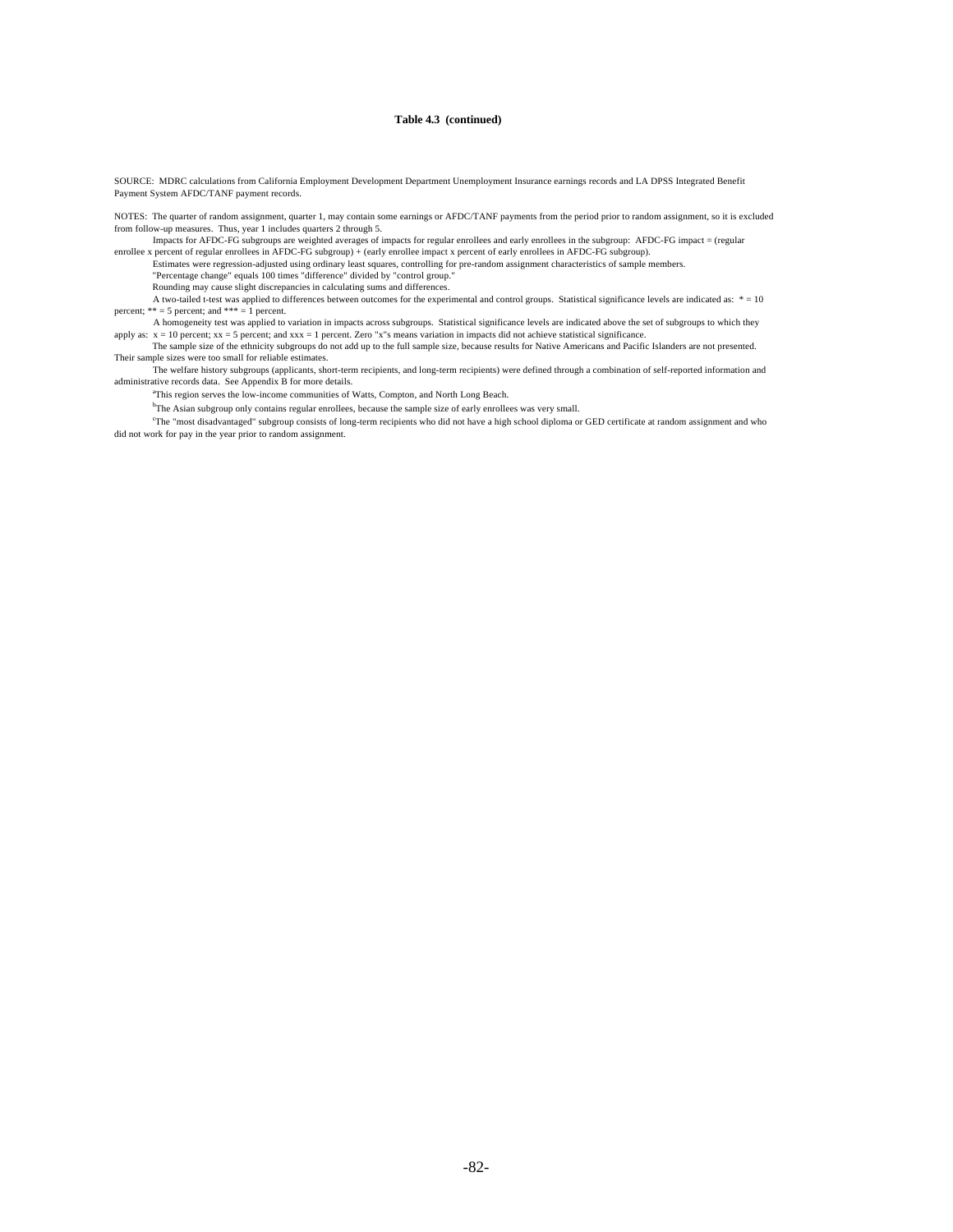### **A. Regular and Early Enrollees**

-

As explained in Chapter 2, a "mandatory" welfare recipient is someone who meets the criteria for being required to participate in a welfare-to-work program. For example, during the follow-up period for this report, some states only considered welfare recipients with children three or older to be "mandatory." Some welfare-to-work programs could not serve all "mandatory" welfare recipients, either because of budget limitations or the desire to maintain low-to-moderate caseloads for staff. Administrators of these programs sometimes gave priority to serving "mandatory" welfare recipients who entered the program on their own initiative —"early enrollees," in the language of the Jobs-First GAIN Evaluation. These people, in effect, volunteer for services, although they are subject to participation requirements and sanctions after entering the program.<sup>20</sup> There is debate about whether reserving places for early enrollees is worthwhile, because these recipients may be motivated to seek employment-related services outside of the program and to find jobs on their own. Consequently, a program's push toward employment may not produce much of an added effect for them, and, therefore, it may not justify the cost. On the other hand, if early enrollees in welfare-to-work programs engage more frequently in employment-related activities than they would have on their own, or if they receive services that are not readily available outside of the program, such as an intensive job club, they may experience employment and earnings gains and public assistance reductions.

Results of the Jobs-First GAIN Evaluation show that welfare-to-work programs can pay off for recipients who volunteer for services: In year 1, the program increased employment and earnings by large amounts and reduced AFDC/TANF payments by a moderate amount for early enrollees. In general, *first-year* impacts for early enrollees did not differ from those of regular enrollees (who were obligated to enter the program) by a statistically significant amount. In the *last quarter of follow-up* (quarter 6), however, the earnings gain of the former group was statistically significantly larger, suggesting that the program may work better for them than for regular enrollees in year 2 (not shown).<sup>21</sup> These results show that serving early enrollees can be an effective strategy. The next few sections provide more detailed results for the regular and early enrollee subgroups.

**1. Employment and Earnings.** The control group outcomes in Table 4.3 show that early enrollees were not more likely to obtain employment on their own than regular enrollees.<sup>22</sup> During the first year of follow-up, 45 percent of early enrollees and 43 percent of regular enrollees worked for pay. The average length of employment was also comparable. Regular enrollee control group members, however, earned slightly more, on average, than their early enrollee counterparts: \$2,493 versus \$2,224 (also shown in Table 4.3). This difference could have resulted

 $^{20}$ Early enrollees should not be confused with welfare recipients who volunteer for services and are not subject to participation mandates or sanctions.

 $21$ This difference may have resulted partly from the fact that more early than regular enrollees participated in a Jobs-First GAIN activity during the first year of follow-up: 54 percent versus 34 percent (see Chapter 3).

 $22$ Some early enrollees may not have been more motivated than regular enrollees to find jobs, despite having volunteered to participate, because they did not know exactly for what they were volunteering. Welfare recipients often expected that Jobs-First GAIN's primary purpose was to provide them with education and training (see Weissman, 1997, p. 42). Also, some early enrollees may have signed up for the program with the hope of obtaining child care assistance while continuing self-initiated education or training activities.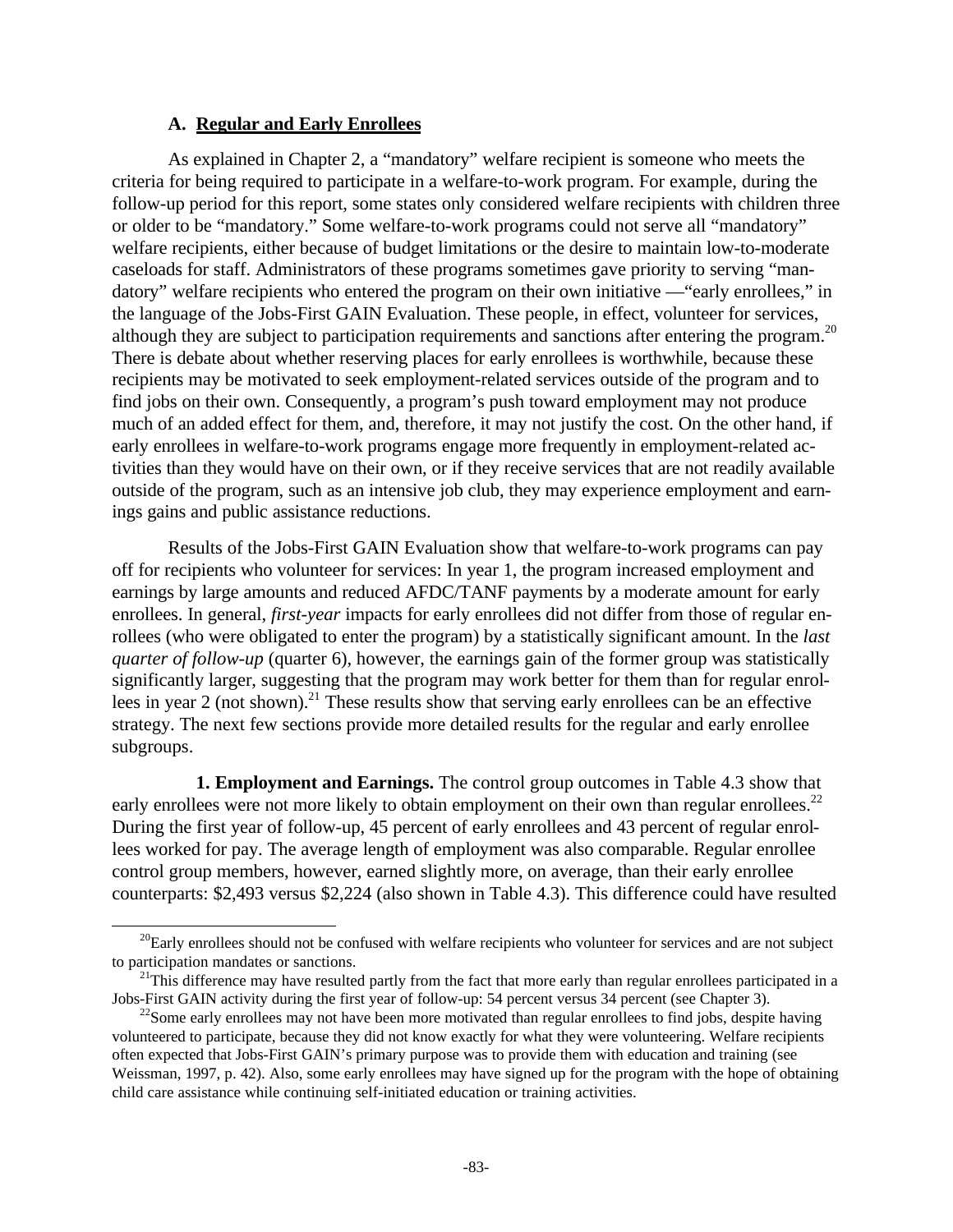from early enrollees' possessing less work experience than regular enrollees at random assignment.

Over one year, Jobs-First GAIN raised employment by 14 percentage points for early enrollees and by 10 percentage points for regular enrollees (both are large impacts). The difference between these impacts was not statistically significant. The program increased employment duration in year 1 slightly more for early enrollees than for regular enrollees (this difference was statistically significant). As shown in Appendix Table D.2, early enrollees in Jobs-First GAIN worked six or seven weeks (.50 quarter) longer, on average, than their control group counterparts. For regular enrollees, the program increased average length of employment by four weeks (.31 quarter; see Appendix Table D.1). Table 4.3 shows that early enrollee experimental group members earned \$1,041 more than control group members, a large amount, whereas regular enrollees gained \$674, a moderate amount (the difference between these two impacts did not attain statistical significance). At the end of follow-up, impacts for early enrollees remained large, whereas impacts for regular enrollees were moderate.<sup>23</sup> Impacts should continue into year 2 for both subgroups.

**2. Public Assistance.** In the first year of follow-up, control group levels of public assistance receipt and expenditures look nearly identical across the two subgroups, and impacts on public assistance are quite similar. For regular and early enrollees, the program reduced time on welfare by half a month and saved \$417 (7 percent) and \$490 (8 percent), respectively, in AFDC/TANF. (See Appendix Tables D.1 and D.2 and Table 4.3.)

Reductions in cash assistance became larger over time for both subgroups. As of a year after random assignment, regular and early enrollees were 5 and 3 percentage points less likely to be on welfare than their counterparts in the control group (see Table 4.3). The early enrollee reduction is not statistically significant, so it is unclear whether the program will reduce welfare receipt for this subgroup in year 2 or beyond. Decreases in payments, however, should continue for both subgroups.

In year 1, Jobs-First GAIN reduced Food Stamp expenditures by a similar amount for both subgroups: by \$158, or 7 percent, for regular enrollees and by \$233, or 11 percent, for early enrollees (see Appendix Tables D.1 and D.2). At the end of follow-up, experimental-control group differences in Food Stamp receipt and payments were statistically significant for both subgroups.

**3. Combined Income from Earnings, AFDC/TANF, and Food Stamps.** For both regular and early enrollees, the experimental-control group difference in combined income was positive but not statistically significant.

### **B. Regions**

 $\overline{a}$ 

The Jobs-First GAIN sample contains welfare recipients from all parts of Los Angeles County. This section investigates program effects on sample members in each of the five Jobs-

 $^{23}$ In quarter 6, the difference in the two subgroups' earnings gains was statistically significant (as noted above), but the difference in their employment gains was not.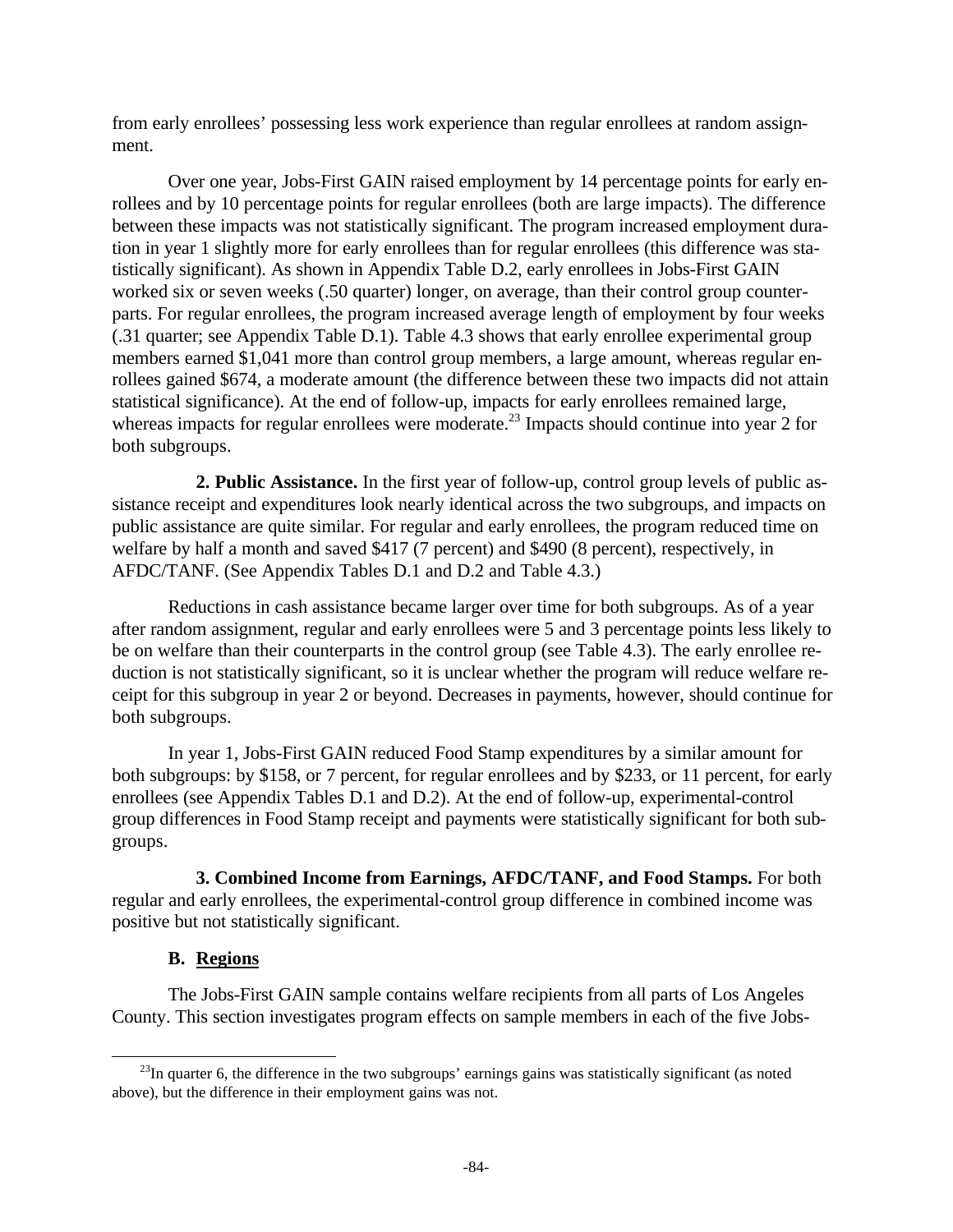First GAIN administrative regions: the San Fernando Valley, the San Gabriel Valley, Central, Southern, and Southeastern. Differences among these regions in their labor markets (see the regional unemployment rates in Appendix Table A.1) and in the demographic characteristics of their welfare recipients (see Appendix Table B.6) can lead to differences in program effects. Table 4.3 presents Jobs-First GAIN's first-year impacts on employment, earnings, and AFDC/TANF payments and receipt for each region and for other selected subgroups. It shows that the program increased employment and average earnings for recipients in all regions, including Central, Southern, and Southeastern, which include the poorest neighborhoods, as well as the San Fernando Valley and San Gabriel Valley regions, which are economically better off.<sup>24</sup> First-year AFDC/TANF savings across all regions fell in the moderate-to-large range, but reductions in welfare receipt at the end of year 1 were not as consistent.

As shown in Table 4.3, between 39 percent (Central) and 47 percent (Southern) of control group members worked for pay in the first year of follow-up. Control group members in Central earned the least during year 1 (\$1,953 on average), and control group members in Southern earned the most (\$2,672 on average). Average first-year AFDC/TANF payments for control group members ranged from \$5,663 in the San Gabriel Valley to \$5,962 in Central (see Table 4.3). The proportion of the control group that was still on welfare at the end of year 1 fell between 81 percent and 86 percent.

Jobs-First GAIN increased employment by large amounts (over 10 percentage points) and earnings by moderate amounts (\$600 to less than \$900) in all regions but Southern, which achieved smaller gains. The program also reduced AFDC/TANF payments by moderate-to-large amounts in all regions. Welfare receipt decreased in just three of the regions (the San Fernando and San Gabriel Valleys and Southeastern) by small-to-moderate amounts. In the two regions with the most welfare-dependent recipients, Central and Southern, the program did not shrink the proportion on the rolls.

## **C. Race/Ethnicity**

 $\overline{a}$ 

This section discusses Jobs-First GAIN's impacts on the four main racial/ethnic subgroups in the single-parent sample: whites, African-Americans, Hispanics, and Asians. Differences in control group outcomes and program impacts across these subgroups could reflect a variety of factors, including the following: differences in where members of the subgroups live (for example, as shown in Appendix Table B.6, Southern contains a high proportion of African- Americans and a low proportion of Hispanics, but the reverse is true in Southeastern), employer preferences for candidates of a particular race/ethnicity, and differences in the degree to which networks of family and friends have been developed.

In the first year of follow-up, control group employment and earnings levels were lowest for Asians (31 percent and \$1,628) and highest for African-Americans (48 percent and \$2,698). Jobs-First GAIN boosted employment by large amounts for Hispanics and Asians and by moderate amounts for whites and African-Americans. Earnings gains ranged from \$645 for whites to \$944 for Hispanics.

<sup>&</sup>lt;sup>24</sup>Central and Southern encompass South Central Los Angeles, and Southeastern contains most of East Los Angeles.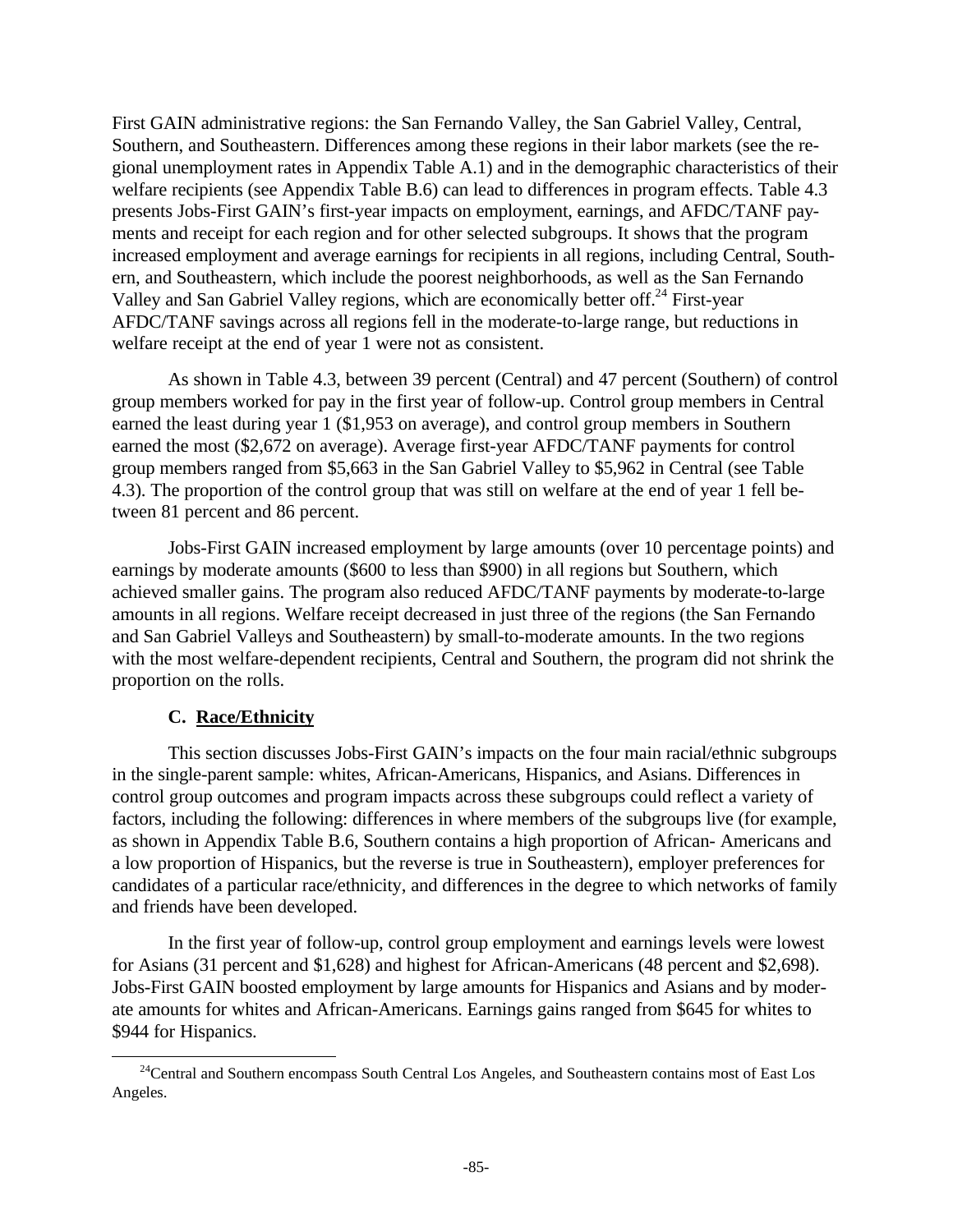In year 1, DPSS spent the most AFDC/TANF dollars on Asian control group members (\$6,234) and the least on whites (\$5,335). Despite their relatively high first-year employment levels, African-Americans in the control group were most likely to be on AFDC/TANF at the end of the year; 86 percent of them received a welfare check in quarter 5. White control group members formed the low end of the range (77 percent).

For all four racial/ethnic subgroups, Jobs-First GAIN saved a moderate amount of AFDC/TANF dollars. Modest reductions in welfare receipt occurred for three of the four subgroups. The program did not reduce the proportion of Asians on the rolls in quarter 5.

### **D. Educational Attainment**

Table 4.3 also includes results for recipients who had a high school diploma or GED certificate at random assignment, referred to from here on as "graduates," and for those who did not, referred to as "nongraduates." It is particularly important to learn how Jobs-First GAIN affected nongraduates, because, in an education-focused or a Work First mixed-services program, these recipients most likely would have attended an education or training activity first, as opposed to a job search activity. As shown in the table, Jobs-First GAIN raised employment and earnings and decreased welfare payments and receipt for this subgroup, demonstrating that job-search-first programs can work for recipients with low educational attainment, and that education and training is not the sole route to success.

Graduates in the control group were more likely to work in the first year of follow-up than nongraduates (50 percent versus 38 percent, respectively), and their average earnings were larger (\$3,253 versus \$1,750, respectively). Average AFDC/TANF payments for nongraduate control group members exceeded those for their graduate counterparts by about \$700, and more nongraduates received a welfare check in the last quarter of follow-up (85 percent versus 80 percent). Despite these differences, the program produced very similar impacts for the two subgroups on all four measures: large employment gains, moderate earnings gains, moderate AFDC/TANF payment reductions, and small decreases in welfare receipt.<sup>25</sup>

## **E. Employment History**

 $\overline{a}$ 

Of all background characteristics, employment history appears to be the greatest determinant of sample members' future employment and earnings. Recipients who worked in the year prior to random assignment can be considered the most job ready subgroup, and those who did not can be considered one of the least job ready subgroups. Table 4.3 shows that 70 percent of control group members who worked in the year prior to random assignment also worked in the subsequent year, yet a mere 28 percent of control group members without recent employment experience obtained a job. Average earnings for control group members in the two subgroups differed by a few thousand dollars.

 $^{25}$ No differences in impacts for graduates and nongraduates attained statistical significance.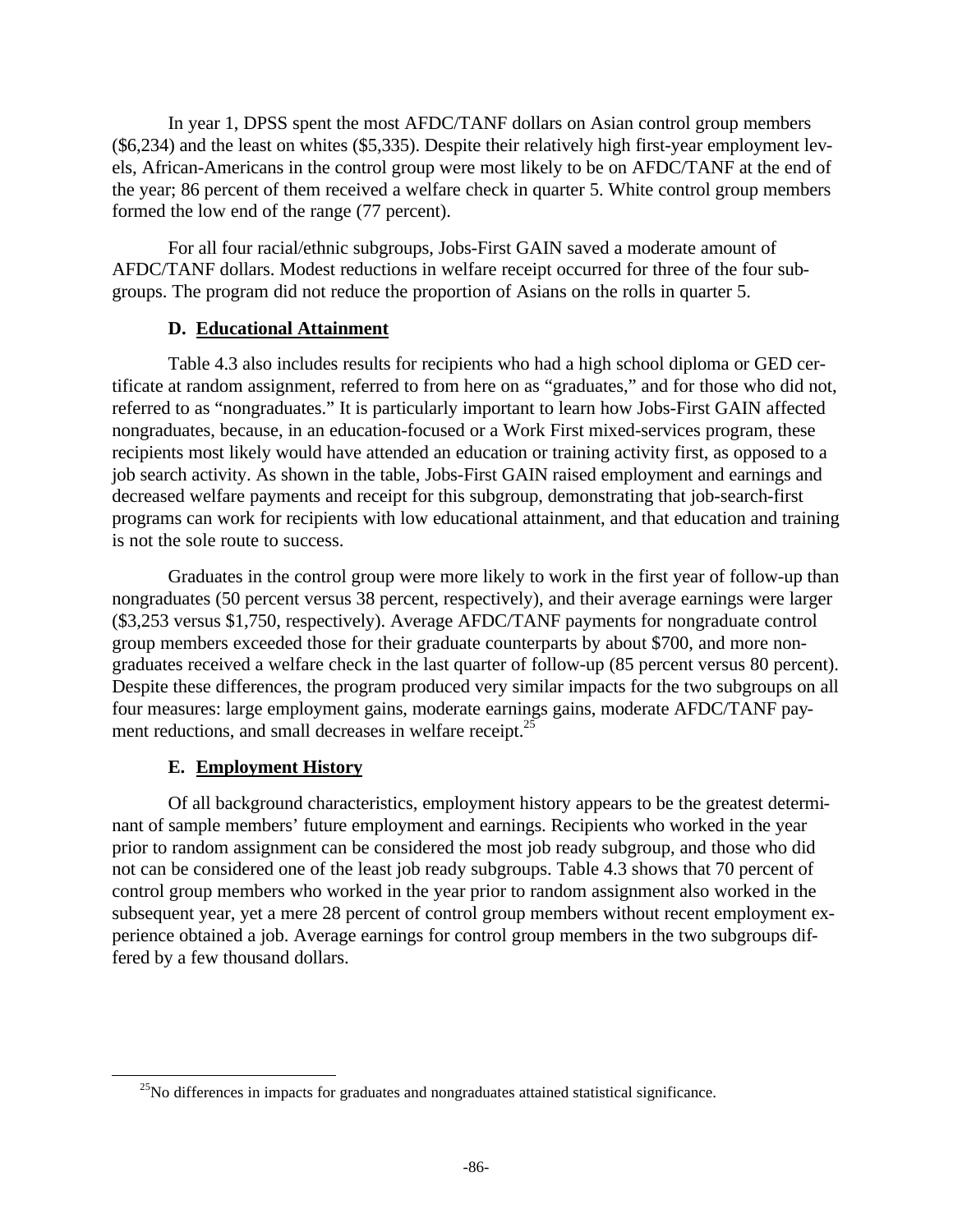Jobs-First GAIN increased employment more for recipients who did not work in the prior year than it did for the most job ready group (probably because the latter were more likely to find work without the program's help).<sup>26</sup> Otherwise, impacts were quite similar.

### **F. Welfare History**

Table 4.3 includes impacts for three subgroups defined by AFDC receipt. Newly approved "applicants" were receiving welfare at random assignment but reported that they never received AFDC as an adult prior to random assignment, "short-term recipients" reported being on welfare for one month to less than two years (on their own or a spouse's case) at any time before random assignment, and "long-term recipients" had two or more years of prior receipt.<sup>27</sup> Long-term recipients are most at risk of exhausting their welfare eligibility in an era of time limits, so it is particularly important that their employment eventually enable them to leave welfare before their clocks expire.

Jobs-First GAIN produced impacts on a variety of measures for short- and long-term recipients, but results for applicants were not so consistently positive. During the first year of follow-up, a similar proportion of applicants and short-term recipients in the control group (47 and 48 percent, respectively) worked for pay, whereas 42 percent of long-term-recipient control group members found a job. As expected, applicants in the control group earned the most, received the fewest AFDC/TANF dollars, and were the least likely to be on welfare at the end of year 1. In contrast, their long-term-recipient counterparts earned the least, received the most AFDC/TANF dollars, and were the most likely to be on welfare at the end of year 1.

For each of the three subgroups, the program increased employment by large amounts. Short- and long-term recipients in the experimental group achieved moderate earnings gains and moderate AFDC/TANF payment reductions. At the end of year 1, they were a little less likely to be on welfare than their counterparts in the control group (by 4 to 5 percentage points). In spite of their large employment increase, applicants in Jobs-First GAIN did not earn more or receive less welfare in year 1 than applicants who were not in the program, nor were they more likely to be off welfare in quarter 5.

### **G. The Most Disadvantaged**

The "most disadvantaged" subgroup, whose results are presented in Table 4.3, contains nongraduate, long-term recipients who did not work in the year prior to random assignment. They face more barriers to employment than any other subgroup. In the first year of follow-up, about one-fourth of "most disadvantaged" control group members worked for pay. Year 1 earnings and AFDC/TANF payments for control group members in this subgroup averaged about \$800 and \$6,500, respectively. About nine in 10 were still on welfare at the end of year 1.

Jobs-First GAIN raised employment by a large amount and almost doubled average earnings. The program also reduced AFDC/TANF expenditures and receipt by moderate and small amounts, respectively. These results provide convincing evidence that even the most dependent

-

 $^{26}$ This difference was statistically significant.

<sup>&</sup>lt;sup>27</sup>The welfare history subgroups were defined through a combination of self-reported information and administrative records data. See Appendix B for more details.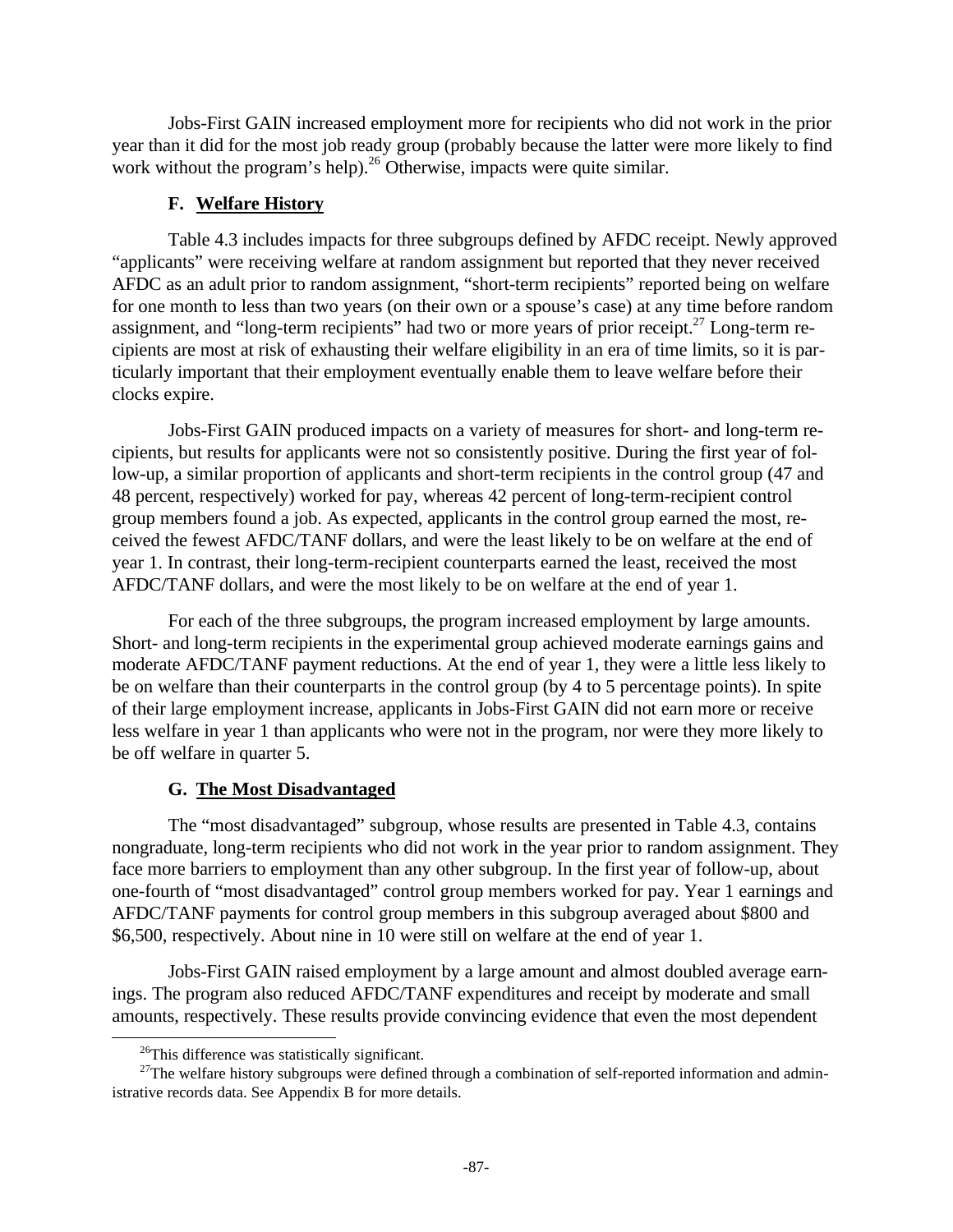welfare recipients with low educational attainment and no recent work history can benefit from a Work First program.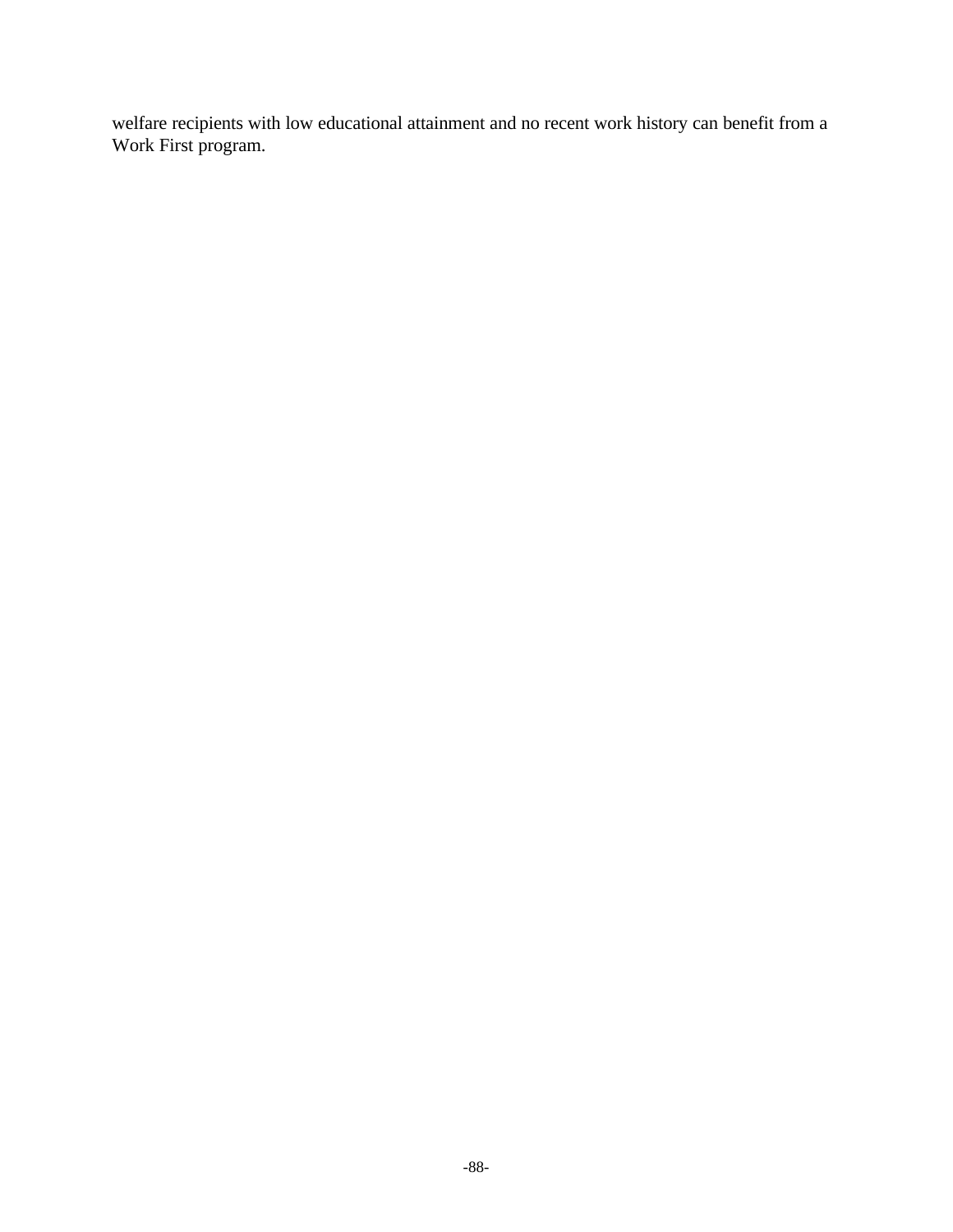### **Chapter 5**

# **Impacts for AFDC-Us**

Following a similar format as Chapter 4, this chapter describes impacts of Jobs-First GAIN for members of two-parent households (AFDC-Us). It addresses the same key questions as Chapter 4, but does not include formal comparisons of Jobs-First GAIN's effects to the effects of previously evaluated programs.<sup>1</sup> The analysis of subgroup impacts for AFDC-Us presented below also differs slightly from the discussion in the previous chapter. This chapter considers whether impacts differed for male and female AFDC-U recipients  $-a$  question of lesser importance for AFDC-FGs (given that the vast majority of them are women) —but does not compare program effects for early and regular enrollees.<sup>2</sup>

The impacts presented below gain particular importance in light of TANF's work requirements, which are much stricter for AFDC-Us than for single parents. TANF requires a higher percentage of two-parent families to work or participate in employment-related activities (in 1998, 75 percent of two-parent families versus 30 percent of single parents) and specifies that they work more hours per week in order to be counted as participants (35 versus 20).<sup>3</sup> Welfare-to-work programs must succeed for two-parent families if states are to meet these tough federal regulations and avoid financial penalties.

As Table 2.2 shows, the AFDC-U sample is composed of welfare recipients from a variety of racial and ethnic backgrounds, many of whom are recent immigrants.<sup>4</sup> About half of the sample lacks proficiency in English (compared to 20 percent of AFDC-FGs). Therefore, results for twoparent families will indicate how well a large urban labor market supports employment for groups with different national origins and languages and whether Work First programs can be effective in boosting their employment.

# **I. Background Information for Interpreting Results**

All of the analysis issues presented in Chapter 4 also apply to this chapter. In addition, the following issues should be kept in mind when interpreting results for two-parent families:

- potential differences in impacts for AFDC-Us and AFDC-FGs;
- implications of the AFDC-U random assignment design;
- elimination of the "100-hour rule"; and

 $\overline{a}$ 

<sup>&</sup>lt;sup>1</sup>See Chapter 2 for reasons why.

<sup>&</sup>lt;sup>2</sup>The AFDC-U sample contains both regular and early enrollees, but the early enrollee subgroup is too small for separate analysis.

 $3\overline{F}$  For a two-parent family to be counted in the participation rate, one or both parents must participate for a combined total of at least 35 hours per week. If a two-parent family is receiving federally funded child care assistance and an adult in the family is not disabled or caring for a disabled child, then both parents must participate for a combined total of at least 55 hours per week. See Bloom, 1997, pp. 114-115.

<sup>4</sup>Although no data were available on immigrant status, it is assumed that most non-English speakers are recent immigrants.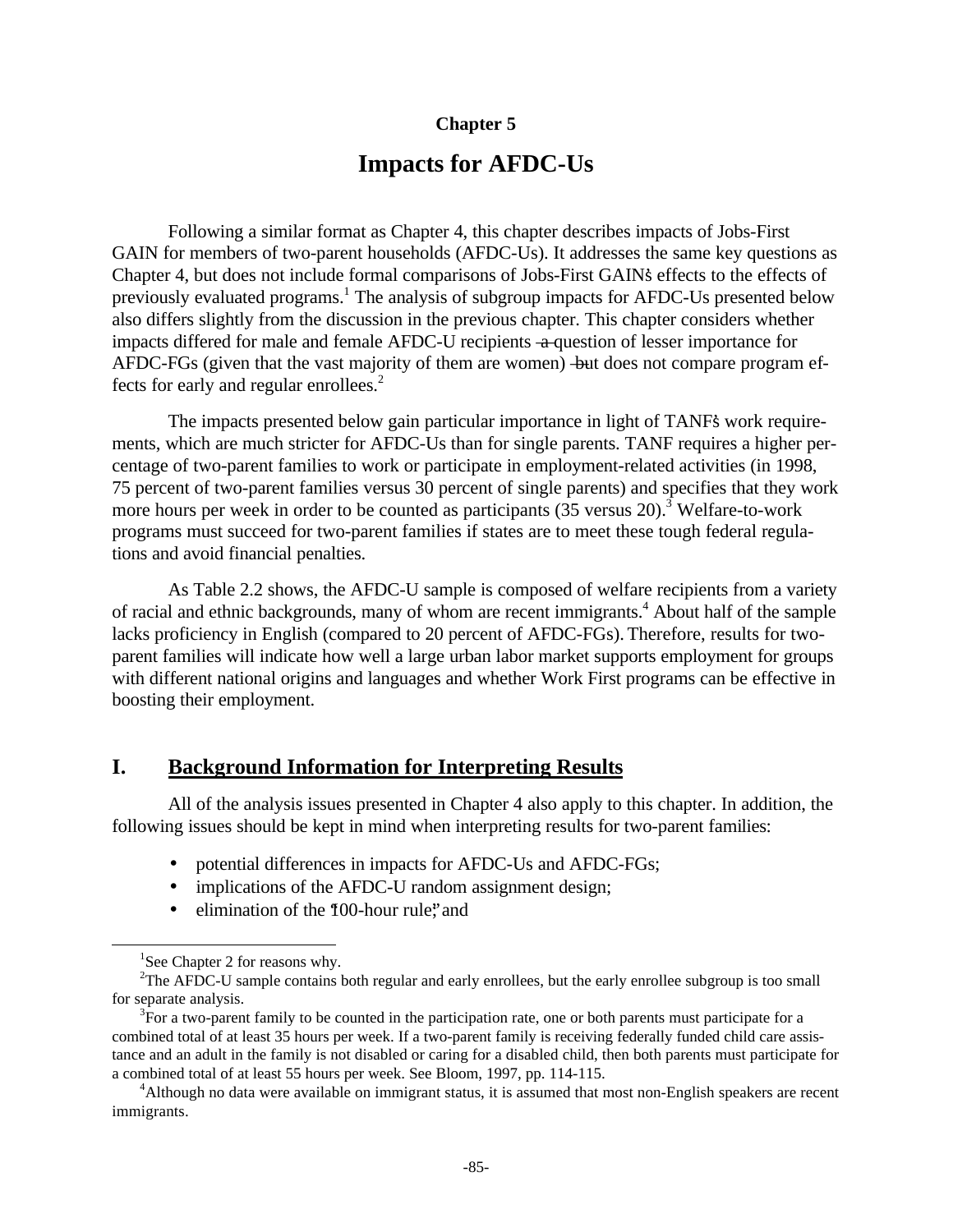• limitations of the AFDC-U analysis.

### **A. Potential Differences in Impacts for AFDC-Us and AFDC-FGs**

Much less is known about the effects of welfare-to-work programs for AFDC-Us than for single-parent welfare recipients, because relatively few previous evaluations of welfare-to-work programs have findings on AFDC-Us. The studies that did include two-parent families mostly tracked primary wage-earners, the vast majority of whom were men, because only these individuals were required to participate.<sup>5</sup> These studies showed that program impacts for members of two-parent families can differ from those for single parents, most likely because of differences between the two groups in factors including employment experience, gender, child care responsibility, and family size. The previous Los Angeles GAIN program produced larger impacts on employment, earnings, and welfare payments for AFDC-Us than for AFDC-FGs (although overall income for AFDC-Us decreased, because their AFDC losses exceeded their earnings gains). Three other studies that included AFDC-Us -Riverside GAIN, San Diego GAIN, and San Diego SWIM found that earnings gains were smaller for members of two-parent families than for single parents but that reductions in welfare payments were similar. These programs reduced overall income for AFDC-Us but not for AFDC-FGs.<sup>6</sup>

Impacts for AFDC-Us may differ from those for AFDC-FGs in part because AFDC-Us share parenting responsibilities with another adult. Therefore, lack of child care may be less of a barrier to employment for them -at least until both parents find employment. In the Jobs-First GAIN Evaluation, however, more AFDC-Us than AFDC-FGs have very young children (under three years old), so their child care needs may be greater.

Family size could also lead to impact differences between single parents and two-parent families. AFDC-Us in the Jobs-First GAIN sample have larger families on average; not only do they have a second parent on assistance, but they have more children. Average welfare expenditures for AFDC-U experimental and control group members exceed those of their AFDC-FG counterparts.<sup>7</sup> Therefore, dollar reductions in welfare payments but not necessarily percent reductions - are expected to be larger for members of two-parent families.

### **B. Implications of the AFDC-U Random Assignment Design**

 $\overline{a}$ 

As discussed in Chapter 2, for a two-parent family to be eligible for AFDC/TANF, at least one parent must have worked in six of the past 13 quarters. (No restrictions based on work history apply to single parents.) Both parents, however, were required to participate in Jobs-First GAIN. The AFDC-U sample analyzed in this report includes one parent per family, the one who met with an income maintenance worker first. In other words, either the primary wage-earner (whose work history qualified the family for assistance) or the other parent -but not both parents was randomly assigned to a research group. As a result of this design, the AFDC-U sample con-

<sup>&</sup>lt;sup>5</sup>For the six counties in the GAIN evaluation, the proportion of men in the AFDC-U samples ranged from 79 percent to 96 percent.

<sup>&</sup>lt;sup>6</sup>See Riccio et al., 1994, Tables 4.1 and 6.1; and Friedlander and Hamilton, 1993, Tables 4.1 and 4.4.

<sup>&</sup>lt;sup>7</sup>In the quarter of random assignment, welfare payments averaged about \$2,000 for both AFDC-U research groups versus about \$1,700 for both AFDC-FG research groups (not shown in tables).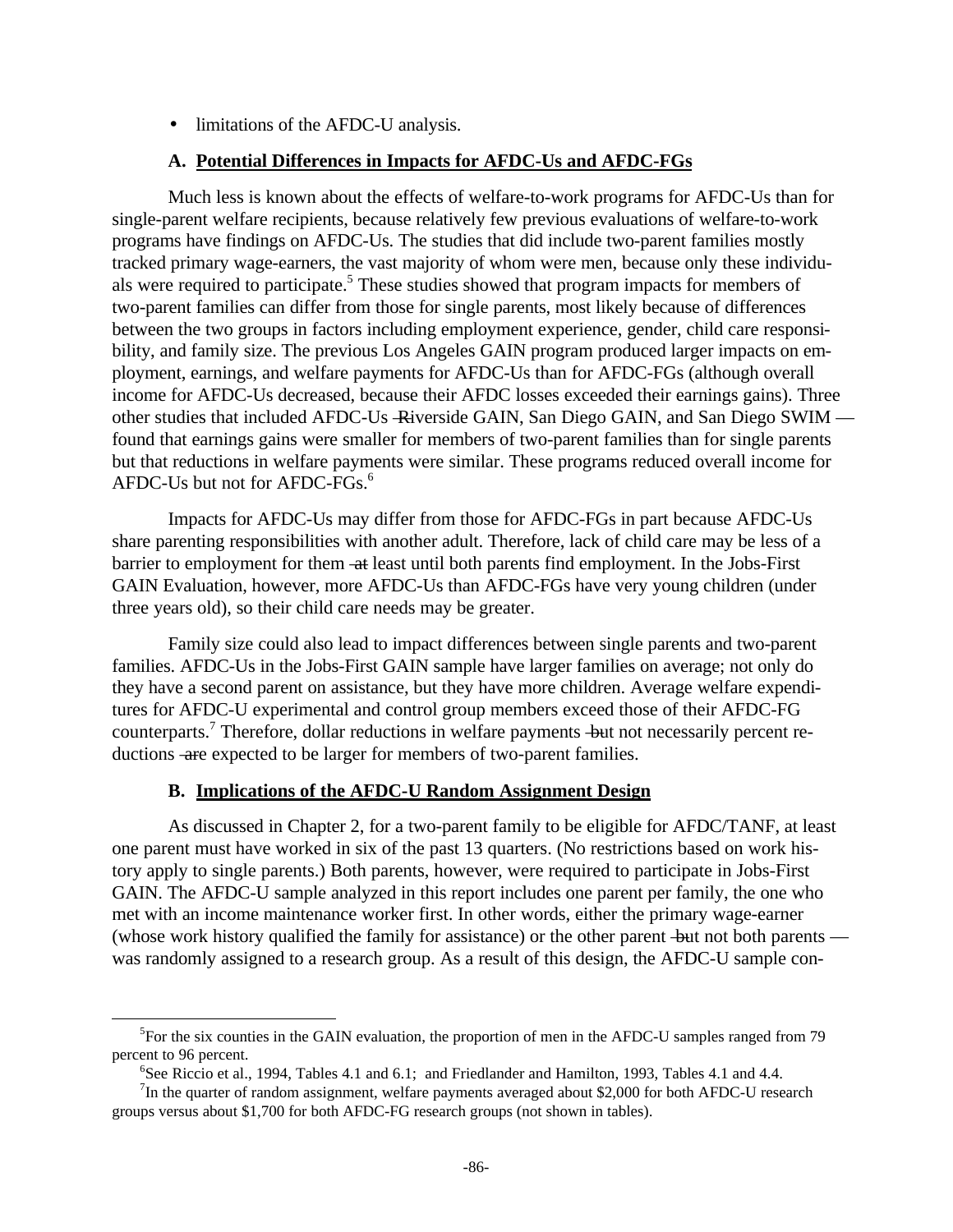tains a mix of primary wage-earners and those without recent employment, as well as relatively even proportions of men and women.

Appendix Table B.5 shows that, as expected, AFDC-U fathers were more likely to have been the primary wage-earner. Approximately one-half of fathers versus about one-fourth of mothers had a job in the past three years. Therefore, findings for female AFDC-Us can shed light on a group of recipients who have not been studied much in the past: mothers who previously stayed at home as full-time caregivers and relied on their spouse or partner's earnings, in addition to public assistance.

Members of the single-parent sample - which is almost entirely women - also worked more before random assignment than mothers in intact families, possibly because they could not rely on another adults earnings (see Table 2.2). Prior research has shown that welfare recipients with a recent work history are more likely to find employment than recipients with little or no work history. Therefore, post-random assignment employment and earnings levels of male AFDC-Us and AFDC-FGs (both experimental and control group members) should exceed those of female AFDC-Us. *Impacts* may not necessarily be larger for the former groups, however, because they are also more likely to find jobs on their own.

### **C. Elimination of the "100-Hour Rule"**

The Jobs-First GAIN Evaluation is one of the first to analyze two-parent families in California after the state eliminated the "100-hour rule" in December 1992. This rule called for the complete termination of welfare benefits for two-parent families when the primary wage-earner worked 100 hours or more per month, regardless of how much he or she earned.<sup>8</sup> The rule, in effect, discouraged primary wage-earners from working full time. Its elimination removed this work disincentive and made it easier for recipients to combine work and welfare and to raise their overall income.

The findings from previous evaluations of AFDC-Us mentioned above apply to the era of the 100-hour rule. Program effects on combined income from earnings and public assistance may be more positive for Jobs-First GAIN, because full-time work no longer automatically entails termination of a family's welfare grant.

### **D. Limitations of the AFDC-U Analysis**

-

The unique composition of the Jobs-First GAIN AFDC-U sample and the timing of the evaluation enhance the importance of this chapter's findings; however, the AFDC-U analysis is limited in some ways. First, while AFDC/TANF and Food Stamps are captured for the entire family,<sup>9</sup> employment and earnings apply to just one parent per family, so program effects on these

<sup>8</sup>Becerra et al., Executive Summary of *California Work Pays Demonstration Project: January 1993 Through June 1995,* 1996, p. 2.

 $^{9}$ The evaluation does not track the incidence of household break-ups among AFDC-Us. In these situations, the custodial parent (usually, but not always, the mother) retains eligibility for welfare under the AFDC-FG program. If a sample member's case number had changed following such a break-up, her AFDC/TANF and Food Stamp payments would no longer have been captured. (It is unclear how often household break-ups lead to a change in case number.) This limitation of the analysis is very minor, however, because less than 1 percent of AFDC-Us had payments to more than one case number during the follow-up period.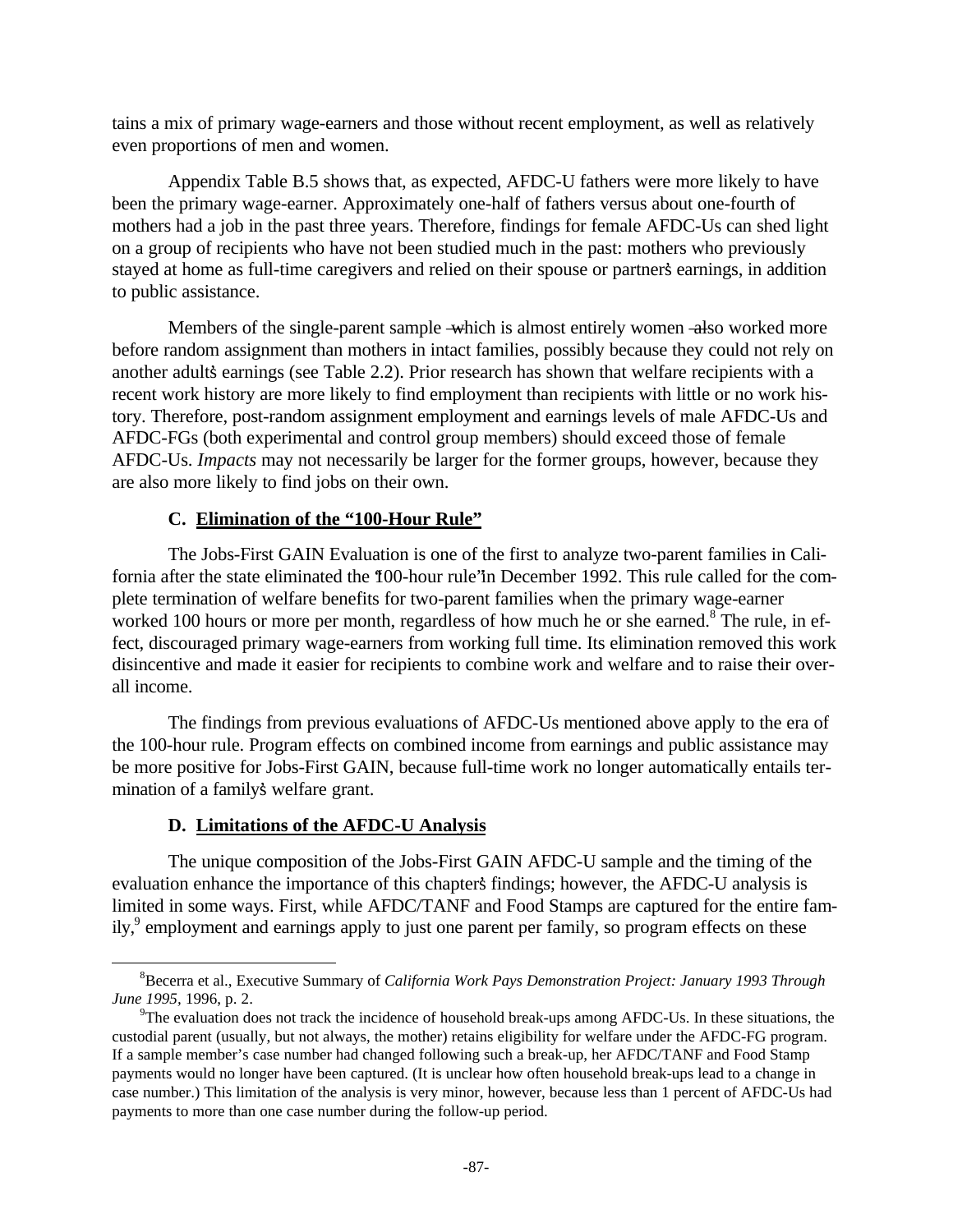measures may be underestimated. If the program helped both parents find jobs, this effect would be revealed for only one parent. (As noted in Chapter 2, less than 10 percent of AFDC-U experimental group members had a spouse or partner who participated in an employment-related activity during the follow-up period.) Second, while this chapter presents subgroup impacts, it does not explore the complex interactions among subgroups. For example, it does not formally investigate whether differences across subgroups in the percentage male and female, or in the percentage without English proficiency, are related to differences in subgroup impacts.

# **II. Summary of Key Findings**

- Averaged across the full AFDC-U sample (both men and women), Jobs-First GAIN produced large first-year impacts on both employment and earnings: 12 percentage points and \$1,082, respectively. Gains remained substantial throughout the follow-up period and are therefore likely to persist in year 2.
- The program also decreased the average length of AFDC/TANF receipt for the full sample by a moderate amount (about 2½ weeks) and reduced welfare expenditures by a large amount (\$667, or 10 percent). A substantial portion of these savings reflect the lower average monthly grants for those still on welfare. (Reductions in average monthly grants can result from more experimental than control group members combining work and welfare and/or receiving sanctions.)
- As a result of California's generous earnings disregards, most employed Jobs-First GAIN enrollees still received AFDC/TANF at the end of year 1. Consequently, the program's increase in the percentage employed and off welfare was small.
- In year 1, experimental group members received 11 percent fewer Food Stamp dollars than control group members. Food Stamp savings should continue in year 2.
- Earnings gains for the full AFDC-U sample were matched by reductions in AFDC/TANF and Food Stamp payments. As a result, Jobs-First GAIN did not increase combined income from these sources during the first year of followup.
- Impacts on average earnings and AFDC/TANF payments were moderate for women and large for men.
- The program positively affected many different segments of the AFDC-U caseload, including recipients in all five Jobs-First GAIN regions, recipients of all races/ethnicities, and recipients with the least as well as the most barriers to employment.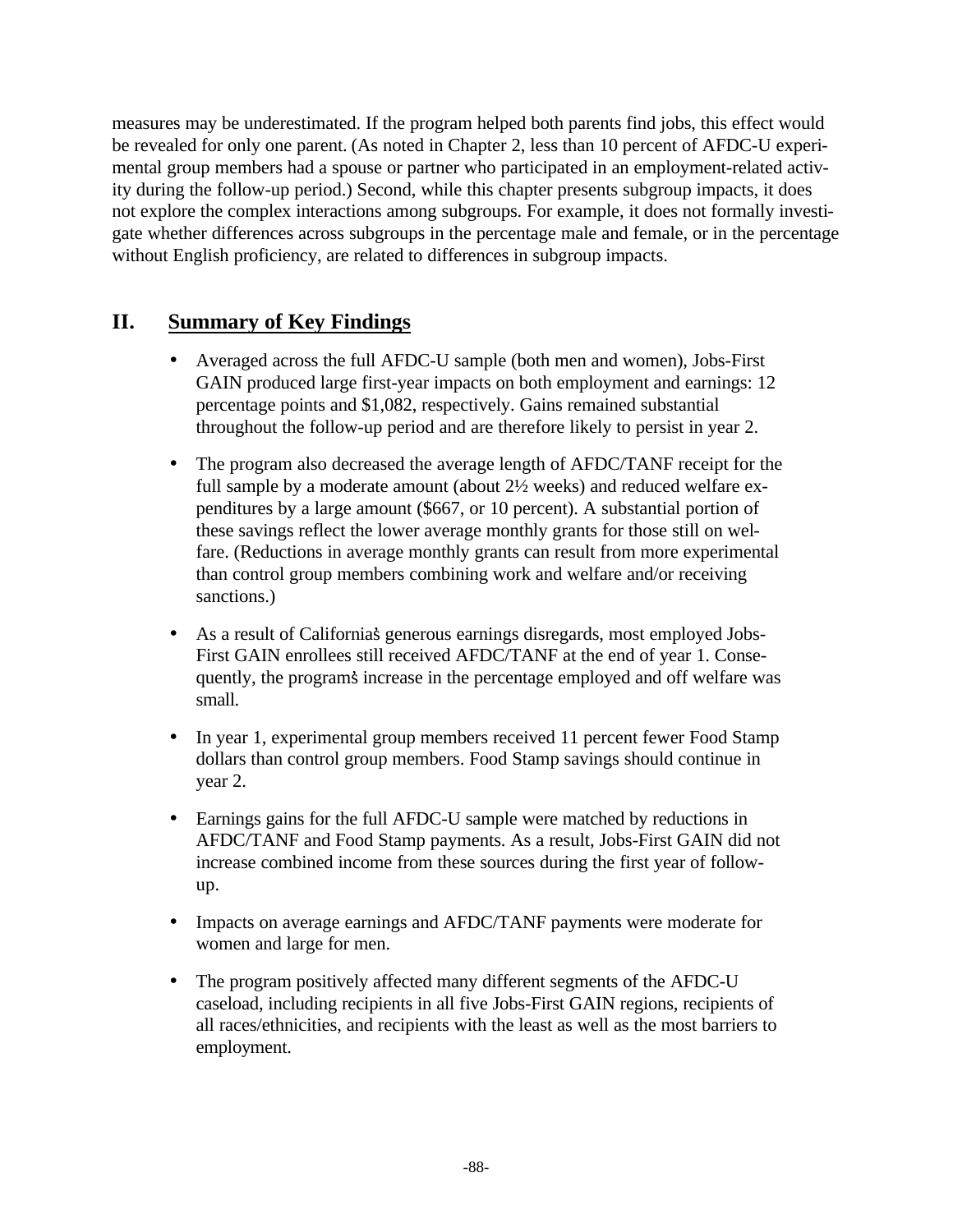# **III. Impacts on Employment and Earnings for the Full Sample**

Jobs-First GAIN produced large increases in employment and earnings for the full AFDC-U sample (both men and women). In the first year of follow-up, 42 percent of control group members worked for pay. (See Table 5.1.) The typical control group member was employed for a total of three and a half months (1.17 quarters) and earned \$2,455 (zeros for people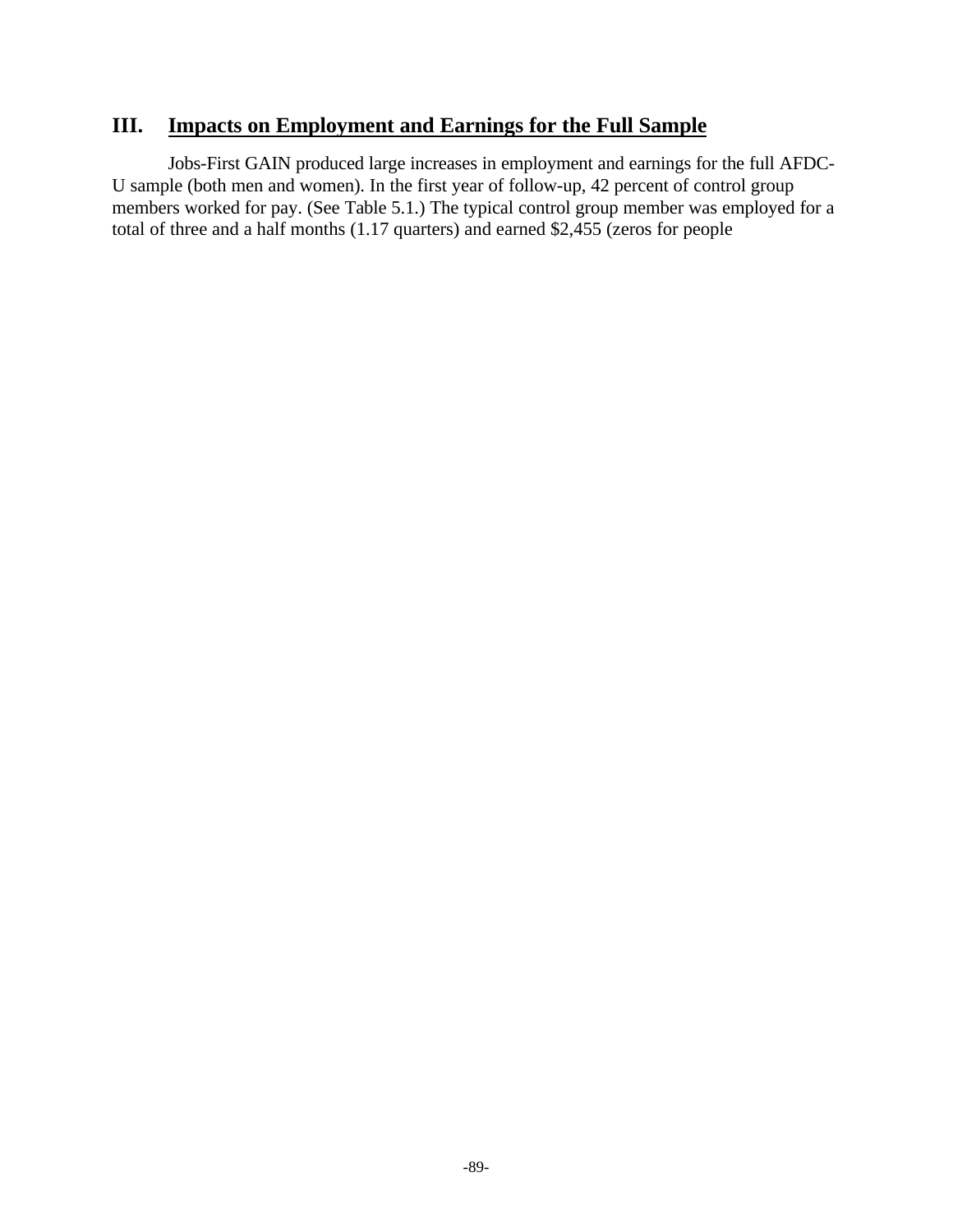### **Los Angeles Jobs-First GAIN Evaluation**

### **Table 5.1**

## **Impacts on Employment, Earnings, AFDC/TANF, Food Stamps, and Combined Income for AFDC-Us in the Full Sample**

|                                            | Experimental | Control | Difference           | Percentage |
|--------------------------------------------|--------------|---------|----------------------|------------|
| Outcome                                    | Group        | Group   | (Impact)             | Change (%) |
| Employed Q2 to $5$ (%)                     | 53.6         | 41.6    | ***                  | 28.6       |
| Q2                                         | 37.4         | 25.1    | 12.3 ***             | 49.0       |
| Q <sub>3</sub>                             | 39.4         | 29.0    | $10.3$ ***           | 35.7       |
| Q4                                         | 40.7         | 30.1    | $10.5$ ***           | 34.9       |
| Q <sub>5</sub>                             | 41.8         | 32.6    | $9.2$ ***            | 28.2       |
| Q <sub>6</sub>                             | 42.7         | 33.9    | $8.8***$             | 25.8       |
| Quarters employed Q2 to 5                  | 1.59         | 1.17    | $0.42$ ***           | 36.3       |
| Earnings $Q2$ to 5 $(\$)$                  |              | 2,455   | 1082                 | 44.1       |
| Q2                                         |              | 404     | 296                  | 73.1       |
| Q <sub>3</sub>                             |              | 586     | 265                  | 45.2       |
| Q4                                         |              | 700     | 233                  | 33.3       |
| Q <sub>5</sub>                             |              | 765     | 289                  | 37.8       |
| Q <sub>6</sub>                             |              | 878     | 259                  | 29.5       |
| If ever employed in year 1                 |              |         |                      |            |
| Quarters employed                          | 2.97         | 2.81    | 0.17~ <sup>a</sup>   | 5.9        |
| Quarter of first employment                | 2.53         | 2.72    | $-0.19$ <sup>a</sup> | $-6.9$     |
| Quarters in first employment spell         | 2.88         | 2.73    | 0.16 <sup>a</sup>    | 5.7        |
| Average earnings per quarter employed (\$) |              |         |                      |            |
| $Q2$ to 5                                  | 2,222        | 2,101   | $121$ <sup>a</sup>   | 5.7        |
| Ever received AFDC/TANF Q2 to 5 (%)        | 96.8         | 98.1    | $-1.3$ **            | $-1.3$     |
| Months received AFDC/TANF Q2 to 5          | 9.87         | 10.46   | $-0.59$ ***          | $-5.6$     |
| Received AFDC/TANF (%)                     |              |         |                      |            |
| Q <sub>2</sub>                             | 96.4         | 97.7    | $-1.3$ **            | $-1.3$     |
| Q <sub>3</sub>                             | 89.5         | 93.3    | $-3.8$ ***           | $-4.1$     |
| Q4                                         | 82.7         | 88.3    | $-5.6$ ***           | $-6.3$     |
| Q <sub>5</sub>                             | 77.3         | 82.7    | $-5.4$ ***           | $-6.5$     |
| Q <sub>6</sub>                             | 71.9         | 78.4    | $-6.5$ ***           | $-8.3$     |
| AFDC/TANF amount $Q2$ to 5 (\$)            | 6,180        | 6,847   | $-667$ ***           | $-9.7$     |
| Q <sub>2</sub>                             | 1,821        | 1,916   | $-95$ ***            | $-5.0$     |
| Q <sub>3</sub>                             | 1,601        | 1,774   | $-173$ ***           | $-9.7$     |
| Q4                                         | 1,434        | 1,632   | $-198$ ***           | $-12.1$    |
| Q <sub>5</sub>                             | 1,323        | 1,524   | $-201$ ***           | $-13.2$    |
| Q <sub>6</sub>                             | 1,204        | 1,387   | $-182$ ***           | $-13.1$    |

(continued)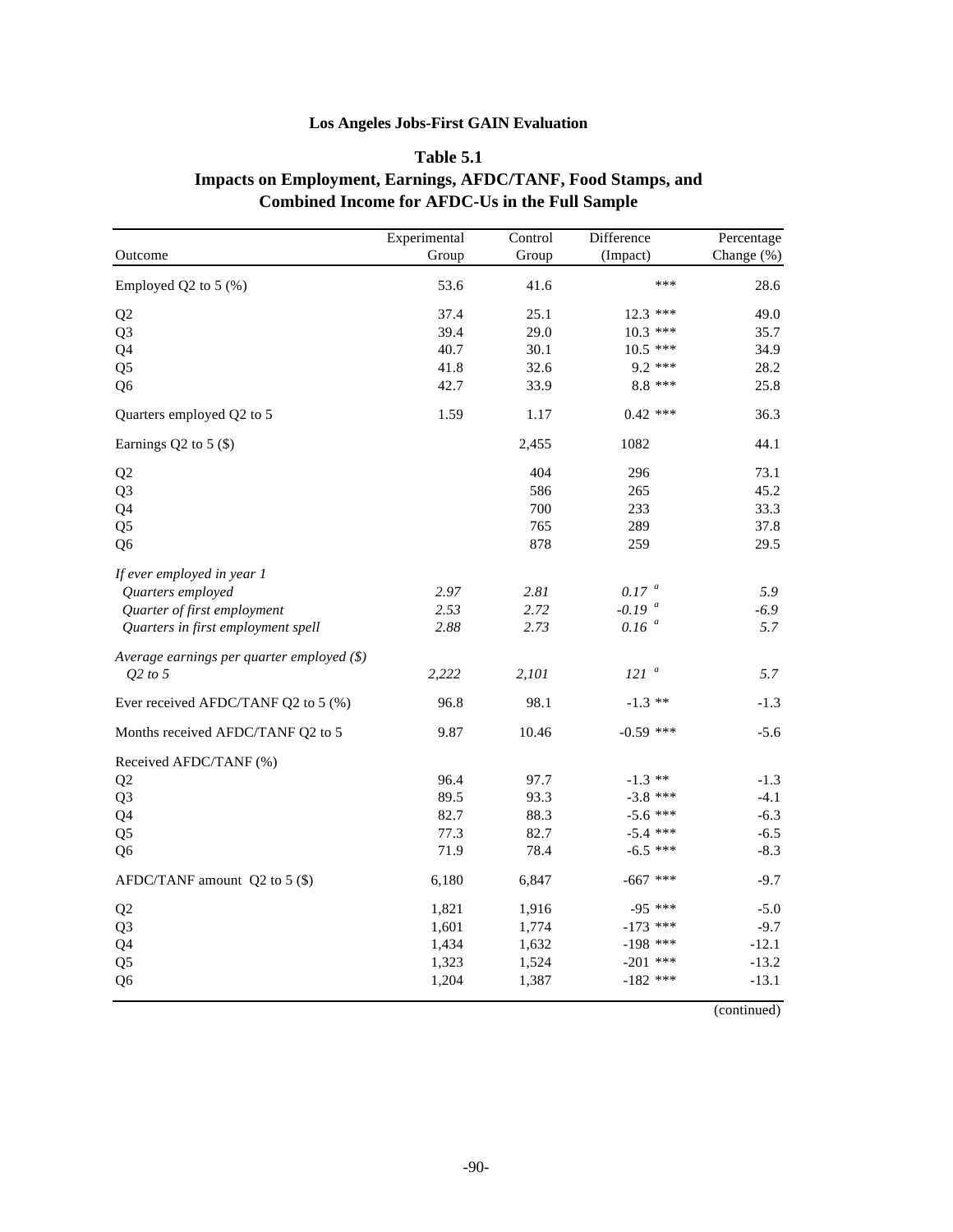|                                                 | Experimental | Control | Difference  | Percentage    |
|-------------------------------------------------|--------------|---------|-------------|---------------|
| Outcome                                         | Group        | Group   | (Impact)    | Change $(\%)$ |
| Ever received Food Stamps Q2 to 5 (%)           | 95.8         | 97.4    | $-1.6$ **   | $-1.7$        |
| Months received Food Stamps Q2 to 5             | 9.94         | 10.56   | $-0.62$ *** | $-5.9$        |
| Received Food Stamps (%)                        |              |         |             |               |
| Q <sub>2</sub>                                  | 95.0         | 97.0    | $-1.9$ ***  | $-2.0$        |
| Q <sub>3</sub>                                  | 88.8         | 93.2    | $-4.4$ ***  | $-4.7$        |
| Q4                                              | 82.3         | 88.6    | $-6.3$ ***  | $-7.1$        |
| Q <sub>5</sub>                                  | 77.7         | 83.3    | $-5.6$ ***  | $-6.7$        |
| Q <sub>6</sub>                                  | 72.0         | 78.1    | $-6.1$ ***  | $-7.8$        |
| Food Stamps amount $Q2$ to 5 (\$)               | 2,449        | 2,759   | $-310$ ***  | $-11.2$       |
| Q2                                              | 698          | 750     | $-52$ ***   | $-7.0$        |
| Q <sub>3</sub>                                  | 632          | 718     | $-86$ ***   | $-12.0$       |
| Q4                                              | 590          | 678     | $-88$ ***   | $-13.0$       |
| Q <sub>5</sub>                                  | 529          | 612     | $-83$ ***   | $-13.5$       |
| Q <sub>6</sub>                                  | 458          | 530     | $-72$ ***   | $-13.5$       |
| Average combined income Q2 to 5 $(\text{\$})^b$ | 12,167       | 12,061  | 106         | 0.9           |
| Sample size (total = $5,048$ )                  | 4,039        | 1,009   |             |               |

### **Table 5.1 (continued)**

SOURCE: MDRC calculations from California Employment Development Department Unemployment Insurance earnings records and LA DPSS Integrated Benefit Payment System AFDC/TANF and Food Stamp payment records.

NOTES: The quarter of random assignment, quarter 1, may contain some earnings, AFDC/TANF payments, or Food Stamp payments from the period prior to random assignment, so it is excluded from follow-up measures. Thus, year 1 includes quarters 2 through 5.

 Unless shown in italics, dollar averages include zero values for sample members not employed and for sample members not receiving welfare. Estimates were regression-adjusted using ordinary least squares, controlling for pre-random assignment characteristics of sample members.

 Italicized estimates cover only periods of employment. Differences between experimental group members and control group members for such "conditional" estimates are not true experimental comparisons.

"Percentage change" equals 100 times "difference" divided by "control group."

Rounding may cause slight discrepancies in calculating sums and differences.

 A two-tailed t-test was applied to differences between outcomes for the experimental and control groups. Statistical significance levels are indicated as:  $* = 10$  percent;  $** = 5$  percent; and  $*** = 1$  percent.

<sup>a</sup>Not a true experimental comparison; statistical tests were not performed.

b"Combined income" is income from earnings, AFDC/TANF, and Food Stamps.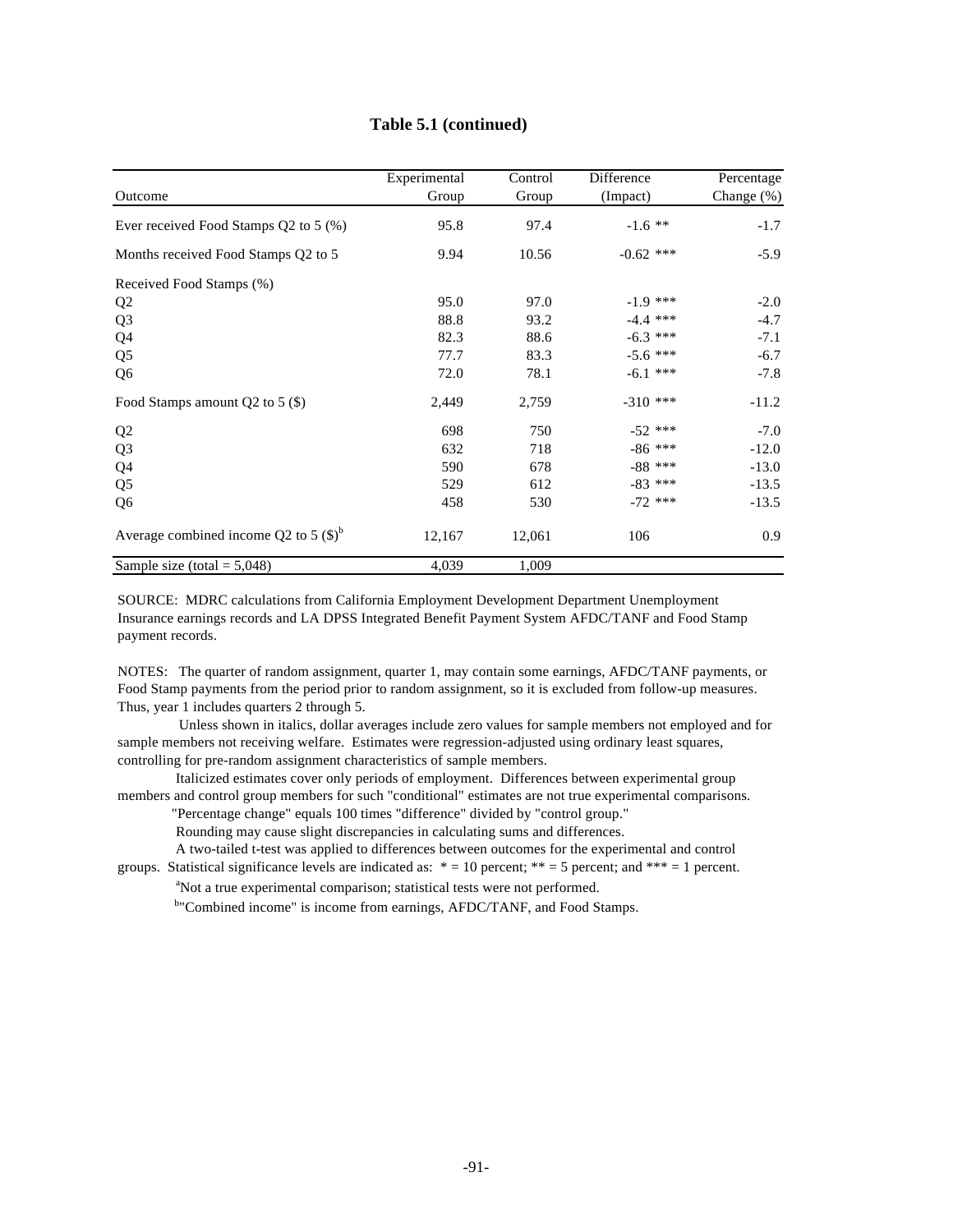who never worked are averaged into these measures).<sup>10</sup> In general, these outcomes fall below the outcomes for AFDC-U control group members in previous evaluations, possibly because these studies only included primary wage-earners.<sup>11</sup> Jobs-First GAIN produced a 12 percentage point increase in the proportion employed, more than a month increase in the average length of employment, and an earnings gain of over \$1,000.

Experimental group members found jobs a little sooner than control group members and remained employed slightly longer. As shown in Table 5.1, control group members who worked in year 1 began their employment toward the end of quarter 2 (quarter 2.72). The average length of their first employment spell was about eight months (2.73 quarters). Jobs-First GAIN decreased the period before the first job by about two weeks and increased employment duration by a similar amount.

As described in Chapter 4, earnings impacts can result from more job-finding (measured by the employment impact), longer employment duration (measured by the difference in average number of quarters employed for those employed), and higher earnings on the job (measured by the difference in average earnings per quarter employed). About two-thirds of the AFDC-U earnings gain resulted from increased job-finding, slightly lower than the AFDC-FG proportion (not shown in tables). The remainder resulted equally from longer employment duration and higher average earnings for experimental group members with jobs. Thus, Jobs-First GAIN more positively affected job quality for members of two-parent families than for single parents - although neither assistance type experienced great improvement. (As noted in the previous chapter, the increase in earnings for employed AFDC-FGs was negligible.)

Experimental-control group differences in employment grew smaller over the follow-up period but remained substantial in quarter 6: 43 percent of experimental group members had a job versus 34 percent of control group members  $\triangleleft$  difference of 9 percentage points. (See Table 5.1.) For the April-June cohort, the employment impact declined a little further in quarter 7, to 8 percentage points (not shown in tables).

Figure 5.1 presents quarterly earnings impacts for the full sample and the April-June cohort. Through quarter 6, the full sample pattern of impacts over time closely follows that of the April-June cohort, suggesting that it will continue to do so in quarter 7 and beyond. For both samples, earnings gains remained fairly stable through quarter 6. The April-June cohort achieved its largest earnings boost, \$330, in quarter 7. Thus, employment and earnings will most likely continue through year 2, and future earnings gains could be large.

 $\overline{a}$ 

<sup>&</sup>lt;sup>10</sup>The number of months is approximate, because UI earnings data do not indicate in which months of the quarter sample members worked. Averaging measures of quarters across sample members results in fractions of quarters, which are converted into months.

<sup>&</sup>lt;sup>11</sup>Four of the six counties in the GAIN evaluation — Butte, Riverside, San Diego, and Tulare — had higher control group employment and earnings levels in year 1 (after inflation adjustment). See Riccio et al., 1994, Table 6.1.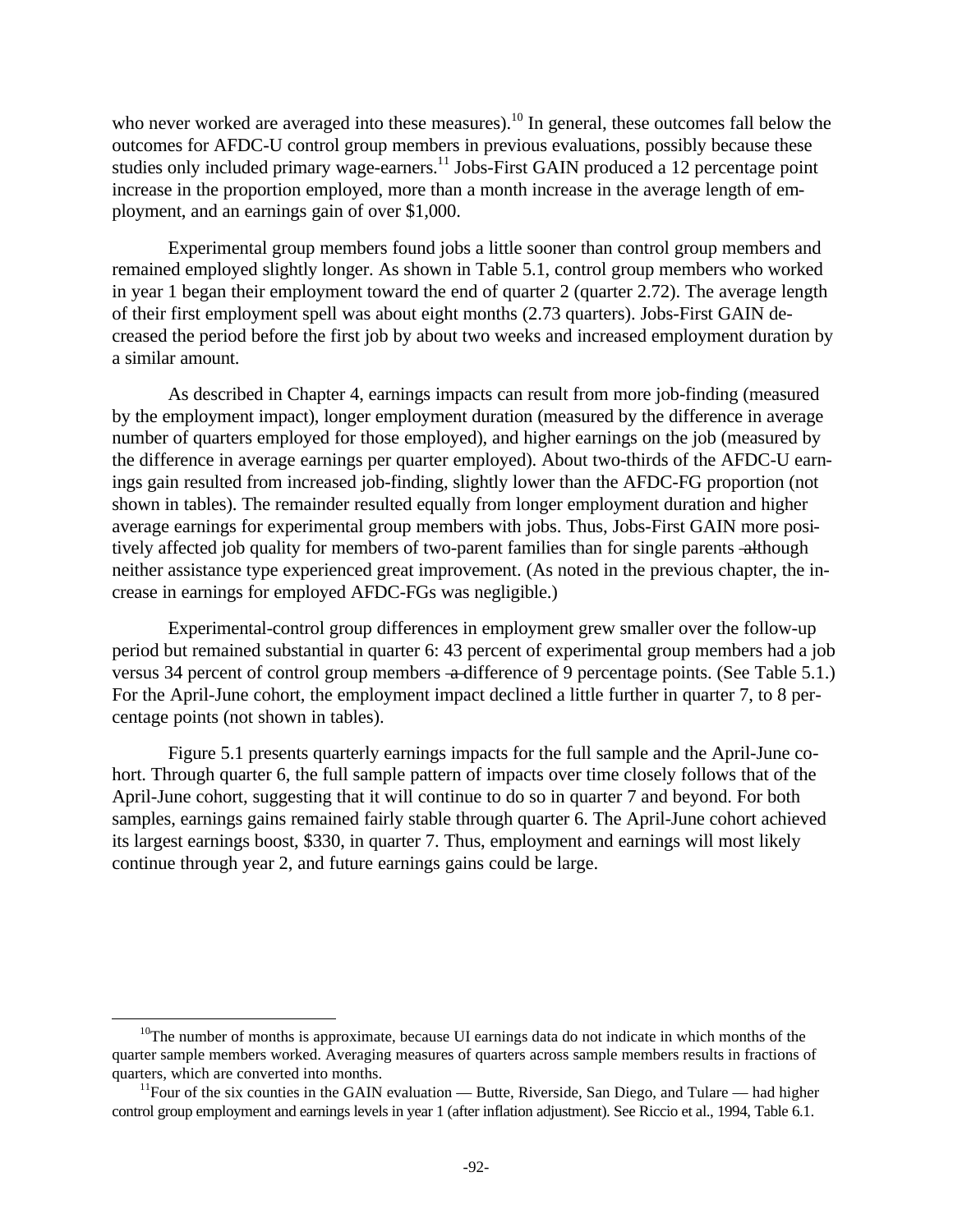**Figure 5.1 Quarterly Impacts on Earnings for AFDC-Us**



SOURCE: MDRC calculations from California Employment Development Department Unemployment Insurance earnings records.

NOTES: The quarter of random assignment, quarter 1, may contain some earnings from the period prior to random assignment, so it is excluded from follow-<br>up measures. Thus, year 1 includes quarters 2 through 5.<br>The April-Ju

Estimates were regression-adjusted using ordinary least squares, controlling for pre-random assignment characteristics of sample members.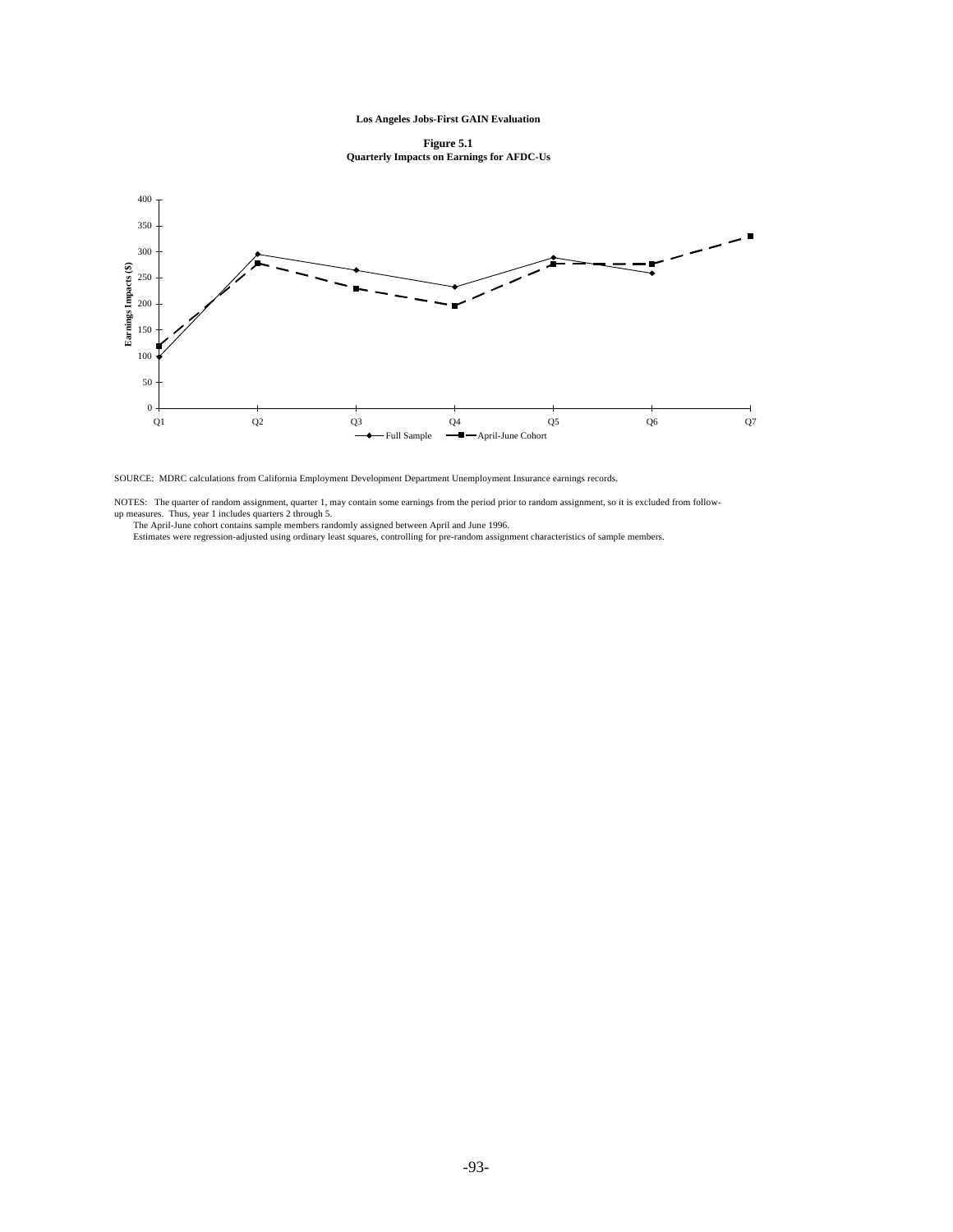## **IV. Impacts on Public Assistance for the Full Sample**

## **A. AFDC/TANF Receipt and Payments**

During the first year of follow-up, AFDC-U control group members spent an average of 10 1/2 months on cash assistance, the same amount of time as their single-parent counterparts. (See Tables 4.1 and 5.1.) Jobs-First GAIN lowered the length of welfare receipt by about half a month, a moderate reduction of 6 percent relative to the control group mean. At the end of year 1 (quarter 5), 77 percent of experimental group members versus 83 percent of control group members were on welfare (a moderate decrease). While Jobs-First GAIN's effect on welfare receipt was promising, these results suggest that the vast majority of program enrollees will still receive assistance at the end of year 2. Under CalWORKs, most recipients who reach a two-year time limit without a job will be required to participate in community service.

As shown in Table 5.1, AFDC/TANF expenditures totaled \$6,847 per control group member in year 1, about \$1,000 more than what was spent on single parents. The program saved \$667 (10 percent) in welfare payments per experimental group member, a large amount that exceeds the single-parent impact. Reductions in average monthly grants for those still on assistance, which may result from combining work and welfare or from sanctioning, contributed 42 percent of these savings.<sup>12</sup> This proportion slightly exceeds the AFDC-FG proportion and, compared to previously evaluated Work First programs, is fairly large (not surprising, considering that the ending of the 100-hour rule encouraged combining work and welfare).

Figure 5.2 illustrates how dollar reductions in AFDC/TANF grew larger for most of follow-up but started to diminish toward the end. Percent reductions, however, did not decline over time (not shown). For the full sample, savings in the last two quarters of year 1 were about \$200, or 12 to 13 percent. In quarter 6, the dollar impact dropped to \$182, but the percent reduction remained at 13 percent. For the April to June cohort, dollar reductions grew even smaller in quarter 7 (to \$162) but still represented a 13 percent decrease relative to the control group. This large impact suggests that welfare savings will continue at least through the end of year 2.

### **B. Food Stamp Receipt and Payments**

 $\overline{a}$ 

During year 1, experimental group members in the full sample received Food Stamps for an average of 10 months, about 2½ weeks less than control group members (a 6 percent reduction; see Table 5.1). Jobs-First GAIN lowered Food Stamp expenditures from \$2,759 to \$2,449, a decrease of \$310 (11 percent). Percent reductions in Food Stamps were about as large as percent reductions in AFDC.

During the last quarter of year 1, 83 percent of control group members received Food Stamps (the same amount that received AFDC/TANF). Jobs-First GAIN reduced this proportion by a moderate amount: 6 percentage points. (See Table 5.1.) For the April-June cohort, Food Stamp dollar and percent reductions peaked toward the end of year 1 but remained substantial in

<sup>&</sup>lt;sup>12</sup>Household break-ups, which lead to fewer people on an AFDC/TANF case, may have also contributed to lower average monthly grants for those still on assistance. As noted above, however, the incidence of household break-ups was not tracked, so this analysis does not explore the magnitude of the role they played in welfare savings.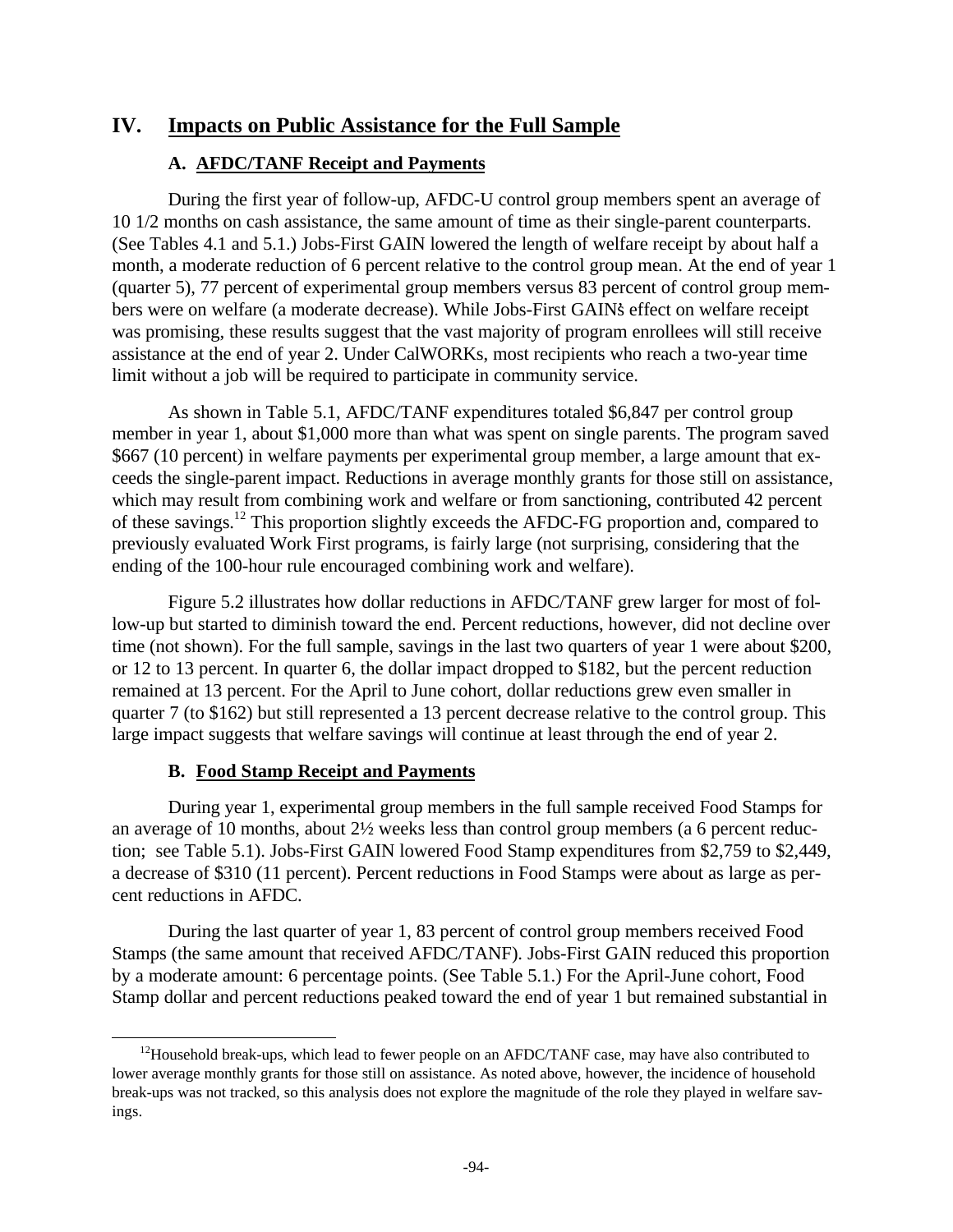**Figure 5.2 Quarterly Impacts on AFDC/TANF Payments for AFDC-Us**



SOURCE: MDRC calculations from LA DPSS Integrated Benefit Payment System AFDC/TANF payment records.

NOTES: The quarter of random assignment, quarter 1, may contain some AFDC/TANF payments from the period prior to random assignment, so it is excluded from follow-<br>up measures. Thus, year 1 includes quarters 2 through 5.<br>Th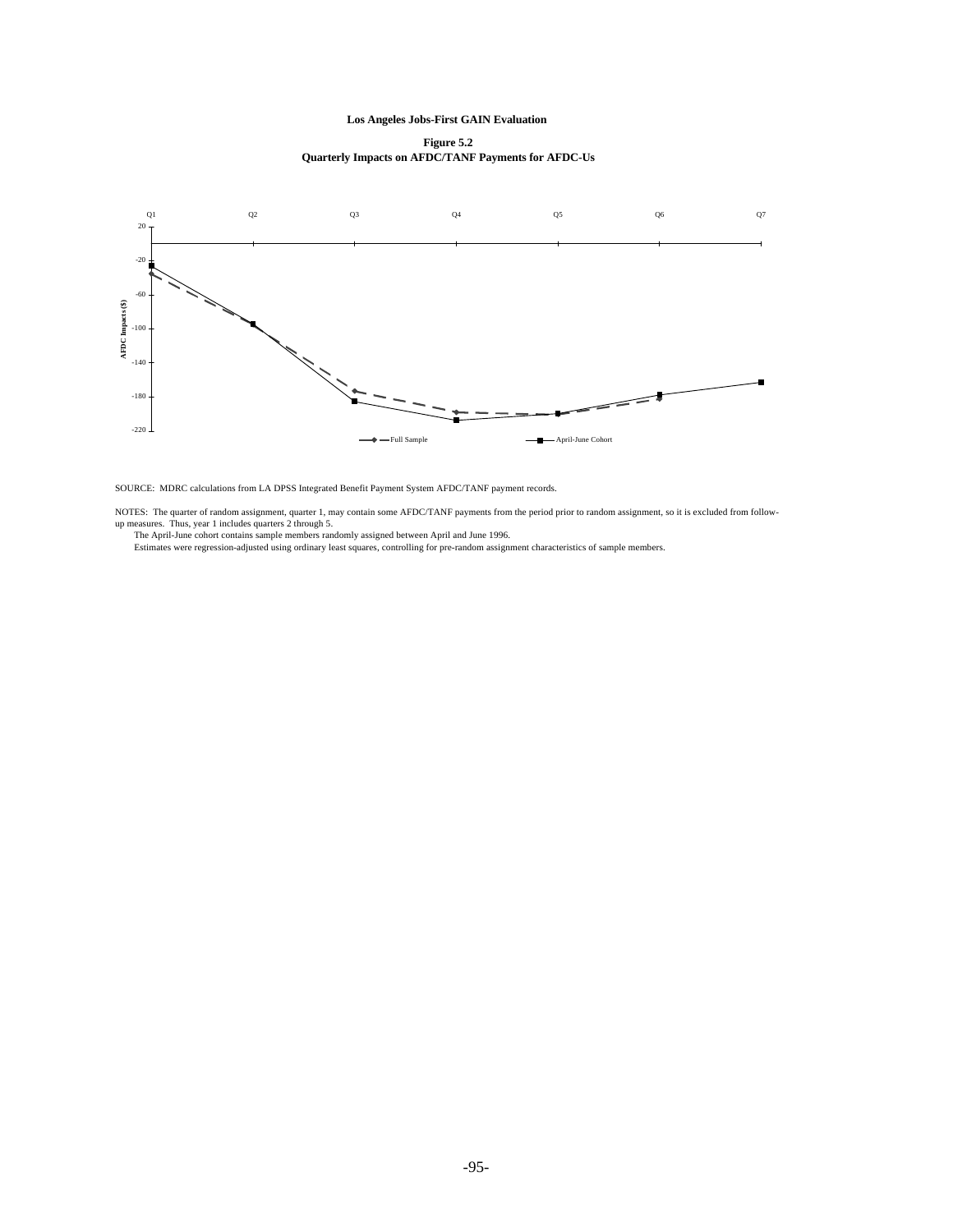quarter 7 (not shown in tables). These results indicate that Food Stamp savings will likely persist through the second year of follow-up.

## **V. Impacts on Employment and Welfare Status After One Year for the Full Sample**

As explained in the previous chapter, enrollees in welfare-to-work programs can attain varying degrees of self-sufficiency. In general, those who remain jobless and on welfare can be considered the most dependent, those who combine work and welfare are somewhat more selfsufficient, and those who work for pay and are off the rolls have achieved the greatest degree of self-sufficiency. Figure 5.3 presents a breakdown of experimental and control group members according to their employment and welfare status in the last quarter of year 1. It shows that, of control group members, 58 percent were jobless and on AFDC/TANF, 25 percent combined work and welfare, 8 percent worked without welfare, and 10 percent lacked both a job and a welfare check.

Jobs-First GAIN lowered the proportion in the least self-sufficient group by 11 percentage points and increased the proportions in the remaining categories (the increase in the percentage jobless and off welfare was not statistically significant). The overall employment gain in quarter 5 resulted partly from the program's small impact on employment without welfare (a 4 percentage point increase) and partly from its similar impact on combining work and welfare (a 5 percentage point increase). The majority of employed sample members -regardless of research group -combined work and welfare.

## **VI. Impacts on Combined Income from Earnings, AFDC/TANF, and Food Stamps for the Full Sample**

In the first year of follow-up, Jobs-First GAIN replaced welfare dollars with earnings but did not raise average combined income for members of two-parent families. As shown in the last row of Table 5.1, both experimental and control group members received about \$12,000 in earnings, AFDC/TANF payments, and Food Stamps. (This measure of income includes earnings only from the sample member, and not from the other parent on the case.) Considering that previously evaluated programs tended to decrease the overall income of AFDC-Us, this result is relatively positive.

## **VII. Subgroup Impacts**

This section presents impacts for selected subgroups of AFDC-U recipients. As illustrated below, Jobs-First GAIN increased employment and earnings and reduced AFDC/TANF payments for a variety of subgroups, including the most disadvantaged recipients. Most of the results discussed in this section are presented in Table 5.2.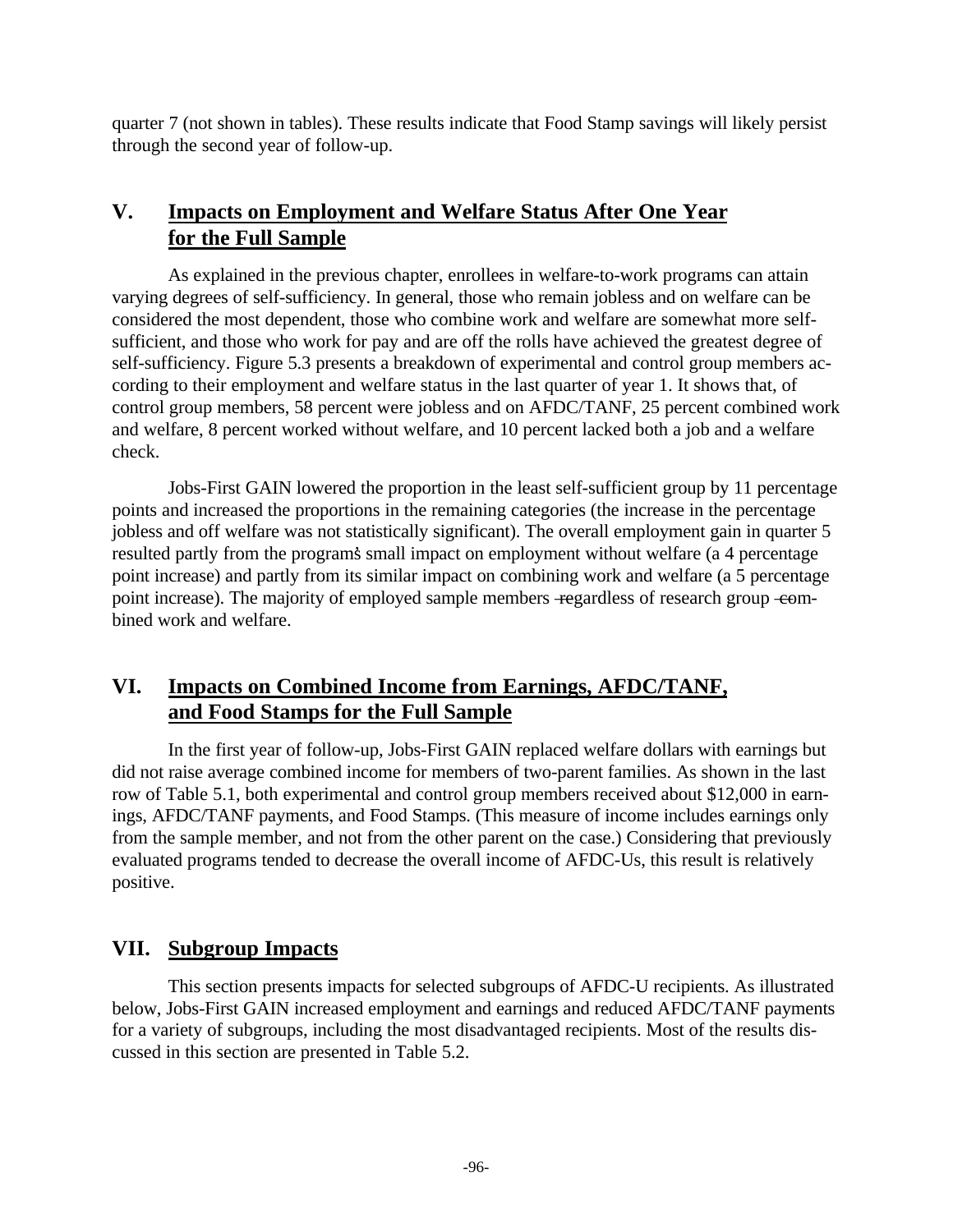**Figure 5.3**

**Employment and AFDC/TANF Status at the End of Year 1 for AFDC-Us**

**25.0 11.2 9.7 11.5 7.6** Employed and off AFDC/TANF Not employed and off AFDC/TANF Employed and on AFDC/TANF Not employed and on AFDC/TANF

100%



SOURCE: MDRC calculations from California Employment Development Department Unemployment Insurance earnings records and LA DPSS Integrated Benefit Payment System AFDC/TANF payment records.

NOTES: The bracketed area represents the proportion of sample members on AFDC/TANF at the end of year 1. Estimates were regression-adjusted using ordinary least squares, controlling for pre-random assignment characteristics of sample members.

Rounding may cause slight discrepancies in calculating sums and differences.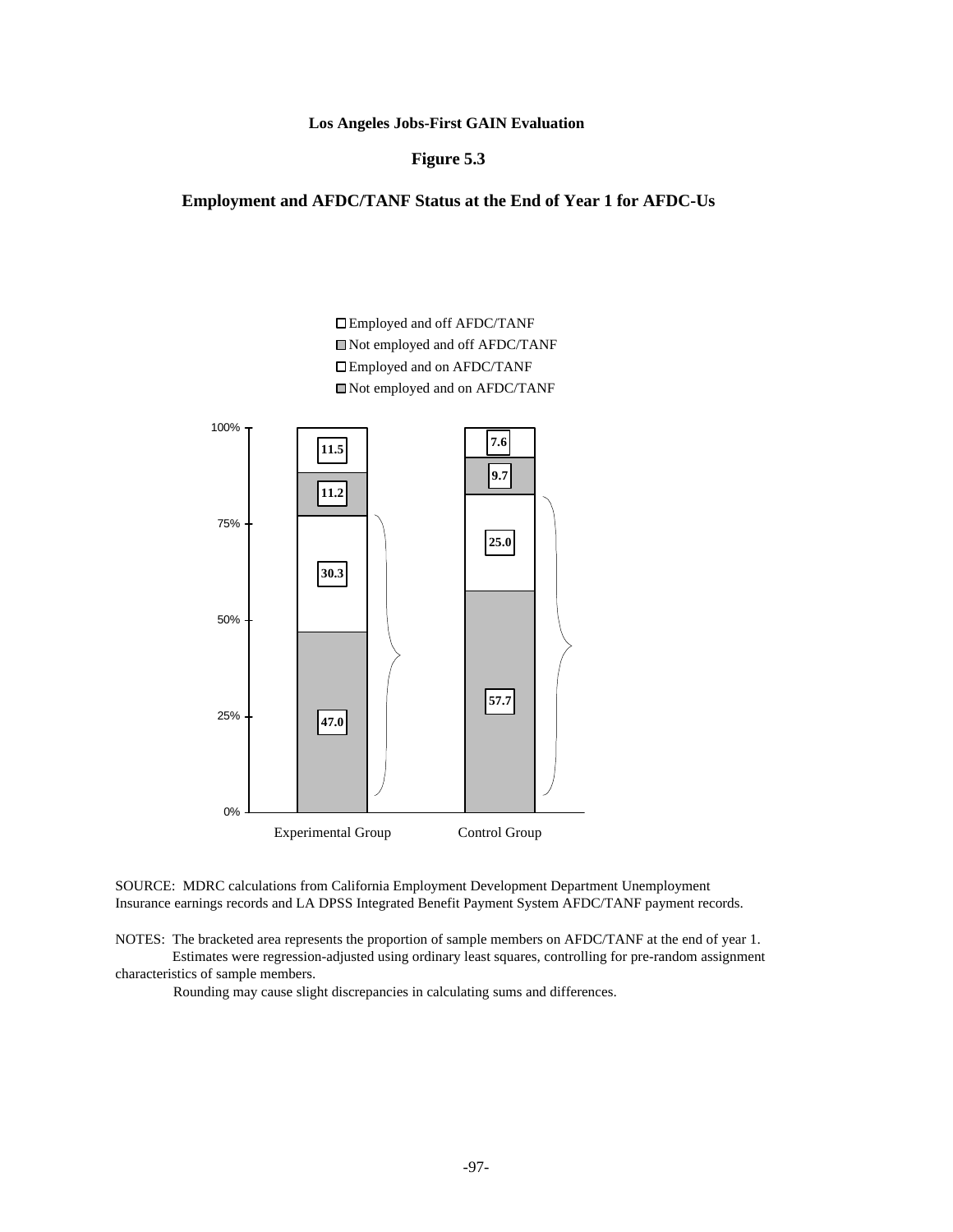|                                                 | <b>Ever Employed in Year 1</b> |       |       |                    | <b>Average Total Earnings in Year 1</b> |              |       |                      |             |
|-------------------------------------------------|--------------------------------|-------|-------|--------------------|-----------------------------------------|--------------|-------|----------------------|-------------|
|                                                 | Sample Experimental            |       |       | Control Difference | Percentage                              | Experimental |       | Control Difference   | Percentage  |
| <b>Region and Subgroup</b>                      | Size                           | Group | Group | (Impact)           | Change (%)                              | Group        | Group | (Impact)             | Change (%)  |
|                                                 |                                |       |       |                    |                                         |              |       |                      |             |
|                                                 |                                |       |       |                    |                                         |              |       | <b>XX</b>            |             |
| San Fernando Valley (Region 2)                  | 1,507                          | 45.8  | 34.2  | $11.7***$          | 34.2                                    | 2,778        | 2,029 | 749 ***              | 36.9        |
| San Gabriel Valley (Region 3)                   | 1,376                          | 56.9  | 47.2  | $9.7***$           | 20.5                                    | 3,701        | 2.624 | $1.077$ ***          | 41.1        |
| Central (Region 4)                              | 591                            | 50.2  | 42.2  | $8.0*$             | 19.0                                    | 3.004        | 2.821 | 182                  | 6.5         |
| Southern (Region $5^{\circ}$ ) <sup>a</sup>     | 611                            | 57.7  | 42.1  | $15.6***$          | 37.1                                    | 4,205        | 3.007 | $1.198**$            | 39.8        |
| Southeastern (Region 6)                         | 963                            | 60.6  | 43.8  | $16.7$ ***         | 38.2                                    | 4,397        | 2,252 | $2,144$ ***          | 95.2        |
|                                                 |                                |       |       |                    |                                         |              |       | XX.                  |             |
| Female                                          | 2,393                          | 43.2  | 30.5  | $12.7$ ***         | 41.4                                    | 2,237        | 1.497 | $740$ ***            | 49.5        |
| Male                                            | 2,655                          | 62.9  | 51.9  | $11.0***$          | 21.2                                    | 4,723        | 3,274 | $1,449$ ***          | 44.2        |
|                                                 |                                |       |       | X                  |                                         |              |       | <b>XXX</b>           |             |
| White                                           | 1.420                          | 42.0  | 32.4  | $9.6***$           | 29.7                                    | 2.379        | 2.060 | 319                  | 15.5        |
| Hispanic                                        | 2,362                          | 59.3  | 44.4  | 14.9 ***           | 33.4                                    | 4,316        | 2,485 | $1,830$ ***          | 73.7        |
| Asian                                           | 990                            | 53.9  | 47.4  | $6.5***$           | 13.8                                    | 3,083        | 2.428 | $655$ **             | 27.0        |
| Has a high school diploma or GED                | 2,044                          | 51.1  | 41.1  | $9.9***$           | 24.2                                    | 3,613        | 2.835 | 778 **               | 27.4        |
| Does not have a high school diploma or GED      | 3,004                          | 55.3  | 42.1  | $13.2$ ***         | 31.4                                    | 3,482        | 2,226 | $1,256$ ***          | 56.4        |
| Applicant                                       | 142                            | 63.0  | 46.6  | $16.4 * u$         | 35.3                                    | 5,855        | 3,843 | $2,013$ <sup>u</sup> | 52.4        |
| Short-term recipient                            | 1,454                          | 58.3  | 45.0  | $13.3***$          | 29.7                                    | 4,514        | 2.877 | $1,637$ ***          | 56.9        |
| Long-term recipient                             | 3,452                          | 51.3  | 39.4  | $11.9***$          | 30.2                                    | 3,037        | 2,199 | 838 ***              | 38.1        |
|                                                 |                                |       |       | <b>XX</b>          |                                         |              |       | X                    |             |
| Employed in year prior to random assignment     | 1,745                          | 80.9  | 73.2  | $7.8***$           | 10.6                                    | 6,327        | 4.731 | 1,597 ***            | 33.8        |
| Not employed in year prior to random assignment | 3,303                          | 39.2  | 24.9  | $14.3***$          | 57.4                                    | 2,064        | 1,240 | $824$ ***            | 66.5        |
| Most disadvantaged <sup>o</sup>                 | 1,499                          | 39.6  | 23.6  | $16.0***$          | 68.1                                    | 1,950        | 902   | $1,048$ ***          | 116.1       |
|                                                 |                                |       |       |                    |                                         |              |       |                      | (continued) |

**Table 5.2 Program Impacts on Employment, Earnings, and AFDC/TANF Payments and Receipt for Selected Subgroups of AFDC-Us**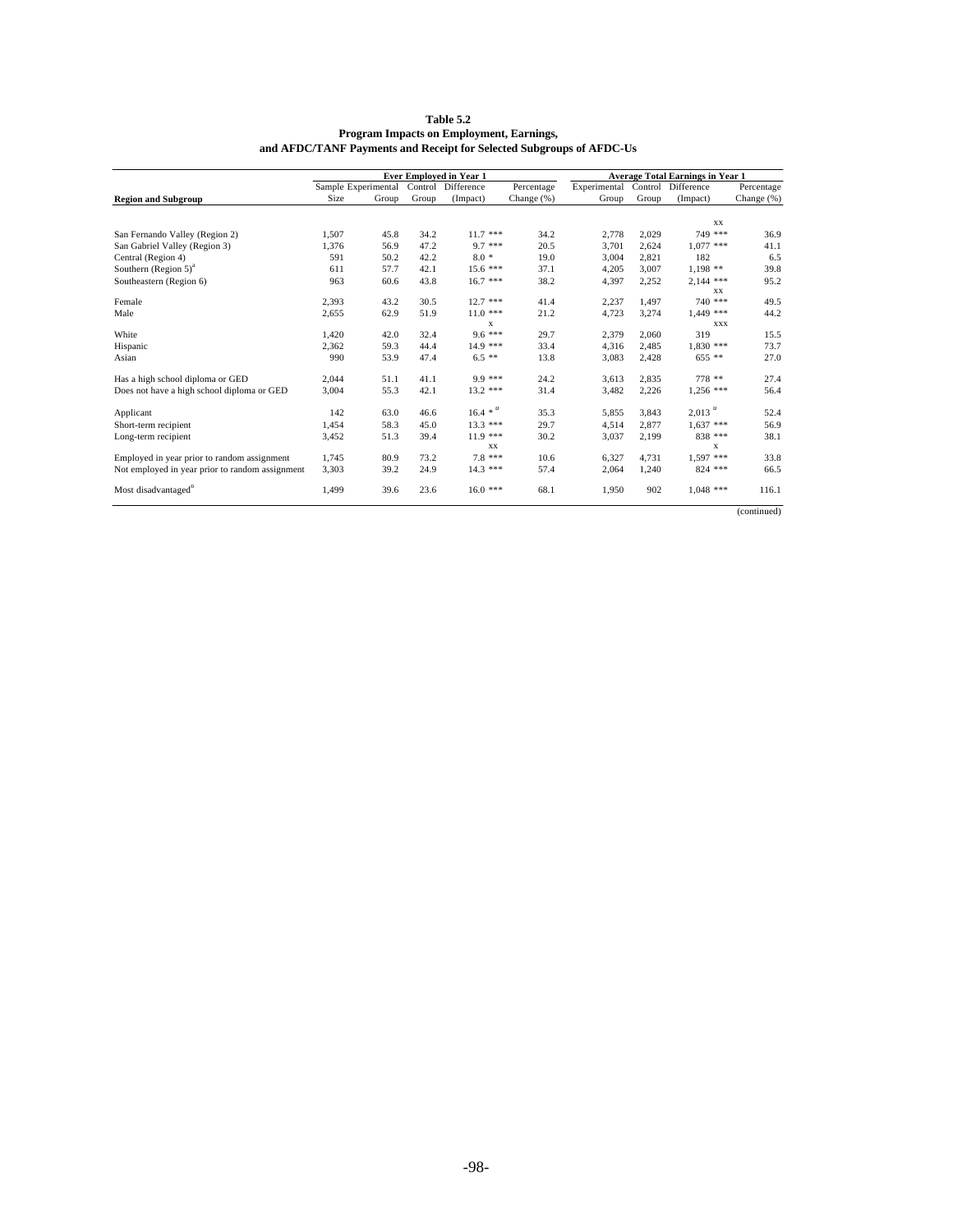#### **Table 5.2 (continued)**

|                                                 | <b>Average Total AFDC/TANF Payments in Year 1</b> |       |         |                         | <b>Received AFDC/TANF</b> in Quarter 5 |              |         |                         |             |
|-------------------------------------------------|---------------------------------------------------|-------|---------|-------------------------|----------------------------------------|--------------|---------|-------------------------|-------------|
|                                                 | Sample Experimental                               |       | Control | Difference              | Percentage                             | Experimental | Control | Difference              | Percentage  |
| <b>Region and Subgroup</b>                      | Size                                              | Group | Group   | (Impact)                | Change (%)                             | Group        | Group   | (Impact)                | Change (%)  |
|                                                 |                                                   |       |         |                         |                                        |              |         |                         |             |
|                                                 |                                                   |       |         | <b>XX</b>               |                                        |              |         | X                       |             |
| San Fernando Valley (Region 2)                  | 1,507                                             | 6,507 | 6.818   | $-311$ **               | $-4.6$                                 | 82.3         | 81.6    | 0.7                     | 0.8         |
| San Gabriel Valley (Region 3)                   | 1,376                                             | 6.079 | 6.829   | $-750$ ***              | $-11.0$                                | 76.1         | 81.8    | $-5.8$ **               | $-7.0$      |
| Central (Region 4)                              | 591                                               | 6,631 | 7,036   | $-405$ *                | $-5.8$                                 | 84.3         | 89.0    | $-4.6$                  | $-5.2$      |
| Southern (Region $5^{\circ}$ ) <sup>a</sup>     | 611                                               | 6,465 | 7.189   | $-723$ ***              | $-10.1$                                | 75.2         | 84.9    | $-9.7$ **               | $-11.4$     |
| Southeastern (Region 6)                         | 963                                               | 5,380 | 6,498   | $-1,117$ ***            | $-17.2$                                | 68.7         | 79.1    | $-10.4$ ***             | $-13.1$     |
|                                                 |                                                   |       |         | <b>XX</b>               |                                        |              |         |                         |             |
| Female                                          | 2,393                                             | 6.071 | 6.495   | $-424$ ***              | $-6.5$                                 | 76.7         | 79.7    | $-2.9$                  | $-3.7$      |
| Male                                            | 2,655                                             | 6,285 | 7,133   | $-848$ ***              | $-11.9$                                | 77.9         | 85.0    | $-7.0$ ***              | $-8.3$      |
|                                                 |                                                   |       |         | <b>XX</b>               |                                        |              |         | X                       |             |
| White                                           | 1,420                                             | 6,599 | 6,965   | $-367$ **               | $-5.3$                                 | 83.3         | 85.0    | $-1.7$                  | $-2.0$      |
| Hispanic                                        | 2,362                                             | 5,576 | 6,438   | $-863$ ***              | $-13.4$                                | 70.5         | 79.5    | $-9.0$ ***              | $-11.3$     |
| Asian                                           | 990                                               | 7,017 | 7,651   | $-634$ ***              | $-8.3$                                 | 85.8         | 89.5    | $-3.7$                  | $-4.1$      |
|                                                 |                                                   |       |         | X                       |                                        |              |         |                         |             |
| Has a high school diploma or GED                | 2,044                                             | 6.122 | 6.590   | $-468$ ***              | $-7.1$                                 | 76.8         | 79.6    | $-2.8$                  | $-3.5$      |
| Does not have a high school diploma or GED      | 3,004                                             | 6,225 | 6.994   | $-770$ ***<br><b>XX</b> | $-11.0$                                | 77.7         | 84.5    | $-6.8$ ***<br><b>XX</b> | $-8.0$      |
| Applicant                                       | 142                                               | 4,773 | 5,296   | $-524$                  | $-9.9$                                 | 64.3         | 78.4    | -14.1 $^{\prime\prime}$ | $-18.0$     |
|                                                 |                                                   |       |         |                         |                                        |              |         |                         |             |
| Short-term recipient                            | 1,454                                             | 5,018 | 6.096   | $-1.078$ ***            | $-17.7$                                | 63.6         | 73.9    | $-10.3$ ***             | $-14.0$     |
| Long-term recipient                             | 3,452                                             | 6,730 | 7,220   | $-490$ ***<br><b>XX</b> | $-6.8$                                 | 83.7         | 86.3    | $-2.6*$                 | $-3.1$      |
| Employed in year prior to random assignment     | 1.745                                             | 5,573 | 6.584   | $-1,011$ ***            | $-15.4$                                | 72.5         | 80.2    | $-7.7$ ***              | $-9.6$      |
|                                                 |                                                   |       |         | $-510$ ***              | $-7.3$                                 | 79.8         | 84.2    | $-4.4$ ***              | $-5.3$      |
| Not employed in year prior to random assignment | 3,303                                             | 6,497 | 7,007   |                         |                                        |              |         |                         |             |
| Most disadvantaged                              | 1,499                                             | 6,880 | 7,543   | $-663$ ***              | $-8.8$                                 | 82.9         | 90.0    | $-7.2$ ***              | $-8.0$      |
|                                                 |                                                   |       |         |                         |                                        |              |         |                         | (continued) |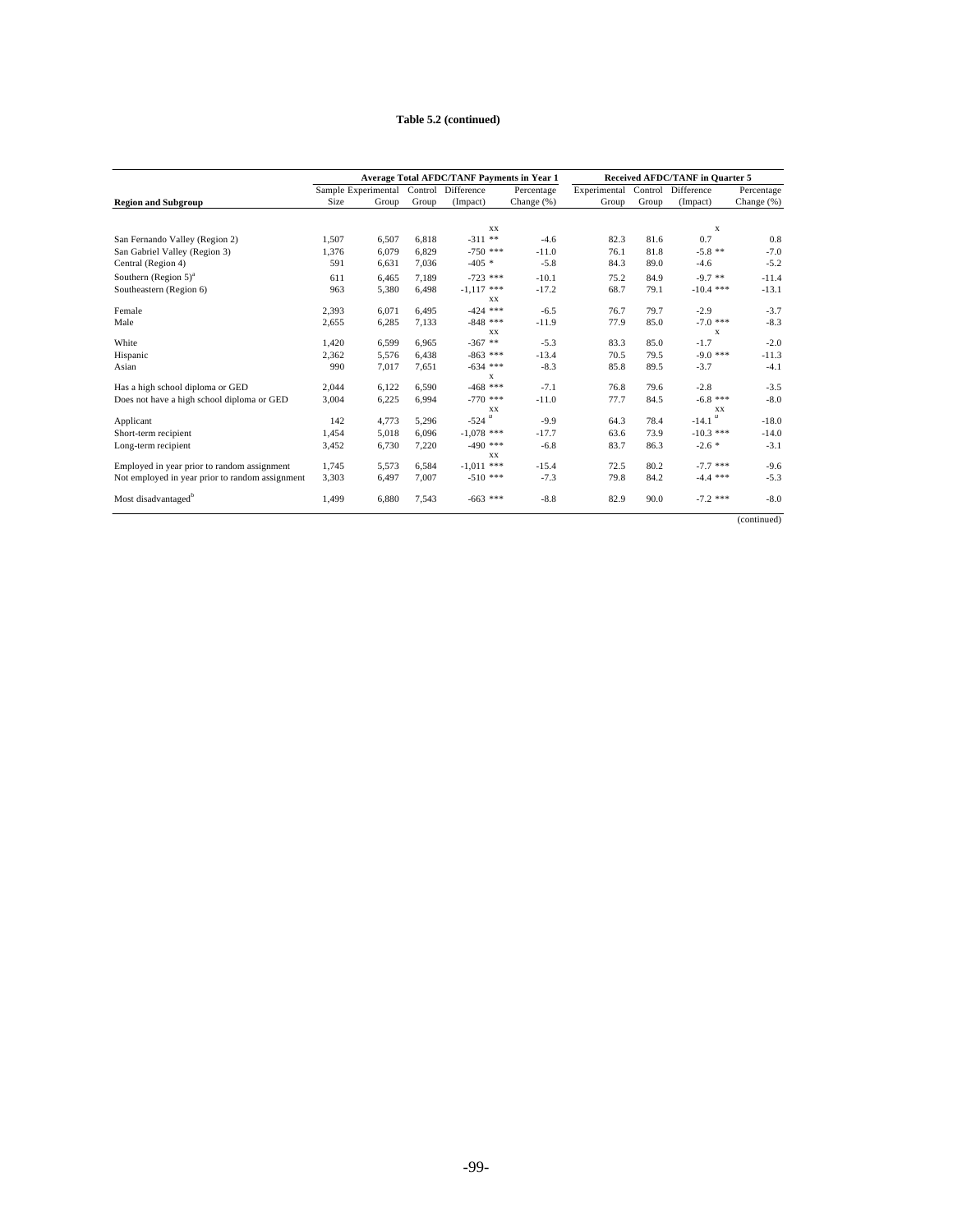#### **Table 5.2 (continued)**

SOURCE: MDRC calculations from California Employment Development Department Unemployment Insurance earnings records and LA DPSS Integrated Benefit Payment System AFDC/TANF payment records.

NOTES: The quarter of random assignment, quarter 1, may contain some earnings or AFDC/TANF payments from the period prior to random assignment, so it is excluded from follow-up measures. Thus, year 1 includes quarters 2 through 5.

Estimates were regression-adjusted using ordinary least squares, controlling for pre-random assignment characteristics of sample members.

"Percentage change" equals 100 times "difference" divided by "control group."

Rounding may cause slight discrepancies in calculating sums and differences.

 A two-tailed t-test was applied to differences between outcomes for the experimental and control groups. Statistical significance levels are indicated as:  $* = 10$  percent;  $** = 5$  percent; and  $*** = 1$  percent.

 A homogeneity test was applied to variation in impacts across subgroups. Statistical significance levels are indicated above the set of subgroups to which they apply as: x = 10 percent; xx = 5 percent; and xxx = 1 percent. Zero "x"s means variation in impacts did not achieve statistical significance.<br>The sample sizes for the ethnicity subgroups do not add up to the full sample si

Islanders are not presented. Their sample sizes were too small for reliable estimates.

The welfare history subgroups (applicants, short-term recipients, and long-term recipients) were defined through a combination of self-reported information and administrative records data. See Appendix B for more details.

<sup>a</sup>This region serves the low-income communities of Watts, Compton, and North Long Beach.

<sup>o</sup>The "most disadvantaged" subgroup consists of londid not work for pay in the year prior to random assignment. b The "most disadvantaged" subgroup consists of long-term recipients who did not have a high school diploma or GED certificate at random assignment and who

<sup>u</sup>The symbol "u" indicates that, because of a very small sample size, the impact estimate shown is unreliable.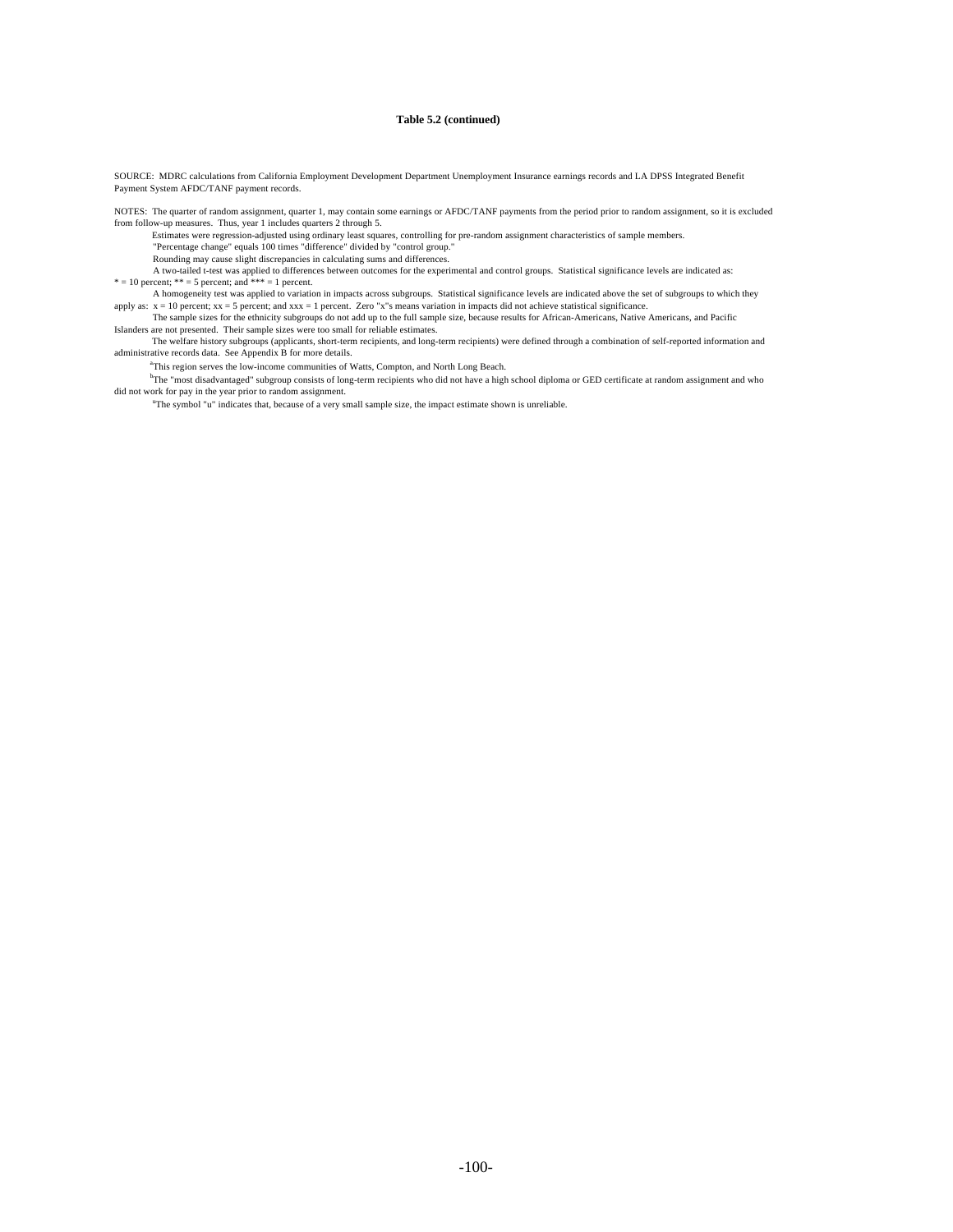#### **A. Men and Women**

 $\overline{a}$ 

Table 5.2 illustrates that, in general, impacts were larger for men than women.<sup>13</sup> As expected, more male than female control group members worked during the first year of follow-up: about one-half versus one-third.<sup>14</sup> Men earned over twice as much as women, on average:  $$3,274$ versus \$1,497. (Zero earnings for jobless sample members are averaged into both of these measures.)

Both subgroups, however, achieved a large (greater than 10 percentage point) increase in the proportion employed during year 1. Earnings gains were nearly twice as large for men (\$1,449) as for women (\$740), despite the similarity in employment increases. The reason for this difference is that male experimental group members who worked earned more per quarter (on average) than their control group counterparts, but female experimental group members did not (not shown in tables). For men, higher earnings on the job contributed about one-fourth of the overall earnings impact.

Both subgroups should continue to achieve employment and earnings gains in year 2, but impacts for men will probably grow smaller. In the last quarter of follow-up (quarter 6), the employment gain for men declined to 8 percentage points. Their earnings increases also diminished slightly but remained large in quarter 6 (\$281). For women, employment impacts were large throughout follow-up, and earnings gains peaked in quarter 6 at \$253, indicating that they may eventually approach the earnings gains of men.

Despite their higher earnings levels, male control group members received more AFDC/TANF dollars, on average, than their female counterparts during year 1: \$7,133 versus \$6,495. (See Table 5.2. It is unclear why this apparent inconsistency occurred.) In addition, they were more likely to be on welfare in quarter 5: 85 percent of men compared to 80 percent of women received cash assistance.

Jobs-First GAIN reduced first-year AFDC/TANF payments by a large amount for men (\$848, or 12 percent) and a moderate amount for women (\$424, or 7 percent). The causes of these savings did not differ much by gender: Similar percentages of the impact (44 percent for men and 41 percent for women) resulted from lower average monthly grants for those still on assistance. The program decreased the proportion of men on welfare at the end of year 1 by a moderate amount, but it did not lower AFDC/TANF receipt for women. For both subgroups, percent reductions in AFDC/TANF payments grew larger with each quarter of follow-up, indicating that savings will continue into year 2 (not shown in tables).

<sup>&</sup>lt;sup>13</sup>The differences in first-year earnings gains and AFDC/TANF payment reductions for men and women were statistically significant at the 5 percent level. The difference in impacts on welfare receipt at the end of year 1 fell a little above the 10 percent level of significance.

Given that the earlier Los Angeles GAIN AFDC-U sample consisted primarily of men, it makes the most sense to compare their results to results for *male* AFDC-Us, as opposed to all AFDC-Us, in Los Angeles Jobs-First GAIN. This comparison indicates that the new program was as effective as its predecessor in increasing employment and substantially more effective in raising earnings and lowering welfare receipt and payments. This comparison is very rough, however. See Chapter 2 for an explanation of why no formal comparisons of AFDC-U results were made.

 $14$ The AFDC-FG control group employment level fell in between these proportions (43 percent).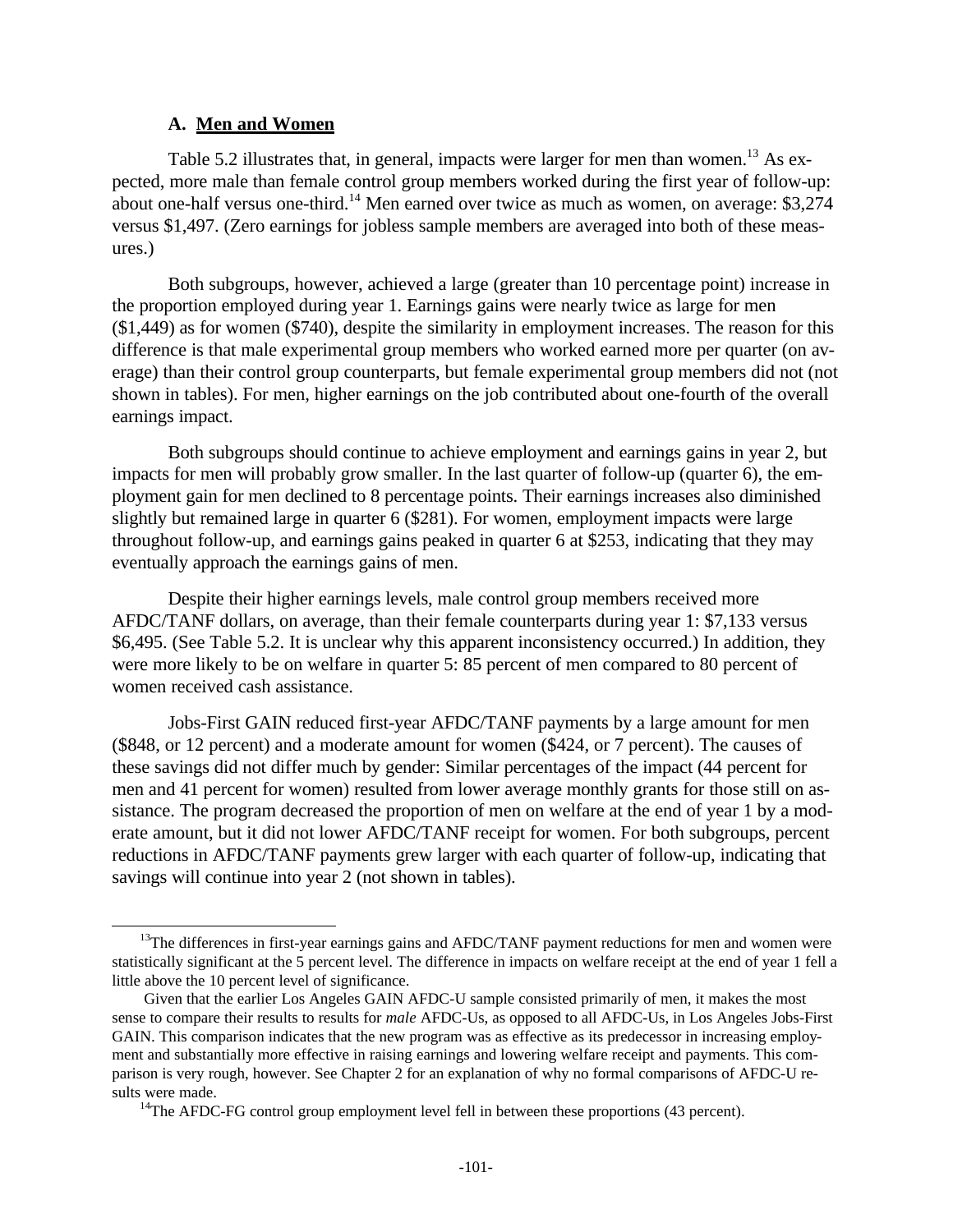## **B. Regions<sup>15</sup>**

In the first year of follow-up, control group employment levels ranged from 34 percent in the San Fernando Valley to 47 percent in the San Gabriel Valley. (See Table 5.2.) Average earnings for control group members were lowest in the San Fernando Valley (\$2,029) and highest in Southern (\$3,007).

Jobs-First GAIN generated moderate-to-large employment gains in all five regions. Average earnings increased by moderate-to-large amounts in all regions but Central (which had no statistically significant gain). In Southeastern, a region in which over half the sample lacks English proficiency, experimental group members experienced an unusually large boost, earning \$2,144 more (on average) than control group members. Also of note are the large increases in employment and earnings that occurred in Southern, which contains the low-income communi-ties of Watts, Compton, and North Long Beach. These results show that Work First programs can succeed even in neighborhoods with large immigrant populations and high concentrations of poverty.

During year 1, control group members received between \$6,498 (in Southeastern) and \$7,189 (in Southern) in AFDC/TANF payments. The percentage of the control group still on welfare at the end of the year ranged from 79 percent (in Southeastern) to 89 percent (in Central).

Jobs-First GAIN lowered welfare expenditures in all five regions and produced large savings in three of the five. Impacts on AFDC/TANF receipt were less consistent. The program reduced the percentage on welfare in quarter 5 by a large amount in two regions, Southern and Southeastern, and a moderate amount in the San Gabriel Valley. In the other two regions, experimental group members were just as likely as control group members to receive cash assistance in quarter 5.

## **C. Race/Ethnicity**

 $\overline{a}$ 

As shown in Table 5.2, Jobs-First GAIN positively affected welfare recipients in each of the three main racial/ethnic groups in the AFDC-U sample: whites, Hispanics, and Asians.<sup>16</sup> (There were not enough African-Americans in the AFDC-U sample for reliable analysis.) Hispanics experienced the largest, most consistent impacts. The results presented below appear more impressive in light of the fact that about half of whites and Hispanics, and almost three-fourths of Asians, lacked English proficiency at random assignment. In comparison, a lot fewer single-parent whites (11 percent) and somewhat fewer single-parent Hispanics and Asians (32 percent and 57 percent, respectively) had limited English.

Among AFDC-U control group members, the proportion employed in year 1 ranged from 32 percent for whites to 47 percent for Asians, and first-year earnings averaged between \$2,060

<sup>&</sup>lt;sup>15</sup>The difference in the proportion of men versus women reached statistical significance in three regions: the San Fernando Valley (41 percent male), Central (69 percent male), and Southeastern (56 percent male). A higher proportion of men did not necessarily lead to larger program effects. Although Southeastern boasted the largest effects, Central produced some of the smallest. In addition, employment and earnings gains in the San Fernando Valley exceeded those of Central.

<sup>&</sup>lt;sup>16</sup>The difference in the proportion of men versus women reached statistical significance for whites (46 percent male) and for Asians (59 percent male), but not for Hispanics. As for regional subgroups, gender make-up did not seem to strongly influence the magnitude of program effects for racial/ethnic subgroups.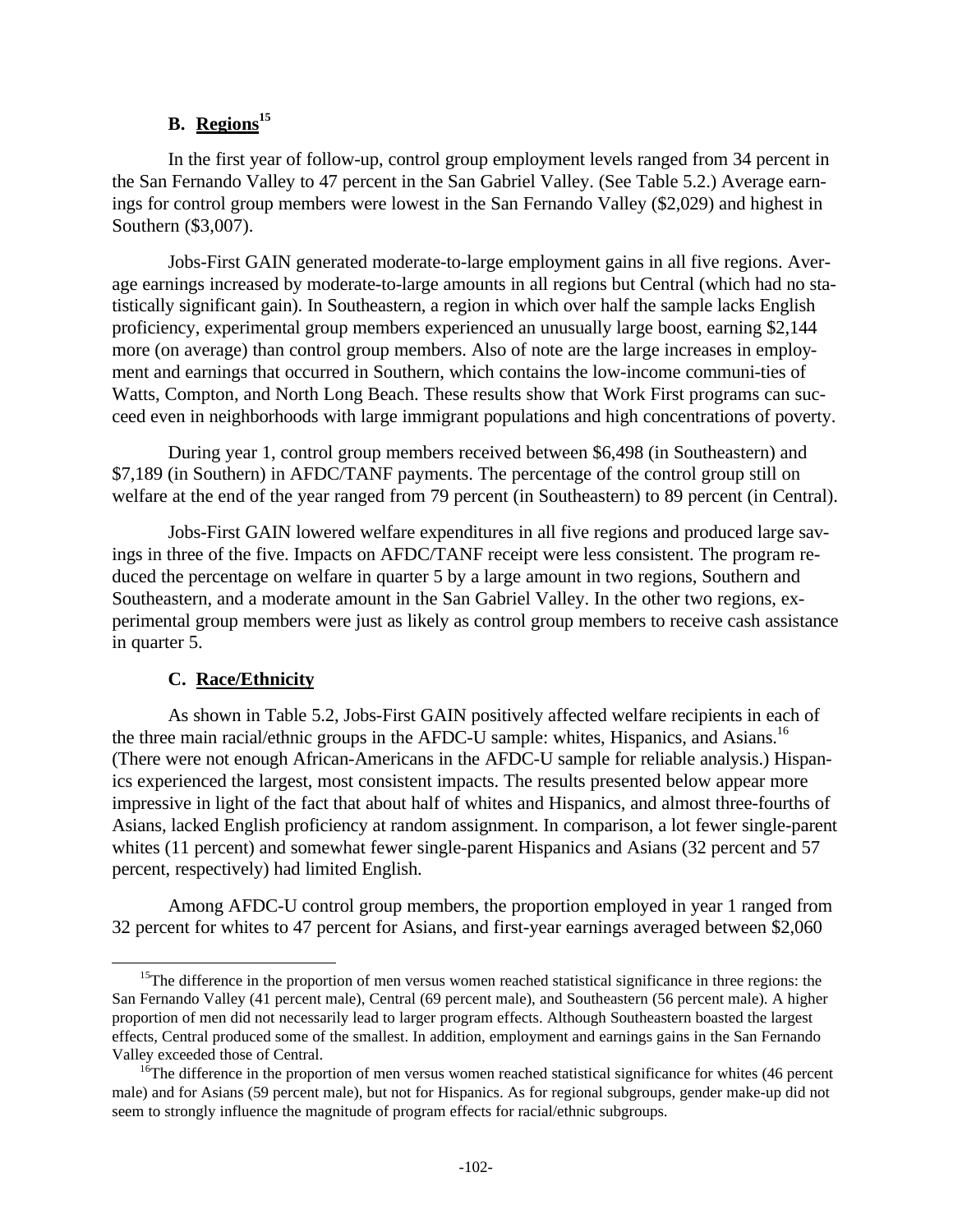for whites and \$2,485 for Hispanics. Welfare receipt and expenditures were lowest for Hispanics and highest for Asians.

The employment and earnings gains of Hispanics were unusually large (15 percentage points and \$1,830), and their welfare savings exceeded 10 percent. At the end of the year, 71 percent of Hispanic experimental group members received AFDC/TANF, versus 80 percent of the control group (a 9 percentage point difference). Hispanics were the only racial/ethnic subgroup to achieve a decrease in this measure.

Like Hispanics, whites experienced a large employment gain; however, their earnings did not increase by a statistically significant amount, because those who found work earned less on the job, on average, than their control group counterparts.<sup>17</sup> Reductions in AFDC/TANF payments were moderate (5 percent) for whites. For Asians, impacts on employment, earnings, and AFDC/TANF payments in year 1 reached moderate levels (7 percentage points, \$655, and 8 percent, respectively).

## **D. Educational Attainment**

As shown in Table 5.2, Jobs-First GAIN produced impacts for sample members who had a high school diploma or GED certificate at random assignment, as well as for those who did not ("mongraduates"). Prior educational status did not appear to be a strong determinant of AFDC-Us" future employment and earnings levels. The same proportion (about 40 percent) of graduate and nongraduate control group members obtained a job in the first year of follow-up, and average earnings were not too different -about \$600 more for graduates.

For nongraduates, the program generated large impacts on employment, earnings, and AFDC/TANF payments in year 1, and a moderate decrease in welfare receipt in quarter 5. (Each of the nongraduate impacts exceeded its corresponding graduate impact, but only the difference in welfare savings was statistically significant.) This finding illustrates that a Work First approach can succeed for recipients who, in other types of programs, may have been sent to education or training activities.

## **E. Employment History**

 $\overline{a}$ 

Jobs-First GAIN also benefited recipients who worked in the year prior to random assignment, which is the most job ready subgroup, and recipients who lacked employment during this time, which is one of the least job ready subgroups. Table 5.2 shows that post-random assignment employment and earnings levels for these two subgroups differed considerably. An extremely large proportion, almost three-fourths, of control group members with recent employment experience worked in the first year of follow-up. Their earnings averaged \$4,731 – more than that of any other subgroup (zeros for individuals who did not work are averaged into this measure). In contrast, of the control group members who had been jobless for at least a year before random assignment, only one-fourth found employment in the year after random assignment, and their earnings averaged just \$1,240.

<sup>&</sup>lt;sup>17</sup>There was a \$293 decrease in quarterly earnings for employed whites in year 1 (not shown in tables). This decrease most likely resulted from the program finding work for a relatively disadvantaged group of welfare recipients who would have remained jobless on their own. The wages of these individuals could have brought down the experimental group average.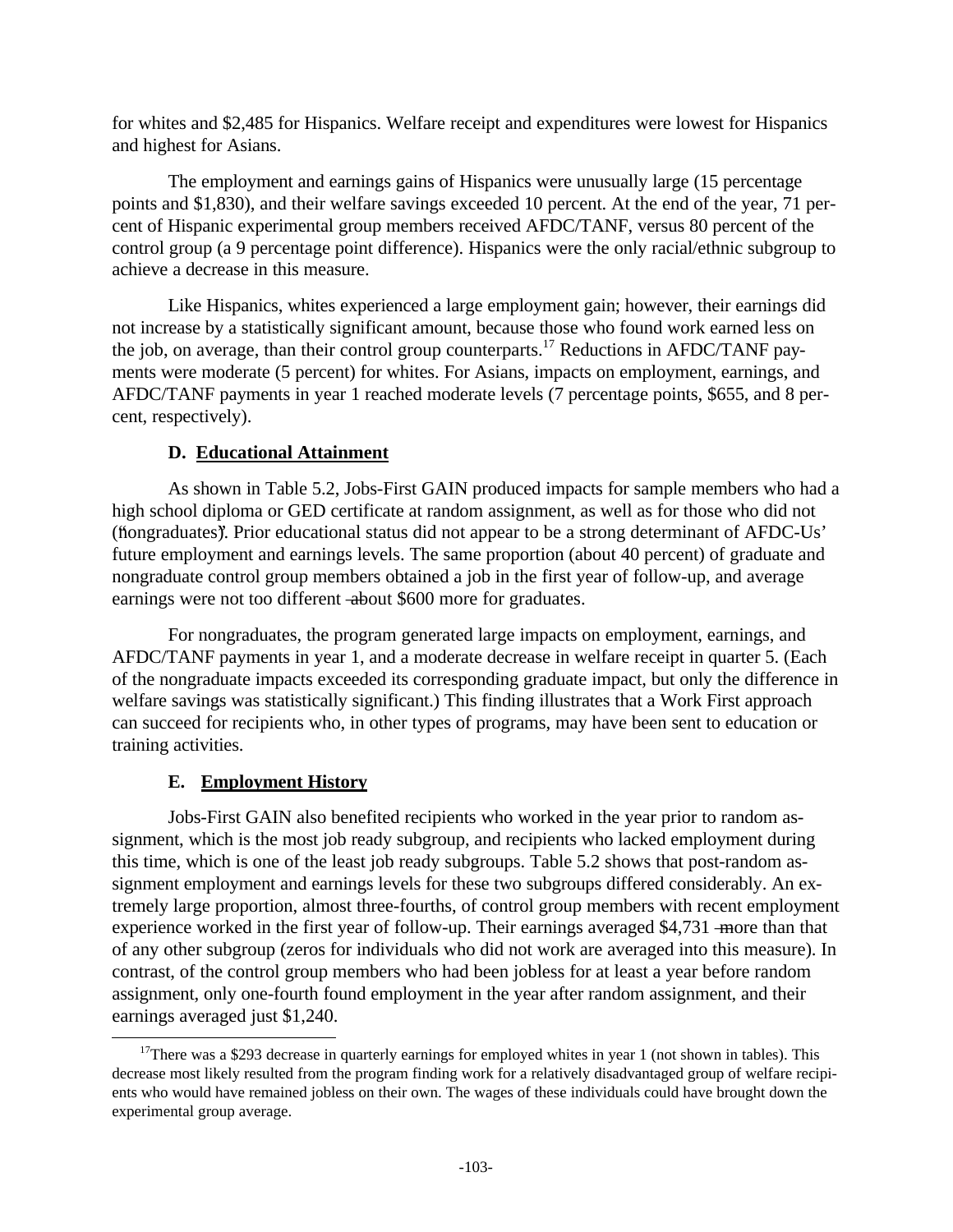The program helped find jobs even for the recipients with no recent work history. The large employment gain for this group, 14 percentage points, exceeds the moderate gain for recipients who worked in the year prior to random assignment. Earnings increases, however, were larger for the latter group.<sup>18</sup> This finding is explained by the fact that those with a recent work history who worked during the follow-up period earned substantially more per quarter (\$698) than their counterparts in the control group, whereas employed individuals in the other subgroup experienced a slight decrease (\$64) in earnings on the job (not shown in tables).<sup>19</sup> For the most job ready recipients, higher earnings on the job made a greater contribution to the overall earnings gain than job-finding did. In other words, Jobs-First GAIN raised overall earnings for this subgroup mainly by increasing the pay for program enrollees who would have found work on their own anyway and somewhat less by finding employment for those who would have remained jobless.

#### **F. Welfare History**

Table 5.2 includes impacts for applicants, short-term recipients, and long-term recipients.<sup>20</sup> As expected, control group members who were new to welfare achieved higher employment and earnings levels and received fewer AFDC/TANF dollars during the year after random assignment than those with longer welfare histories; however, applicants in the control group were more likely to be on welfare at the end of the year than their short-term-recipient counterparts. Longterm recipients in the control group worked and earned the least and relied on welfare the most during the first year of follow-up.

Among applicants, experimental-control group differences were large all around; however, the small sample size of this subgroup caused all but the employment gain to fall short of statistical significance. As shown in Table 5.2, Jobs-First GAIN produced large to unusually large impacts for short-term recipients on all four key measures. Long-term recipients benefited from the program somewhat less. Despite their substantial employment and earnings increases in year 1, 84 percent of long-term recipients in the experimental group still received welfare at the end of the year (2 percentage points less than the proportion of long-term-recipient control group members). Long-term recipients are most at risk of exhausting their welfare eligibility in an era of time limits, so it is particularly important that their employment eventually enable them to leave welfare before their clocks expire.

#### **G. The Most Disadvantaged**

 $\overline{a}$ 

In the first year of follow-up, about one-fourth of "most disadvantaged" control group members worked for pay. Year 1 earnings and AFDC/TANF payments for control group members in this subgroup averaged about \$1,000 and \$7,500, respectively. Nine in 10 were still on welfare at the end of year 1.

Jobs-First GAIN raised employment by a large amount and more than doubled average earnings. The program also reduced AFDC/TANF expenditures and receipt by moderate amounts. These results provide convincing evidence that even the most dependent welfare recipients with low educational attainment and no recent work history can benefit from a Work First program.

<sup>&</sup>lt;sup>18</sup>Differences in first-year impacts on employment and earnings for those employed and not employed in the year prior to random assignment were statistically significant.

<sup>&</sup>lt;sup>19</sup>This decrease most likely resulted from the program's putting to work recipients who could only command relatively low wages and who, therefore, brought down the average for the entire experimental group.

<sup>&</sup>lt;sup>20</sup>These groups were defined by a combination of self-reported information and administrative records data. See Appendix B for more details.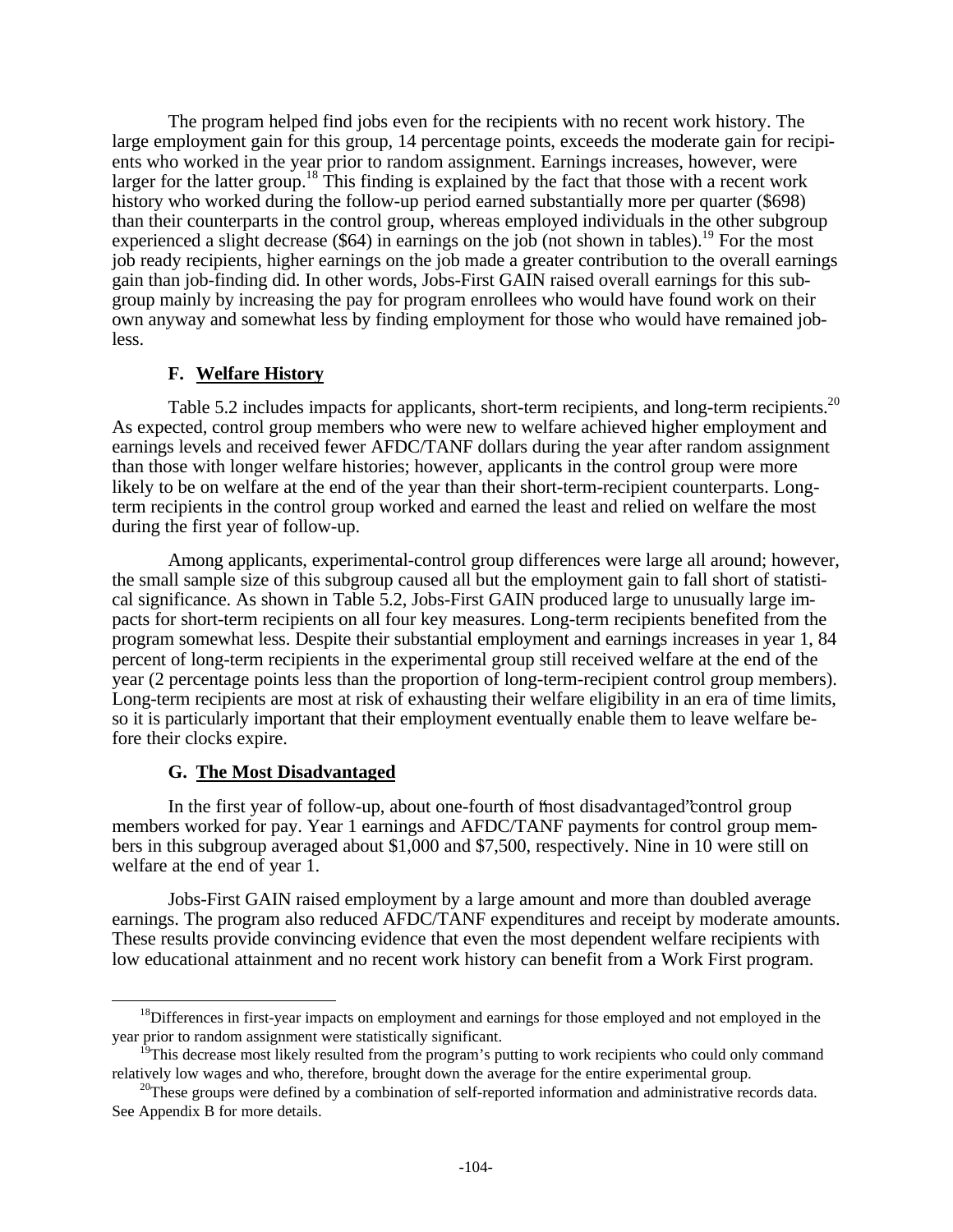**Appendix A**

**Supplementary Tables to Chapter 1**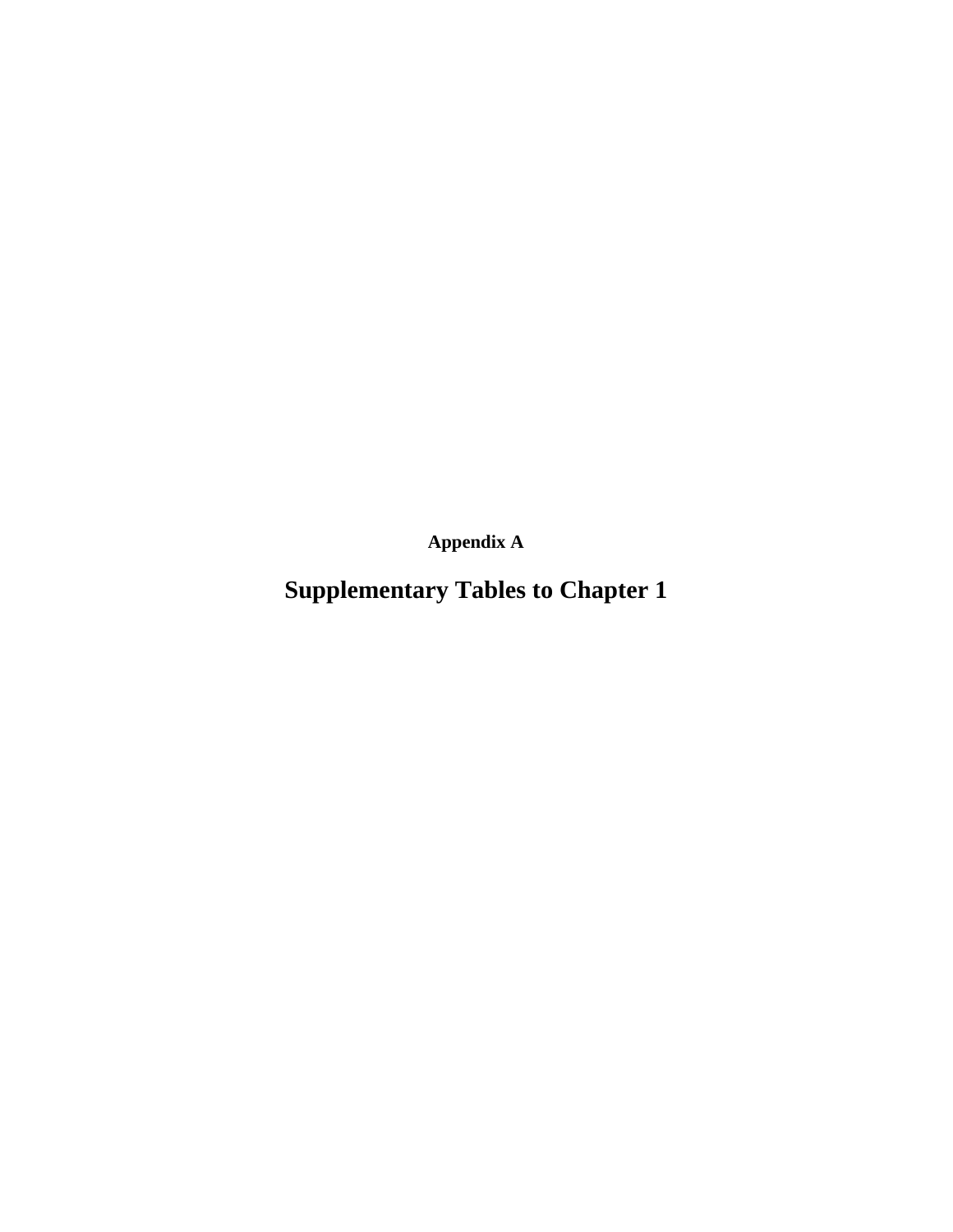### **Appendix Table A.1 Selected Unemployment Rates GAIN Regions, Los Angeles City, and Los Angeles County**

|                                | Unemployment Rate $(\%)^a$ |      |      |  |  |
|--------------------------------|----------------------------|------|------|--|--|
| <b>GAIN Regions</b>            | 1996                       | 1997 | 1998 |  |  |
|                                |                            |      |      |  |  |
| San Fernando Valley (Region 2) | 5.9                        | 4.9  | 4.9  |  |  |
| San Gabriel Valley (Region 3)  | 6.9                        | 5.7  | 5.7  |  |  |
| Central (Region 4)             | 5.1                        | 4.3  | 4.3  |  |  |
| Southern (Region 5)            | 7.7                        | 6.4  | 6.4  |  |  |
| Southeastern (Region 6)        | 8.9                        | 7.4  | 7.5  |  |  |
| Los Angeles City               | 9.3                        | 7.8  | 7.8  |  |  |
| Los Angeles County             | 8.2                        | 6.8  | 6.9  |  |  |

SOURCE: State of California Employment Development Department.

NOTE: <sup>a</sup>These percentages represent the median unemployment rate among cities and Census Designated Places (CDP) within each of the GAIN regions.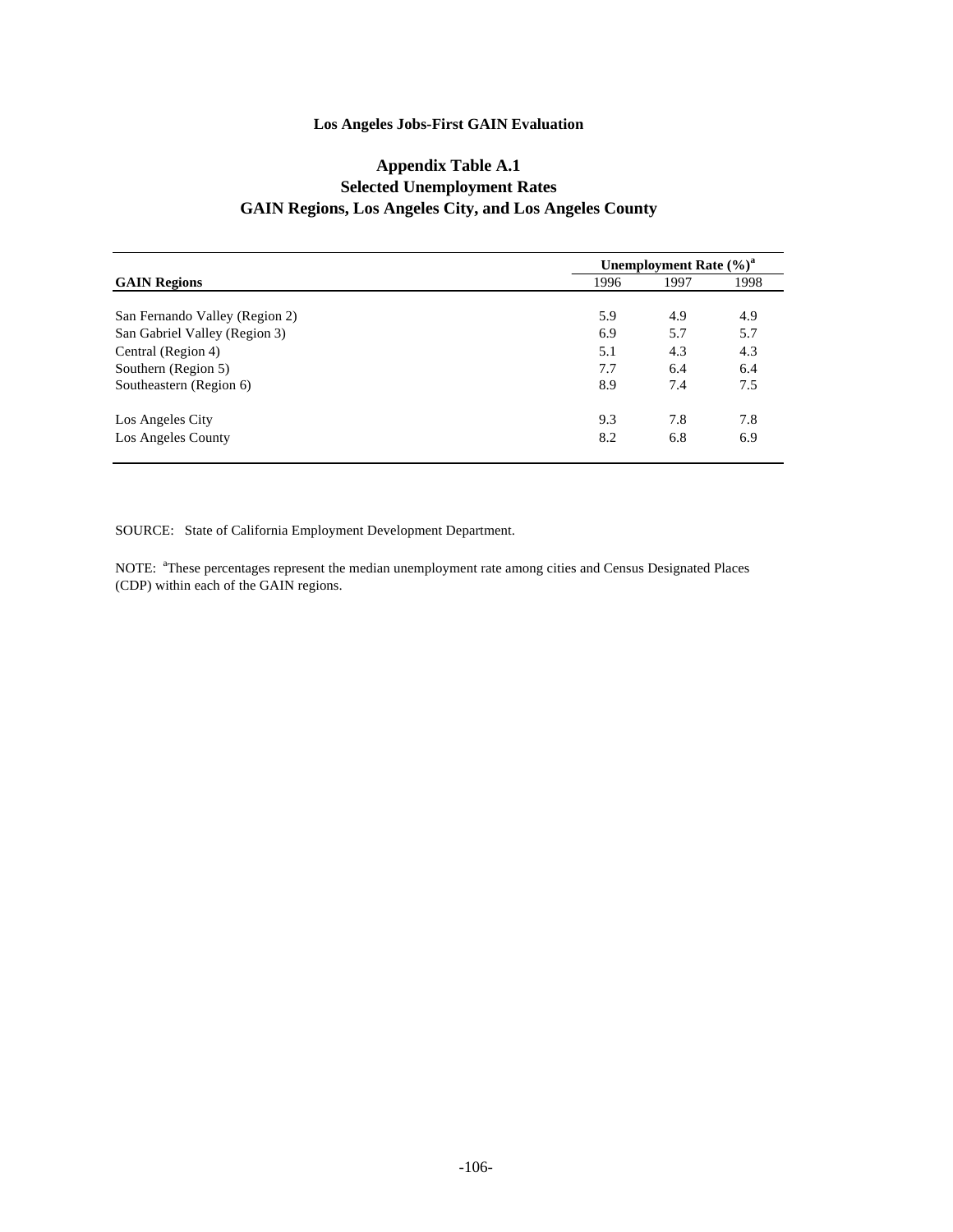## **Appendix Table A.2**

## **AFDC/TANF and Jobs-First GAIN Caseloads Los Angeles County**

| <b>AFDC/TANF</b>                | AFDC-FG | AFDC-U | Total   |
|---------------------------------|---------|--------|---------|
| AFDC/TANF caseload <sup>a</sup> |         |        |         |
| <b>July 1996</b>                | 255,334 | 50,996 | 306,330 |
| <b>July 1997</b>                | 228,706 | 46,010 | 274,716 |
| <b>July 1998</b>                | 203,890 | 40,679 | 244,569 |
| Jobs-First GAIN caseload        |         |        |         |
| <b>July 1996</b>                | 26,635  | 7,085  | 33,720  |
| <b>July 1997</b>                | 33,023  | 8.444  | 41,467  |
| July 1998                       | 45,299  | 17,248 | 62,547  |

SOURCE: California Department of Social Services; Los Angeles County Department of Public Social Services.

NOTE: <sup>a</sup>AFDC caseload figures are for single- and two-parent cases. Caseload figures refer to a monthly average.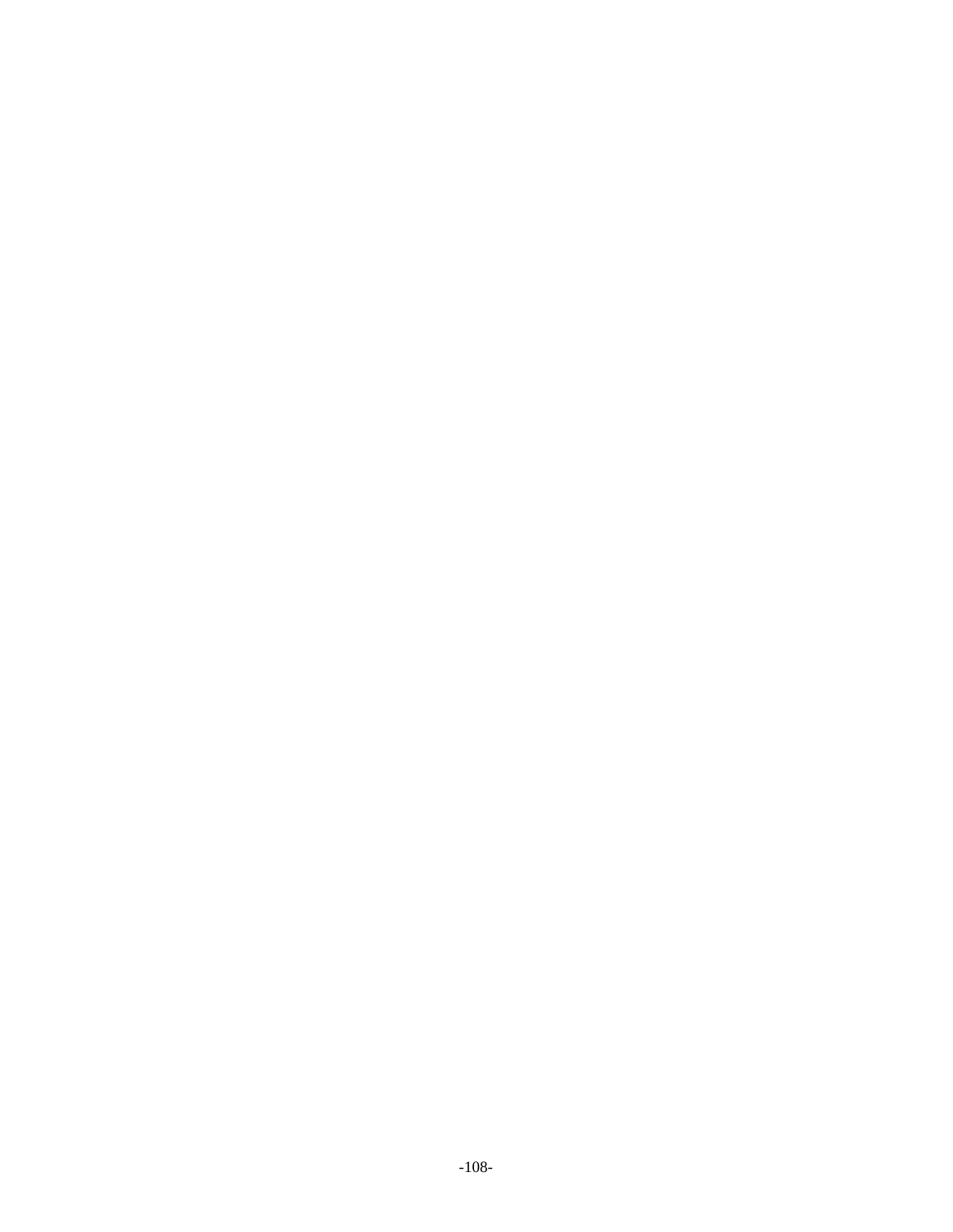#### **Appendix Table A.3**

#### **Maximum Monthly Earnings for Retaining Eligibility for Welfare Benefits and Maximum Monthly Earnings for Receiving the Full AFDC/TANF Grant Amount for a Family of Three, Under Work Pays, CalWORKs, and Pre-Work Pays Grant Calculation Rules**

|                                     | <b>Work Pays Rules</b>                                               |                     |                           | <b>CalWORKs Rules</b> |
|-------------------------------------|----------------------------------------------------------------------|---------------------|---------------------------|-----------------------|
|                                     | Maximum                                                              |                     | Maximum                   |                       |
|                                     | Earnings for                                                         | Maximum             | Earnings for              | Maximum               |
|                                     | Retaining                                                            | Earnings for        | Retaining                 | Earnings for          |
| <b>Component of AFDC/TANF Grant</b> | Eligibility for                                                      | Receiving Full      | Eligibility for           | Receiving Full        |
| <b>Calculation</b>                  | Welfare                                                              | <b>Grant Amount</b> | Welfare                   | <b>Grant Amount</b>   |
| <b>Total Gross Earned Income</b>    | \$1,221                                                              | \$332               | \$1.411                   | \$225                 |
| <b>Total Disregards</b>             | \$487                                                                | \$191               | \$818                     | \$225                 |
|                                     | \$90 Work-Related Expenses $+$ \$30<br>$+1/3$ of remainder           |                     | $$225 + 1/2$ of remainder |                       |
| Net Countable Income                | \$734                                                                | \$141               | \$593                     | \$0                   |
| Basic-Need Amount                   | \$735                                                                | \$735               | N/A                       | N/A                   |
| Maximum Aid Payment                 | \$594                                                                | \$594               | \$594                     | \$594                 |
| <b>AFDC/TANF Grant Amount</b>       | \$1                                                                  | \$594               | \$1                       | \$594                 |
|                                     | $\mathbf{r}$ c/1 $\mathbf{p}$ $\mathbf{r}$ $\mathbf{r}$ $\mathbf{r}$ |                     |                           |                       |

Lower of: (1) Basic-Need Amount minus Net Countable Income; or (2) Maximum Aid Payment

Maximum Aid Payment minus Net Countable Income

|                                     | <b>Pre-Work Pays Rules</b>          |                     |                 |                              |  |  |  |
|-------------------------------------|-------------------------------------|---------------------|-----------------|------------------------------|--|--|--|
|                                     | Months 1-4                          |                     |                 | Months 5-12                  |  |  |  |
|                                     | Maximum                             |                     | Maximum         |                              |  |  |  |
|                                     | Earnings for                        | Maximum             | Earnings for    | Maximum                      |  |  |  |
|                                     | Retaining                           | Earnings for        | Retaining       | Earnings for                 |  |  |  |
| <b>Component of AFDC/TANF Grant</b> | Eligibility for                     | Receiving Full      | Eligibility for | Receiving Full               |  |  |  |
| <b>Calculation</b>                  | Welfare                             | <b>Grant Amount</b> | Welfare         | <b>Grant Amount</b>          |  |  |  |
| <b>Total Gross Earned Income</b>    | \$1,010                             | \$120               | \$713           | \$120                        |  |  |  |
| <b>Total Disregards</b>             | \$417                               | \$120               | \$120           | \$120                        |  |  |  |
|                                     | \$90 Work-Related Expenses $+$ \$30 |                     |                 | \$90 Work-Related Expenses + |  |  |  |
|                                     | $+1/3$ of remainder                 |                     | \$30            |                              |  |  |  |
| Net Countable Income                | \$593                               | \$0                 | \$593           | \$0                          |  |  |  |
| Basic-Need Amount                   | N/A                                 | N/A                 | N/A             | N/A                          |  |  |  |
| Maximum Aid Payment                 | \$594                               | \$594               | \$594           | \$594                        |  |  |  |
| <b>AFDC/TANF Grant Amount</b>       | \$1                                 | \$594               | \$1             | \$594                        |  |  |  |
|                                     | Maximum Aid Payment minus Net       |                     |                 | Maximum Aid Payment minus    |  |  |  |
|                                     | Countable Income                    |                     |                 | Net Countable Income         |  |  |  |

SOURCES: California Department of Social Services, Information Services Bureau, "Public Assistance Facts and Figures: January 1998" (California Department of Social Services Website).

 U.S. House of Representatives, Committee on Ways and Means, *1993 Green Book: Overview of Entitlement Programs: Background Material and Data on Programs Within the Jurisdiction of the Committee on Ways and Means* and *1998 Green Book: Background Material and Data on Programs Within the Jurisdiction of the Committee on Ways and Means*  (Washington, D.C.: U.S. Government Printing Office, 1993, 1998).

NOTES: All grant calculations use the Maximum Aid Payment for July 1996 to illustrate the effects of changes in rules. The actual Maximum Aid Payment was \$624 for the last month under pre-Work Pays rules (November 1992) and \$565 for the first month of CalWORKs (January 1998).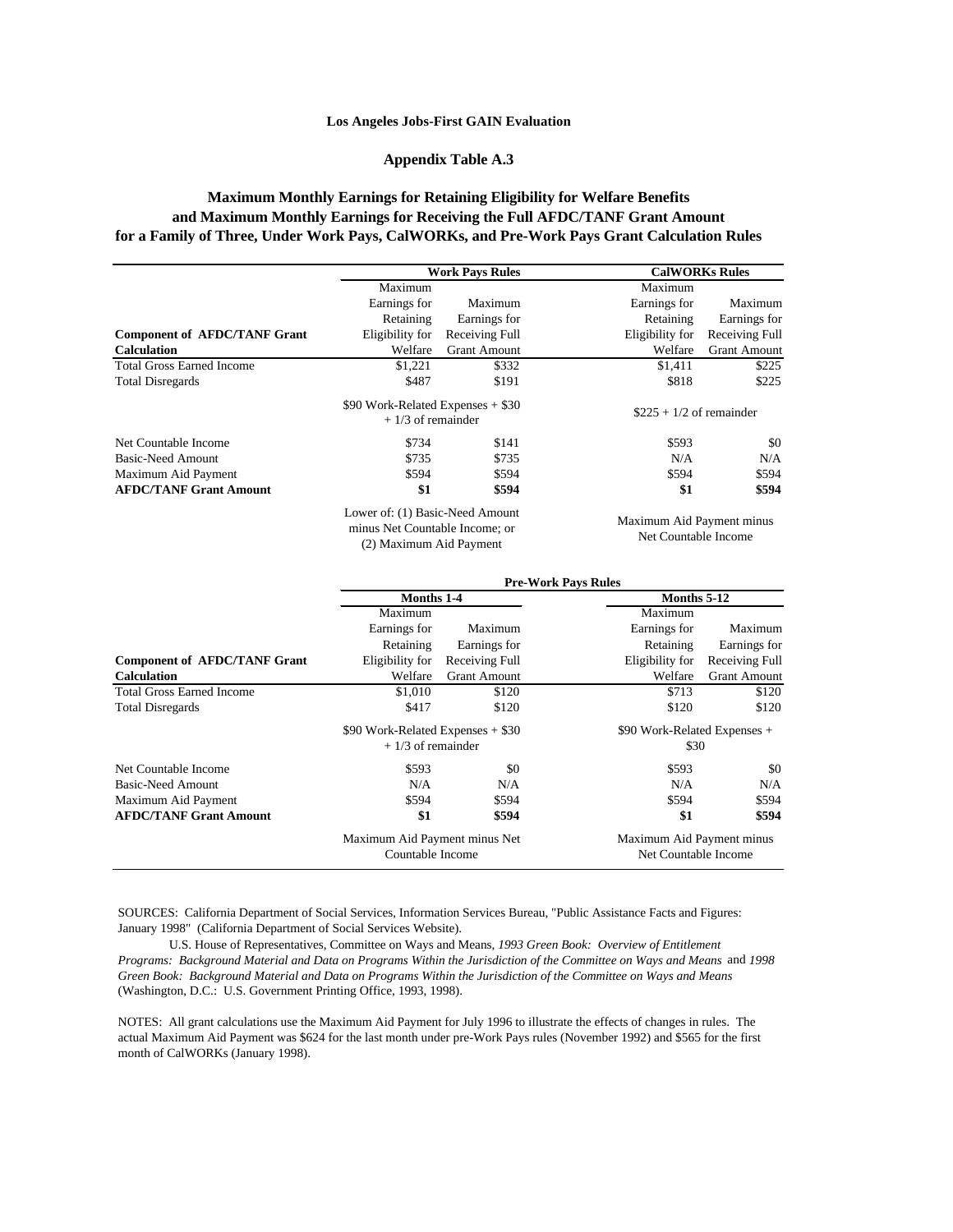**Appendix B**

**Issues for Measuring Background Characteristics of Los Angeles County's Jobs-First-GAIN-Mandatory Caseload and of the Jobs-First GAIN Evaluation Sample and Supplementary Tables and Figures to Chapter 2**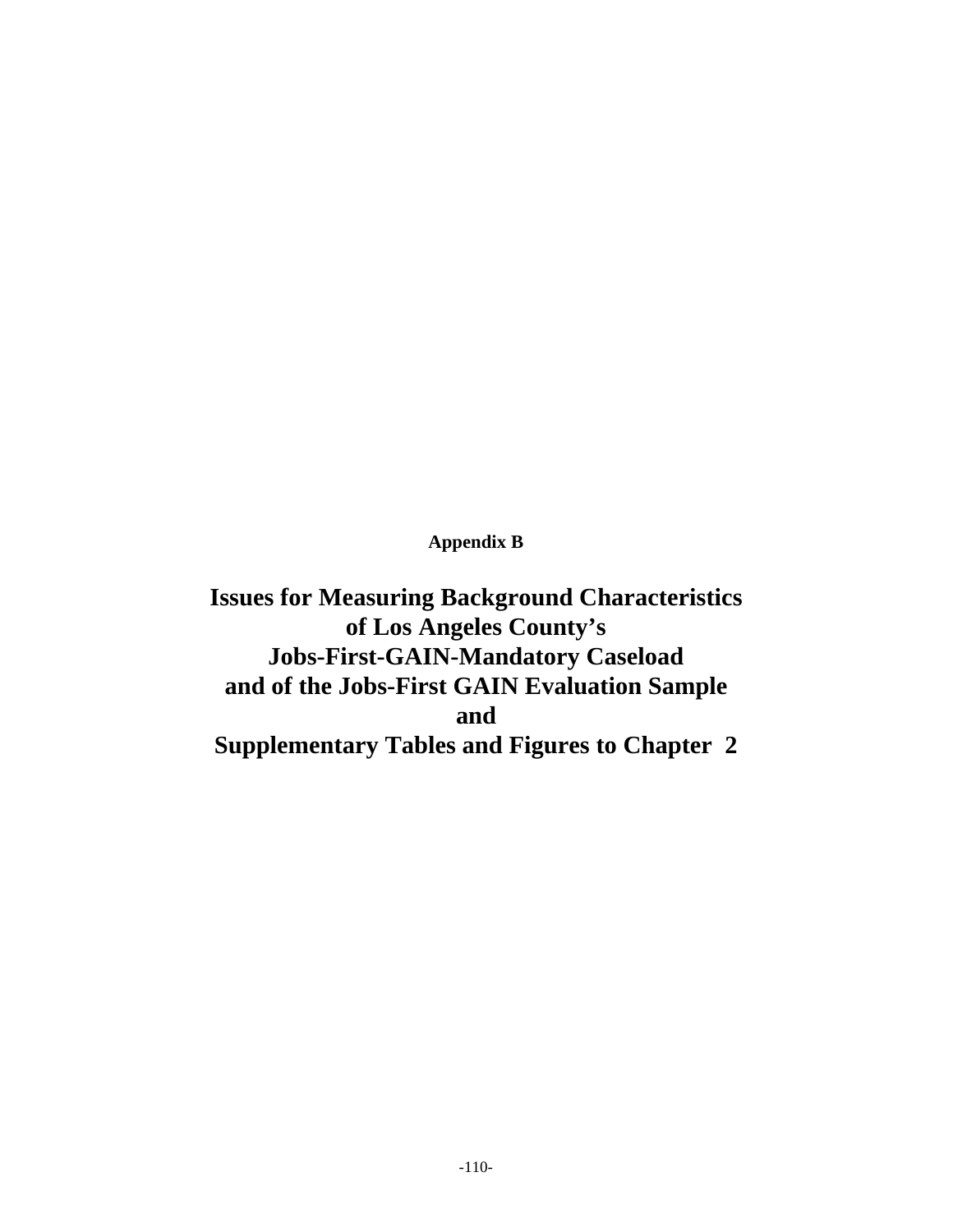### **Appendix B**

# **Issues for Measuring Background Characteristics of Los Angeles County's Jobs-First-GAIN-Mandatory Caseload and of the Jobs-First GAIN Evaluation Sample**

Chapter 2 describes how DPSS administrators changed the agency's priorities for serving welfare recipients to facilitate the evaluation of Jobs-First GAIN. The chapter documents this change by comparing the Jobs-First-GAIN-mandatory caseload in January 1996 -to the evaluation sample on a limited number of background characteristics: recipients' length of time on welfare, FSA target group status, and regular or early enrollee status. MDRC used DPSS published reports on the number of welfare recipients by Appointment Type and other information provided by DPSS administrators for this analysis. This appendix discusses how these estimates were made and provides more detailed information on the evaluation sample and the Jobs-First-GAINmandatory caseload. As explained below, incomplete or contradictory information made it necessary to infer AFDC receipt and FSA target group status for some sample members and for some recipients in the larger caseload. It is unlikely, however, that these measurement problems affected the main findings.

## **I. Describing Changes in DPSS Referral Procedures**

-

### **A. Estimating the Length of AFDC Receipt for the Jobs-First-GAIN-Mandatory Caseload in January 1996**

As discussed in Chapter 2, each welfare recipient placed on the waiting list received an "Appointment Type," a grouping used to determine her place in the queue. Recipients' age, duration of welfare receipt, previous experience with welfare-to-work programs operated by LA DPSS, and other background characteristics determined their Appointment Type. Persons with the same Appointment Type were also ranked, usually according to the date they began their current welfare spell.

Table B.1 lists the most common Appointment Types for adult recipients, along with selected background characteristics of recipients included in these groupings. The standard naming conventions and computer code used by DPSS administrators and staff to distinguish Appointment Types appear in columns 2 and 3 of Table B.1. Figures B.1A (by number) and B.1B (by percentage) show the distribution by Appointment Type of adult recipients in Los Angeles County mandated to participate in Jobs-First GAIN. The first bar of these figures displays this information for the entire caseload, as of January 1996, three months before the start of sample intake.<sup>1</sup> The second and third bars show separate distributions for members of the caseload already referred to Jobs-First GAIN and for those still awaiting their initial referral, as of January 1996. The "unassigned group" includes most of the nearly 21,000 recipients who later entered the

<sup>1</sup>The table and figures exclude 17,466 welfare recipients from the county caseload whose Appointment Type made them ineligible for inclusion in the sample.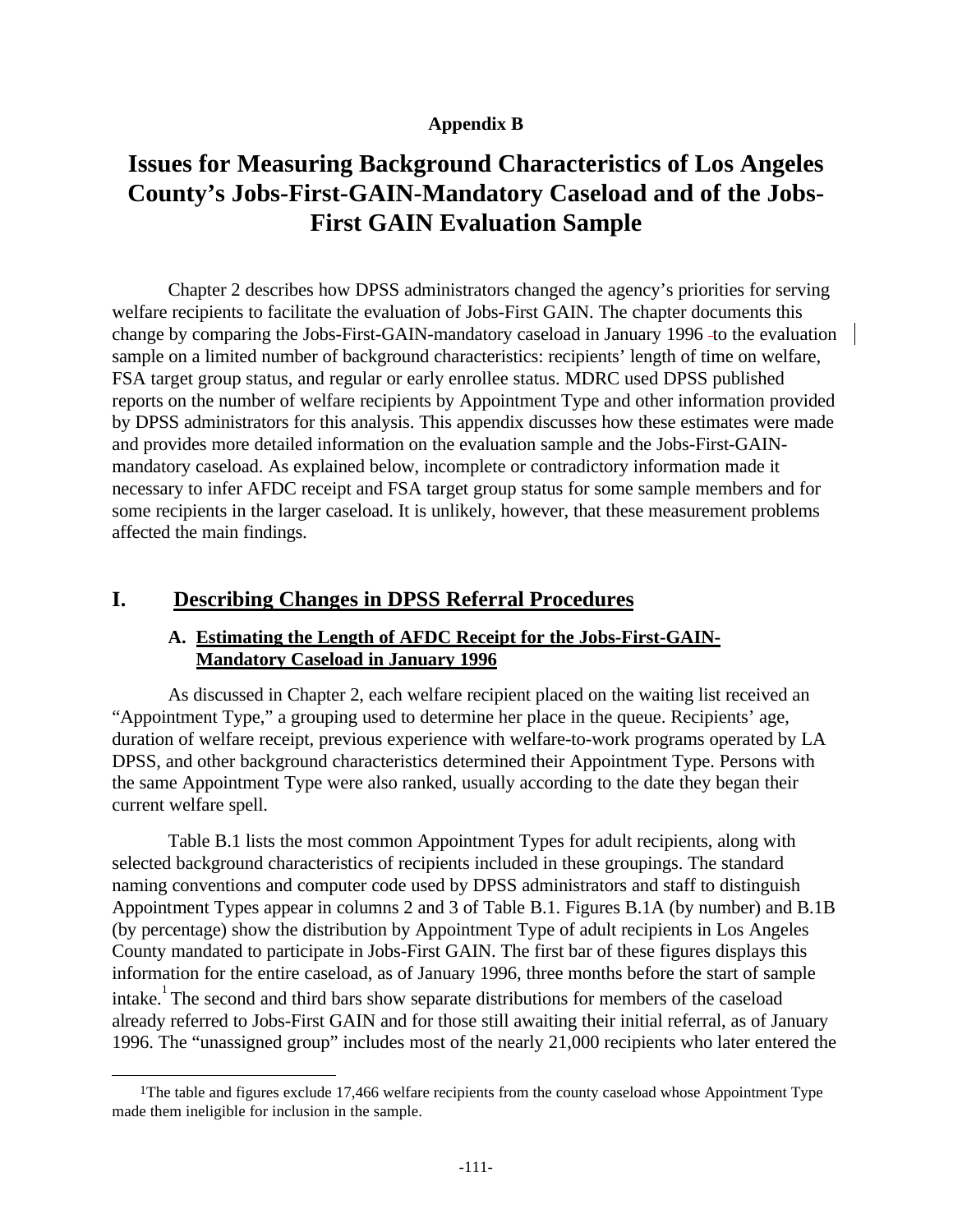## **Appendix Table B.1 Appointment Type and Selected Characteristics of the Jobs-First-GAIN-Mandatory Caseload in January 1996 and Jobs-First GAIN Evaluation Sample Members**

| <b>Type of Welfare</b><br>Recipient                                  | Appoint-<br>ment<br><b>Type</b><br>Code<br>(DPSS) | <b>Appointment Type</b><br><b>Description (DPSS)</b> | Length of<br><b>Current</b><br><b>Welfare Spell</b> | <b>How Recipients Are</b><br><b>Referred to Jobs-First</b><br><b>GAIN</b>                    | <b>Total</b><br>Number of<br><b>Recipients</b><br>in the<br>Welfare<br>Caseload | Total<br>Number of<br><b>Sample</b><br><b>Members</b> |
|----------------------------------------------------------------------|---------------------------------------------------|------------------------------------------------------|-----------------------------------------------------|----------------------------------------------------------------------------------------------|---------------------------------------------------------------------------------|-------------------------------------------------------|
| <b>Member</b> of<br><b>Family Support Act</b><br><b>Target Group</b> |                                                   |                                                      |                                                     |                                                                                              |                                                                                 |                                                       |
| Regular enrollee/very<br>long-term recipient                         | <b>TN</b>                                         | Target, Non-Volunteer At least 5 years<br>< 6/1/91   |                                                     | Reached the top of the<br>waiting list and received<br>their regularly scheduled<br>referral | 47,424                                                                          | 1,473                                                 |
| Regular enrollee/long-<br>term recipient                             | ON                                                | Target, Non-Volunteer Mostly, 3 to 5<br>> 6/1/91     | years                                               | Reached the top of the<br>waiting list and received<br>their regularly scheduled<br>referral | 29,557                                                                          | 7,876                                                 |
| Regular enrollee/other<br>(includes 4 Appointment<br>Types)          | $(1)$ ED                                          | <b>Expiring Deferral</b>                             | Probably at<br>$least\,3\,years^a$                  | Referred a second time<br>following a spell in non-<br>mandatory status.                     | 2,073                                                                           | 853                                                   |
|                                                                      | $(2)$ FI<br>$(3)$ PF                              | Post-Financial Sanction Probably at                  | $least\,3\,years^a$                                 | Referred a second time<br>following a spell in non-<br>mandatory status.                     | 31                                                                              | 2,177                                                 |
|                                                                      | (4) UT                                            | $> 18$ with Child $<$ 3                              | $N/A^b$                                             | Reached the top of the<br>waiting list and received<br>their regularly scheduled<br>referral | $N/A^b$                                                                         | 130                                                   |
| Early enrollee/long-term<br>recipient                                | MV                                                | Target, Mandatory<br>Volunteer                       | Mostly, 3 to 5<br>years                             | Asked to enroll before<br>regularly scheduled<br>referral                                    | 8,750                                                                           | 3,569                                                 |
| Total target group<br>members                                        |                                                   |                                                      |                                                     |                                                                                              | 87,835                                                                          | 16,078                                                |
| Percentage of total<br>recipients (%)                                |                                                   |                                                      |                                                     |                                                                                              | 76.7                                                                            | 77.6<br>$($ continuad $)$                             |

(continued)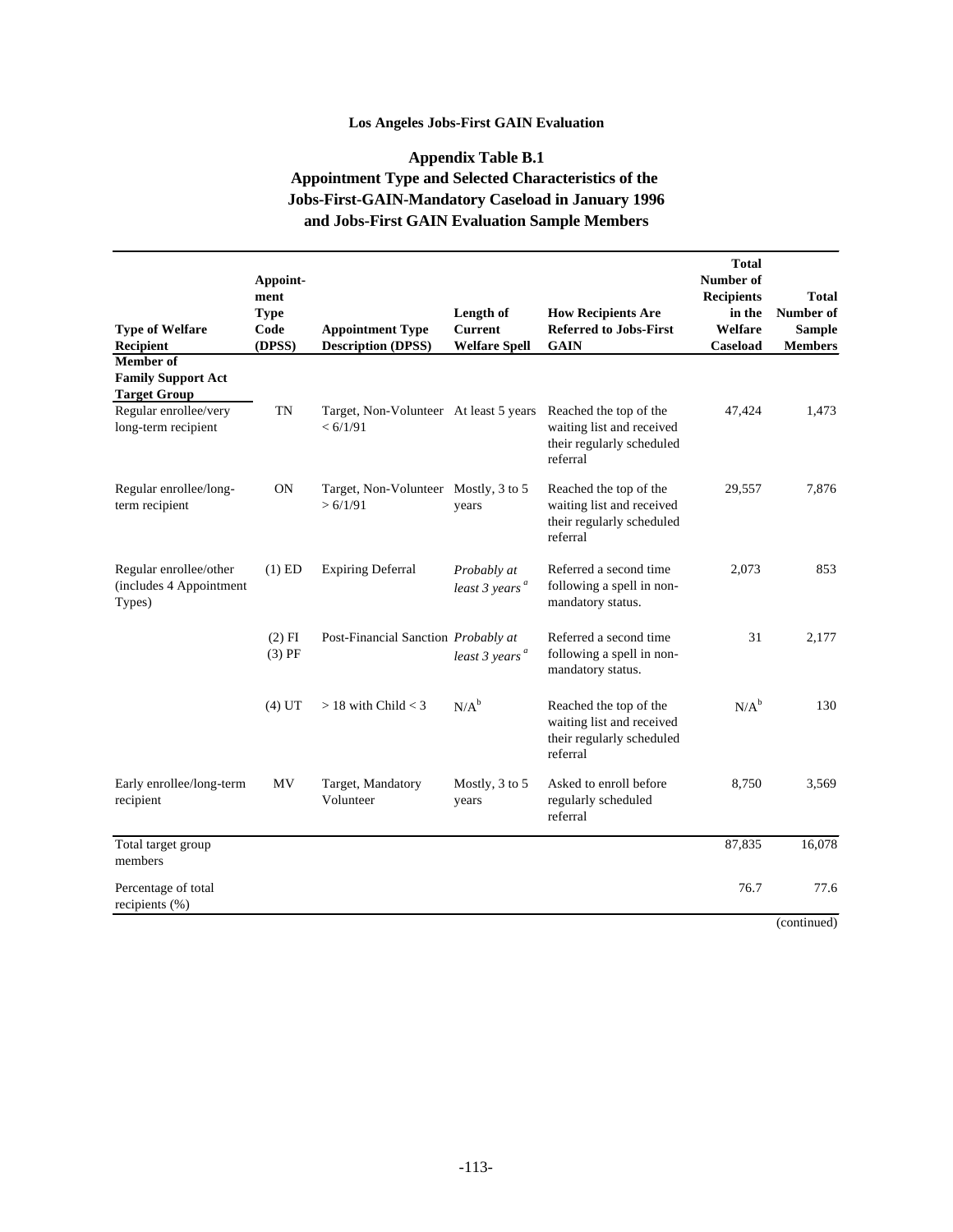#### **Appendix Table B.1 (continued)**

| <b>Type of Welfare</b><br>Recipient                                      | Appoint-<br>ment<br><b>Type</b><br>Code<br>(DPSS) | <b>Appointment Type</b><br><b>Description (DPSS)</b> | Length of<br><b>Current</b><br><b>Welfare Spell</b> | <b>How Recipients Are</b><br><b>Referred to Jobs-First</b><br><b>GAIN</b>                    | <b>Total</b><br>Number of<br><b>Recipients</b><br>in the<br>Welfare<br>Caseload | Total<br>Number of<br><b>Sample</b><br><b>Members</b> |
|--------------------------------------------------------------------------|---------------------------------------------------|------------------------------------------------------|-----------------------------------------------------|----------------------------------------------------------------------------------------------|---------------------------------------------------------------------------------|-------------------------------------------------------|
| Not a Member of<br><b>Family Support</b><br><b>Act Target Group</b>      |                                                   |                                                      |                                                     |                                                                                              |                                                                                 |                                                       |
| Regular enrollee/newly<br>approved applicant and<br>short-term recipient | <b>NN</b>                                         | Non-Target, Non-<br>Volunteer                        | 1 month to 3<br>years                               | Reached the top of the<br>waiting list and received<br>their regularly scheduled<br>referral | 24,558                                                                          | 4,159                                                 |
| Early enrollee/newly<br>approved applicant and<br>short-term recipient   | <b>NV</b>                                         | Non-Target, Volunteer 1 month to 3                   | years                                               | Asked to enroll before<br>regularly scheduled<br>referral                                    | 2,116                                                                           | 494                                                   |
| Total non-target group<br>members                                        |                                                   |                                                      |                                                     |                                                                                              | 26,674                                                                          | 4,653                                                 |
| Percentage of total<br>recipients $(\% )$                                |                                                   |                                                      |                                                     |                                                                                              | 23.3                                                                            | 22.4                                                  |
| Total recipients                                                         |                                                   |                                                      |                                                     |                                                                                              | 114,509                                                                         | 20,731                                                |

 SOURCE: MRDC calculations from LA DPSS GEARS "Assigned and Unassigned Participants Production Report," January 1996; and GAIN Employment Activity and Reporting System (GEARS) and LA DPSS Integrated Benefit Payment System AFDC/TANF records.

NOTES: County caseload totals exclude 17,466 welfare recipients with Appointment Type that made them ineligible for the Jobs-First GAIN Evaluation sample.

<sup>a</sup> Most members of this group indicated at orientation they had received welfare for at least three of the previous five years.

<sup>b</sup>Welfare recipient with this Appointment Type are not required to enroll in the program. It is not clear why 130 members of the research sample had this Appointment Type.

research sample. The last bar of Figures B.1A and B.1B displays the distribution by Appointment Type of members of the combined AFDC-FG and AFDC-U research samples. Information from the table and two graphs may be used to compare background characteristics of sample members to those of the larger caseload from which they were drawn.

As shown in Table B.1, the definitions of some, but not all, Appointment Types indicate how long a recipient had been receiving AFDC. For instance, recipients in the mandatory caseload with the Appointment Type TN, "Target, Non-Volunteer" (received AFDC since before

 <sup>2</sup>MDRC did not collect the date on which a sample member was first referred to Jobs-First GAIN. Most sample members were first referred to Jobs-First GAIN after January 1996, but some entered the program during the sample intake period, having missed one or more previous appointments to attend orientation. Individuals were randomly assigned to the experimental or control groups, irrespective of their initial referral date, unless they were determined to be ineligible for membership in the sample.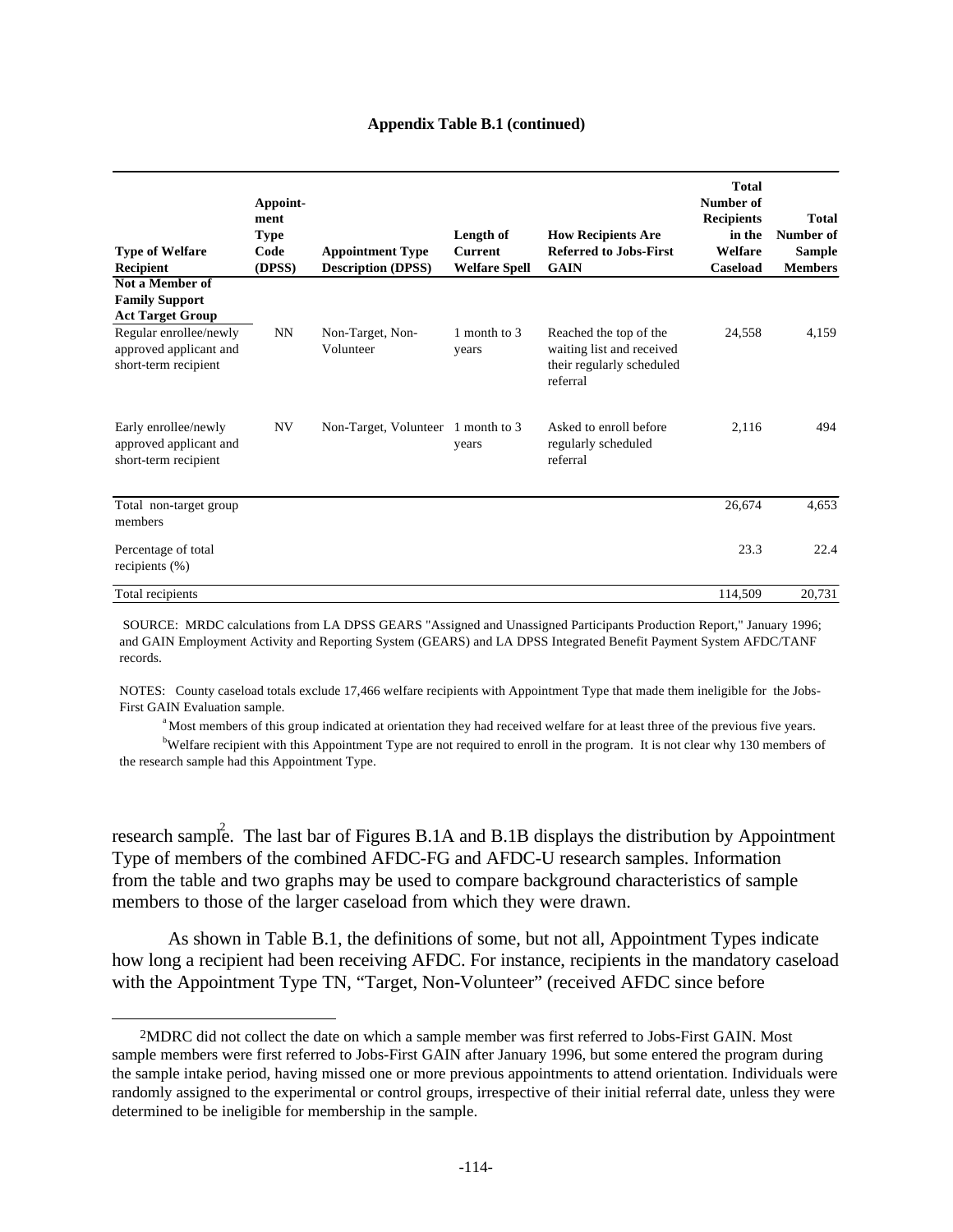## **Appendix Figure B.1A Number of Assigned and Unassigned Adults Required to Enroll in Jobs-First GAIN in January 1996 and Jobs-First GAIN Evaluation Sample Members, by Appointment Type**

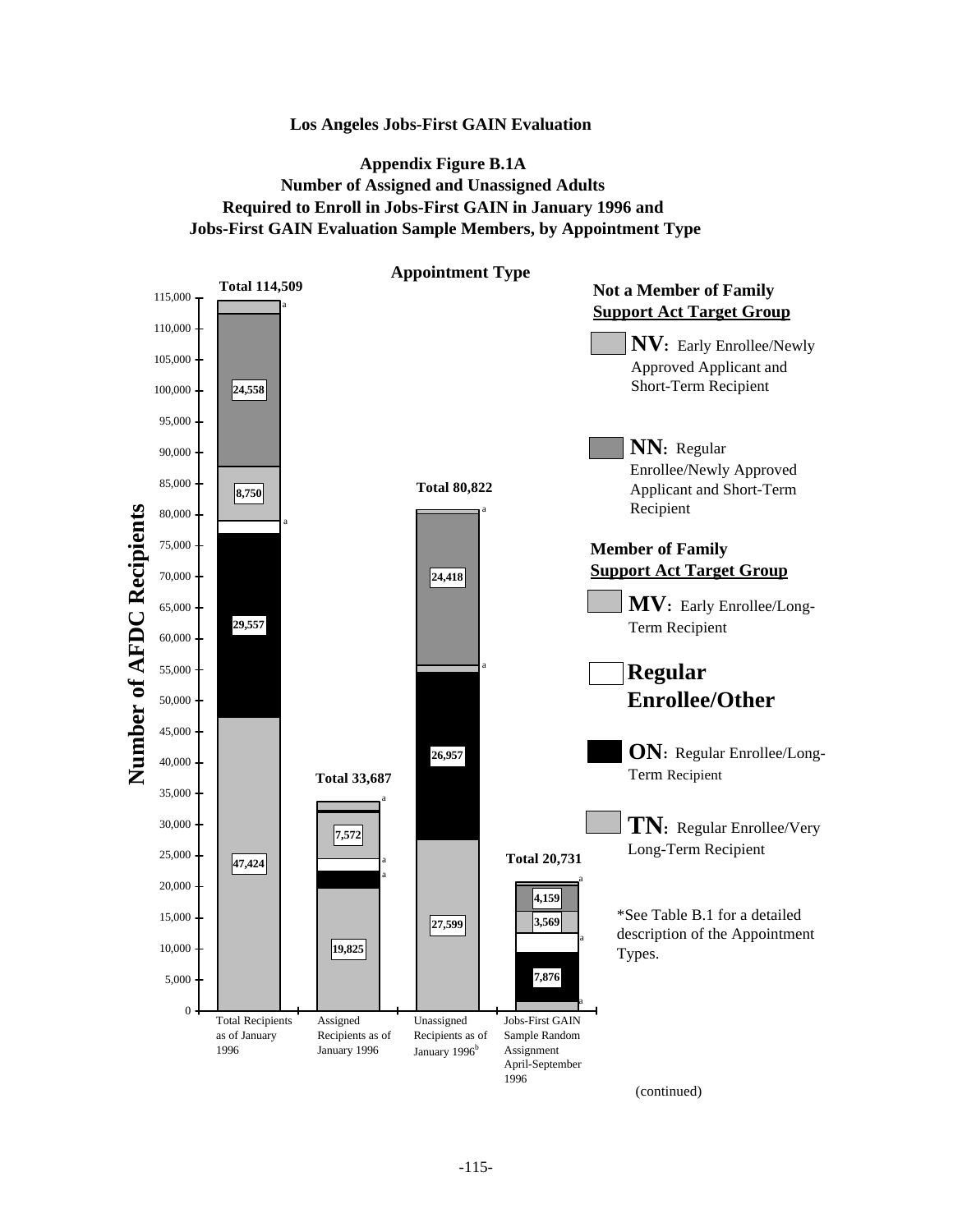## **Appendix Figure B.1A (continued)**

SOURCE: MDRC calculations from LA DPSS GEARS "Assigned and Unassigned Participants Production Report," January 1996; and GAIN Employment Activity and Reporting System (GEARS) and LA DPSS Integrated Benefit Payment System AFDC/TANF records.

NOTES: County caseload totals exclude 17,466 welfare recipients with Appointment Types that made them ineligible for the Jobs-First GAIN Evaluation sample.

<sup>a</sup> Numbers smaller than 3,500 are not shown.

<sup>b</sup> The Jobs-First GAIN sample consisted primarily of the cases that were unassigned as of January 1996.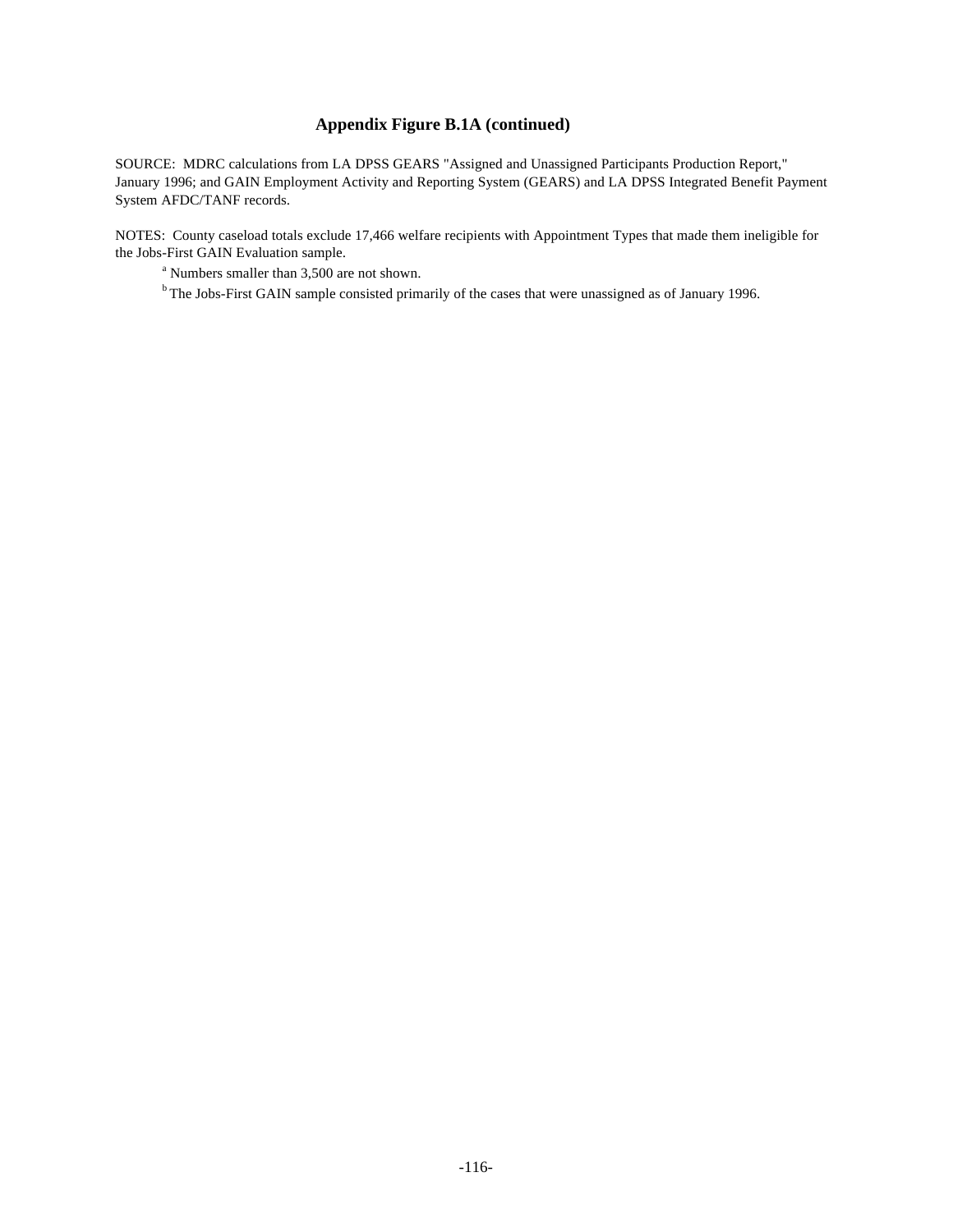## **Appendix Figure B.1B Percentage of Assigned and Unassigned Adults Required to Enroll in Jobs-First GAIN in January 1996 and Jobs-First GAIN Evaluation Sample Members, by Appointment Type**



**Percentage of Total**

(continued)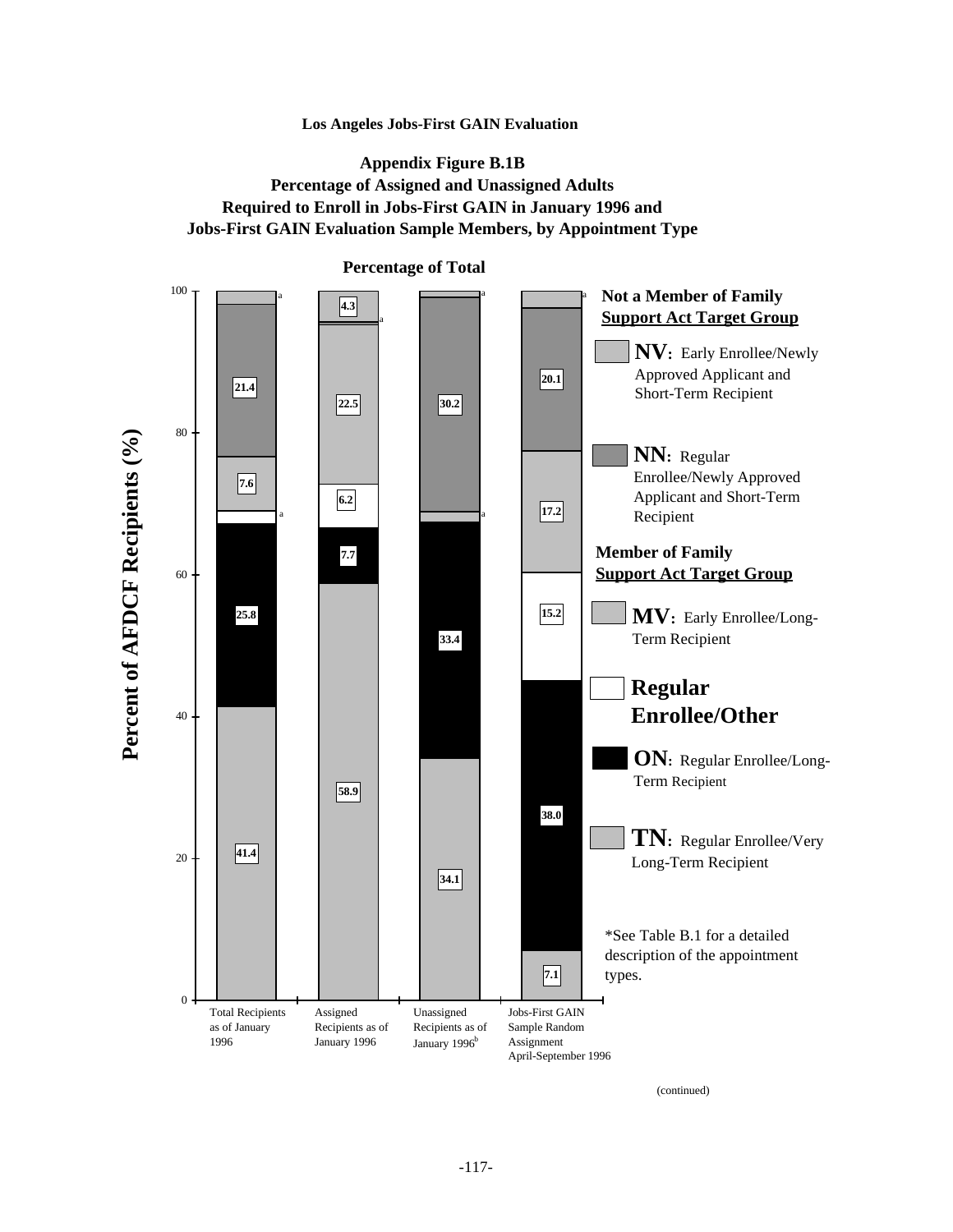## **Appendix Figure B.1B (continued)**

SOURCE: MDRC calculations from LA DPSS GEARS "Assigned and Unassigned Participants Production Report," January 1996; and GAIN Employment Activity and Reporting System (GEARS) and LA DPSS Integrated Benefit Payment System AFDC/TANF records.

NOTES: County caseload totals exclude 17,466 welfare recipients with Appointment Types that made them ineligible for the Jobs-First GAIN Evaluation sample.

<sup>a</sup> Numbers smaller than 3,500 are not shown.

<sup>b</sup> The Jobs-First GAIN sample consisted primarily of the cases that were unassigned as of January 1996.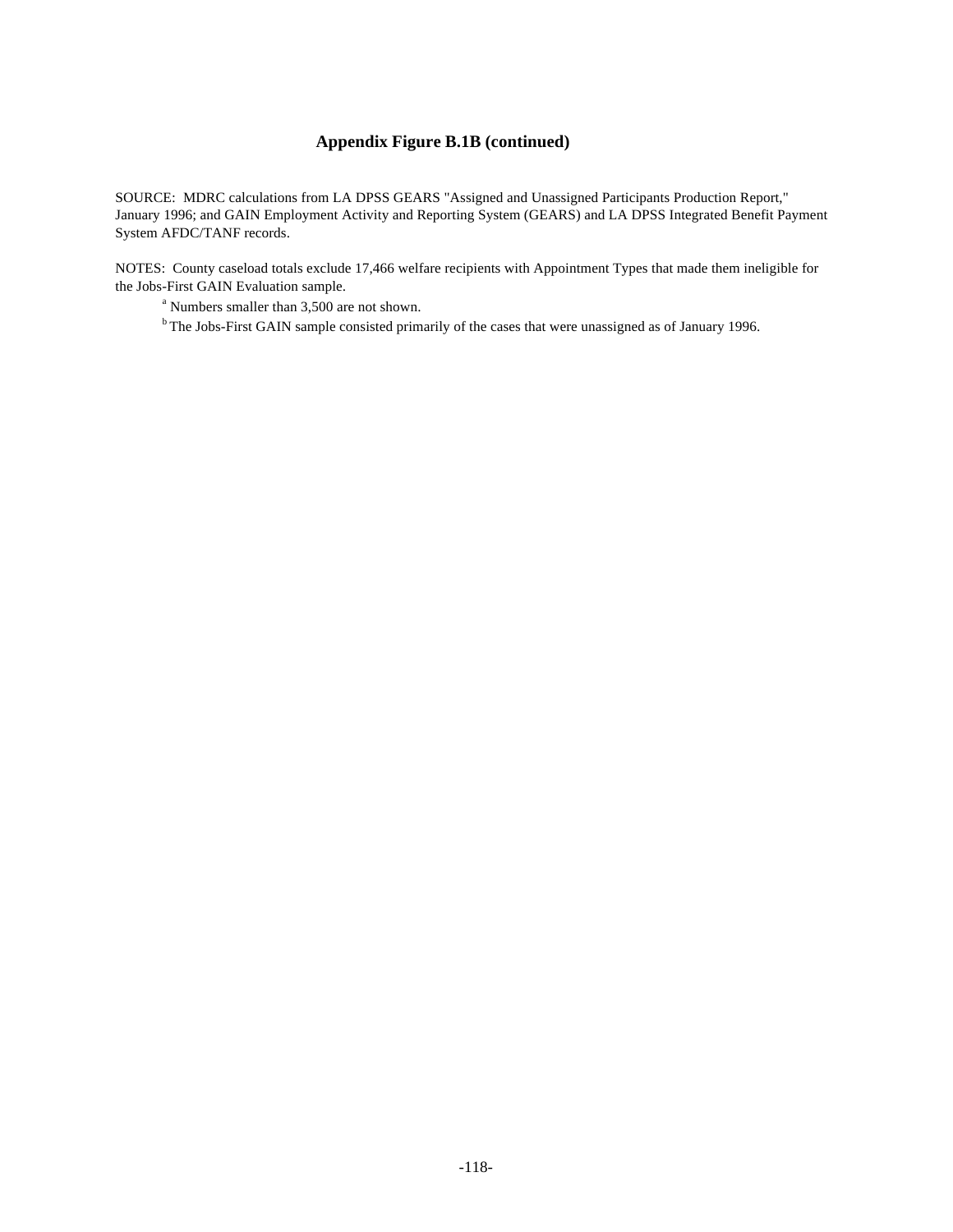June 1991) had received welfare for at least four and a half years as of January 1996. It was assumed that most of these recipients had received assistance for at least five years, the length of continuous welfare receipt used in this analysis to denote a "very long-term recipient." As shown in the first two bars of Figure B.1B recipients with this Appointment Type make up 41 percent of the total Jobs-First-GAIN-mandatory caseload but 59 percent of those referred to Jobs-First GAIN. (As will be discussed below, the actual percentage of very long-term recipients referred to Jobs-First GAIN as of January 1996 was slightly higher.) In contrast, recipients with Appointment Types indicating that they were definitely not members of FSA target groups (NN: "Non-Target, Non-Volunteer"; and NV: "Non-Target, Volunteer") received assistance for less than three years.<sup>3</sup> As shown in Figure B.1B, these recipients made up about 21 percent of the mandatory caseload in January 1996 but less than 5 percent of persons referred to the program. These indicators demonstrate that DPSS gave priority for services to very long-term recipients before the start of the evaluation.

The data in Table B.1 also show that dividing the caseload and the evaluation sample into early and regular enrollees is straightforward: Early enrollees have Appointment Types indicating that they were "volunteers." The larger group, "MV ("Target Mandatory Volunteer"), met one of the criteria for FSA target group status; the other group, NV ("Non-Target, Volunteer"), did not. It should be remembered, however, that all early enrollees were required to participate in Jobs-First GAIN. They are called "volunteers," because they asked DPSS to enroll them in the program before they reached the top of the waiting list. As shown in Figure B.1B, more than a quarter of welfare recipients referred to Jobs-First GAIN as of January 1996 chose to enter the program early. Everyone else is a regular enrollee, a person who waited until DPSS determined that she should be next to enter the program.

### **B. Documenting the Change in Referral Practices**

 $\overline{a}$ 

As discussed in Chapter 2, MDRC and DPSS agreed to study the effects of Jobs-First GAIN's Work First approach on additional groups within the welfare caseload. Accordingly, DPSS reordered the waiting list and altered its procedures for referring persons to Jobs-First GAIN. The effects of these changes can be inferred from information in DPSS technical memos and by comparing the proportion of each Appointment Type among members of the evaluation sample and of the Jobs-First-GAIN-mandatory caseload.

DPSS administrators concluded that the most cost-effective way to include different types of welfare recipients in the sample was to change the IBPS system that maintained the waiting  $\operatorname{list}^4$ 

 $3A$  person on assistance for at least three of the previous five years would be an FSA target group member; thus, recipients with Appointment Types NN and NV (both defined as "Non-Target") had to have received AFDC for a shorter period of time.

<sup>4</sup> County of Los Angeles, Department of Public Social Services, Bureau of Special Operations; memo from John Martinelli, Chief, GAIN Division, to Chloe Dauncey, Chief, Computer Services Division, November 29, 1995.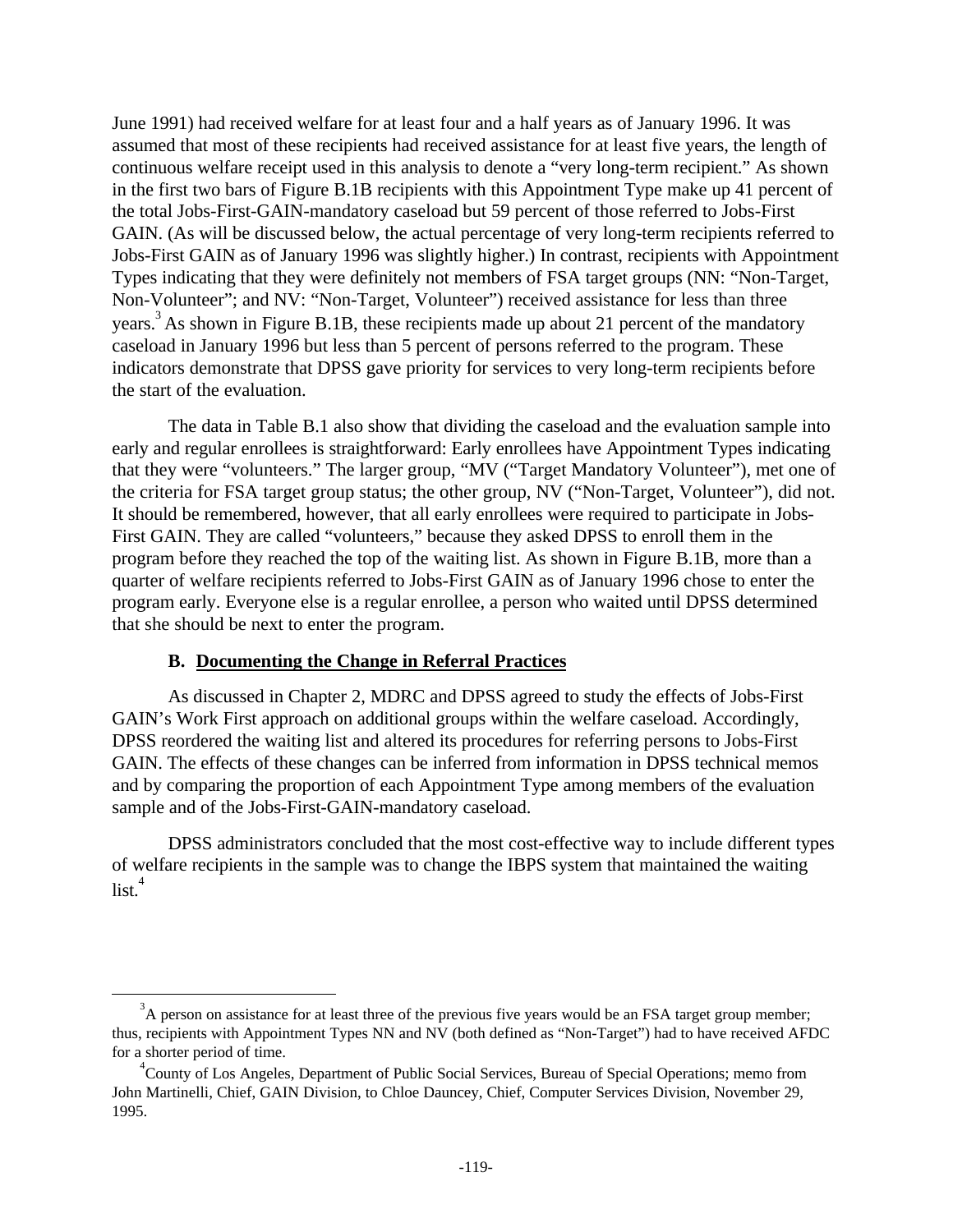• For longer-term recipients:

 $\overline{a}$ 

(1) Combine recipients from the two long-term-recipient Appointment Types (TN and ON: "Target, Non-Volunteer") into one group. DPSS continued using the Appointment Type code TN to describe this group.

(2) Reverse the order of the waiting list for recipients with the combined "Target, Non-Volunteer" Appointment Type. Move recipients with the most recent welfare approval date to the front of the queue and recipients with the earliest welfare approval date (that is, those with the longest spells of continuous receipt) to the back of the queue.

The new referral procedures ensured that FSA target group members retained priority for services. (The combined TN Appointment Type made up 45 percent of the evaluation sample. An additional 12 percent of the sample were early enrollees who had previously had this Appointment Type.)<sup>5</sup> Highest priority, however, was given to FSA target group members with the shortest spells of welfare receipt. It follows logically that many of these recipients had received welfare for not much longer than three of the previous five years, including some who had left assistance then recently returned.

• For newly approved applicants and short-term recipients:

(1) Each month, set a target of 2,000 referrals for members of the NN Appointment Type ("Non-Target, Non-Volunteer").

(2) For the first two or three working days of each month, give recipients with the NN Appointment Type the highest priority for services.

(3) Within the NN Appointment Type, give recipients with the most recent welfare approval date highest priority for services.

(4) Move the NN Appointment Type farther back in the queue once IBPS made 2,000 referrals that month.

It can be inferred from these procedures that a sizable portion of the sample would be recently approved applicants for assistance with little or no prior welfare reciept.

 DPSS continued offering places in the program to early enrollees. As shown in Figure B.1B, early enrollees make up about 20 percent of the sample, a slightly smaller percentage than in January 1996.

<sup>&</sup>lt;sup>5</sup> County of Los Angeles, Department of Public Social Services, Computer Services Division Request for Services, September 8, 1995, notes that DPSS sent "volunteer mailers" only to recipients with the two "Target, Non-Volunteer" Appointment Types (ON and TN) prior to the evaluation. DPSS changed this practice for the evaluation, sending 70 percent of the packets to recipients with Appointment Type TN: "Target, Non-Volunteer." Thirty percent of the mailers went to recipients with Appointment Type NN: "Non-Target, Non-Volunteer."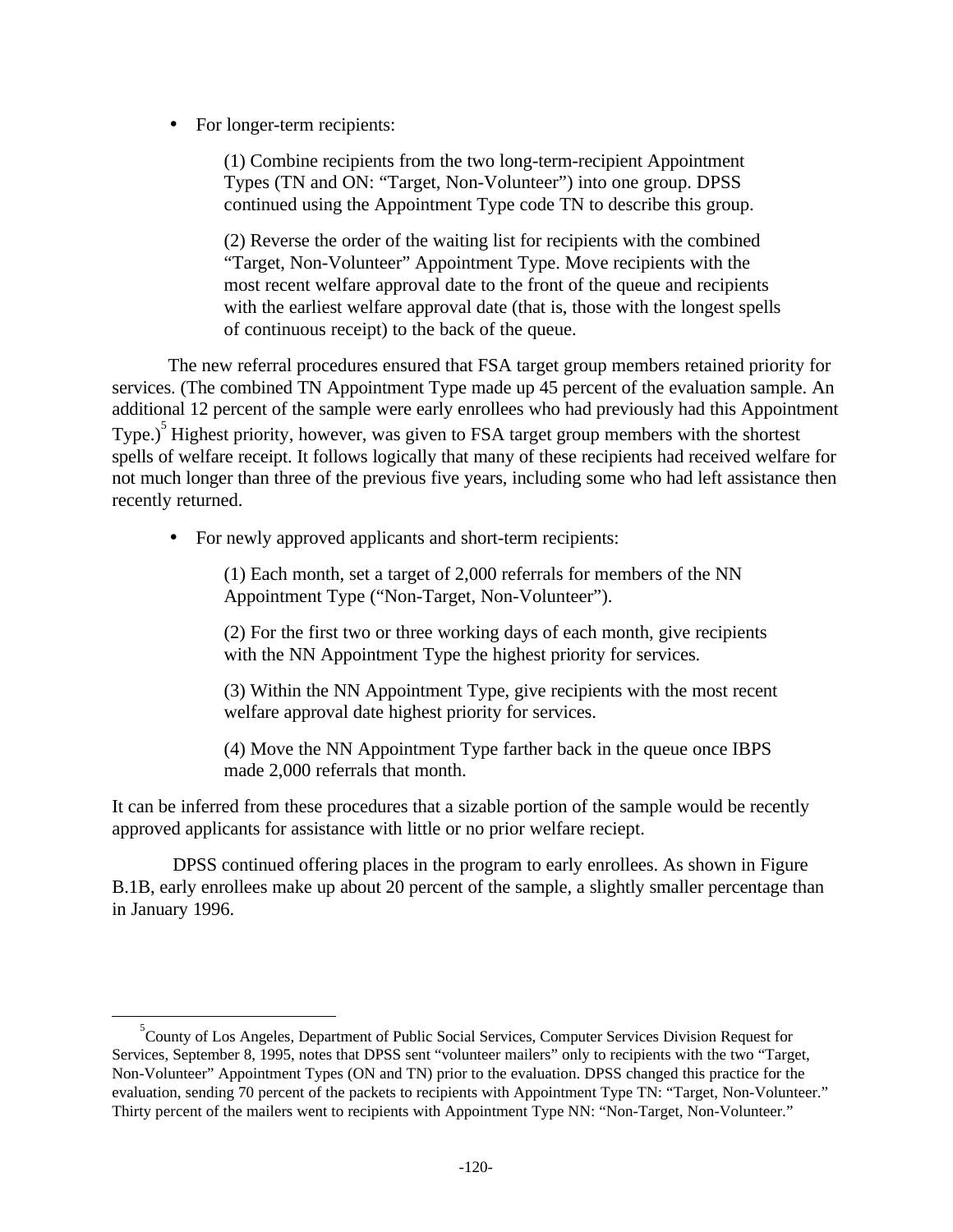## **II. Filling in the Gaps: Estimating the Length of AFDC Receipt for Everyone in the Jobs-First-GAIN-Mandatory Caseload in January 1996 and for the Evaluation Sample**

DPSS's decision to create a single Appointment Type TN ("Target, Non-Volunteer") made it difficult to use this indicator to compare the average length of time on assistance of sample members and of the larger mandatory caseload. Most sample members with this Appointment Type had been on assistance for three or more years, whereas in January 1996, most recipients with this Appointment Type had been on assistance for five or more years. A similar problem occurred for early enrollees with Appointment Type MV ("Target, Mandatory Volunteer"). It is reasonable to assume that most of these persons received AFDC for at least three of the previous five years. Some recipients defined as FSA target group members, however, could have received AFDC for fewer than three years, but they qualified for target group status for other reasons (see Chapter 2). Others with an MV Appointment Type ("Target, Mandatory Volunteer") could be very long-term recipients, now pushed farther back in the queue. Finally, as shown in Table B.1, additional Appointment Types (such as ED: "Expiring Deferral") provide no information about the recipient's length of time on welfare.

## **A. Inferring Evaluation Sample Members' Length of Time on Assistance**

MDRC addressed this problem in several steps. First, it was necessary to infer which of the original two "Target Non-Volunteer" Appointment Types (TN and ON) sample members belonged to, using sample members' AFDC payment records and their self-reported data on cumulative welfare receipt. Sample members were considered to belong to the original very longterm recipient Appointment Type (TN: received AFDC since before June 1991) if they had received AFDC continuously — that is, for 23 or 24 months — during the two years before random assignment and reported to Jobs-First GAIN staff at orientation that they had received AFDC for at least five years cumulatively on their own or their spouse's case. Using this procedure, about 7 percent of the sample were coded as very long-term recipients (TN), and 38 percent were coded as recipients for between three and five years (ON). These findings showed that DPSS had in fact brought into the program recipients with shorter histories of welfare receipt.

The next task was to infer the length of welfare receipt for recipients with other Appointment Types. The following criteria were used to place all sample members into one of three subgroups of prior welfare receipt.

- Less than three years:
	- (1) Sample member had a non-target group Appointment Type (NN, NV); or
	- (2) Sample member had a target group Appointment Type (MV, ON), did not receive AFDC payments continuously during the two years before random assignment, and had other background characteristics associated with FSA target group status (was under 24 years old and had no high school diploma or GED certificate or her youngest child was between 16 and 18 years old); or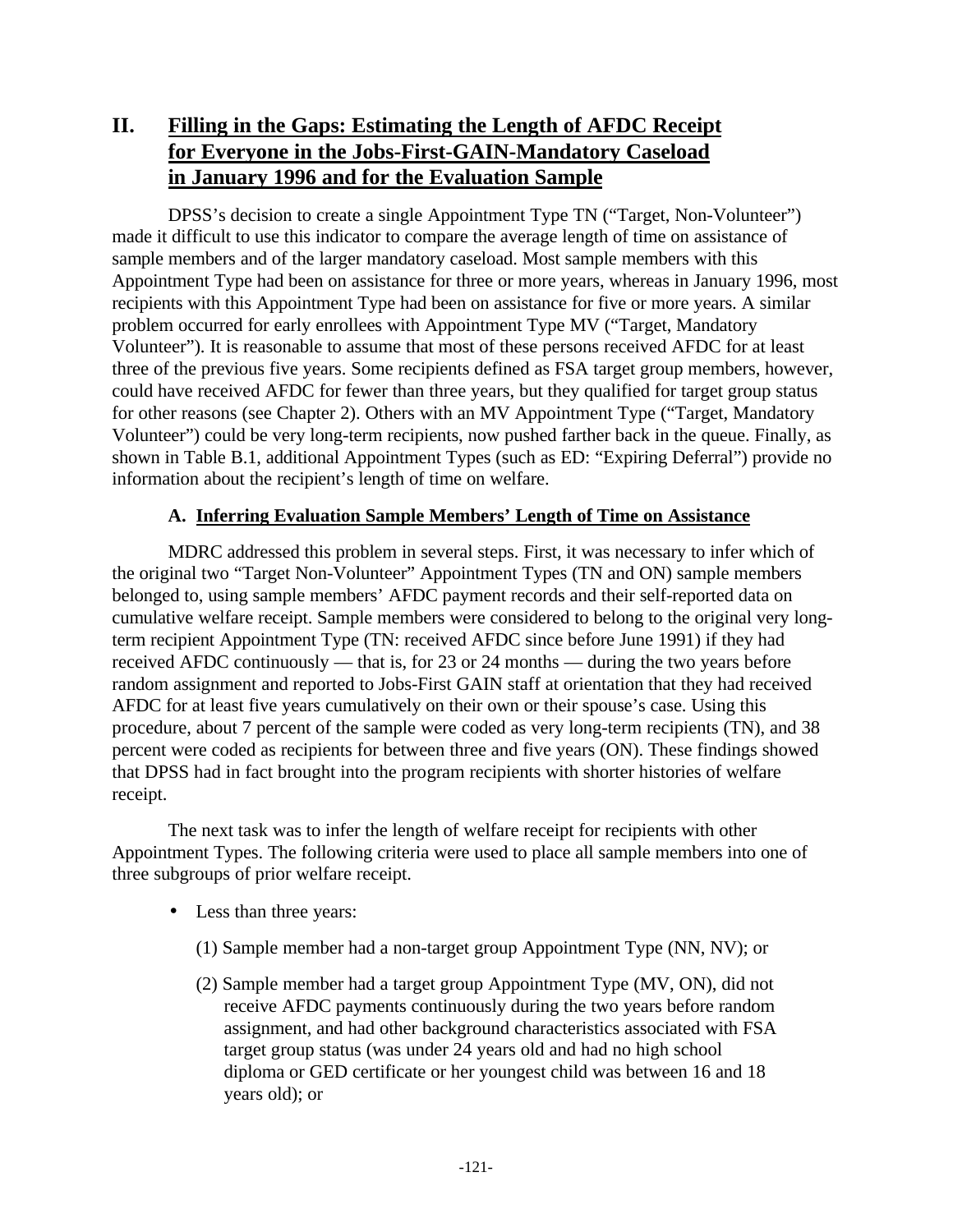- (3) Sample member had an Appointment Type that provided no information about FSA target group status (PF, ED, FI, UT) and did not receive AFDC payments continuously during the two years before random assignment.
- Between three and five years:
	- (1) Sample member had a target group Appointment Type (MV, ON), received AFDC payments continuously during the two years before random assignment, and reported receiving AFDC cumulatively for less than five years; or
	- (2) Sample member had a target group Appointment Type (MV, ON), did not receive AFDC payments continuously during the two years before random assignment, and had no other background characteristics associated with FSA target group status; or
	- (3) Sample member had an Appointment Type that provided no information about target group status (PF, ED, FI, UT), received AFDC payments continuously during the two years before random assignment, and reported receiving AFDC cumulatively for less than five years.
- Five years or more:

(1) Sample member had a target group Appointment Type (MV, TN), received AFDC payments continuously during the two years before random assignment, and reported receiving AFDC cumulatively for five years or more; or

(2) Sample member had an Appointment Type that provided no information about target group status (PF, ED, FI, UT), received AFDC payments continuously during the two years before random assignment, and reported receiving AFDC payments cumulatively for five years or more.

The percentage of all sample members in each of the three welfare receipt categories is displayed in the third row of Table B.2 and in the right-hand pie graph in Figure 2.2.

## **B. Inferring Length of Time on Assistance for the Jobs-First-GAIN-Mandatory Caseload in January 1996**

For this analysis, it was assumed that each Appointment Type in the Jobs-First-GAIN-mandatory caseload had the same proportion of recipients in each category of welfare receipt (shown in Table B.2) as did the evaluation sample. For instance, Appointment Type MV ("Target, Manda tory Volunteer") had 8,750 recipients in the mandatory caseload in January 1996 (see Table B.1). Using the data from Table B.2, it was assumed that 761 of them, or 8.7 percent, had received AFDC for less than three years; 6,580 (75.2 percent) had received AFDC between three and five years; and 1,409 (16.1 percent) had received AFDC for five or more years. Performing these calculations for the entire adult caseload yielded the percentages that appear in Table B.3 and in the -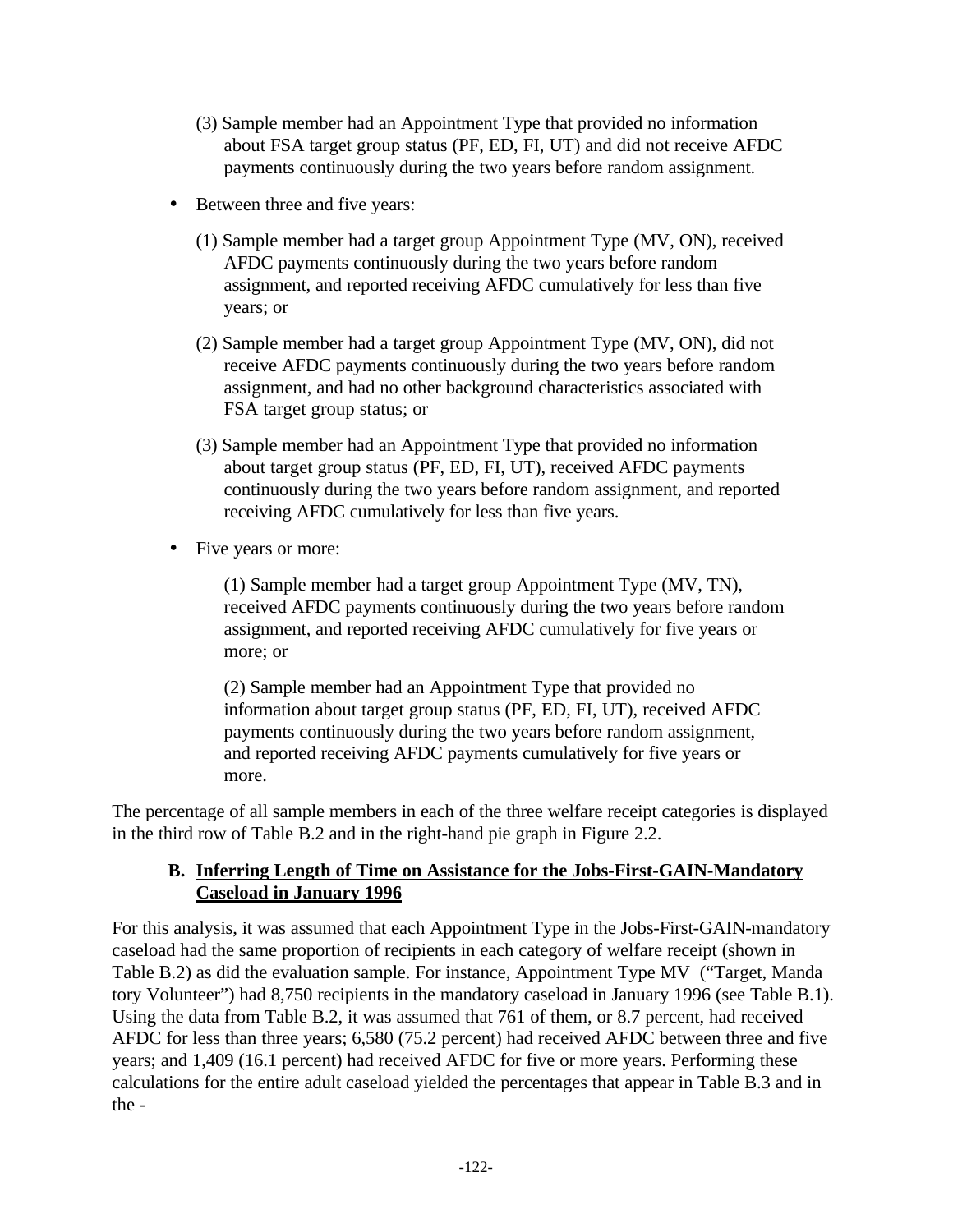## **Appendix Table B.2**

| Appointment Type and Outcome (%)                                   | Less than $3$<br>years | Between 3 and<br>5 years | Five or more<br>years |
|--------------------------------------------------------------------|------------------------|--------------------------|-----------------------|
| NN: Non-Target, Non-Volunteer                                      | 100.0                  | 0.0                      | 0.0                   |
| NV: Non-Target Volunteer                                           | 100.0                  | 0.0                      | 0.0                   |
| ON:Target, Non-Volunteer, Received AFDC<br>1991, Since After June  | 10.7                   | 89.3                     | 0.0                   |
| <b>MV: Target Mandatory Volunteer</b>                              | 8.7                    | 75.2                     | 16.1                  |
| TN Target, Non-Volunteer, Received AFDC Since<br>1991, Before June | 0.0                    | 0.0                      | 100.0                 |
| ED: Expiring Deferral                                              | 15.9                   | 57.3                     | 26.7                  |
| UT: Over 18 Years Old, with Child under 3 Years                    | 87.7                   | 10.0                     | 2.3                   |
| Old                                                                |                        |                          |                       |
| FI: Post Financial Sanction (first)                                | 33.3                   | 39.5                     | 27.2                  |
| FI: Post Financial Sanction (subsequent)                           | 42.3                   | 34.6                     | 23.1                  |

### **Length of Current Welfare Spell by Appointment Type**

left-hand pie graph in Figure 2.2. The procedure was then repeated for the portion of the caseload that had already been referred to Jobs-First GAIN in January 1996 (shown in Table B.3, but not in Figure 2.2).

These results demonstrate that DPSS dramatically increased the number of referrals for recipients who had received AFDC for less than five years and decreased the number of referrals for recipients on assistance for five years or more.

## **III. Estimating Evaluation Sample Members' Cumulative Length of Welfare Receipt**

In the Jobs-First GAIN Evaluation, as in most previous MDRC evaluations of welfare-towork programs, sample members attending a program orientation were asked how long they had ever received AFDC on their own or their spouse's case. Sample members were asked to sum the number of months of welfare receipt for the current and for any previous periods on assistance. These data were used to divide the sample into three welfare receipt subgroups:

- *Applicant:* person beginning her first-ever spell on AFDC;
- *Short-term recipient*: person who had received welfare cumulatively for less than two years; and
- *Long-term recipient*: person who had received welfare cumulatively for at least two years.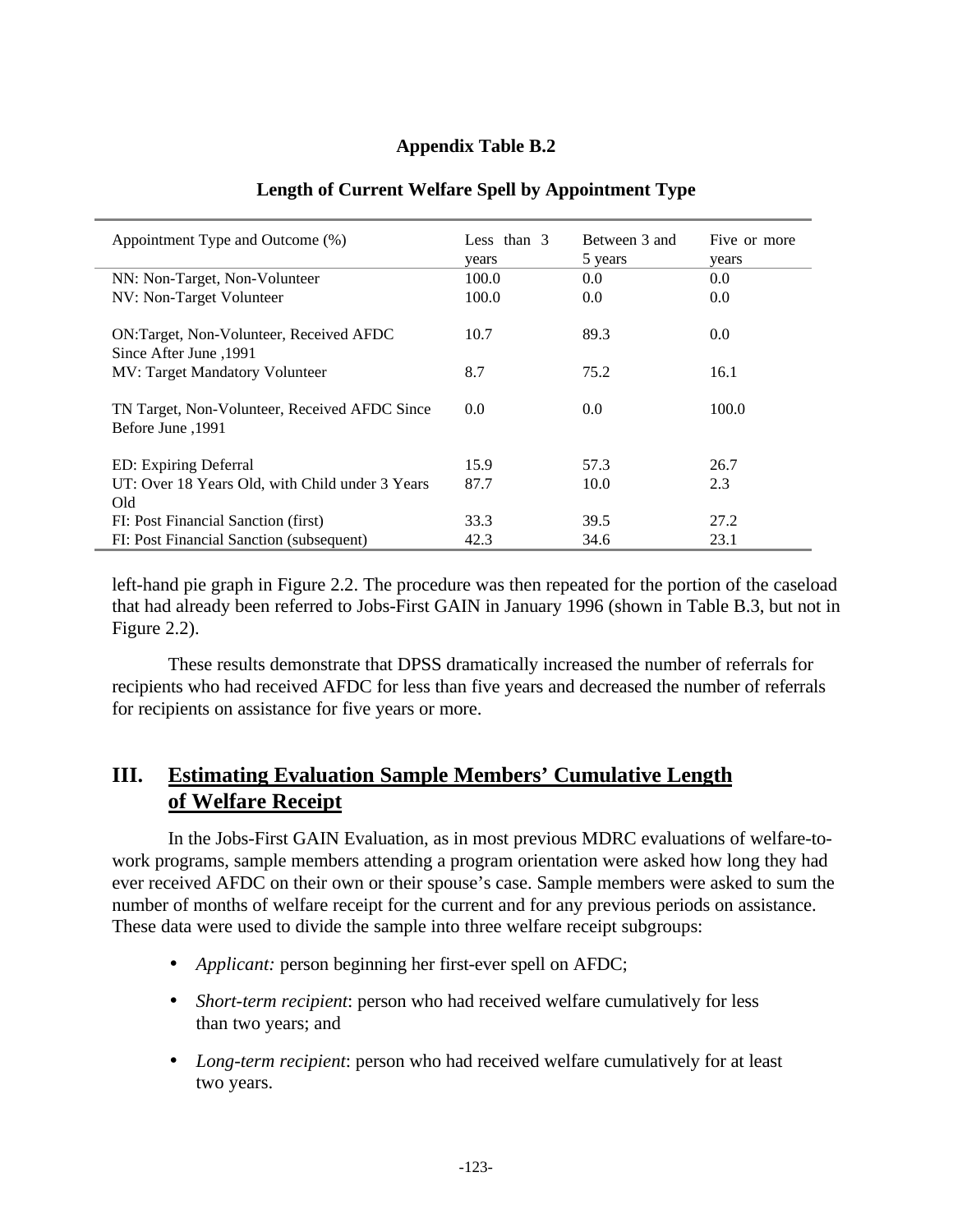Direct comparisons between AFDC payment records and these self-reported data showed inconsistencies, especially for sample members who described themselves as newly approved applicants or short-term recipients. In particular, about half of sample members who described themselves as newly approved applicants received AFDC payments continuously during the two years before random assignment. MDRC therefore decided to change the criteria for placing sample members in these three subgroups:<sup>6</sup>

| Applicant            | Sample member reported no prior AFDC receipt and received<br>AFDC payments for six months or less during the two years<br>before random assignment.                                               |
|----------------------|---------------------------------------------------------------------------------------------------------------------------------------------------------------------------------------------------|
| Short-term recipient | (1) Sample member reported no prior AFDC receipt but<br>received AFDC payments for between seven and 22 months<br>during the two years before random assignment; or                               |
|                      | (2) Sample member reported receiving AFDC for between one<br>month and two years cumulatively and did not receive AFDC<br>payments continuously during the two years before random<br>assignment. |
| Long-term recipient  | (1) Sample member reported no prior AFDC receipt but<br>received AFDC payments continuously during the two years<br>before random assignment; or                                                  |
|                      | (2) Sample member reported receiving AFDC between one<br>month and two years cumulatively and received AFDC<br>payments continuously during the two years before random<br>assignment; or         |
|                      | (3) Sample member reported receiving AFDC for two or more<br>years cumulatively.                                                                                                                  |

The effects of these changes are shown in Table B.4. The percentages in the "Revised, Using AFDC Records" column appear in Table 2.2.

 $\overline{a}$ 

<sup>&</sup>lt;sup>6</sup>AFDC records were not used to infer a shorter duration of cumulative welfare receipt than the sample member reported. For example, a sample member who described herself as a long-term recipient was not changed to a newly approved applicant if no AFDC payment records were found for the two years before random assignment. It would still be possible for the sample member to have received AFDC for two years or more earlier in her adult life.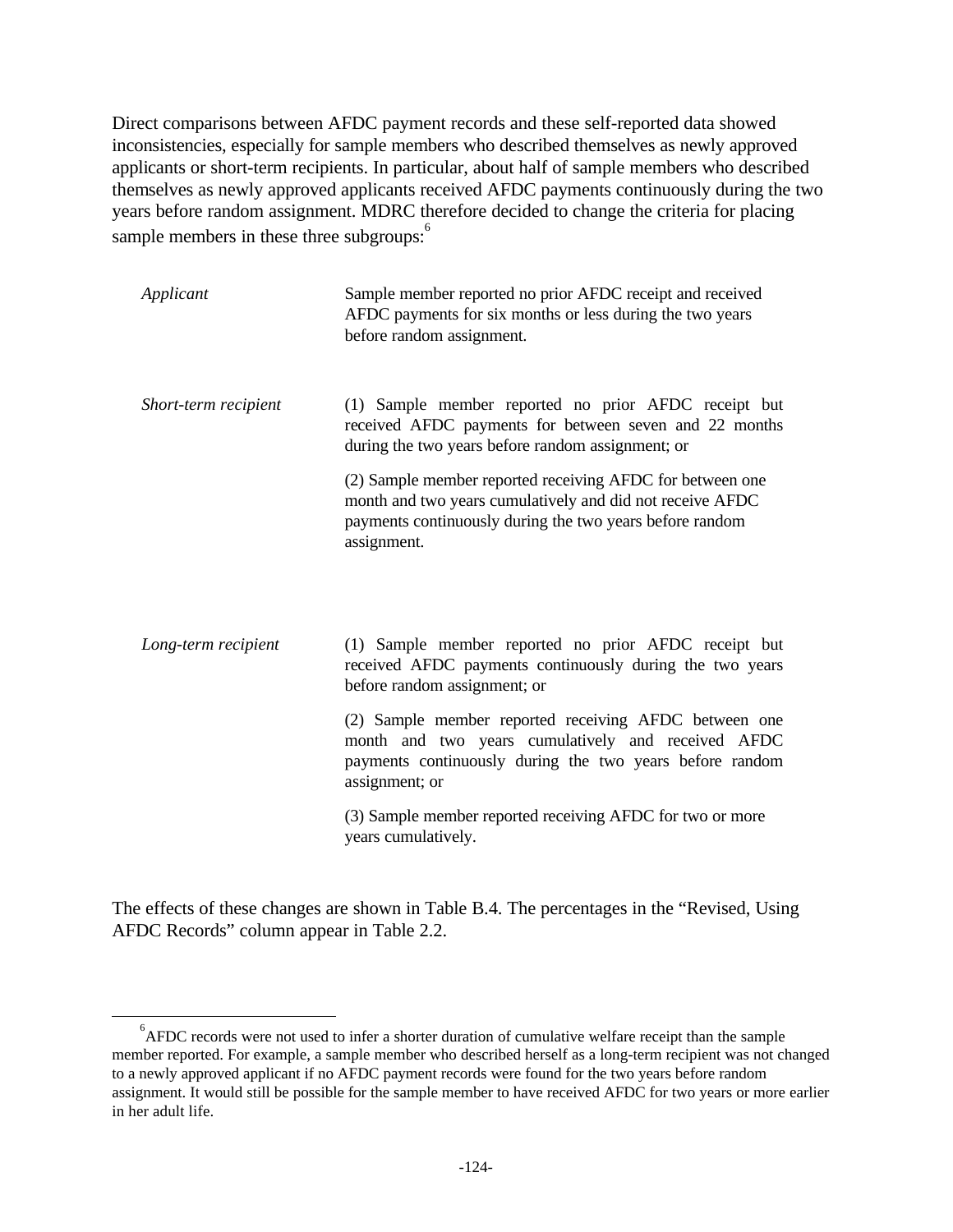## **Appendix Table B.3**

## **Length of Current Welfare Spell for Members of the Jobs-First-GAIN-Mandatory Caseload and Members of the Jobs-First GAIN Evaluation Sample**

| Analysis Group and Outcome (%)                                                     | Less than $3$<br>years | Between 3<br>and 5 years | Five or more<br>years |
|------------------------------------------------------------------------------------|------------------------|--------------------------|-----------------------|
| Jobs-First Mandatory Caseload in January, 1996                                     | 27.0                   | 29.8                     | 43.1                  |
| Jobs-First Mandatory Caseload, Referred to Jobs-<br>First GAIN as of January, 1996 | 8.5                    | 27.4                     | 64.1                  |
| <b>Jobs-First GAIN Evaluation Sample</b>                                           | 32.7                   | 53.4                     | 13.8                  |

## **Appendix Table B.4**

## **AFDC-FG and AFDC-U Sample Members' Aid Status**

|                      | AFDC-FGs                        |                     | AFDC-Us       |                     |  |
|----------------------|---------------------------------|---------------------|---------------|---------------------|--|
| Aid Status (%)       | Revised, Using<br>Self-Reported |                     | Self-Reported | Revised, Using      |  |
|                      | Data Only                       | <b>AFDC</b> Records | Data Only     | <b>AFDC</b> Records |  |
| Applicant            | 17.6                            | 3.6                 | 10.9          | 2.8                 |  |
| Short-Term Recipient | 20.6                            | 23.6                | 30.3          | 28.8                |  |
| Long-Term Recipient  | 61.8                            | 72.8                | 58.9          | 68.4                |  |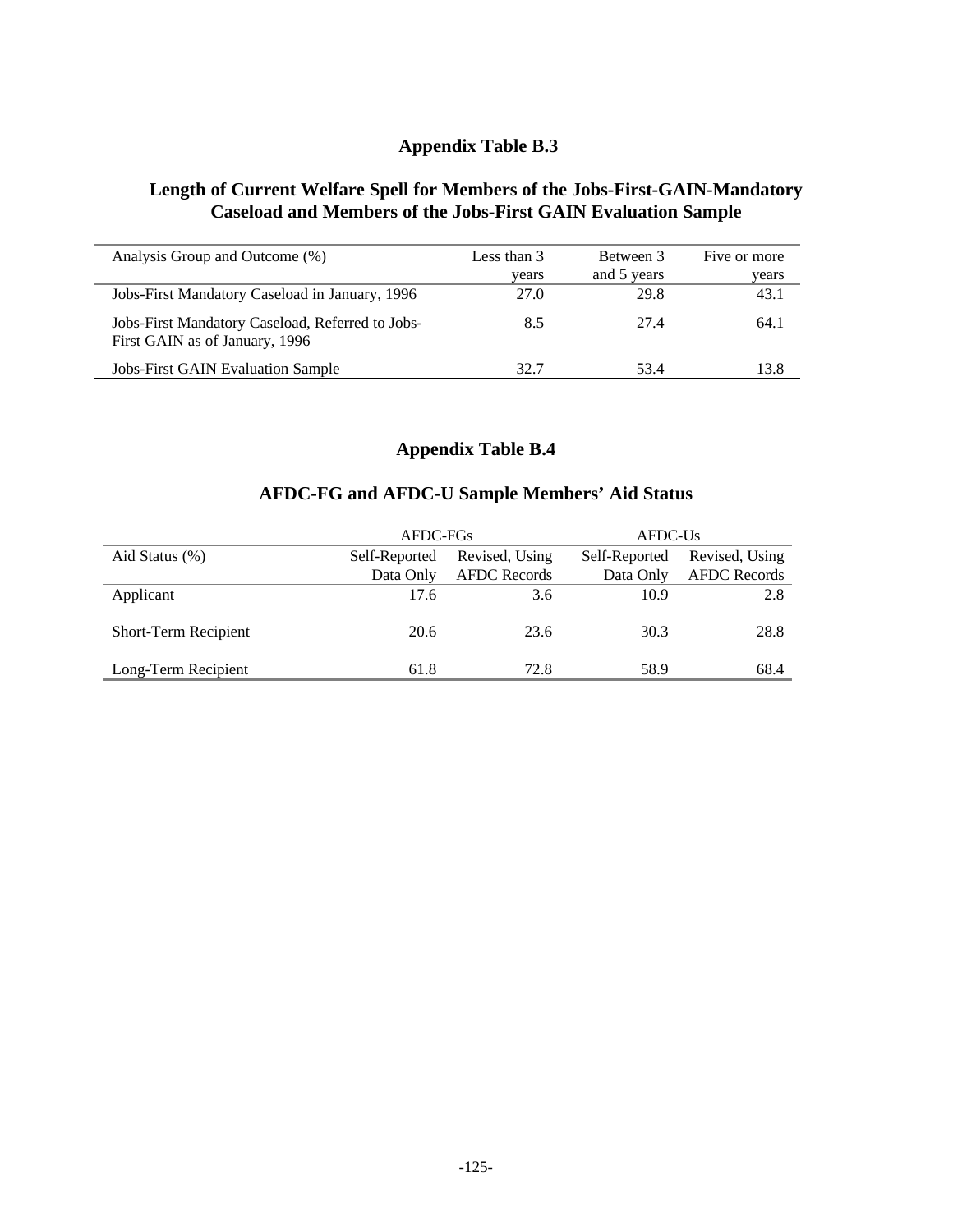### **Demographic Characteristics of AFDC-U Sample Members, by Gender** Characteristic Male Male Random assignment quarter (%) April-June of 1996 55.4 56.9 July-September of 1996 44.6 43.1 San Fernando Valley (Region 2) 36.9 23.5 San Gabriel Valley (Region 3) 26.4 28.1 Central (Region 4) 7.6 15.4 Southern (Region  $5)^a$ 11.4 12.7 Southeastern (Region 6) 17.7 20.3 Aid status $<sup>b</sup>(%)$ </sup> Applicant 2.3 3.3 Short-term recipient 28.6 29.0 Long-term recipient (received AFDC for at least 2 years) 69.1 67.8 5 years or more but less than 10 years 16.8 11.5 10 years or more 2.7 2.2 Less disadvantaged recipient<sup>c</sup>  $(\%)$  (%) 35.8 41.3 More disadvantaged recipient<sup>d</sup>  $(\%)$  33.3 26.5 On AFDC as a child (%) Yes 14.5 11.8 No 85.4 88.1 Don't know 0.2 0.1 Long-term, 2nd-generation recipient (%) 7.7 5.4 Likely to receive an exemption  $(\%)$  (%) 25.1 15.9 Previous employment (%) Employed within past year 17.1 40.5 Employed within past 2 years 23.0 48.9 Employed within past 3 years 25.9 53.0 Current employment (%) Not employed 92.2 81.0 Employed 7.8 19.0 Employed 1-14 hours per week 1.1 1.4 Employed 15-29 hours per week 4.3 12.3 Employed 30 or more hours per week 2.4 5.3 Highest degree/diploma earned (%) GED 2.7 2.7 2.7 High school diploma 35.1 27.2 Technical/AA/2-year college degree 3.1 3.8 4-year (or more) college degree 2.9 3.8 None of the above 56.1 62.6 Has a high school diploma, GED, or higher degree (%) 43.9 37.4

# **The Los Angeles Jobs-First GAIN Evaluation Appendix Table B.5**

(continued)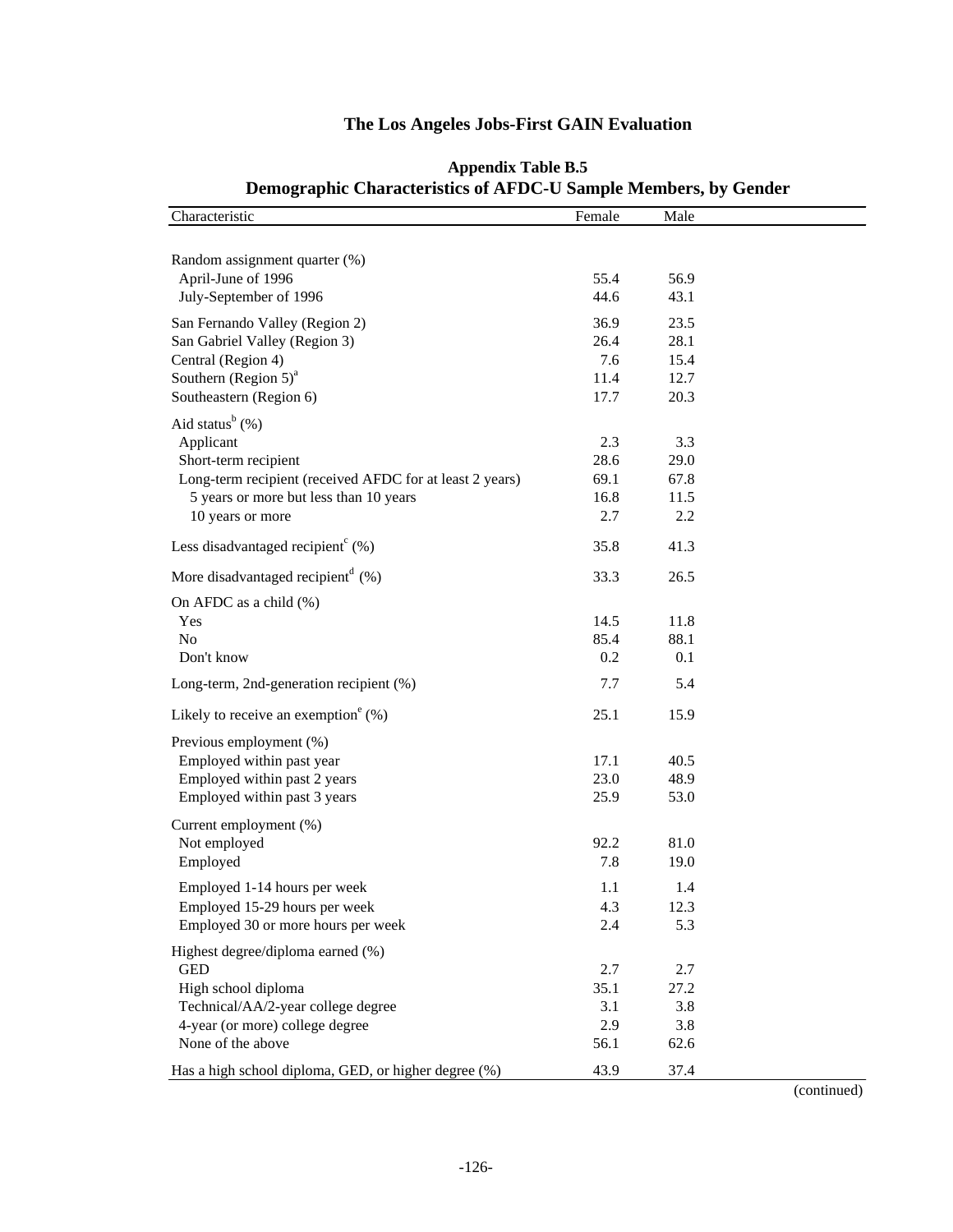| Characteristic                                         | Female | Male |  |
|--------------------------------------------------------|--------|------|--|
|                                                        |        |      |  |
| Highest grade completed in school (%)                  |        |      |  |
| Less than 8th                                          | 25.0   | 29.6 |  |
| 8th                                                    | 3.6    | 4.3  |  |
| 9th                                                    | 6.4    | 6.0  |  |
| 10th                                                   | 11.2   | 10.6 |  |
| 11th                                                   | 10.8   | 10.5 |  |
| 12th                                                   | 33.3   | 27.8 |  |
| Post high school                                       | 8.6    | 10.6 |  |
| No formal schooling                                    | 1.0    | 0.6  |  |
| Average highest grade completed in school              | 10.6   | 10.0 |  |
| Currently in a school or training program (%)          | 10.1   | 5.5  |  |
| Ethnicity (%)                                          |        |      |  |
| White, non-Hispanic                                    | 31.9   | 24.7 |  |
| Hispanic                                               | 45.8   | 47.7 |  |
| African-American <sup>f</sup>                          | 5.1    | 5.5  |  |
| Asian/Pacific Islander                                 | 17.0   | 22.0 |  |
| Native American/Alaskan native                         | 0.1    | 0.1  |  |
| Limited English proficiency (%)                        | 50.1   | 53.2 |  |
| Age $(\% )$                                            |        |      |  |
| Less than 25                                           | 14.3   | 7.4  |  |
| $25 - 34$                                              | 35.0   | 28.5 |  |
| 35-44                                                  | 38.4   | 42.8 |  |
| 45 or older                                            | 12.3   | 21.4 |  |
| 30 or older                                            | 71.3   | 81.0 |  |
| Average age (years)                                    | 34.6   | 37.6 |  |
| Parent under 24, no high school diploma (%)            | 7.2    | 3.9  |  |
| Marital status (%)                                     |        |      |  |
| Never married                                          | 10.8   | 7.5  |  |
| Married, living with spouse                            | 84.7   | 90.6 |  |
| Separated                                              | 3.5    | 1.5  |  |
| Divorced                                               | 0.9    | 0.3  |  |
| Widowed                                                | 0.0    | 0.0  |  |
| Has at least one child in the following age groups (%) |        |      |  |
| Less than 6                                            | 56.9   | 61.7 |  |
| $6 - 11$                                               | 60.1   | 54.1 |  |
| $12 - 18$                                              | 45.3   | 43.5 |  |
| Age of youngest child (%)                              |        |      |  |
| Less than 3                                            | 26.1   | 39.1 |  |
| $3 - 5$                                                | 30.7   | 22.6 |  |
| 6 or older                                             | 43.1   | 38.3 |  |

## **Appendix Table B.5 (continued)**

(continued)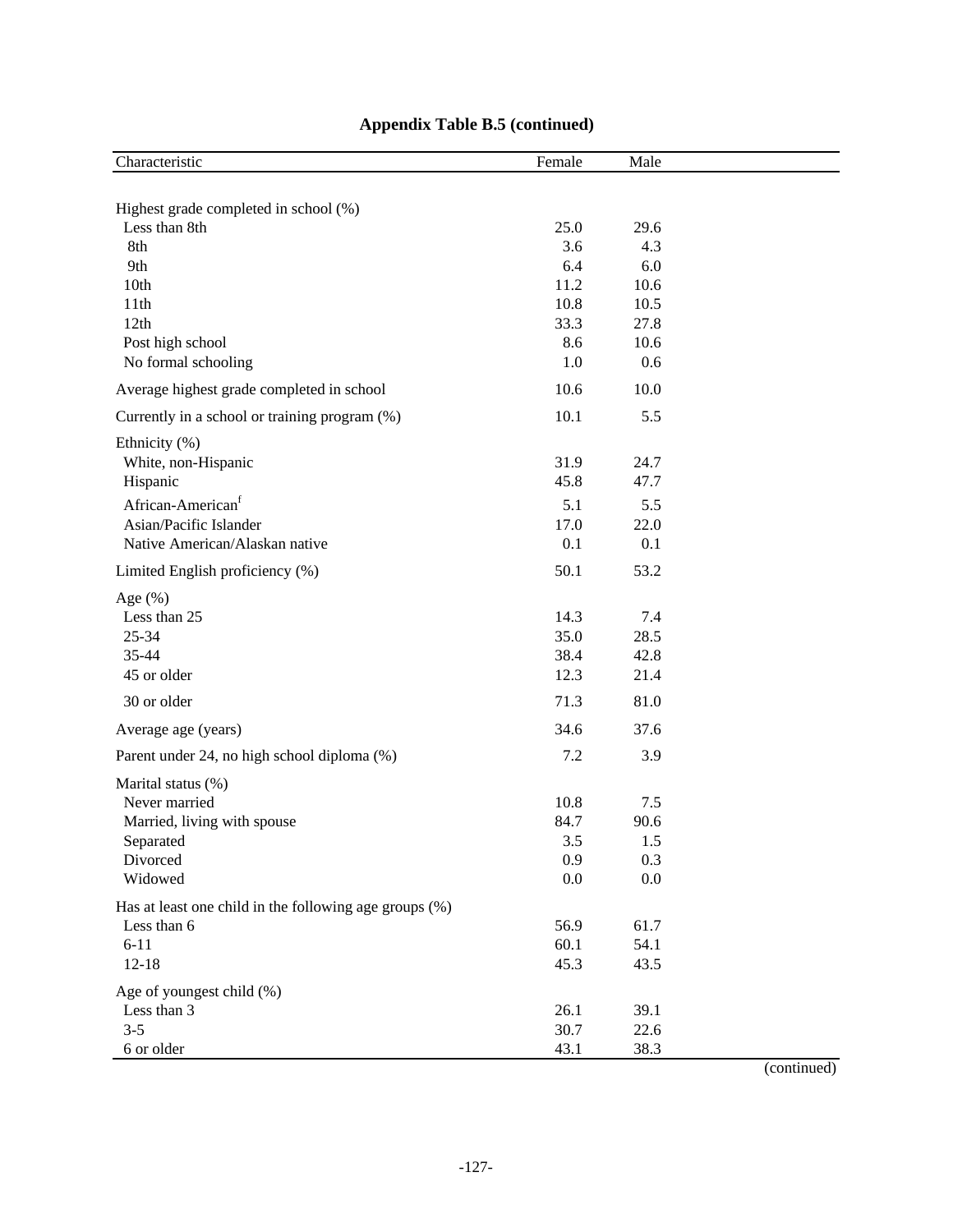| Characteristic             | Female | Male  |  |
|----------------------------|--------|-------|--|
|                            |        |       |  |
| Average number of children | 2.4    | 2.4   |  |
| Current housing status (%) |        |       |  |
| Public                     | 3.9    | 3.4   |  |
| Subsidized                 | 6.6    | 6.2   |  |
| Emergency                  | 0.0    | 0.1   |  |
| Other                      | 89.5   | 90.4  |  |
| Research sample status (%) |        |       |  |
| Experimental               | 80.3   | 79.8  |  |
| Control                    | 19.7   | 20.2  |  |
| Sample size                | 2,393  | 2,655 |  |

### **Appendix Table B.5 (continued)**

SOURCE: MDRC calculations using data from the GAIN Employment Activity and Reporting System (GEARS).

NOTES: Sample members with missing data were excluded from the calculations of percentages and means.

<sup>a</sup>This region serves the low-income communities of Watts, Compton, and North Long Beach.

<sup>b</sup>The "Applicant" category includes sample members who reported never having received AFDC/TANF on their own or a spouse's case. "Short-term recipients" reported having received AFDC/TANF on their own or a spouse's case for one month to less than two years at any time prior to random assignment. "Long-term recipients" reported having received AFDC/TANF on their own or a spouse's case for two years or more at any time prior to random assignment.

<sup>c</sup>A "less disadvantaged recipient" is a long-term recipient who had a high school diploma or GED and/or who worked for pay during the year prior to random assignment.

 ${}^{d}$ A "more disadvantaged recipient" is a long-term recipient without a high school diploma or GED who did not work for pay during the year prior to random assignment.

<sup>e</sup>Prior to random assignment, GAIN case managers recorded whether they thought the sample members were likely to be exempted from participation in GAIN. Recommendations for actual exemptions were made for experimental group members after random assignment.

f Los Angeles does not distinguish between non-Hispanic and Hispanic blacks.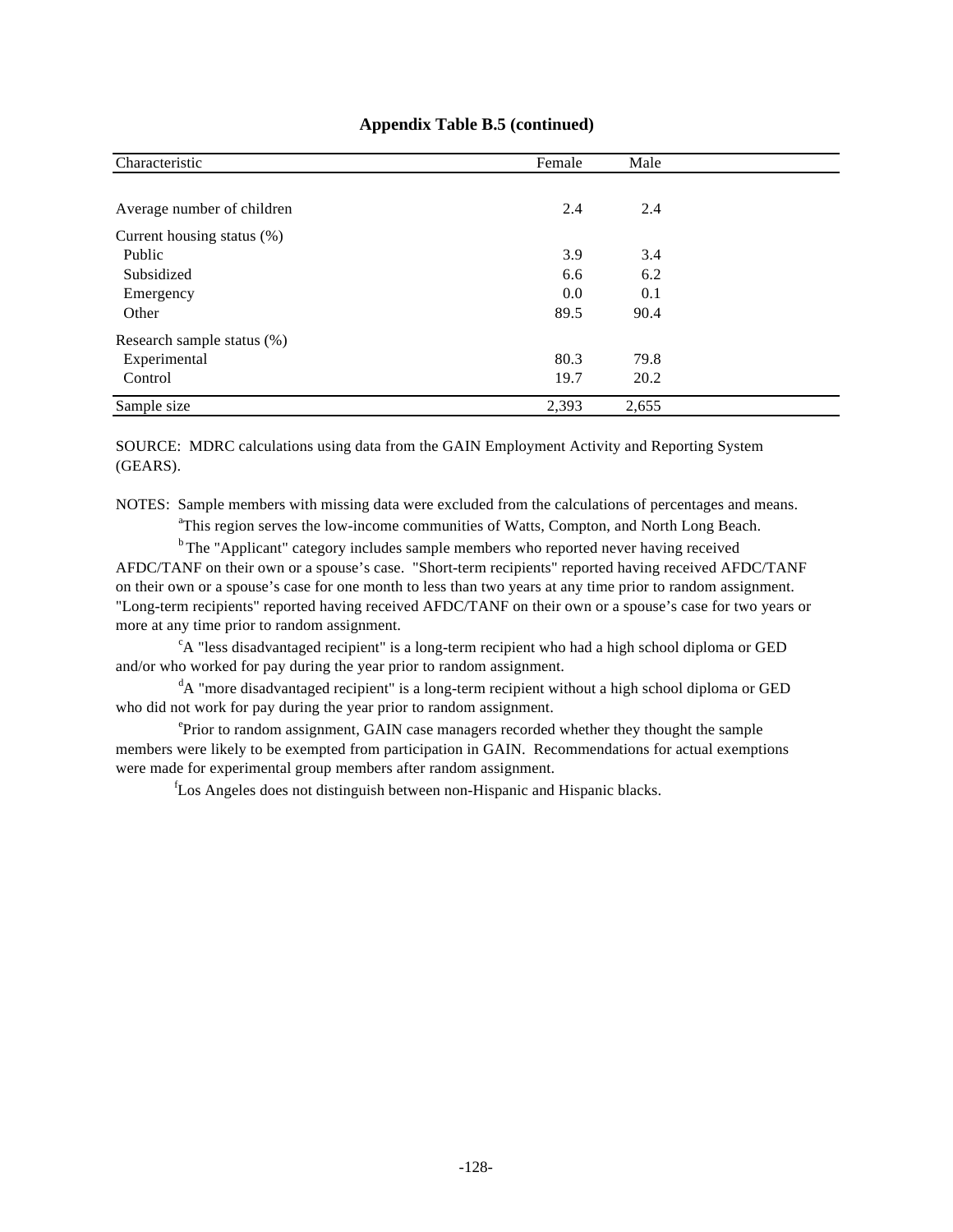# **Appendix Table B.6 Background Characteristics of AFDC-FG Sample Members, by GAIN Region**

| Characteristic                                           | San Fernando<br>Valley<br>(Region 2) | San Gabriel<br>Valley<br>(Region 3) | Central<br>(Region 4) | Southern<br>$(Region 5)^a$ | Southeastern<br>(Region 6) |
|----------------------------------------------------------|--------------------------------------|-------------------------------------|-----------------------|----------------------------|----------------------------|
| Random assignment quarter (%)                            |                                      |                                     |                       |                            |                            |
| April-June of 1996                                       | 53.0                                 | 53.8                                | 64.2                  | 56.3                       | 54.9                       |
| July-September of 1996                                   | 47.0                                 | 46.2                                | 35.8                  | 43.7                       | 45.1                       |
| Female (%)                                               | 92.6                                 | 93.0                                | 93.6                  | 91.7                       | 93.6                       |
| Aid status <sup>b</sup> (%)                              |                                      |                                     |                       |                            |                            |
| Applicant                                                | 1.9                                  | 5.3                                 | 4.4                   | 3.3                        | 2.4                        |
| Short-term recipient                                     | 23.8                                 | 25.9                                | 19.4                  | 20.1                       | 28.2                       |
| Long-term recipient (received AFDC for at least 2 years) | 74.3                                 | 68.8                                | 76.2                  | 76.6                       | 69.4                       |
| 5 years or more but less than 10 years                   | 17.2                                 | 15.3                                | 14.2                  | 16.2                       | 15.0                       |
| 10 years or more                                         | 5.3                                  | 6.1                                 | 11.1                  | 9.1                        | 8.1                        |
| Less disadvantaged recipient <sup>c</sup> $(\%)$         | 43.5                                 | 40.7                                | 42.2                  | 50.2                       | 34.8                       |
| Most disadvantaged recipient <sup>d</sup> $(\%)$         | 30.8                                 | 28.1                                | 33.9                  | 26.4                       | 34.6                       |
| On AFDC as a child $(\%)$                                |                                      |                                     |                       |                            |                            |
| Yes                                                      | 22.4                                 | 18.2                                | 34.7                  | 31.3                       | 23.2                       |
| N <sub>0</sub>                                           | 76.6                                 | 81.8                                | 65.1                  | 68.4                       | 76.8                       |
| Don't know                                               | 0.9                                  | 0.0                                 | 0.2                   | 0.3                        | 0.0                        |
| Long-term, 2nd-generation recipient (%)                  | 16.0                                 | 10.2                                | 22.4                  | 22.6                       | 16.2                       |
| Likely to receive an exemption <sup>e</sup> $(\%)$       | 21.0                                 | 20.9                                | 9.9                   | 20.2                       | 19.2                       |
| Previous employment (%)                                  |                                      |                                     |                       |                            |                            |
| Employed within past year                                | 29.4                                 | 29.9                                | 21.1                  | 25.7                       | 27.7                       |
| Employed within past 2 years                             | 37.5                                 | 36.9                                | 27.7                  | 33.8                       | 35.8                       |
| Employed within past 3 years                             | 41.2                                 | 39.9                                | 31.5                  | 37.7                       | 39.4                       |
| Current employment (%)                                   |                                      |                                     |                       |                            |                            |
| Not employed                                             | 88.8                                 | 87.2                                | 94.0                  | 92.2                       | 91.8                       |
| Employed                                                 | 11.2                                 | 12.8                                | 6.0                   | 7.8                        | 8.2                        |
| Employed 1-14 hours per week                             | 1.3                                  | 1.2                                 | 1.1                   | 1.0                        | 1.5                        |
| Employed 15-29 hours per week                            | 4.4                                  | 5.7                                 | 2.7                   | 3.4                        | 4.1                        |
| Employed 30 or more hours per week                       | 5.6                                  | 5.9                                 | 2.3                   | 3.5                        | 2.6                        |
| Highest degree/diploma earned (%)                        |                                      |                                     |                       |                            |                            |
| <b>GED</b>                                               | 5.2                                  | 5.3                                 | 4.2                   | 5.5                        | 4.9                        |
| High school diploma                                      | 30.9                                 | 36.8                                | 33.5                  | 45.7                       | 28.5                       |
| Technical/AA/2-year college degree                       | 5.2                                  | 3.1                                 | 3.8                   | 4.1                        | 2.2                        |
| 4-year (or more) college degree                          | 2.7                                  | 0.9                                 | 1.1                   | 1.3                        | 0.5                        |
| None of the above                                        | 55.9                                 | 53.9                                | 57.4                  | 43.5                       | 63.9                       |
| Has a high school diploma, GED, or higher degree (%)     | 44.1                                 | 46.1                                | 42.6                  | 56.5                       | 36.1                       |
|                                                          |                                      |                                     |                       |                            | (continued)                |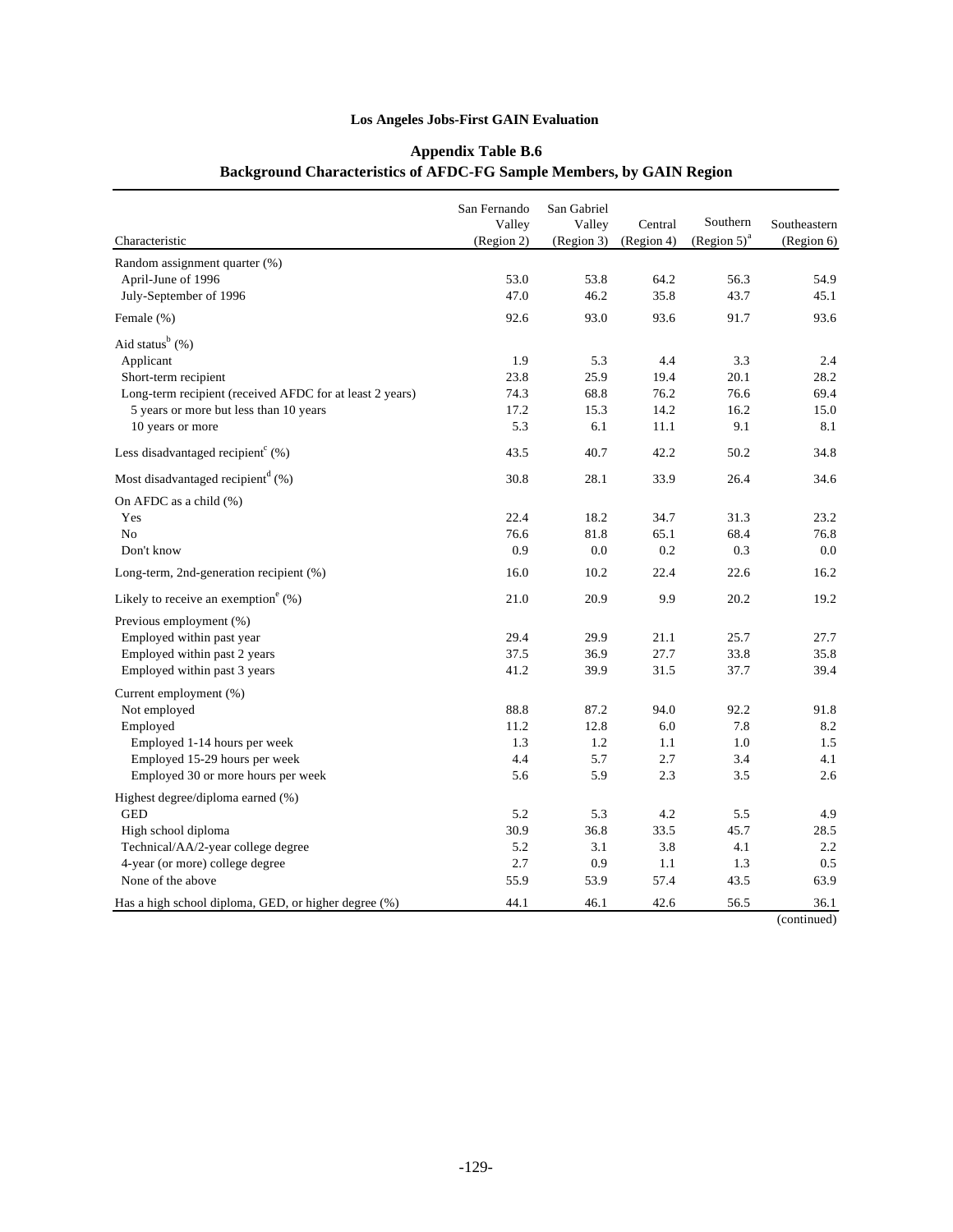|                                                        | San Fernando         | San Gabriel          |                       | Southern         |                            |
|--------------------------------------------------------|----------------------|----------------------|-----------------------|------------------|----------------------------|
| Characteristic                                         | Valley<br>(Region 2) | Valley<br>(Region 3) | Central<br>(Region 4) | $(Region 5)^{a}$ | Southeastern<br>(Region 6) |
|                                                        |                      |                      |                       |                  |                            |
| Highest grade completed in school (%)                  |                      |                      |                       |                  |                            |
| Less than 8th                                          | 17.7                 | 12.0                 | 14.2                  | 7.4              | 20.1                       |
| 8th                                                    | 3.3                  | 2.5                  | 3.1                   | 2.2              | 3.8                        |
| 9th                                                    | 6.3                  | 5.7                  | 5.2                   | 4.9              | 8.9                        |
| 10th                                                   | 11.2                 | 10.2                 | 8.6                   | 8.3              | 10.7                       |
| 11th                                                   | 17.3                 | 18.0                 | 22.3                  | 20.1             | 18.8                       |
| 12th                                                   | 32.2                 | 39.1                 | 36.0                  | 44.0             | 28.9                       |
| Post high school                                       | 12.0                 | 11.8                 | 10.6                  | 12.9             | 7.9                        |
| No formal schooling                                    | 0.1                  | 0.6                  | 0.1                   | 0.1              | 0.9                        |
| Average highest grade completed in school              | 10.3                 | 11.2                 | 10.6                  | 11.2             | 10.7                       |
| Currently in a school or training program (%)          | 11.4                 | 11.2                 | 15.0                  | 15.5             | 15.2                       |
| Ethnicity (%)                                          |                      |                      |                       |                  |                            |
| White, non-Hispanic                                    | 37.4                 | 19.3                 | 5.5                   | 11.4             | 12.2                       |
| Hispanic                                               | 44.6                 | 53.6                 | 36.2                  | 18.6             | 75.1                       |
| Arican-American <sup>f</sup>                           | 14.7                 | 17.6                 | 55.1                  | 59.0             | 10.8                       |
| Asian/Pacific Islander                                 | 3.1                  | 9.4                  | 3.0                   | 10.6             | 1.6                        |
| Native American/Alaskan native                         | 0.3                  | 0.2                  | 0.2                   | 0.3              | 0.3                        |
| Limited English proficiency (%)                        | 27.3                 | 17.4                 | 20.9                  | 9.7              | 29.5                       |
| Age $(\%)$                                             |                      |                      |                       |                  |                            |
| Less than 25                                           | 13.4                 | 16.8                 | 18.7                  | 17.8             | 18.9                       |
| 25-34                                                  | 38.3                 | 42.7                 | 38.5                  | 45.7             | 37.0                       |
| 35-44                                                  | 35.7                 | 30.4                 | 31.9                  | 28.2             | 32.7                       |
| 45 or older                                            | 12.7                 | 10.1                 | 10.9                  | 8.3              | 11.3                       |
| 30 or older                                            | 68.2                 | 62.0                 | 63.6                  | 58.8             | 64.2                       |
| Average age (years)                                    | 34.4                 | 33.0                 | 33.2                  | 32.2             | 33.4                       |
| Parent under 24, no high school diploma (%)            | 6.6                  | 6.7                  | 10.3                  | 7.8              | 10.2                       |
| Marital status (%)                                     |                      |                      |                       |                  |                            |
| Never married                                          | 41.4                 | 41.9                 | 44.8                  | 46.2             | 40.8                       |
| Married, living with spouse                            | 9.8                  | 6.0                  | 5.7                   | 5.2              | 7.8                        |
| Separated                                              | 29.2                 | 34.2                 | 37.4                  | 35.0             | 35.9                       |
| Divorced                                               | 17.6                 | 16.1                 | 10.3                  | 11.8             | 13.5                       |
| Widowed                                                | 2.1                  | 1.7                  | 1.8                   | 1.8              | 2.0                        |
| Has at least one child in the following age groups (%) |                      |                      |                       |                  |                            |
| Less than 6                                            | $50.8\,$             | 53.1                 | 51.1                  | 56.3             | 54.2                       |
| $6 - 11$                                               | 54.8                 | 56.7                 | 53.8                  | 54.1             | 53.3                       |
| $12 - 18$                                              | 42.3                 | 37.1                 | 38.6                  | 35.1             | 42.9                       |
| Age of youngest child (%)                              |                      |                      |                       |                  |                            |
| Less than 3                                            | $7.0\,$              | 10.7                 | 10.8                  | 7.2              | 10.7                       |
| $3 - 5$                                                | 43.8                 | 42.4                 | 40.3                  | 49.1             | 43.5                       |
| 6 or older                                             | 49.2                 | 46.9                 | 48.9                  | 43.7             | 45.8                       |

# **Appendix Table B.6 (continued)**

(continued)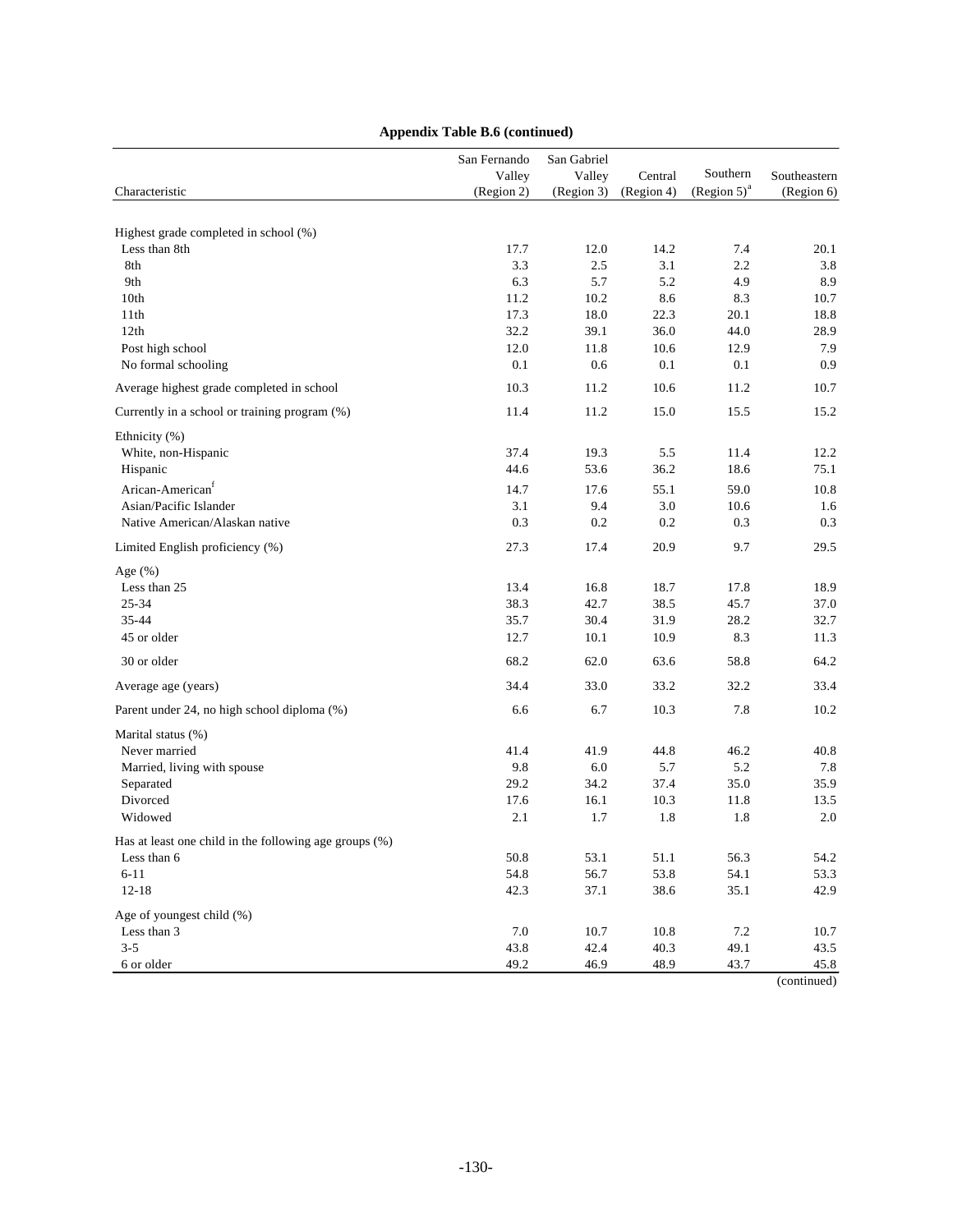| Characteristic             | San Fernando<br>Valley<br>(Region 2) | San Gabriel<br>Valley<br>(Region 3) | Central<br>(Region 4) | Southern<br>$(Region 5)^{a}$ | Southeastern<br>(Region 6) |
|----------------------------|--------------------------------------|-------------------------------------|-----------------------|------------------------------|----------------------------|
|                            |                                      |                                     |                       |                              |                            |
| Number of children (%)     |                                      |                                     |                       |                              |                            |
| None                       | 0.0                                  | 0.0                                 | 0.0                   | 0.0                          | 0.0                        |
| 1                          | 42.2                                 | 42.6                                | 46.7                  | 43.2                         | 41.0                       |
| $\overline{c}$             | 30.3                                 | 29.9                                | 29.4                  | 30.7                         | 29.9                       |
| 3 or more                  | 27.5                                 | 27.6                                | 23.9                  | 26.1                         | 29.1                       |
| Average number of children | 2.0                                  | 2.0                                 | 1.9                   | 2.0                          | 2.0                        |
| Current housing status (%) |                                      |                                     |                       |                              |                            |
| Public                     | 7.5                                  | 4.5                                 | 3.7                   | 4.7                          | 7.4                        |
| Subsidized                 | 11.4                                 | 6.7                                 | 13.8                  | 9.6                          | 6.7                        |
| Emergency                  | 0.6                                  | 0.2                                 | 0.5                   | 0.8                          | 0.1                        |
| Other                      | 80.5                                 | 88.7                                | 82.0                  | 84.9                         | 85.8                       |
| Research sample status (%) |                                      |                                     |                       |                              |                            |
| Experimental               | 71.1                                 | 71.4                                | 77.7                  | 72.1                         | 76.8                       |
| Control                    | 28.9                                 | 28.6                                | 22.3                  | 27.9                         | 23.2                       |
| Sample size                | 2,843                                | 3,990                               | 2,526                 | 3,522                        | 2,802                      |

#### **Appendix Table B.6 (continued)**

SOURCE: MDRC calculations using data from the GAIN Employment Activity and Reporting System (GEARS).

NOTES: Sample members with missing data were excluded from the calculations of percentages and means.

<sup>a</sup>This region serves the low-income communities of Watts, Compton, and North Long Beach.

<sup>b</sup>The "Applicant" category includes sample members who reported never having received AFDC on their own or a spouse's case. "Short-term recipients" reported having received AFDC on their own or a spouse's case for one month to less than two years at any time prior to random assignment. "Long-term recipients" reported having received AFDC on their own or a spouse's case for two years or more at any time prior to random assignment.

 $c_A$  "less disadvantaged" sample member is a long-term recipient who had a high school diploma or GED certificate at random assignment and/or who worked for pay during the year prior to random assignment.

<sup>d</sup>A "most disadvantaged" sample member is a long-term recipient who did not have a high school diploma or GED certificate at random assignment and who did not work for pay during the year prior to random assignment.

<sup>e</sup>During orientation, but prior to random assignment, GAIN case managers identified sample members whose circumstances made them likely to be exempted from participation in GAIN. Recommendations for actual exemptions were made during appraisal meetings that followed random assignment, but only for experimental group members.

<sup>f</sup>Los Angeles does not distinguish between non-Hispanic and Hispanic African-Americans.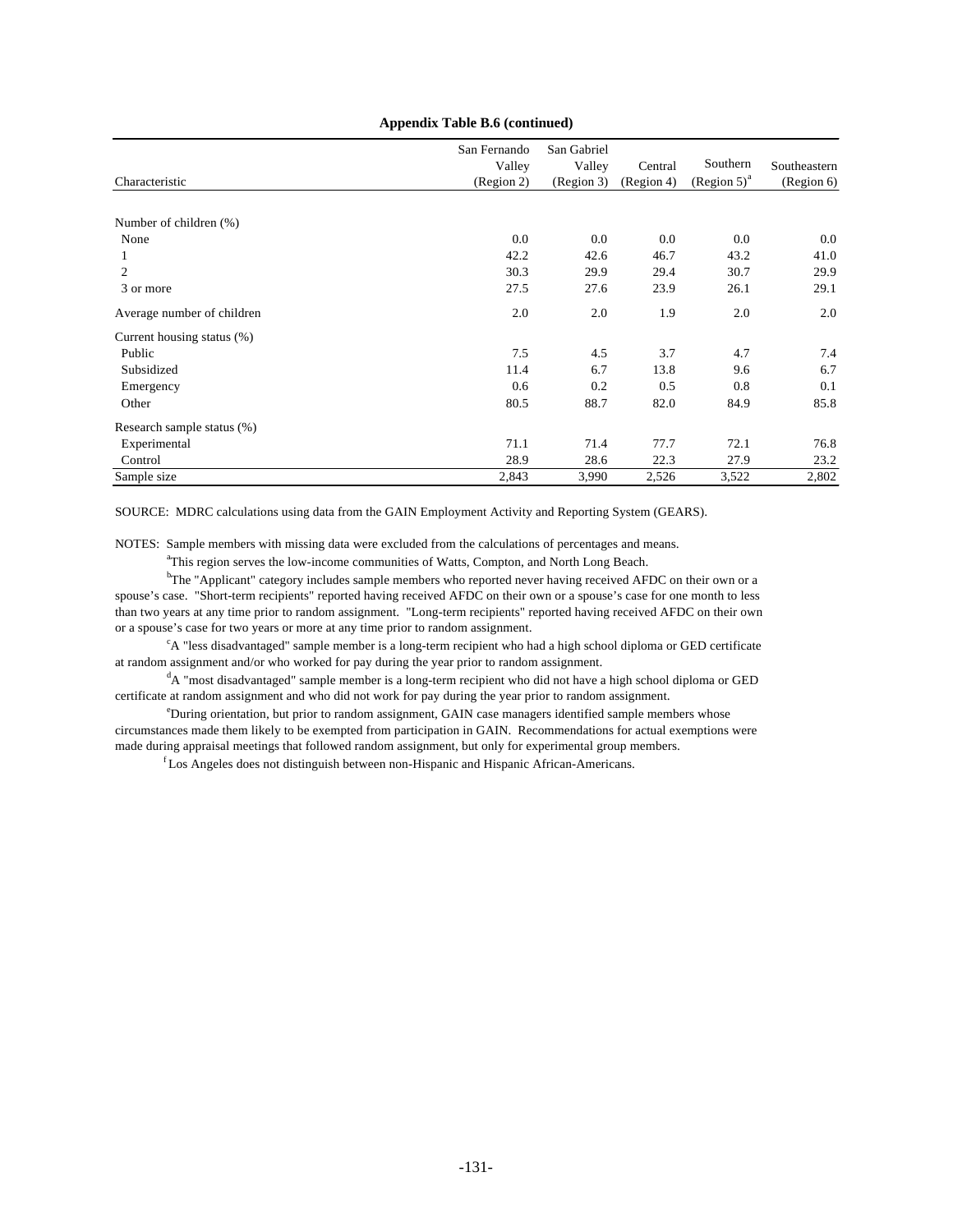| Characteristic                                             | San Fernando<br>Valley<br>(Region 2) | San Gabriel<br>Valley | Central<br>(Region 3) (Region 4) | Southern<br>$(Region 5)^{a}$ | Southeastern<br>(Region 6) |
|------------------------------------------------------------|--------------------------------------|-----------------------|----------------------------------|------------------------------|----------------------------|
| Random assignment quarter (%)                              |                                      |                       |                                  |                              |                            |
| April-June of 1996                                         | 53.1                                 | 58.5                  | 67.2                             | 57.5                         | 50.1                       |
| July-September of 1996                                     | 46.9                                 | 41.5                  | 32.8                             | 42.6                         | 50.0                       |
|                                                            |                                      |                       |                                  |                              |                            |
| Female (%)                                                 | 58.6                                 | 45.9                  | 31.0                             | 44.7                         | 43.9                       |
| Aid status $b(%)$                                          |                                      |                       |                                  |                              |                            |
| Applicant                                                  | 1.7                                  | 3.1                   | 2.4                              | 2.8                          | 4.5                        |
| Short-term recipient                                       | 23.6                                 | 25.1                  | 25.4                             | 31.1                         | 42.9                       |
| Long-term recipient (received AFDC at least 2 years)       | 74.7                                 | 71.8                  | 72.3                             | 66.1                         | 52.7                       |
| 5 years or more but less than 10 years                     | 19.3                                 | 15.4                  | 12.2                             | 10.2                         | 7.1                        |
| 10 years or more                                           | 2.1                                  | 3.7                   | 1.2                              | 2.0                          | 2.1                        |
| Less disadvantaged recipient <sup><math>c</math></sup> (%) | 51.0                                 | 37.9                  | 39.4                             | 35.2                         | 22.4                       |
| Most disadvantaged recipient <sup>d</sup> $(\%)$           | 23.8                                 | 33.9                  | 32.8                             | 30.9                         | 30.2                       |
| On AFDC as a child $(\%)$                                  |                                      |                       |                                  |                              |                            |
| Yes                                                        | 13.7                                 | 12.1                  | 13.1                             | 13.9                         | 12.9                       |
| N <sub>o</sub>                                             | 86.0                                 | 87.8                  | 86.9                             | 86.1                         | 87.1                       |
| Don't know                                                 | 0.3                                  | 0.2                   | 0.0                              | 0.0                          | 0.0                        |
| Long-term, 2nd-generation recipient (%)                    | 7.7                                  | 6.0                   | 5.9                              | 7.1                          | 5.3                        |
| Likely to receive an exemption <sup>e</sup> $(\%)$         | 24.2                                 | 17.4                  | 12.7                             | 23.1                         | 21.1                       |
| Previous employment (%)                                    |                                      |                       |                                  |                              |                            |
| Employed within past year                                  | 24.4                                 | 36.0                  | 24.7                             | 23.4                         | 34.6                       |
| Employed within past 2 years                               | 31.1                                 | 41.2                  | 30.1                             | 30.9                         | 46.1                       |
| Employed within past 3 years                               | 33.8                                 | 44.2                  | 33.8                             | 36.5                         | 50.4                       |
| Current employment (%)                                     |                                      |                       |                                  |                              |                            |
| Not employed                                               | 86.6                                 | 80.7                  | 87.3                             | 91.5                         | 90.0                       |
| Employed                                                   | 13.4                                 | 19.3                  | 12.7                             | 8.5                          | 10.0                       |
| Employed 1-14 hours per week                               | 2.2                                  | 0.7                   | 1.4                              | 1.0                          | 0.7                        |
| Employed 15-29 hours per week                              | 7.6                                  | 14.0                  | 8.0                              | 3.6                          | 5.4                        |
| Employed 30 or more hours per week                         | 3.6                                  | 4.6                   | 3.4                              | 3.9                          | 3.8                        |
| Highest degree/diploma earned (%)                          |                                      |                       |                                  |                              |                            |
| <b>GED</b>                                                 | 2.2                                  | 1.9                   | 2.5                              | 4.9                          | 3.4                        |
| High school diploma                                        | 42.8                                 | 26.8                  | 23.7                             | 34.7                         | 20.3                       |
| Technical/AA/2-year college degree                         | 5.6                                  | 3.2                   | 1.7                              | 3.0                          | 1.9                        |
| 4-year (or more) college degree                            | 6.0                                  | 2.2                   | 5.3                              | 0.7                          | 1.6                        |
| None of the above                                          | 43.3                                 | 65.9                  | 66.8                             | 56.8                         | 72.9                       |
| Has a high school diploma, GED, or higher degree (%)       | 56.7                                 | 34.1                  | 33.2                             | 43.2                         | 27.1                       |

# **Appendix Table B.7 Background Characteristics of AFDC-U Sample Members, by GAIN Region**

(continued)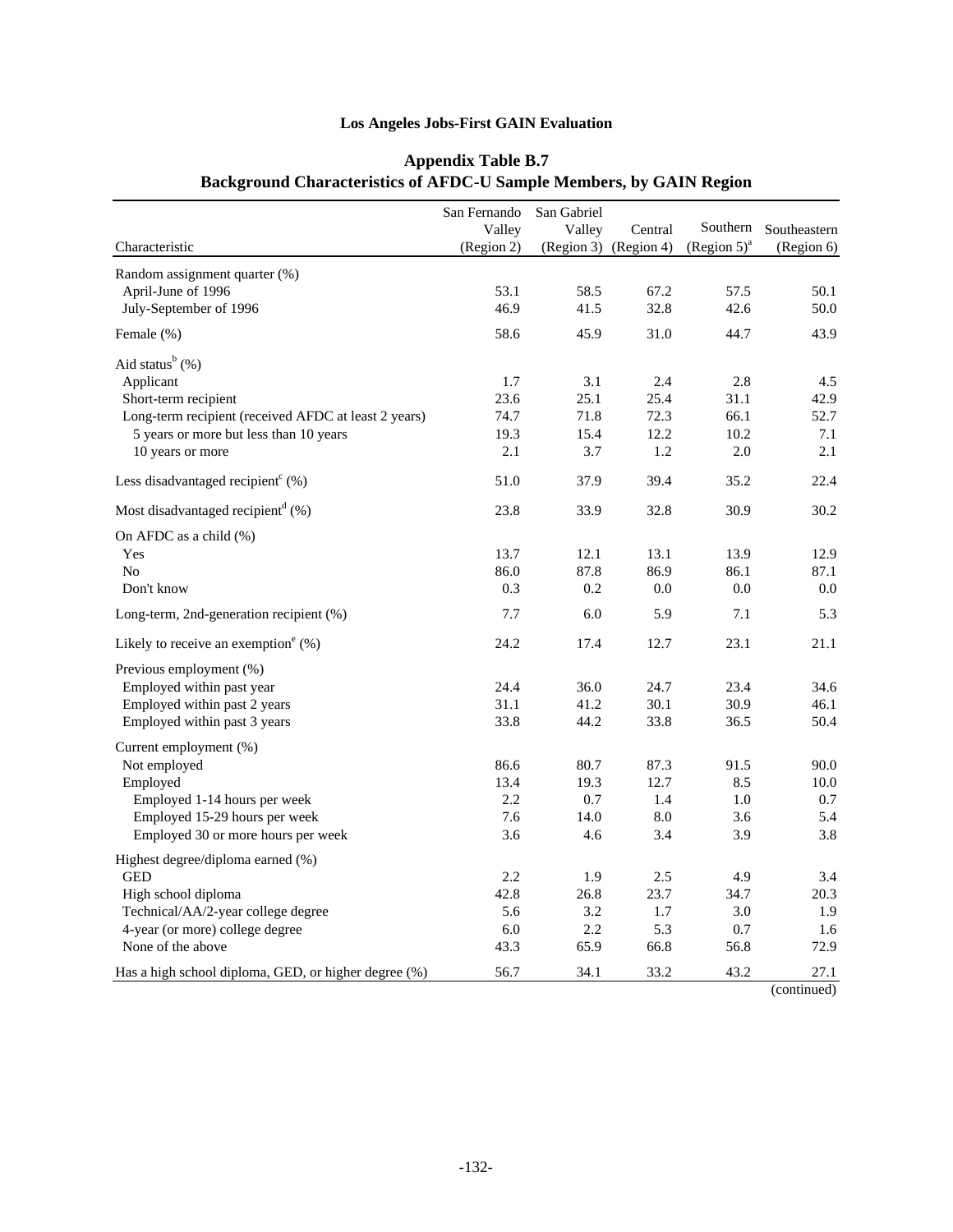|                                                        | San Fernando         | San Gabriel  |                                  |                            |                            |
|--------------------------------------------------------|----------------------|--------------|----------------------------------|----------------------------|----------------------------|
| Characteristic                                         | Valley<br>(Region 2) | Valley       | Central<br>(Region 3) (Region 4) | Southern<br>$(Region 5)^a$ | Southeastern<br>(Region 6) |
|                                                        |                      |              |                                  |                            |                            |
| Highest grade completed in school (%)                  |                      |              |                                  |                            |                            |
| Less than 8th                                          | 18.3                 | 29.5         | 37.7                             | 21.4                       | 36.2                       |
| 8th<br>9th                                             | 4.6<br>4.5           | 3.9<br>6.0   | 3.9<br>5.8                       | 3.0<br>7.7                 | 3.7<br>8.4                 |
| 10th                                                   | 15.6                 | 9.8          | 7.8                              | 9.7                        | 7.7                        |
| 11th                                                   | 7.7                  | 11.7         | 6.8                              | 14.9                       | 13.3                       |
| 12 <sub>th</sub>                                       | 37.5                 | 28.0         | 28.1                             | 34.2                       | 21.9                       |
| Post high school                                       | 11.8                 | 9.5          | 8.8                              | 9.0                        | 7.7                        |
| No formal schooling                                    | 0.1                  | 1.6          | 1.2                              | 0.2                        | 1.0                        |
| Average highest grade completed in school              | 10.3                 | 10.9         | 10.1                             | 10.1                       | 9.7                        |
| Currently in a school or training program (%)          | 9.8                  | 3.9          | 9.1                              | 9.2                        | 8.0                        |
| Ethnicity (%)                                          |                      |              |                                  |                            |                            |
| White, non-Hispanic                                    | 61.3                 | 14.9         | 22.7                             | 12.3                       | 8.5                        |
| Hispanic                                               | 30.4                 | 40.7         | 49.6                             | 38.0                       | 85.2                       |
| African-American <sup>f</sup>                          | 2.3                  | 4.2          | 8.8                              | 18.0                       | 1.8                        |
| Asian/Pacific Islander                                 | 6.0                  | 40.2         | 19.0                             | 31.4                       | 4.5                        |
| Native American/Alaskan native                         | 0.0                  | $0.2\,$      | 0.0                              | 0.3                        | 0.1                        |
| Limited English proficiency (%)                        | 58.3                 | 48.3         | 65.7                             | 30.8                       | 51.1                       |
| Age $(\%)$                                             |                      |              |                                  |                            |                            |
| Less than 25                                           | 6.9                  | 10.5         | 6.4                              | 17.5                       | 15.2                       |
| $25 - 34$                                              | 35.3                 | 32.6         | 23.5                             | 32.6                       | 28.5                       |
| 35-44                                                  | 42.7                 | 38.7         | 46.0                             | 37.2                       | 39.6                       |
| 45 or older                                            | 15.1                 | 18.2         | 24.0                             | 12.8                       | 16.8                       |
| 30 or older                                            | 80.1                 | 75.4         | 84.6                             | 66.1                       | 73.7                       |
| Average age (years)                                    | 36.2                 | 36.2         | 38.5                             | 34.3                       | 35.8                       |
| Parent under 24, no high school diploma (%)            | 3.9                  | 4.5          | 4.4                              | 9.0                        | 7.8                        |
| Marital status (%)                                     |                      |              |                                  |                            |                            |
| Never married                                          | 7.6                  | 9.0          | 5.9                              | 13.6                       | 10.4                       |
| Married, living with spouse                            | 90.4                 | 87.6         | 90.6                             | 80.8                       | 86.9                       |
| Separated                                              | 1.3                  | 2.4          | 3.0                              | 5.3                        | 2.3                        |
| Divorced<br>Widowed                                    | 0.6<br>0.1           | 0.9<br>0.1   | 0.6<br>0.0                       | 0.3<br>0.0                 | 0.4<br>0.0                 |
|                                                        |                      |              |                                  |                            |                            |
| Has at least one child in the following age groups (%) |                      |              |                                  |                            |                            |
| Less than 6<br>$6 - 11$                                | 51.5<br>58.5         | 62.6<br>55.2 | 50.3<br>57.5                     | 70.0<br>55.7               | 66.4<br>57.5               |
| $12 - 18$                                              | 46.3                 | 43.1         | 48.9                             | 37.1                       | 44.9                       |
| Age of youngest child (%)                              |                      |              |                                  |                            |                            |
| Less than 3                                            | 24.4                 | 35.8         | 27.9                             | 42.5                       | 39.3                       |
| $3 - 5$                                                | 27.1                 | 26.7         | 22.3                             | 27.4                       | 27.1                       |
| 6 or older                                             | 48.5                 | 37.4         | 49.8                             | 30.1                       | 33.6                       |
|                                                        |                      |              |                                  |                            | (continued)                |

# **Appendix Table B.7 (continued)**

-133-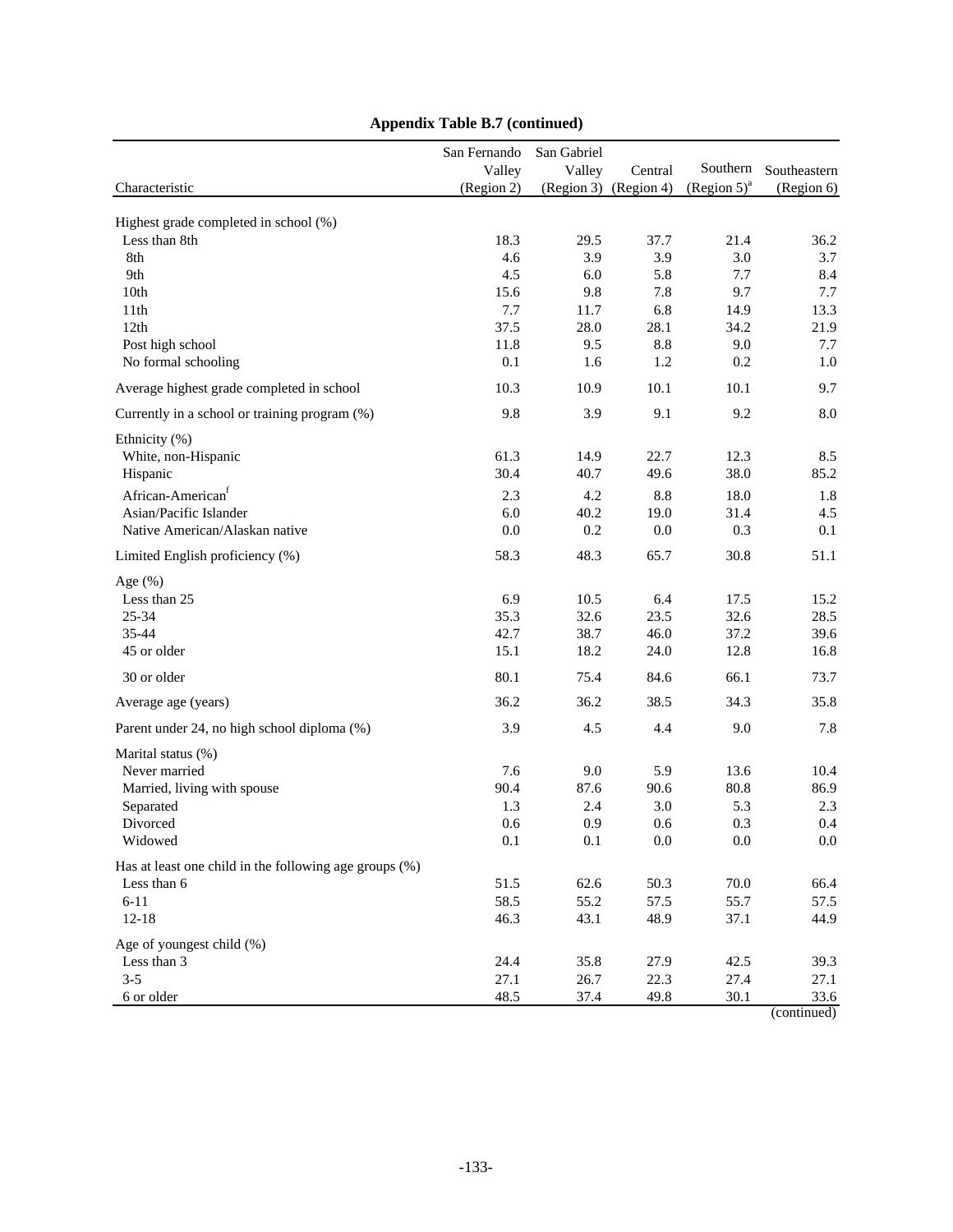|                            | San Fernando<br>Valley | San Gabriel<br>Valley | Central               | Southern       | Southeastern |
|----------------------------|------------------------|-----------------------|-----------------------|----------------|--------------|
| Characteristic             | (Region 2)             |                       | (Region 3) (Region 4) | $(Region 5)^a$ | (Region 6)   |
|                            |                        |                       |                       |                |              |
| Number of children (%)     |                        |                       |                       |                |              |
| None                       | 0.0                    | 0.0                   | 0.0                   | 0.0            | $0.0\,$      |
|                            | 22.3                   | 24.9                  | 25.7                  | 21.2           | 22.1         |
| 2                          | 46.4                   | 33.1                  | 35.4                  | 31.9           | 31.8         |
| 3 or more                  | 31.3                   | 42.1                  | 38.9                  | 47.0           | 46.1         |
| Average number of children | 2.3                    | 2.5                   | 2.4                   | 2.6            | 2.6          |
| Current housing status (%) |                        |                       |                       |                |              |
| Public                     | 5.2                    | 2.3                   | 3.4                   | 1.5            | 4.4          |
| Subsidized                 | 8.5                    | 5.2                   | 6.6                   | 7.2            | 4.1          |
| Emergency                  | 0.2                    | 0.1                   | 0.0                   | 0.0            | 0.0          |
| Other                      | 86.1                   | 92.4                  | 90.1                  | 91.3           | 91.5         |
| Research sample status (%) |                        |                       |                       |                |              |
| Experimental               | 80.2                   | 79.6                  | 79.9                  | 78.7           | 81.2         |
| Control                    | 19.8                   | 20.4                  | 20.1                  | 21.3           | 18.8         |
| Sample size                | 1,507                  | 1,376                 | 591                   | 611            | 963          |

#### **Appendix Table B.7 (continued)**

SOURCE: MDRC calculations using data from the GAIN Employment Activity and Reporting System (GEARS).

NOTES: Sample members with missing data were excluded from the calculations of percentages and means. <sup>a</sup>This region serves the low-income communities of Watts, Compton, and North Long Beach.

<sup>b</sup>The "Applicant" category includes sample members who reported never having received AFDC on their own or a spouse's case. "Short-term recipients" reported having received AFDC on their own or a spouse's case for one month to less than two years at any time prior to random assignment. "Long-term recipients" reported having received AFDC on their own or a spouse's case for two years or more at any time prior to random assignment.

<sup>c</sup>A "less disadvantaged" sample member is a long-term recipient who had a high school diploma or GED certificate at random assignment and/or who worked for pay during the year prior to random assignment.

<sup>d</sup>A "most disadvantaged" sample member is a long-term recipient who had a high school diploma or GED certificate at random assignment and who did not work for pay during the year prior to random assignment.

<sup>e</sup>During orientation, but prior to random assignment, GAIN case managers identified sample members whose circumstances made them likely to be exempted from participation in GAIN. Recommendations for actual exemptions were made during appraisal meetings that followed random assignment, but only for experimental group members.

<sup>f</sup>Los Angeles does not distinguish between non-Hispanic and Hispanic African-Americans.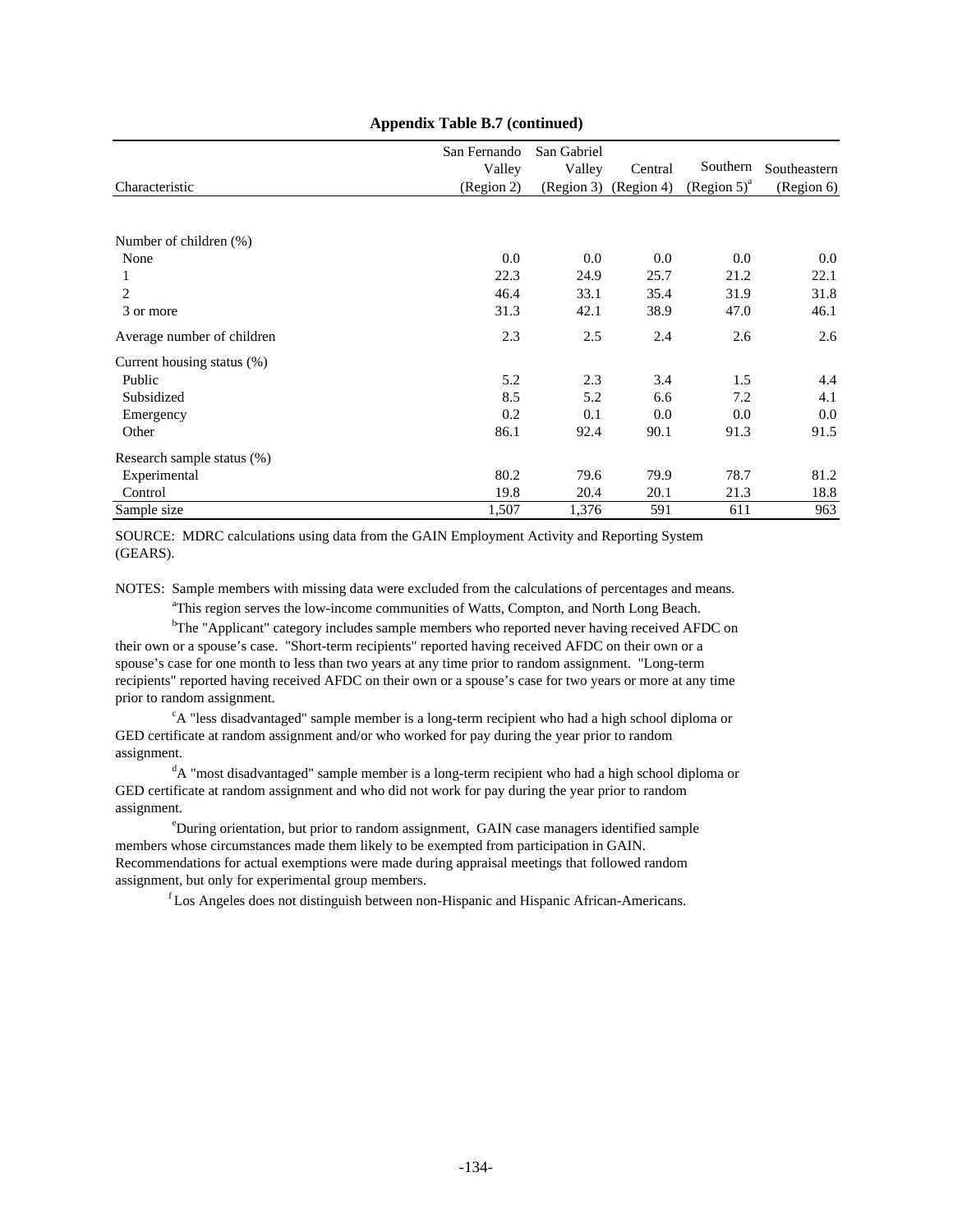**Appendix C**

# **Supplementary Tables to Chapter 3**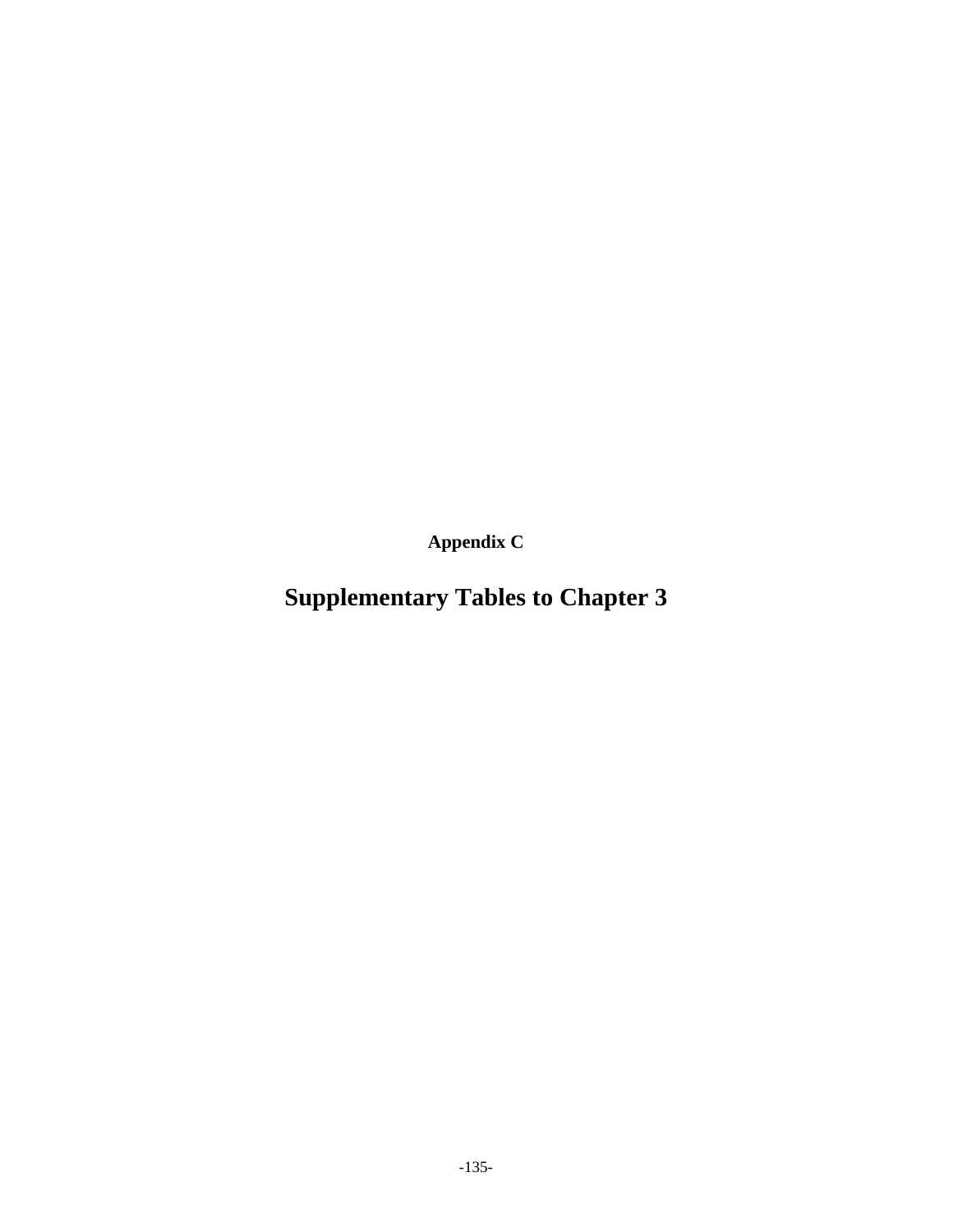#### **Appendix Table C.1 Rates of Participation and Status for Los Angeles Jobs-First GAIN, Los Angeles GAIN, Riverside GAIN, and Riverside LFA Programs, for AFDC-FGs and AFDC-Us**

|                                 | <b>Los Angeles</b>     |                         |                       |                      |
|---------------------------------|------------------------|-------------------------|-----------------------|----------------------|
| <b>Sample and Outcome</b>       | <b>Jobs-First GAIN</b> | <b>Los Angeles GAIN</b> | <b>Riverside GAIN</b> | <b>Riverside LFA</b> |
| <b>AFDC-FGs</b>                 |                        |                         |                       |                      |
| Ever participated in $(\% )$    |                        |                         |                       |                      |
| Any activity                    | 38.2                   | 51.3                    | 60.1                  | 43.8                 |
| Job search                      | 33.5                   | 11.9                    | 34.3                  | 41.3                 |
| Any education or training       | 8.5                    | 43.8                    | 36.3                  | 7.6                  |
| <b>Basic</b> education          | 3.6                    | 36.8                    | 21.8                  | 1.3                  |
| Deferred for any reason $(\% )$ | 26.3                   | 48.9                    | 48.0                  | N/A                  |
| Deregistered for any reason (%) | 82.6                   | 46.3                    | 79.4                  | 72.5                 |
| Sanctioned (%)                  | 22.8                   | 5.4                     | 6.0                   | 8.7                  |
| <b>AFDC-Us</b>                  |                        |                         |                       |                      |
| Ever participated in $(\% )$    |                        |                         |                       |                      |
| Any activity                    | 30.1                   | 36.0                    | 66.0                  | N/A                  |
| Job search                      | 28.2                   | 5.0                     | 42.2                  | N/A                  |
| Any education or training       | 3.5                    | 32.7                    | 32.0                  | N/A                  |
| <b>Basic</b> education          | 1.9                    | 29.5                    | 25.9                  | N/A                  |
| Deferred for any reason $(\% )$ | 38.1                   | 69.6                    | 42.2                  | N/A                  |
| Deregistered for any reason (%) | 85.4                   | 34.1                    | 79.6                  | N/A                  |
| Sanctioned (%)                  | 16.7                   | 2.1                     | 6.8                   | N/A                  |

SOURCE: MDRC calculations using data from the GAIN Employment Activity and Reporting System (GEARS) and MDRCcollected case file data.

NOTE: Rates of participation and status were collected for a follow-up period of 12 months for Los Angeles Jobs-First GAIN, 11 months for Los Angeles and Riverside GAIN, and 24 months for Riverside LFA.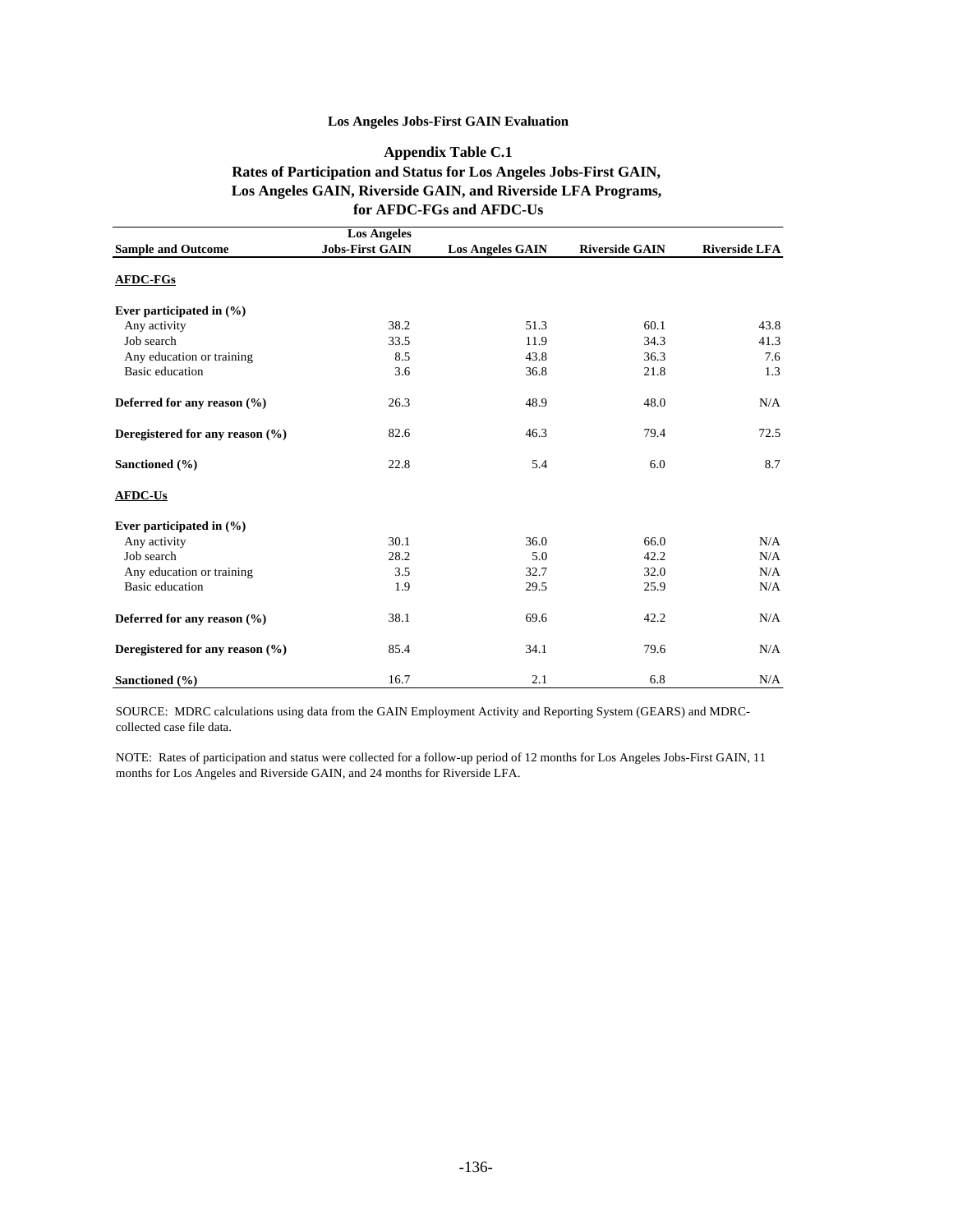## **Appendix Table C.2**

# **Reason for First Deferral and for First Deregistration for AFDC-FG Experimental Group Members Who Entered These Statuses Within One Year After Orientation, by Participation Status**

|                                                                              |       | Participated<br>in Jobs-First<br><b>GAIN</b> | Did Not<br>Participate in<br><b>Jobs-First GAIN</b> |
|------------------------------------------------------------------------------|-------|----------------------------------------------|-----------------------------------------------------|
| <b>Status</b>                                                                | All   | <b>Activities</b>                            | <b>Activities</b>                                   |
| <b>Reason for first deferral</b><br>for individuals ever<br>deferred $(\% )$ |       |                                              |                                                     |
| Unapproved SIT <sup>a</sup>                                                  | 25.7  | 13.4                                         | 31.3                                                |
| Legal difficulties                                                           | 5.2   | 6.2                                          | 4.8                                                 |
| Illness                                                                      | 19.5  | 19.9                                         | 19.3                                                |
| Severe family crisis                                                         | 14.3  | 17.8                                         | 12.8                                                |
| No child care                                                                | 17.6  | 23.8                                         | 14.9                                                |
|                                                                              |       |                                              |                                                     |
| Employment                                                                   | 8.4   | 9.0                                          | 8.1                                                 |
| Other reason <sup>b</sup>                                                    | 9.2   | 10.0                                         | 8.9                                                 |
| Sample size                                                                  | 3,007 | 956                                          | 2,051                                               |
| <b>Reason for first</b>                                                      |       |                                              |                                                     |
| deregistration for                                                           |       |                                              |                                                     |
| individuals ever                                                             |       |                                              |                                                     |
| deregistered (%)                                                             |       |                                              |                                                     |
| Employment                                                                   | 41.8  | 60.8                                         | 30.9                                                |
| Sanction                                                                     | 26.3  | 23.5                                         | 28.0                                                |
| Other                                                                        | 31.9  | 15.7                                         | 41.2                                                |
| Sample size                                                                  | 9,543 | 3,564                                        | 5,979                                               |

SOURCE: MDRC calculations using data from the GAIN Employment Activity and Reporting System (GEARS).

NOTES: Full sample means and percentages are weighted averages of results for regular and early enrollees.

 Measure = (regular enrollee result x percent of experimental and control group regular enrollees in the AFDC-FG sample) + (early enrollee result x percent of experimental and control group early enrollees in the AFDC-FG sample).

<sup>a</sup> A SIT is a self-initiated activity (literally: self-initiated training).

<sup>b</sup> Includes deferrals for school not in session, child under age three, drug addiction, emotional or mental problem, no legal right to work, in good standing in union, temporarily laid off, transportation problems, excluded parent, moving, pregnancy, and funding-related problems.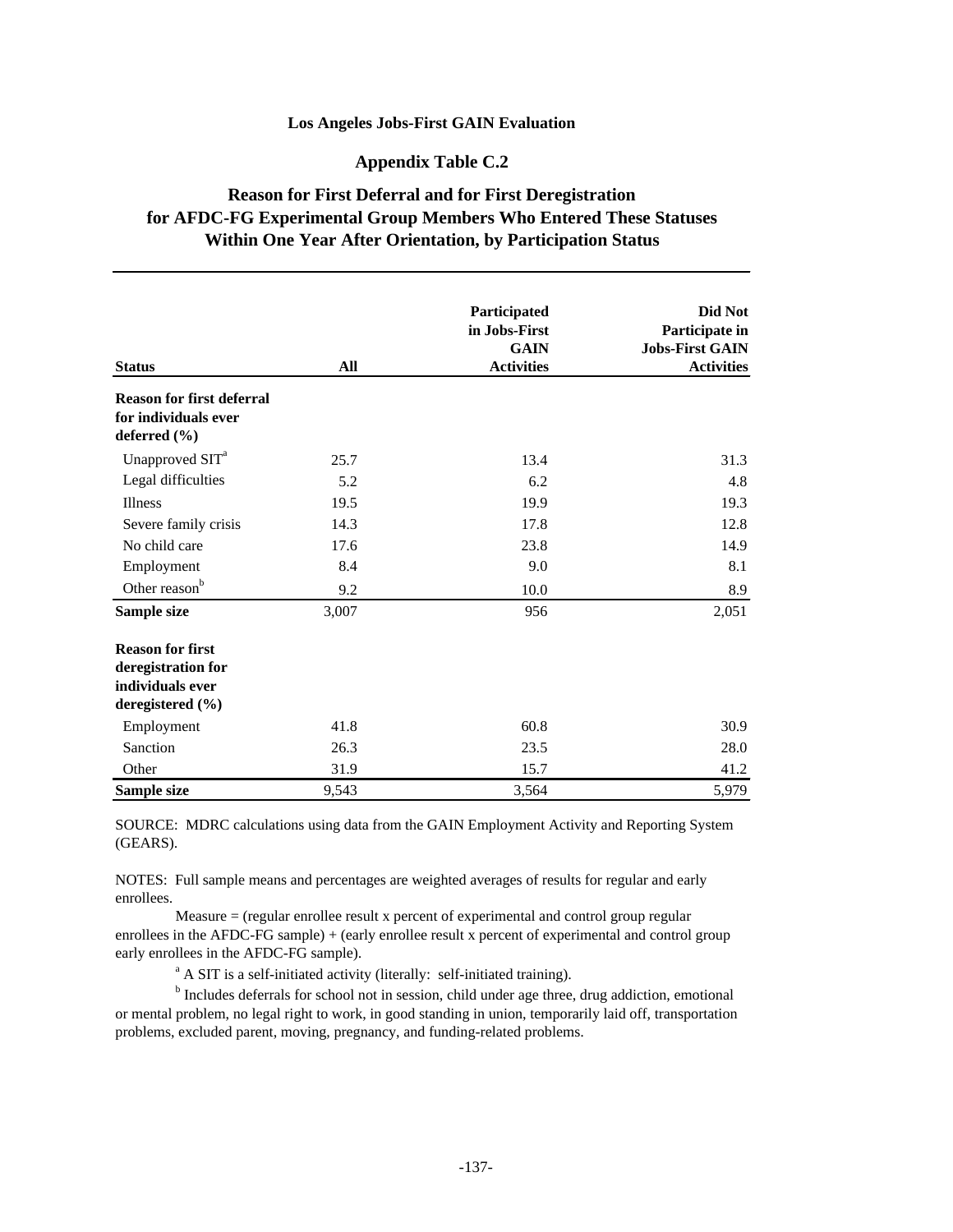# **Appendix Table C.3**

## **Participation Patterns Within One Year of Orientation for AFDC-U Experimental Group Members Who Participated in Jobs-First GAIN Activities**

| <b>Activity Measure</b>                                                                                     |       |
|-------------------------------------------------------------------------------------------------------------|-------|
| Participated in job search (%)                                                                              | 93.7  |
| One spell                                                                                                   | 79.1  |
| Two or more spells                                                                                          | 20.9  |
| Participated in $(\%)^a$                                                                                    |       |
| Job search only                                                                                             | 87.8  |
| Education and training only                                                                                 | 5.8   |
| Job search and education and training                                                                       | 5.9   |
| Average number of months in which<br>individuals participated in a Jobs-First<br>GAIN activity <sup>b</sup> | 2.6   |
| Number of months in which there was<br>participation $(\%)^c$                                               |       |
| 1                                                                                                           | 42.2  |
| 2                                                                                                           | 30.0  |
| 3                                                                                                           | 8.7   |
| $4$ to 6                                                                                                    | 9.3   |
| 7 to 12                                                                                                     | 9.6   |
| Still participating at the end of year $1\,(%)$                                                             | 13.1  |
| Sample size                                                                                                 | 1,216 |

SOURCE: MDRC calculations using data from the GAIN Employment Activity and Reporting System (GEARS).

NOTES: <sup>a</sup>The percentage of participants who only participated in work experience or on-the-job training is not shown in the table.

<sup>b</sup>Participants with missing data were excluded from the calculation of the mean.

<sup>c</sup>Subcategoy percentages do not sum to 100 percent because of missing data.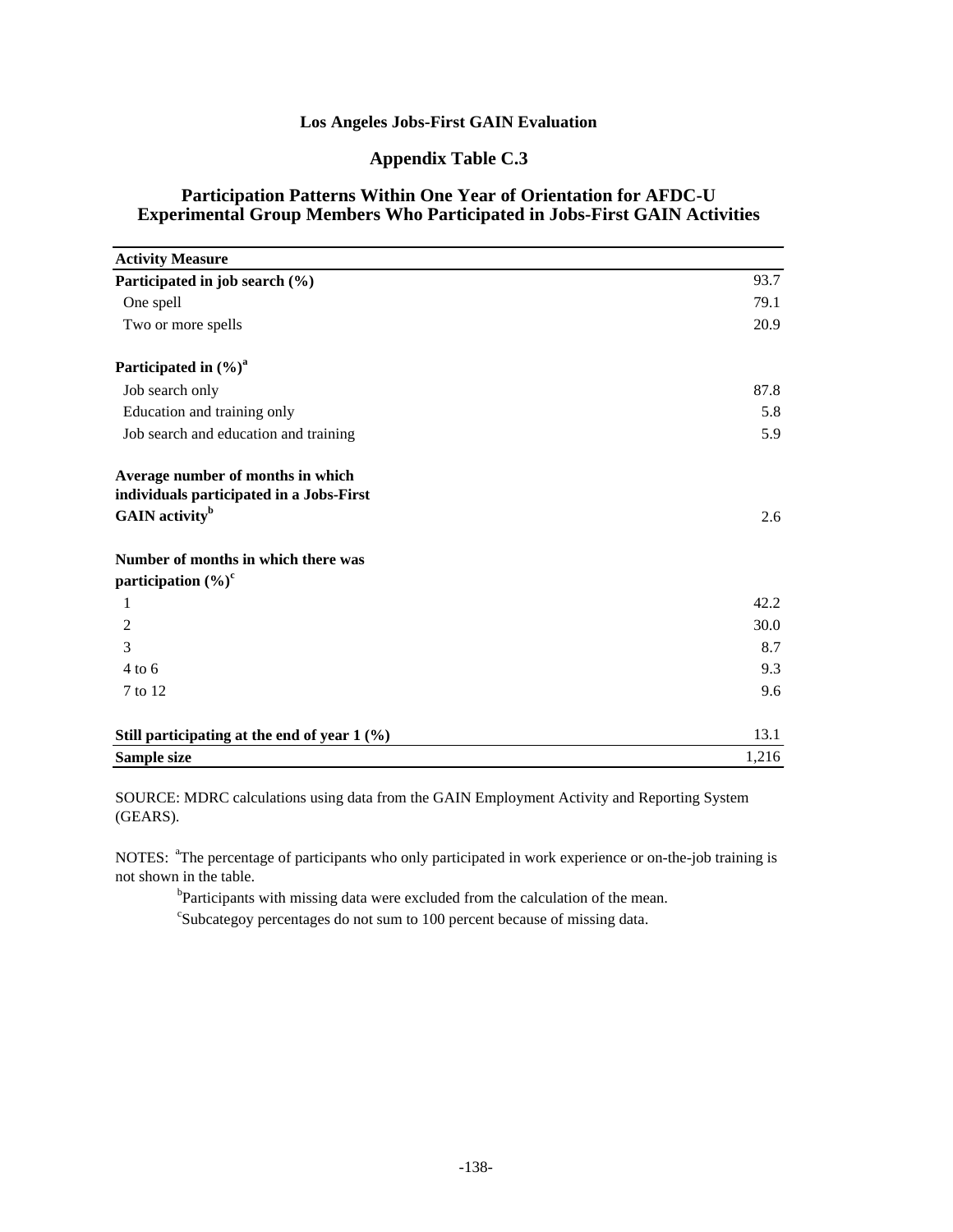## **Appendix Table C.4**

# **Transitions to Nonmandatory Status Within One Year of Orientation for AFDC-U Experimental Group Members, by Participation Status**

|                                                                             | All   | Participated<br>in Jobs-First<br><b>GAIN</b> | Did Not<br>Participate<br>in Jobs-<br><b>First GAIN</b> |
|-----------------------------------------------------------------------------|-------|----------------------------------------------|---------------------------------------------------------|
| <b>Nonmandatory Status</b><br>Percentage in status (%)                      |       | <b>Activities</b>                            | <b>Activities</b>                                       |
| Any nonmandatory status <sup>a</sup>                                        | 97.7  | 96.5                                         | 98.3                                                    |
| Off AFDC/TANF                                                               | 24.4  | 25.8                                         | 23.8                                                    |
| Employed <sup>b</sup>                                                       | 53.6  | 66.4                                         | 48.1                                                    |
| Deregistered                                                                | 85.4  | 86.4                                         | 85.0                                                    |
| For employment <sup>c</sup>                                                 | 48.9  | 65.5                                         | 41.8                                                    |
| Sanctioned                                                                  | 16.7  | 18.3                                         | 16.0                                                    |
| Deferred                                                                    | 38.1  | 37.9                                         | 38.2                                                    |
| Average number of months<br>to start of nonmandatory<br>status <sup>d</sup> |       |                                              |                                                         |
| Any nonmandatory status                                                     | 0.9   | 1.3                                          | 0.8                                                     |
| Off AFDC/TANF                                                               | 5.4   | 6.1                                          | 5.1                                                     |
| Employed <sup>b</sup>                                                       | 1.6   | 1.5                                          | 1.7                                                     |
| Deregistered                                                                | 2.4   | 3.9                                          | 2.0                                                     |
| For employment <sup>c</sup>                                                 | 2.7   | 3.1                                          | 2.4                                                     |
| Sanctioned                                                                  | 5.3   | 6.0                                          | 4.9                                                     |
| Deferred                                                                    | 3.2   | 3.7                                          | 3.0                                                     |
| Sample size                                                                 | 4,039 | 1,216                                        | 2,823                                                   |

SOURCE: MDRC calculations using data from the GAIN Employment Activity and Reporting System (GEARS), California Employment Department Unemployment Insurance earnings records, and LA DPSS Integrated Benefit Payment System AFDC/TANF payment records.

NOTES: <sup>a</sup> Subcategory percentages do not add to category percentages because sample members could enter more than one nonmandatory status.

<sup>b</sup> Calculated from automated UI earnings records. Some employment may not have been known to Jobs-First GAIN staff.

 $\textdegree$ Calculated from GEARS program tracking records. All employment was known to Jobs-First GAIN staff.

<sup>d</sup>Only sample members who entered a particular nonmandatory status were included in the calculation.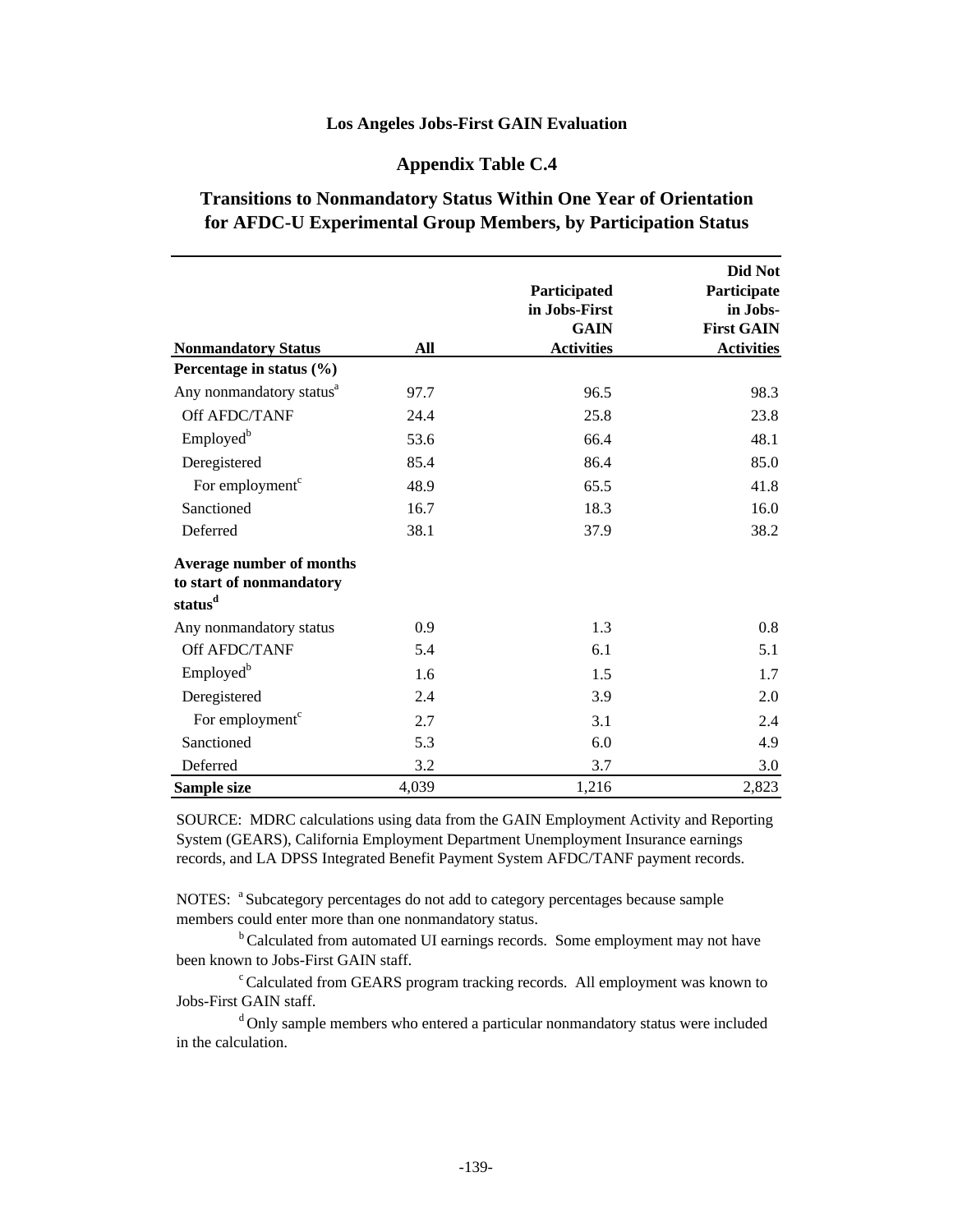# **Appendix Table C.5**

# **Reason for First Deferral and for First Deregistration for AFDC-U Experimental Group Members Who Entered These Statuses Within One Year After Orientation, by Participation Status**

| <b>Status</b>                                                                         | All   | Participated<br>in Jobs-First<br><b>GAIN</b><br><b>Activities</b> | Did Not<br>Participate<br>in Jobs-<br><b>First GAIN</b><br><b>Activities</b> |
|---------------------------------------------------------------------------------------|-------|-------------------------------------------------------------------|------------------------------------------------------------------------------|
| <b>Reason for first deferral</b><br>for individuals ever<br>deferred $(\% )$          |       |                                                                   |                                                                              |
| Unapproved SIT <sup>a</sup>                                                           | 12.3  | 5.9                                                               | 15.1                                                                         |
| Legal difficulties                                                                    | 2.8   | 2.6                                                               | 2.9                                                                          |
| <b>Illness</b>                                                                        | 14.0  | 13.5                                                              | 14.2                                                                         |
| Severe family crisis                                                                  | 6.9   | 11.1                                                              | 5.1                                                                          |
| No child care                                                                         | 4.6   | 6.7                                                               | 3.6                                                                          |
| Employment                                                                            | 14.0  | 9.8                                                               | 15.8                                                                         |
| Other reason <sup>b</sup>                                                             | 45.5  | 50.5                                                              | 43.4                                                                         |
| Sample size                                                                           | 1,540 | 461                                                               | 1,079                                                                        |
| <b>Reason for first</b><br>deregistration for<br>individuals ever<br>deregistered (%) |       |                                                                   |                                                                              |
| Employment                                                                            | 47.0  | 64.9                                                              | 39.2                                                                         |
| Sanction                                                                              | 16.8  | 18.6                                                              | 16.0                                                                         |
| Other                                                                                 | 36.2  | 16.6                                                              | 44.8                                                                         |
| Sample size                                                                           | 3,450 | 1,051                                                             | 2,399                                                                        |

SOURCE: MDRC calculations using data from the GAIN Employment Activity and Reporting System (GEARS).

NOTES: <sup>a</sup> A SIT is a self-initiated activity (literally: self-initiated training).

 $<sup>b</sup>$  Includes deferrals for school not in session, child under age three, drug addiction,</sup> emotional or mental problem, no legal right to work, in good standing in union, temporarily laid off, transportation problems, excluded parent, moving, pregnancy, and funding-related problems.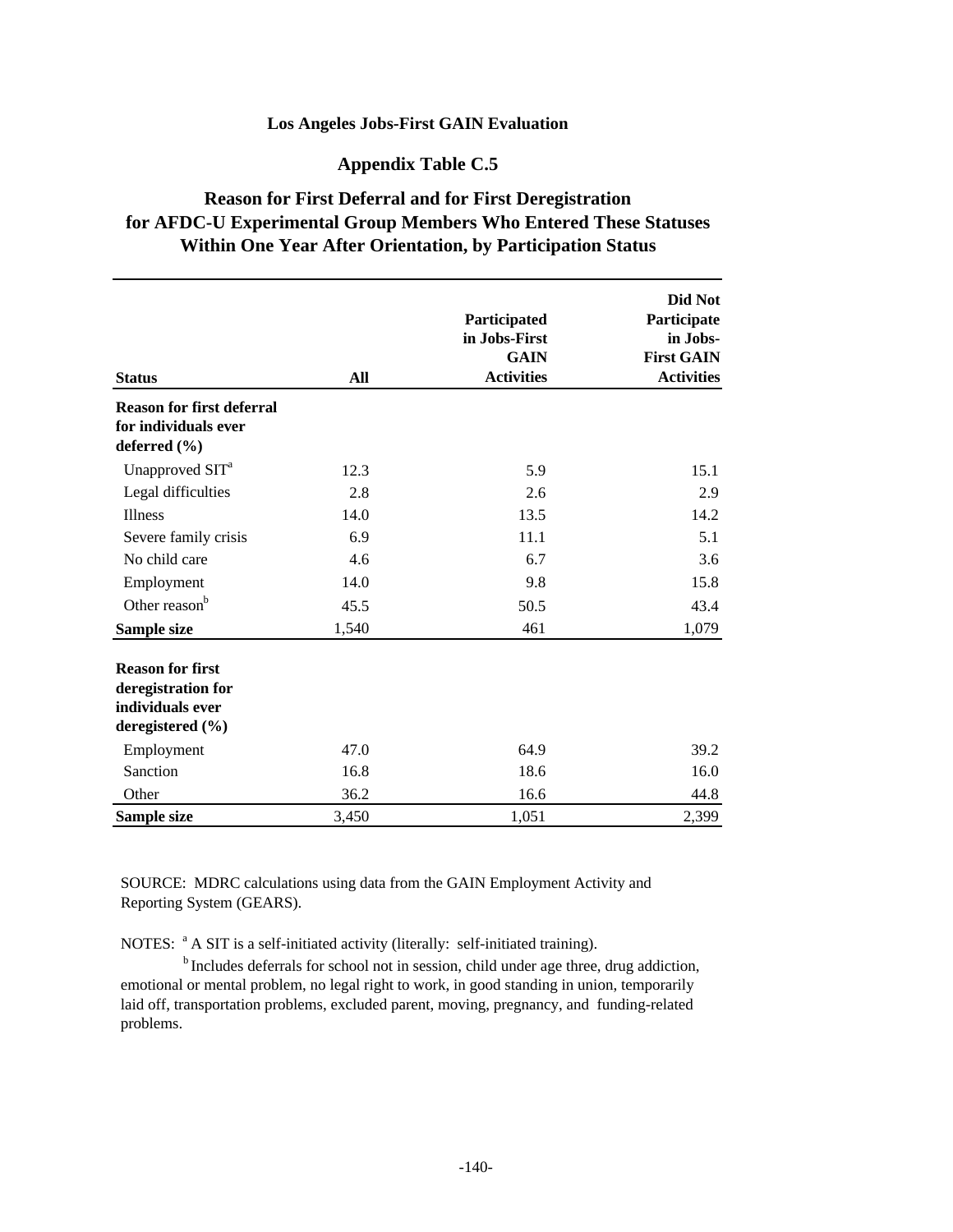# **Appendix Table C.6**

# **Patterns of Incurring a Sanction Within One Year of Orientation for AFDC-U Experimental Group Members, by Participation Status**

| <b>Sanction Status</b>                        | All   | Participated<br>in Jobs-First<br><b>GAIN</b><br><b>Activities</b> | Did Not<br>Participate<br>in Jobs-First<br><b>GAIN</b><br><b>Activities</b> |
|-----------------------------------------------|-------|-------------------------------------------------------------------|-----------------------------------------------------------------------------|
| Sanctioned (%)                                | 16.7  | 18.3                                                              | 16.1                                                                        |
| For individuals who incurred a sanction       |       |                                                                   |                                                                             |
| Average number of months to start of sanction | 5.3   | 6.0                                                               | 4.9                                                                         |
| Average number of months in sanction status   | 2.0   | 1.9                                                               | 2.1                                                                         |
| Number of months in sanction status (%)       |       |                                                                   |                                                                             |
| 1                                             | 64.6  | 62.6                                                              | 65.6                                                                        |
| $2$ to $3$                                    | 15.7  | 21.6                                                              | 12.8                                                                        |
| $4$ to 6                                      | 16.2  | 14.4                                                              | 17.0                                                                        |
| 7 to 12                                       | 3.6   | 1.4                                                               | 4.6                                                                         |
| Status following first sanction $(\%)^a$      |       |                                                                   |                                                                             |
| Remained in sanction status                   |       |                                                                   |                                                                             |
| until end of follow-up                        | 6.7   | 6.8                                                               | 6.6                                                                         |
| Participated in Jobs-First                    |       |                                                                   |                                                                             |
| <b>GAIN Activity</b>                          | 11.0  | 33.3                                                              | 0.0                                                                         |
| Off AFDC/TANF                                 | 18.2  | 16.2                                                              | 19.2                                                                        |
| Employed <sup>b</sup>                         | 43.0  | 41.4                                                              | 43.7                                                                        |
| Deregistered                                  | 33.5  | 40.1                                                              | 30.2                                                                        |
| Deferred                                      | 15.7  | 17.1                                                              | 15.0                                                                        |
| Other <sup>c</sup>                            | 19.6  | 13.5                                                              | 22.5                                                                        |
| Sample size                                   | 4,039 | 1,216                                                             | 2,823                                                                       |
|                                               |       |                                                                   | (continued)                                                                 |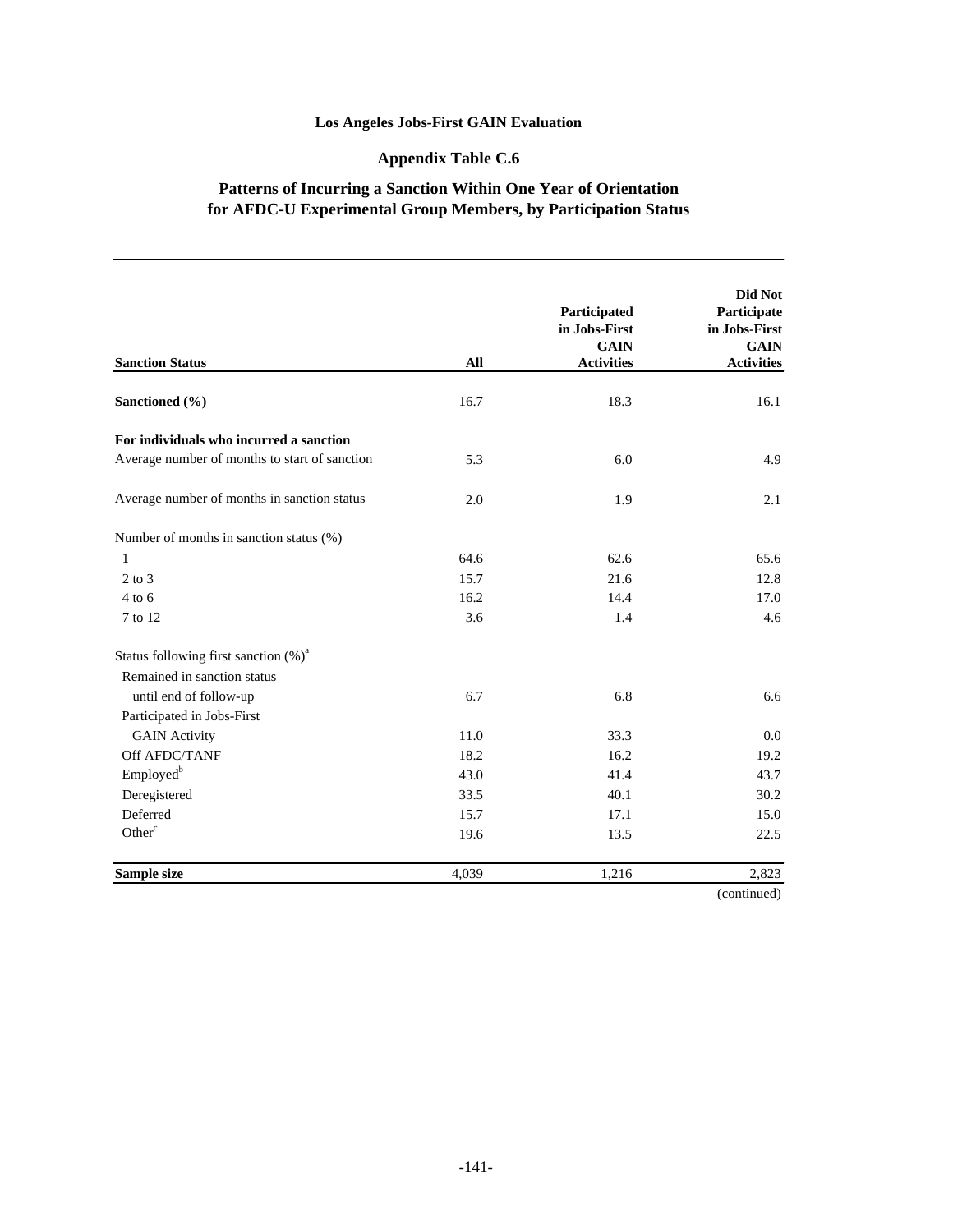#### **Appendix Table C.6 (continued)**

SOURCE: MDRC calculations using data from the GAIN Employment Activity and Reporting System (GEARS), California Employment Department Unemployment Insurance earnings records, and LA DPSS Integrated Benefit Payment System AFDC/TANF payment records.

NOTE: <sup>a</sup>Subcategory percentages do not add to the category percentage because sample members could enter more than one status after their first sanction.

<sup>b</sup> Calculated from automated UI earnings records. Some employment may not have been known to Jobs-First GAIN staff.

c Includes awaiting assignment to or start of next program activity and return to conciliation status.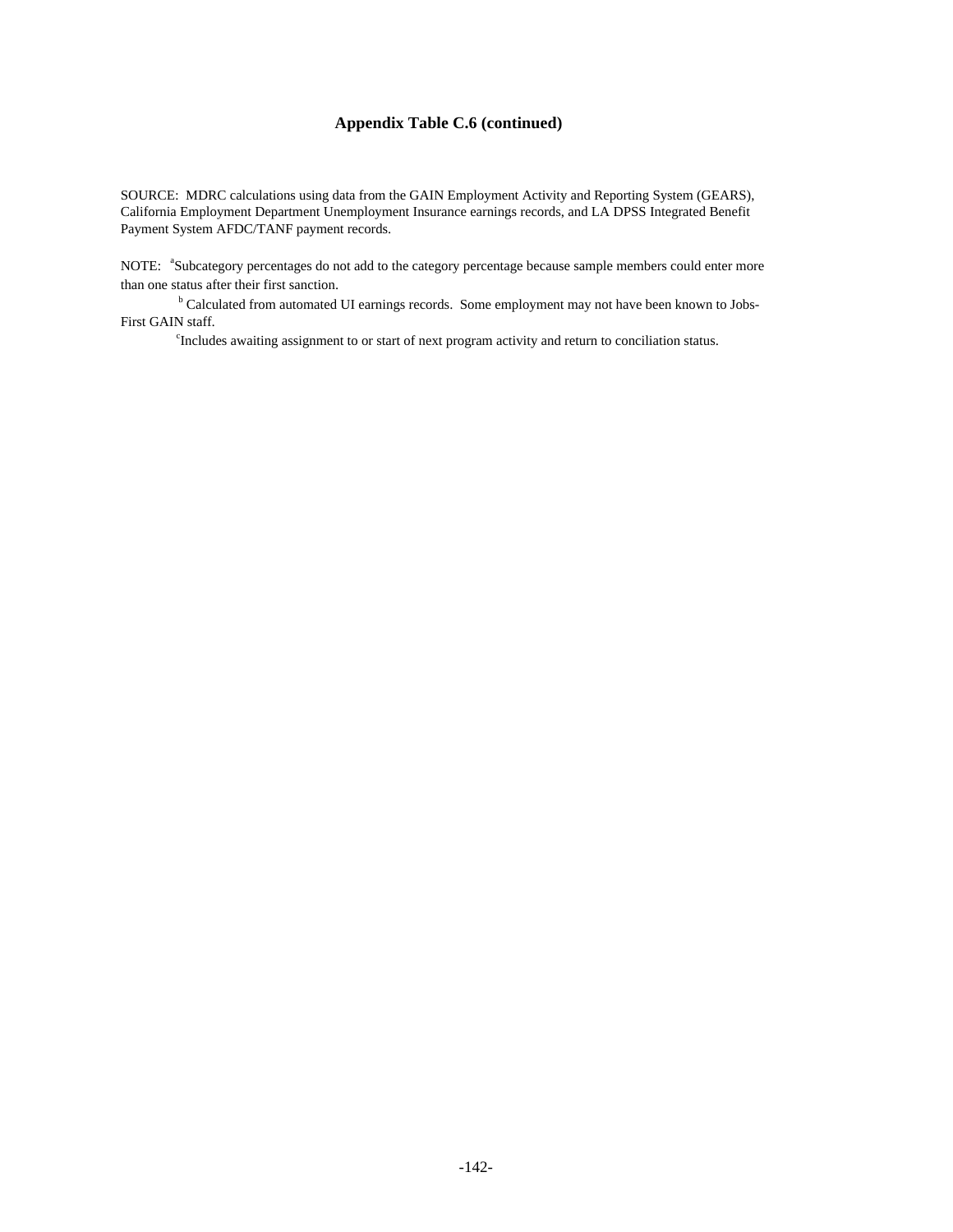**Appendix D**

# **Supplementary Tables to Chapter 4**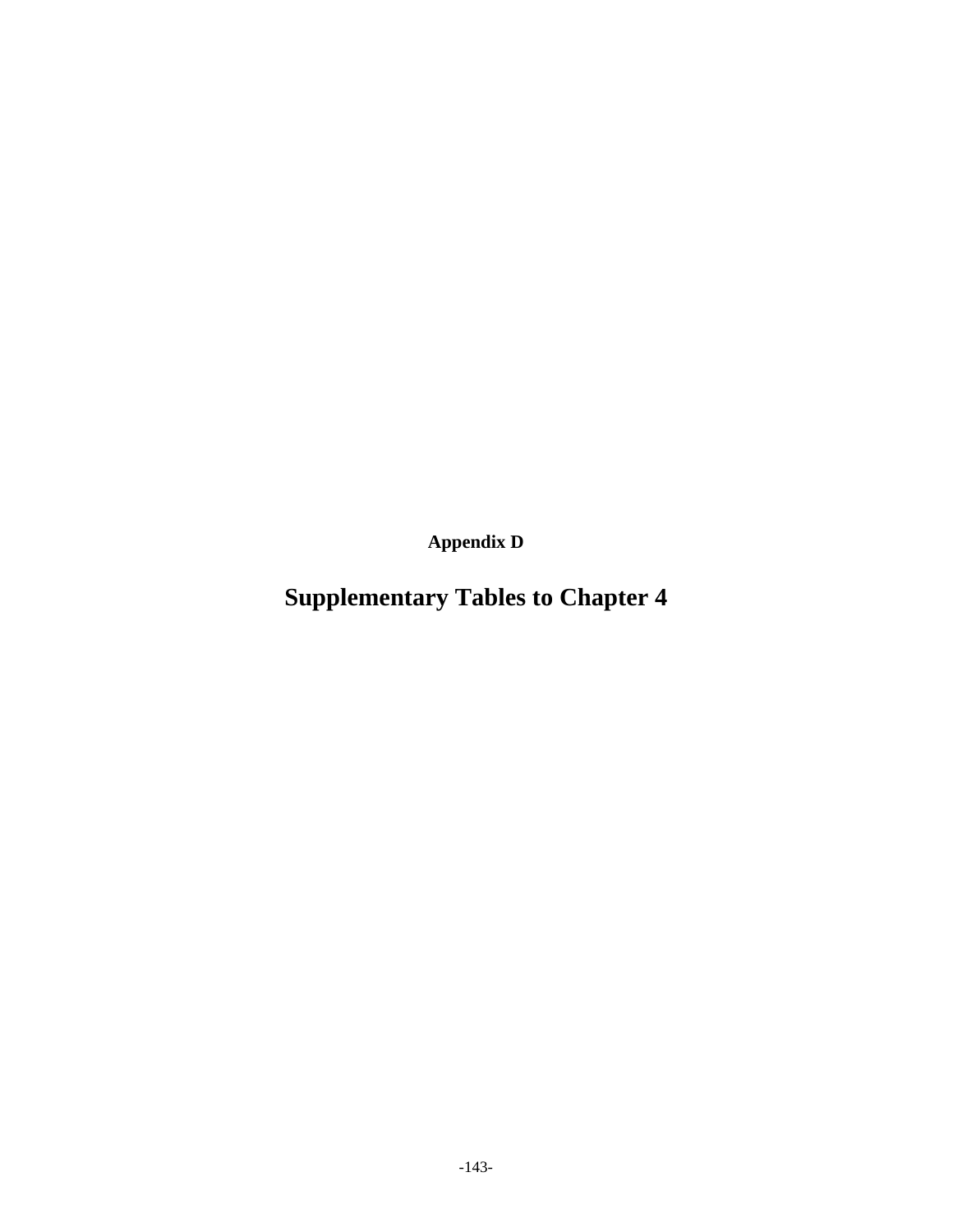## **Appendix Table D.1 Impacts on Employment, Earnings, AFDC/TANF, Food Stamps, and Combined Income for Regular Enrollee AFDC-FGs in the Full Sample**

|                                              | Experimental | Control | Difference           | Percentage |
|----------------------------------------------|--------------|---------|----------------------|------------|
| Outcome                                      | Group        | Group   | (Impact)             | Change (%) |
| Employed Q2 to $5\,(%)$                      | 53.0         | 43.0    | $10.0$ ***           | 23.4       |
| Q2                                           | 34.6         | 25.3    | $9.4***$             | 37.1       |
| Q <sub>3</sub>                               | 36.7         | 28.5    | $8.2$ ***            | 29.0       |
| Q4                                           | 37.5         | 30.6    | $6.9***$             | 22.7       |
| Q <sub>5</sub>                               | 39.1         | 33.0    | $6.1***$             | 18.4       |
| Q <sub>6</sub>                               | 40.9         | 34.9    | $6.0***$             | 17.2       |
| Quarters employed Q2 to 5                    | 1.48         | 1.17    | $0.31$ ***           | 26.1       |
| Earnings $Q2$ to 5 $(\$)$                    | 3,167        | 2,493   | $674$ ***            | 27.0       |
| Q2                                           | 606          | 453     | $153$ ***            | 33.8       |
| Q <sub>3</sub>                               | 772          | 579     | 193 ***              | 33.4       |
| Q4                                           | 843          | 680     | $164$ ***            | 24.1       |
| Q <sub>5</sub>                               | 945          | 782     | $164$ ***            | 20.9       |
| Q <sub>6</sub>                               | 1,069        | 896     | $173$ ***            | 19.3       |
| If ever employed in year 1                   |              |         |                      |            |
| Quarters employed                            | 2.79         | 2.73    | $0.06$ <sup>a</sup>  | 2.2        |
| Quarter of first employment                  | 2.63         | 2.75    | $-0.13$ <sup>a</sup> | $-4.7$     |
| Quarters in first employment spell           | 2.70         | 2.64    | $0.06$ <sup>a</sup>  | 2.3        |
| Average earnings per quarter employed $(\$)$ |              |         |                      |            |
| $Q2$ to 5                                    | 2,140        | 2,125   | 16 <sup>u</sup>      | 0.7        |
| Ever received AFDC/TANF Q2 to 5 (%)          | 97.5         | 97.7    | $-0.2$               | $-0.2$     |
| Months received AFDC/TANF Q2 to 5            | 9.97         | 10.46   | $-0.49$ ***          | $-4.7$     |
| Received AFDC/TANF (%)                       |              |         |                      |            |
| Q2                                           | 97.2         | 97.4    | $-0.3$               | $-0.3$     |
| Q <sub>3</sub>                               | 90.2         | 92.5    | $-2.3$ ***           | $-2.4$     |
| Q4                                           | 83.5         | 88.1    | $-4.6$ ***           | $-5.2$     |
| Q <sub>5</sub>                               | 78.3         | 82.9    | $-4.6$ ***           | $-5.6$     |
| Q <sub>6</sub>                               | 73.4         | 78.1    | $-4.6$ ***           | $-5.9$     |
| AFDC/TANF amount Q2 to 5 (\$)                | 5,370        | 5,787   | $-417$ ***           | $-7.2$     |
| Q2                                           | 1,572        | 1,618   | $-46$ ***            | $-2.8$     |
| Q <sub>3</sub>                               | 1,397        | 1,501   | $-105$ ***           | $-7.0$     |
| Q4                                           | 1,246        | 1,384   | $-138$ ***           | $-10.0$    |
| Q <sub>5</sub>                               | 1,156        | 1,284   | $-128$ ***           | $-10.0$    |
| Q <sub>6</sub>                               | 1,065        | 1,188   | $-123$ ***           | $-10.4$    |

(continued)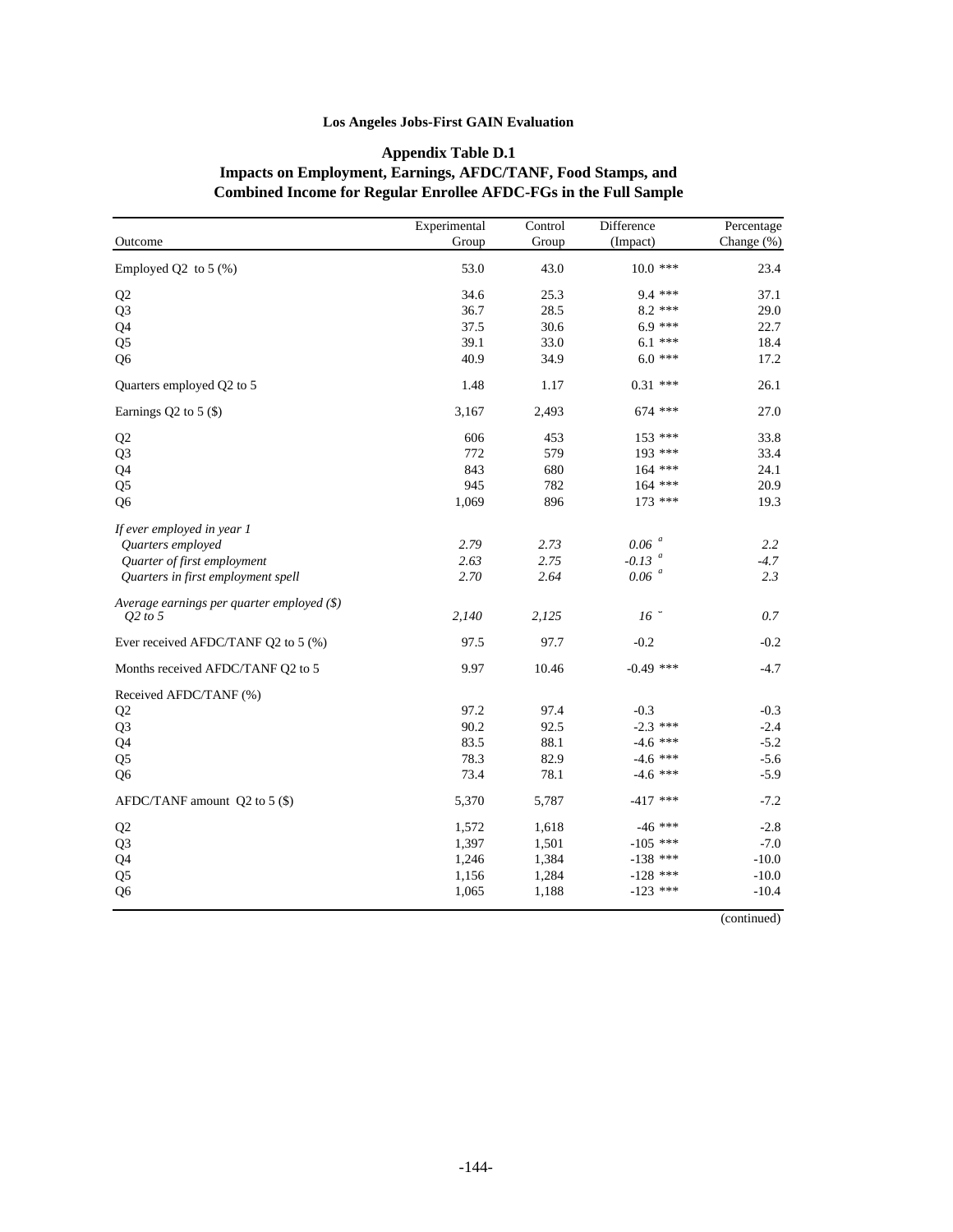#### **Appendix Table D.1 (continued)**

| Outcome                                   | Experimental<br>Group | Control<br>Group | Difference<br>(Impact) | Percentage<br>Change $(\%)$ |
|-------------------------------------------|-----------------------|------------------|------------------------|-----------------------------|
| Ever received Food Stamps Q2 to 5 (%)     | 94.0                  | 94.1             | $-0.1$                 | $-0.1$                      |
| Months received Food Stamps Q2 to 5       | 9.70                  | 10.09            | $-0.39$ ***            | $-3.9$                      |
| Received Food Stamps (%)                  |                       |                  |                        |                             |
| Q <sub>2</sub>                            | 92.8                  | 93.0             | $-0.1$                 | $-0.2$                      |
| Q <sub>3</sub>                            | 86.7                  | 88.6             | $-1.9$ ***             | $-2.2$                      |
| Q4                                        | 80.8                  | 84.4             | $-3.6$ ***             | $-4.3$                      |
| Q <sub>5</sub>                            | 76.3                  | 80.1             | $-3.8$ ***             | $-4.7$                      |
| Q <sub>6</sub>                            | 72.0                  | 76.0             | $-4.0$ ***             | $-5.2$                      |
| Food Stamps amount Q2 to 5 (\$)           | 2,011                 | 2,169            | $-158$ ***             | $-7.3$                      |
| Q <sub>2</sub>                            | 557                   | 574              | $-16$ ***              | $-2.8$                      |
| Q <sub>3</sub>                            | 518                   | 556              | $-38$ ***              | $-6.8$                      |
| Q <sub>4</sub>                            | 487                   | 540              | $-53$ ***              | $-9.8$                      |
| Q <sub>5</sub>                            | 448                   | 499              | $-51$ ***              | $-10.2$                     |
| Q <sub>6</sub>                            | 413                   | 459              | $-46$ ***              | $-10.1$                     |
| Average combined income Q2 to 5 $(S)^{b}$ | 10,548                | 10,449           | 99                     | 0.9                         |
| Sample size (total = $12,441$ )           | 8,620                 | 3,821            |                        |                             |

SOURCE: MDRC calculations from California Employment Development Department Unemployment Insurance earnings records and LA DPSS Integrated Benefit Payment System AFDC/TANF and Food Stamp payment records.

NOTES: The quarter of random assignment, quarter 1, may contain some earnings, AFDC/TANF payments, or Food Stamp payments from the period prior to random assignment, so it is excluded from follow-up measures. Thus, year 1 includes quarters 2 through 5.

 Unless shown in italics, dollar averages include zero values for sample members not employed and for sample members not receiving welfare. Estimates were regression-adjusted using ordinary least squares, controlling for pre-random assignment characteristics of sample members.

 Italicized estimates cover only periods of employment. Differences between experimental group members and control group members for such "conditional" estimates are not true experimental comparisons.

"Percentage change" equals 100 times "difference" divided by "control group."

Rounding may cause slight discrepancies in calculating sums and differences.

 A two-tailed t-test was applied to differences between outcomes for the experimental and control groups. Statistical significance levels are indicated as:  $* = 10$  percent;  $** = 5$  percent; and  $*** = 1$  percent.

<sup>a</sup>Not a true experimental comparison; statistical tests were not performed.

<sup>b</sup>"Combined income" is income from earnings, AFDC/TANF, and Food Stamps.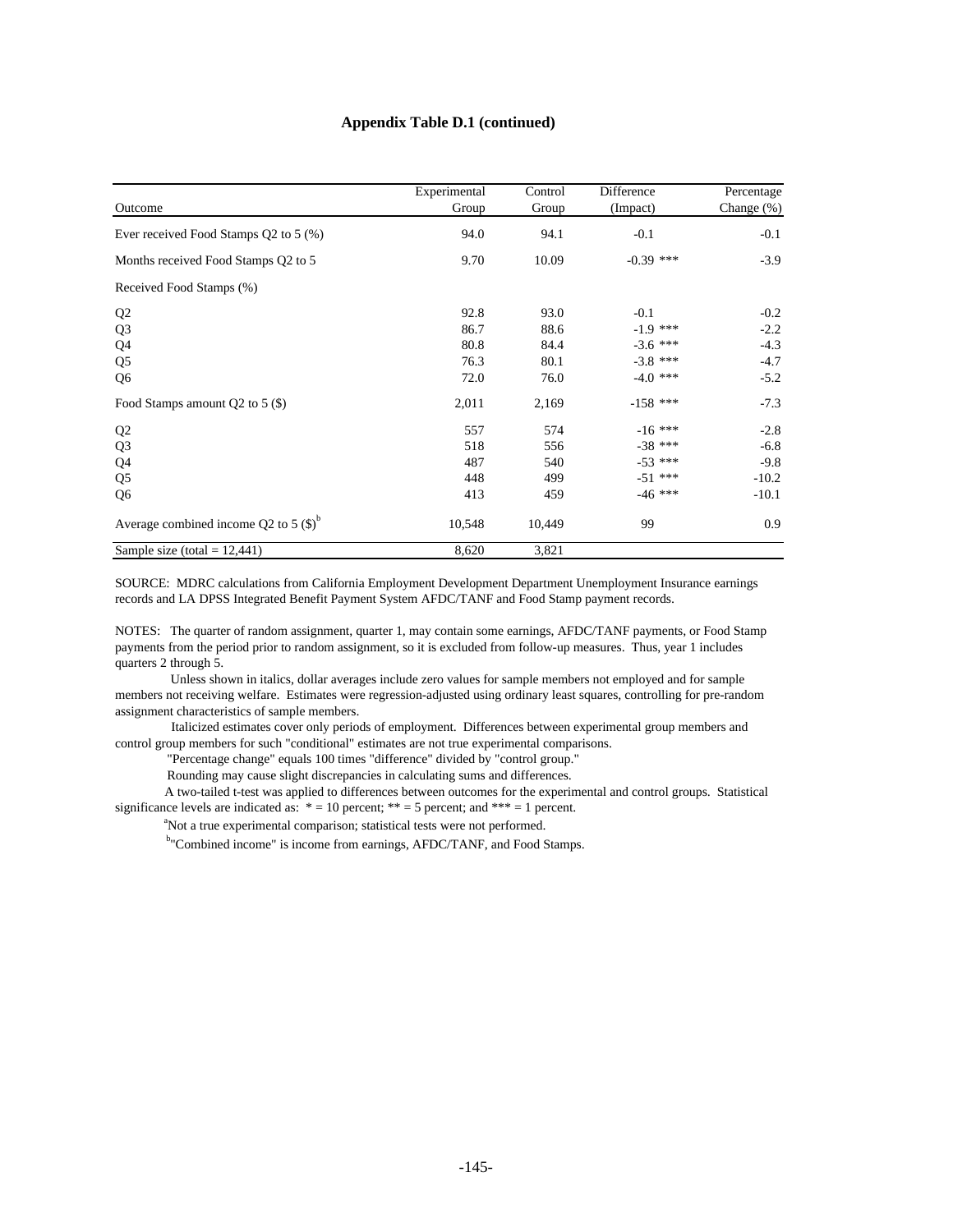#### **Appendix Table D.2 Impacts on Employment, Earnings, AFDC/TANF, Food Stamps, and Combined Income for Early Enrollee AFDC-FGs in the Full Sample**

|                                            | Experimental | Control | Difference           | Percentage |
|--------------------------------------------|--------------|---------|----------------------|------------|
| Outcome                                    | Group        | Group   | (Impact)             | Change (%) |
| Employed Q2 to $5$ (%)                     | 58.6         | 44.5    | 14.1 ***             | 31.8       |
| Q <sub>2</sub>                             | 39.0         | 24.4    | $14.6***$            | 59.9       |
| Q <sub>3</sub>                             | 39.9         | 27.2    | $12.7$ ***           | 46.9       |
| Q <sub>4</sub>                             | 41.4         | 30.4    | $11.0***$            | 36.3       |
| Q <sub>5</sub>                             | 42.6         | 31.1    | $11.5$ ***           | 36.9       |
| Q <sub>6</sub>                             | 44.8         | 34.9    | $10.0$ ***           | 28.6       |
| Quarters employed Q2 to 5                  | 1.63         | 1.13    | $0.50$ ***           | 44.1       |
| Earnings Q2 to 5 (\$)                      | 3,265        | 2,224   | $1,041$ ***          | 46.8       |
| Q2                                         | 643          | 419     | $225$ ***            | 53.6       |
| Q <sub>3</sub>                             | 793          | 451     | 342 ***              | 75.8       |
| Q4                                         | 851          | 583     | 269 ***              | 46.1       |
| Q <sub>5</sub>                             | 978          | 772     | $206$ **             | 26.6       |
| Q <sub>6</sub>                             | 1,097        | 743     | 354 ***              | 47.7       |
| If ever employed in year 1                 |              |         |                      |            |
| Quarters employed                          | 2.78         | 2.54    | $0.24$ <sup>a</sup>  | 9.4        |
| Quarter of first employment                | 2.60         | 2.82    | $-0.23$ <sup>a</sup> | $-8.1$     |
| Quarters in first employment spell         | 2.66         | 2.44    | $0.22$ <sup>a</sup>  | 8.9        |
| Average earnings per quarter employed (\$) |              |         |                      |            |
| O2 to 5                                    | 2,004        | 1,968   | 36 <sup>a</sup>      | 1.8        |
| Ever received AFDC/TANF Q2 to 5 (%)        | 97.8         | 98.6    | $-0.8$               | $-0.8$     |
| Months received AFDC/TANF Q2 to 5          | 10.01        | 10.45   | $-0.45$ **           | $-4.3$     |
| Received AFDC/TANF (%)                     |              |         |                      |            |
| Q2                                         | 97.5         | 98.5    | $-1.0$               | $-1.0$     |
| Q <sub>3</sub>                             | 90.3         | 93.8    | $-3.5$ **            | $-3.7$     |
| Q4                                         | 83.9         | 88.3    | $-4.4$ **            | $-4.9$     |
| Q <sub>5</sub>                             | 78.0         | 81.2    | $-3.2$               | $-3.9$     |
| Q <sub>6</sub>                             | 73.4         | 77.4    | $-4.0$               | $-5.2$     |
| AFDC/TANF amount $Q2$ to 5 (\$)            | 5,335        | 5,826   | $-490$ ***           | $-8.4$     |
| Q <sub>2</sub>                             | 1,574        | 1,627   | $-53$ **             | $-3.2$     |
| Q <sub>3</sub>                             | 1,387        | 1,521   | $-133$ ***           | $-8.8$     |
| Q4                                         | 1,235        | 1,398   | $-163$ ***           | $-11.6$    |
| Q <sub>5</sub>                             | 1,138        | 1,280   | $-141$ ***           | $-11.1$    |
| Q <sub>6</sub>                             | 1,057        | 1,188   | $-131$ ***           | $-11.1$    |

(continued)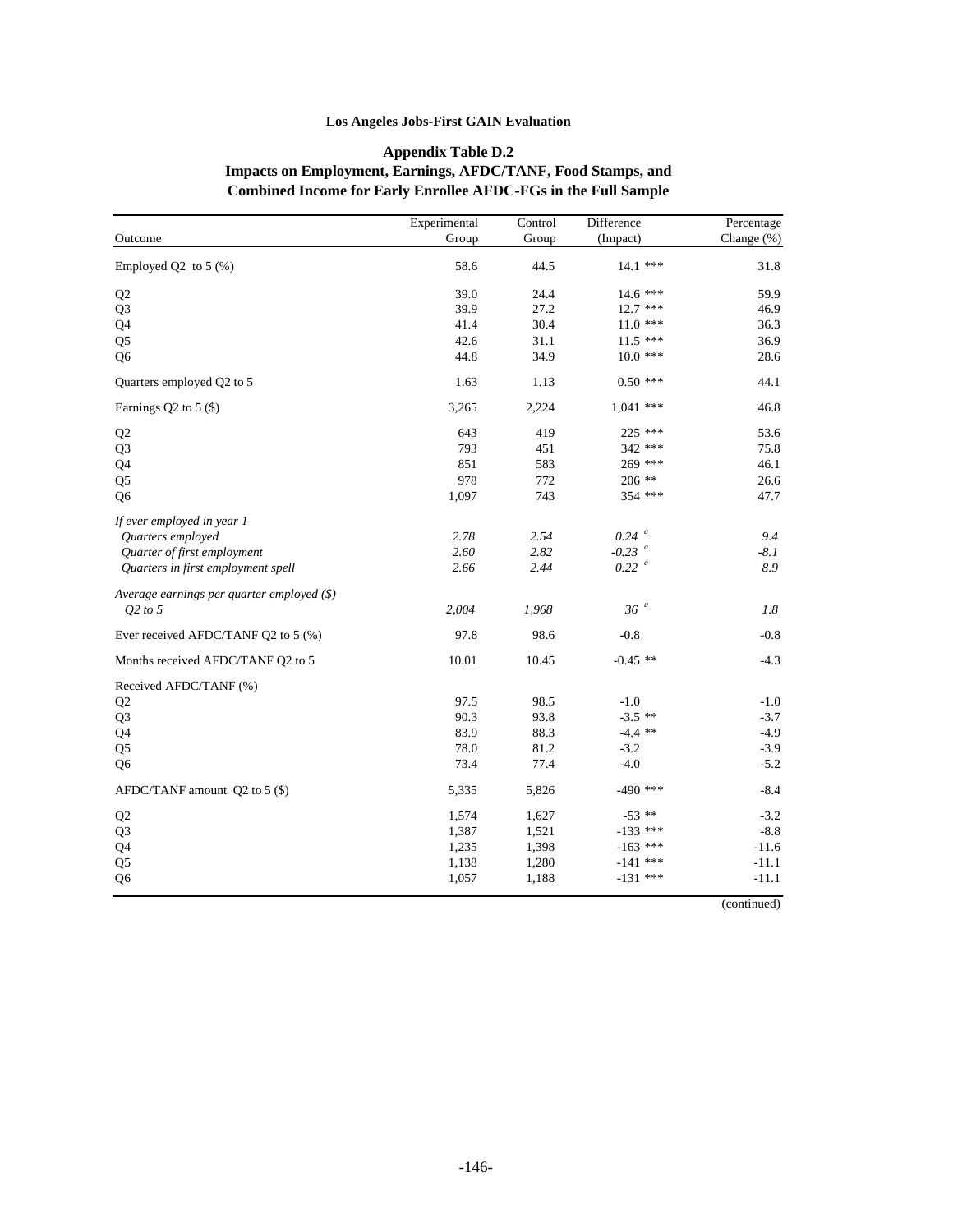# **Appendix Table D.2 (continued)**

|                                                 | Experimental | Control | Difference  | Percentage    |
|-------------------------------------------------|--------------|---------|-------------|---------------|
| Outcome                                         | Group        | Group   | (Impact)    | Change $(\%)$ |
| Ever received Food Stamps Q2 to 5 (%)           | 94.2         | 94.9    | $-0.7$      | $-0.8$        |
| Months received Food Stamps Q2 to 5             | 9.75         | 10.28   | $-0.53$ *** | $-5.2$        |
| Received Food Stamps (%)                        |              |         |             |               |
| Q <sub>2</sub>                                  | 93.3         | 94.1    | $-0.8$      | $-0.9$        |
| Q <sub>3</sub>                                  | 86.9         | 90.6    | $-3.6$ **   | $-4.0$        |
| Q4                                              | 81.5         | 87.5    | $-6.0$ ***  | $-6.9$        |
| Q <sub>5</sub>                                  | 76.5         | 80.1    | $-3.6$      | $-4.5$        |
| Q <sub>6</sub>                                  | 71.8         | 76.7    | $-4.9*$     | $-6.4$        |
| Food Stamps amount $Q2$ to 5 (\$)               | 1,983        | 2,216   | $-233$ ***  | $-10.5$       |
| Q <sub>2</sub>                                  | 553          | 581     | $-28$ **    | $-4.9$        |
| Q <sub>3</sub>                                  | 507          | 564     | $-56$ ***   | $-10.0$       |
| Q4                                              | 479          | 562     | $-83$ ***   | $-14.7$       |
| Q <sub>5</sub>                                  | 444          | 509     | $-65$ ***   | $-12.8$       |
| Q <sub>6</sub>                                  | 402          | 470     | $-68$ ***   | $-14.4$       |
| Average combined income Q2 to 5 $(\text{\$})^6$ | 10,583       | 10,266  | 317         | 3.1           |
| Sample size (total $= 3,242$ )                  | 2,901        | 341     |             |               |

SOURCE and NOTES: See Appendix Table D.1.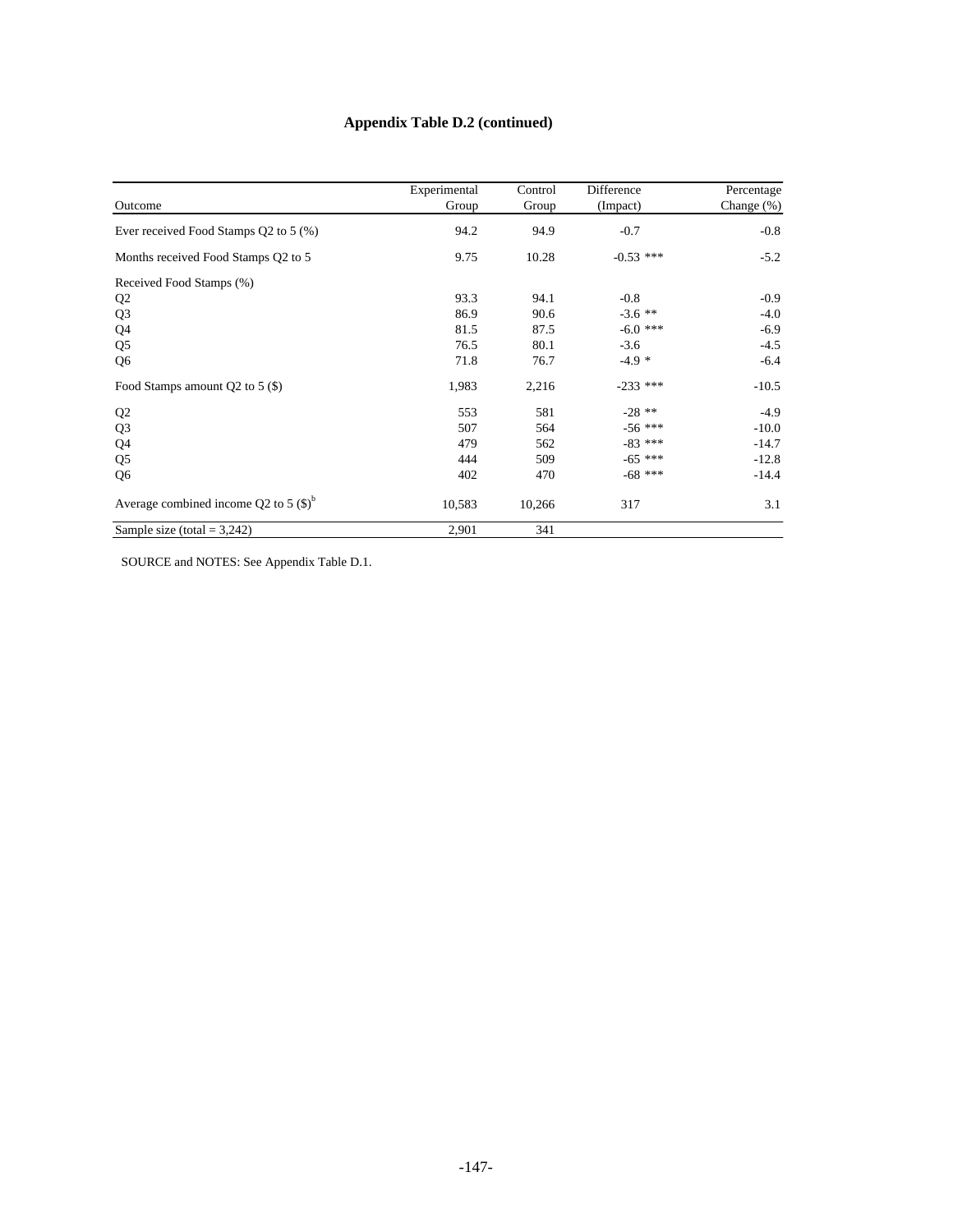# **References**

- Bane, Mary Jo; and Ellwood, David T. 1983. *The Dynamics of Dependence: The Routes to Self-Sufficiency.* Cambridge, MA: Urban Systems Research and Engineering, Inc.
- Bane, Mary Jo; and Ellwood, David T. 1983. *The Dynamics of Dependence: The Routes to Self-Sufficiency.* Washington, DC: U.S. Department of Health and Human Services, Office of the Assistant Secretary for Planning and Evaluation.
- Bane, Mary Jo; and Ellwood, David T. 1994. *Welfare Realities: From Rhetoric to Reform*. Cambridge, MA: Harvard University Press.
- Becerra, Rosina M.; Lewin, Alisa; Mitchell, Michael N.; and Ono, Hiromi. 1996*. California Work Pays Demonstration Project: January 1993 Through June 1995.* Los Angeles, CA: University of California, School of Public Policy and Social Research.
- Bloom, Dan. 1997. *After AFDC: Welfare-to-Work Choices and Challenges for States*. New York: MDRC.
- California Department of Finance Website.
- California Department of Social Services, Statistical Services Branch. *AFDC Family Group/Unemployed (FG/U) Statewide Cash Grant Caseload Movement and Expenditures Reports.*
- California Department of Social Services Website.
- California Employment Development Department Website.
- Center for Law and Social Policy (CLASP). 1995. *The CLASP Guide to Welfare Waivers: 1992-1995.* Washington, DC: CLASP.
- Center on Social Welfare Policy and Law. 1994. *Living at the Bottom: An Analysis of 1994 AFDC Benefit Levels*. Washington, DC: Center on Social Welfare Policy and Law.
- Cohen, Jacob, ed. 1977. *Statistical Power Analysis for the Behavioral Sciences,* rev. ed. New York: Academic Press.
- Cooper, Harris; and Hedges, Larry V., eds. 1994. *The Handbook of Research Synthesis*, New York: Russell Sage Foundation.
- DeParle, Jason. "Shrinking Welfare Rolls Leave Record High Share of Minorities," *New York Times*, July 27, 1998.
- Duncan, Greg; Brooks-Gunn, Jeanne; and Klebanov, Pamela Kato. 1994. "Economic Deprivation and Early Childhood Development." *Child Development*. 65(2): 296-318.
- Freedman, Stephen; Friedlander, Daniel; Lin, Winston; and Schweder, Amanda. 1996. *Five-Year Impacts on Employment, Earnings, and AFDC Receipt.* GAIN Evaluation, Working Paper 96.1. Prepared by MDRC for the U.S. Department of Health and Human Services.
- Freedman, Stephen; Mitchell, Marisa; and Navarro, David. 1998. *The Los Angeles Jobs-First GAIN Evaluation: Preliminary Findings on Participation Patterns and First-Year Impacts.* New York: MDRC.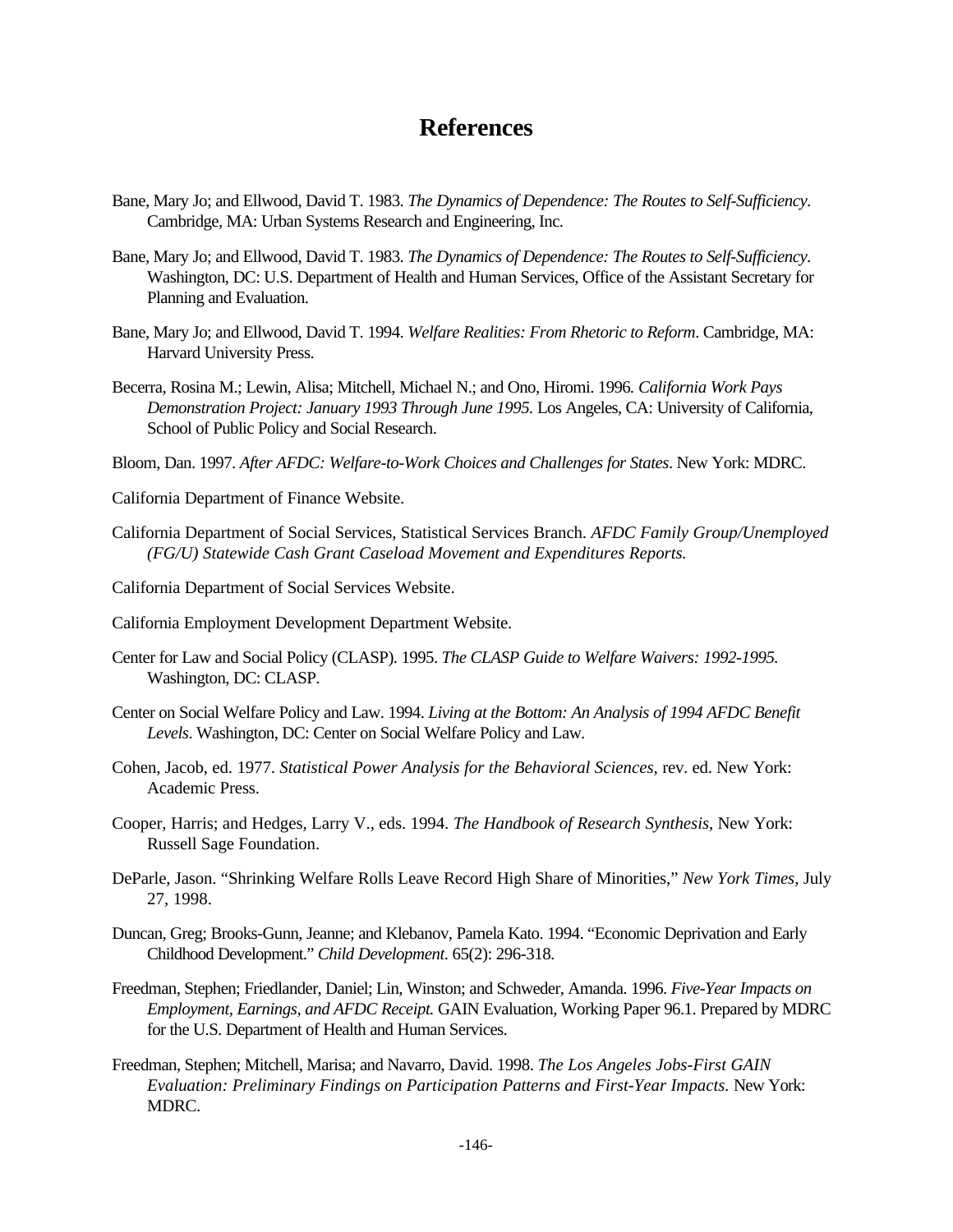- Friedlander, Daniel. 1988. *Subgroup Impacts and Performance Indicators for Selected Welfare Employment Programs.* New York: MDRC.
- Friedlander, Daniel; and Burtless, Gary. 1995. *Five Years After: The Long-Term Effects of Welfare-to-Work Programs*. New York: Russell Sage Foundation.
- Friedlander, Daniel; Freedman, Stephen; Hamilton, Gayle; and Quint, Janet. 1987. *Final Report on Job Search and Work Experience in Cook County*. New York: MDRC.
- Friedlander, Daniel; and Hamilton, Gayle. 1993. *The Saturation Work Initiative Model in San Diego: A Five-Year Follow-Up Study*. New York: MDRC.
- Friedlander, Daniel; Hoerz, Gregory; Long, David; and Quint, Janet. 1985a. *Maryland: Final Report on the Employment Initiatives Evaluation*. New York: MDRC.
- Friedlander, Daniel; Hoerz, Gregory; Quint, Janet; and Riccio, James. 1985b. *Arkansas: Final Report on the WORK Program in Two Counties*. New York: MDRC.
- Goldman, Barbara; Friedlander, Daniel; and Long, David. 1986. *California: Final Report on the San Diego Job Search and Work Experience Demonstration*. New York: MDRC.
- Greenberg, Mark. 1992. *How States Can Reduce Welfare's Work Penalties: The "Fill-the-Gap" Option.* Washington, DC: Center for Law and Social Policy.
- Gueron, Judith M.; and Pauly, Edward. 1991. *From Welfare to Work.* New York: Russel Sage Foundation.
- Haimson, Joshua; and Hershey, Alan. 1997. *Getting Help to Stay Employed: The Use of Postemployment Services*. Princeton, NJ: Mathematica Policy Research.
- Haimson, Joshua; Hershey, Alan; and Rangarajan, Anu. 1995. *Providing Services to Promote Job Retention*. Princeton, NJ: Mathematica Policy Research.
- Hamilton, Gayle. 1988. *Interim Report on the Saturation Work Initiative Model in San Diego*. New York: MDRC.
- Hamilton, Gayle. 1995. *The JOBS Evaluation: Monthly Participation Rates in Three Sites and Factors Affecting Participation Levels in Welfare-to-Work Programs*. Washington, DC: U.S. Department of Health and Human Services, Office of the Assistant Secretary for Planning and Evaluation.
- Hamilton, Gayle; and Brock, Thomas. 1994. *The JOBS Evaluation: Early Lessons from Seven Sites.* Washington, DC: U.S. Department of Health and Human Services and U.S. Department of Education.
- Hamilton, Gayle; Brock, Thomas; Farrell, Mary; Friedlander, Daniel; and Harknett, Kristen. 1997. *Evaluating Two Welfare-to-Work Program Approaches: Two-Year Findings on the Labor Force Attachment and Human Capital Development Programs in Three Sites*. Washington, DC: U.S. Department of Health and Human Services, Administration for Children and Families, and Office of the Assistant Secretary for Planning and Evaluation.
- Hamilton, Gayle; and Friedlander, Daniel. 1989. *Final Report on the Saturation Work Initiative Model in San Diego*. New York: MDRC.
- Hatcher, Larry. 1994. *Step-by-Step Approach to Using the SAS System for Factor Analysis and Structural Equation Modeling*. Cary, NC: SAS Institute.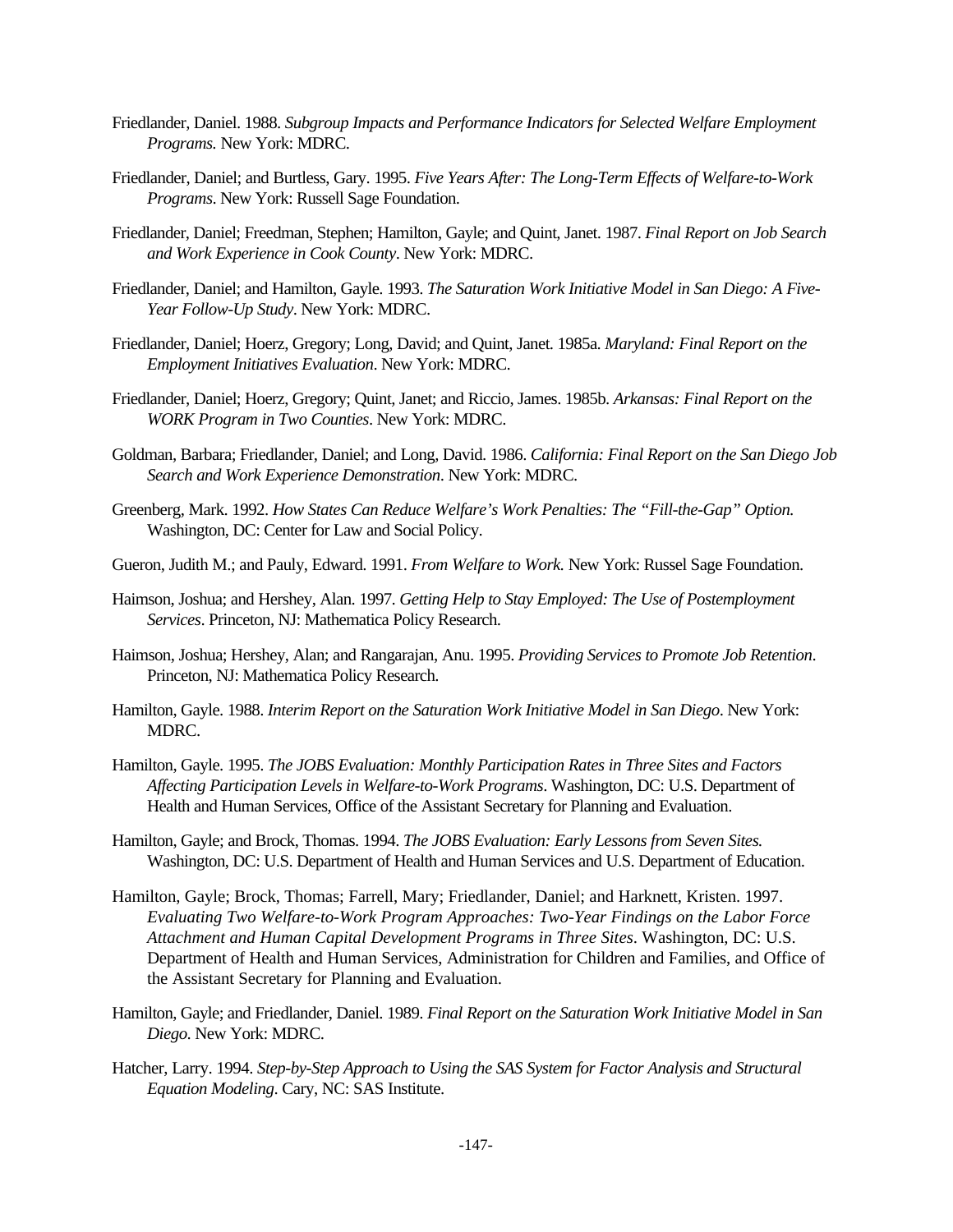- Haveman, Robert; and Wolfe, Barbara. 1995. "The Determinants of Children's Attainments: A Review of *Journal of Economic Literature*. 33(1): 1829-1878.
- Katz, Bruce; and Carnevale, Kate. 1998. *The State of Welfare Caseloads in America's Cities.* Washington, D.C.: Brookings Institution.
- Kemple, James J.; Friedlander, Daniel; and Fellerath, Veronica. 1995. *Florida's Project Independence: Benefits, Costs, and Two-Year Impacts of Florida's JOBS Program.* New York: MDRC.
- Kemple, James J.; and Haimson, Joshua. 1994. *Florida's Project Independence: Program Implementation, Participation Patterns, and First-Year Impacts*. New York: MDRC.
- Knab, Jean Tansey; and Freedman, Stephen. 1996a. *Preliminary Impacts on Employment, Earnings, and AFDC Receipt for the Detroit JOBS Program.* JOBS Evaluation, Working Paper 96.1 Prepared by MDRC for the U.S. Department of Health and Human Services.
- Knab, Jean Tansey; and Freedman, Stephen. 1996b. *Preliminary Impacts on Employment, Earnings, and AFDC Receipt for the Oklahoma City JOBS Program.* JOBS Evaluation, Working Paper 96.3. Prepared by MDRC for the U.S. Department of Health and Human Services.
- Los Angeles County, CA Website.
- Los Angeles County Department of Public Social Services. 1997. *Los Angeles County DPSS CalWORKs Implementation Plan.*
- *Los Angeles County Department of Public Social Services. Assigned and Unassigned Participants Production Reports.*
- *Los Angeles County Department of Public Social Services. DPSS Caseload Characteristics Reports.*
- *Los Angeles County Department of Public Social Services. GAIN Program Expenditure Reports.*
- *Los Angeles County Department of Public Social Services. 1998. "GAIN Services for Employers" (flyer).*

*Los Angeles County Department of Public Social Services. Internal memos.*

*Personal Responsibility and Work Opportunity Reconciliation Act of 1996. 1996. Pub. L. No. 104-193.*

- Rangarajan, Anu; Schochet, Peter; and Chu, Dexter. 1998. *Employment Experiences of Welfare Recipients Who Find Jobs: Is Targeting Possible? Princeton, NJ: Mathematica Policy Research.*
- Riccio, James; Cave, George; Freedman, Stephen; and Price, Marilyn. 1986. *Virginia: Final Report on the Employment Services Program*. New York: MDRC.
- Riccio, James; Freedman, Stephen; with Harknett, Kristen S. 1995. *Can They All Work? A Study of the Employment Potential of Welfare Recipients in a Welfare-to-Work Program.* New York: MDRC (Working Paper)*.*
- Riccio, James; and Friedlander, Daniel. 1992. *GAIN: Program Strategies, Participation Patterns, and First-Year Impacts in Six Counties*. New York: MDRC.
- Riccio, James; Friedlander, Daniel; and Freedman, Stephen. 1994. *GAIN: Benefits, Costs, and Three-Year Impacts of a Welfare-to-Work Program*. New York: MDRC.